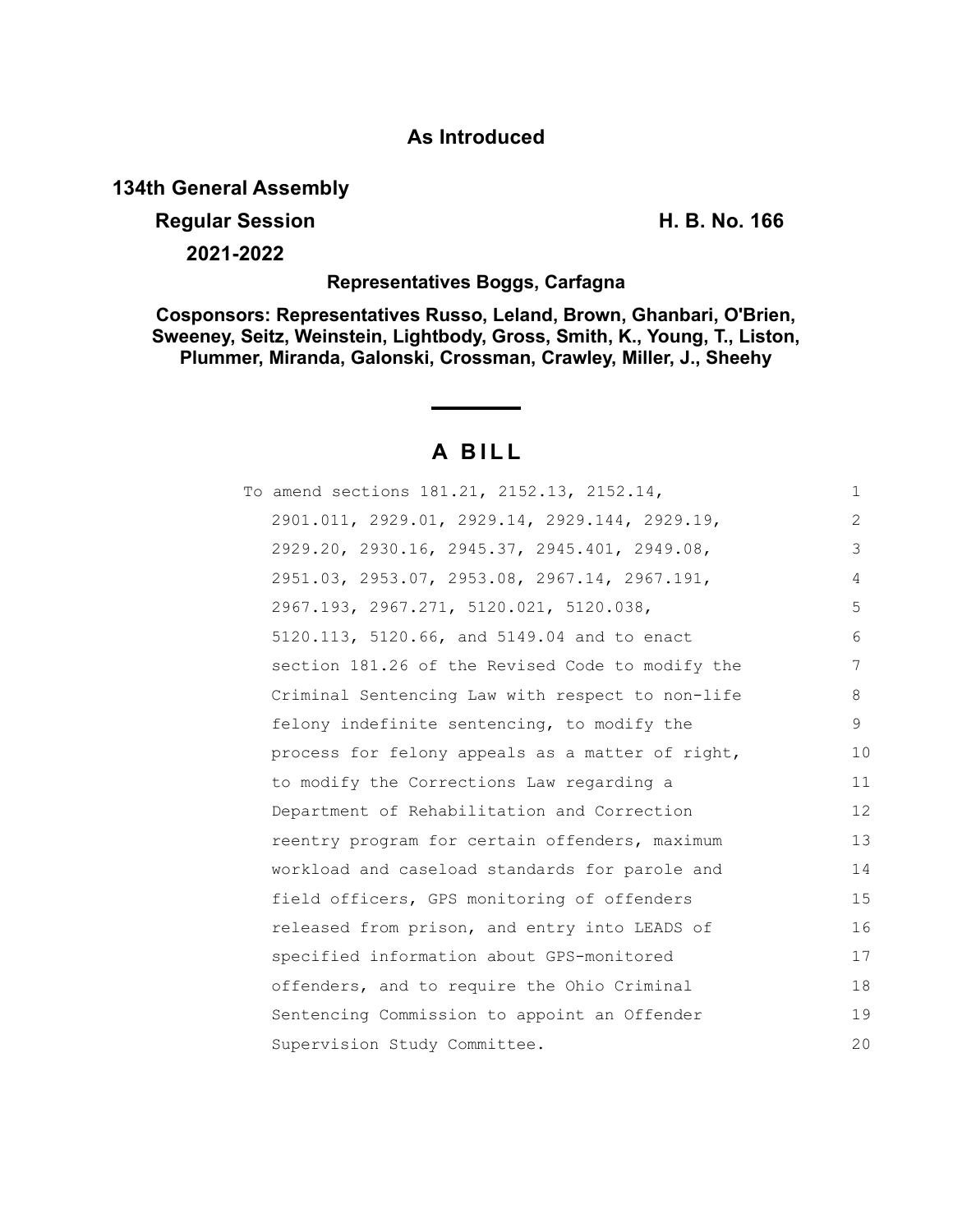### **BE IT ENACTED BY THE GENERAL ASSEMBLY OF THE STATE OF OHIO:**

**Section 1.** That sections 181.21, 2152.13, 2152.14, 2901.011, 2929.01, 2929.14, 2929.144, 2929.19, 2929.20, 2930.16, 2945.37, 2945.401, 2949.08, 2951.03, 2953.07, 2953.08, 2967.14, 2967.191, 2967.193, 2967.271, 5120.021, 5120.038, 5120.113, 5120.66, and 5149.04 be amended and section 181.26 of the Revised Code be enacted to read as follows: 21 22 23 24 25 26

**Sec. 181.21.** (A) There is hereby created within the supreme court the state criminal sentencing commission, consisting of thirty-one members. One member shall be the chief justice of the supreme court, who shall be the chairperson of the commission. The following ten members of the commission, no more than six of whom shall be members of the same political party, shall be appointed by the chief justice: one judge of a court of appeals, three judges of courts of common pleas who are not juvenile court judges, three judges of juvenile courts, and three judges of municipal courts or county courts. Four members shall be the superintendent of the state highway patrol, the state public defender, the director of youth services, and the director of rehabilitation and correction, or their individual designees. The following twelve members, no more than seven of whom shall be members of the same political party, shall be appointed by the governor after consulting with the appropriate state associations, if any, that are represented by these members: one sheriff; two county prosecuting attorneys, at least one of whom shall be experienced in the prosecution of cases in juvenile court involving alleged delinquent children, unruly children, and juvenile traffic offenders; two peace officers of a municipal corporation or township, at least one of whom shall 27 28 29 30 31 32 33 34 35 36 37 38 39 40 41 42 43 44 45 46 47 48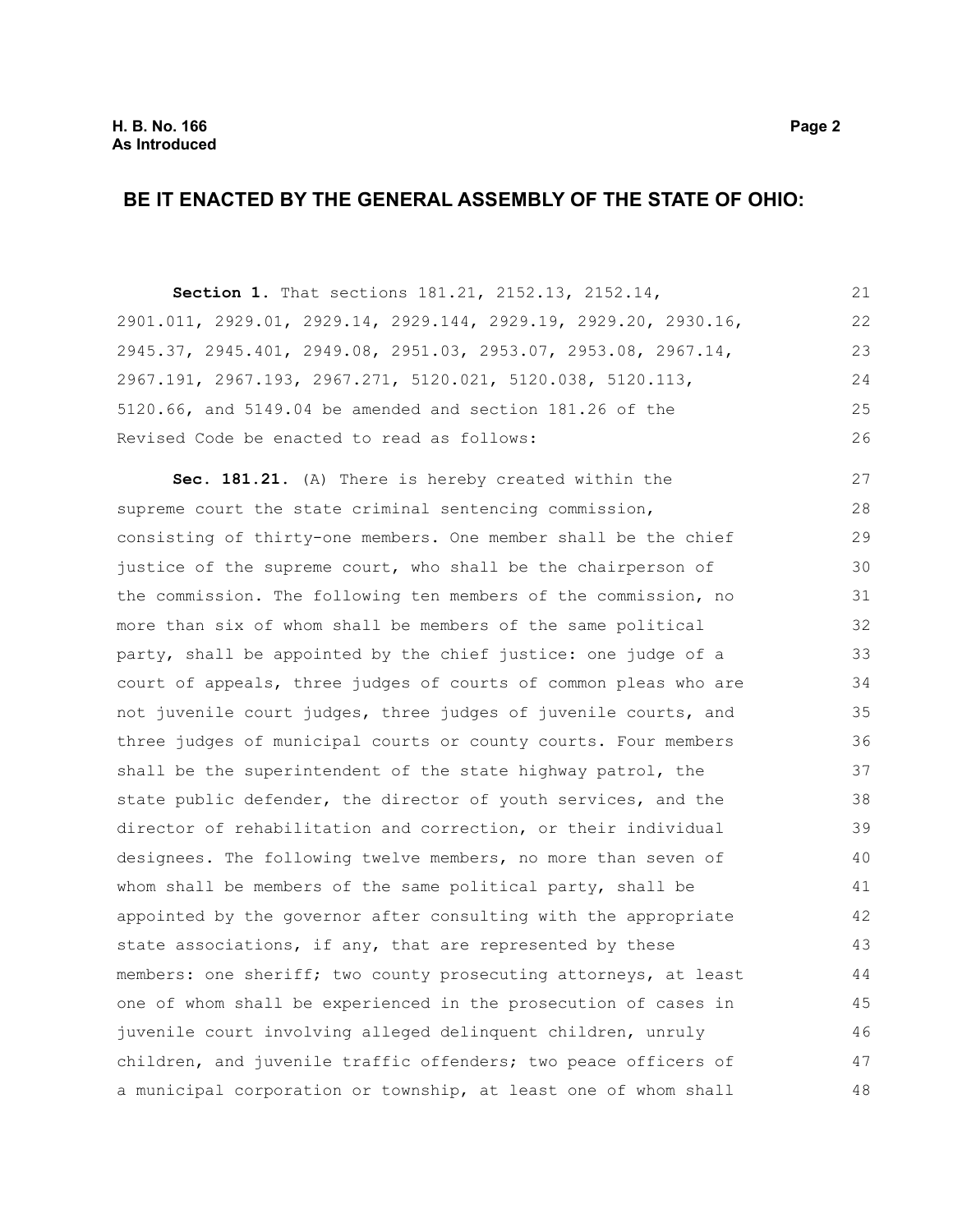#### **H. B. No. 166** Page 3 **As Introduced**

be experienced in the investigation of cases involving juveniles; one former victim of a violation of Title XXIX of the Revised Code; one attorney whose practice of law primarily involves the representation of criminal defendants; one member of the Ohio state bar association; one attorney whose practice of law primarily involves the representation in juvenile court of alleged delinquent children, unruly children, and juvenile traffic offenders; one full-time city prosecuting attorney; one county commissioner; and one mayor, city manager, or member of a legislative authority of a municipal corporation. Two members shall be members of the senate, one appointed by the president of the senate and one appointed by the minority leader of the senate. Two members shall be members of the house of representatives, one appointed by the speaker of the house of representatives and one appointed by the minority leader of the house of representatives. 49 50 51 52 53 54 55 56 57 58 59 60 61 62 63 64

The chief justice shall become a member of the commission on August 22, 1990, and the chief justice's successors in office shall become members of the commission on the day that they assume the office of chief justice. The term of office of the chief justice as a member of the commission shall continue for as long as that person holds the office of chief justice. The term of office of the member who is an attorney whose practice of law primarily involves the representation of criminal defendants, the term of office of the member who is an attorney whose practice of law primarily involves the representation in juvenile court of alleged delinquent children, unruly children, and juvenile traffic offenders, and the term of office of the former victim of a violation of Title XXIX of the Revised Code shall be four years. The term of office of the superintendent of the state highway patrol, the state public defender, the 65 66 67 68 69 70 71 72 73 74 75 76 77 78 79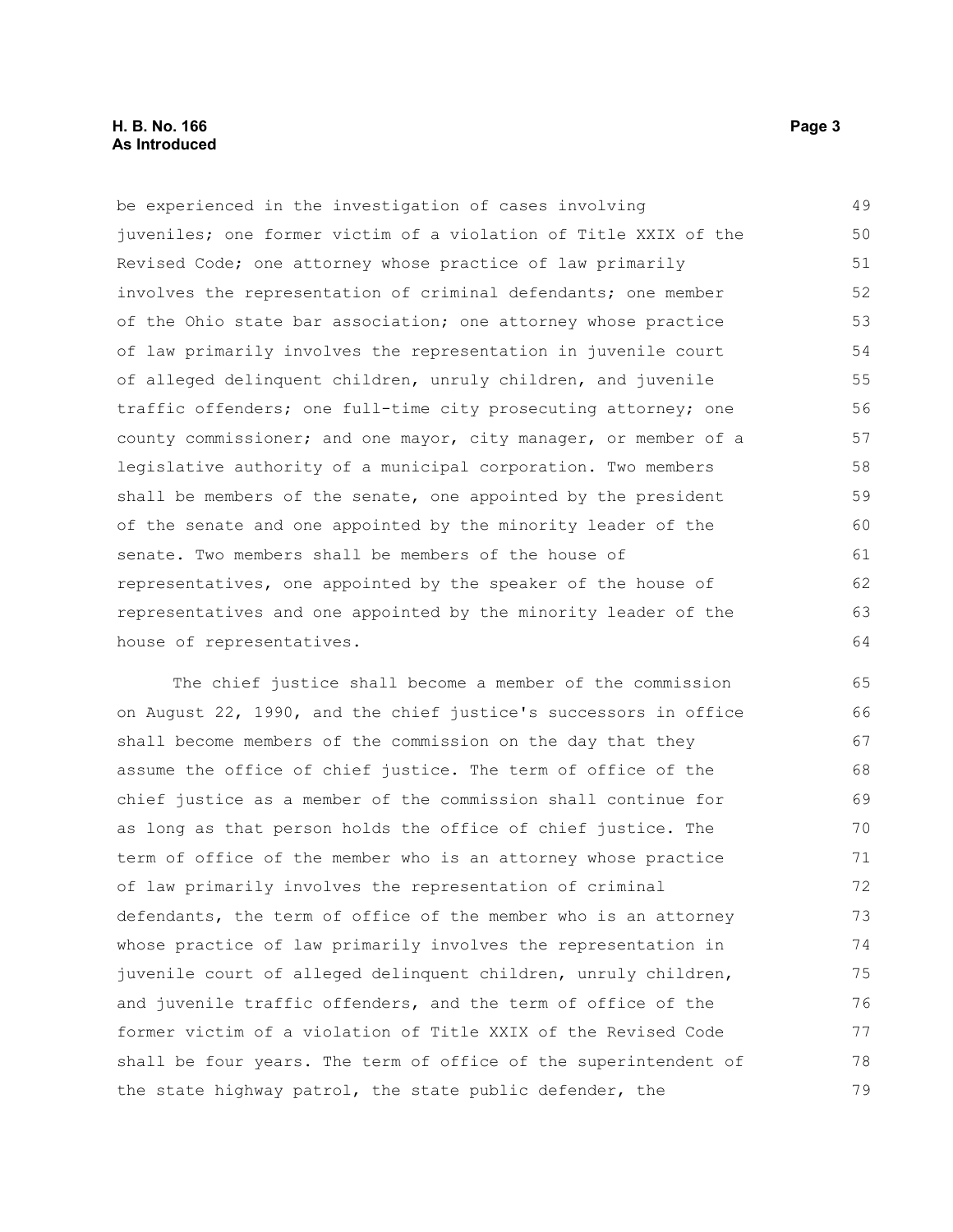#### **H. B. No. 166** Page 4 **As Introduced**

director of youth services, and the director of rehabilitation and correction, or their individual designees, as members of the commission shall continue for as long as they hold the office of superintendent of the state highway patrol, state public defender, director of youth services, or director of rehabilitation and correction. The term of office of a municipal corporation or township peace officer as a member of the commission shall be the lesser of four years or until that person ceases to be a peace officer of a municipal corporation or township. Unless the full-time city prosecuting attorney is an elected official, the term of office of the full-time city prosecuting attorney shall be the lesser of four years or until the full-time city prosecuting attorney ceases to be a full-time city prosecuting attorney. All of the members of the commission who are elected officials shall serve the lesser of four years or until the expiration of their term of office. Any vacancy on the commission shall be filled in the same manner as the original appointment. When the chief justice and governor make their appointments to the commission, they shall consider adequate representation by race and gender. (B) The commission shall select a vice-chairperson and any other necessary officers and adopt rules to govern its proceedings. The commission shall meet as necessary at the call of the chairperson or on the written request of eight or more of its members. Sixteen members of the commission constitute a quorum, and the votes of a majority of the quorum present shall be required to validate any action of the commission. All business of the commission shall be conducted in public meetings. 80 81 82 83 84 85 86 87 88 89 90 91 92 93 94 95 96 97 98 99 100 101 102 103 104 105 106 107 108 109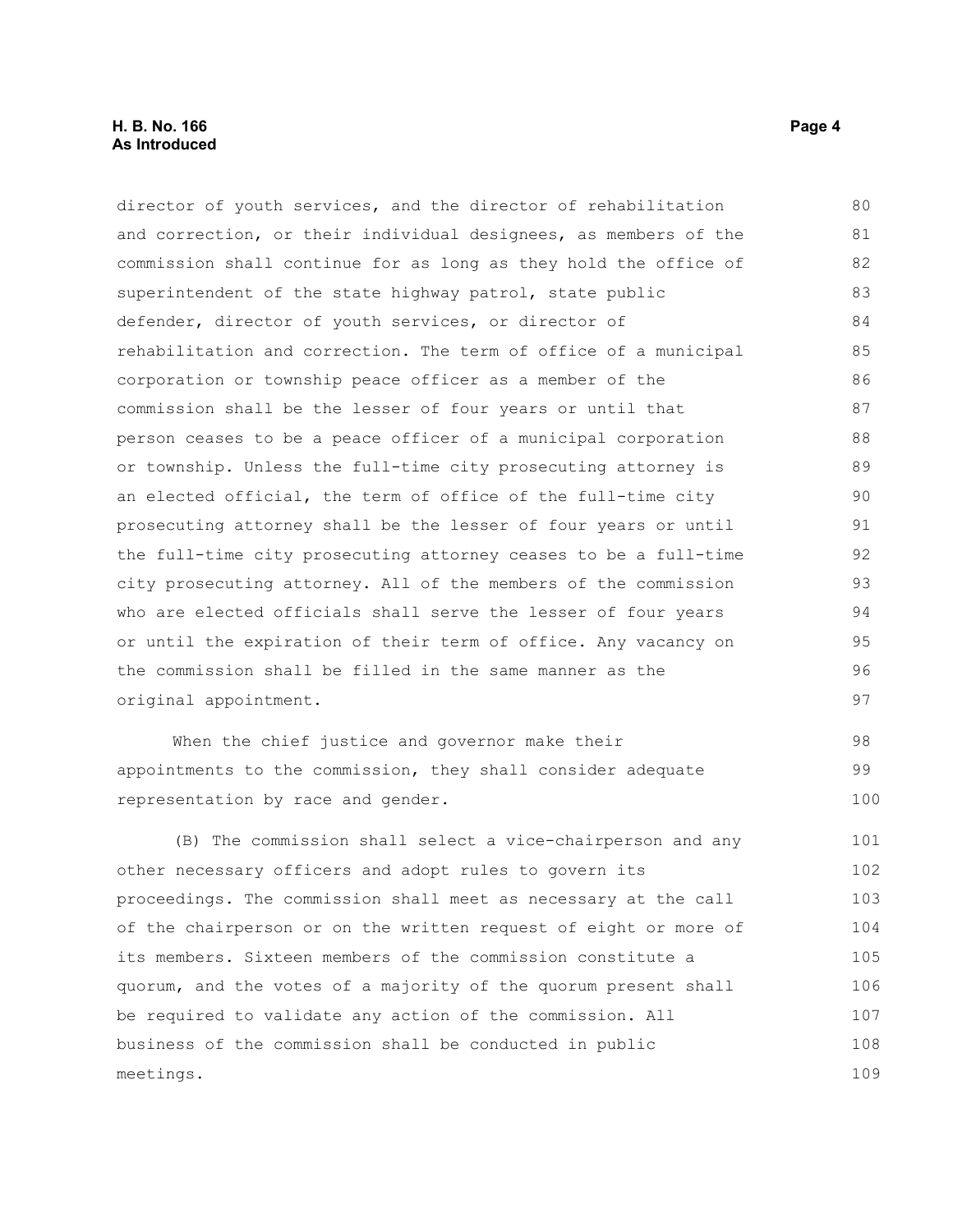#### **H. B. No. 166** Page 5 **As Introduced**

The members of the commission shall serve without compensation, but each member shall be reimbursed for the member's actual and necessary expenses incurred in the performance of the member's official duties on the commission. In the absence of the chairperson, the vice-chairperson shall perform the duties of the chairperson. 110 111 112 113 114 115

(C) The commission shall establish an office and shall appoint and fix the compensation of a project director and any other employees necessary to assist the commission in the execution of its authority under sections 181.21 to 181.25-181.26 of the Revised Code. The project director shall have a thorough understanding of the criminal laws of this state and experience in committee-oriented research. The other employees may include a research coordinator with experience and training in policy-oriented research; professional staff employees with backgrounds in criminal law, criminal justice, political science, or related fields of expertise; administrative assistants; and secretaries. The commission also may appoint and fix the compensation of part-time data collectors, clerical employees, and other temporary employees as needed to enable the commission to execute its authority under sections 181.21 to 181.25-181.26 of the Revised Code. 116 117 118 119 120 121 122 123 124 125 126 127 128 129 130 131

(D)(1) The sentencing commission shall establish an ad hoc, standing offender supervision study committee. The committee shall consist of one member who is a person appointed by the governor and the following twelve members appointed by the commission: one active parole line officer who is a member of the exclusive representative, as defined in section 4117.01 of the Revised Code, with which the state has entered into a collective bargaining agreement that is in effect at the time of the appointment and who has been recommended by the exclusive 132 133 134 135 136 137 138 139 140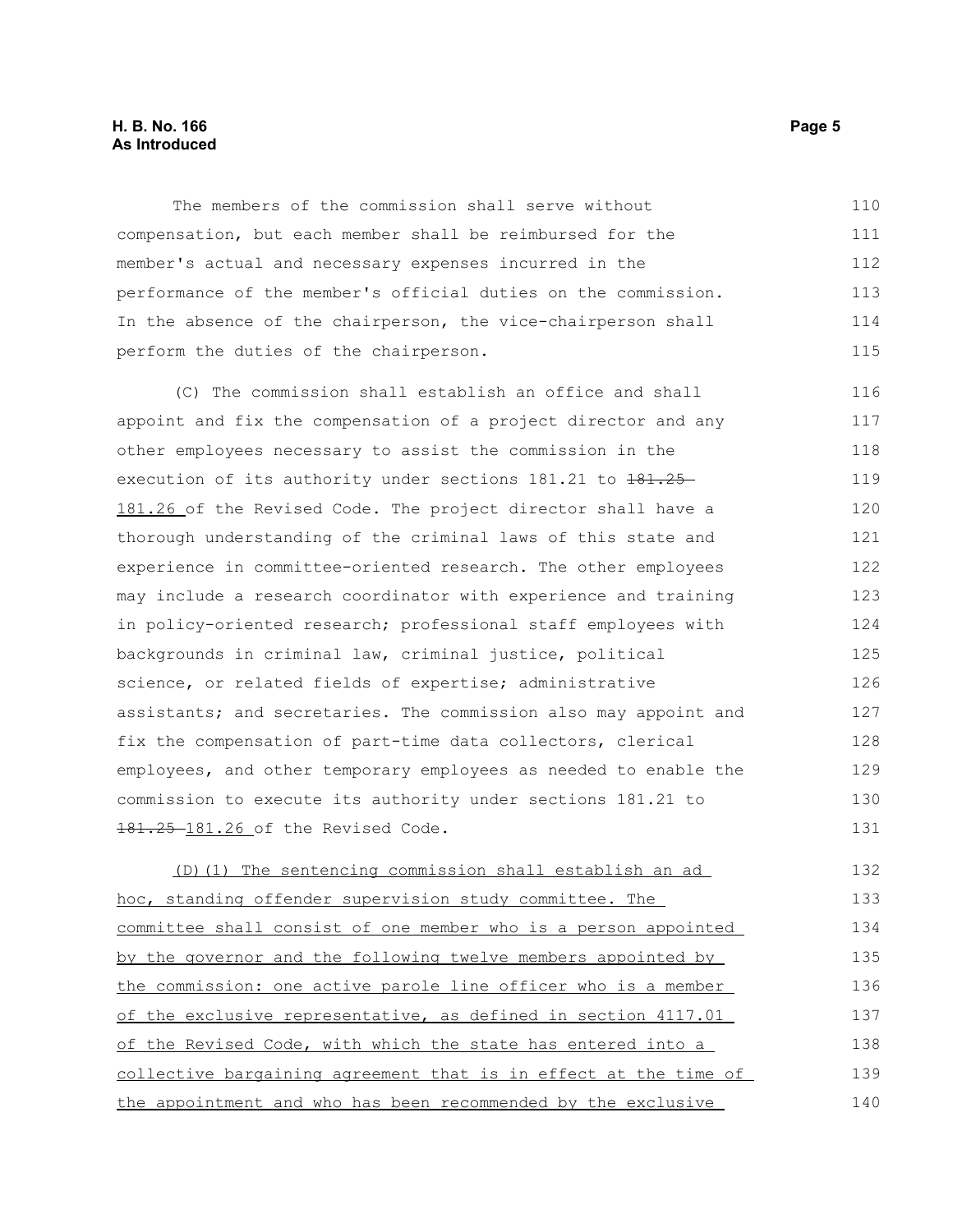| representative; one active probation officer; two members of the      | 141 |
|-----------------------------------------------------------------------|-----|
| house of representatives who shall not be members of the same         | 142 |
| political party; two members of the senate who shall not be           | 143 |
| members of the same political party; one judge of a court of          | 144 |
| common pleas; one representative of the Ohio community                | 145 |
| corrections association; the director of rehabilitation and           | 146 |
| <u>corrections or the director's representative; one county</u>       | 147 |
| prosecuting attorney; the state public defender, the state            | 148 |
| public defender's representative, or a county public defender;        | 149 |
| and one sheriff. The members of the commission may serve on the       | 150 |
| committee by designation of the chief justice, to the extent          | 151 |
| that the members satisfy the criteria for service on the              | 152 |
| committee. The chief justice shall designate a member to serve        | 153 |
| as chairperson of the committee. The committee shall select a         | 154 |
| <u>vice-chairperson. The committee shall meet as necessary at the</u> | 155 |
| call of the chairperson or on the written request of four or          | 156 |
| more of the committee's members. In the absence of the                | 157 |
| chairperson, the vice-chairperson shall perform the duties of         | 158 |
| the chairperson. A majority of the members of the committee           | 159 |
| shall constitute a quorum, and the votes of a majority of the         | 160 |
| quorum present shall be required to validate any action of the        | 161 |
| committee, including the content of reports and recommendations       | 162 |
| to the commission.                                                    | 163 |
| The members of the committee who are not members of the               | 164 |
| commission shall serve without compensation, but each such            | 165 |
| member shall be reimbursed for the member's actual and necessary      | 166 |
| expenses incurred in the performance of the member's official         | 167 |
| duties on the commission. Section 181.21 of the Revised Code          | 168 |
| applies to the members of the committee who are members of the        | 169 |
| commission.                                                           | 170 |

(2) The offender supervision study committee shall study 171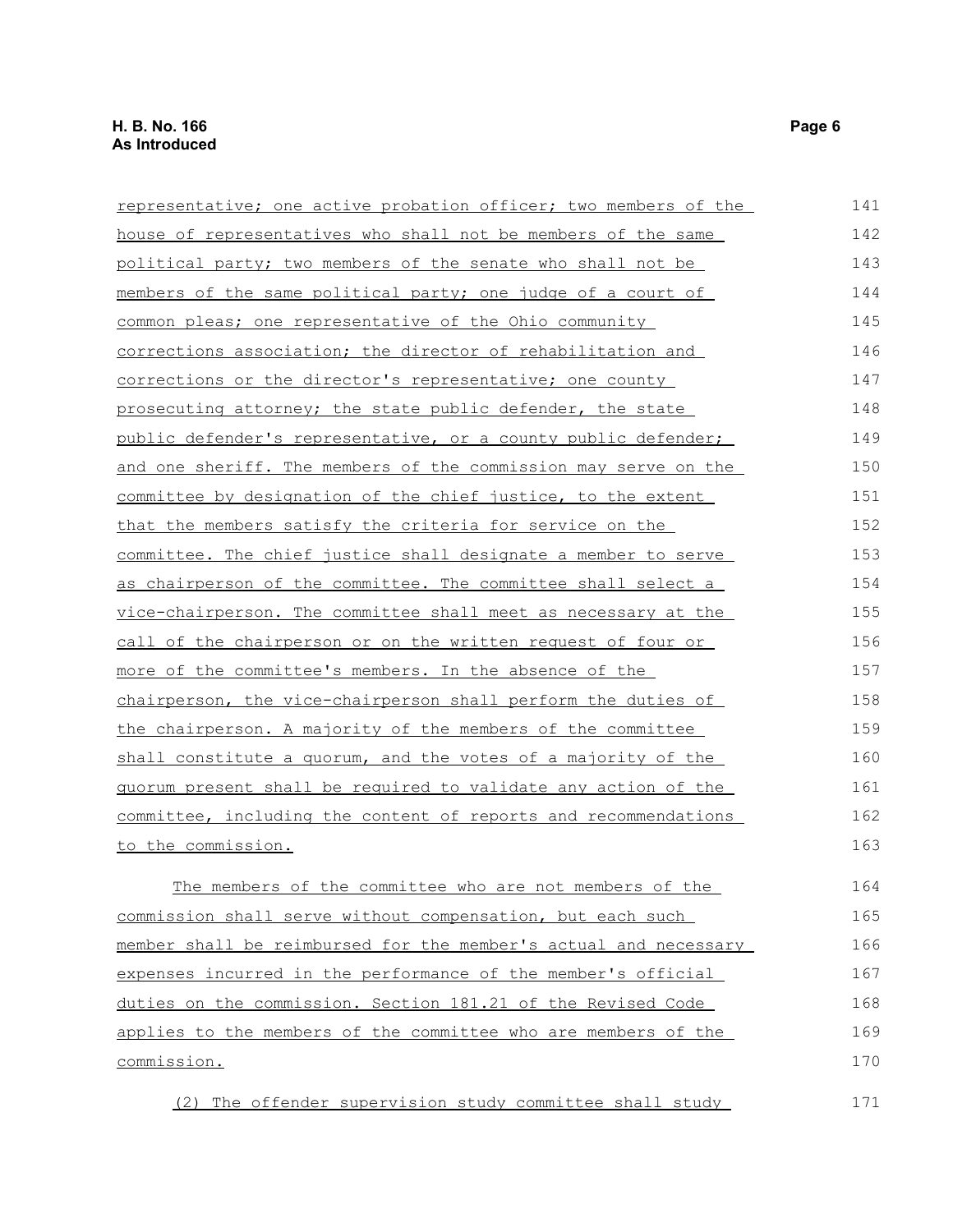| and review all issues related to the supervision of offenders,    | 172 |
|-------------------------------------------------------------------|-----|
| including issues related to parole, community control,            | 173 |
| probation, community corrections, and transitional control, and   | 174 |
| issues related to interstate compact policies. The committee      | 175 |
| shall submit a report to the commission not later than the        | 176 |
| thirty-first day of December in each even-numbered year that      | 177 |
| contains its findings with respect to the issues it studies and   | 178 |
| reviews and recommendations regarding possible changes in the     | 179 |
| law based on those findings.                                      | 180 |
| The commission shall comply with division (D) of section          | 181 |
| 181.26 of the Revised Code with respect to the reports submitted  | 182 |
| to it under this division.                                        | 183 |
| (3) The sentencing commission may appoint persons who are         | 184 |
| experts in issues related to the supervision of offenders to      | 185 |
| assist the committee in the performance of its duties under       | 186 |
| $division (D) (2) of this section. No person appointed in a$      | 187 |
| capacity under this division may vote on any action of the        | 188 |
| committee, including the content of any report or recommendation  | 189 |
| to the commission.                                                | 190 |
| Sec. 181.26. (A) In addition to its duties set forth in           | 191 |
| sections 181.23 to 181.25 and 181.27 of the Revised Code, the     | 192 |
| state criminal sentencing commission shall review all reports     | 193 |
| submitted to it by the offender supervision study committee       | 194 |
| under division (D) (2) of section 181.21 of the Revised Code and, | 195 |
| for each report so received, not later than ninety days after     | 196 |
| receiving the report, shall submit a report to the general        | 197 |
| assembly that contains the commission's recommendations           | 198 |
| regarding possible changes in the law based on the findings of    | 199 |
| the committee that are set forth in the report. In preparing its  | 200 |
| report to the general assembly, the commission shall consider     | 201 |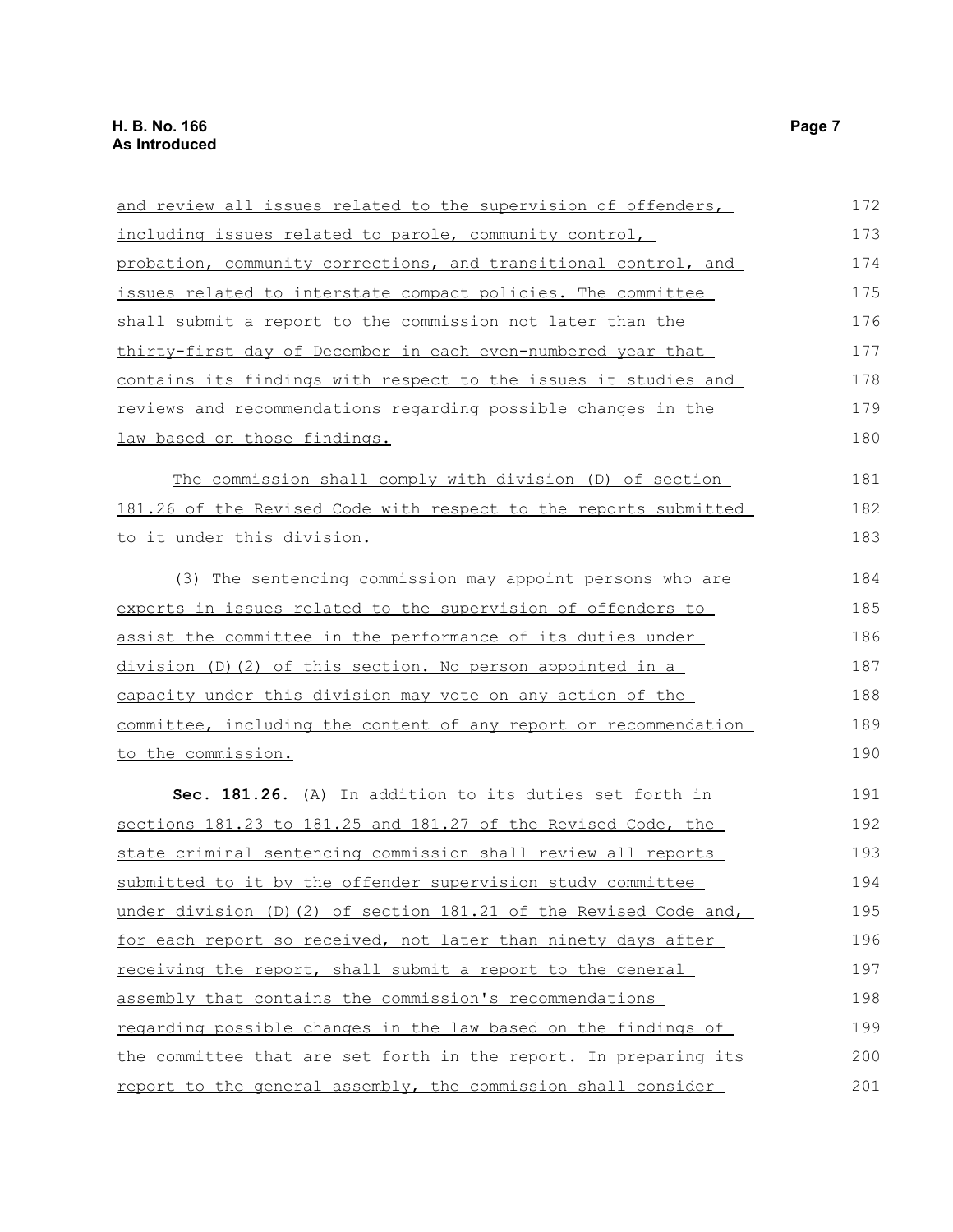| all findings and recommendations of the committee contained in    | 202 |
|-------------------------------------------------------------------|-----|
| the report the committee submitted to the commission, and the     | 203 |
| commission's report to the general assembly may be, but is not    | 204 |
| required to be, the same as the report of the committee           | 205 |
| submitted to the commission.                                      | 206 |
| (B) The state criminal sentencing commission, within              | 207 |
| ninety days after the effective date of this section, pursuant    | 208 |
| to section 181.23 of the Revised Code, shall study the impact of  | 209 |
| sections relevant to the Reagan Tokes Law, including those        | 210 |
| listed in section 2901.011 of the Revised Code as constituting    | 211 |
| the Reagan Tokes Law. The commission shall submit a report to     | 212 |
| the general assembly and the governor that contains the results   | 213 |
| of the study and recommendations on the thirty-first day of       | 214 |
| December in every even-numbered year beginning on December 31,    | 215 |
| 2022.                                                             | 216 |
| Sec. 2152.13. (A) A juvenile court shall impose a serious         | 217 |
| youthful dispositional sentence on a child when required under    | 218 |
| division (B) (3) of section 2152.121 of the Revised Code. In such | 219 |
| a case, the remaining provisions of this division and divisions   | 220 |
| (B) and (C) do not apply to the child, and the court shall        | 221 |
| impose the mandatory serious youthful dispositional sentence      | 222 |
| under division (D) (1) of this section.                           | 223 |
| In all other cases, a juvenile court may impose a serious         | 224 |
| youthful offender dispositional sentence on a child only if the   | 225 |
| prosecuting attorney of the county in which the delinquent act    | 226 |
| allegedly occurred initiates the process against the child in     | 227 |

accordance with this division, and the child is an alleged delinquent child who is eligible for the dispositional sentence. The prosecuting attorney may initiate the process in any of the following ways: 228 229 230 231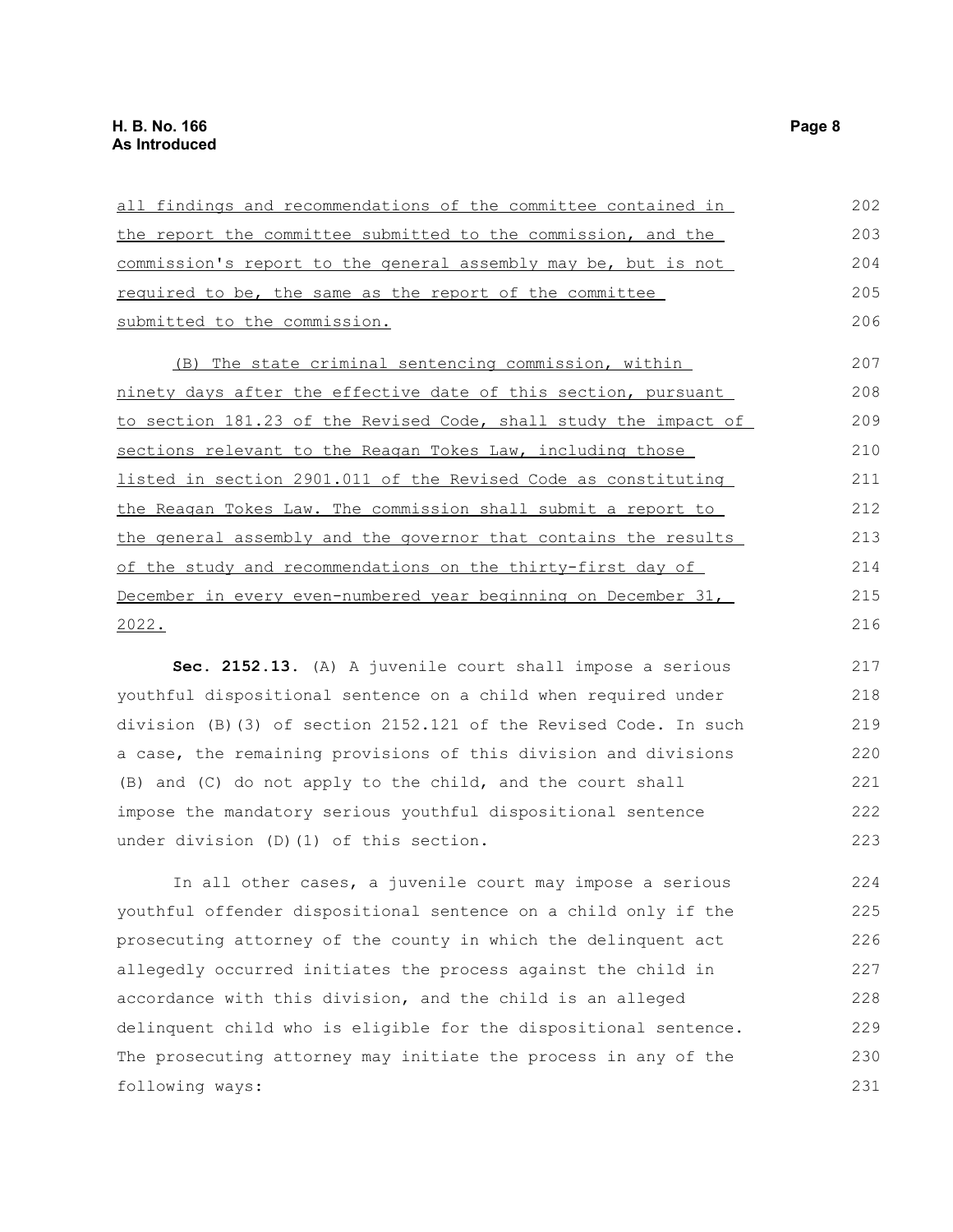(1) Obtaining an indictment of the child as a serious youthful offender; (2) The child waives the right to indictment, charging the child in a bill of information as a serious youthful offender; (3) Until an indictment or information is obtained, requesting a serious youthful offender dispositional sentence in the original complaint alleging that the child is a delinquent child; (4) Until an indictment or information is obtained, if the original complaint does not request a serious youthful offender dispositional sentence, filing with the juvenile court a written notice of intent to seek a serious youthful offender dispositional sentence within twenty days after the later of the following, unless the time is extended by the juvenile court for good cause shown: (a) The date of the child's first juvenile court hearing regarding the complaint; (b) The date the juvenile court determines not to transfer the case under section 2152.12 of the Revised Code. After a written notice is filed under division (A)(4) of this section, the juvenile court shall serve a copy of the notice on the child and advise the child of the prosecuting attorney's intent to seek a serious youthful offender dispositional sentence in the case. 232 233 234 235 236 237 238 239  $240$ 241 242 243 244 245 246 247 248 249 250 251 252 253 254 255

(B) If an alleged delinquent child is not indicted or charged by information as described in division  $(A)$  (1) or (2) of this section and if a notice or complaint as described in division (A)(3) or (4) of this section indicates that the prosecuting attorney intends to pursue a serious youthful 256 257 258 259 260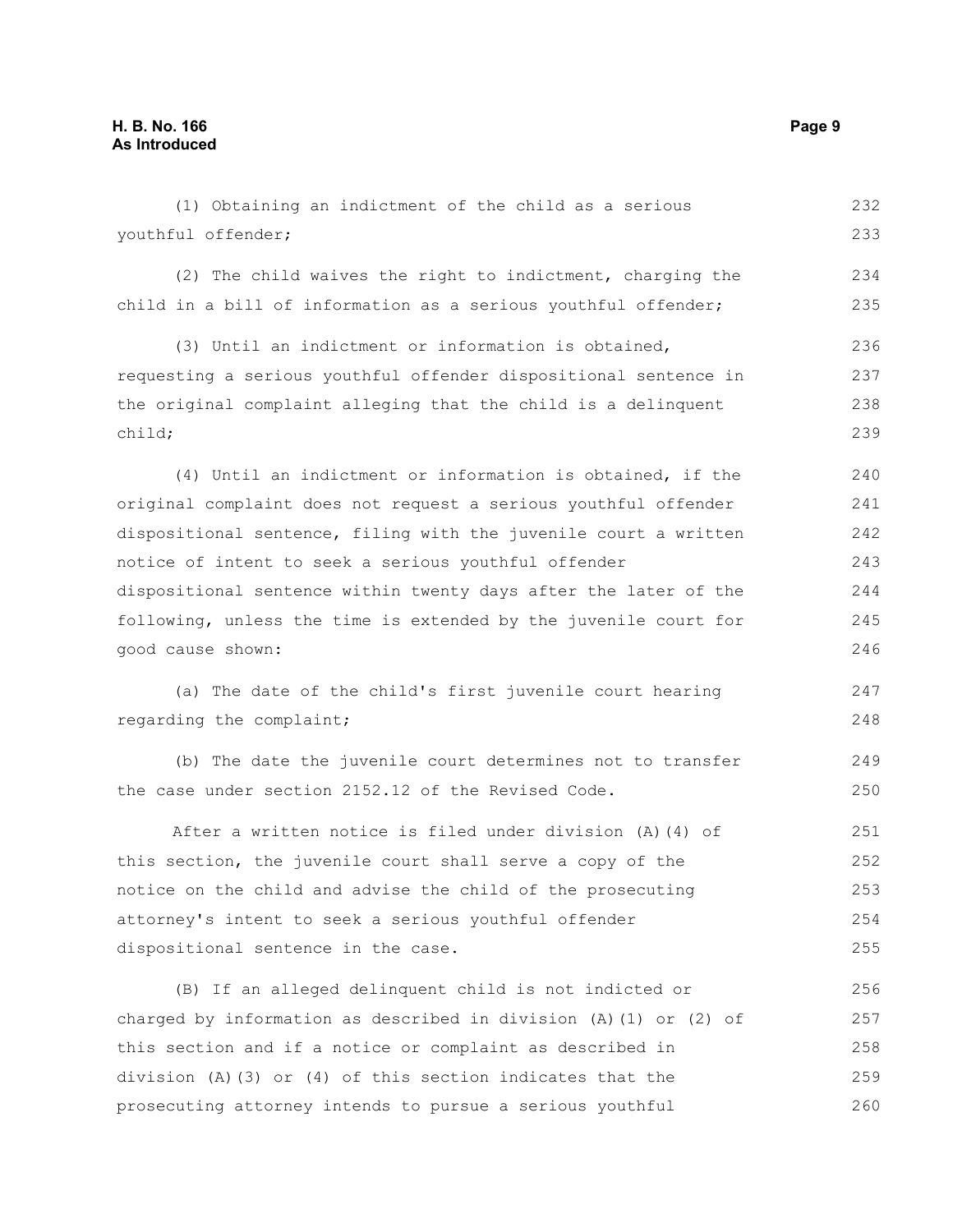#### **H. B. No. 166 Page 10 As Introduced**

offender dispositional sentence in the case, the juvenile court shall hold a preliminary hearing to determine if there is probable cause that the child committed the act charged and is by age eligible for, or required to receive, a serious youthful offender dispositional sentence. 261 262 263 264 265

(C)(1) A child for whom a serious youthful offender dispositional sentence is sought by a prosecuting attorney has the right to a grand jury determination of probable cause that the child committed the act charged and that the child is eligible by age for a serious youthful offender dispositional sentence. The grand jury may be impaneled by the court of common pleas or the juvenile court.

Once a child is indicted, or charged by information or the juvenile court determines that the child is eligible for a serious youthful offender dispositional sentence, the child is entitled to an open and speedy trial by jury in juvenile court and to be provided with a transcript of the proceedings. The time within which the trial is to be held under Title XXIX of the Revised Code commences on whichever of the following dates is applicable:

(a) If the child is indicted or charged by information, on the date of the filing of the indictment or information.

(b) If the child is charged by an original complaint that requests a serious youthful offender dispositional sentence, on the date of the filing of the complaint. 283 284 285

(c) If the child is not charged by an original complaint that requests a serious youthful offender dispositional sentence, on the date that the prosecuting attorney files the written notice of intent to seek a serious youthful offender 286 287 288 289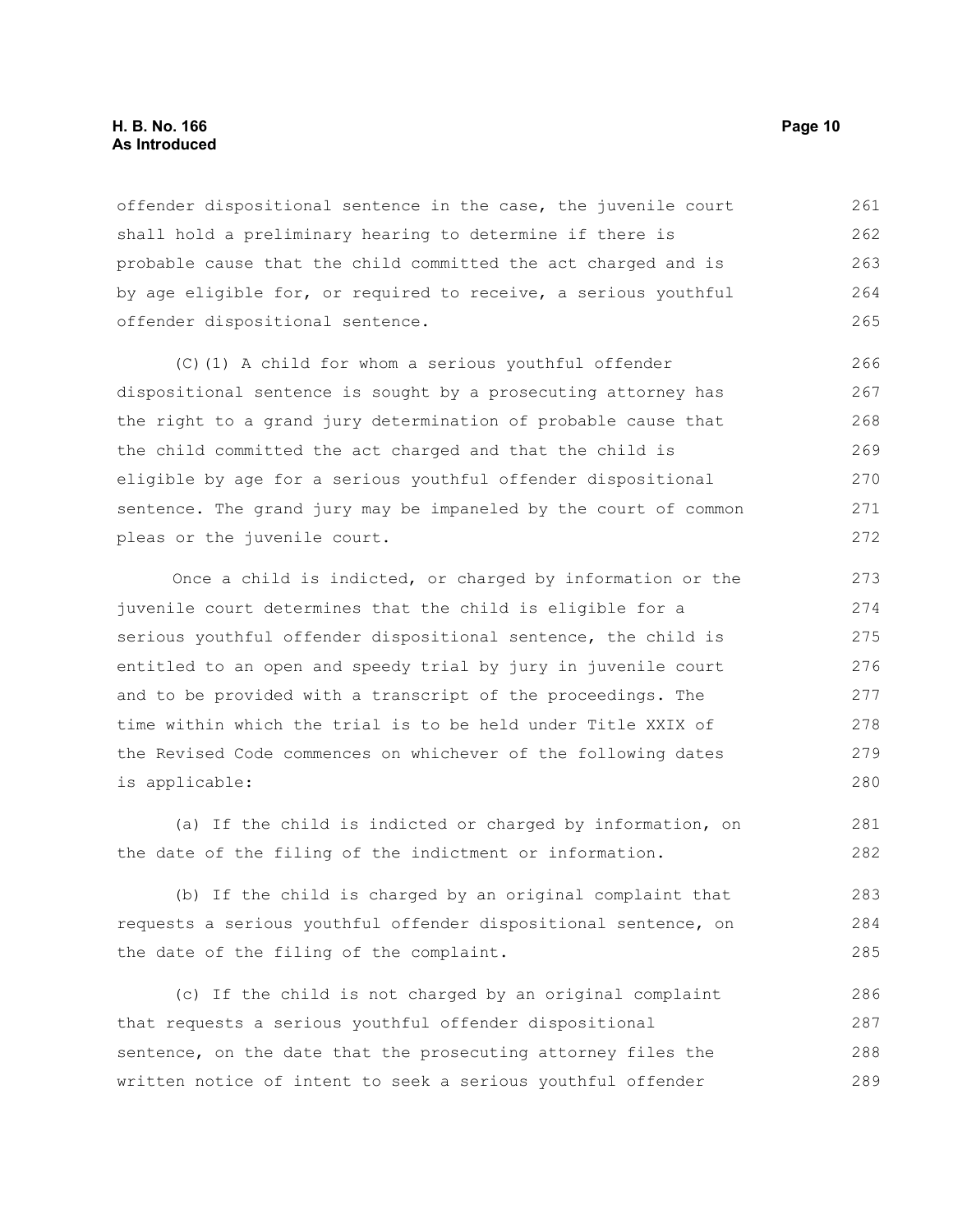(2) If the child is detained awaiting adjudication, upon indictment or being charged by information, the child has the same right to bail as an adult charged with the offense the alleged delinquent act would be if committed by an adult. Except as provided in division (D) of section 2152.14 of the Revised Code, all provisions of Title XXIX of the Revised Code and the Criminal Rules shall apply in the case and to the child. The juvenile court shall afford the child all rights afforded a person who is prosecuted for committing a crime including the right to counsel and the right to raise the issue of competency. The child may not waive the right to counsel. 291 292 293 294 295 296 297 298 299 300 301

(D)(1) If a child is adjudicated a delinquent child for committing an act under circumstances that require the juvenile court to impose upon the child a serious youthful offender dispositional sentence under section 2152.11 of the Revised Code, all of the following apply:

(a) The juvenile court shall impose upon the child a sentence available for the violation, as if the child were an adult, under Chapter 2929. of the Revised Code, except that the juvenile court shall not impose on the child a sentence of death or life imprisonment without parole. 307 308 309 310 311

(b) The juvenile court also shall impose upon the child one or more traditional juvenile dispositions under sections 2152.16, 2152.19, and 2152.20, and, if applicable, section 2152.17 of the Revised Code. 312 313 314 315

(c) The juvenile court shall stay the adult portion of the serious youthful offender dispositional sentence pending the successful completion of the traditional juvenile dispositions 316 317 318

290

306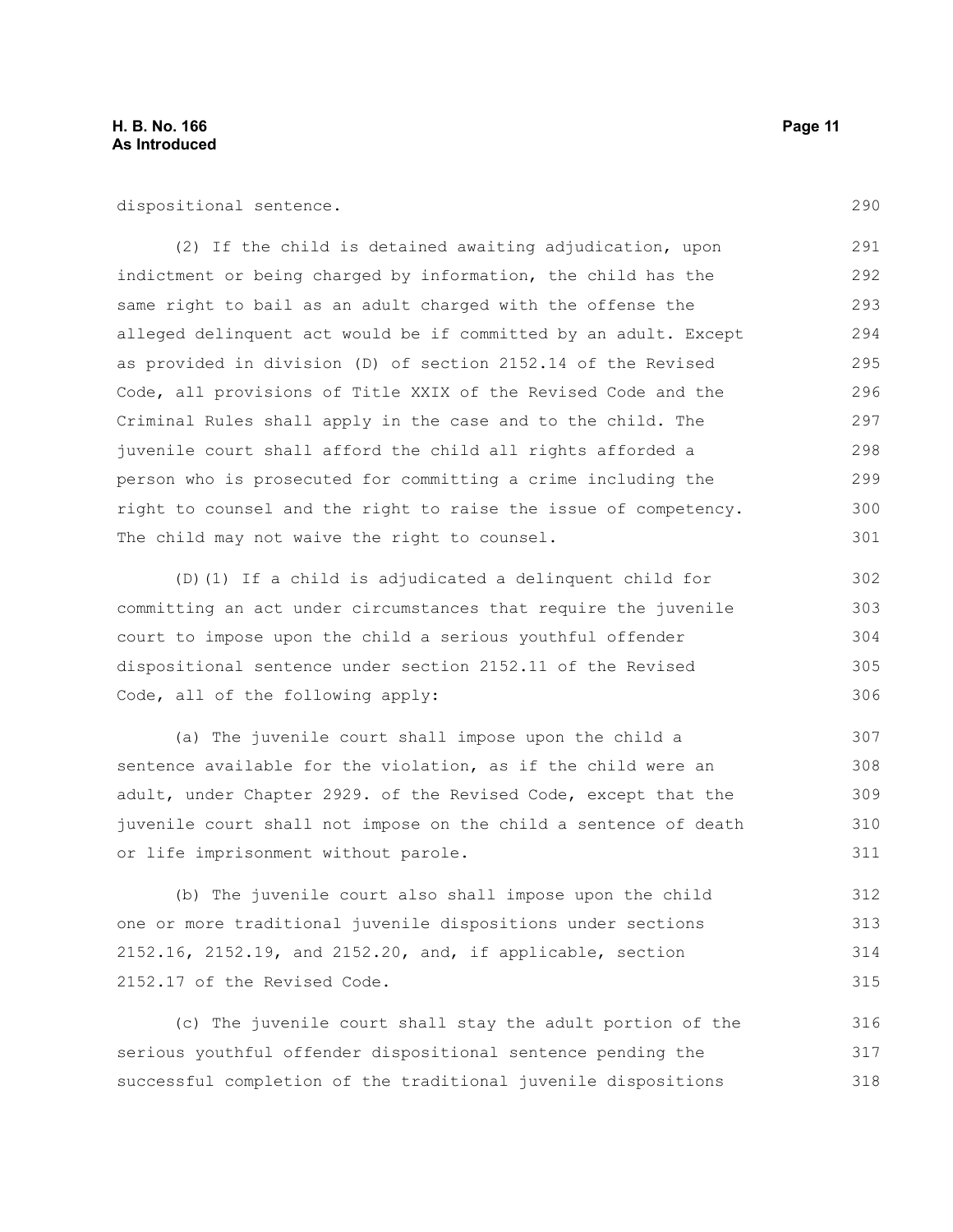(2)(a) If a child is adjudicated a delinquent child for committing an act under circumstances that allow, but do not require, the juvenile court to impose on the child a serious youthful offender dispositional sentence under section 2152.11 of the Revised Code, all of the following apply: 320 321 322 323 324

(i) If the juvenile court on the record makes a finding that, given the nature and circumstances of the violation and the history of the child, the length of time, level of security, and types of programming and resources available in the juvenile system alone are not adequate to provide the juvenile court with a reasonable expectation that the purposes set forth in section 2152.01 of the Revised Code will be met, the juvenile court may impose upon the child a sentence available for the violation, as if the child were an adult, under Chapter 2929. of the Revised Code, except that the juvenile court shall not impose on the child a sentence of death or life imprisonment without parole. 325 326 327 328 329 330 331 332 333 334 335

(ii) If a sentence is imposed under division (D)(2)(a)(i) of this section, the juvenile court also shall impose upon the child one or more traditional juvenile dispositions under sections 2152.16, 2152.19, and 2152.20 and, if applicable, section 2152.17 of the Revised Code. 336 337 338 339 340

(iii) The juvenile court shall stay the adult portion of the serious youthful offender dispositional sentence pending the successful completion of the traditional juvenile dispositions imposed. 341 342 343

(b) If the juvenile court does not find that a sentence should be imposed under division (D)(2)(a)(i) of this section, the juvenile court may impose one or more traditional juvenile 345 346 347

319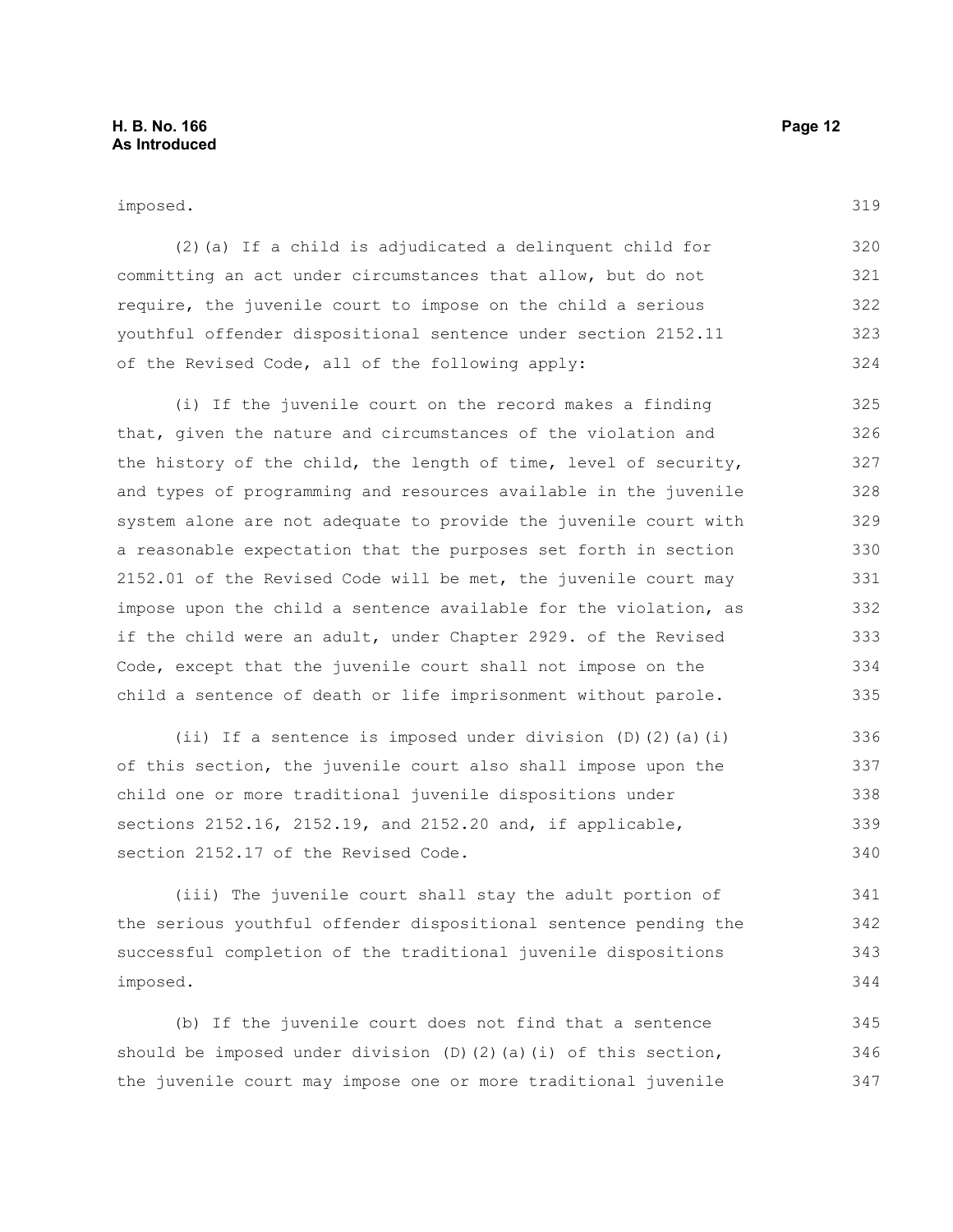dispositions under sections 2152.16, 2152.19, 2152.20, and, if applicable, section 2152.17 of the Revised Code. (3) A child upon whom a serious youthful offender dispositional sentence is imposed under division (D)(1) or (2) of this section has a right to appeal under division  $\overline{(A) (1) (B)}$ (1), (3), (4), or (5) of section 2953.08 of the Revised Code the adult portion of the serious youthful offender dispositional sentence when any of those divisions apply. The child may appeal the adult portion, and the court shall consider the appeal as if the adult portion were not stayed. Sec. 2152.14. (A)(1) The director of youth services may request the prosecuting attorney of the county in which is located the juvenile court that imposed a serious youthful offender dispositional sentence upon a person under section 2152.121 or 2152.13 of the Revised Code to file a motion with that juvenile court to invoke the adult portion of the dispositional sentence if all of the following apply to the person: 348 349 350 351 352 353 354 355 356 357 358 359 360 361 362 363 364 365

(a) The person is at least fourteen years of age. 366

(b) The person is in the institutional custody, or an escapee from the custody, of the department of youth services. 367 368

(c) The person is serving the juvenile portion of the serious youthful offender dispositional sentence. 369 370

(2) The motion shall state that there is reasonable cause to believe that either of the following misconduct has occurred and shall state that at least one incident of misconduct of that nature occurred after the person reached fourteen years of age: 371 372 373 374

(a) The person committed an act that is a violation of the rules of the institution and that could be charged as any felony 375 376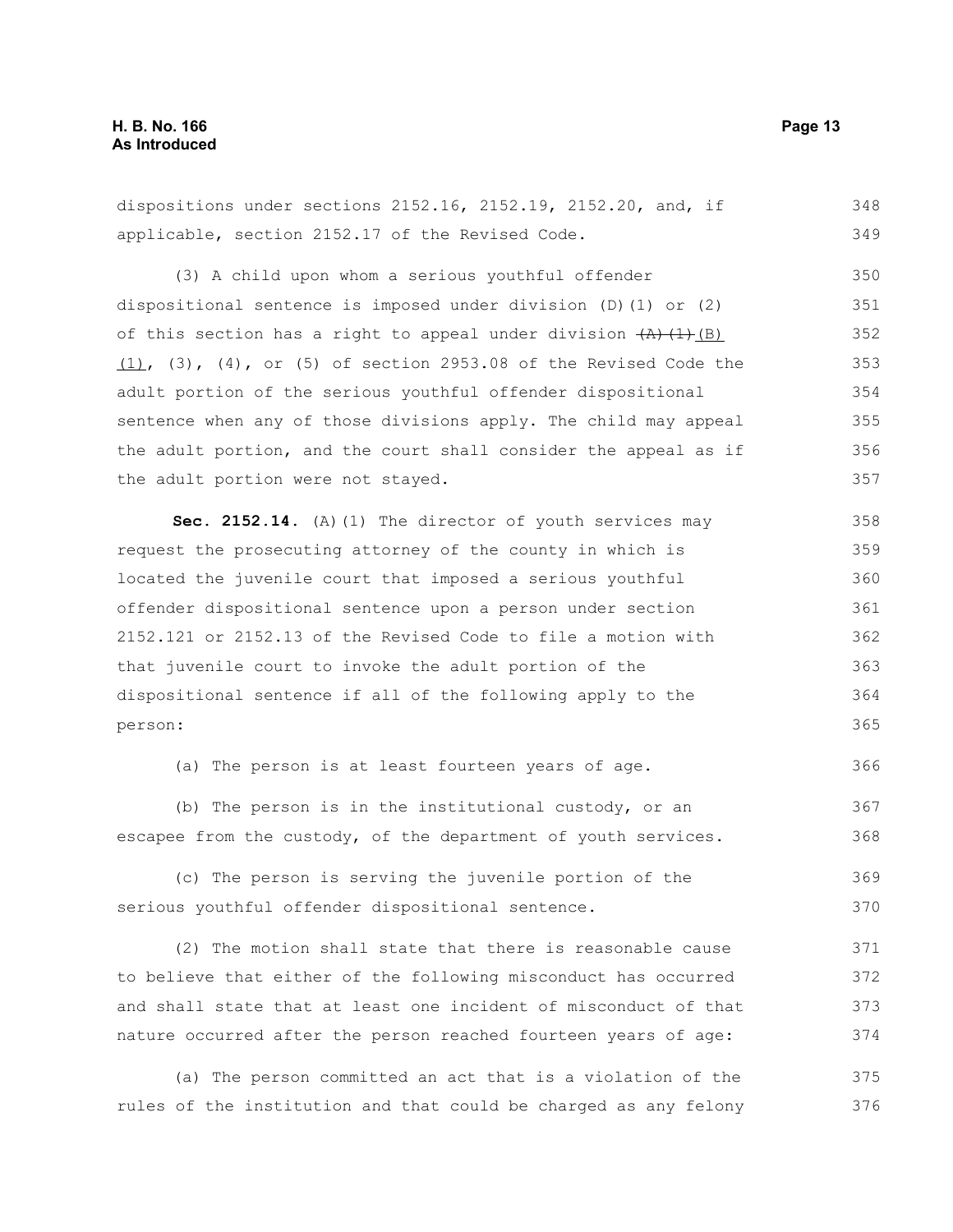or as a first degree misdemeanor offense of violence if committed by an adult. 377 378

(b) The person has engaged in conduct that creates a substantial risk to the safety or security of the institution, the community, or the victim. 379 380 381

(B) If a person is at least fourteen years of age, is serving the juvenile portion of a serious youthful offender dispositional sentence imposed under section 2152.121 or 2152.13 of the Revised Code, and is on parole or aftercare from a department of youth services facility, or on community control, the director of youth services, the juvenile court that imposed the serious youthful offender dispositional sentence on the person, or the probation department supervising the person may request the prosecuting attorney of the county in which is located the juvenile court to file a motion with the juvenile court to invoke the adult portion of the dispositional sentence. The prosecuting attorney may file a motion to invoke the adult portion of the dispositional sentence even if no request is made. The motion shall state that there is reasonable cause to believe that either of the following occurred and shall state that at least one incident of misconduct of that nature occurred after the person reached fourteen years of age: 382 383 384 385 386 387 388 389 390 391 392 393 394 395 396 397 398

(1) The person committed an act that is a violation of the conditions of supervision and that could be charged as any felony or as a first degree misdemeanor offense of violence if committed by an adult. 399 400 401 402

(2) The person has engaged in conduct that creates a substantial risk to the safety or security of the community or of the victim. 403 404 405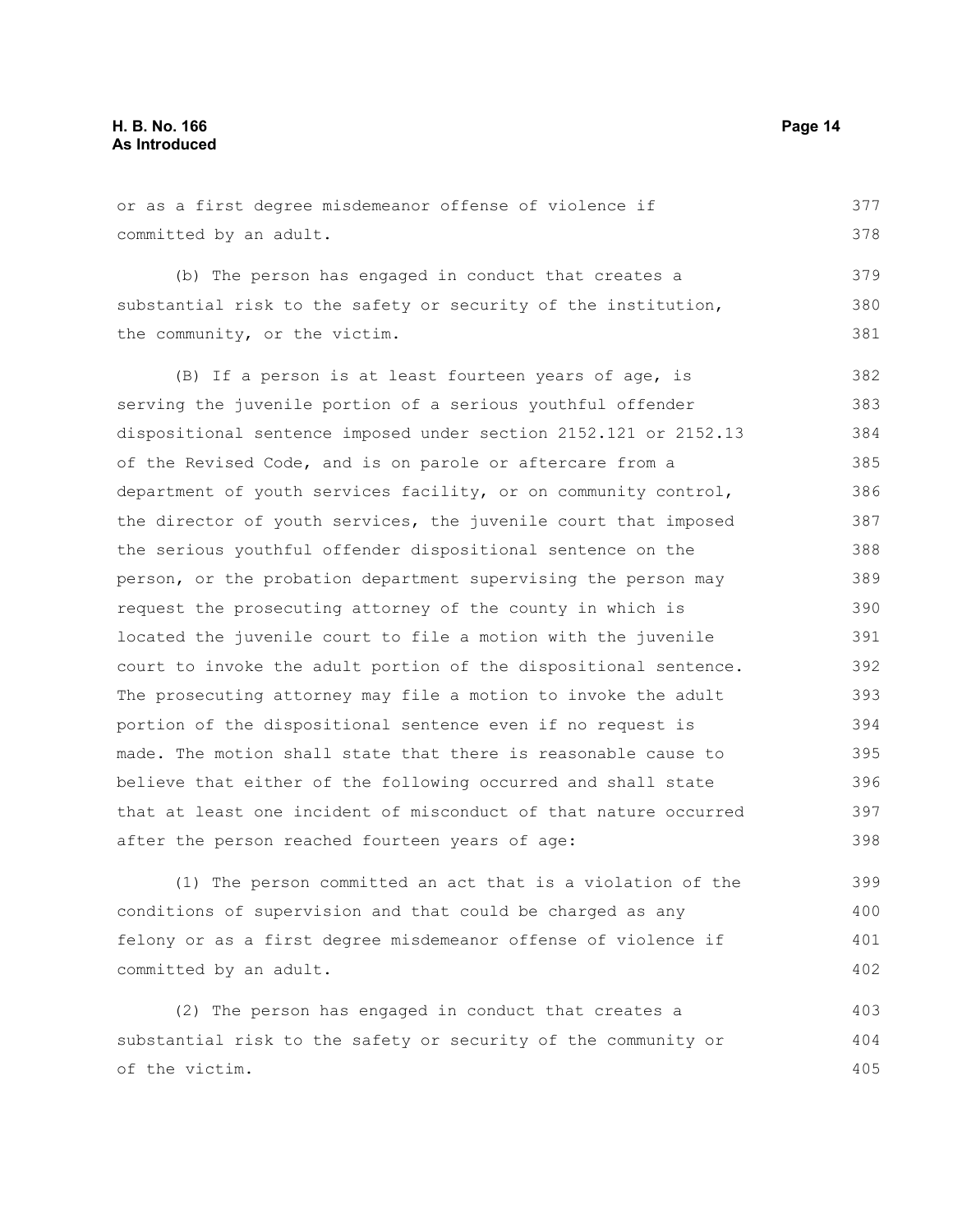#### **H. B. No. 166 Page 15 As Introduced**

(C) If the prosecuting attorney declines a request to file a motion that was made by the department of youth services or the supervising probation department under division (A) or (B) of this section or fails to act on a request made under either division by the department within a reasonable time, the department of youth services or the supervising probation department may file a motion of the type described in division (A) or (B) of this section with the juvenile court to invoke the adult portion of the serious youthful offender dispositional sentence. If the prosecuting attorney declines a request to file a motion that was made by the juvenile court under division (B) of this section or fails to act on a request from the court under that division within a reasonable time, the juvenile court may hold the hearing described in division (D) of this section on its own motion. 406 407 408 409 410 411 412 413 414 415 416 417 418 419 420

(D) Upon the filing of a motion described in division (A), (B), or (C) of this section, the juvenile court may hold a hearing to determine whether to invoke the adult portion of a person's serious juvenile offender dispositional sentence. The juvenile court shall not invoke the adult portion of the dispositional sentence without a hearing. At the hearing the person who is the subject of the serious youthful offender disposition has the right to be present, to receive notice of the grounds upon which the adult sentence portion is sought to be invoked, to be represented by counsel including counsel appointed under Juvenile Rule  $4(A)$ , to be advised on the procedures and protections set forth in the Juvenile Rules, and to present evidence on the person's own behalf, including evidence that the person has a mental illness or intellectual disability. The person may not waive the right to counsel. The hearing shall be open to the public. If the person presents 421 422 423 424 425 426 427 428 429 430 431 432 433 434 435 436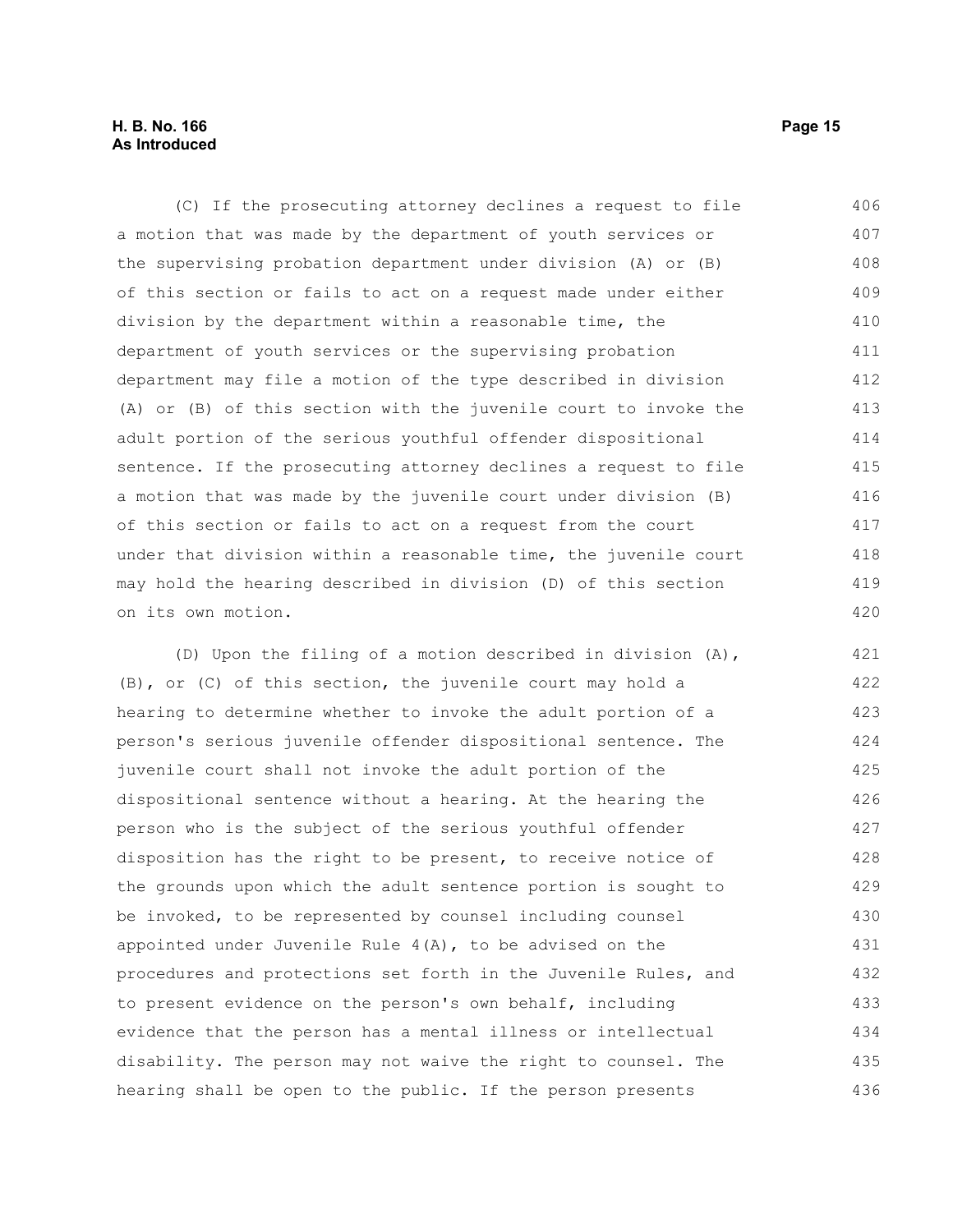#### **H. B. No. 166 Page 16 As Introduced**

evidence that the person has a mental illness or intellectual disability, the juvenile court shall consider that evidence in determining whether to invoke the adult portion of the serious youthful offender dispositional sentence. 437 438 439 440

(E)(1) The juvenile court may invoke the adult portion of a person's serious youthful offender dispositional sentence if the juvenile court finds all of the following on the record by clear and convincing evidence: 441 442 443 444

(a) The person is serving the juvenile portion of a serious youthful offender dispositional sentence. 445 446

(b) The person is at least fourteen years of age and has been admitted to a department of youth services facility, or criminal charges are pending against the person. 447 448 449

(c) The person engaged in the conduct or acts charged under division  $(A)$ ,  $(B)$ , or  $(C)$  of this section, and the person's conduct demonstrates that the person is unlikely to be rehabilitated during the remaining period of juvenile jurisdiction. 450 451 452 453 454

(2) The court may modify the adult sentence the court invokes to consist of any lesser prison term that could be imposed for the offense and, in addition to the prison term or in lieu of the prison term if the prison term was not mandatory, any community control sanction that the offender was eligible to receive at sentencing. 455 456 457 458 459 460

(F) If a juvenile court issues an order invoking the adult portion of a serious youthful offender dispositional sentence under division (E) of this section, the juvenile portion of the dispositional sentence shall terminate, and the department of youth services shall transfer the person to the department of 461 462 463 464 465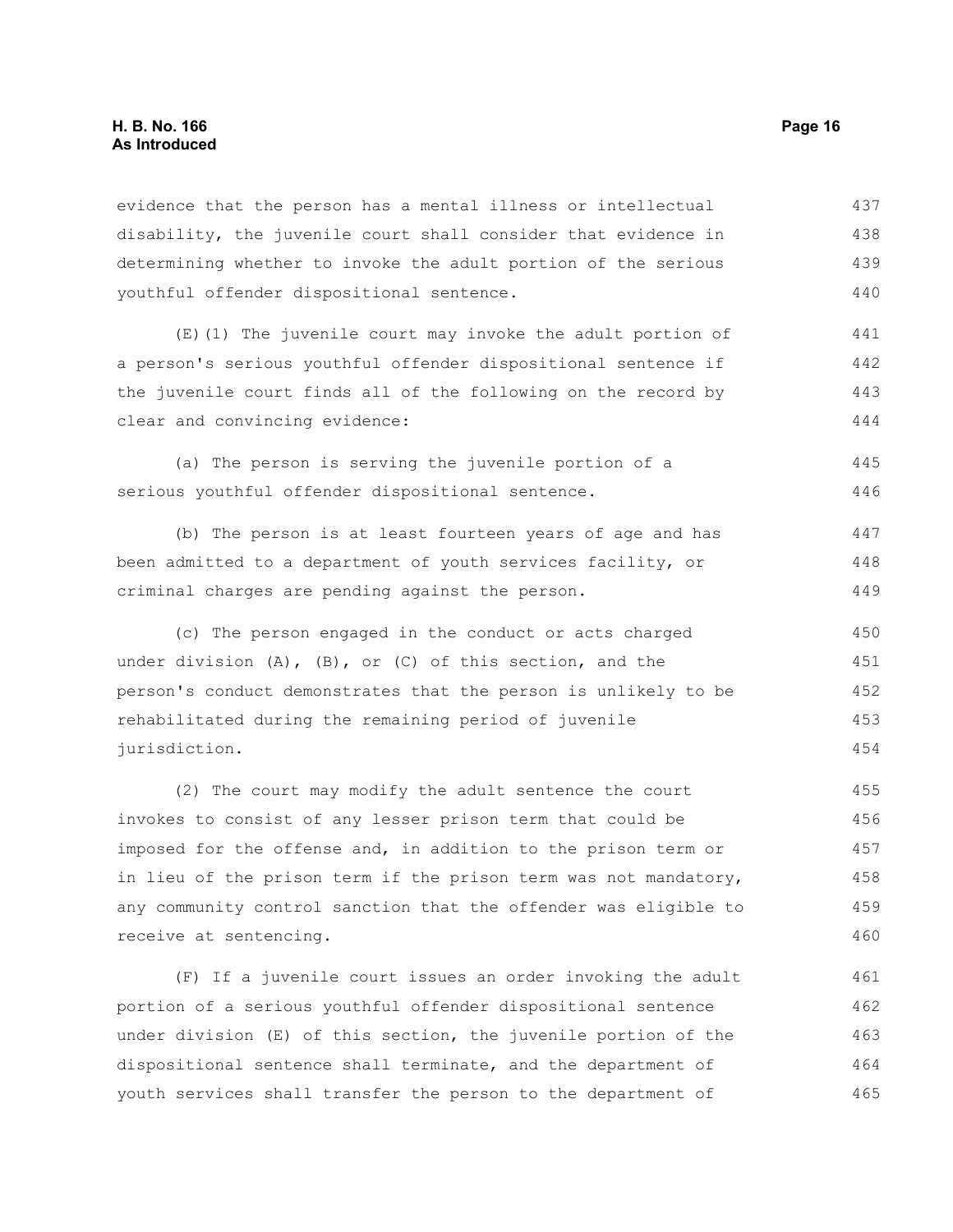#### **H. B. No. 166 Page 17 As Introduced**

rehabilitation and correction or place the person under another sanction imposed as part of the sentence. The juvenile court shall state in its order the total number of days that the person has been held in detention or in a facility operated by, or under contract with, the department of youth services under the juvenile portion of the dispositional sentence. The time the person must serve on a prison term imposed under the adult portion of the dispositional sentence shall be reduced by the total number of days specified in the order plus any additional days the person is held in a juvenile facility or in detention after the order is issued and before the person is transferred to the custody of the department of rehabilitation and correction. In no case shall the total prison term as calculated under this division exceed the maximum prison term available for an adult who is convicted of violating the same sections of the Revised Code, including, for an offense that would be a felony of the first or second degree that was committed on or after March 22, 2019, both the longest minimum prison term that the defendant or person could have received for the offense if convicted plus the corresponding maximum prison term that would be required for the offense. 466 467 468 469 470 471 472 473 474 475 476 477 478 479 480 481 482 483 484 485 486

Any community control imposed as part of the adult sentence or as a condition of a judicial release from prison shall be under the supervision of the entity that provides adult probation services in the county. Any post-release control imposed after the offender otherwise is released from prison shall be supervised by the adult parole authority. 487 488 489 490 491 492

(G) As used in division (F) of this section, "minimum prison term" and "maximum prison term" have the same meanings as in section 2929.01 of the Revised Code. 493 494 495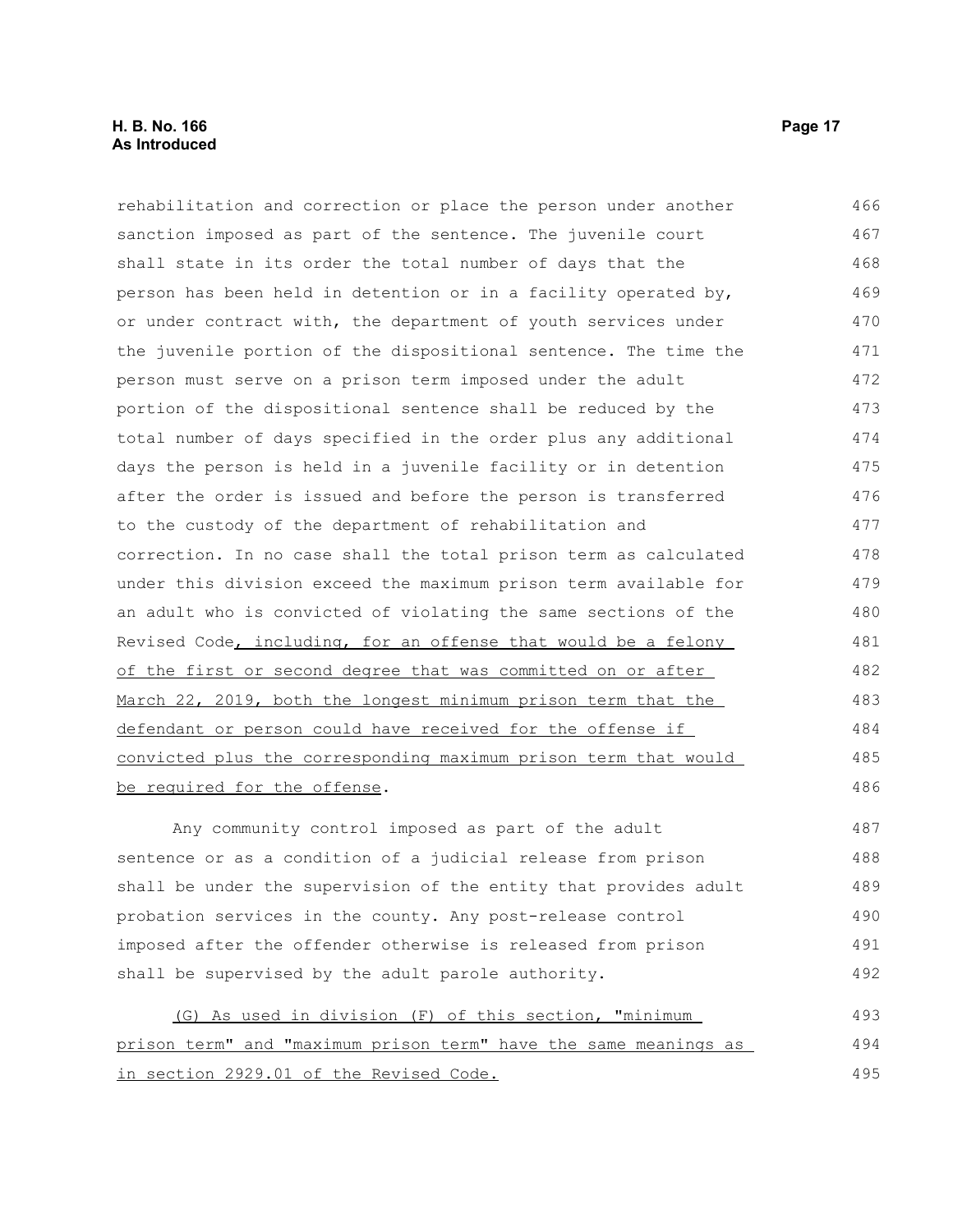**Sec. 2901.011.** The amendments to sections 109.42, 121.22, 149.43, 2903.06, 2903.08, 2903.11, 2903.12, 2905.01, 2905.32, 2907.02, 2907.03, 2907.05, 2907.07, 2919.22, 2919.25, 2921.321, 2921.36, 2923.132, 2925.01, 2925.02, 2925.03, 2925.04, 2925.041, 2925.11, 2929.01, 2929.14, 2929.142, 2929.15, 2929.19, 2929.191, 2929.20, 2929.61, 2930.16, 2943.032, 2953.08, 2967.01, 2967.021, 2967.03, 2967.13, 2967.19, 2967.191, 2967.193, 2967.26, 2967.28, 2971.03, 3719.99, 5120.021, 5120.53, 5120.66, and 5120.80 and the enactment of sections 2901.011, 2929.144, 2967.271, and 5120.038 of the Revised Code by S.B. 201 of the 132nd general assembly and amendments to those sections made by the act in which this amendment was made constitute the Reagan Tokes Law. The amendments to sections 2901.01, 2929.011, 2929.14, 2929.144, 2929.19, 2930.16, 2945.37, 2945.401, 2949.08, 2967.191, 2967.193, and 2967.271 of the Revised Code by the act in which this amendment was made are intended to be remedial in nature and apply to any individual sentenced for an offense committed on or after March 22, 2019. **Sec. 2929.01.** As used in this chapter: (A)(1) "Alternative residential facility" means, subject to division (A)(2) of this section, any facility other than an offender's home or residence in which an offender is assigned to live and that satisfies all of the following criteria: (a) It provides programs through which the offender may seek or maintain employment or may receive education, training, treatment, or habilitation. (b) It has received the appropriate license or certificate 496 497 498 499 500 501 502 503 504 505 506 507 508 509 510 511 512 513 514 515 516 517 518 519 520 521 522

for any specialized education, training, treatment, habilitation, or other service that it provides from the 523 524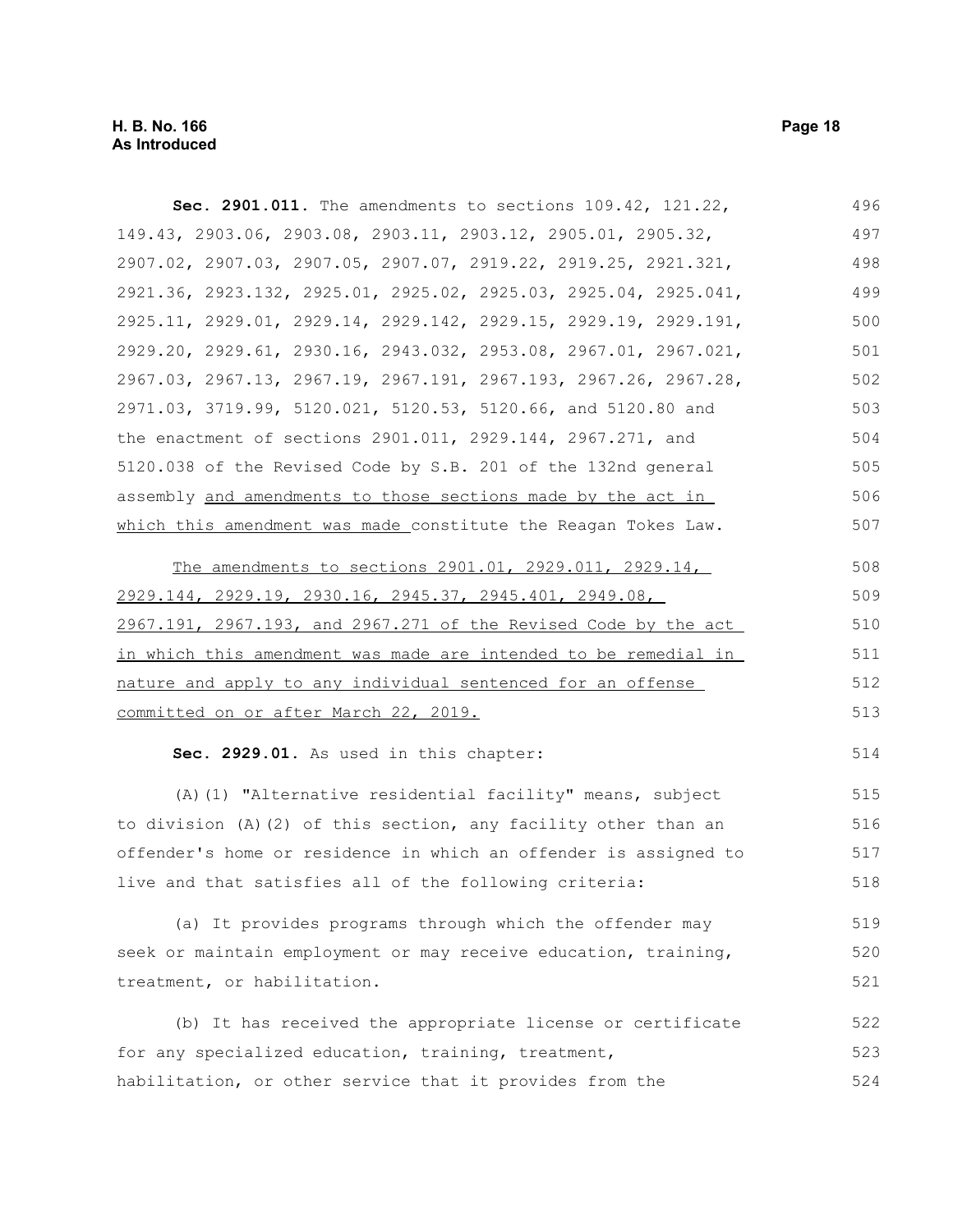government agency that is responsible for licensing or certifying that type of education, training, treatment, habilitation, or service. (2) "Alternative residential facility" does not include a community-based correctional facility, jail, halfway house, or prison. (B) "Basic probation supervision" means a requirement that the offender maintain contact with a person appointed to supervise the offender in accordance with sanctions imposed by the court or imposed by the parole board pursuant to section 2967.28 of the Revised Code. "Basic probation supervision" includes basic parole supervision and basic post-release control supervision. (C) "Cocaine," "fentanyl-related compound," "hashish," 525 526 527 528 529 530 531 532 533 534 535 536 537 538 539

"L.S.D.," and "unit dose" have the same meanings as in section 2925.01 of the Revised Code. 540

(D) "Community-based correctional facility" means a community-based correctional facility and program or district community-based correctional facility and program developed pursuant to sections 2301.51 to 2301.58 of the Revised Code. 541 542 543 544

(E) "Community control sanction" means a sanction that is not a prison term and that is described in section 2929.15, 2929.16, 2929.17, or 2929.18 of the Revised Code or a sanction that is not a jail term and that is described in section 2929.26, 2929.27, or 2929.28 of the Revised Code. "Community control sanction" includes probation if the sentence involved was imposed for a felony that was committed prior to July 1, 1996, or if the sentence involved was imposed for a misdemeanor that was committed prior to January 1, 2004. 545 546 547 548 549 550 551 552 553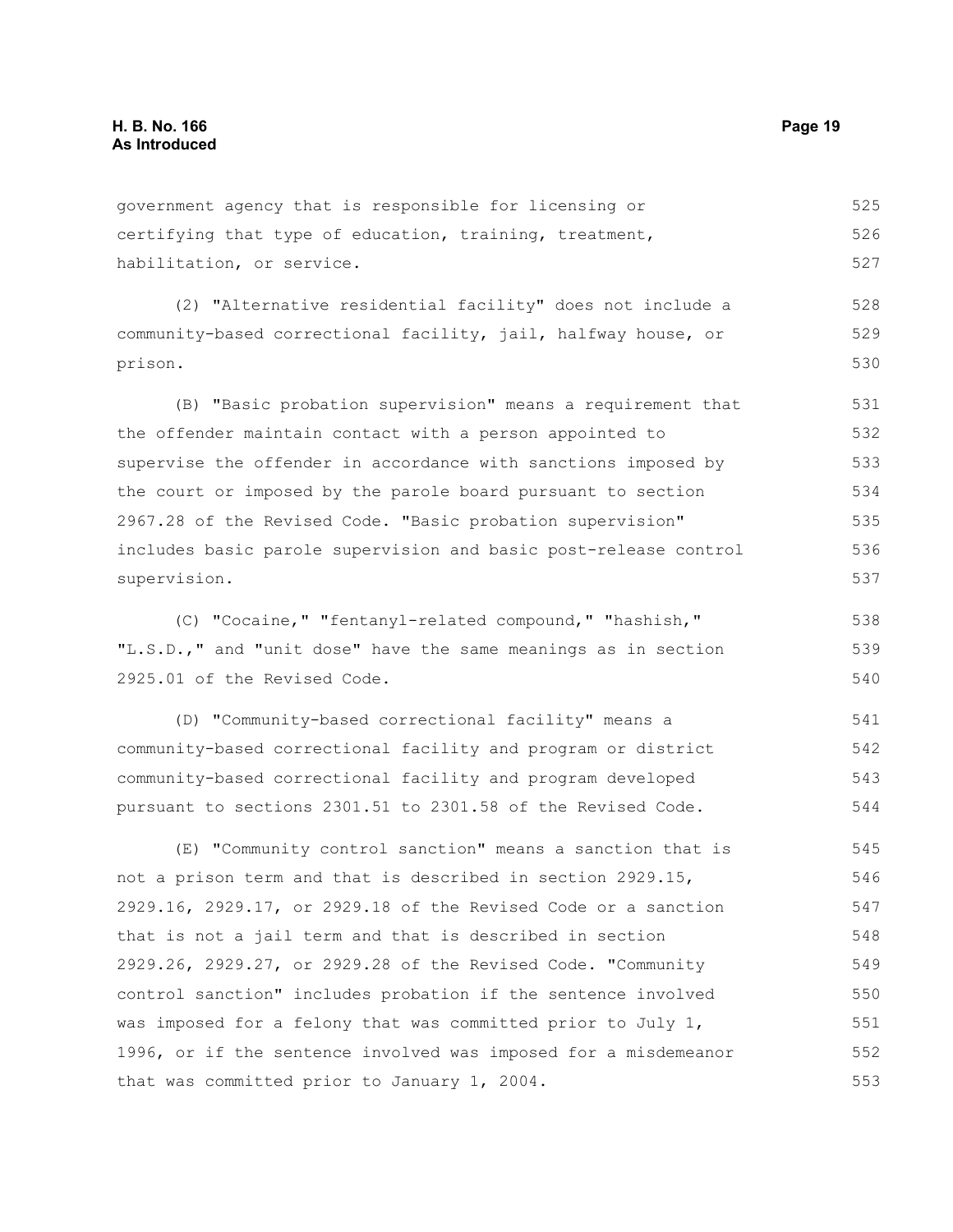(F) "Controlled substance," "marihuana," "schedule I," and "schedule II" have the same meanings as in section 3719.01 of the Revised Code. (G) "Curfew" means a requirement that an offender during a specified period of time be at a designated place. (H) "Day reporting" means a sanction pursuant to which an offender is required each day to report to and leave a center or 555 556 557 558 559 560

other approved reporting location at specified times in order to participate in work, education or training, treatment, and other approved programs at the center or outside the center. 561 562 563

(I) "Deadly weapon" has the same meaning as in section 2923.11 of the Revised Code.

(J) "Drug and alcohol use monitoring" means a program under which an offender agrees to submit to random chemical analysis of the offender's blood, breath, or urine to determine whether the offender has ingested any alcohol or other drugs. 566 567 568 569

(K) "Drug treatment program" means any program under which a person undergoes assessment and treatment designed to reduce or completely eliminate the person's physical or emotional reliance upon alcohol, another drug, or alcohol and another drug and under which the person may be required to receive assessment and treatment on an outpatient basis or may be required to reside at a facility other than the person's home or residence while undergoing assessment and treatment. 570 571 572 573 574 575 576 577

(L) "Economic loss" means any economic detriment suffered by a victim as a direct and proximate result of the commission of an offense and includes any loss of income due to lost time at work because of any injury caused to the victim, any property loss, medical cost, or funeral expense incurred as a result of 578 579 580 581 582

554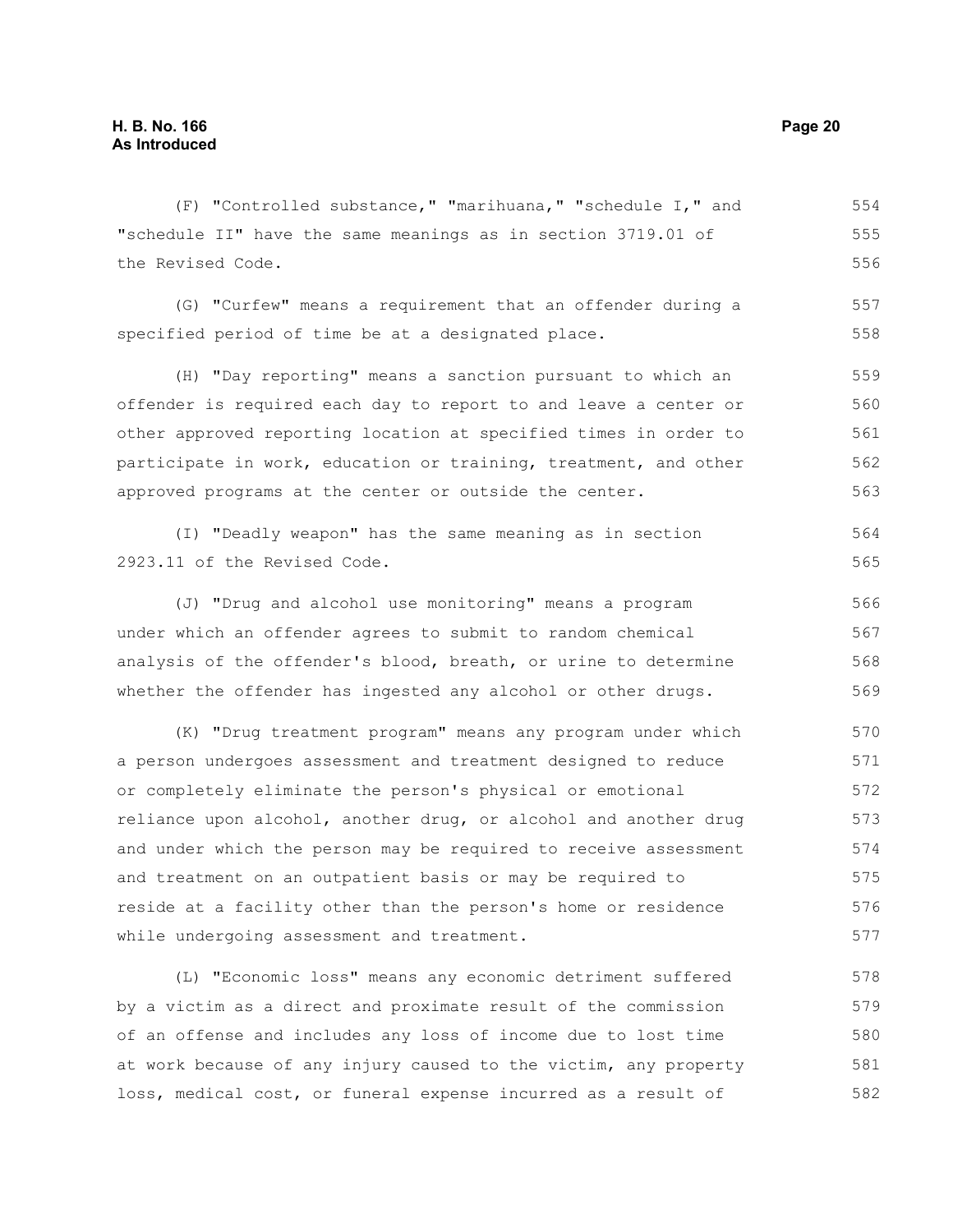#### **H. B. No. 166 Page 21 As Introduced**

the commission of the offense, and the cost of any accounting or auditing done to determine the extent of loss if the cost is incurred and payable by the victim. "Economic loss" does not include non-economic loss or any punitive or exemplary damages. 583 584 585 586

(M) "Education or training" includes study at, or in conjunction with a program offered by, a university, college, or technical college or vocational study and also includes the completion of primary school, secondary school, and literacy curricula or their equivalent. 587 588 589 590 591

(N) "Firearm" has the same meaning as in section 2923.11 of the Revised Code.

(O) "Halfway house" means a facility licensed by the division of parole and community services of the department of rehabilitation and correction pursuant to section 2967.14 of the Revised Code as a suitable facility for the care and treatment of adult offenders. 594 595 596 597 598

(P) "House arrest" means a period of confinement of an offender that is in the offender's home or in other premises specified by the sentencing court or by the parole board pursuant to section 2967.28 of the Revised Code and during which all of the following apply: 599 600 601 602 603

(1) The offender is required to remain in the offender's home or other specified premises for the specified period of confinement, except for periods of time during which the offender is at the offender's place of employment or at other premises as authorized by the sentencing court or by the parole board. 604 605 606 607 608 609

(2) The offender is required to report periodically to a person designated by the court or parole board. 610 611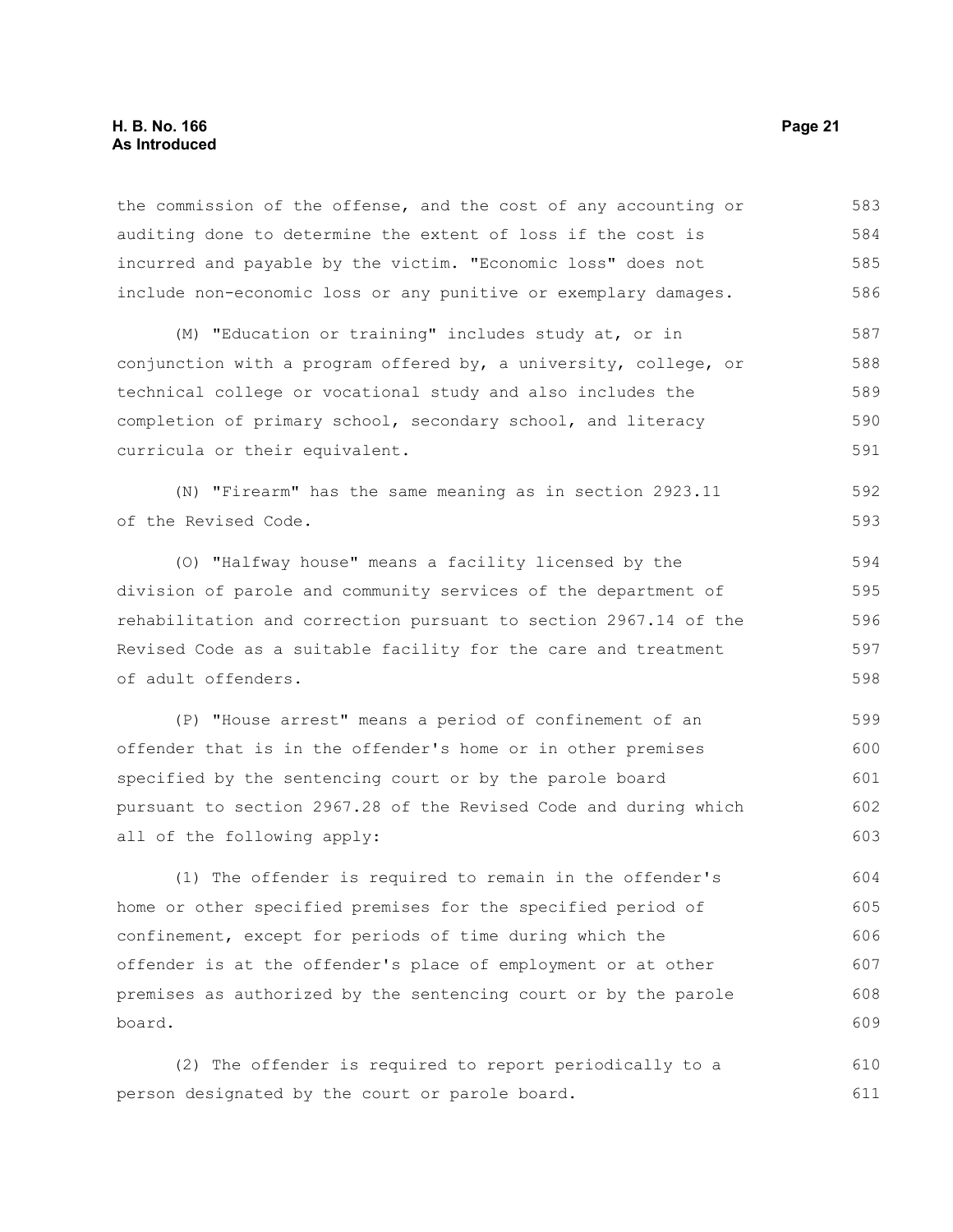(3) The offender is subject to any other restrictions and requirements that may be imposed by the sentencing court or by the parole board. 612 613 614

(Q) "Intensive probation supervision" means a requirement that an offender maintain frequent contact with a person appointed by the court, or by the parole board pursuant to section 2967.28 of the Revised Code, to supervise the offender while the offender is seeking or maintaining necessary employment and participating in training, education, and treatment programs as required in the court's or parole board's order. "Intensive probation supervision" includes intensive parole supervision and intensive post-release control supervision. 615 616 617 618 619 620 621 622 623 624

(R) "Jail" means a jail, workhouse, minimum security jail, or other residential facility used for the confinement of alleged or convicted offenders that is operated by a political subdivision or a combination of political subdivisions of this state. 625 626 627 628 629

(S) "Jail term" means the term in a jail that a sentencing court imposes or is authorized to impose pursuant to section 2929.24 or 2929.25 of the Revised Code or pursuant to any other provision of the Revised Code that authorizes a term in a jail for a misdemeanor conviction.

(T) "Mandatory jail term" means the term in a jail that a sentencing court is required to impose pursuant to division (G) of section 1547.99 of the Revised Code, division (E) of section 2903.06 or division (D) of section 2903.08 of the Revised Code, division (E) or (G) of section 2929.24 of the Revised Code, division (B) of section 4510.14 of the Revised Code, or division (G) of section 4511.19 of the Revised Code or pursuant to any 635 636 637 638 639 640 641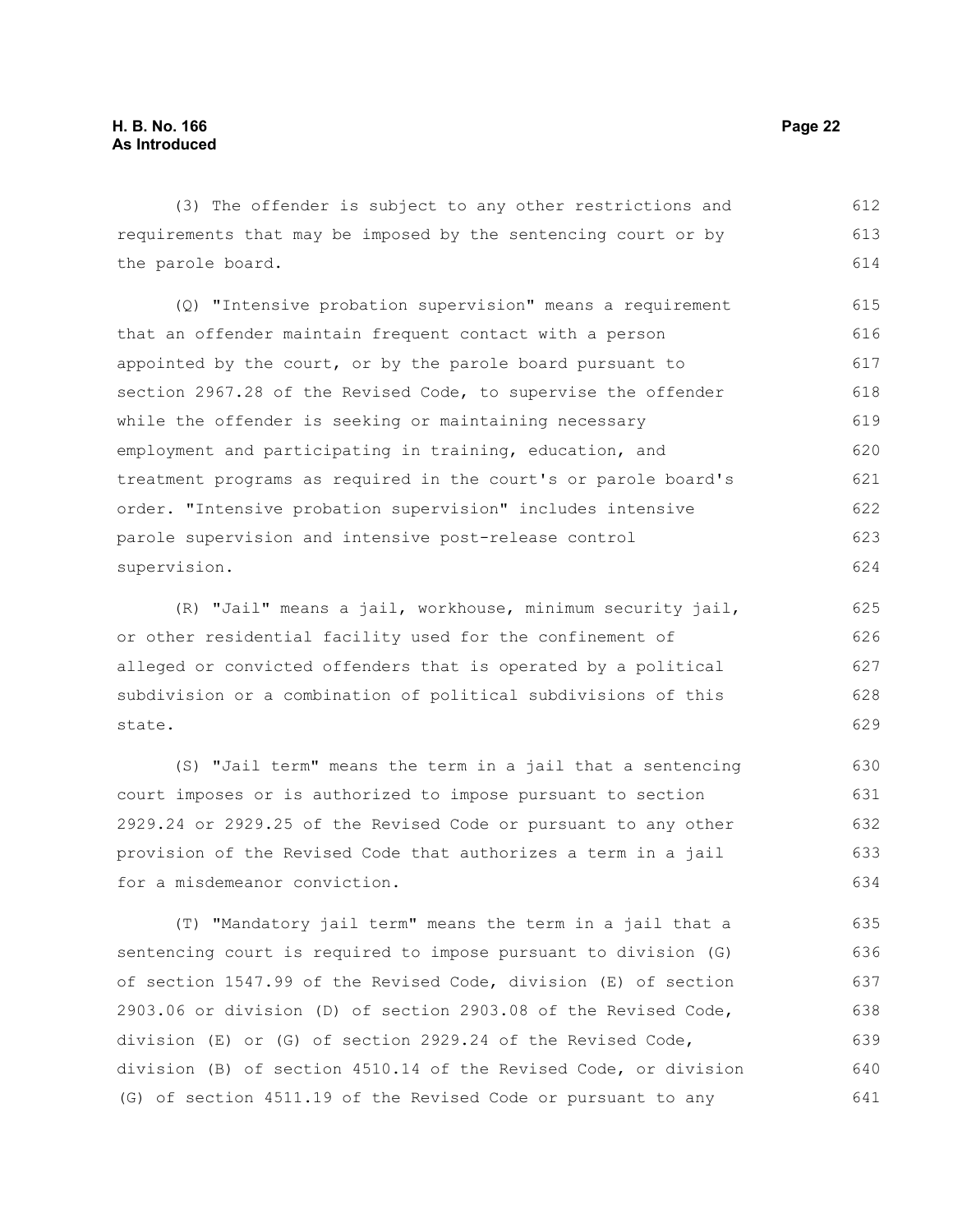other provision of the Revised Code that requires a term in a jail for a misdemeanor conviction. (U) "Delinquent child" has the same meaning as in section 2152.02 of the Revised Code. (V) "License violation report" means a report that is made by a sentencing court, or by the parole board pursuant to section 2967.28 of the Revised Code, to the regulatory or licensing board or agency that issued an offender a professional license or a license or permit to do business in this state and that specifies that the offender has been convicted of or pleaded guilty to an offense that may violate the conditions under which the offender's professional license or license or permit to do business in this state was granted or an offense for which the offender's professional license or license or permit to do business in this state may be revoked or suspended. (W) "Major drug offender" means an offender who is 642 643 644 645 646 647 648 649 650 651 652 653 654 655 656 657

convicted of or pleads guilty to the possession of, sale of, or offer to sell any drug, compound, mixture, preparation, or substance that consists of or contains at least one thousand grams of hashish; at least one hundred grams of cocaine; at least one thousand unit doses or one hundred grams of heroin; at least five thousand unit doses of L.S.D. or five hundred grams of L.S.D. in a liquid concentrate, liquid extract, or liquid distillate form; at least fifty grams of a controlled substance analog; at least one thousand unit doses or one hundred grams of a fentanyl-related compound; or at least one hundred times the amount of any other schedule I or II controlled substance other than marihuana that is necessary to commit a felony of the third degree pursuant to section 2925.03, 2925.04, 2925.05, or 2925.11 of the Revised Code that is based on the possession of, sale of, 658 659 660 661 662 663 664 665 666 667 668 669 670 671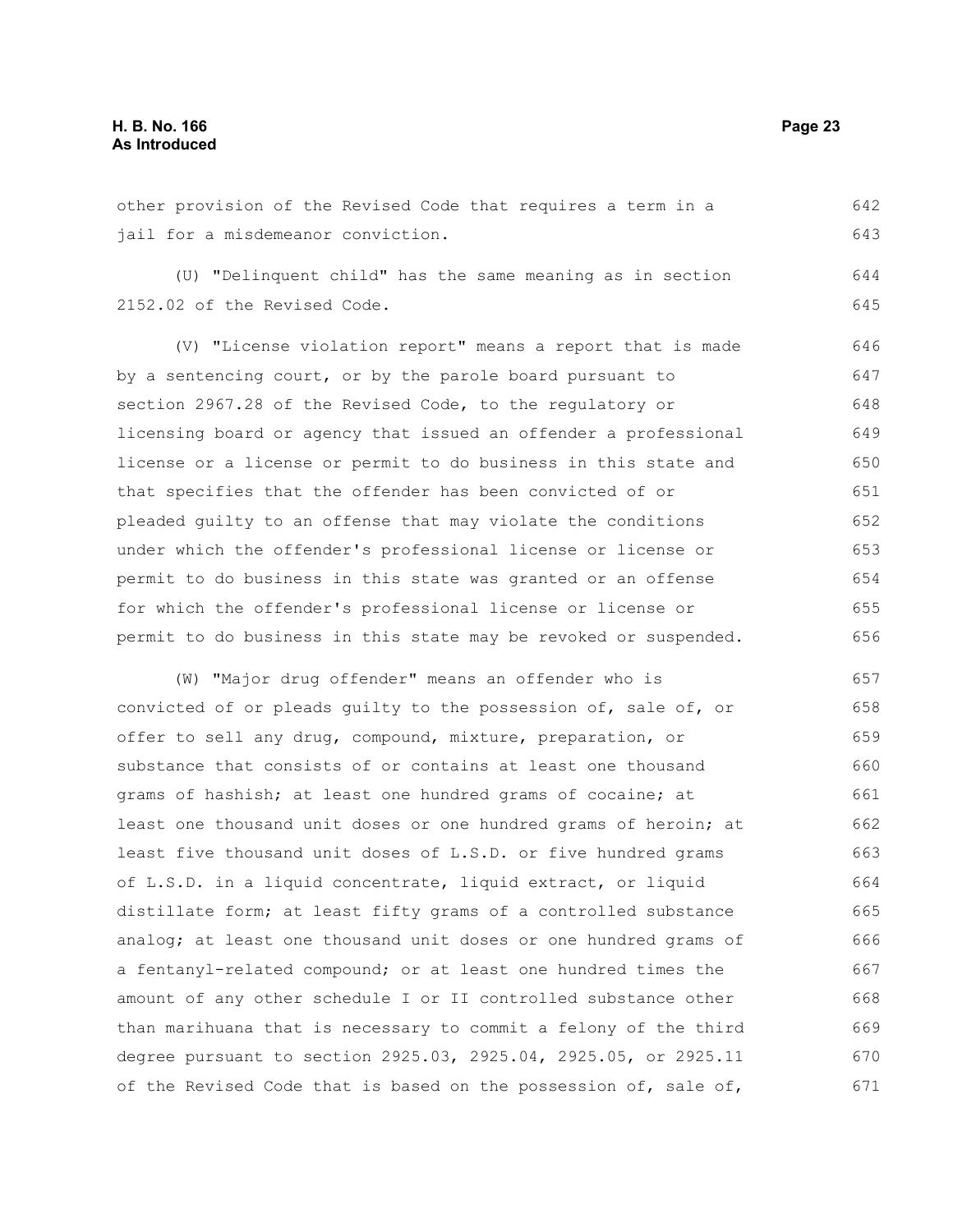or offer to sell the controlled substance. (X) "Mandatory prison term" means any of the following: (1) Subject to division (X)(2) of this section, the term in prison that must be imposed for the offenses or circumstances set forth in divisions  $(F)(1)$  to  $(8)$  or  $(F)(12)$  to  $(21)$  of section 2929.13 and division (B) of section 2929.14 of the Revised Code. Except as provided in sections 2925.02, 2925.03, 2925.04, 2925.05, and 2925.11 of the Revised Code, unless the maximum or another specific term is required under section 2929.14 or 2929.142 of the Revised Code, a mandatory prison term described in this division may be any prison term authorized for the level of offense except that if the offense is a felony of the first or second degree committed on or after March 22, 2019, a mandatory prison term described in this division may be one of the terms prescribed in division  $(A)$   $(1)$   $(a)$  or  $(2)$   $(a)$  of section 2929.14 of the Revised Code, whichever is applicable, that is authorized as the minimum prison term for the offense. 672 673 674 675 676 677 678 679 680 681 682 683 684 685 686 687 688

(2) The term of sixty or one hundred twenty days in prison that a sentencing court is required to impose for a third or fourth degree felony OVI offense pursuant to division (G)(2) of section 2929.13 and division (G)(1)(d) or (e) of section 4511.19 of the Revised Code or the term of one, two, three, four, or five years in prison that a sentencing court is required to impose pursuant to division (G)(2) of section 2929.13 of the Revised Code. 689 690 691 692 693 694 695 696

(3) The term in prison imposed pursuant to division (A) of section 2971.03 of the Revised Code for the offenses and in the circumstances described in division (F)(11) of section 2929.13 of the Revised Code or pursuant to division (B)(1)(a), (b), or (c),  $(B)$ (2)(a), (b), or (c), or  $(B)$ (3)(a), (b), (c), or (d) of 697 698 699 700 701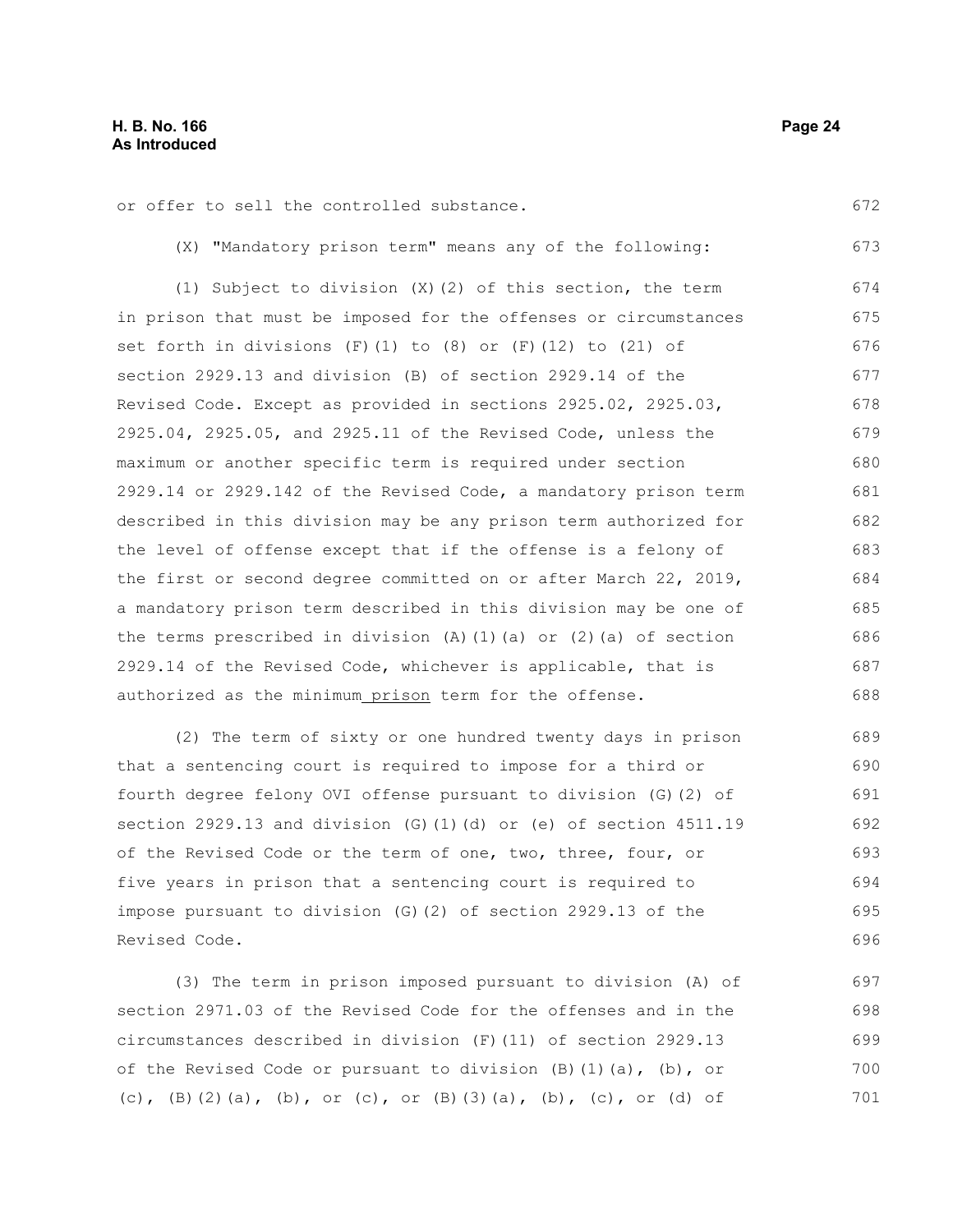| section 2971.03 of the Revised Code and that term as modified or | 702 |
|------------------------------------------------------------------|-----|
| terminated pursuant to section 2971.05 of the Revised Code.      | 703 |
| (Y) "Monitored time" means a period of time during which         | 704 |
| an offender continues to be under the control of the sentencing  | 705 |
| court or parole board, subject to no conditions other than       | 706 |
| leading a law-abiding life.                                      | 707 |
| (Z) "Offender" means a person who, in this state, is             | 708 |
| convicted of or pleads quilty to a felony or a misdemeanor.      | 709 |
| (AA) "Prison" means a residential facility used for the          | 710 |
| confinement of convicted felony offenders that is under the      | 711 |
| control of the department of rehabilitation and correction and   | 712 |
| includes a violation sanction center operated under authority of | 713 |
| section 2967.141 of the Revised Code.                            | 714 |
| (BB) (1) "Prison term" includes either of the following          | 715 |
| sanctions for an offender:                                       | 716 |
| (a) A stated prison term;                                        | 717 |
| (b) A term in a prison shortened by, or with the approval        | 718 |
| of, the sentencing court pursuant to section 2929.143, 2929.20,  | 719 |
| 2967.26, 5120.031, 5120.032, or 5120.073 of the Revised Code.    | 720 |
| (2) With respect to a non-life felony indefinite prison          | 721 |
| term, references in any provision of law to a reduction of, or   | 722 |
| deduction from, the prison term mean a reduction in, or          | 723 |
| deduction from, the minimum prison term imposed as part of the   | 724 |
| indefinite term.                                                 | 725 |
| (CC) "Repeat violent offender" means a person about whom         | 726 |
| both of the following apply:                                     | 727 |
| (1) The person is being sentenced for committing or for          | 728 |
| complicity in committing any of the following:                   | 729 |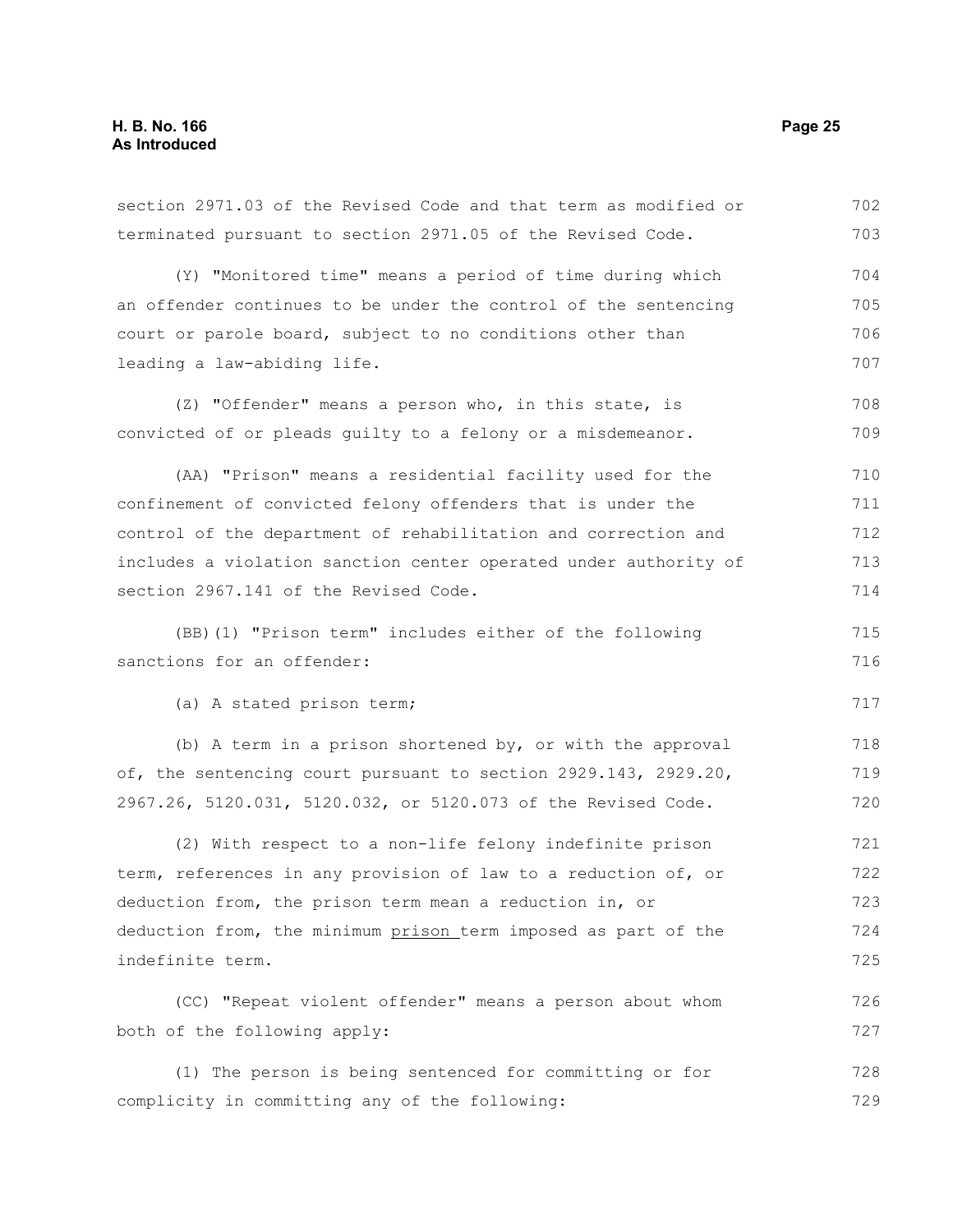(a) Aggravated murder, murder, any felony of the first or second degree that is an offense of violence, or an attempt to commit any of these offenses if the attempt is a felony of the first or second degree; 730 731 732 733

(b) An offense under an existing or former law of this state, another state, or the United States that is or was substantially equivalent to an offense described in division (CC)(1)(a) of this section. 734 735 736 737

(2) The person previously was convicted of or pleaded quilty to an offense described in division (CC)(1)(a) or (b) of this section.

(DD) "Sanction" means any penalty imposed upon an offender who is convicted of or pleads guilty to an offense, as punishment for the offense. "Sanction" includes any sanction imposed pursuant to any provision of sections 2929.14 to 2929.18 or 2929.24 to 2929.28 of the Revised Code. 741 742 743 744 745

(EE) "Sentence" means the sanction or combination of sanctions imposed by the sentencing court on an offender who is convicted of or pleads guilty to an offense. 746 747 748

(FF)(1) "Stated prison term" means the prison term, mandatory prison term, or combination of all prison terms and mandatory prison terms imposed by the sentencing court pursuant to section 2929.14, 2929.142, or 2971.03 of the Revised Code or under section 2919.25 of the Revised Code. "Stated prison term" includes any credit received by the offender for time spent in jail awaiting trial, sentencing, or transfer to prison for the offense and any time spent under house arrest or house arrest with electronic monitoring imposed after earning credits pursuant to section 2967.193 of the Revised Code. If an offender 749 750 751 752 753 754 755 756 757 758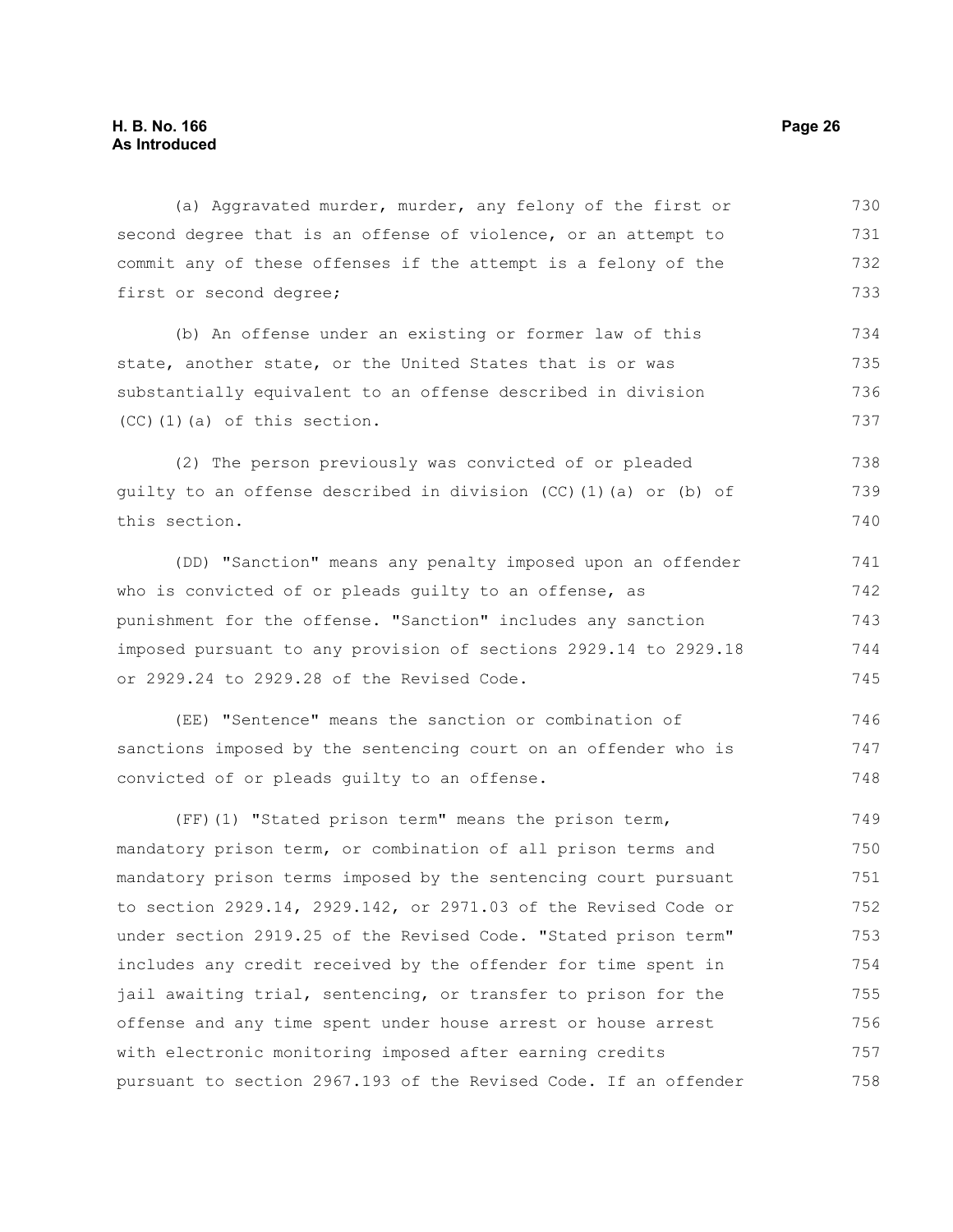#### **H. B. No. 166 Page 27 As Introduced**

is serving a prison term as a risk reduction sentence under sections 2929.143 and 5120.036 of the Revised Code, "stated prison term" includes any period of time by which the prison term imposed upon the offender is shortened by the offender's successful completion of all assessment and treatment or programming pursuant to those sections. 759 760 761 762 763 764

(2) As used in the definition of "stated prison term" set forth in division (FF)(1) of this section, a prison term is a definite prison term imposed under section 2929.14 of the Revised Code or any other provision of law, is the a minimum and prison term imposed under section 2929.14 of the Revised Code for a non-life felony indefinite prison term plus any maximum prison terms under a term imposed as part of the non-life felony indefinite prison term under section 2929.144 of the Revised Code, or is a term of life imprisonment except to the extent that the use of that definition in a section of the Revised Code clearly is not intended to include a term of life imprisonment. With respect to an offender sentenced to a non-life felony indefinite prison term, references in section 2967.191 or 2967.193 of the Revised Code or any other provision of law to a reduction of, or deduction from, the offender's stated prison term or to release of the offender before the expiration of the offender's stated prison term mean a reduction in, or deduction from, the minimum prison term imposed as part of the indefinite term or a release of the offender before the expiration of that minimum prison term, references in section 2929.19 or 2967.28 of the Revised Code to a stated prison term with respect to a prison term imposed for a violation of a post-release control sanction mean the minimum prison term so imposed, and references in any provision of law to an offender's service of the offender's stated prison term or the expiration of the 765 766 767 768 769 770 771 772 773 774 775 776 777 778 779 780 781 782 783 784 785 786 787 788 789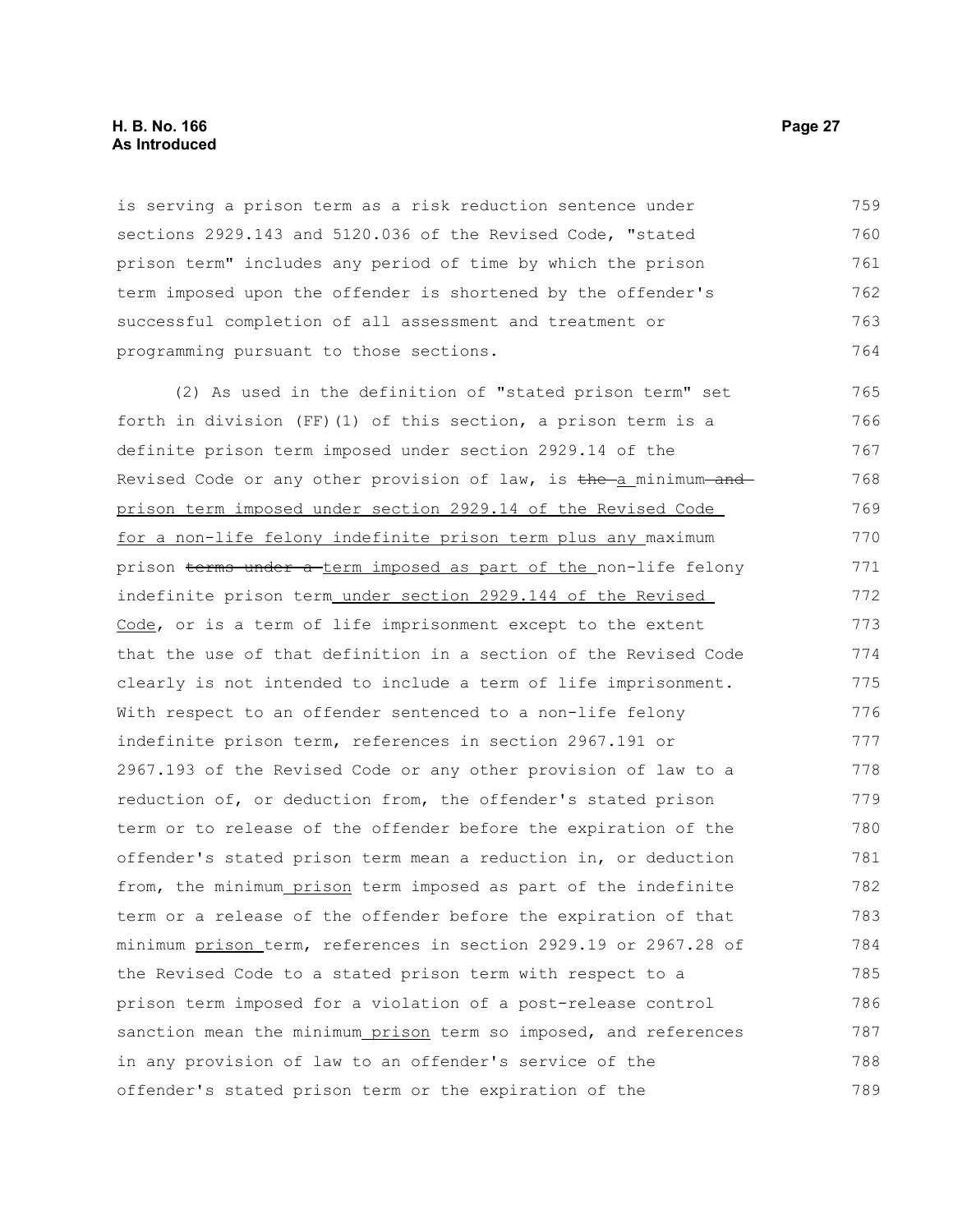offender's stated prison term mean service or expiration of the minimum prison term so imposed plus any additional period of incarceration under the sentence that is required under section 2967.271 of the Revised Code. 790 791 792 793

(GG) "Victim-offender mediation" means a reconciliation or mediation program that involves an offender and the victim of the offense committed by the offender and that includes a meeting in which the offender and the victim may discuss the offense, discuss restitution, and consider other sanctions for the offense. 794 795 796 797 798 799

(HH) "Fourth degree felony OVI offense" means a violation of division (A) of section 4511.19 of the Revised Code that, under division (G) of that section, is a felony of the fourth degree. 800 801 802 803

(II) "Mandatory term of local incarceration" means the term of sixty or one hundred twenty days in a jail, a communitybased correctional facility, a halfway house, or an alternative residential facility that a sentencing court may impose upon a person who is convicted of or pleads guilty to a fourth degree felony OVI offense pursuant to division (G)(1) of section 2929.13 of the Revised Code and division (G)(1)(d) or (e) of section 4511.19 of the Revised Code. 804 805 806 807 808 809 810 811

(JJ) "Designated homicide, assault, or kidnapping offense," "violent sex offense," "sexual motivation specification," "sexually violent offense," "sexually violent predator," and "sexually violent predator specification" have the same meanings as in section 2971.01 of the Revised Code. 812 813 814 815 816

(KK) "Sexually oriented offense," "child-victim oriented offense," and "tier III sex offender/child-victim offender" have 817 818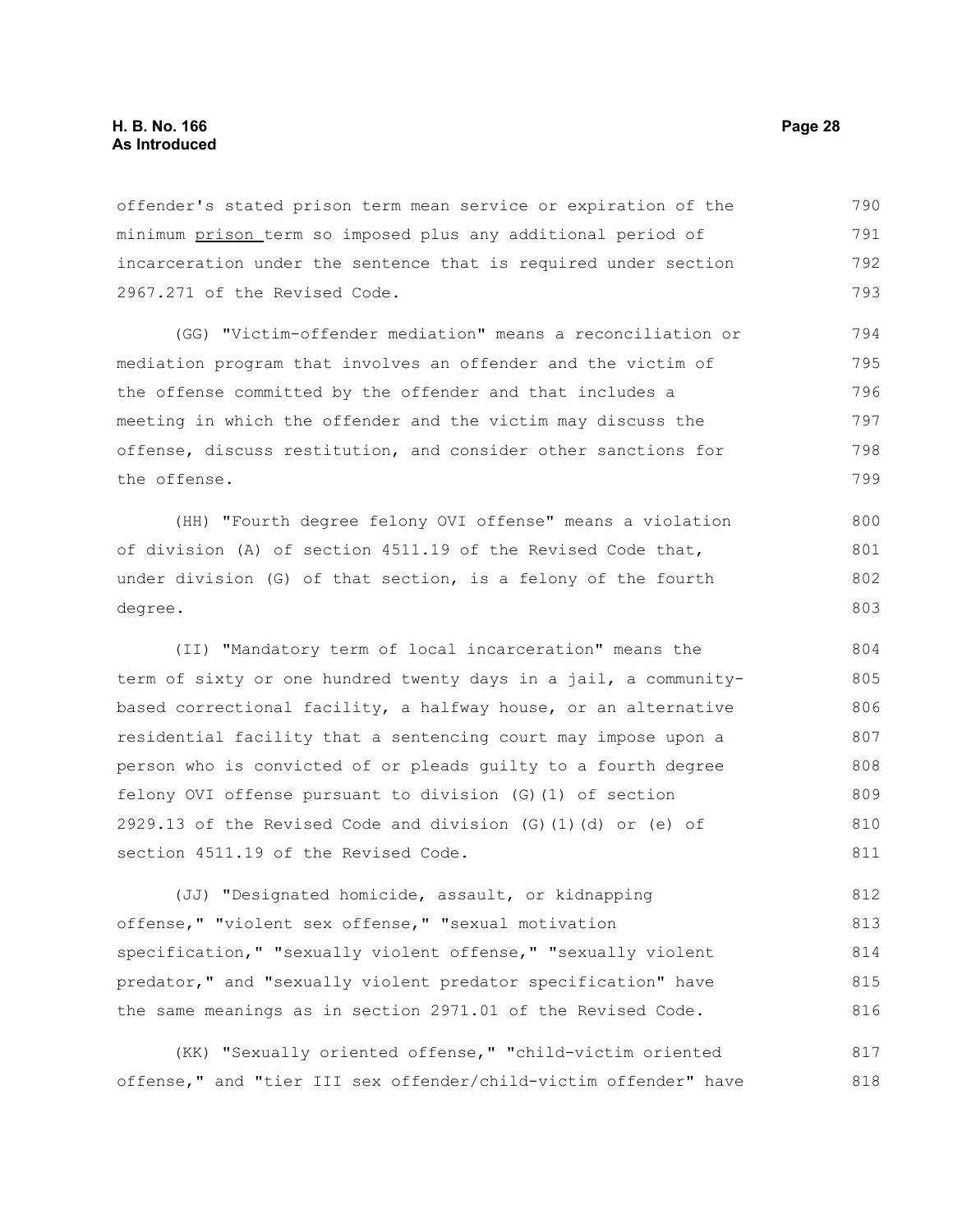the same meanings as in section 2950.01 of the Revised Code. (LL) An offense is "committed in the vicinity of a child" if the offender commits the offense within thirty feet of or within the same residential unit as a child who is under eighteen years of age, regardless of whether the offender knows the age of the child or whether the offender knows the offense is being committed within thirty feet of or within the same residential unit as the child and regardless of whether the child actually views the commission of the offense. (MM) "Family or household member" has the same meaning as in section 2919.25 of the Revised Code. (NN) "Motor vehicle" and "manufactured home" have the same meanings as in section 4501.01 of the Revised Code. (OO) "Detention" and "detention facility" have the same meanings as in section 2921.01 of the Revised Code. (PP) "Third degree felony OVI offense" means a violation of division (A) of section 4511.19 of the Revised Code that, under division (G) of that section, is a felony of the third degree. (QQ) "Random drug testing" has the same meaning as in section 5120.63 of the Revised Code. (RR) "Felony sex offense" has the same meaning as in section 2967.28 of the Revised Code. (SS) "Body armor" has the same meaning as in section 2941.1411 of the Revised Code. (TT) "Electronic monitoring" means monitoring through the use of an electronic monitoring device. 819 820 821 822 823 824 825 826 827 828 829 830 831 832 833 834 835 836 837 838 839 840 841 842 843 844 845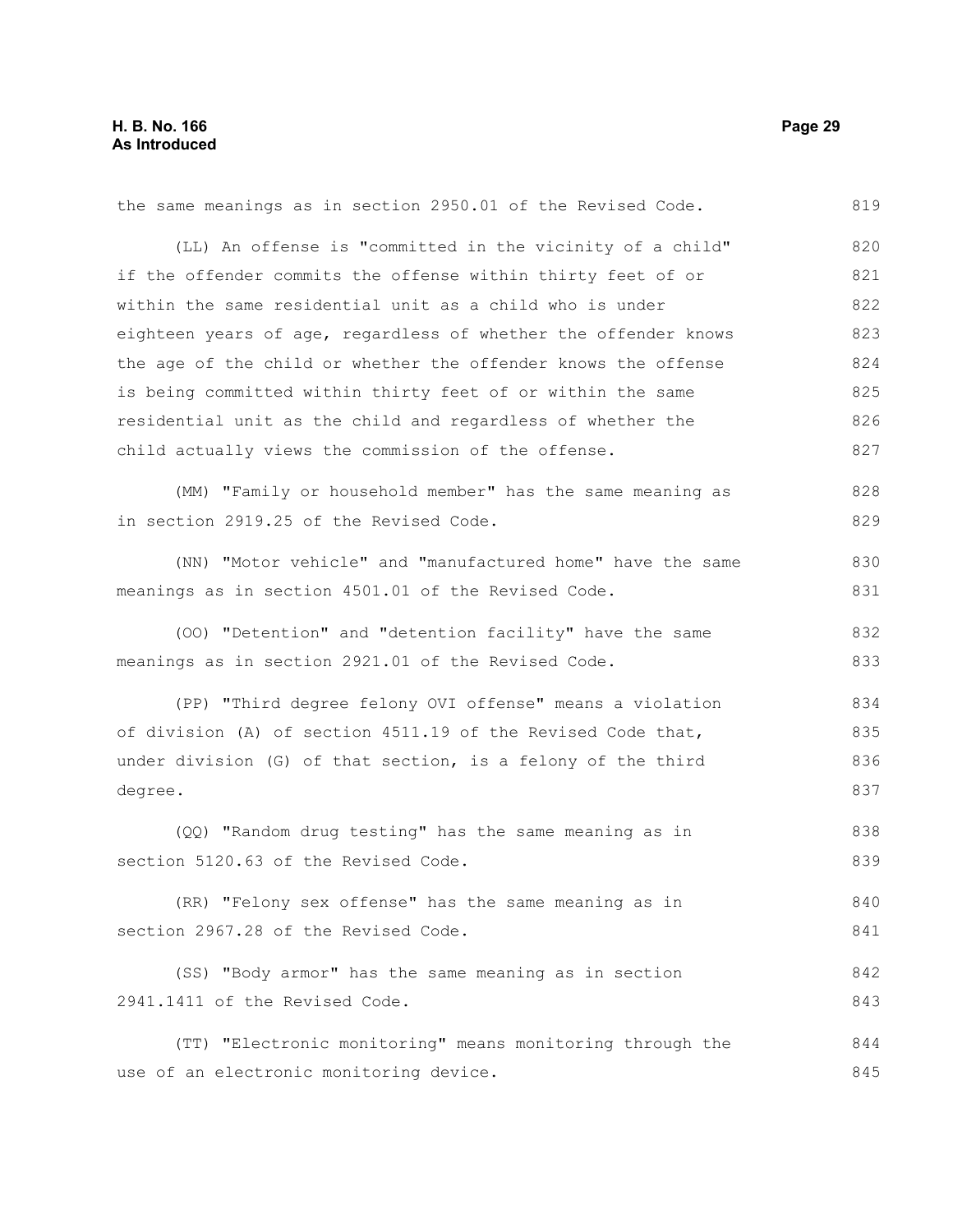(UU) "Electronic monitoring device" means any of the following: (1) Any device that can be operated by electrical or battery power and that conforms with all of the following: (a) The device has a transmitter that can be attached to a person, that will transmit a specified signal to a receiver of the type described in division (UU)(1)(b) of this section if the transmitter is removed from the person, turned off, or altered in any manner without prior court approval in relation to electronic monitoring or without prior approval of the department of rehabilitation and correction in relation to the use of an electronic monitoring device for an inmate on transitional control or otherwise is tampered with, that can transmit continuously and periodically a signal to that receiver when the person is within a specified distance from the receiver, and that can transmit an appropriate signal to that receiver if the person to whom it is attached travels a specified distance from that receiver. 846 847 848 849 850 851 852 853 854 855 856 857 858 859 860 861 862 863

(b) The device has a receiver that can receive continuously the signals transmitted by a transmitter of the type described in division (UU)(1)(a) of this section, can transmit continuously those signals by a wireless or landline telephone connection to a central monitoring computer of the type described in division (UU)(1)(c) of this section, and can transmit continuously an appropriate signal to that central monitoring computer if the device has been turned off or altered without prior court approval or otherwise tampered with. The device is designed specifically for use in electronic monitoring, is not a converted wireless phone or another tracking device that is clearly not designed for electronic 864 865 866 867 868 869 870 871 872 873 874 875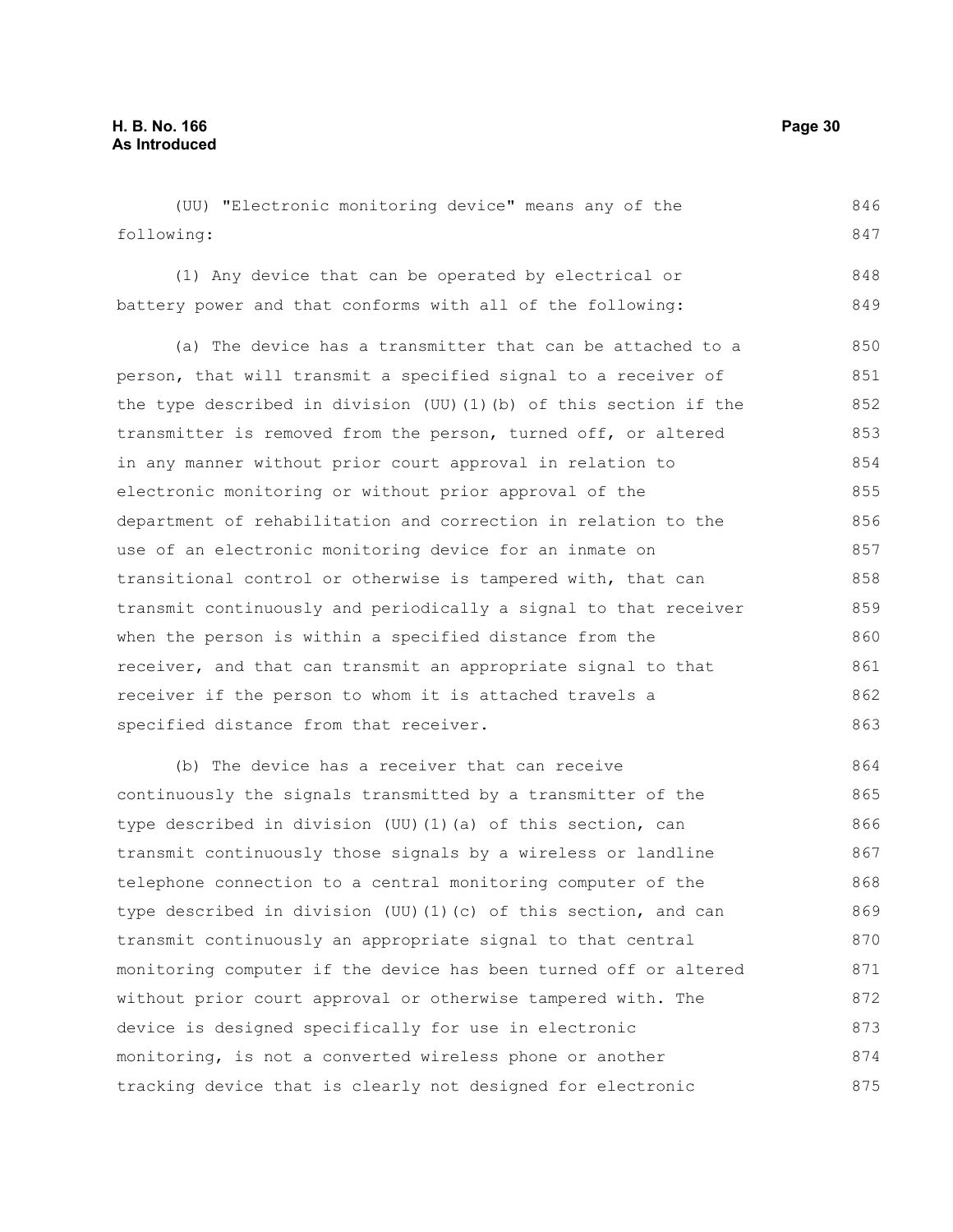monitoring, and provides a means of text-based or voice communication with the person. 876 877

(c) The device has a central monitoring computer that can receive continuously the signals transmitted by a wireless or landline telephone connection by a receiver of the type described in division (UU)(1)(b) of this section and can monitor continuously the person to whom an electronic monitoring device of the type described in division (UU)(1)(a) of this section is attached. 878 879 880 881 882 883 884

(2) Any device that is not a device of the type described in division (UU)(1) of this section and that conforms with all of the following: 885 886 887

(a) The device includes a transmitter and receiver that can monitor and determine the location of a subject person at any time, or at a designated point in time, through the use of a central monitoring computer or through other electronic means. 888 889 890 891

(b) The device includes a transmitter and receiver that can determine at any time, or at a designated point in time, through the use of a central monitoring computer or other electronic means the fact that the transmitter is turned off or altered in any manner without prior approval of the court in relation to the electronic monitoring or without prior approval of the department of rehabilitation and correction in relation to the use of an electronic monitoring device for an inmate on transitional control or otherwise is tampered with. 892 893 894 895 896 897 898 899 900

(3) Any type of technology that can adequately track or determine the location of a subject person at any time and that is approved by the director of rehabilitation and correction, including, but not limited to, any satellite technology, voice 901 902 903 904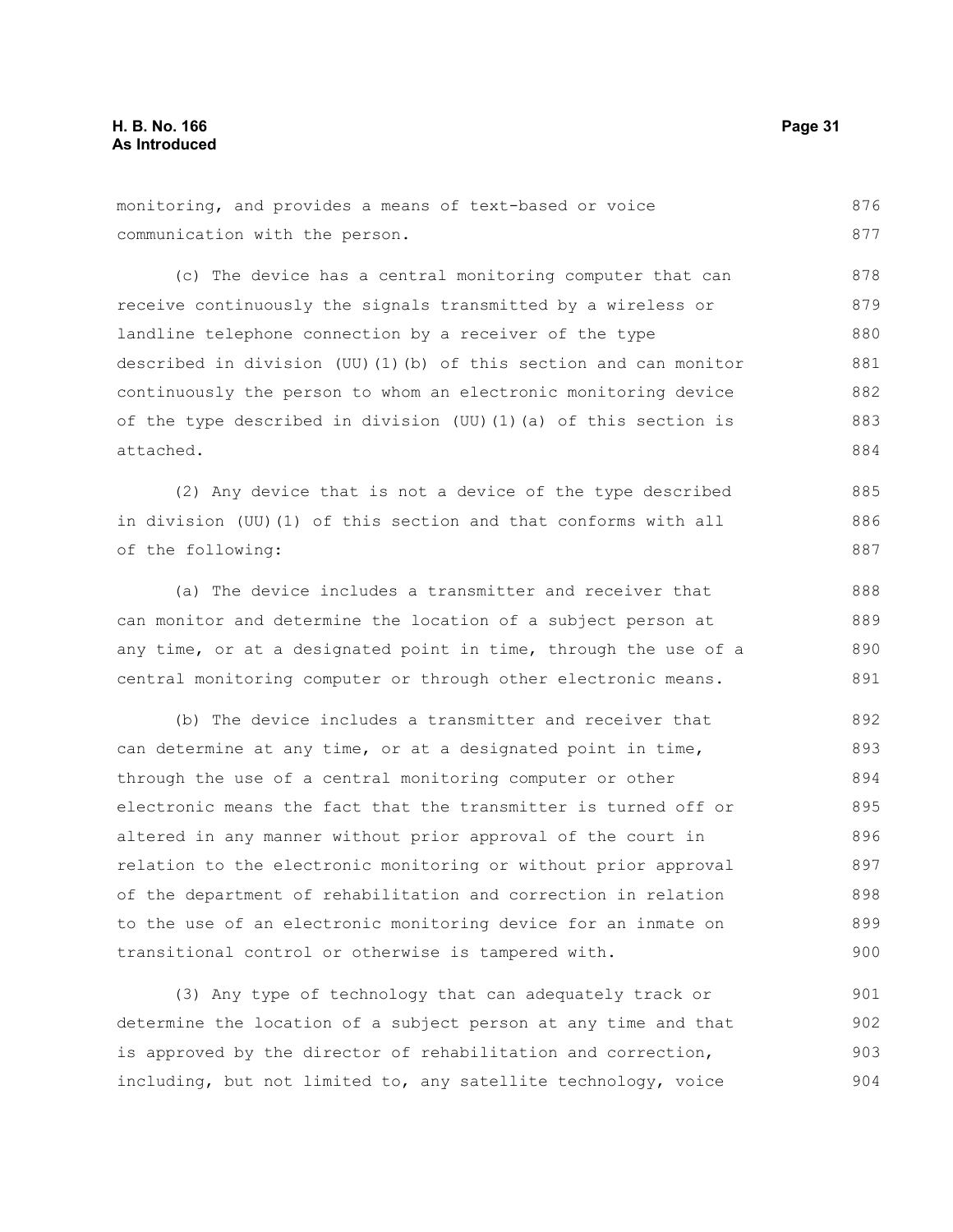| (VV) "Non-economic loss" means nonpecuniary harm suffered                    | 906  |
|------------------------------------------------------------------------------|------|
| by a victim of an offense as a result of or related to the                   | 907  |
| commission of the offense, including, but not limited to, pain               | 908  |
| and suffering; loss of society, consortium, companionship, care,             | 909  |
| assistance, attention, protection, advice, guidance, counsel,                | 910  |
| instruction, training, or education; mental anguish; and any                 | 911  |
| other intangible loss.                                                       | 912  |
| (WW) "Prosecutor" has the same meaning as in section                         | 913  |
| 2935.01 of the Revised Code.                                                 | 914  |
| (XX) "Continuous alcohol monitoring" means the ability to                    | 915  |
| automatically test and periodically transmit alcohol consumption             | 916  |
| levels and tamper attempts at least every hour, regardless of                | 917  |
| the location of the person who is being monitored.                           | 918  |
| (YY) A person is "adjudicated a sexually violent predator"                   | 919  |
| if the person is convicted of or pleads guilty to a violent sex              | 920  |
| offense and also is convicted of or pleads guilty to a sexually              | 921  |
| violent predator specification that was included in the                      | 922  |
| indictment, count in the indictment, or information charging                 | 923  |
| that violent sex offense or if the person is convicted of or                 | 924  |
| pleads guilty to a designated homicide, assault, or kidnapping               | 925  |
| offense and also is convicted of or pleads guilty to both a                  | 926  |
| sexual motivation specification and a sexually violent predator              | 927  |
| specification that were included in the indictment, count in the             | 928  |
| indictment, or information charging that designated homicide,                | 929  |
| assault, or kidnapping offense.                                              | 930  |
| $(77)$ $\lambda$ $\alpha$ effected in Hermanitted in provinct to the endeath | 0.21 |

tracking system, or retinal scanning system that is so approved.

(ZZ) An offense is "committed in proximity to a school" if the offender commits the offense in a school safety zone or within five hundred feet of any school building or the 931 932 933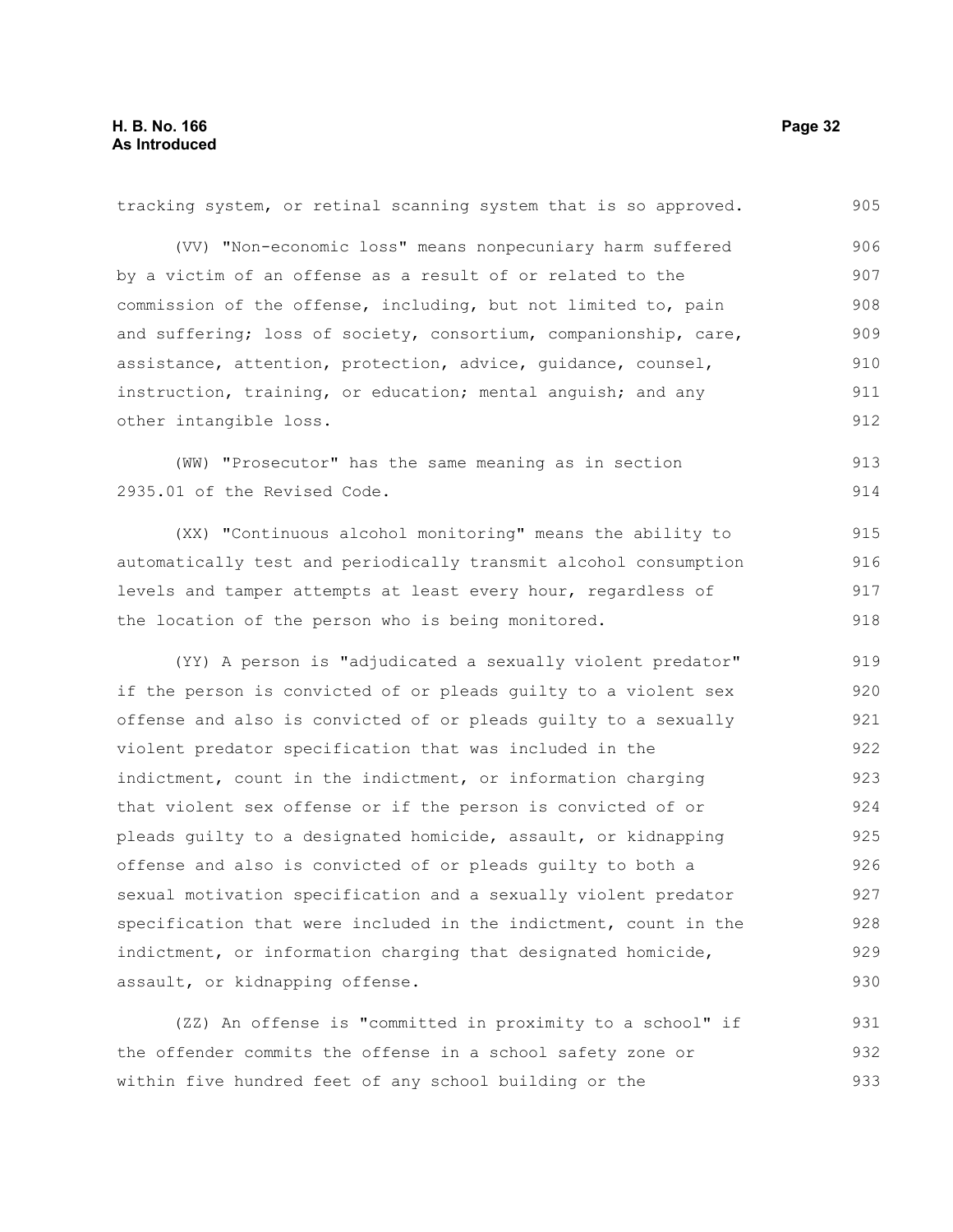boundaries of any school premises, regardless of whether the offender knows the offense is being committed in a school safety zone or within five hundred feet of any school building or the boundaries of any school premises. 934 935 936 937

(AAA) "Human trafficking" means a scheme or plan to which all of the following apply:

(1) Its object is one or both of the following:

(a) To subject a victim or victims to involuntary servitude, as defined in section 2905.31 of the Revised Code or to compel a victim or victims to engage in sexual activity for hire, to engage in a performance that is obscene, sexually oriented, or nudity oriented, or to be a model or participant in the production of material that is obscene, sexually oriented, or nudity oriented; 941 942 943 944 945 946 947

(b) To facilitate, encourage, or recruit a victim who is a minor or is a person with a developmental disability, or victims who are minors or are persons with developmental disabilities, for any purpose listed in divisions  $(A)$   $(2)$   $(a)$  to  $(c)$  of section 2905.32 of the Revised Code.

(2) It involves at least two felony offenses, whether or not there has been a prior conviction for any of the felony offenses, to which all of the following apply: 953 954 955

(a) Each of the felony offenses is a violation of section 2905.01, 2905.02, 2905.32, 2907.21, 2907.22, or 2923.32, division (A)(1) or (2) of section 2907.323, or division (B)(1), (2), (3), (4), or (5) of section 2919.22 of the Revised Code or is a violation of a law of any state other than this state that is substantially similar to any of the sections or divisions of the Revised Code identified in this division. 956 957 958 959 960 961 962

938 939

940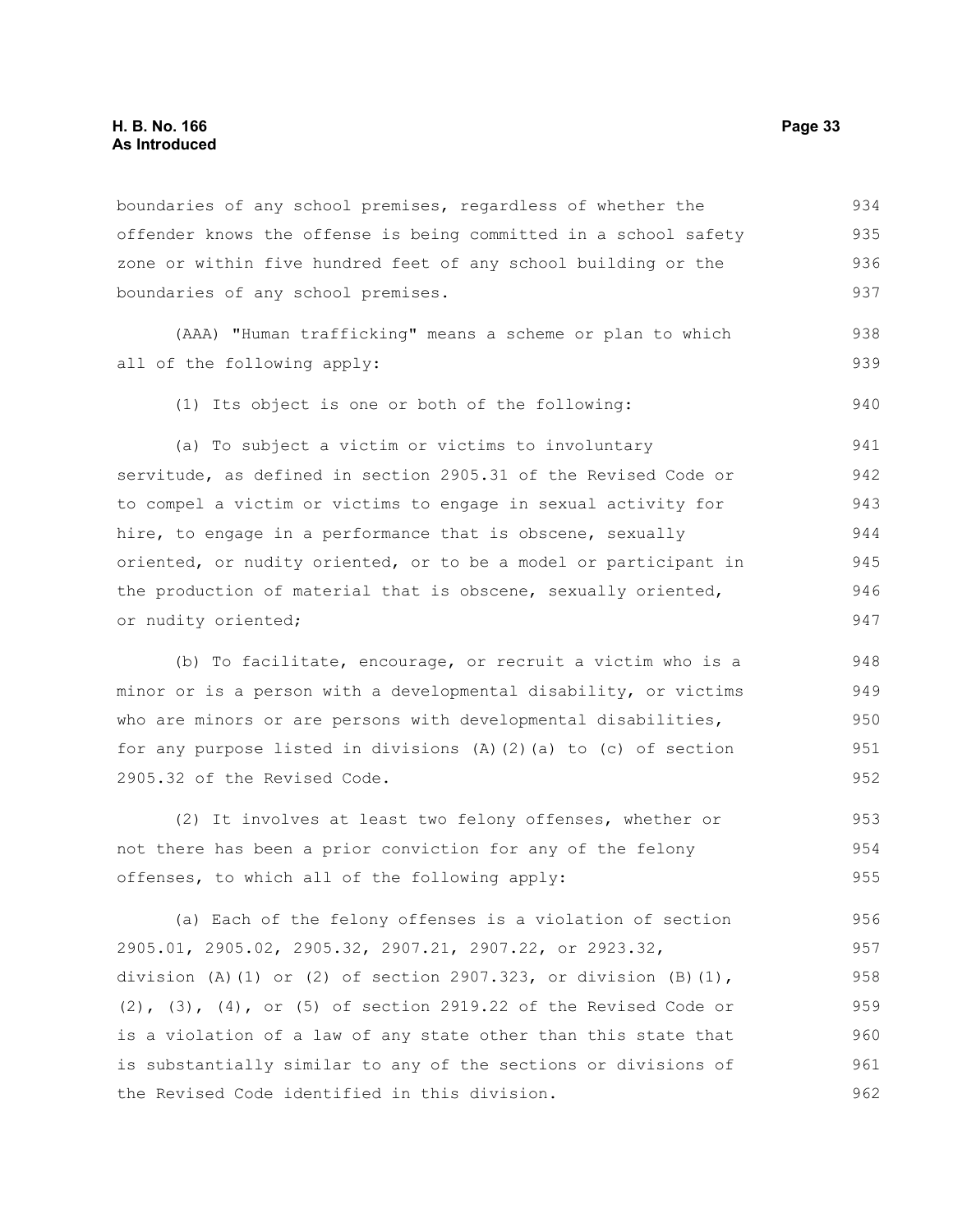| this state.                                                     | 964 |
|-----------------------------------------------------------------|-----|
| (c) The felony offenses are related to the same scheme or       | 965 |
| plan and are not isolated instances.                            | 966 |
| (BBB) "Material," "nudity," "obscene," "performance," and       | 967 |
| "sexual activity" have the same meanings as in section 2907.01  | 968 |
| of the Revised Code.                                            | 969 |
| (CCC) "Material that is obscene, sexually oriented, or          | 970 |
| nudity oriented" means any material that is obscene, that shows | 971 |
| a person participating or engaging in sexual activity,          | 972 |
| masturbation, or bestiality, or that shows a person in a state  | 973 |
| of nudity.                                                      | 974 |
| (DDD) "Performance that is obscene, sexually oriented, or       | 975 |
| nudity oriented" means any performance that is obscene, that    | 976 |
| shows a person participating or engaging in sexual activity,    | 977 |
| masturbation, or bestiality, or that shows a person in a state  | 978 |
| of nudity.                                                      | 979 |
| (EEE) "Accelerant" means a fuel or oxidizing agent, such        | 980 |
| as an ignitable liquid, used to initiate a fire or increase the | 981 |
| rate of growth or spread of a fire.                             | 982 |
| (FFF) "Permanent disabling harm" means serious physical         | 983 |
| harm that results in permanent injury to the intellectual,      | 984 |
| physical, or sensory functions and that permanently and         | 985 |
| substantially impairs a person's ability to meet one or more of | 986 |
| the ordinary demands of life, including the functions of caring | 987 |
| for one's self, performing manual tasks, walking, seeing,       | 988 |
| hearing, speaking, breathing, learning, and working.            | 989 |
| (GGG) "Non-life felony indefinite prison term" means a          | 990 |

prison term imposed under division (A)(1)(a) or (2)(a) of

(b) At least one of the felony offenses was committed in

963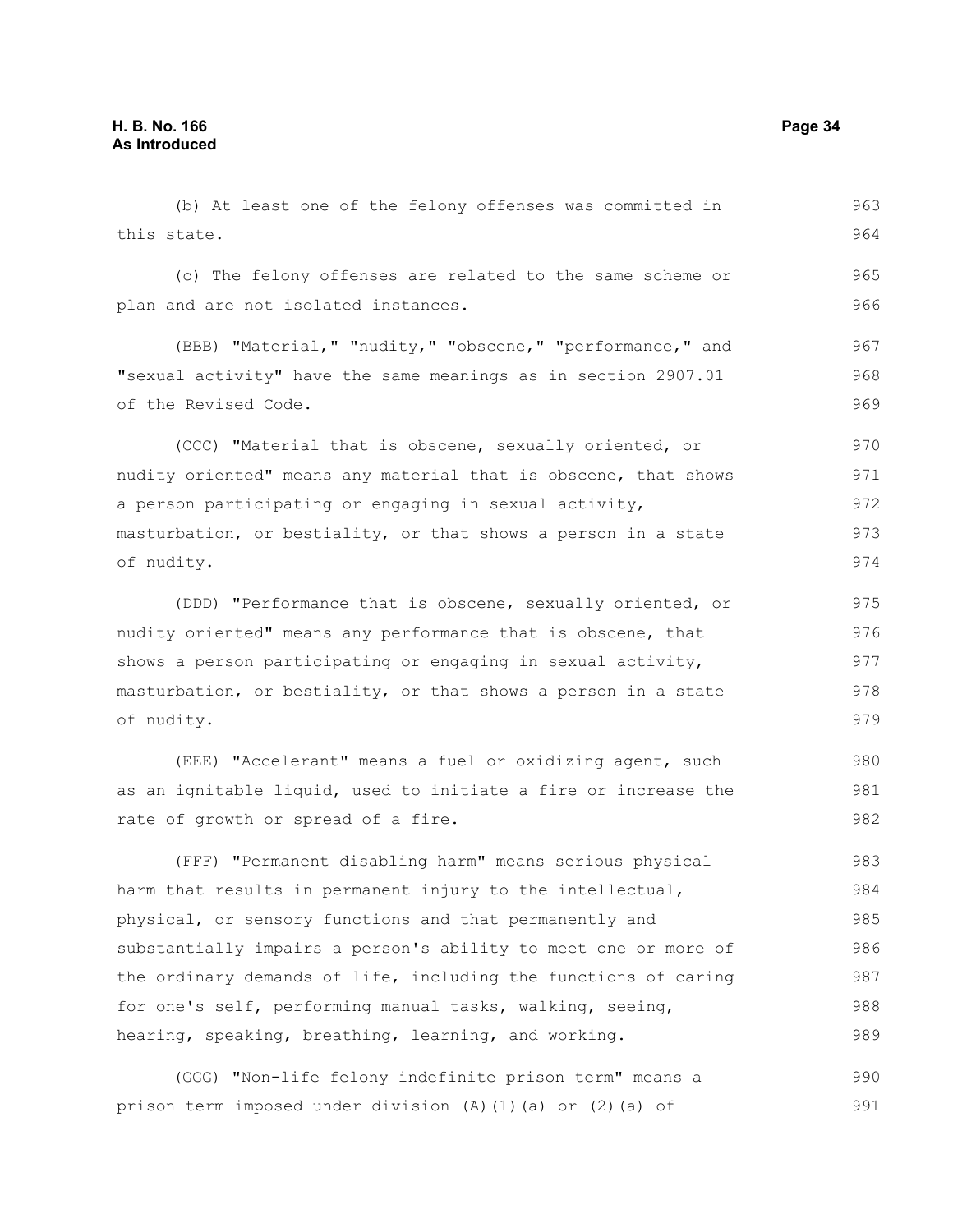| section 2929.14 and section 2929.144 of the Revised Code for a                          | 992  |
|-----------------------------------------------------------------------------------------|------|
| felony of the first or second degree committed on or after March                        | 993  |
| 22, 2019 that consists of both a minimum prison term and a                              | 994  |
| <u>maximum prison term.</u>                                                             | 995  |
| (HHH) "Minimum prison term" means the minimum term of                                   | 996  |
| years imposed under division (A)(1)(a) or (2)(a) of section                             | 997  |
| 2929.14 of the Revised Code as part of a non-life felony                                | 998  |
| indefinite prison term.                                                                 | 999  |
| (III) "Maximum prison term" means the potential additional                              | 1000 |
| prison term imposed as part of a non-life felony indefinite                             | 1001 |
| <u>prison term as calculated under section 2929.144 of the Revised </u>                 | 1002 |
| Code that must be served by the offender at the conclusion of                           | 1003 |
| the offender's minimum prison term or aggregate minimum prison                          | 1004 |
| term, to the extent that the presumption of release under                               | 1005 |
| division (C) of section 2967.271 of the Revised Code has been                           | 1006 |
| rebutted.                                                                               | 1007 |
| (JJJ) "Aggregate minimum prison term" means the sum of all                              | 1008 |
| minimum prison terms and definite terms sentenced to be served                          | 1009 |
| consecutively to one another or combined under division (C) (10)                        | 1010 |
| of section 2929.14 of the Revised Code as part of a non-life                            | 1011 |
| felony indefinite sentence.                                                             | 1012 |
| Sec. 2929.14. (A) Except as provided in division $(B)$ (1),                             | 1013 |
| (B) (2), (B) (3), (B) (4), (B) (5), (B) (6), (B) (7), (B) (8), (B) (9),                 | 1014 |
| (B) $(10)$ , $(B)$ $(11)$ , $(E)$ , $(G)$ , $(H)$ , $(J)$ , or $(K)$ of this section or | 1015 |
| in division (D) (6) of section 2919.25 of the Revised Code and                          | 1016 |
| except in relation to an offense for which a sentence of death                          | 1017 |
| or life imprisonment is to be imposed, if the court imposing a                          | 1018 |
| sentence upon an offender for a felony elects or is required to                         | 1019 |
| impose a prison term on the offender pursuant to this chapter,                          | 1020 |
| the court shall impose a prison term that shall be one of the                           | 1021 |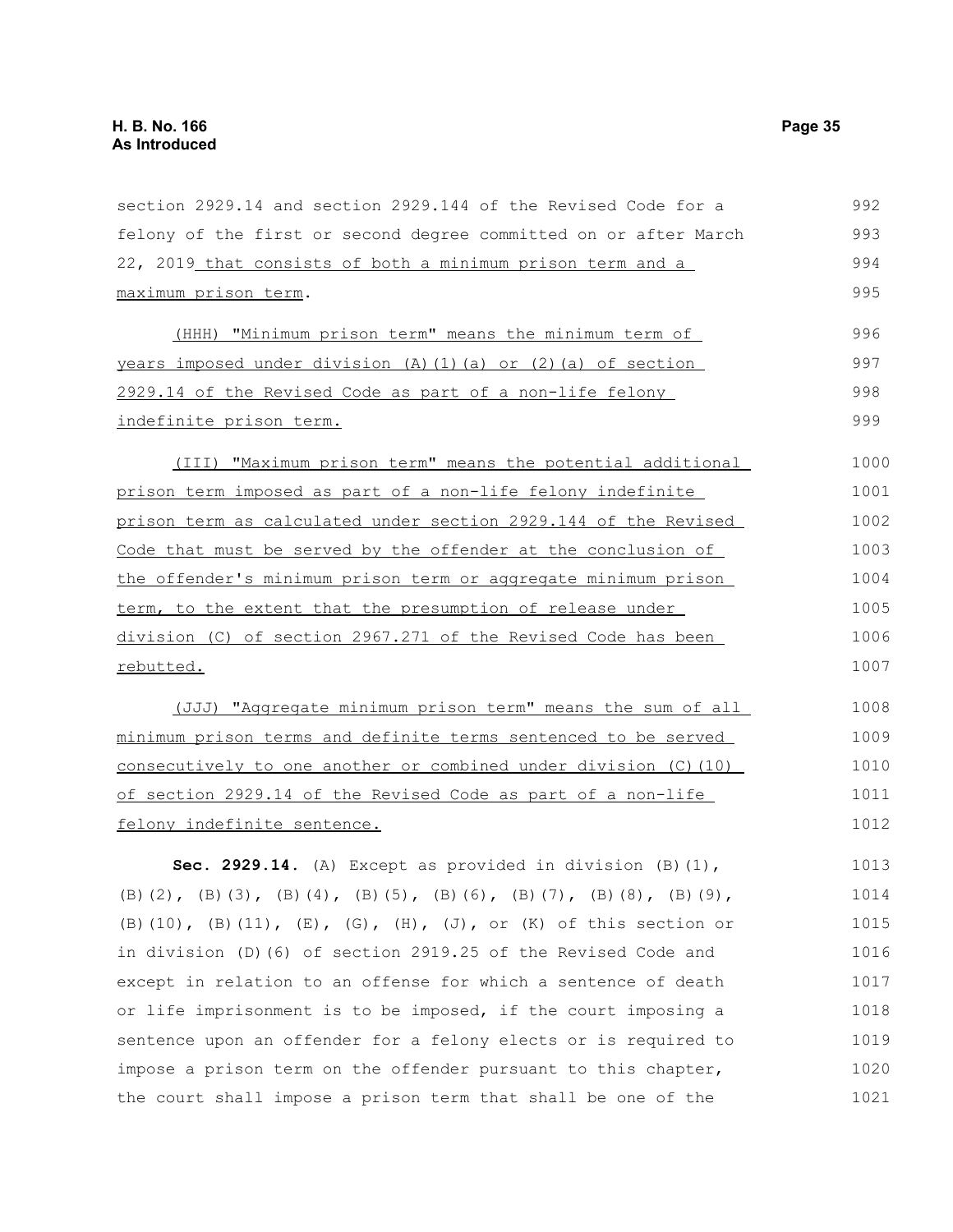following:

(1)(a) For (1)(a)(i) Except as provided in division (A)(1) (a)(ii) of this section, for a felony of the first degree committed on or after-the effective date of this amendment March 22, 2019, the prison term shall be an a non-life felony indefinite prison term with that consists of a stated minimum prison term selected by the court of three, four, five, six, seven, eight, nine, ten, or eleven years and followed by a single maximum prison term that is shall be determined pursuant to section 2929.144 of the Revised Code, except that if. 1023 1024 1025 1026 1027 1028 1029 1030 1031

(ii) If the section that criminalizes the conduct constituting the felony specifies a different minimum prison term or penalty for the offense, the specific language of that section shall control over division (A)(1)(a)(i) of this section in determining the minimum prison term or otherwise sentencing the offender but the minimum prison term or sentence imposed under that specific language shall be considered for purposes of the Revised Code as if it had been imposed under this division  $(A)$   $(1)$   $(a)$   $(i)$  of this section. 1032 1033 1034 1035 1036 1037 1038 1039 1040

(b) For a felony of the first degree committed prior to the effective date of this amendment March 22, 2019, the prison term shall be a definite prison term of three, four, five, six, seven, eight, nine, ten, or eleven years. 1041 1042 1043 1044

 $(2)$  (a) For (2)(a)(i) Except as provided in division (A)(2) (a)(ii) of this section, for a felony of the second degree committed on or after-the effective date of this amendment March 22, 2019, the prison term shall be an-a non-life felony indefinite prison term with that consists of a stated minimum prison term selected by the court of two, three, four, five, six, seven, or eight years and followed by a single maximum 1045 1046 1047 1048 1049 1050 1051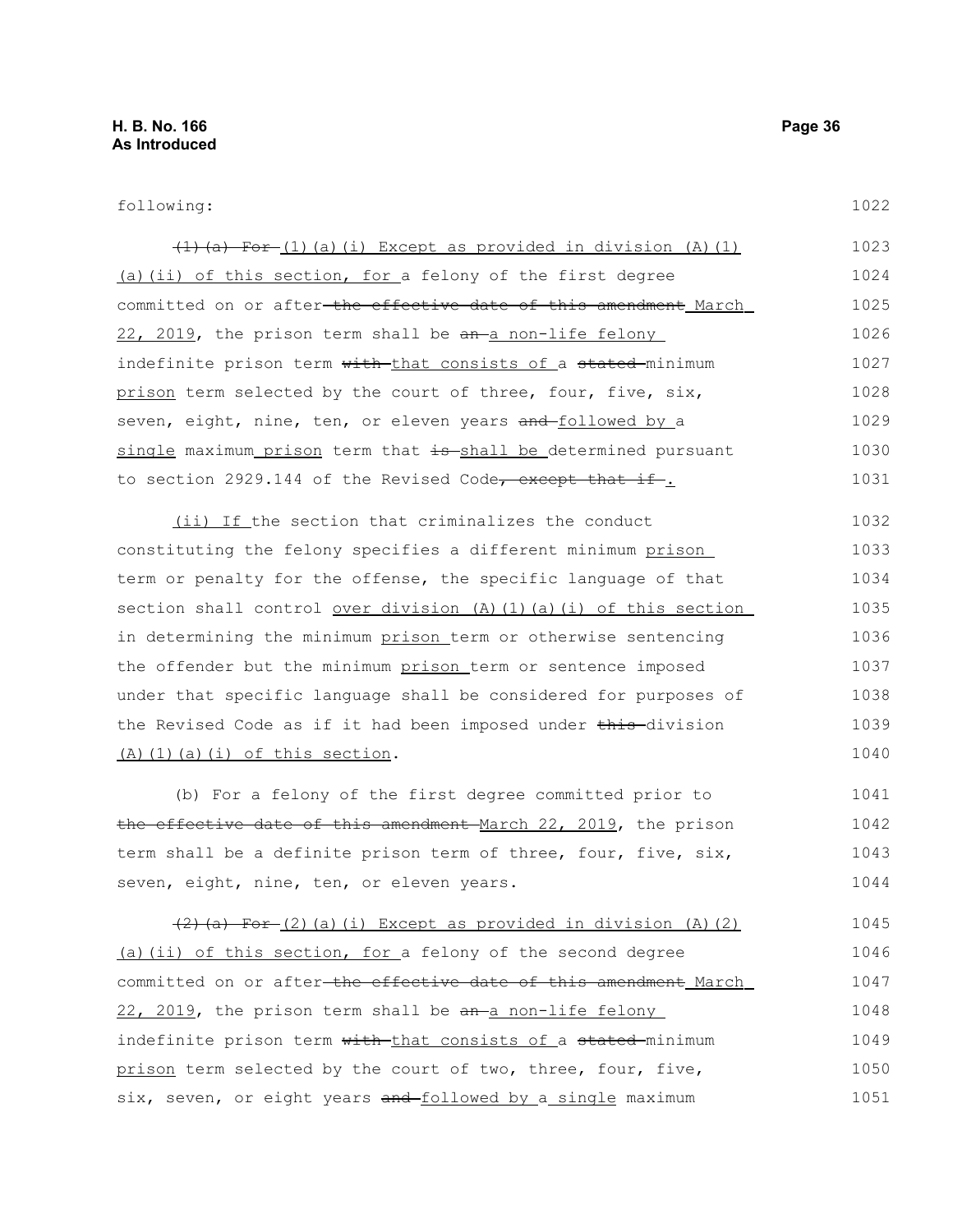prison term that is shall be determined pursuant to section 2929.144 of the Revised Code, except that if. (ii) If the section that criminalizes the conduct constituting the felony specifies a different minimum prison term or penalty for the offense, the specific language of that section shall control over division (A)(2)(a)(i) of this section in determining the minimum prison term or otherwise sentencing the offender but the minimum prison term or sentence imposed under that specific language shall be considered for purposes of the Revised Code as if it had been imposed under this division  $(A)$  $(2)$  $(a)$  $(i)$  of this section. (b) For a felony of the second degree committed prior to the effective date of this amendment March 22, 2019, the prison term shall be a definite term of two, three, four, five, six, seven, or eight years. 1052 1053 1054 1055 1056 1057 1058 1059 1060 1061 1062 1063 1064 1065 1066

(3)(a) For a felony of the third degree that is a violation of section 2903.06, 2903.08, 2907.03, 2907.04, 2907.05, 2907.321, 2907.322, 2907.323, or 3795.04 of the Revised Code or that is a violation of section 2911.02 or 2911.12 of the Revised Code if the offender previously has been convicted of or pleaded guilty in two or more separate proceedings to two or more violations of section 2911.01, 2911.02, 2911.11, or 2911.12 of the Revised Code, the prison term shall be a definite term of twelve, eighteen, twenty-four, thirty, thirty-six, forty-two, forty-eight, fifty-four, or sixty months. 1067 1068 1069 1070 1071 1072 1073 1074 1075 1076

(b) For a felony of the third degree that is not an offense for which division (A)(3)(a) of this section applies, the prison term shall be a definite term of nine, twelve, eighteen, twenty-four, thirty, or thirty-six months. 1077 1078 1079 1080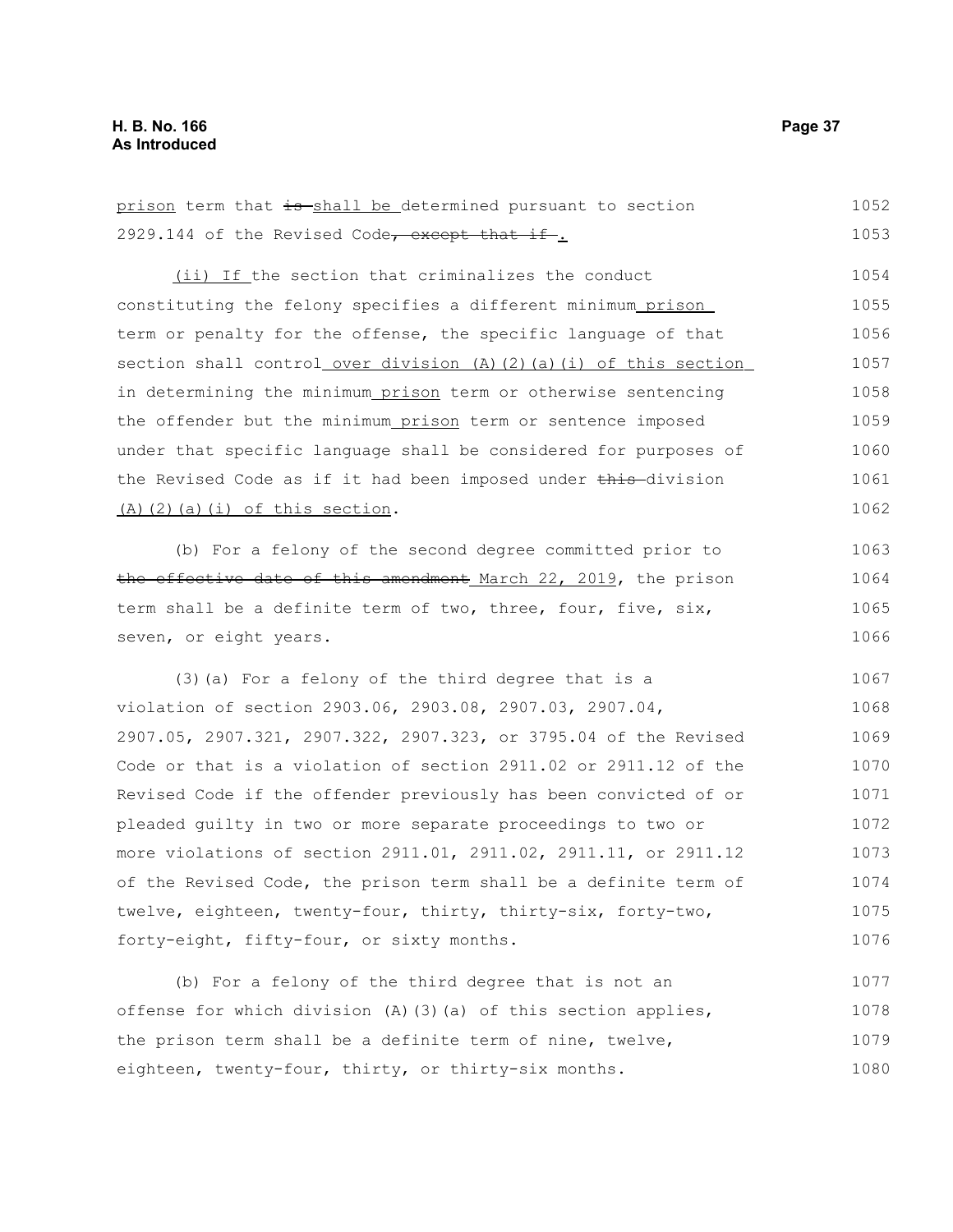(4) For a felony of the fourth degree, the prison term shall be a definite term of six, seven, eight, nine, ten, eleven, twelve, thirteen, fourteen, fifteen, sixteen, seventeen, or eighteen months. 1081 1082 1083 1084

(5) For a felony of the fifth degree, the prison term shall be a definite term of six, seven, eight, nine, ten, eleven, or twelve months. 1085 1086 1087

(B)(1)(a) Except as provided in division (B)(1)(e) of this section, if an offender who is convicted of or pleads guilty to a felony also is convicted of or pleads guilty to a specification of the type described in section 2941.141, 2941.144, or 2941.145 of the Revised Code, the court shall impose on the offender one of the following prison terms: 1088 1089 1090 1091 1092 1093

(i) A prison term of six years if the specification is of the type described in division (A) of section 2941.144 of the Revised Code that charges the offender with having a firearm that is an automatic firearm or that was equipped with a firearm muffler or suppressor on or about the offender's person or under the offender's control while committing the offense; 1094 1095 1096 1097 1098 1099

(ii) A prison term of three years if the specification is of the type described in division (A) of section 2941.145 of the Revised Code that charges the offender with having a firearm on or about the offender's person or under the offender's control while committing the offense and displaying the firearm, brandishing the firearm, indicating that the offender possessed the firearm, or using it to facilitate the offense; 1100 1101 1102 1103 1104 1105 1106

(iii) A prison term of one year if the specification is of the type described in division (A) of section 2941.141 of the Revised Code that charges the offender with having a firearm on 1107 1108 1109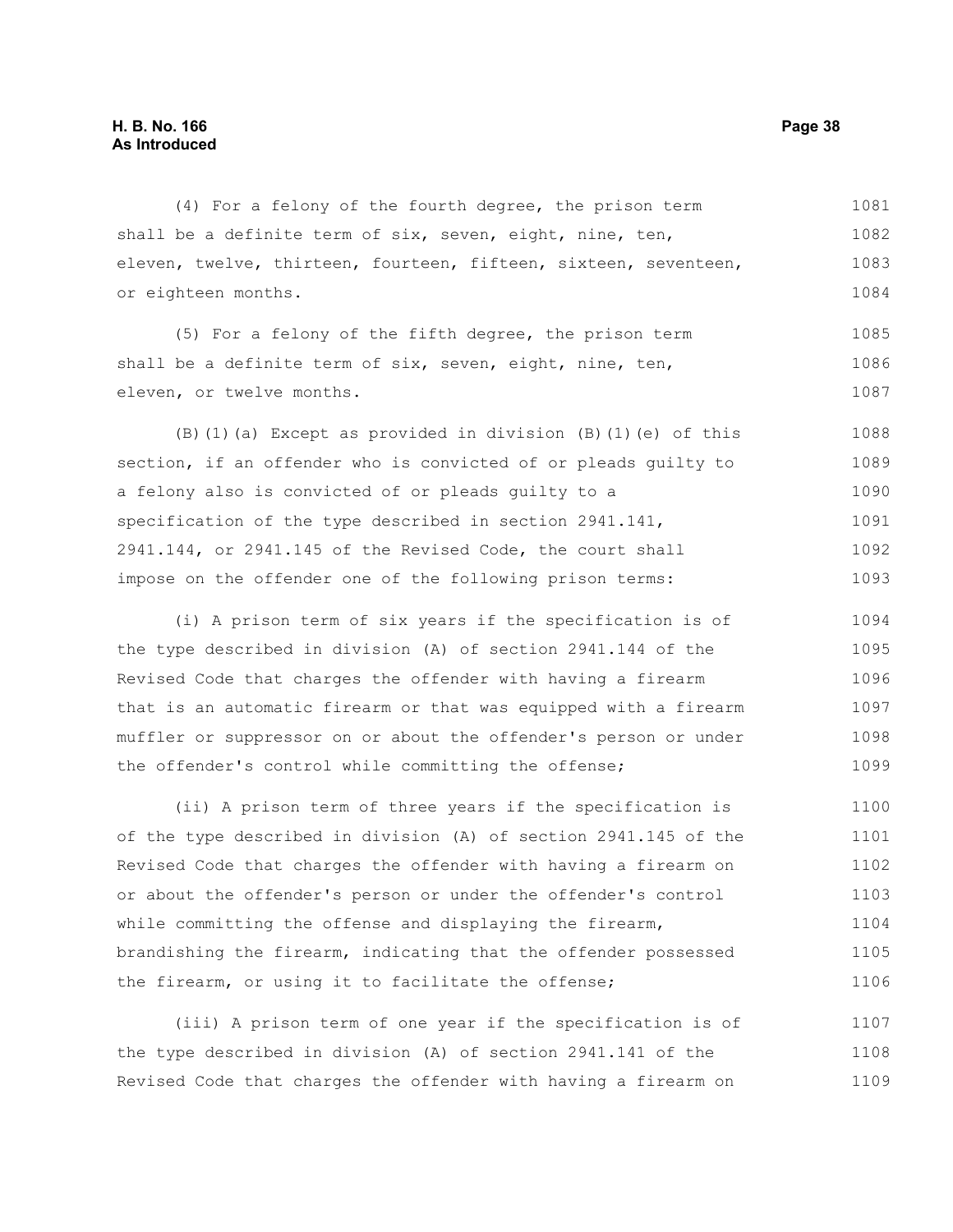or about the offender's person or under the offender's control while committing the offense; 1110 1111

(iv) A prison term of nine years if the specification is of the type described in division (D) of section 2941.144 of the Revised Code that charges the offender with having a firearm that is an automatic firearm or that was equipped with a firearm muffler or suppressor on or about the offender's person or under the offender's control while committing the offense and specifies that the offender previously has been convicted of or pleaded guilty to a specification of the type described in section 2941.141, 2941.144, 2941.145, 2941.146, or 2941.1412 of the Revised Code; 1112 1113 1114 1115 1116 1117 1118 1119 1120 1121

(v) A prison term of fifty-four months if the specification is of the type described in division (D) of section 2941.145 of the Revised Code that charges the offender with having a firearm on or about the offender's person or under the offender's control while committing the offense and displaying the firearm, brandishing the firearm, indicating that the offender possessed the firearm, or using the firearm to facilitate the offense and that the offender previously has been convicted of or pleaded guilty to a specification of the type described in section 2941.141, 2941.144, 2941.145, 2941.146, or 2941.1412 of the Revised Code; 1122 1123 1124 1125 1126 1127 1128 1129 1130 1131 1132

(vi) A prison term of eighteen months if the specification is of the type described in division (D) of section 2941.141 of the Revised Code that charges the offender with having a firearm on or about the offender's person or under the offender's control while committing the offense and that the offender previously has been convicted of or pleaded guilty to a specification of the type described in section 2941.141, 1133 1134 1135 1136 1137 1138 1139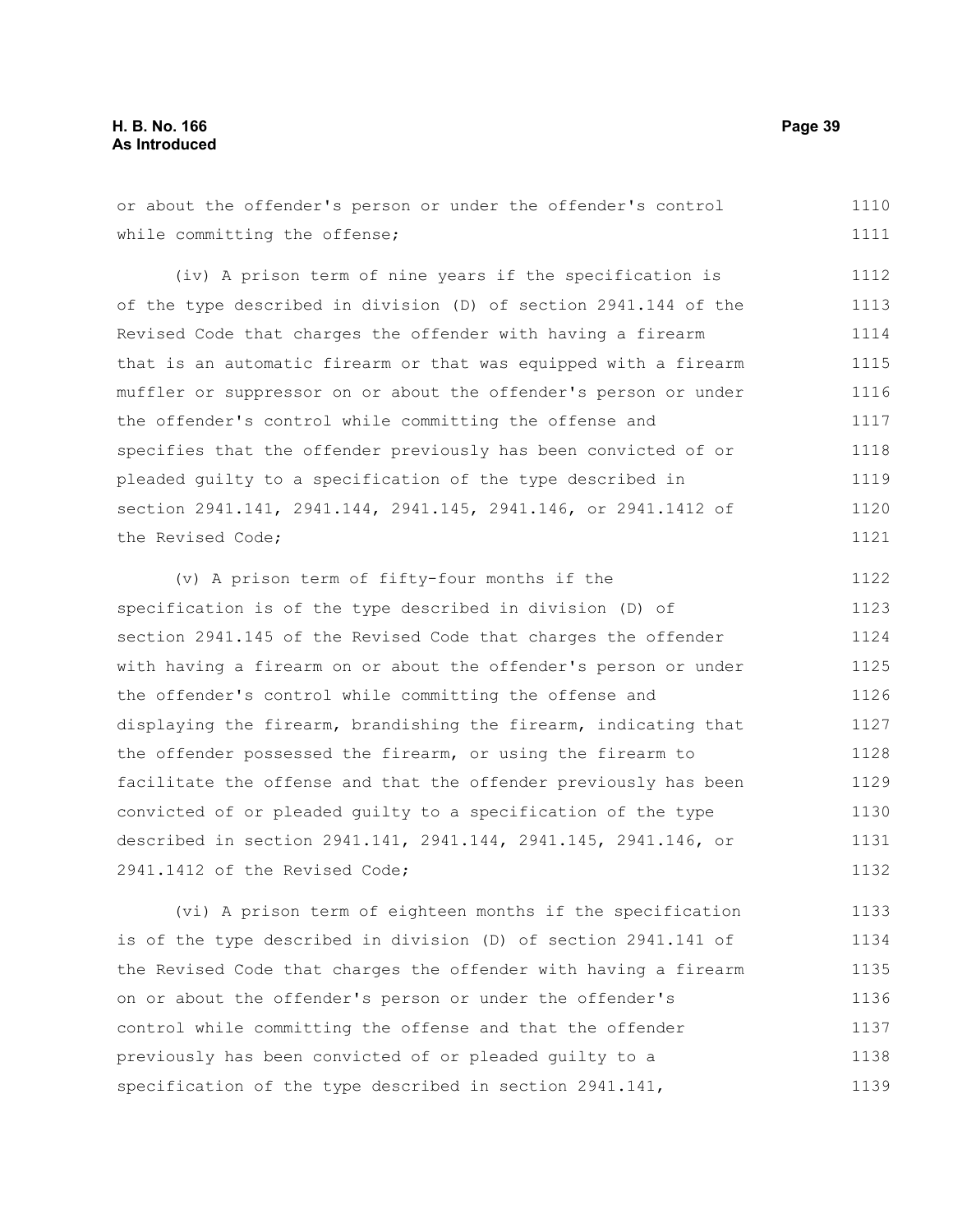2941.144, 2941.145, 2941.146, or 2941.1412 of the Revised Code. (b) If a court imposes a prison term on an offender under division (B)(1)(a) of this section, the prison term shall not be reduced pursuant to section 2967.19, section 2929.20, section 2967.193, or any other provision of Chapter 2967. or Chapter 5120. of the Revised Code. Except as provided in division (B)(1) (g) of this section, a court shall not impose more than one prison term on an offender under division (B)(1)(a) of this section for felonies committed as part of the same act or transaction. (c)(i) Except as provided in division (B)(1)(e) of this 1140 1141 1142 1143 1144 1145 1146 1147 1148 1149 1150

section, if an offender who is convicted of or pleads guilty to a violation of section 2923.161 of the Revised Code or to a felony that includes, as an essential element, purposely or knowingly causing or attempting to cause the death of or physical harm to another, also is convicted of or pleads guilty to a specification of the type described in division (A) of section 2941.146 of the Revised Code that charges the offender with committing the offense by discharging a firearm from a motor vehicle other than a manufactured home, the court, after imposing a prison term on the offender for the violation of section 2923.161 of the Revised Code or for the other felony offense under division (A), (B)(2), or (B)(3) of this section, shall impose an additional prison term of five years upon the offender that shall not be reduced pursuant to section 2929.20, section 2967.19, section 2967.193, or any other provision of Chapter 2967. or Chapter 5120. of the Revised Code. 1151 1152 1153 1154 1155 1156 1157 1158 1159 1160 1161 1162 1163 1164 1165 1166

(ii) Except as provided in division (B)(1)(e) of this section, if an offender who is convicted of or pleads guilty to a violation of section 2923.161 of the Revised Code or to a 1167 1168 1169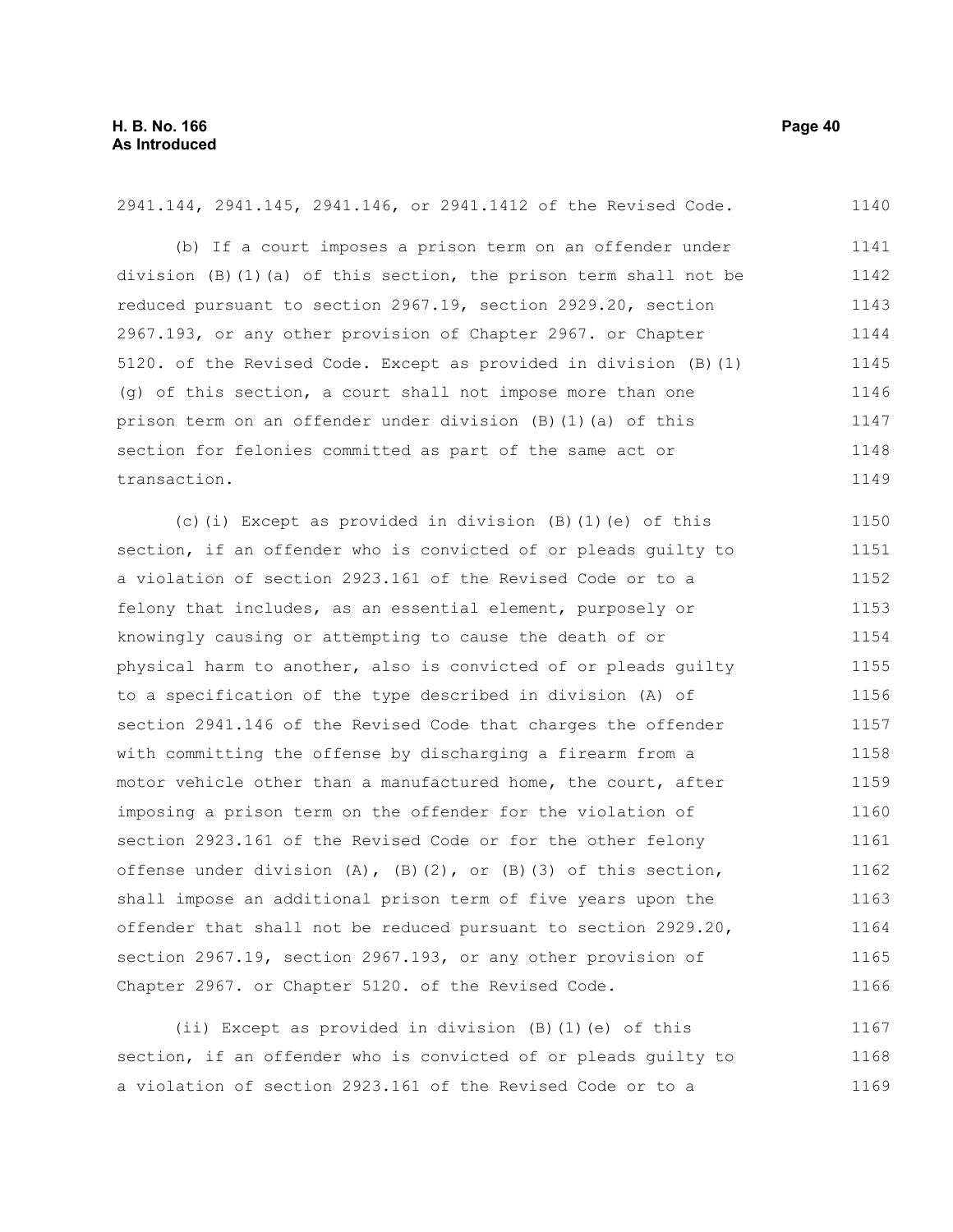felony that includes, as an essential element, purposely or knowingly causing or attempting to cause the death of or physical harm to another, also is convicted of or pleads guilty to a specification of the type described in division (C) of section 2941.146 of the Revised Code that charges the offender with committing the offense by discharging a firearm from a motor vehicle other than a manufactured home and that the offender previously has been convicted of or pleaded guilty to a specification of the type described in section 2941.141, 2941.144, 2941.145, 2941.146, or 2941.1412 of the Revised Code, the court, after imposing a prison term on the offender for the violation of section 2923.161 of the Revised Code or for the other felony offense under division  $(A)$ ,  $(B)$   $(2)$ , or  $(3)$  of this section, shall impose an additional prison term of ninety months upon the offender that shall not be reduced pursuant to section 2929.20, 2967.19, 2967.193, or any other provision of Chapter 2967. or Chapter 5120. of the Revised Code. 1170 1171 1172 1173 1174 1175 1176 1177 1178 1179 1180 1181 1182 1183 1184 1185 1186

(iii) A court shall not impose more than one additional prison term on an offender under division (B)(1)(c) of this section for felonies committed as part of the same act or transaction. If a court imposes an additional prison term on an offender under division (B)(1)(c) of this section relative to an offense, the court also shall impose a prison term under division (B)(1)(a) of this section relative to the same offense, provided the criteria specified in that division for imposing an additional prison term are satisfied relative to the offender and the offense. 1187 1188 1189 1190 1191 1192 1193 1194 1195 1196

(d) If an offender who is convicted of or pleads guilty to an offense of violence that is a felony also is convicted of or pleads guilty to a specification of the type described in section 2941.1411 of the Revised Code that charges the offender 1197 1198 1199 1200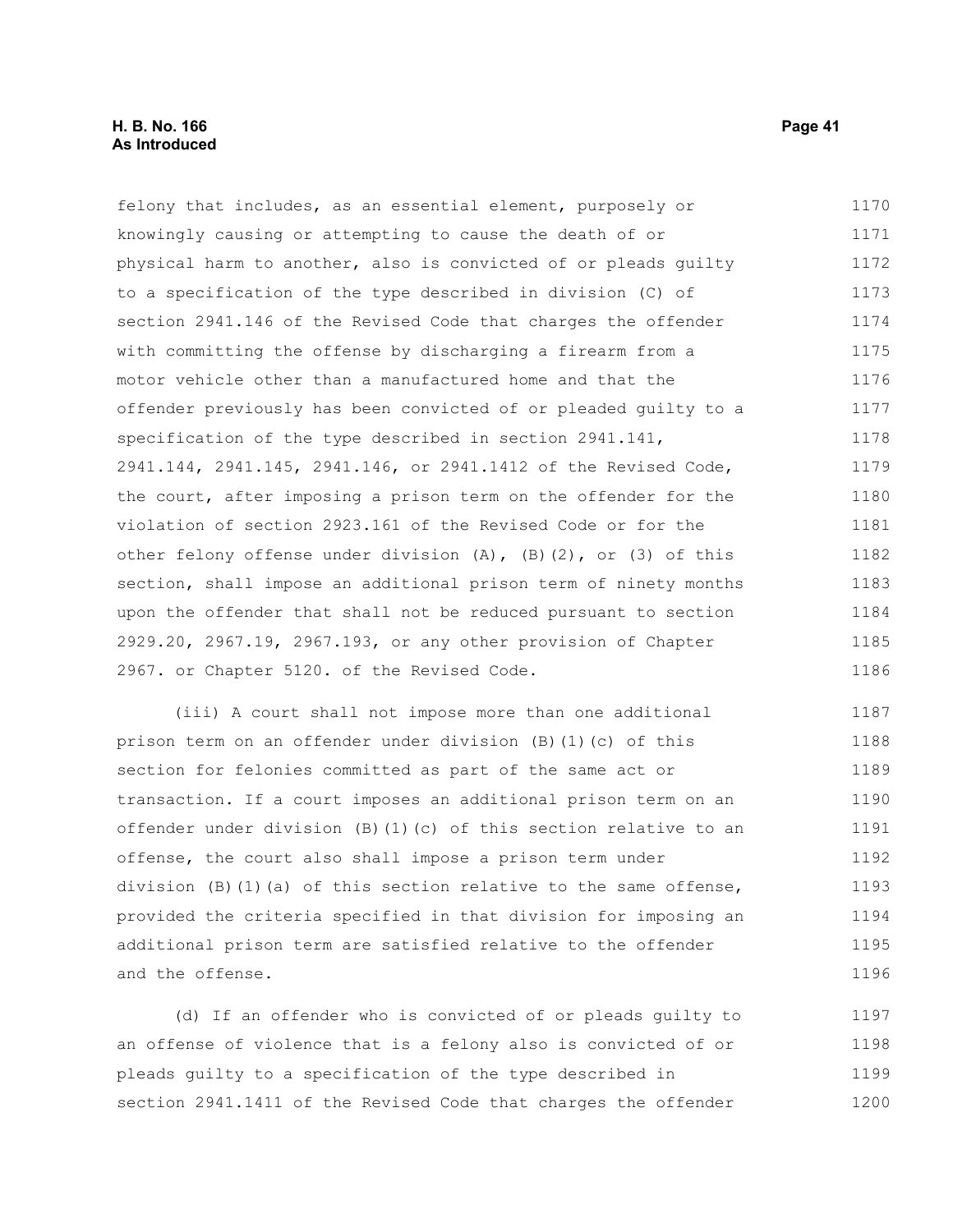with wearing or carrying body armor while committing the felony offense of violence, the court shall impose on the offender an additional prison term of two years. The prison term so imposed, subject to divisions (C) to (I) of section 2967.19 of the Revised Code, shall not be reduced pursuant to section 2929.20, section 2967.19, section 2967.193, or any other provision of Chapter 2967. or Chapter 5120. of the Revised Code. A court shall not impose more than one prison term on an offender under division (B)(1)(d) of this section for felonies committed as part of the same act or transaction. If a court imposes an additional prison term under division (B)(1)(a) or (c) of this section, the court is not precluded from imposing an additional prison term under division (B)(1)(d) of this section. 1201 1202 1203 1204 1205 1206 1207 1208 1209 1210 1211 1212 1213

(e) The court shall not impose any of the prison terms described in division  $(B)$  (1)(a) of this section or any of the additional prison terms described in division (B)(1)(c) of this section upon an offender for a violation of section 2923.12 or 2923.123 of the Revised Code. The court shall not impose any of the prison terms described in division (B)(1)(a) or (b) of this section upon an offender for a violation of section 2923.122 that involves a deadly weapon that is a firearm other than a dangerous ordnance, section 2923.16, or section 2923.121 of the Revised Code. The court shall not impose any of the prison terms described in division (B)(1)(a) of this section or any of the additional prison terms described in division (B)(1)(c) of this section upon an offender for a violation of section 2923.13 of the Revised Code unless all of the following apply: 1214 1215 1216 1217 1218 1219 1220 1221 1222 1223 1224 1225 1226 1227

(i) The offender previously has been convicted of aggravated murder, murder, or any felony of the first or second degree. 1228 1229 1230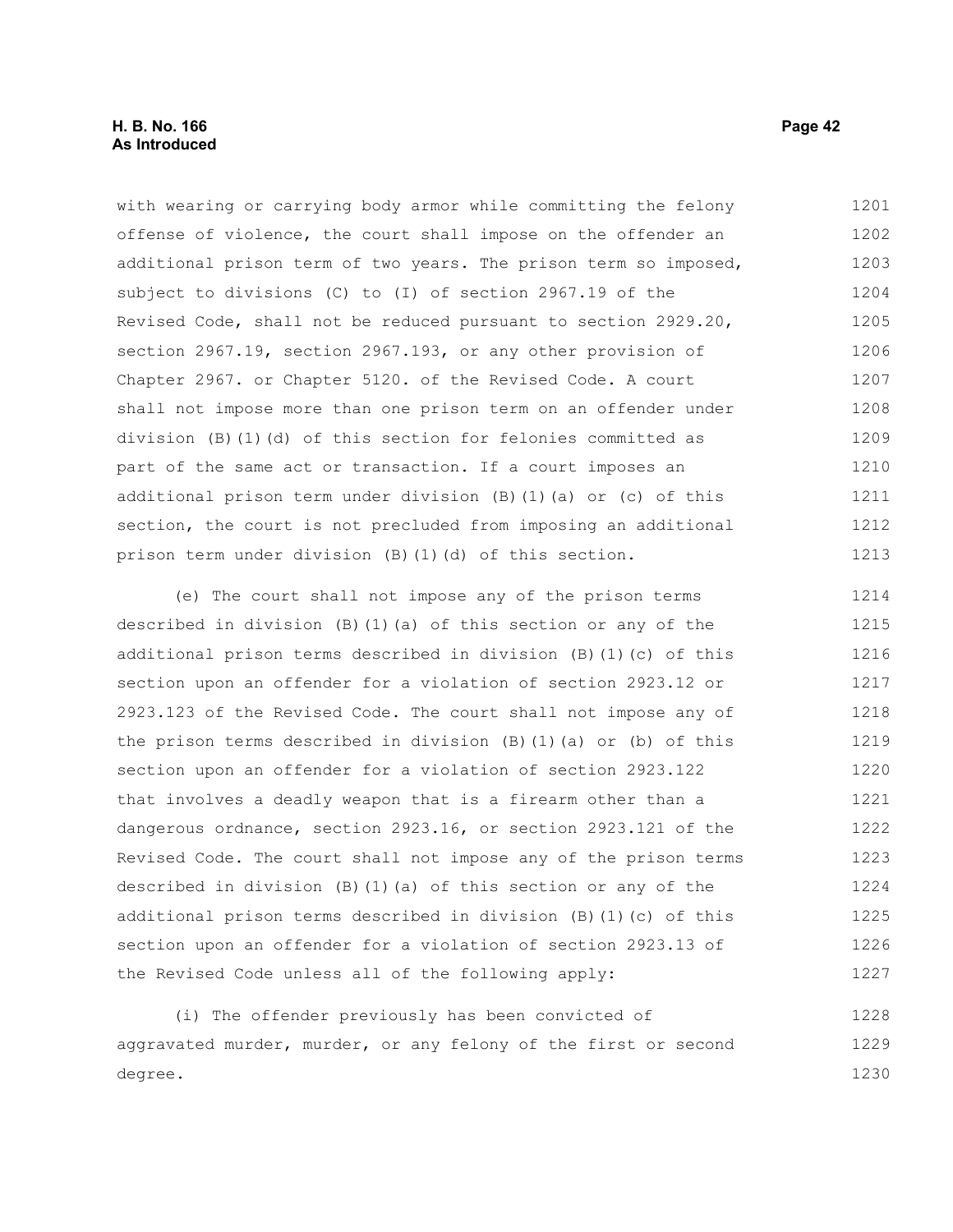# **H. B. No. 166 Page 43 As Introduced**

(ii) Less than five years have passed since the offender was released from prison or post-release control, whichever is later, for the prior offense. 1231 1232 1233

(f)(i) If an offender is convicted of or pleads guilty to a felony that includes, as an essential element, causing or attempting to cause the death of or physical harm to another and also is convicted of or pleads guilty to a specification of the type described in division (A) of section 2941.1412 of the Revised Code that charges the offender with committing the offense by discharging a firearm at a peace officer as defined in section 2935.01 of the Revised Code or a corrections officer, as defined in section 2941.1412 of the Revised Code, the court, after imposing a prison term on the offender for the felony offense under division  $(A)$ ,  $(B)$ (2), or  $(B)$ (3) of this section, shall impose an additional prison term of seven years upon the offender that shall not be reduced pursuant to section 2929.20, section 2967.19, section 2967.193, or any other provision of Chapter 2967. or Chapter 5120. of the Revised Code. 1234 1235 1236 1237 1238 1239 1240 1241 1242 1243 1244 1245 1246 1247 1248

(ii) If an offender is convicted of or pleads guilty to a felony that includes, as an essential element, causing or attempting to cause the death of or physical harm to another and also is convicted of or pleads guilty to a specification of the type described in division (B) of section 2941.1412 of the Revised Code that charges the offender with committing the offense by discharging a firearm at a peace officer, as defined in section 2935.01 of the Revised Code, or a corrections officer, as defined in section 2941.1412 of the Revised Code, and that the offender previously has been convicted of or pleaded guilty to a specification of the type described in section 2941.141, 2941.144, 2941.145, 2941.146, or 2941.1412 of the Revised Code, the court, after imposing a prison term on the 1249 1250 1251 1252 1253 1254 1255 1256 1257 1258 1259 1260 1261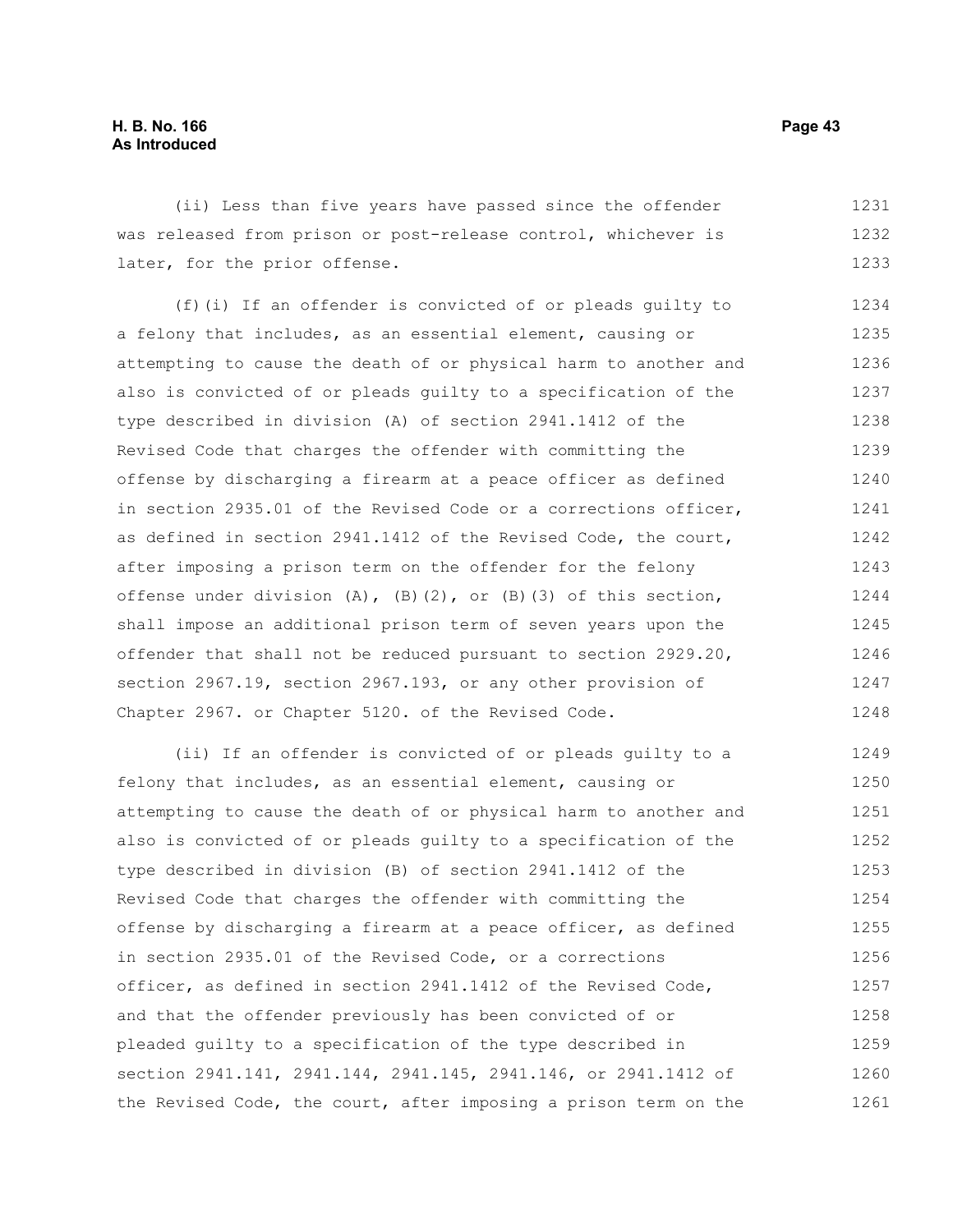offender for the felony offense under division  $(A)$ ,  $(B)$   $(2)$ , or (3) of this section, shall impose an additional prison term of one hundred twenty-six months upon the offender that shall not be reduced pursuant to section 2929.20, 2967.19, 2967.193, or any other provision of Chapter 2967. or 5120. of the Revised Code. 1262 1263 1264 1265 1266 1267

(iii) If an offender is convicted of or pleads guilty to two or more felonies that include, as an essential element, causing or attempting to cause the death or physical harm to another and also is convicted of or pleads guilty to a specification of the type described under division  $(B)$  (1)(f) of this section in connection with two or more of the felonies of which the offender is convicted or to which the offender pleads guilty, the sentencing court shall impose on the offender the prison term specified under division (B)(1)(f) of this section for each of two of the specifications of which the offender is convicted or to which the offender pleads guilty and, in its discretion, also may impose on the offender the prison term specified under that division for any or all of the remaining specifications. If a court imposes an additional prison term on an offender under division (B)(1)(f) of this section relative to an offense, the court shall not impose a prison term under division (B)(1)(a) or (c) of this section relative to the same offense. 1268 1269 1270 1271 1272 1273 1274 1275 1276 1277 1278 1279 1280 1281 1282 1283 1284 1285

(g) If an offender is convicted of or pleads guilty to two or more felonies, if one or more of those felonies are aggravated murder, murder, attempted aggravated murder, attempted murder, aggravated robbery, felonious assault, or rape, and if the offender is convicted of or pleads guilty to a specification of the type described under division (B)(1)(a) of this section in connection with two or more of the felonies, the 1286 1287 1288 1289 1290 1291 1292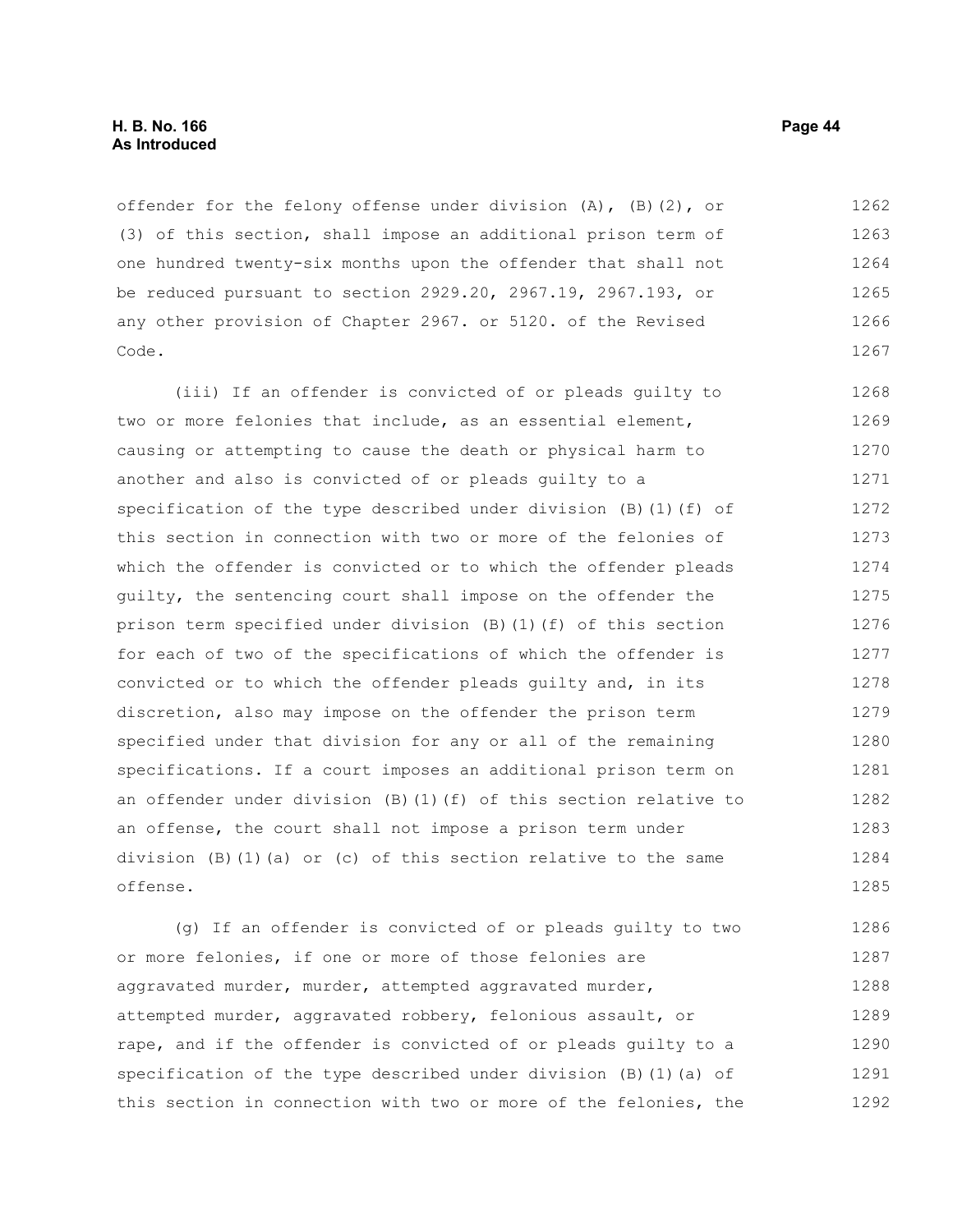sentencing court shall impose on the offender the prison term specified under division (B)(1)(a) of this section for each of the two most serious specifications of which the offender is convicted or to which the offender pleads guilty and, in its discretion, also may impose on the offender the prison term specified under that division for any or all of the remaining specifications. 1293 1294 1295 1296 1297 1298 1299

(2)(a) If division (B)(2)(b) of this section does not apply, the court may impose on an offender, in addition to the longest prison term authorized or required for the offense or, for offenses for which division  $(A)$   $(1)$   $(a)$  or  $(2)$   $(a)$  of this section applies, in addition to the longest minimum prison term authorized or required for the offense, an additional definite prison term of one, two, three, four, five, six, seven, eight, nine, or ten years if all of the following criteria are met: 1300 1301 1302 1303 1304 1305 1306 1307

(i) The offender is convicted of or pleads guilty to a specification of the type described in section 2941.149 of the Revised Code that the offender is a repeat violent offender. 1308 1309 1310

(ii) The offense of which the offender currently is convicted or to which the offender currently pleads guilty is aggravated murder and the court does not impose a sentence of death or life imprisonment without parole, murder, terrorism and the court does not impose a sentence of life imprisonment without parole, any felony of the first degree that is an offense of violence and the court does not impose a sentence of life imprisonment without parole, or any felony of the second degree that is an offense of violence and the trier of fact finds that the offense involved an attempt to cause or a threat to cause serious physical harm to a person or resulted in serious physical harm to a person. 1311 1312 1313 1314 1315 1316 1317 1318 1319 1320 1321 1322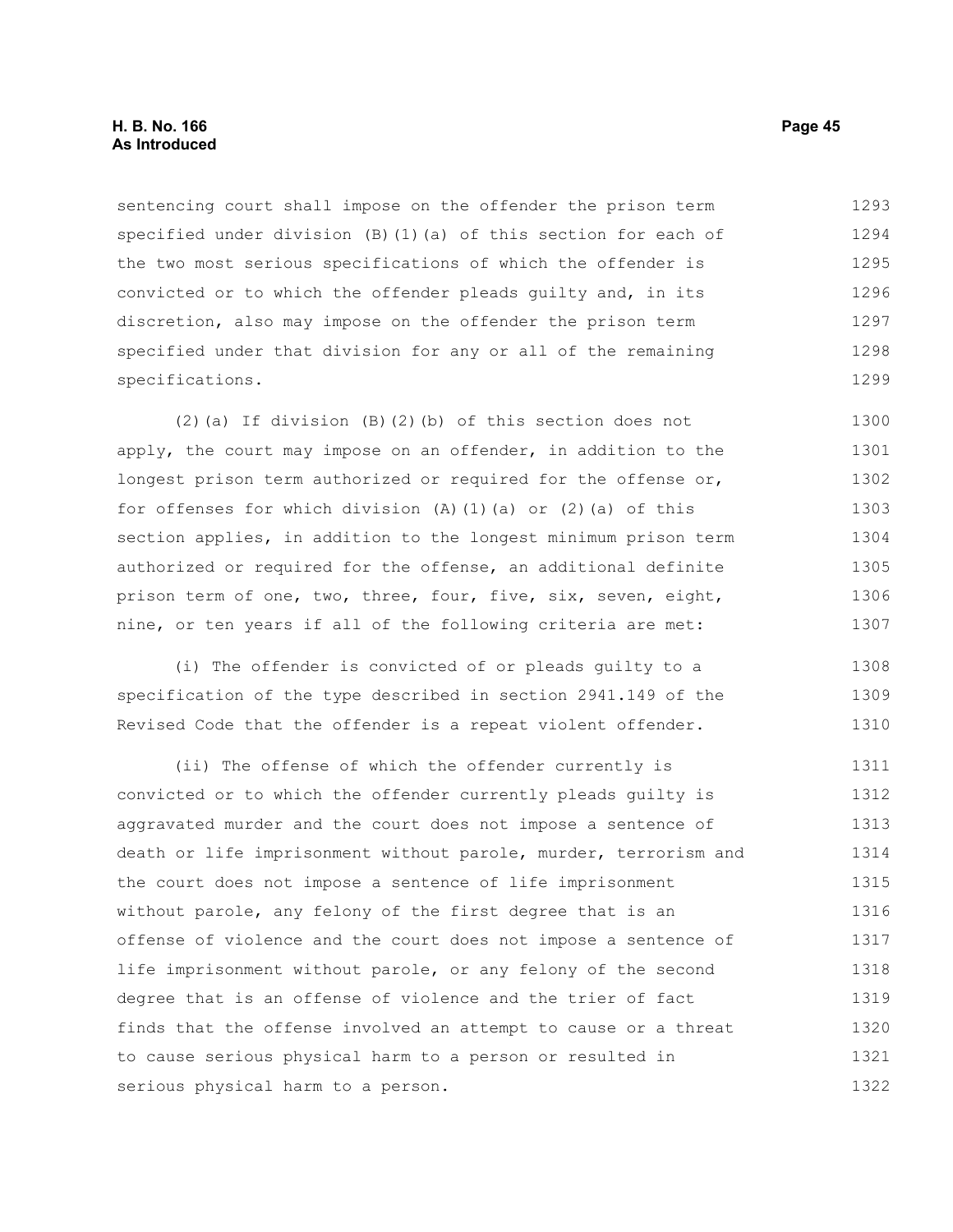(iii) The court imposes the longest prison term for the offense or the longest minimum prison term for the offense, whichever is applicable, that is not life imprisonment without parole. 1323 1324 1325 1326

(iv) The court finds that the prison terms imposed pursuant to division (B)(2)(a)(iii) of this section and, if applicable, division (B)(1) or (3) of this section are inadequate to punish the offender and protect the public from future crime, because the applicable factors under section 2929.12 of the Revised Code indicating a greater likelihood of recidivism outweigh the applicable factors under that section indicating a lesser likelihood of recidivism. 1327 1328 1329 1330 1331 1332 1333 1334

(v) The court finds that the prison terms imposed pursuant to division  $(B)$   $(2)$   $(a)$   $(iii)$  of this section and, if applicable, division (B)(1) or (3) of this section are demeaning to the seriousness of the offense, because one or more of the factors under section 2929.12 of the Revised Code indicating that the offender's conduct is more serious than conduct normally constituting the offense are present, and they outweigh the applicable factors under that section indicating that the offender's conduct is less serious than conduct normally constituting the offense. 1335 1336 1337 1338 1339 1340 1341 1342 1343 1344

(b) The court shall impose on an offender the longest prison term authorized or required for the offense or, for offenses for which division (A)(1)(a) or (2)(a) of this section applies, the longest minimum prison term authorized or required for the offense, and shall impose on the offender an additional definite prison term of one, two, three, four, five, six, seven, eight, nine, or ten years if all of the following criteria are met: 1345 1346 1347 1348 1349 1350 1351 1352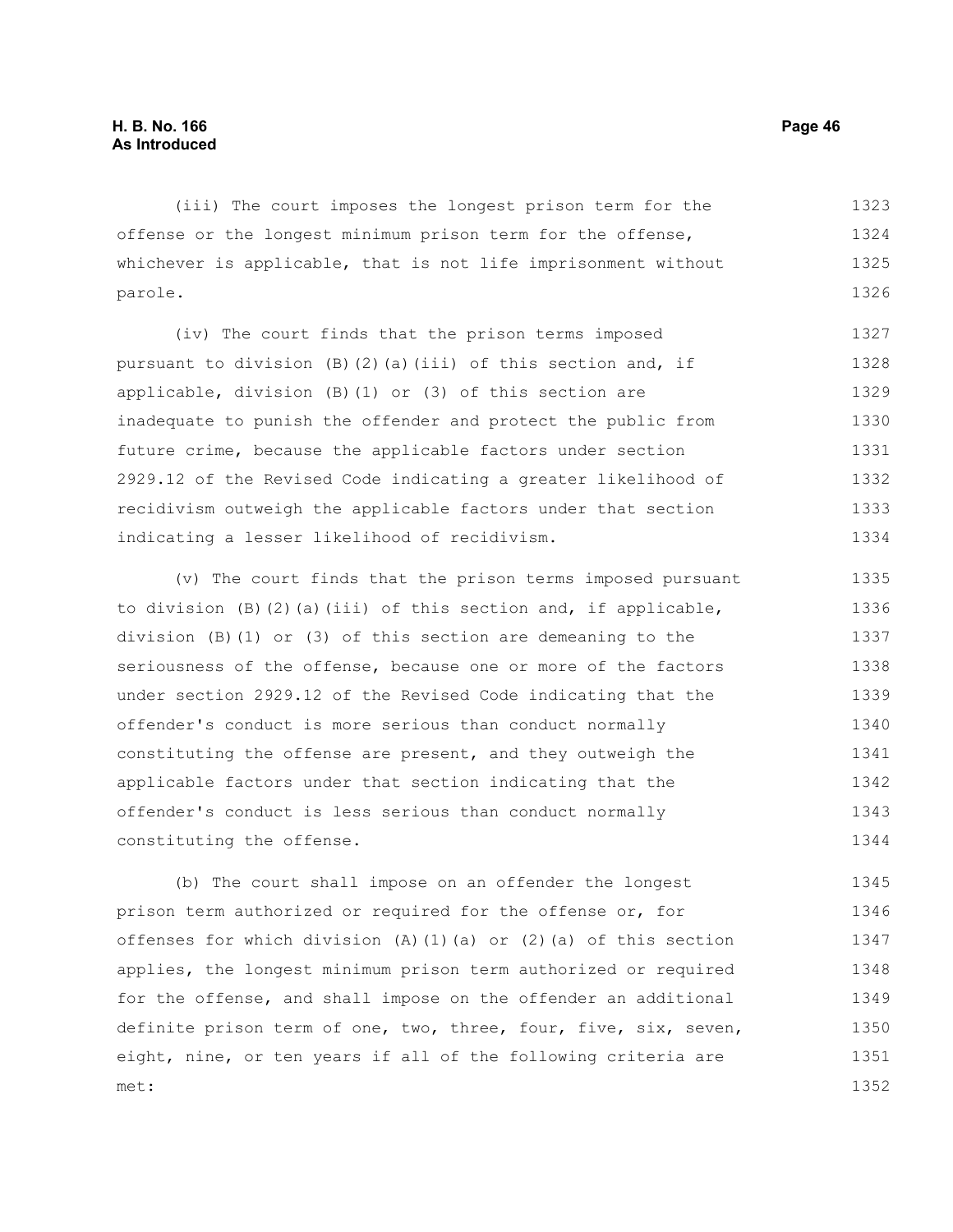# **H. B. No. 166 Page 47 As Introduced**

(i) The offender is convicted of or pleads guilty to a specification of the type described in section 2941.149 of the Revised Code that the offender is a repeat violent offender. 1353 1354 1355

(ii) The offender within the preceding twenty years has been convicted of or pleaded guilty to three or more offenses described in division (CC)(1) of section 2929.01 of the Revised Code, including all offenses described in that division of which the offender is convicted or to which the offender pleads guilty in the current prosecution and all offenses described in that division of which the offender previously has been convicted or to which the offender previously pleaded guilty, whether prosecuted together or separately. 1356 1357 1358 1359 1360 1361 1362 1363 1364

(iii) The offense or offenses of which the offender currently is convicted or to which the offender currently pleads guilty is aggravated murder and the court does not impose a sentence of death or life imprisonment without parole, murder, terrorism and the court does not impose a sentence of life imprisonment without parole, any felony of the first degree that is an offense of violence and the court does not impose a sentence of life imprisonment without parole, or any felony of the second degree that is an offense of violence and the trier of fact finds that the offense involved an attempt to cause or a threat to cause serious physical harm to a person or resulted in serious physical harm to a person. 1365 1366 1367 1368 1369 1370 1371 1372 1373 1374 1375 1376

(c) For purposes of division (B)(2)(b) of this section, two or more offenses committed at the same time or as part of the same act or event shall be considered one offense, and that one offense shall be the offense with the greatest penalty. 1377 1378 1379 1380

(d) A sentence imposed under division (B)(2)(a) or (b) of this section shall not be reduced pursuant to section 2929.20, 1381 1382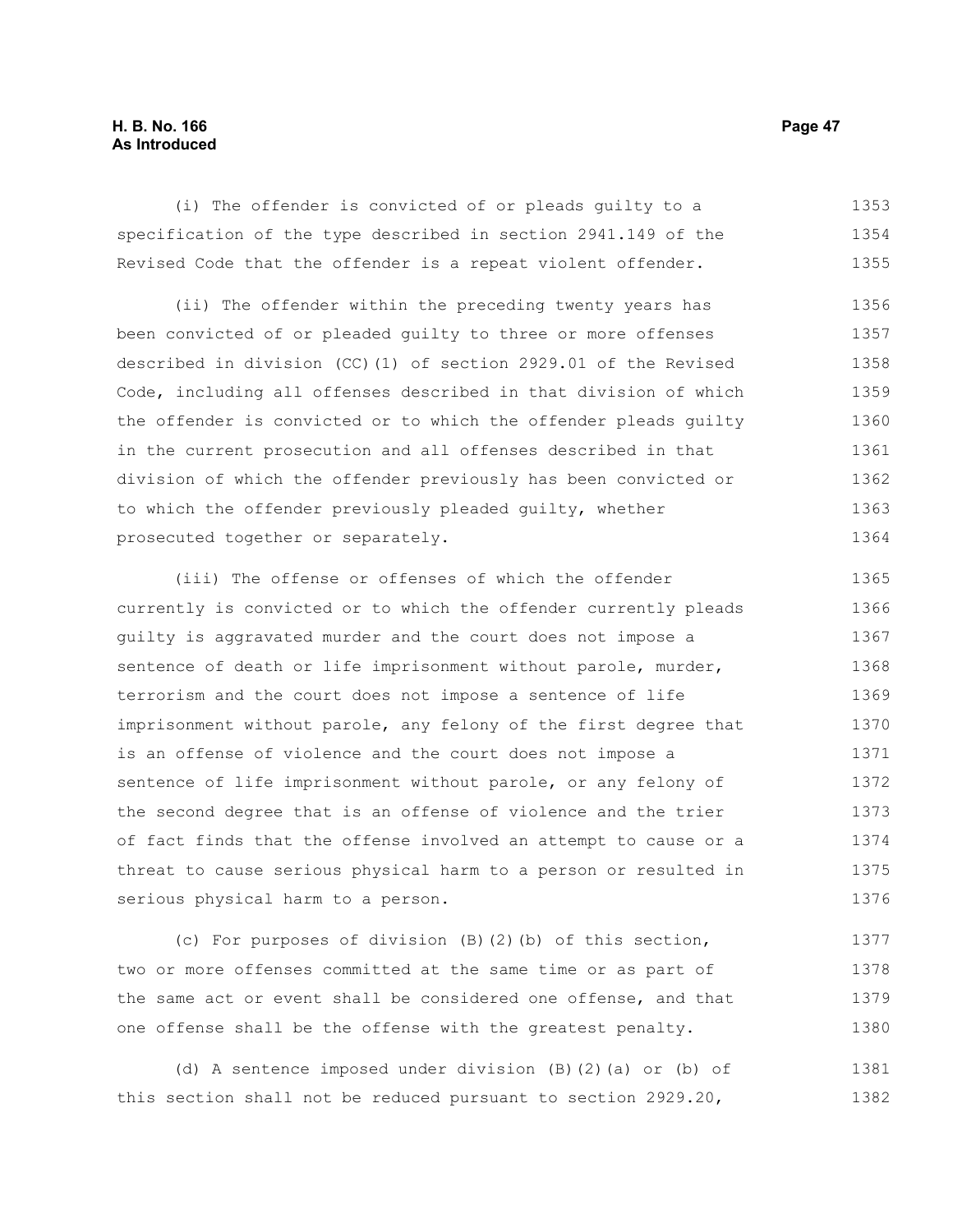# **H. B. No. 166 Page 48 As Introduced**

section 2967.19, or section 2967.193, or any other provision of Chapter 2967. or Chapter 5120. of the Revised Code. The offender shall serve an additional prison term imposed under division (B) (2)(a) or (b) of this section consecutively to and prior to the prison term imposed for the underlying offense. 1383 1384 1385 1386 1387

(e) When imposing a sentence pursuant to division (B)(2) (a) or (b) of this section, the court shall state its findings explaining the imposed sentence.

(3) Except when an offender commits a violation of section 2903.01 or 2907.02 of the Revised Code and the penalty imposed for the violation is life imprisonment or commits a violation of section 2903.02 of the Revised Code, if the offender commits a violation of section 2925.03 or 2925.11 of the Revised Code and that section classifies the offender as a major drug offender, if the offender commits a violation of section 2925.05 of the Revised Code and division (E)(1) of that section classifies the offender as a major drug offender, if the offender commits a felony violation of section 2925.02, 2925.04, 2925.05, 2925.36, 3719.07, 3719.08, 3719.16, 3719.161, 4729.37, or 4729.61, division (C) or (D) of section 3719.172, division (E) of section 4729.51, or division (J) of section 4729.54 of the Revised Code that includes the sale, offer to sell, or possession of a schedule I or II controlled substance, with the exception of marihuana, and the court imposing sentence upon the offender finds that the offender is guilty of a specification of the type described in division (A) of section 2941.1410 of the Revised Code charging that the offender is a major drug offender, if the court imposing sentence upon an offender for a felony finds that the offender is guilty of corrupt activity with the most serious offense in the pattern of corrupt activity being a felony of the first degree, or if the offender is guilty of an attempted 1391 1392 1393 1394 1395 1396 1397 1398 1399 1400 1401 1402 1403 1404 1405 1406 1407 1408 1409 1410 1411 1412 1413

1388 1389 1390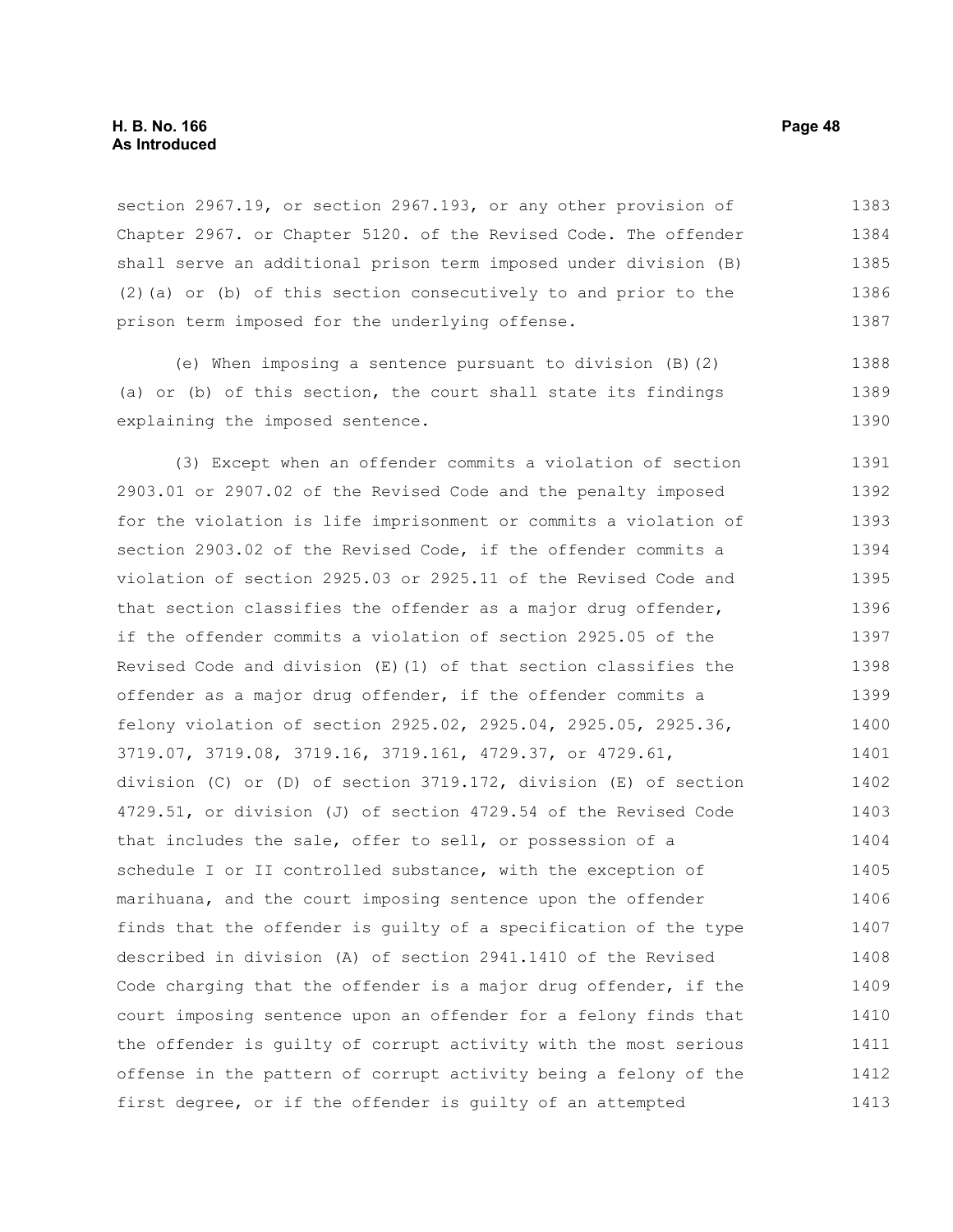violation of section 2907.02 of the Revised Code and, had the offender completed the violation of section 2907.02 of the Revised Code that was attempted, the offender would have been subject to a sentence of life imprisonment or life imprisonment without parole for the violation of section 2907.02 of the Revised Code, the court shall impose upon the offender for the felony violation a mandatory prison term determined as described in this division that, subject to divisions (C) to (I) of section 2967.19 of the Revised Code, cannot be reduced pursuant to section 2929.20, section 2967.19, or any other provision of Chapter 2967. or 5120. of the Revised Code. The mandatory prison term shall be the maximum definite prison term prescribed in division (A)(1)(b) of this section for a felony of the first degree, except that for offenses for which division (A)(1)(a) of this section applies, the mandatory prison term shall be the longest minimum prison term prescribed in that division for the offense. 1414 1415 1416 1417 1418 1419 1420 1421 1422 1423 1424 1425 1426 1427 1428 1429 1430

(4) If the offender is being sentenced for a third or fourth degree felony OVI offense under division (G)(2) of section 2929.13 of the Revised Code, the sentencing court shall impose upon the offender a mandatory prison term in accordance with that division. In addition to the mandatory prison term, if the offender is being sentenced for a fourth degree felony OVI offense, the court, notwithstanding division (A)(4) of this section, may sentence the offender to a definite prison term of not less than six months and not more than thirty months, and if the offender is being sentenced for a third degree felony OVI offense, the sentencing court may sentence the offender to an additional prison term of any duration specified in division (A) (3) of this section. In either case, the additional prison term imposed shall be reduced by the sixty or one hundred twenty days 1431 1432 1433 1434 1435 1436 1437 1438 1439 1440 1441 1442 1443 1444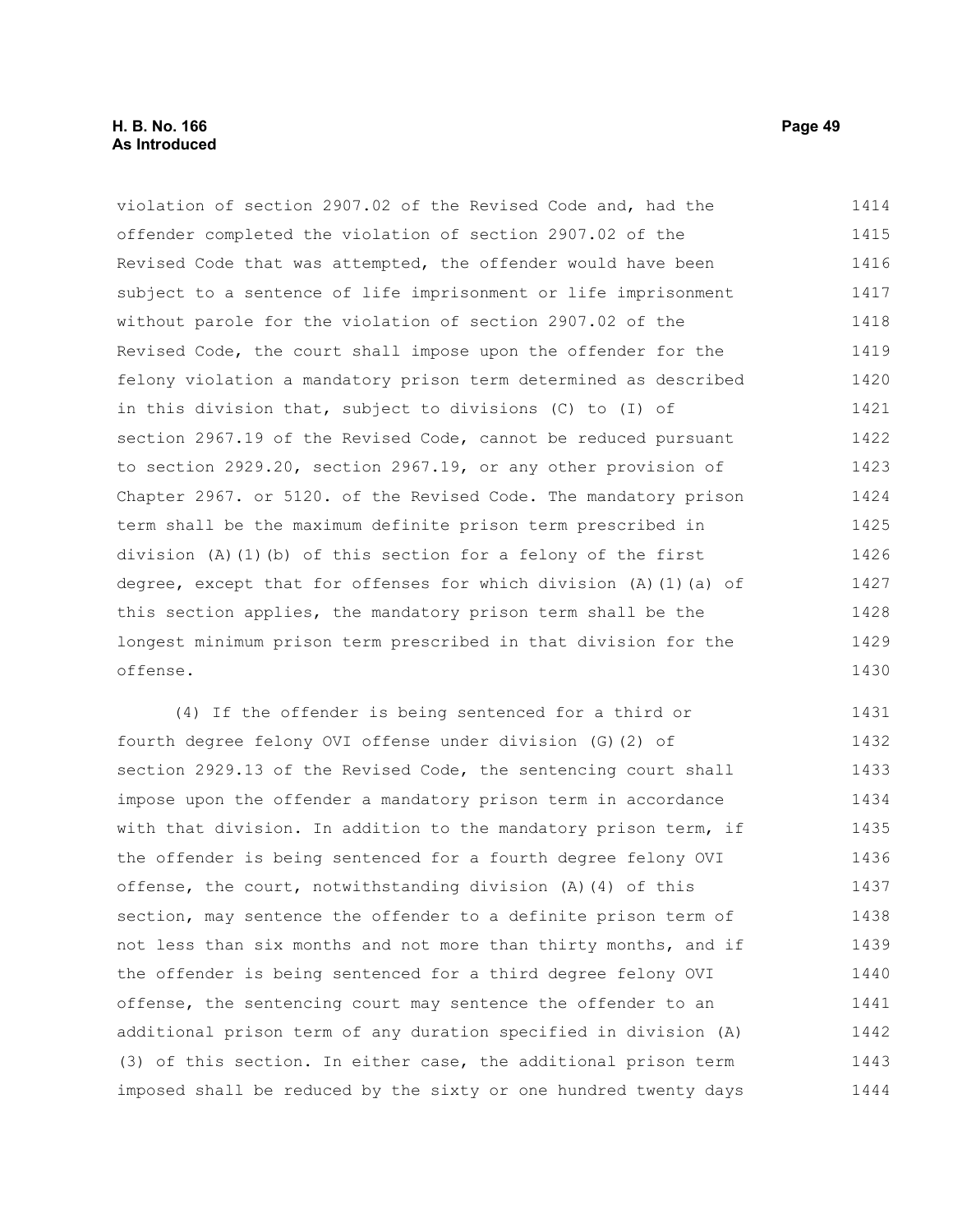imposed upon the offender as the mandatory prison term. The total of the additional prison term imposed under division (B) (4) of this section plus the sixty or one hundred twenty days imposed as the mandatory prison term shall equal a definite term in the range of six months to thirty months for a fourth degree felony OVI offense and shall equal one of the authorized prison terms specified in division (A)(3) of this section for a third degree felony OVI offense. If the court imposes an additional prison term under division (B)(4) of this section, the offender shall serve the additional prison term after the offender has served the mandatory prison term required for the offense. In addition to the mandatory prison term or mandatory and additional prison term imposed as described in division (B)(4) of this section, the court also may sentence the offender to a community control sanction under section 2929.16 or 2929.17 of the Revised Code, but the offender shall serve all of the prison terms so imposed prior to serving the community control sanction. 1445 1446 1447 1448 1449 1450 1451 1452 1453 1454 1455 1456 1457 1458 1459 1460 1461 1462

If the offender is being sentenced for a fourth degree felony OVI offense under division (G)(1) of section 2929.13 of the Revised Code and the court imposes a mandatory term of local incarceration, the court may impose a prison term as described in division (A)(1) of that section. 1463 1464 1465 1466 1467

(5) If an offender is convicted of or pleads guilty to a violation of division (A)(1) or (2) of section 2903.06 of the Revised Code and also is convicted of or pleads guilty to a specification of the type described in section 2941.1414 of the Revised Code that charges that the victim of the offense is a peace officer, as defined in section 2935.01 of the Revised Code, or an investigator of the bureau of criminal identification and investigation, as defined in section 2903.11 1468 1469 1470 1471 1472 1473 1474 1475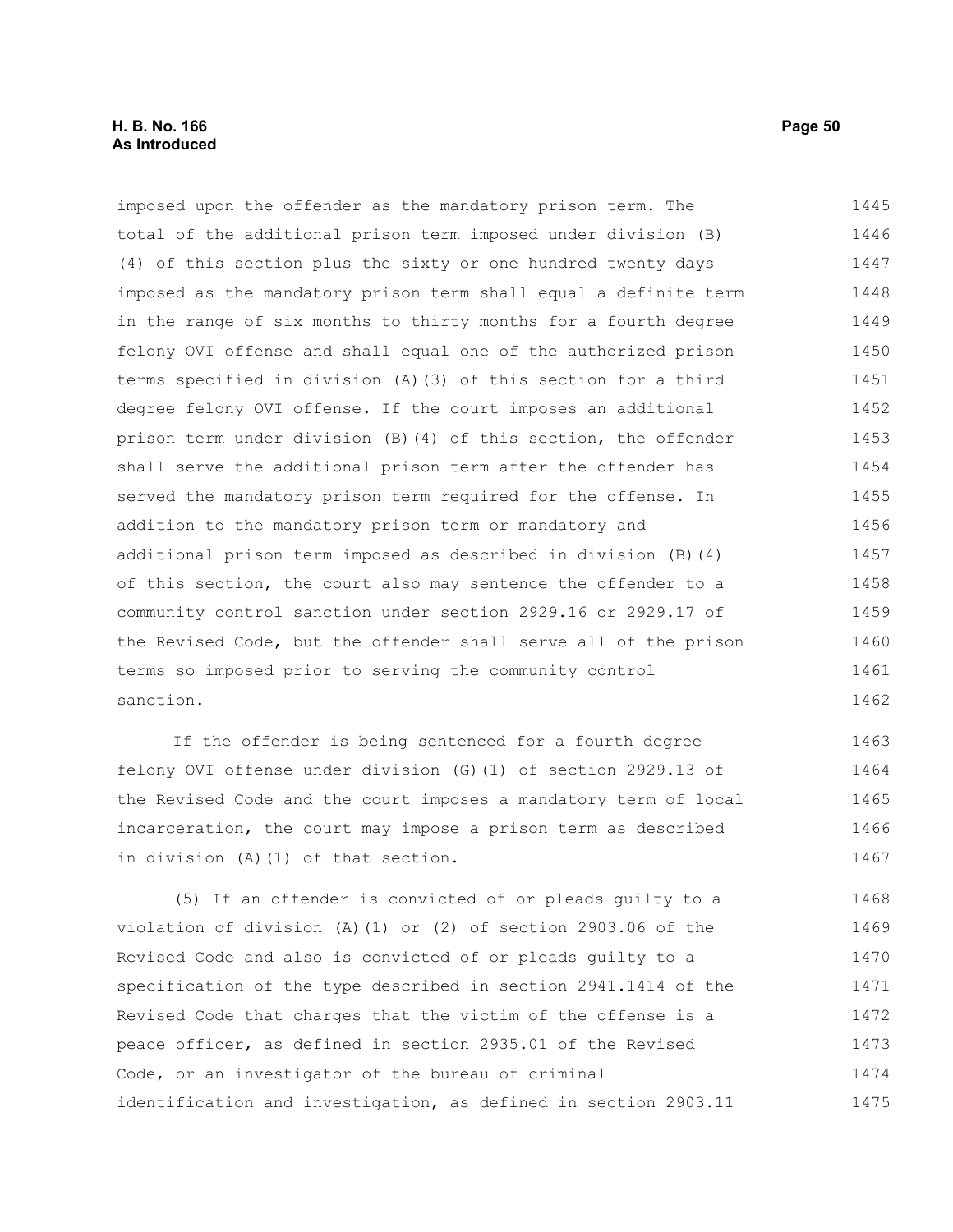# **H. B. No. 166 Page 51 As Introduced**

of the Revised Code, the court shall impose on the offender a prison term of five years. If a court imposes a prison term on an offender under division (B)(5) of this section, the prison term, subject to divisions (C) to (I) of section 2967.19 of the Revised Code, shall not be reduced pursuant to section 2929.20, section 2967.19, section 2967.193, or any other provision of Chapter 2967. or Chapter 5120. of the Revised Code. A court shall not impose more than one prison term on an offender under division (B)(5) of this section for felonies committed as part of the same act. 1476 1477 1478 1479 1480 1481 1482 1483 1484 1485

(6) If an offender is convicted of or pleads guilty to a violation of division (A)(1) or (2) of section 2903.06 of the Revised Code and also is convicted of or pleads guilty to a specification of the type described in section 2941.1415 of the Revised Code that charges that the offender previously has been convicted of or pleaded guilty to three or more violations of division (A) or (B) of section 4511.19 of the Revised Code or an equivalent offense, as defined in section 2941.1415 of the Revised Code, or three or more violations of any combination of those divisions and offenses, the court shall impose on the offender a prison term of three years. If a court imposes a prison term on an offender under division (B)(6) of this section, the prison term, subject to divisions (C) to (I) of section 2967.19 of the Revised Code, shall not be reduced pursuant to section 2929.20, section 2967.19, section 2967.193, or any other provision of Chapter 2967. or Chapter 5120. of the Revised Code. A court shall not impose more than one prison term on an offender under division (B)(6) of this section for felonies committed as part of the same act. 1486 1487 1488 1489 1490 1491 1492 1493 1494 1495 1496 1497 1498 1499 1500 1501 1502 1503 1504

(7)(a) If an offender is convicted of or pleads guilty to a felony violation of section 2905.01, 2905.02, 2907.21, 1505 1506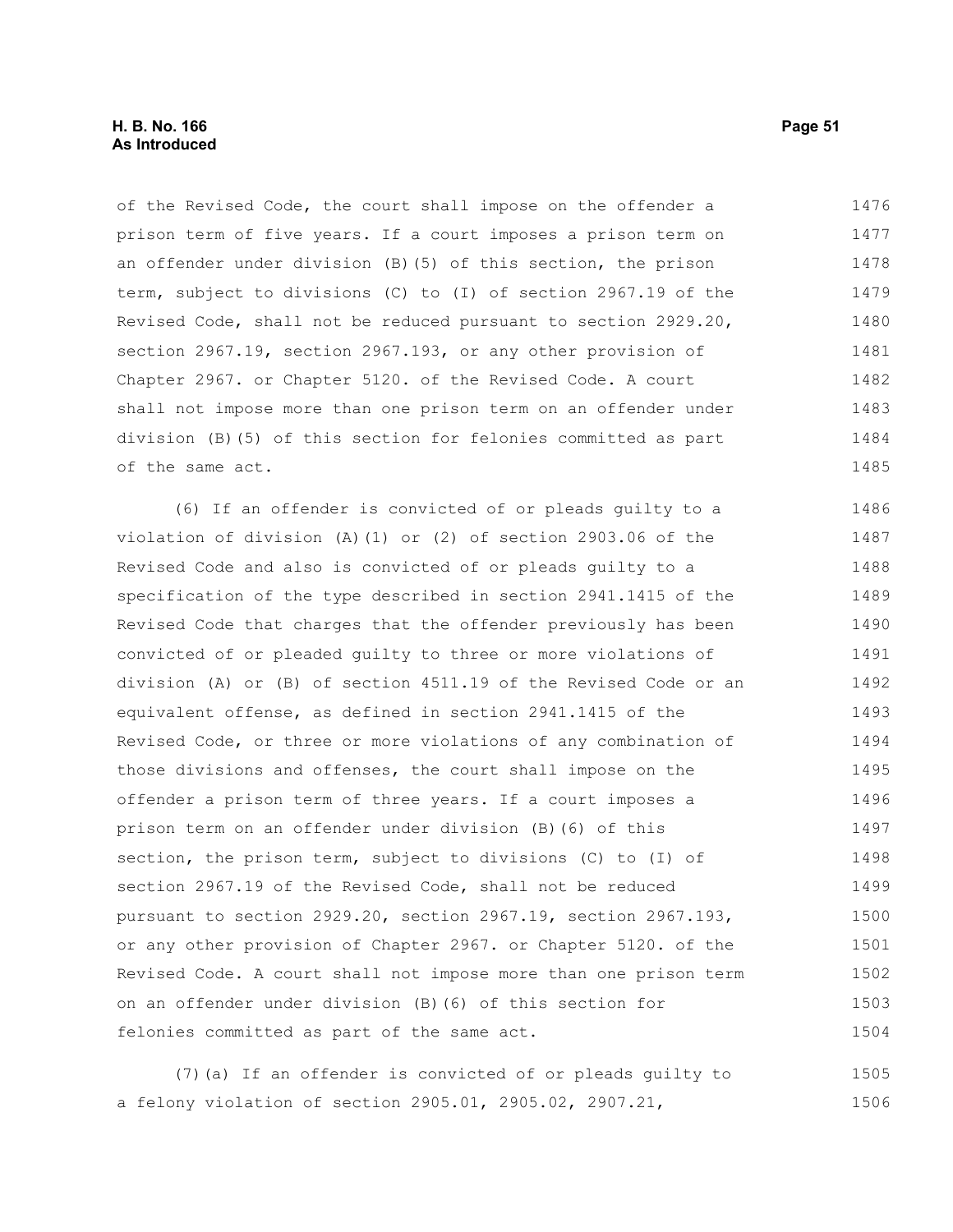2907.22, or 2923.32, division (A)(1) or (2) of section 2907.323 involving a minor, or division  $(B)$ (1),  $(2)$ ,  $(3)$ ,  $(4)$ , or  $(5)$  of section 2919.22 of the Revised Code and also is convicted of or pleads guilty to a specification of the type described in section 2941.1422 of the Revised Code that charges that the offender knowingly committed the offense in furtherance of human trafficking, the court shall impose on the offender a mandatory prison term that is one of the following: 1507 1508 1509 1510 1511 1512 1513 1514

(i) If the offense is a felony of the first degree, a definite prison term of not less than five years and not greater than eleven years, except that if the offense is a felony of the first degree committed on or after the effective date of this amendment March 22, 2019, the court shall impose as the minimum prison term a mandatory term of not less than five years and not greater than eleven years; 1515 1516 1517 1518 1519 1520 1521

(ii) If the offense is a felony of the second or third degree, a definite prison term of not less than three years and not greater than the maximum prison term allowed for the offense by division  $(A)$   $(2)$   $(b)$  or  $(3)$  of this section, except that if the offense is a felony of the second degree committed on or after the effective date of this amendment March 22, 2019, the court shall impose as the minimum prison term a mandatory term of not less than three years and not greater than eight years; 1522 1523 1524 1525 1526 1527 1528 1529

(iii) If the offense is a felony of the fourth or fifth degree, a definite prison term that is the maximum prison term allowed for the offense by division (A) of section 2929.14 of the Revised Code. 1530 1531 1532 1533

(b) Subject to divisions (C) to (I) of section 2967.19 of the Revised Code, the prison term imposed under division (B)(7) (a) of this section shall not be reduced pursuant to section 1534 1535 1536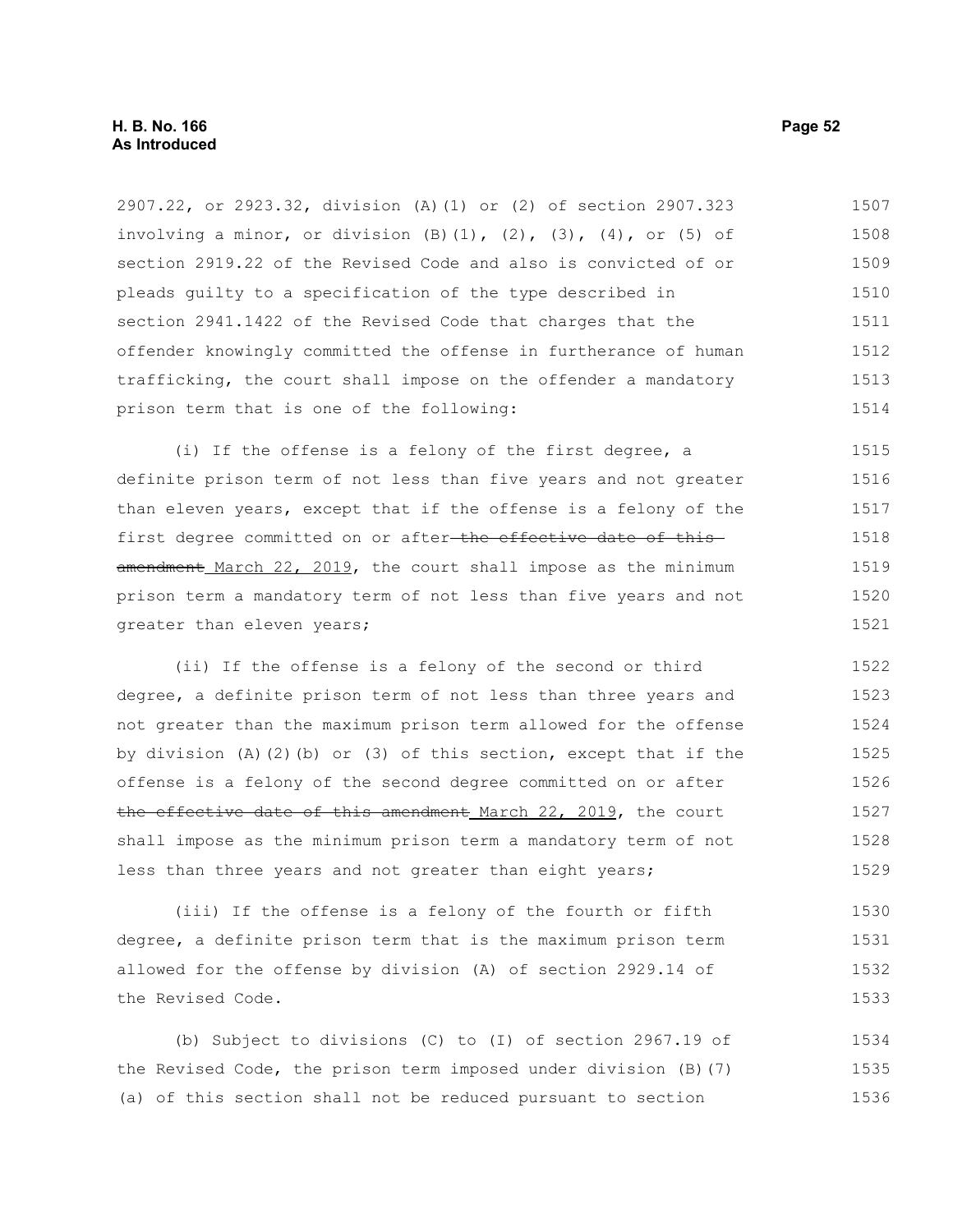## **H. B. No. 166 Page 53 As Introduced**

2929.20, section 2967.19, section 2967.193, or any other provision of Chapter 2967. of the Revised Code. A court shall not impose more than one prison term on an offender under division (B)(7)(a) of this section for felonies committed as part of the same act, scheme, or plan. 1537 1538 1539 1540 1541

(8) If an offender is convicted of or pleads guilty to a felony violation of section 2903.11, 2903.12, or 2903.13 of the Revised Code and also is convicted of or pleads guilty to a specification of the type described in section 2941.1423 of the Revised Code that charges that the victim of the violation was a woman whom the offender knew was pregnant at the time of the violation, notwithstanding the range prescribed in division (A) of this section as the definite prison term or minimum prison term for felonies of the same degree as the violation, the court shall impose on the offender a mandatory prison term that is either a definite prison term of six months or one of the prison terms prescribed in division (A) of this section for felonies of the same degree as the violation, except that if the violation is a felony of the first or second degree committed on or after the effective date of this amendment March 22, 2019, the court shall impose as the minimum prison term under division  $(A)$   $(1)$   $(a)$ or  $(2)$  (a) of this section a mandatory term that is one of the terms prescribed in that division, whichever is applicable, for the offense. 1542 1543 1544 1545 1546 1547 1548 1549 1550 1551 1552 1553 1554 1555 1556 1557 1558 1559 1560

(9)(a) If an offender is convicted of or pleads guilty to a violation of division (A)(1) or (2) of section 2903.11 of the Revised Code and also is convicted of or pleads guilty to a specification of the type described in section 2941.1425 of the Revised Code, the court shall impose on the offender a mandatory prison term of six years if either of the following applies: 1561 1562 1563 1564 1565 1566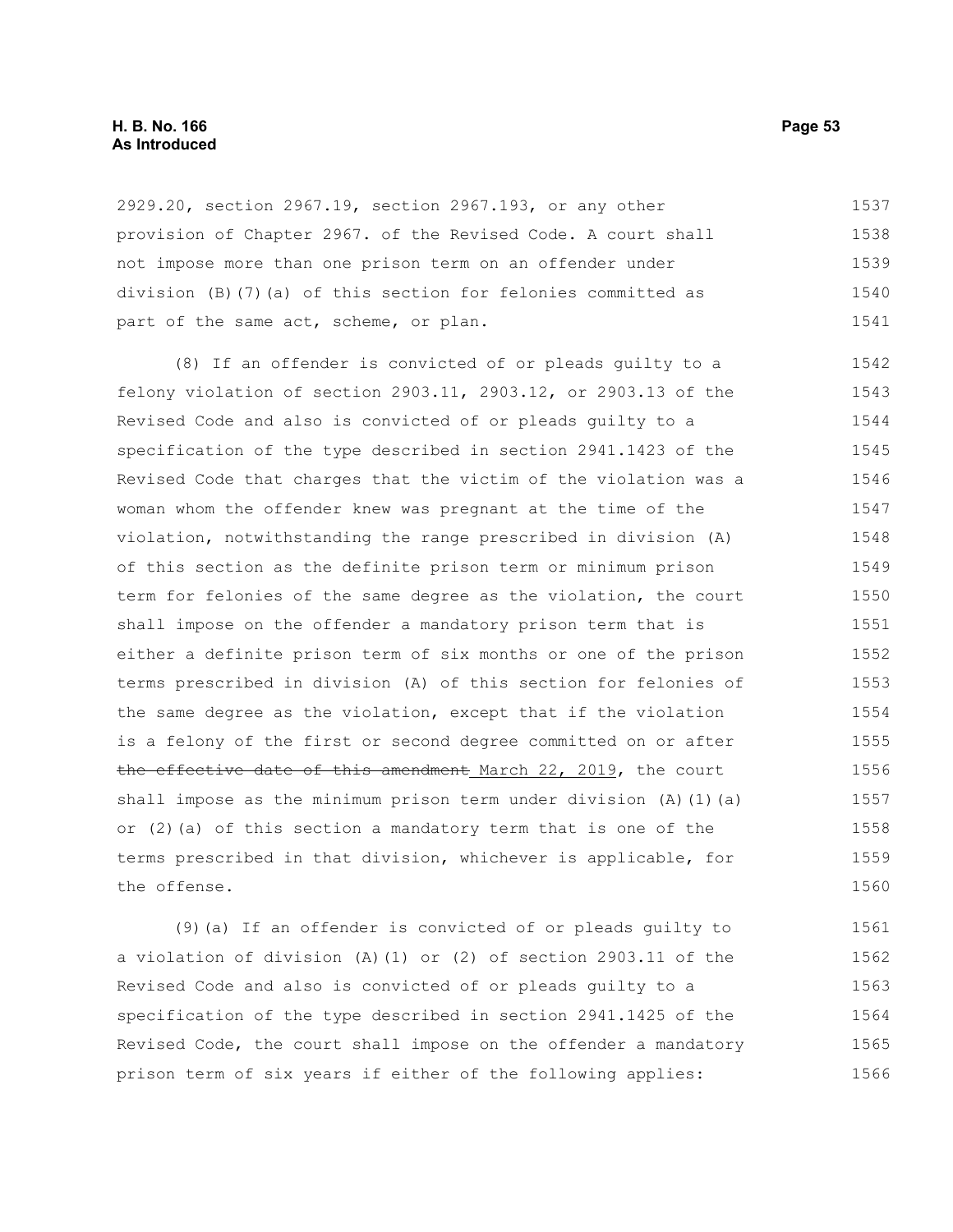## **H. B. No. 166 Page 54 As Introduced**

(i) The violation is a violation of division (A)(1) of section 2903.11 of the Revised Code and the specification charges that the offender used an accelerant in committing the violation and the serious physical harm to another or to another's unborn caused by the violation resulted in a permanent, serious disfigurement or permanent, substantial incapacity; 1567 1568 1569 1570 1571 1572 1573

(ii) The violation is a violation of division (A)(2) of section 2903.11 of the Revised Code and the specification charges that the offender used an accelerant in committing the violation, that the violation caused physical harm to another or to another's unborn, and that the physical harm resulted in a permanent, serious disfigurement or permanent, substantial incapacity. 1574 1575 1576 1577 1578 1579 1580

(b) If a court imposes a prison term on an offender under division (B)(9)(a) of this section, the prison term shall not be reduced pursuant to section 2929.20, section 2967.19, section 2967.193, or any other provision of Chapter 2967. or Chapter 5120. of the Revised Code. A court shall not impose more than one prison term on an offender under division (B)(9) of this section for felonies committed as part of the same act. 1581 1582 1583 1584 1585 1586 1587

(c) The provisions of divisions (B)(9) and (C)(6) of this section and of division (D)(2) of section 2903.11, division (F) (20) of section 2929.13, and section 2941.1425 of the Revised Code shall be known as "Judy's Law." 1588 1589 1590 1591

(10) If an offender is convicted of or pleads guilty to a violation of division (A) of section 2903.11 of the Revised Code and also is convicted of or pleads guilty to a specification of the type described in section 2941.1426 of the Revised Code that charges that the victim of the offense suffered permanent 1592 1593 1594 1595 1596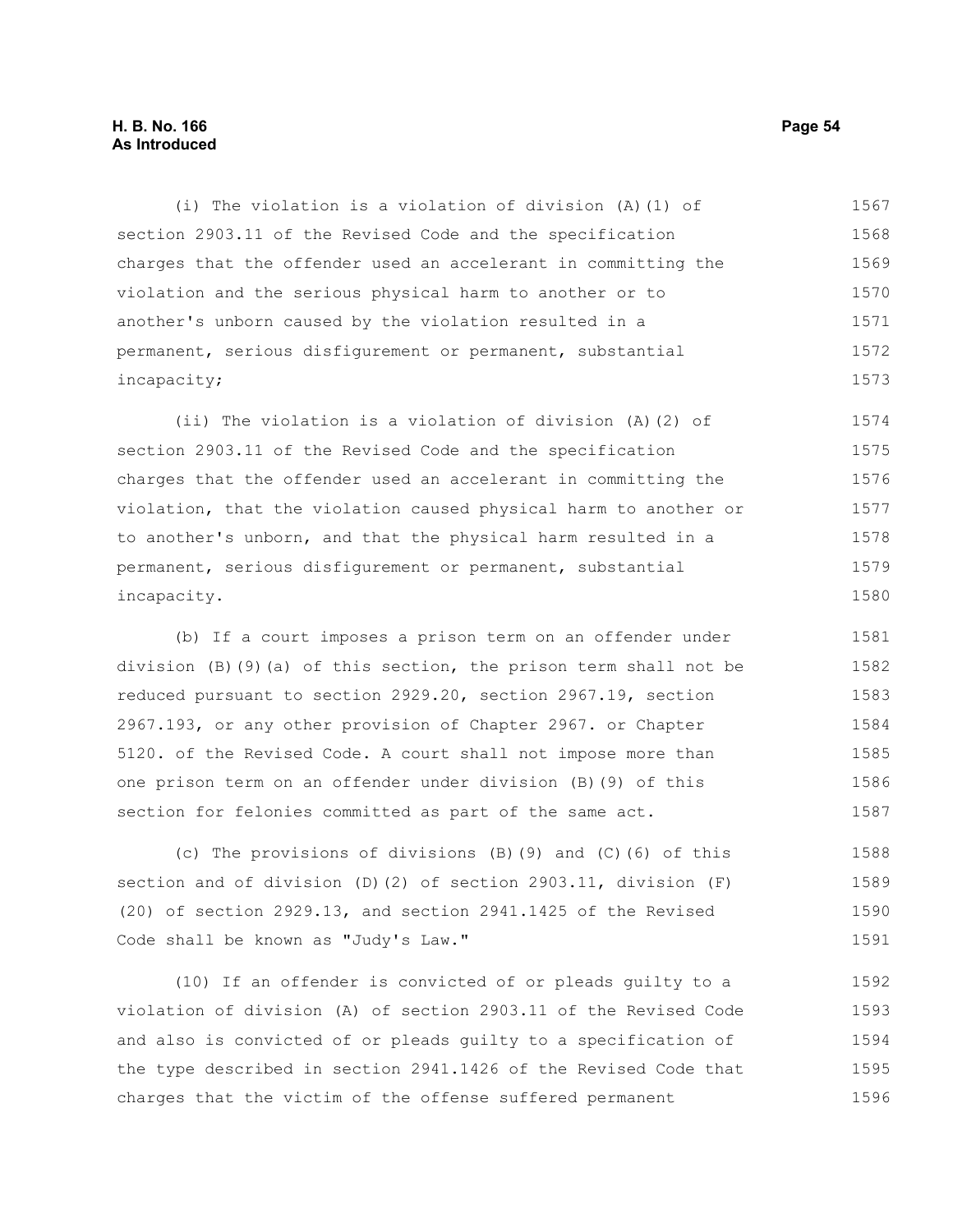# **H. B. No. 166 Page 55 As Introduced**

disabling harm as a result of the offense and that the victim was under ten years of age at the time of the offense, regardless of whether the offender knew the age of the victim, the court shall impose upon the offender an additional definite prison term of six years. A prison term imposed on an offender under division (B)(10) of this section shall not be reduced pursuant to section 2929.20, section 2967.193, or any other provision of Chapter 2967. or Chapter 5120. of the Revised Code. If a court imposes an additional prison term on an offender under this division relative to a violation of division (A) of section 2903.11 of the Revised Code, the court shall not impose any other additional prison term on the offender relative to the same offense. 1597 1598 1599 1600 1601 1602 1603 1604 1605 1606 1607 1608 1609

(11) If an offender is convicted of or pleads guilty to a felony violation of section 2925.03 or 2925.05 of the Revised Code or a felony violation of section 2925.11 of the Revised Code for which division (C)(11) of that section applies in determining the sentence for the violation, if the drug involved in the violation is a fentanyl-related compound or a compound, mixture, preparation, or substance containing a fentanyl-related compound, and if the offender also is convicted of or pleads guilty to a specification of the type described in division (B) of section 2941.1410 of the Revised Code that charges that the offender is a major drug offender, in addition to any other penalty imposed for the violation, the court shall impose on the offender a mandatory prison term of three, four, five, six, seven, or eight years. If a court imposes a prison term on an offender under division (B)(11) of this section, the prison term, subject to divisions (C) to (I) of section 2967.19 of the Revised Code, shall not be reduced pursuant to section 2929.20, 2967.19, or 2967.193, or any other provision of Chapter 2967. or 1610 1611 1612 1613 1614 1615 1616 1617 1618 1619 1620 1621 1622 1623 1624 1625 1626 1627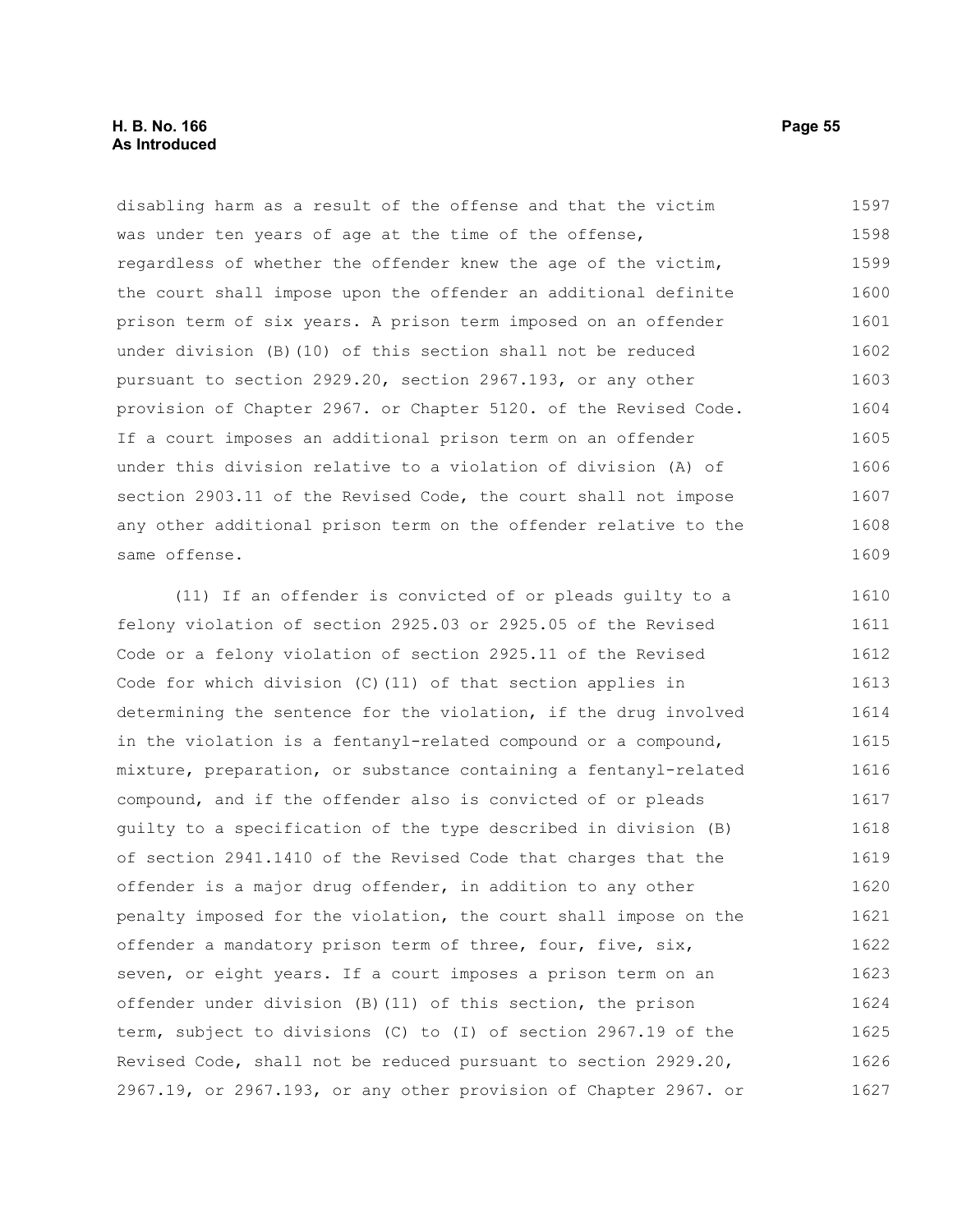5120. of the Revised Code. A court shall not impose more than one prison term on an offender under division (B)(11) of this section for felonies committed as part of the same act. 1628 1629 1630

(C)(1)(a) Subject to division (C)(1)(b) of this section, if a mandatory prison term is imposed upon an offender pursuant to division (B)(1)(a) of this section for having a firearm on or about the offender's person or under the offender's control while committing a felony, if a mandatory prison term is imposed upon an offender pursuant to division (B)(1)(c) of this section for committing a felony specified in that division by discharging a firearm from a motor vehicle, or if both types of mandatory prison terms are imposed, the offender shall serve any mandatory prison term imposed under either division consecutively to any other mandatory prison term imposed under either division or under division (B)(1)(d) of this section, consecutively to and prior to any prison term imposed for the underlying felony pursuant to division (A), (B)(2), or (B)(3) of this section or any other section of the Revised Code, and consecutively to any other prison term or mandatory prison term previously or subsequently imposed upon the offender. 1631 1632 1633 1634 1635 1636 1637 1638 1639 1640 1641 1642 1643 1644 1645 1646 1647

(b) If a mandatory prison term is imposed upon an offender pursuant to division (B)(1)(d) of this section for wearing or carrying body armor while committing an offense of violence that is a felony, the offender shall serve the mandatory term so imposed consecutively to any other mandatory prison term imposed under that division or under division (B)(1)(a) or (c) of this section, consecutively to and prior to any prison term imposed for the underlying felony under division (A), (B)(2), or (B)(3) of this section or any other section of the Revised Code, and consecutively to any other prison term or mandatory prison term previously or subsequently imposed upon the offender. 1648 1649 1650 1651 1652 1653 1654 1655 1656 1657 1658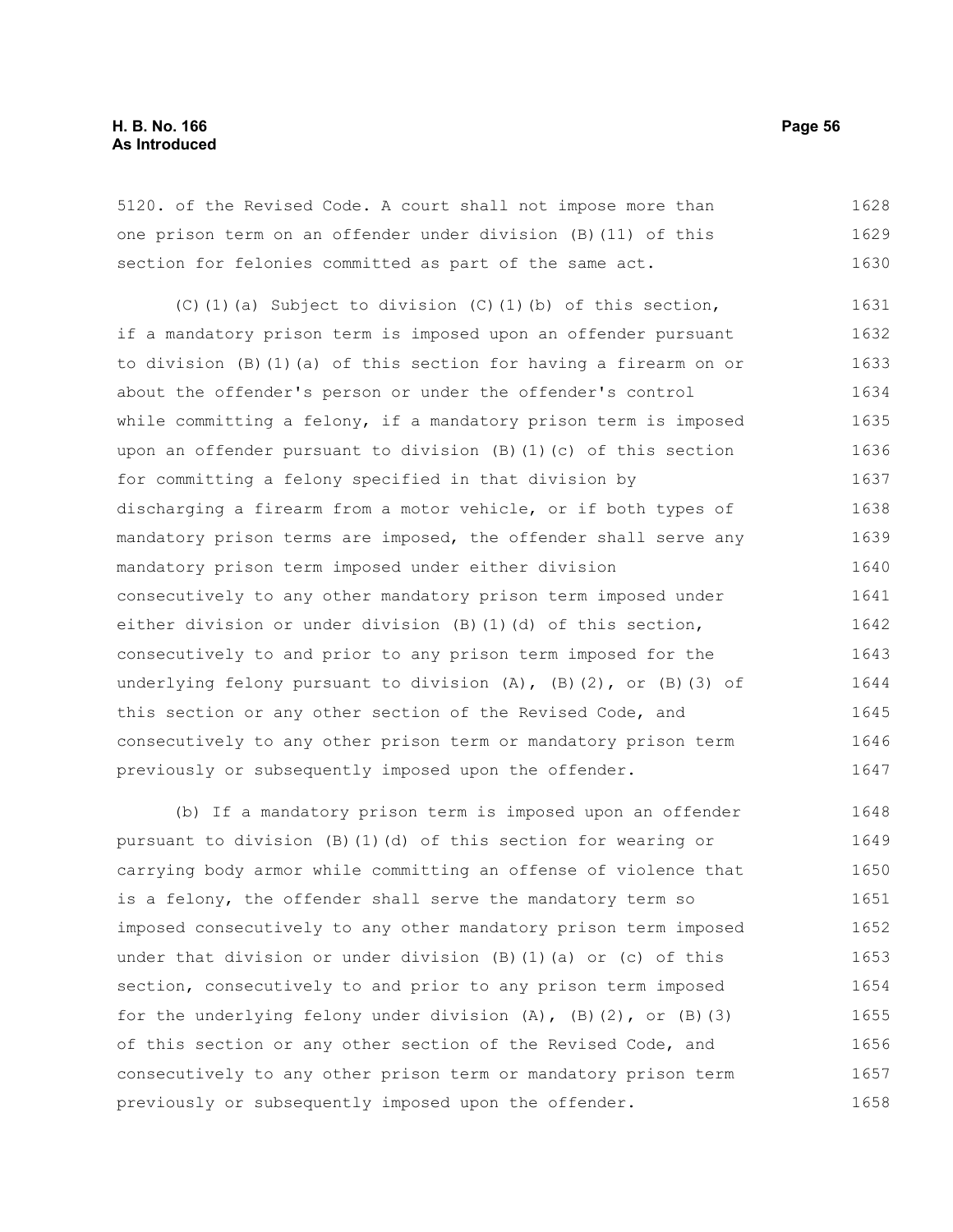# **H. B. No. 166 Page 57 As Introduced**

(c) If a mandatory prison term is imposed upon an offender pursuant to division  $(B)$  (1)(f) of this section, the offender shall serve the mandatory prison term so imposed consecutively to and prior to any prison term imposed for the underlying felony under division  $(A)$ ,  $(B)$   $(2)$ , or  $(B)$   $(3)$  of this section or any other section of the Revised Code, and consecutively to any other prison term or mandatory prison term previously or subsequently imposed upon the offender. 1659 1660 1661 1662 1663 1664 1665 1666

(d) If a mandatory prison term is imposed upon an offender pursuant to division (B)(7) or (8) of this section, the offender shall serve the mandatory prison term so imposed consecutively to any other mandatory prison term imposed under that division or under any other provision of law and consecutively to any other prison term or mandatory prison term previously or subsequently imposed upon the offender. 1667 1668 1669 1670 1671 1672 1673

(e) If a mandatory prison term is imposed upon an offender pursuant to division (B)(11) of this section, the offender shall serve the mandatory prison term consecutively to any other mandatory prison term imposed under that division, consecutively to and prior to any prison term imposed for the underlying felony, and consecutively to any other prison term or mandatory prison term previously or subsequently imposed upon the offender. 1674 1675 1676 1677 1678 1679 1680 1681

(2) If an offender who is an inmate in a jail, prison, or other residential detention facility violates section 2917.02, 2917.03, or 2921.35 of the Revised Code or division (A)(1) or (2) of section 2921.34 of the Revised Code, if an offender who is under detention at a detention facility commits a felony violation of section 2923.131 of the Revised Code, or if an offender who is an inmate in a jail, prison, or other 1682 1683 1684 1685 1686 1687 1688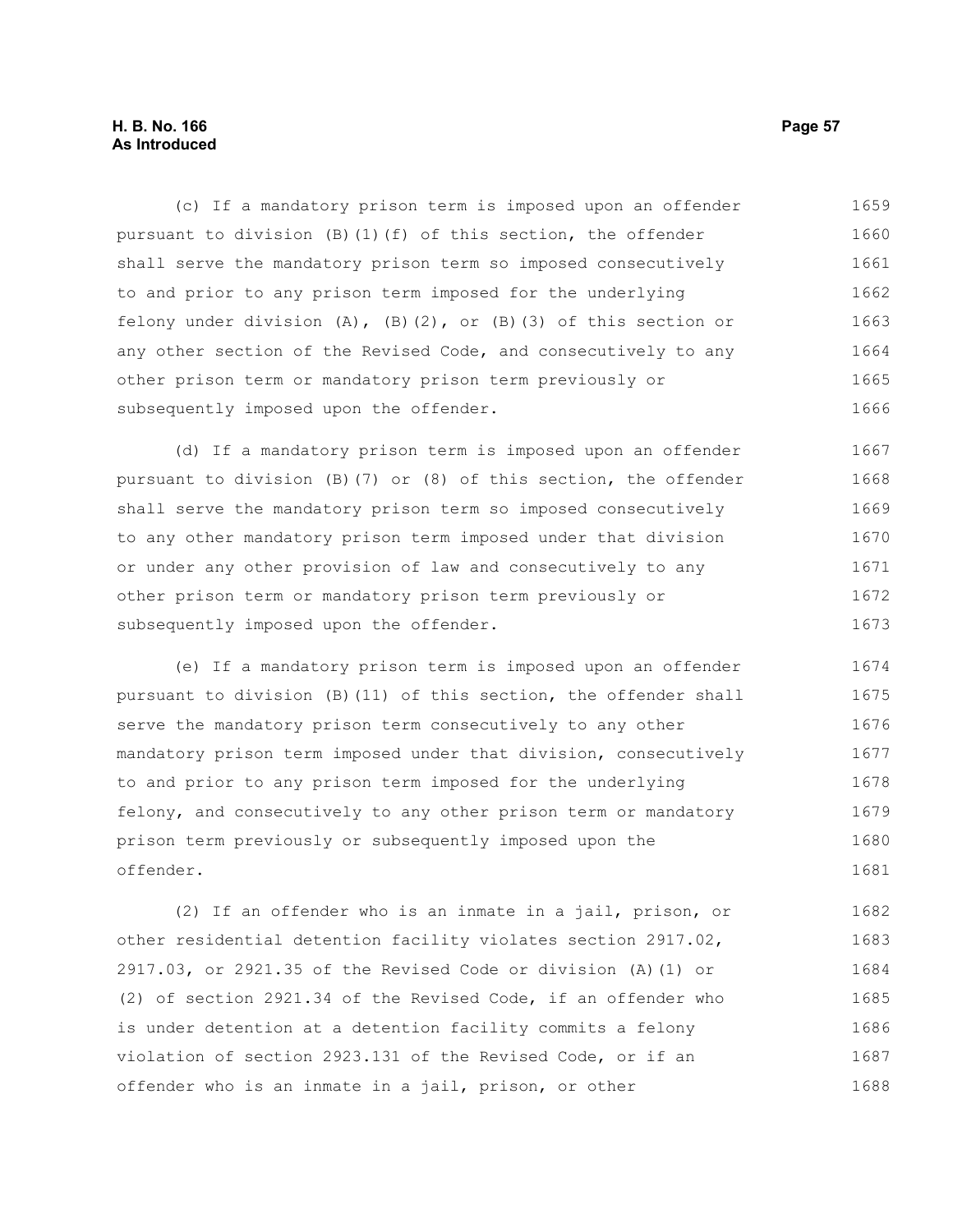## **H. B. No. 166 Page 58 As Introduced**

residential detention facility or is under detention at a detention facility commits another felony while the offender is an escapee in violation of division (A)(1) or (2) of section 2921.34 of the Revised Code, any prison term imposed upon the offender for one of those violations shall be served by the offender consecutively to the prison term or term of imprisonment the offender was serving when the offender committed that offense and to any other prison term previously or subsequently imposed upon the offender. 1689 1690 1691 1692 1693 1694 1695 1696 1697

(3) If a prison term is imposed for a violation of division (B) of section 2911.01 of the Revised Code, a violation of division (A) of section 2913.02 of the Revised Code in which the stolen property is a firearm or dangerous ordnance, or a felony violation of division (B) of section 2921.331 of the Revised Code, the offender shall serve that prison term consecutively to any other prison term or mandatory prison term previously or subsequently imposed upon the offender. 1698 1699 1700 1701 1702 1703 1704 1705

(4) If multiple prison terms are imposed on an offender for convictions of multiple offenses, the court may require the offender to serve the prison terms consecutively if the court finds that the consecutive service is necessary to protect the public from future crime or to punish the offender and that consecutive sentences are not disproportionate to the seriousness of the offender's conduct and to the danger the offender poses to the public, and if the court also finds any of the following: 1706 1707 1708 1709 1710 1711 1712 1713 1714

(a) The offender committed one or more of the multiple offenses while the offender was awaiting trial or sentencing, was under a sanction imposed pursuant to section 2929.16, 2929.17, or 2929.18 of the Revised Code, or was under post-1715 1716 1717 1718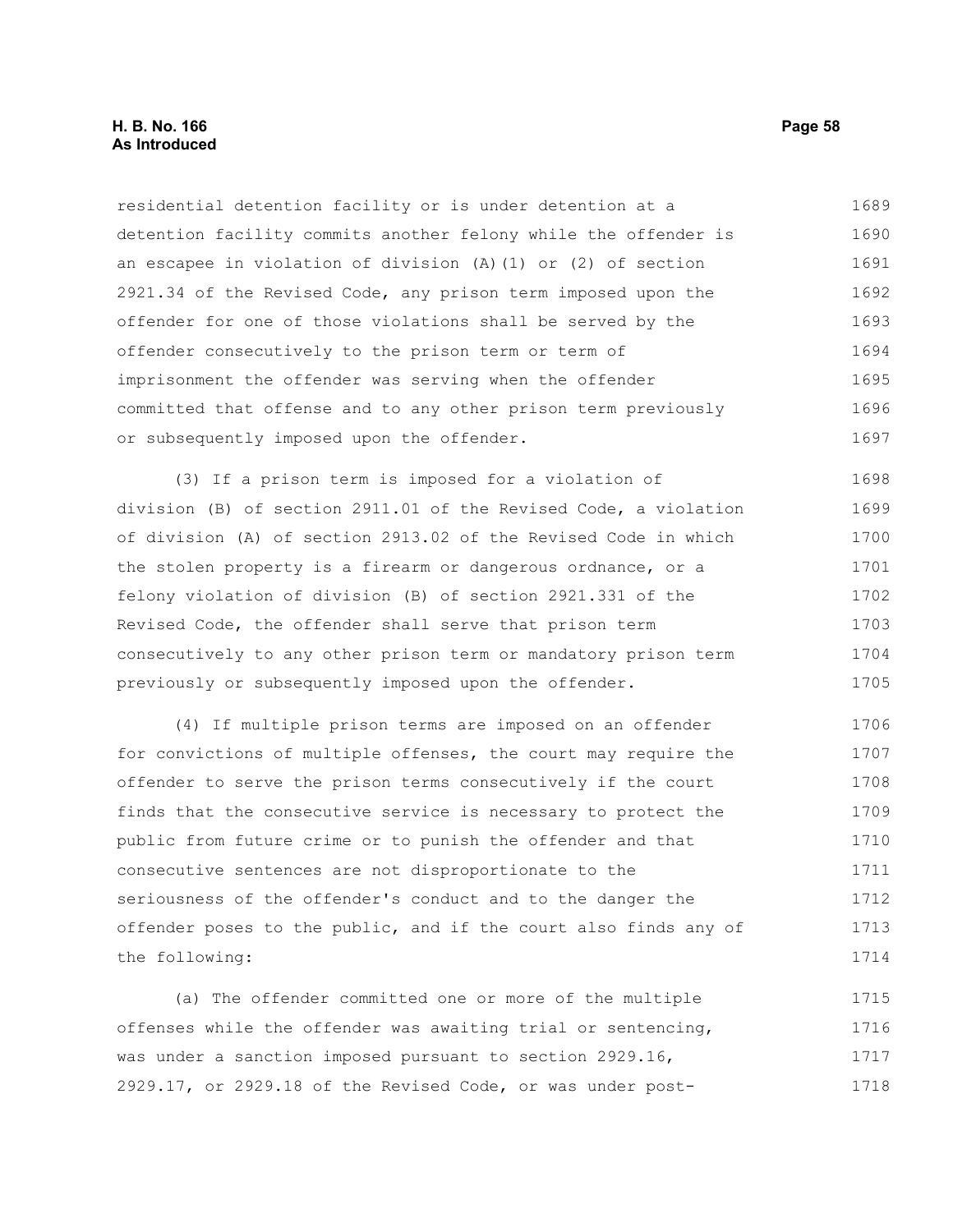release control for a prior offense.

(b) At least two of the multiple offenses were committed as part of one or more courses of conduct, and the harm caused by two or more of the multiple offenses so committed was so great or unusual that no single prison term for any of the offenses committed as part of any of the courses of conduct adequately reflects the seriousness of the offender's conduct. 1720 1721 1722 1723 1724 1725

(c) The offender's history of criminal conduct demonstrates that consecutive sentences are necessary to protect the public from future crime by the offender. 1726 1727 1728

(5) If a mandatory prison term is imposed upon an offender pursuant to division (B)(5) or (6) of this section, the offender shall serve the mandatory prison term consecutively to and prior to any prison term imposed for the underlying violation of division (A)(1) or (2) of section 2903.06 of the Revised Code pursuant to division (A) of this section or section 2929.142 of the Revised Code. If a mandatory prison term is imposed upon an offender pursuant to division (B)(5) of this section, and if a mandatory prison term also is imposed upon the offender pursuant to division (B)(6) of this section in relation to the same violation, the offender shall serve the mandatory prison term imposed pursuant to division (B)(5) of this section consecutively to and prior to the mandatory prison term imposed pursuant to division (B)(6) of this section and consecutively to and prior to any prison term imposed for the underlying violation of division (A)(1) or (2) of section 2903.06 of the Revised Code pursuant to division (A) of this section or section 2929.142 of the Revised Code. 1729 1730 1731 1732 1733 1734 1735 1736 1737 1738 1739 1740 1741 1742 1743 1744 1745 1746

(6) If a mandatory prison term is imposed on an offender pursuant to division (B)(9) of this section, the offender shall 1747 1748

1719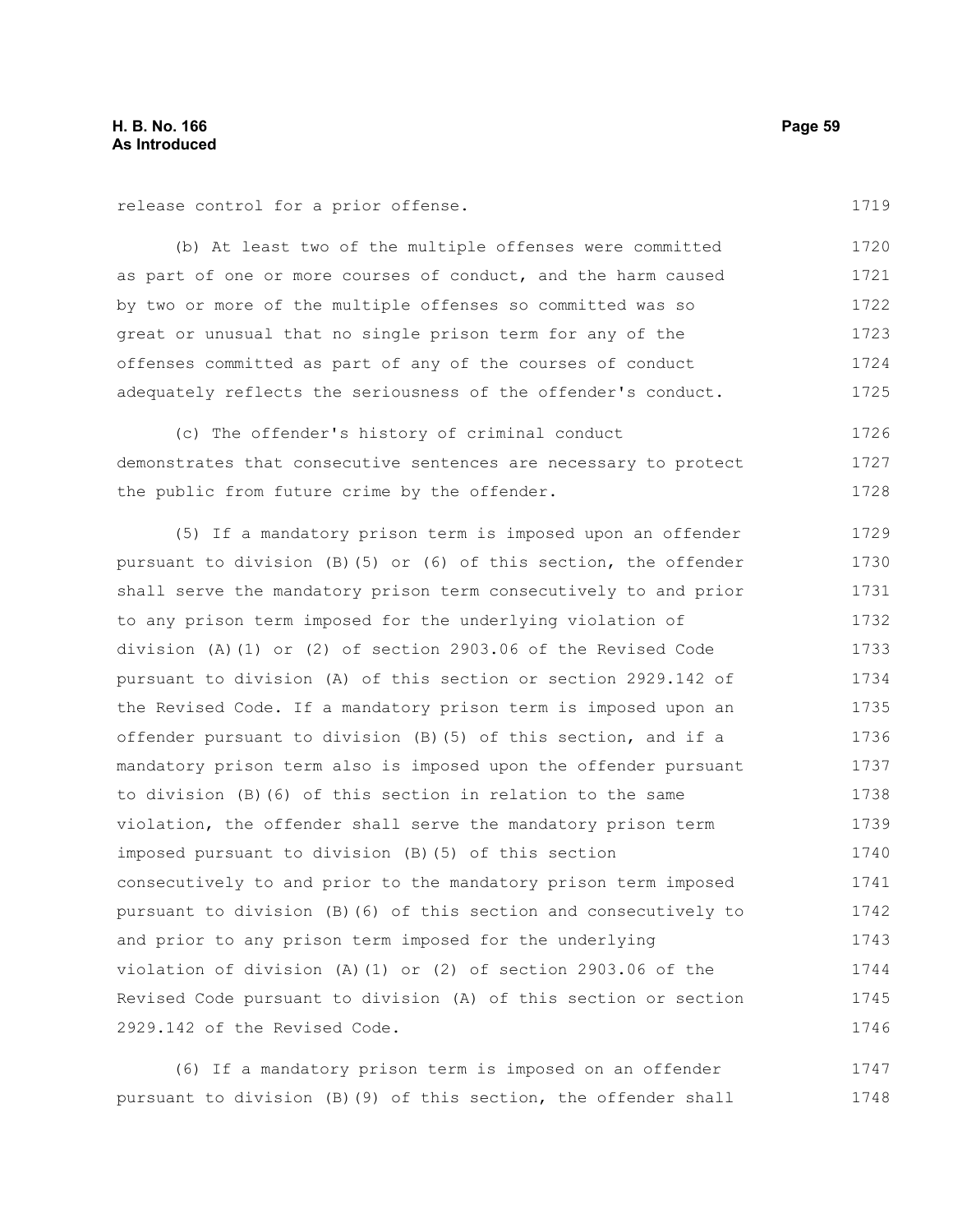serve the mandatory prison term consecutively to and prior to any prison term imposed for the underlying violation of division (A)(1) or (2) of section 2903.11 of the Revised Code and consecutively to and prior to any other prison term or mandatory prison term previously or subsequently imposed on the offender. 1749 1750 1751 1752 1753

(7) If a mandatory prison term is imposed on an offender pursuant to division (B)(10) of this section, the offender shall serve that mandatory prison term consecutively to and prior to any prison term imposed for the underlying felonious assault. Except as otherwise provided in division (C) of this section, any other prison term or mandatory prison term previously or subsequently imposed upon the offender may be served concurrently with, or consecutively to, the prison term imposed pursuant to division (B)(10) of this section. 1754 1755 1756 1757 1758 1759 1760 1761 1762

(8) Any prison term imposed for a violation of section 2903.04 of the Revised Code that is based on a violation of section 2925.03 or 2925.11 of the Revised Code or on a violation of section 2925.05 of the Revised Code that is not funding of marihuana trafficking shall run consecutively to any prison term imposed for the violation of section 2925.03 or 2925.11 of the Revised Code or for the violation of section 2925.05 of the Revised Code that is not funding of marihuana trafficking. 1763 1764 1765 1766 1767 1768 1769 1770

(9) When consecutive prison terms are imposed pursuant to division  $(C)$ (1),  $(2)$ ,  $(3)$ ,  $(4)$ ,  $(5)$ ,  $(6)$ ,  $(7)$ , or  $(8)$  or division (H)(1) or (2) of this section, subject to division (C) (10) of this section, the term to be served is the aggregate of all of the terms so imposed. 1771 1772 1773 1774 1775

(10)(a) When a court sentences an offender to a non-life felony indefinite prison term, to be served consecutively with any definite prison term or mandatory definite prison term 1776 1777 1778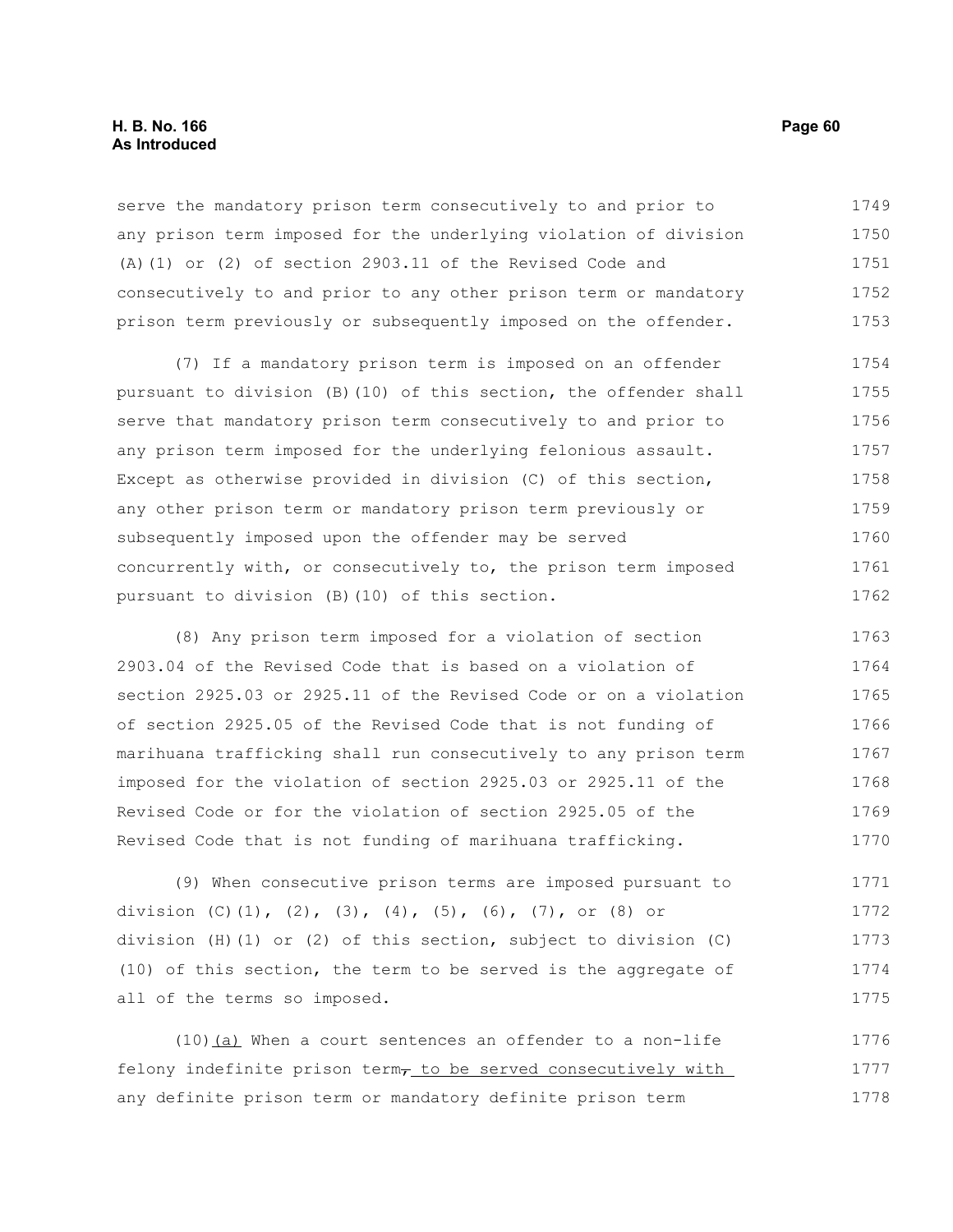| previously-or, subsequently, or contemporaneously imposed on the            | 1779 |
|-----------------------------------------------------------------------------|------|
| offender-in addition to that indefinite sentence that is-                   | 1780 |
| required to be served consecutively to that indefinite sentence-            | 1781 |
| , the definite prison term or mandatory definite prison term                | 1782 |
| shall be served prior to the non-life felony indefinite                     | 1783 |
| sentenceprison term.                                                        | 1784 |
| (b) When a court sentences an offender to a non-life                        | 1785 |
| felony indefinite prison term for an offense committed on or                | 1786 |
| after March 22, 2019, to be served consecutively with any other             | 1787 |
| non-life felony indefinite prison term previously, subsequently,            | 1788 |
| or contemporaneously imposed on the offender in another case for            | 1789 |
| an offense committed on or after March 22, 2019, the minimum                | 1790 |
| prison term portions of each non-life felony indefinite prison              | 1791 |
| term shall be aggregated and treated as one aggregate minimum               | 1792 |
| prison term and the maximum prison term portions of each non-               | 1793 |
| life felony indefinite prison term shall be aggregated and                  | 1794 |
| treated as one aggregate maximum prison term to be served in                | 1795 |
| accordance with section 2967.271 of the Revised Code.                       | 1796 |
| (c) When a court sentences an offender to a non-life                        | 1797 |
| felony indefinite prison term for an offense committed on or                | 1798 |
| after March 22, 2019, to be served consecutively to any                     | 1799 |
| indefinite prison term for an offense committed before July 1,              | 1800 |
| 1996, the non-life felony indefinite prison term for the offense            | 1801 |
| committed on or after March 22, 2019, shall be served prior to              | 1802 |
| the indefinite prison term for the offense committed prior to               | 1803 |
| <u>July 1, 1996.</u>                                                        | 1804 |
| (11) If a court is sentencing an offender for a felony of                   | 1805 |
| the first or second degree, if division $(A)$ $(1)$ $(a)$ or $(2)$ $(a)$ of | 1806 |

the first or second degree, if division  $(A)$   $(1)$   $(a)$  or  $(2)$   $(a)$  of this section applies with respect to the sentencing for the offense, and if the court is required under the Revised Code 1807 1808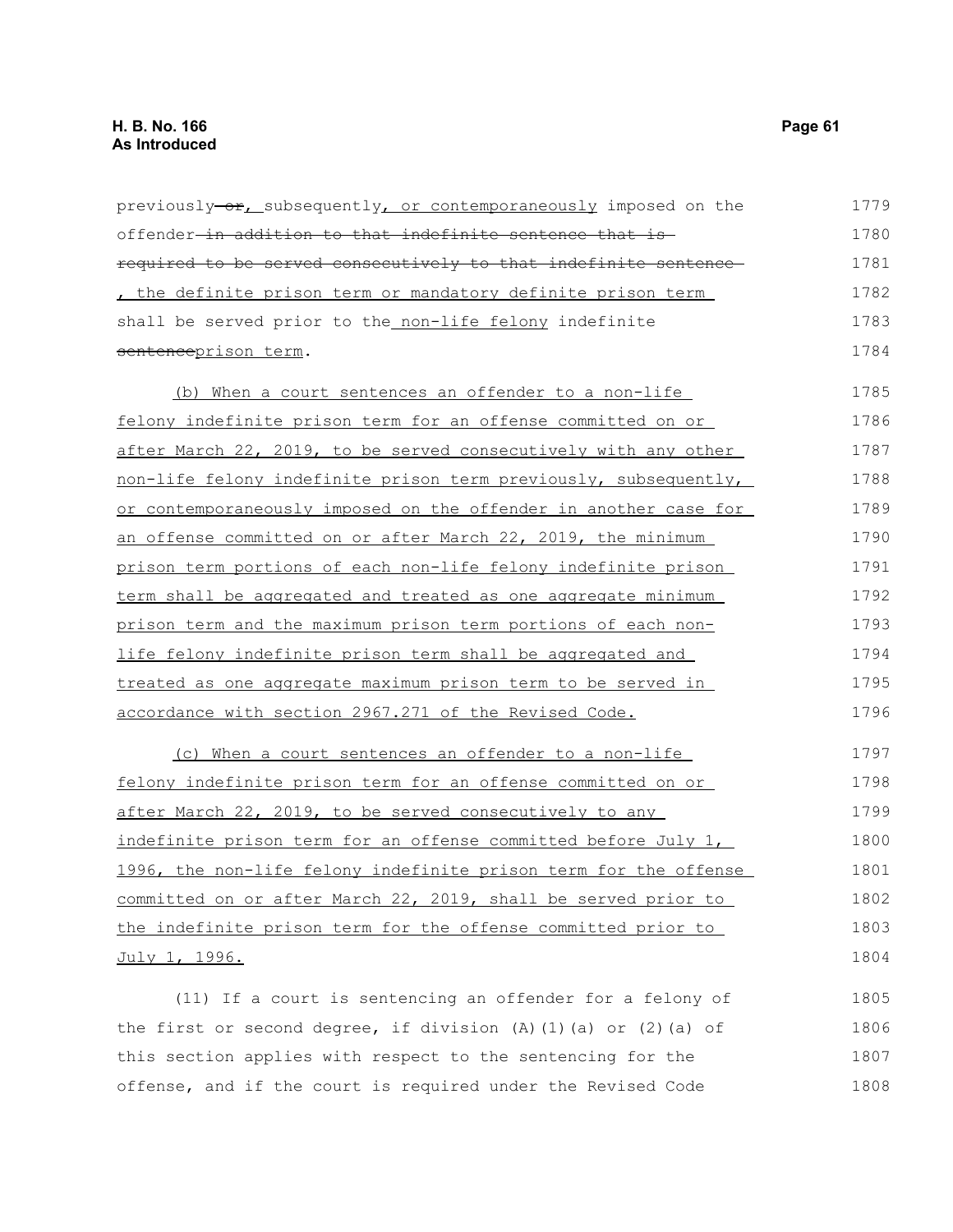## **H. B. No. 166 Page 62 As Introduced**

section that sets forth the offense or any other Revised Code provision to impose a mandatory prison term for the offense, the court shall impose the required mandatory prison term as the minimum prison term imposed under division  $(A)$   $(1)$   $(a)$  or  $(2)$   $(a)$ of this section, whichever is applicable. 1809 1810 1811 1812 1813

(D)(1) If a court imposes a prison term, other than a term of life imprisonment, for a felony of the first degree, for a felony of the second degree, for a felony sex offense, or for a felony of the third degree that is an offense of violence and that is not a felony sex offense, it shall include in the sentence a requirement that the offender be subject to a period of post-release control after the offender's release from imprisonment, in accordance with section 2967.28 of the Revised Code. If a court imposes a sentence including a prison term of a type described in this division on or after July 11, 2006, the failure of a court to include a post-release control requirement in the sentence pursuant to this division does not negate, limit, or otherwise affect the mandatory period of post-release control that is required for the offender under division (B) of section 2967.28 of the Revised Code. Section 2929.191 of the Revised Code applies if, prior to July 11, 2006, a court imposed a sentence including a prison term of a type described in this division and failed to include in the sentence pursuant to this division a statement regarding post-release control. 1814 1815 1816 1817 1818 1819 1820 1821 1822 1823 1824 1825 1826 1827 1828 1829 1830 1831 1832

(2) If a court imposes a prison term for a felony of the third, fourth, or fifth degree that is not subject to division (D)(1) of this section, it shall include in the sentence a requirement that the offender be subject to a period of postrelease control after the offender's release from imprisonment, in accordance with that division, if the parole board determines that a period of post-release control is necessary. Section 1833 1834 1835 1836 1837 1838 1839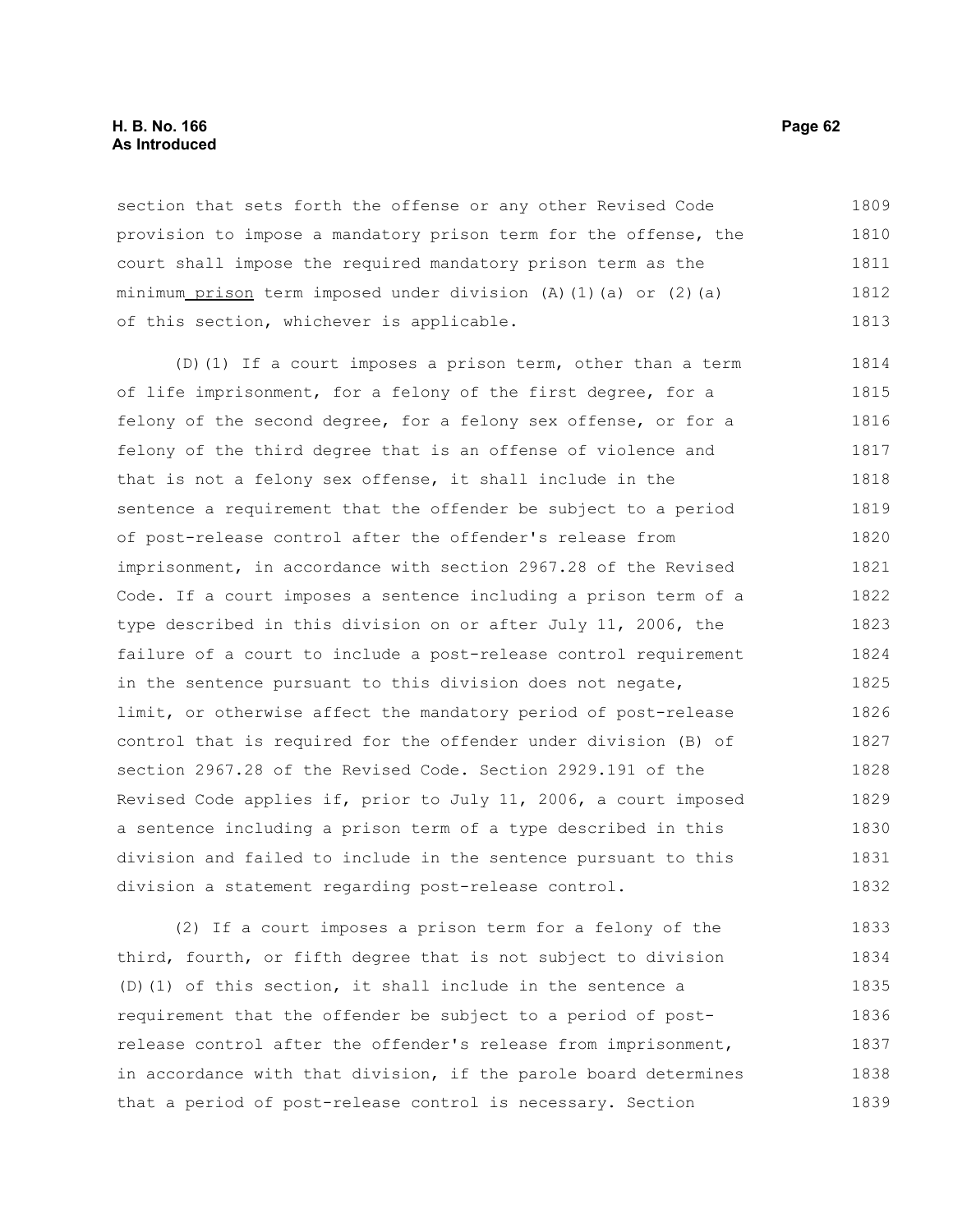2929.191 of the Revised Code applies if, prior to July 11, 2006, a court imposed a sentence including a prison term of a type described in this division and failed to include in the sentence pursuant to this division a statement regarding post-release control. 1840 1841 1842 1843 1844

(E) The court shall impose sentence upon the offender in accordance with section 2971.03 of the Revised Code, and Chapter 2971. of the Revised Code applies regarding the prison term or term of life imprisonment without parole imposed upon the offender and the service of that term of imprisonment if any of the following apply: 1845 1846 1847 1848 1849 1850

(1) A person is convicted of or pleads guilty to a violent sex offense or a designated homicide, assault, or kidnapping offense, and, in relation to that offense, the offender is adjudicated a sexually violent predator. 1851 1852 1853 1854

(2) A person is convicted of or pleads guilty to a violation of division (A)(1)(b) of section 2907.02 of the Revised Code committed on or after January 2, 2007, and either the court does not impose a sentence of life without parole when authorized pursuant to division (B) of section 2907.02 of the Revised Code, or division (B) of section 2907.02 of the Revised Code provides that the court shall not sentence the offender pursuant to section 2971.03 of the Revised Code. 1855 1856 1857 1858 1859 1860 1861 1862

(3) A person is convicted of or pleads guilty to attempted rape committed on or after January 2, 2007, and a specification of the type described in section 2941.1418, 2941.1419, or 2941.1420 of the Revised Code. 1863 1864 1865 1866

(4) A person is convicted of or pleads guilty to a violation of section 2905.01 of the Revised Code committed on or 1867 1868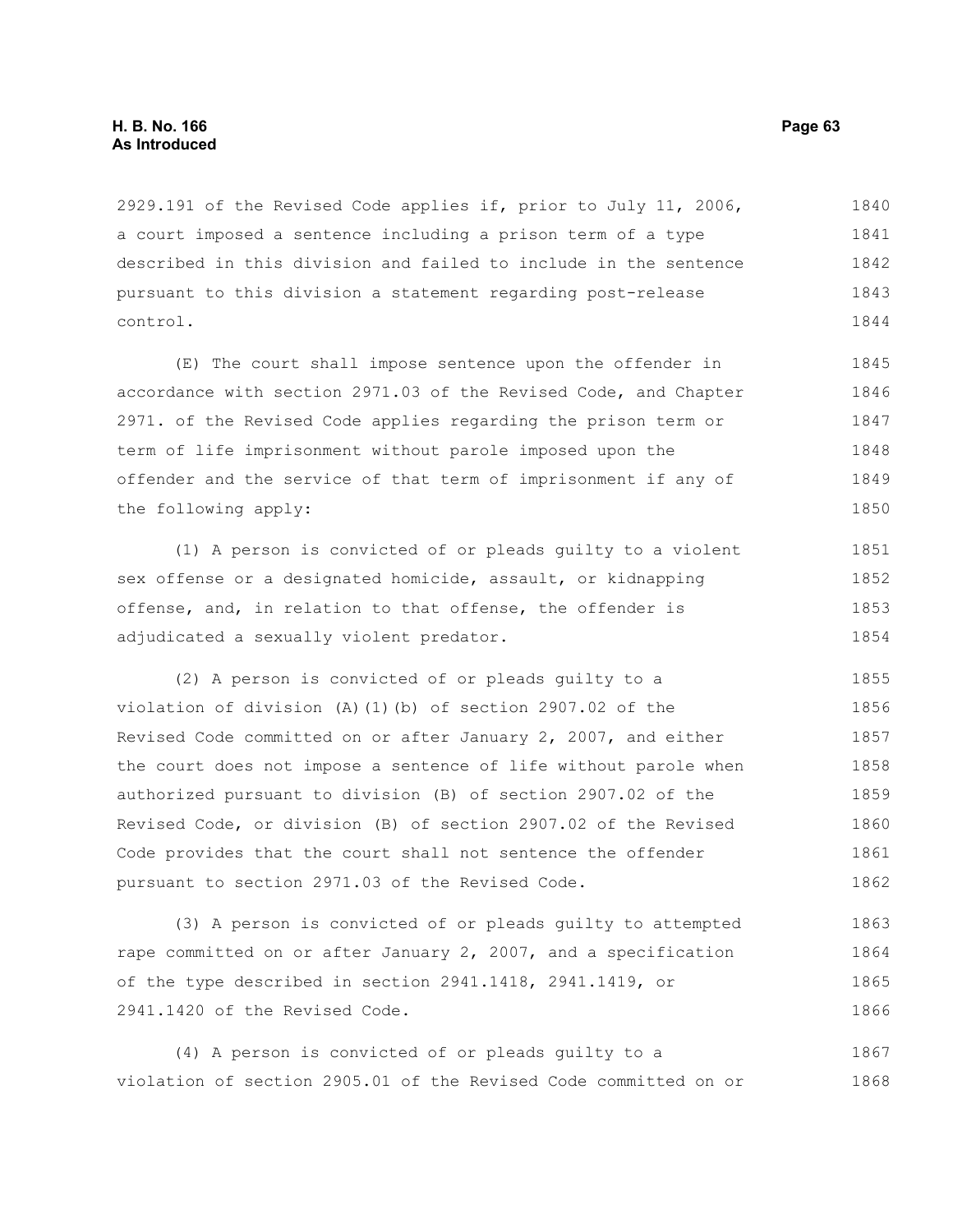after January 1, 2008, and that section requires the court to sentence the offender pursuant to section 2971.03 of the Revised Code. 1869 1870 1871

(5) A person is convicted of or pleads guilty to aggravated murder committed on or after January 1, 2008, and division (A)(2)(b)(ii) of section 2929.022, division (A)(1)(e), (C)(1)(a)(v), (C)(2)(a)(ii), (D)(2)(b), (D)(3)(a)(iv), or (E)(1) (a)(iv) of section 2929.03, or division (A) or (B) of section 2929.06 of the Revised Code requires the court to sentence the offender pursuant to division (B)(3) of section 2971.03 of the Revised Code. 1872 1873 1874 1875 1876 1877 1878 1879

(6) A person is convicted of or pleads guilty to murder committed on or after January 1, 2008, and division (B)(2) of section 2929.02 of the Revised Code requires the court to sentence the offender pursuant to section 2971.03 of the Revised Code. 1880 1881 1882 1883 1884

(F) If a person who has been convicted of or pleaded guilty to a felony is sentenced to a prison term or term of imprisonment under this section, sections 2929.02 to 2929.06 of the Revised Code, section 2929.142 of the Revised Code, section 2971.03 of the Revised Code, or any other provision of law, section 5120.163 of the Revised Code applies regarding the person while the person is confined in a state correctional institution. 1885 1886 1887 1888 1889 1890 1891 1892

(G) If an offender who is convicted of or pleads guilty to a felony that is an offense of violence also is convicted of or pleads guilty to a specification of the type described in section 2941.142 of the Revised Code that charges the offender with having committed the felony while participating in a criminal gang, the court shall impose upon the offender an 1893 1894 1895 1896 1897 1898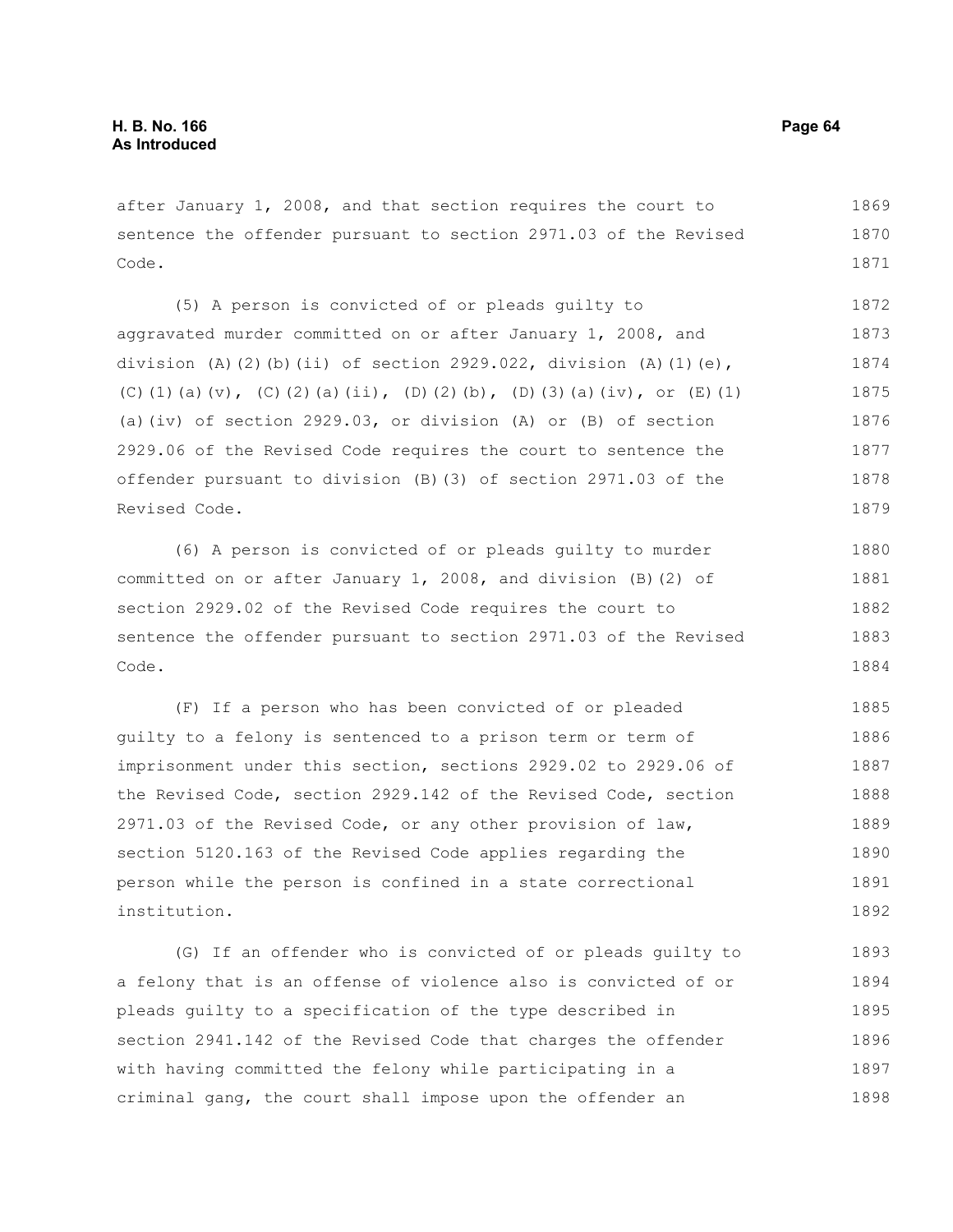additional prison term of one, two, or three years.

(H)(1) If an offender who is convicted of or pleads guilty to aggravated murder, murder, or a felony of the first, second, or third degree that is an offense of violence also is convicted of or pleads guilty to a specification of the type described in section 2941.143 of the Revised Code that charges the offender with having committed the offense in a school safety zone or towards a person in a school safety zone, the court shall impose upon the offender an additional prison term of two years. The offender shall serve the additional two years consecutively to and prior to the prison term imposed for the underlying offense. 1900 1901 1902 1903 1904 1905 1906 1907 1908 1909

(2)(a) If an offender is convicted of or pleads guilty to a felony violation of section 2907.22, 2907.24, 2907.241, or 2907.25 of the Revised Code and to a specification of the type described in section 2941.1421 of the Revised Code and if the court imposes a prison term on the offender for the felony violation, the court may impose upon the offender an additional prison term as follows: 1910 1911 1912 1913 1914 1915 1916

(i) Subject to division (H)(2)(a)(ii) of this section, an additional prison term of one, two, three, four, five, or six months;

(ii) If the offender previously has been convicted of or pleaded guilty to one or more felony or misdemeanor violations of section 2907.22, 2907.23, 2907.24, 2907.241, or 2907.25 of the Revised Code and also was convicted of or pleaded guilty to a specification of the type described in section 2941.1421 of the Revised Code regarding one or more of those violations, an additional prison term of one, two, three, four, five, six, seven, eight, nine, ten, eleven, or twelve months. 1920 1921 1922 1923 1924 1925 1926 1927

1899

1917 1918 1919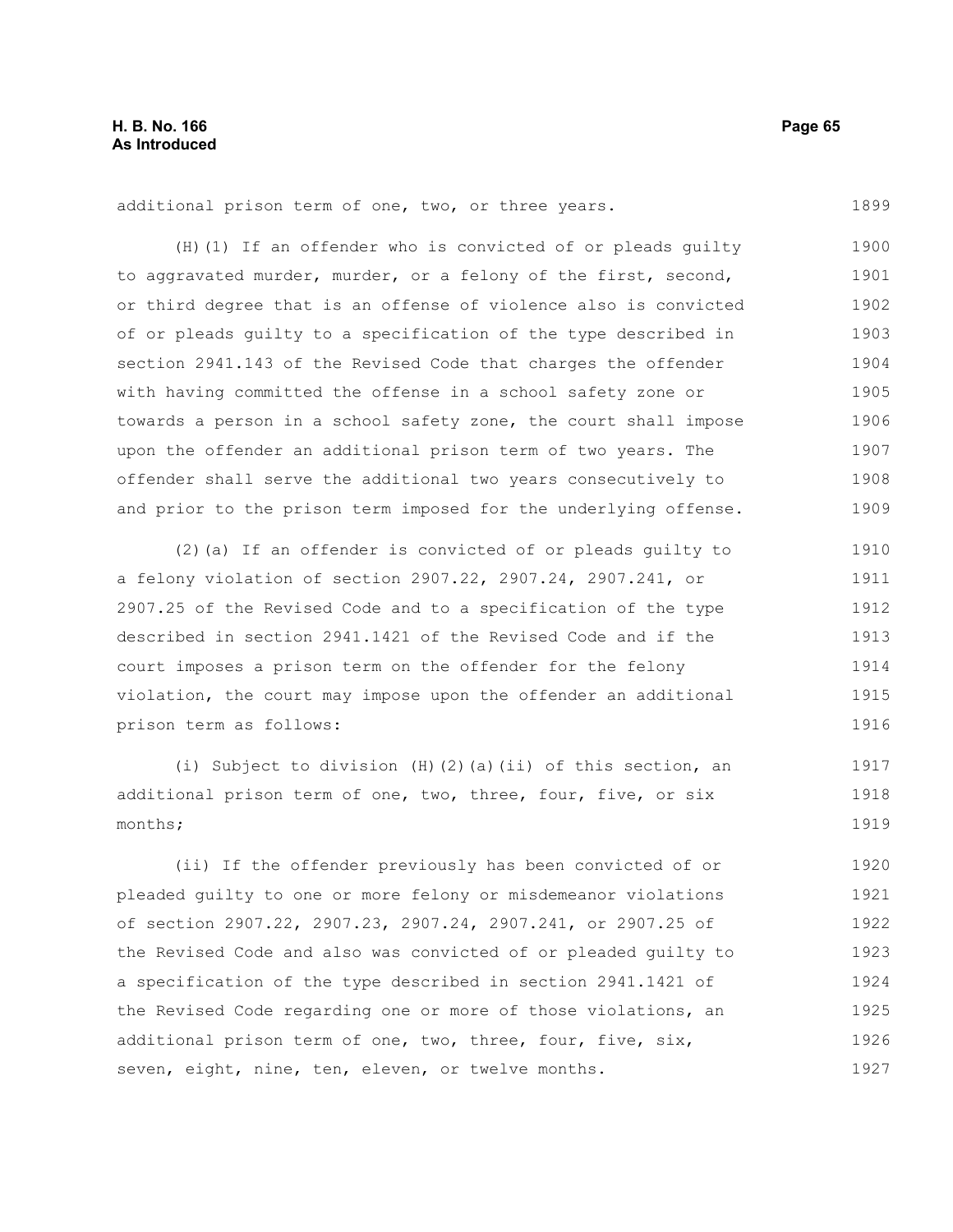# **H. B. No. 166 Page 66 As Introduced**

(b) In lieu of imposing an additional prison term under division (H)(2)(a) of this section, the court may directly impose on the offender a sanction that requires the offender to wear a real-time processing, continual tracking electronic monitoring device during the period of time specified by the court. The period of time specified by the court shall equal the duration of an additional prison term that the court could have imposed upon the offender under division (H)(2)(a) of this section. A sanction imposed under this division shall commence on the date specified by the court, provided that the sanction shall not commence until after the offender has served the prison term imposed for the felony violation of section 2907.22, 2907.24, 2907.241, or 2907.25 of the Revised Code and any residential sanction imposed for the violation under section 2929.16 of the Revised Code. A sanction imposed under this division shall be considered to be a community control sanction for purposes of section 2929.15 of the Revised Code, and all provisions of the Revised Code that pertain to community control sanctions shall apply to a sanction imposed under this division, except to the extent that they would by their nature be clearly inapplicable. The offender shall pay all costs associated with a sanction imposed under this division, including the cost of the use of the monitoring device. 1928 1929 1930 1931 1932 1933 1934 1935 1936 1937 1938 1939 1940 1941 1942 1943 1944 1945 1946 1947 1948 1949 1950

(I) At the time of sentencing, the court may recommend the offender for placement in a program of shock incarceration under section 5120.031 of the Revised Code or for placement in an intensive program prison under section 5120.032 of the Revised Code, disapprove placement of the offender in a program of shock incarceration or an intensive program prison of that nature, or make no recommendation on placement of the offender. In no case shall the department of rehabilitation and correction place the 1951 1952 1953 1954 1955 1956 1957 1958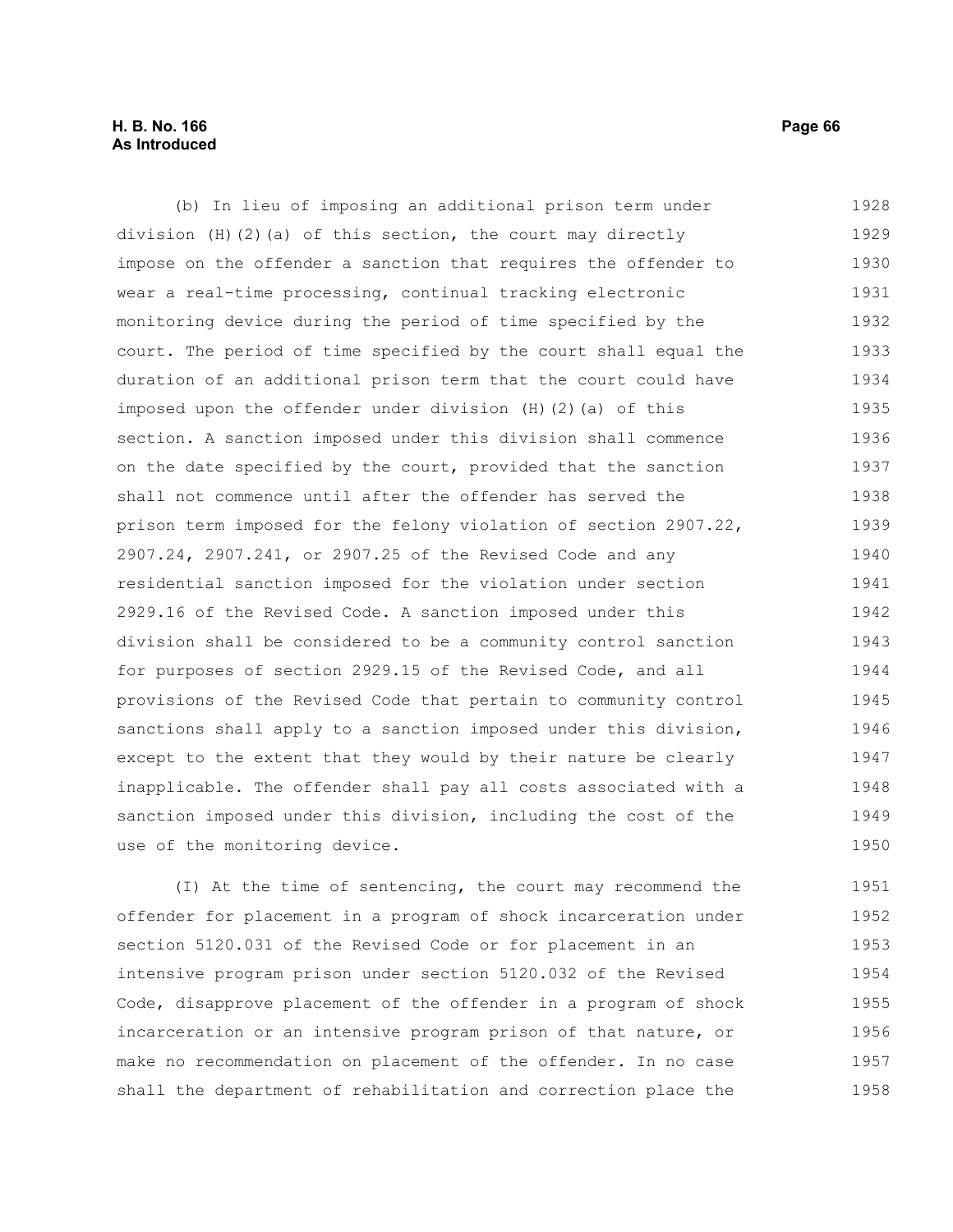## **H. B. No. 166 Page 67 As Introduced**

offender in a program or prison of that nature unless the department determines as specified in section 5120.031 or 5120.032 of the Revised Code, whichever is applicable, that the offender is eligible for the placement. 1959 1960 1961 1962

If the court disapproves placement of the offender in a program or prison of that nature, the department of rehabilitation and correction shall not place the offender in any program of shock incarceration or intensive program prison. 1963 1964 1965 1966

If the court recommends placement of the offender in a program of shock incarceration or in an intensive program prison, and if the offender is subsequently placed in the recommended program or prison, the department shall notify the court of the placement and shall include with the notice a brief description of the placement. 1967 1968 1969 1970 1971 1972

If the court recommends placement of the offender in a program of shock incarceration or in an intensive program prison and the department does not subsequently place the offender in the recommended program or prison, the department shall send a notice to the court indicating why the offender was not placed in the recommended program or prison. 1973 1974 1975 1976 1977 1978

If the court does not make a recommendation under this division with respect to an offender and if the department determines as specified in section 5120.031 or 5120.032 of the Revised Code, whichever is applicable, that the offender is eligible for placement in a program or prison of that nature, the department shall screen the offender and determine if there is an available program of shock incarceration or an intensive program prison for which the offender is suited. If there is an available program of shock incarceration or an intensive program prison for which the offender is suited, the department shall 1979 1980 1981 1982 1983 1984 1985 1986 1987 1988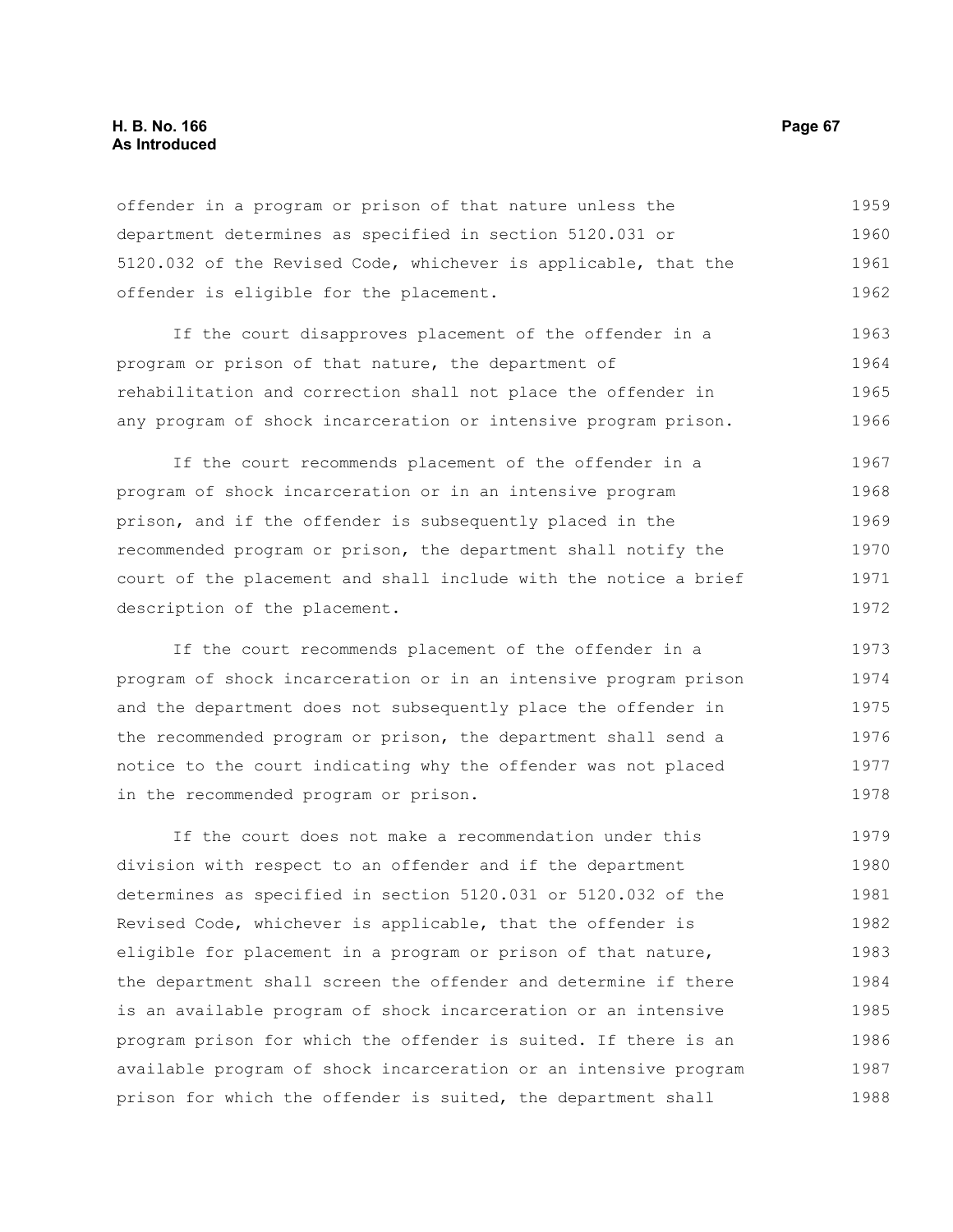## **H. B. No. 166 Page 68 As Introduced**

notify the court of the proposed placement of the offender as specified in section 5120.031 or 5120.032 of the Revised Code and shall include with the notice a brief description of the placement. The court shall have ten days from receipt of the notice to disapprove the placement. 1989 1990 1991 1992 1993

(J) If a person is convicted of or pleads guilty to aggravated vehicular homicide in violation of division (A)(1) of section 2903.06 of the Revised Code and division (B)(2)(c) of that section applies, the person shall be sentenced pursuant to section 2929.142 of the Revised Code. 1994 1995 1996 1997 1998

(K)(1) The court shall impose an additional mandatory prison term of two, three, four, five, six, seven, eight, nine, ten, or eleven years on an offender who is convicted of or pleads guilty to a violent felony offense if the offender also is convicted of or pleads guilty to a specification of the type described in section 2941.1424 of the Revised Code that charges that the offender is a violent career criminal and had a firearm on or about the offender's person or under the offender's control while committing the presently charged violent felony offense and displayed or brandished the firearm, indicated that the offender possessed a firearm, or used the firearm to facilitate the offense. The offender shall serve the prison term imposed under this division consecutively to and prior to the prison term imposed for the underlying offense. The prison term shall not be reduced pursuant to section 2929.20 or 2967.19 or any other provision of Chapter 2967. or 5120. of the Revised Code. A court may not impose more than one sentence under division (B)(2)(a) of this section and this division for acts committed as part of the same act or transaction. 1999 2000 2001 2002 2003 2004 2005 2006 2007 2008 2009 2010 2011 2012 2013 2014 2015 2016 2017

(2) As used in division (K)(1) of this section, "violent

2018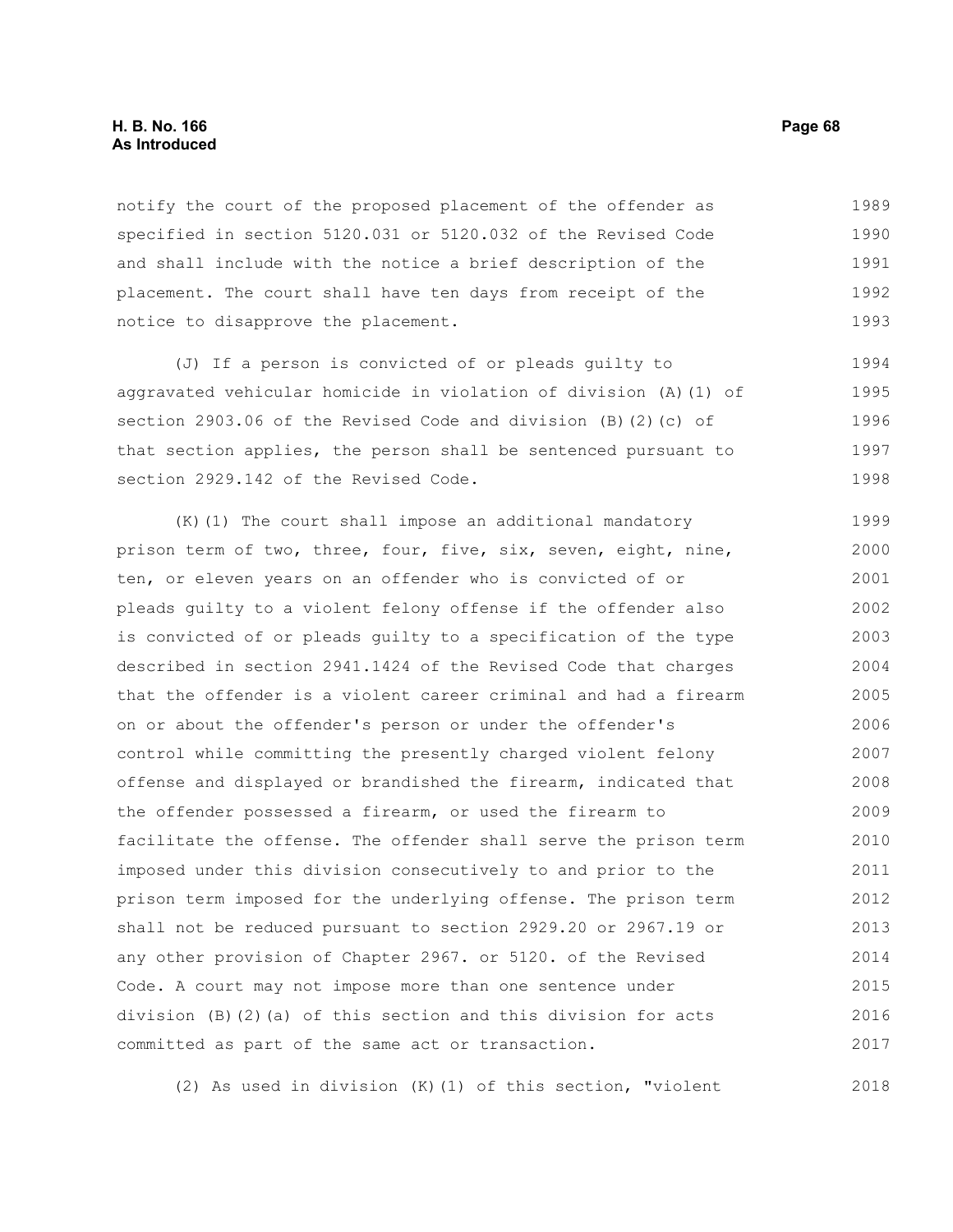career criminal" and "violent felony offense" have the same meanings as in section 2923.132 of the Revised Code. (L) If an offender receives or received a sentence of life imprisonment without parole, a sentence of life imprisonment, a definite sentence, or a sentence to an indefinite prison term under this chapter for a felony offense that was committed when the offender was under eighteen years of age, the offender's parole eligibility shall be determined under section 2967.132 of the Revised Code. Sec. 2929.144. (A) As used in this section, "qualifying: (1) "Most serious qualifying felony being sentenced" means, with respect to an indictment, information, or complaint that contains more than one qualifying felony of the first or second degree, the qualifying felony of the first or second degree carrying the highest degree of felony of all the qualifying felonies of the first or second degree contained in the indictment, information, or complaint and for which sentence is being imposed. (2) "Qualifying felony of the first or second degree" means a felony of the first or second degree committed on or after-the effective date of this section- March 22, 2019. (B) The court imposing a prison term on an offender under division (A)(1)(a) or (2)(a) of section 2929.14 of the Revised Code for a one or more qualifying felony felonies of the first or second degree contained in a single indictment, information, or complaint shall determine the a single maximum prison term that is part of the sentence for all of the qualifying felonies 2019 2020 2021 2022 2023 2024 2025 2026 2027 2028 2029 2030 2031 2032 2033 2034 2035 2036 2037 2038 2039 2040 2041 2042 2043 2044 2045

of the first or second degree contained in the indictment, information, or complaint, in accordance with the following: 2046 2047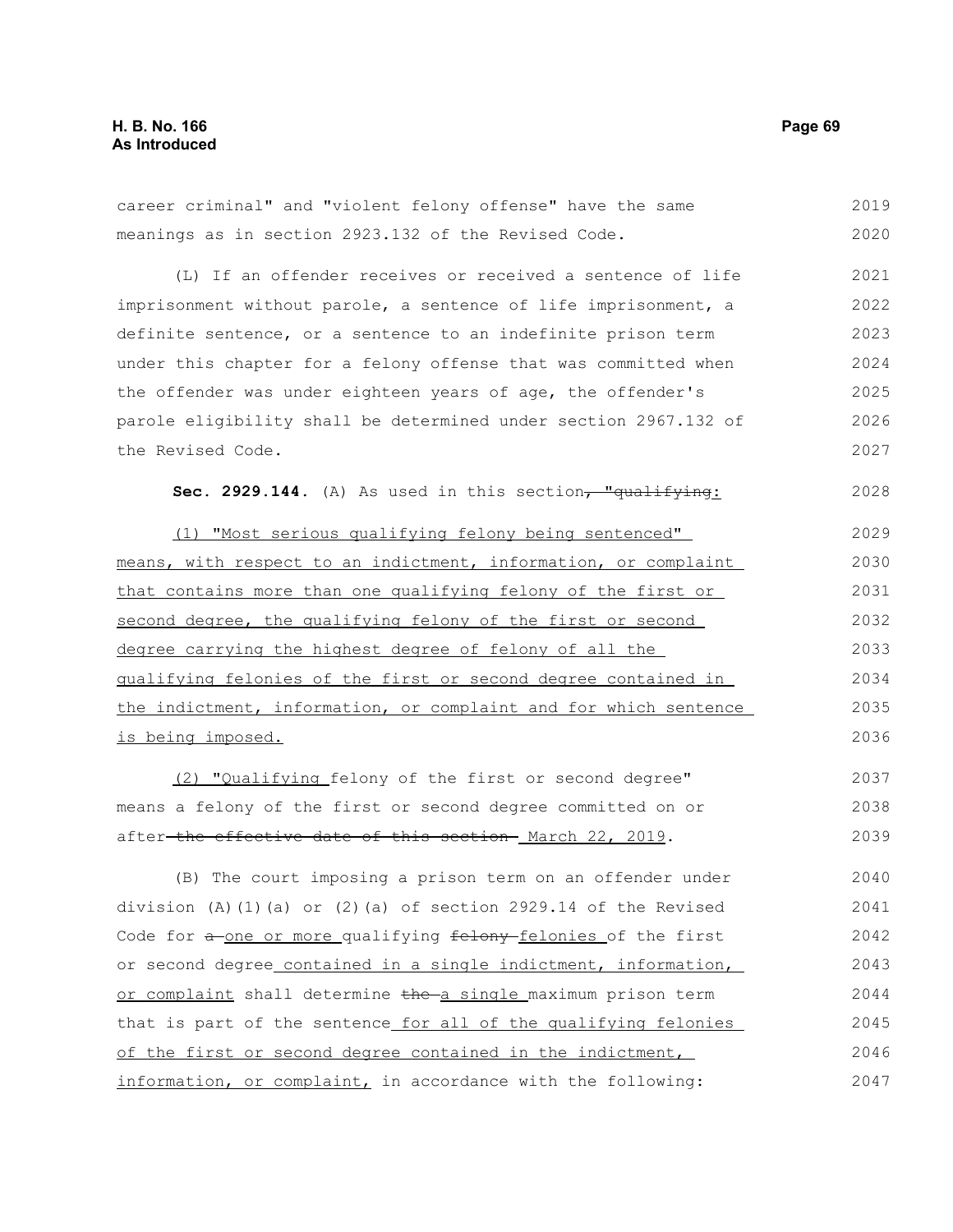# **H. B. No. 166 Page 70 As Introduced**

(1) If the offender is being sentenced for one felony and the felony is a qualifying felony of the first or second degree, the maximum prison term shall be equal to fifty per cent of the minimum prison term imposed on the offender under division (A) (1)(a) or (2)(a) of section 2929.14 of the Revised Code- $p_{\text{t}}$ fifty per cent of that term. 2048 2049 2050 2051 2052 2053

(2) If the offender is being sentenced for more than one felony $\tau$  and if one or more of the felonies is a qualifying felony of the first or second degree, and if the court ordersthat some or all of the prison terms imposed are to be served consecutively, the court shall add all of the minimum terms imposed on the offender under division  $(A)$  (1)(a) or (2)(a) of section 2929.14 of the Revised Code for a qualifying felony of the first or second degree that are to be served consecutively and all of the definite terms of the felonies that are notqualifying felonies of the first or second degree that are to be served consecutively, and the maximum term shall be equal to the total of those terms so added by the court plus fifty per cent of the longest minimum term or definite term for the most serious felony being sentenced. 2054 2055 2056 2057 2058 2059 2060 2061 2062 2063 2064 2065 2066 2067

(3) If the offender is being sentenced for more than one felony, if one or more of the felonies is a qualifying felony of the first or second degree, and if the court orders that all ofthe prison terms imposed are to run concurrently, the maximum prison term shall be equal to the longest of the minimum terms imposed on the offender under division  $(A)$   $(1)$   $(a)$  or  $(2)$   $(a)$  of section 2929.14 of the Revised Code for a qualifying felony of the first or second degree for which the sentence is being imposed plus-fifty per cent of the longest minimum prison term for the most serious qualifying felony being sentenced. 2068 2069 2070 2071 2072 2073 2074 2075 2076 2077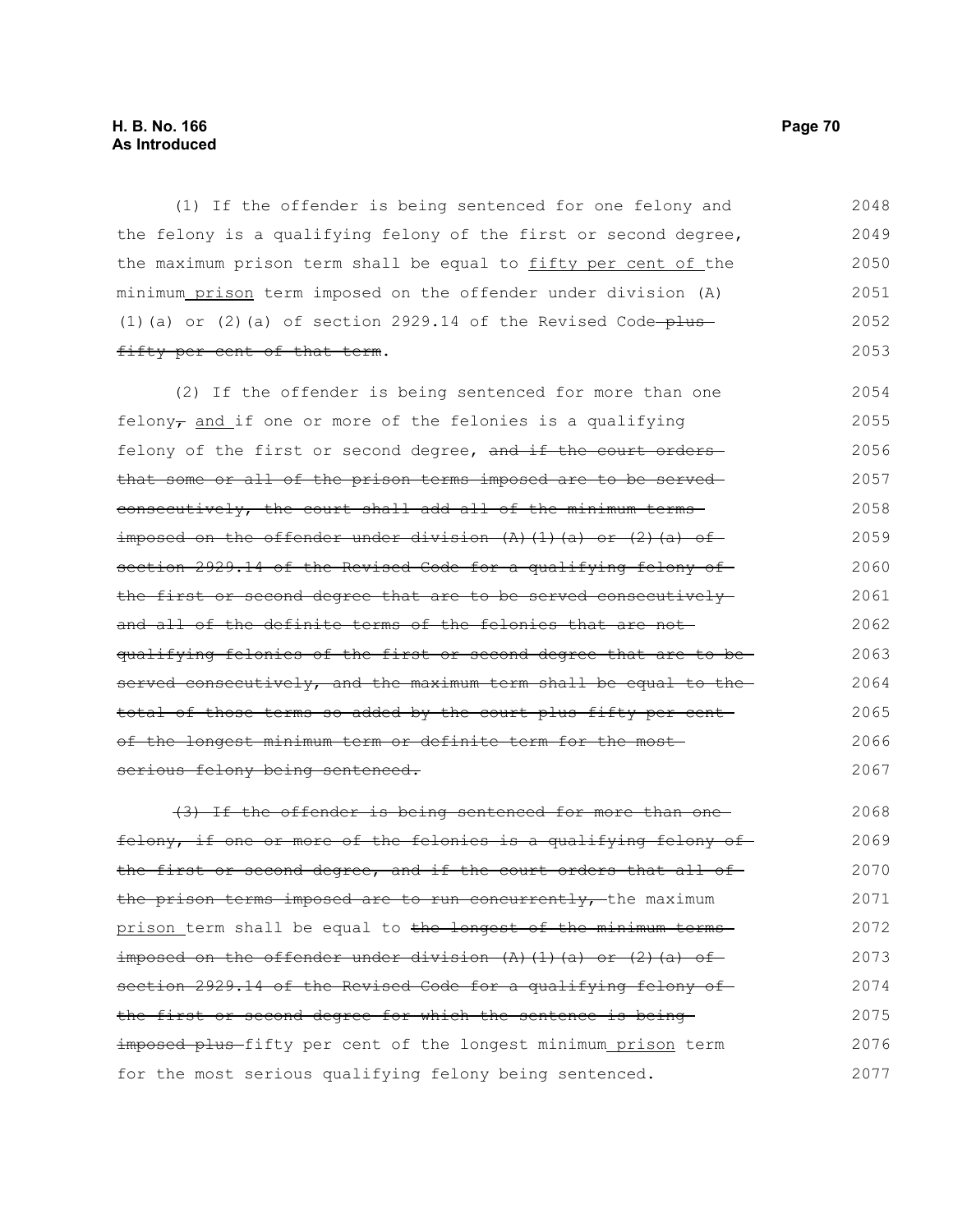## **H. B. No. 166 Page 71 As Introduced**

 $(4)$   $(3)$  Any mandatory prison term, or portion of a mandatory prison term, that is imposed or to be imposed on the offender under division (B), (G), or (H) of section 2929.14 of the Revised Code or under any other provision of the Revised Code, with respect to a conviction of or plea of guilty to a specification, and that is in addition to the sentence imposed for the underlying offense $-i\pi$ : 2078 2079 2080 2081 2082 2083 2084 2085

(a) Is separate from the non-life felony indefinite sentence being imposed for the qualifying first or second degree felony committed on or after the effective date of this sectionand shall March 22, 2019; 2086 2087 2088

(b) Shall not be considered or included in determining a maximum prison term for the offender under divisions (B)(1) to (3) of this section; and

#### (c) Is to be imposed separately from the non-life felony indefinite sentence being imposed under this section. 2092 2093

(C) The court imposing a prison term on an offender pursuant to division (A)(1)(a) or (2)(a) of section 2929.14 of the Revised Code for a qualifying felony of the first or second degree shall sentence the offender, as part of the sentence, to the a maximum prison term determined under division (B) of this section. The court shall impose this maximum term at sentencing as part of the sentence it imposes under section 2929.14 of the Revised Code, and shall state the minimum prison term it imposes under division (A)(1)(a) or (2)(a) of that section for each qualifying felony of the first or second degree, and this maximum term, in the sentencing entry. 2094 2095 2096 2097 2098 2099 2100 2101 2102 2103 2104

(D) If a court imposes a prison term on an offender pursuant to division (A)(1)(a) or (2)(a) of section 2929.14 of 2105 2106

2089 2090 2091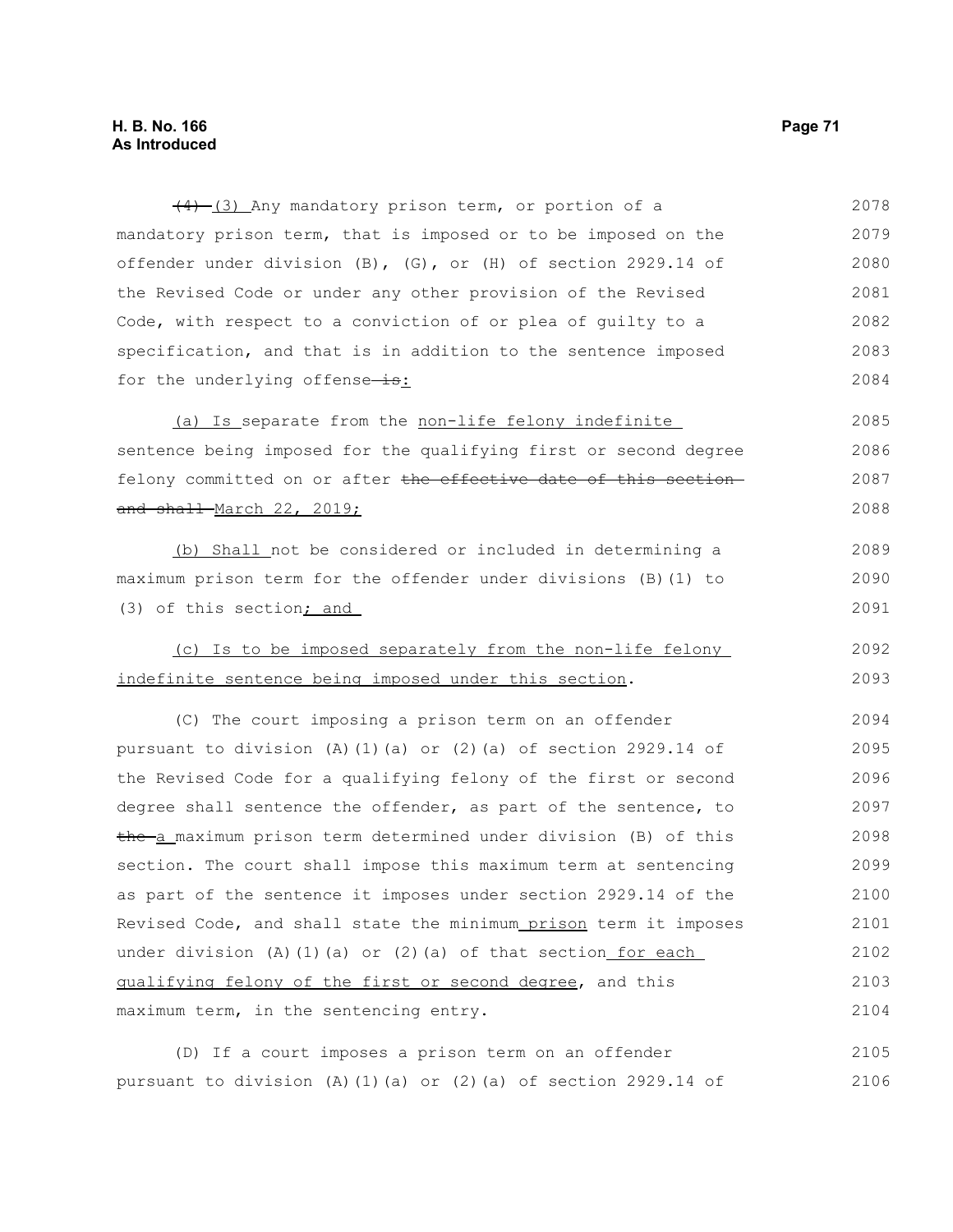# **H. B. No. 166 Page 72 As Introduced**

the Revised Code for a qualifying felony of the first or second degree, section 2967.271 of the Revised Code applies with respect to the offender's service of the prison term. 2107 2108 2109

**Sec. 2929.19.** (A) The court shall hold a sentencing hearing before imposing a sentence under this chapter upon an offender who was convicted of or pleaded guilty to a felony and before resentencing an offender who was convicted of or pleaded guilty to a felony and whose case was remanded pursuant to section 2953.07 or 2953.08 of the Revised Code. At the hearing, the offender, the prosecuting attorney, the victim or the victim's representative in accordance with section 2930.14 of the Revised Code, and, with the approval of the court, any other person may present information relevant to the imposition of sentence in the case. The court shall inform the offender of the verdict of the jury or finding of the court and ask the offender whether the offender has anything to say as to why sentence should not be imposed upon the offender. 2110 2111 2112 2113 2114 2115 2116 2117 2118 2119 2120 2121 2122 2123

(B)(1) At the sentencing hearing, the court, before imposing sentence, shall do all of the following: 2124 2125

(a) Consider the record, any information presented at the hearing by any person pursuant to division (A) of this section, and, if one was prepared, the presentence investigation report made pursuant to section 2951.03 of the Revised Code or Criminal Rule 32.2, and any victim impact statement made pursuant to section 2947.051 of the Revised Code; 2126 2127 2128 2129 2130 2131

(b) If the offense was committed when the offender was under eighteen years of age, in addition to other factors considered, consider youth and its characteristics as mitigating factors, including: 2132 2133 2134 2135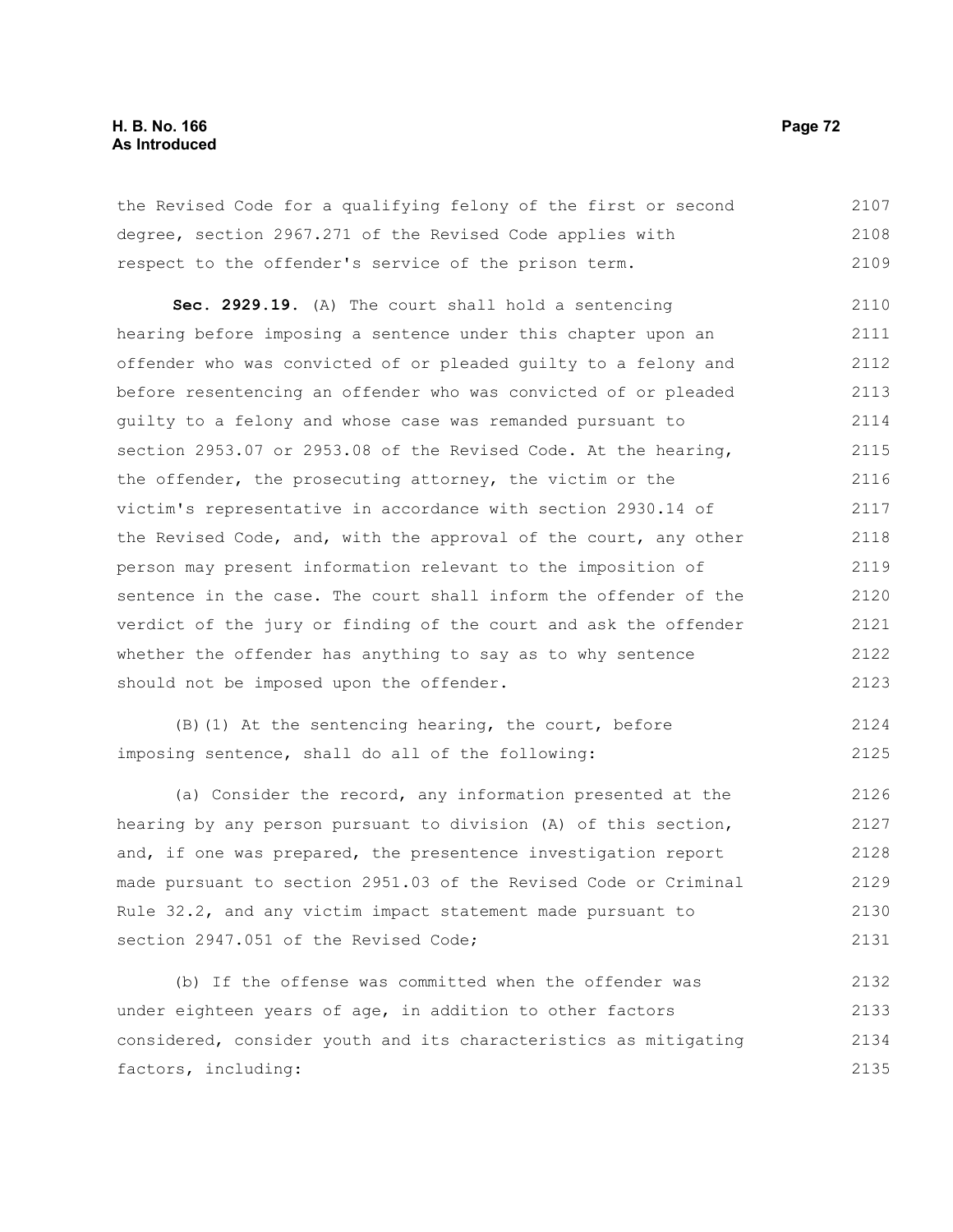# **H. B. No. 166 Page 73 As Introduced**

term is a mandatory prison term;

(i) The chronological age of the offender at the time of the offense and that age's hallmark features, including intellectual capacity, immaturity, impetuosity, and a failure to appreciate risks and consequences; (ii) The family and home environment of the offender at the time of the offense, the offender's inability to control the offender's surroundings, a history of trauma regarding the offender, and the offender's school and special education history; (iii) The circumstances of the offense, including the extent of the offender's participation in the conduct and the way familial and peer pressures may have impacted the offender's conduct; (iv) Whether the offender might have been charged and convicted of a lesser offense if not for the incompetencies associated with youth, such as the offender's inability to deal with police officers and prosecutors during the offender's interrogation or possible plea agreement or the offender's inability to assist the offender's own attorney; (v) Examples of the offender's rehabilitation, including any subsequent growth or increase in maturity during confinement. (2) Subject to division (B)(3) of this section, if the sentencing court determines at the sentencing hearing that a prison term is necessary or required, the court shall do all of the following: (a) Impose a stated prison term and, if the court imposes a mandatory prison term, notify the offender that the prison 2136 2137 2138 2139 2140 2141 2142 2143 2144 2145 2146 2147 2148 2149 2150 2151 2152 2153 2154 2155 2156 2157 2158 2159 2160 2161 2162 2163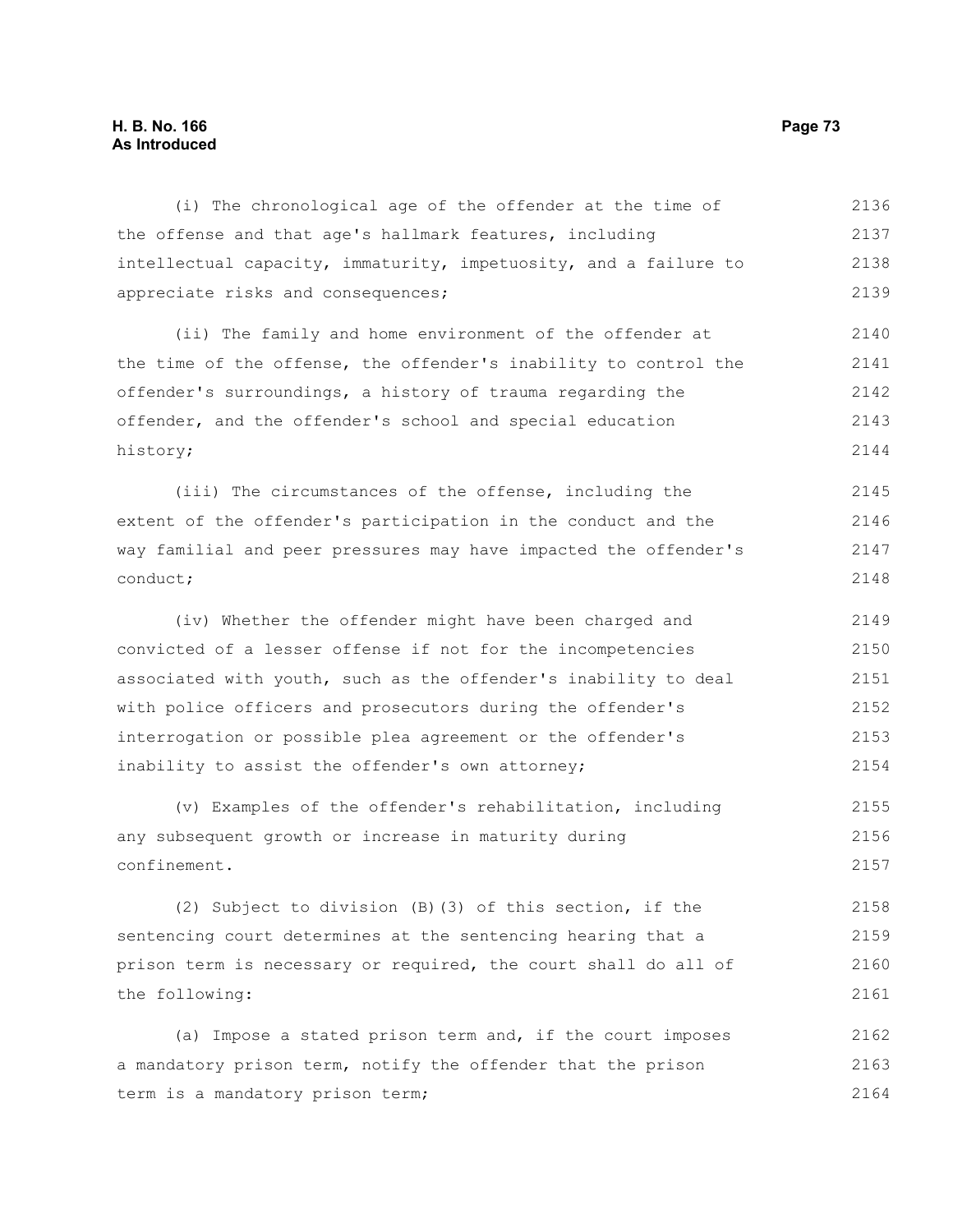(b) In addition to any other information, include in the sentencing entry the name and section reference to the offense or offenses, the sentence or sentences imposed and whether the sentence or sentences contain mandatory prison terms, if sentences are imposed for multiple counts whether the sentences are to be served concurrently or consecutively, and the name and section reference of any specification or specifications for which sentence is imposed and the sentence or sentences imposed for the specification or specifications; 2165 2166 2167 2168 2169 2170 2171 2172 2173

(c) If the prison term is a non-life felony indefinite prison term, notify the offender of all of the following: 2174 2175

(i) That the non-life felony indefinite prison term to which the offender is subject consists of a minimum prison term followed by a maximum prison term.

(ii) That it is rebuttably presumed that the offender will be released from service of the sentence on the expiration of the minimum prison term imposed as part of the sentence or on the offender's presumptive earned early release date, as defined in section 2967.271 of the Revised Code, whichever is earlier; 2179 2180 2181 2182 2183

(ii) (iii) That the department of rehabilitation and correction may rebut the presumption described in division (B)  $(2)$  (c)(ii) of this section if, at a hearing held under section 2967.271 of the Revised Code, the department makes specified determinations regarding the offender's conduct while confined, the offender's rehabilitation, the offender's threat to society, the offender's restrictive housing, if any, while confined, and the offender's security classification; 2184 2185 2186 2187 2188 2189 2190 2191

 $\overline{(iii)}$   $\overline{(iv)}$  That if, as described in division (B)(2)(c)(ii) of this section, the department at the hearing makes the 2192 2193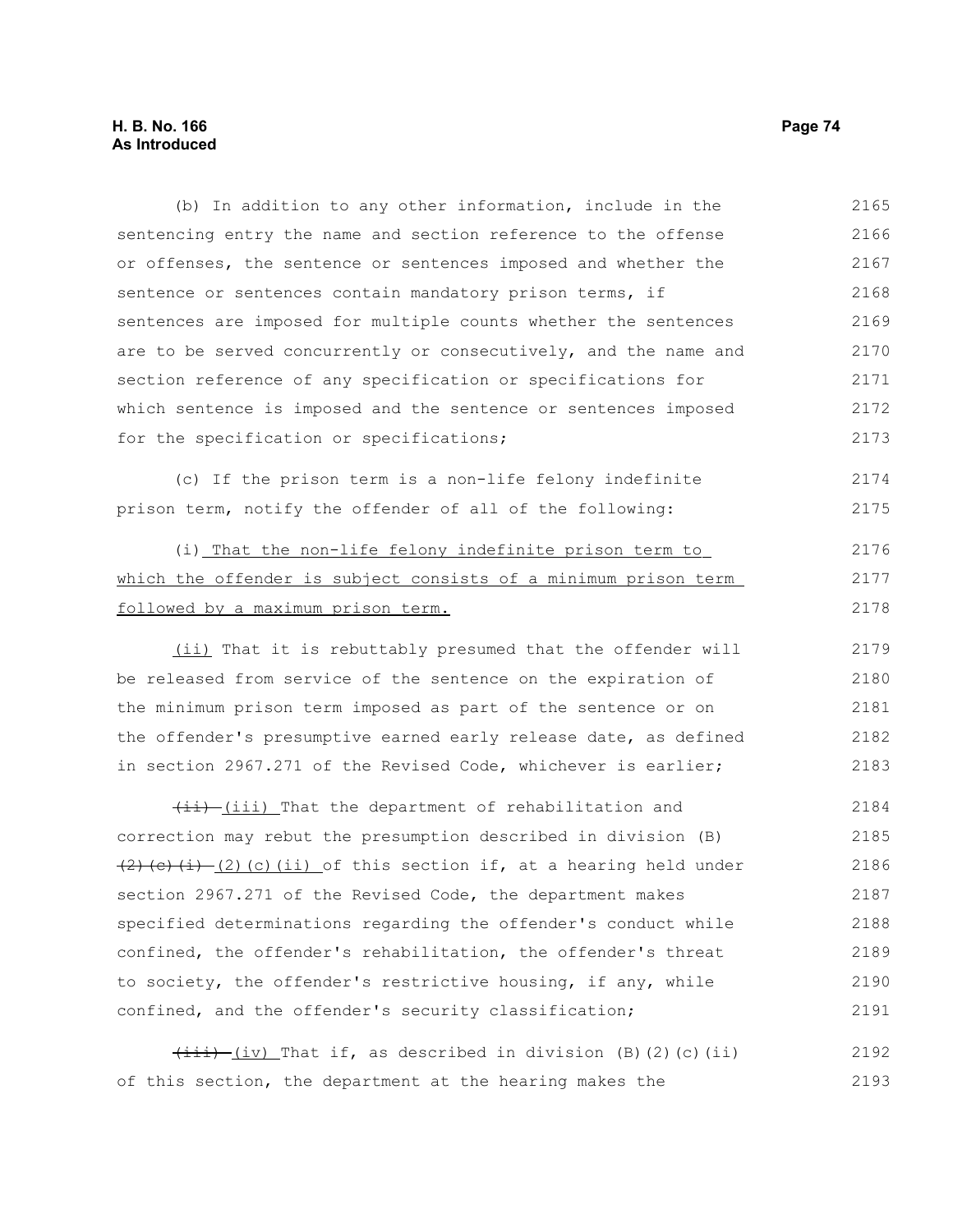#### **H. B. No. 166 Page 75 As Introduced**

specified determinations and rebuts the presumption, the department may maintain the offender's incarceration after the expiration of that minimum term or after that presumptive earned early release date for the length of time the department determines to be reasonable, subject to the limitation specified in section 2967.271 of the Revised Code; 2194 2195 2196 2197 2198 2199

 $\overline{(iv)}$  (v) That the department may make the specified determinations and maintain the offender's incarceration under the provisions described in divisions  $(B)$   $(2)$   $(c)$   $(i)$  and (ii) and (iii) of this section more than one time, subject to the limitation specified in section 2967.271 of the Revised Code; 2200 2201 2202 2203 2204

 $(v)$  (vi) That if the offender has not been released prior to the expiration of the offender's maximum prison term imposed as part of the sentence, the offender must be released upon the expiration of that term. 2205 2206 2207 2208

(d) Notify the offender that the offender will be supervised under section 2967.28 of the Revised Code after the offender leaves prison if the offender is being sentenced, other than to a sentence of life imprisonment, for a felony of the first degree or second degree, for a felony sex offense, or for a felony of the third degree that is an offense of violence and is not a felony sex offense. This division applies with respect to all prison terms imposed for an offense of a type described in this division, including a non-life felony indefinite prison term and including a term imposed for any offense of a type described in this division that is a risk reduction sentence, as defined in section 2967.28 of the Revised Code. If a court imposes a sentence including a prison term of a type described in division (B)(2)(d) of this section on or after July 11, 2006, the failure of a court to notify the offender pursuant to 2209 2210 2211 2212 2213 2214 2215 2216 2217 2218 2219 2220 2221 2222 2223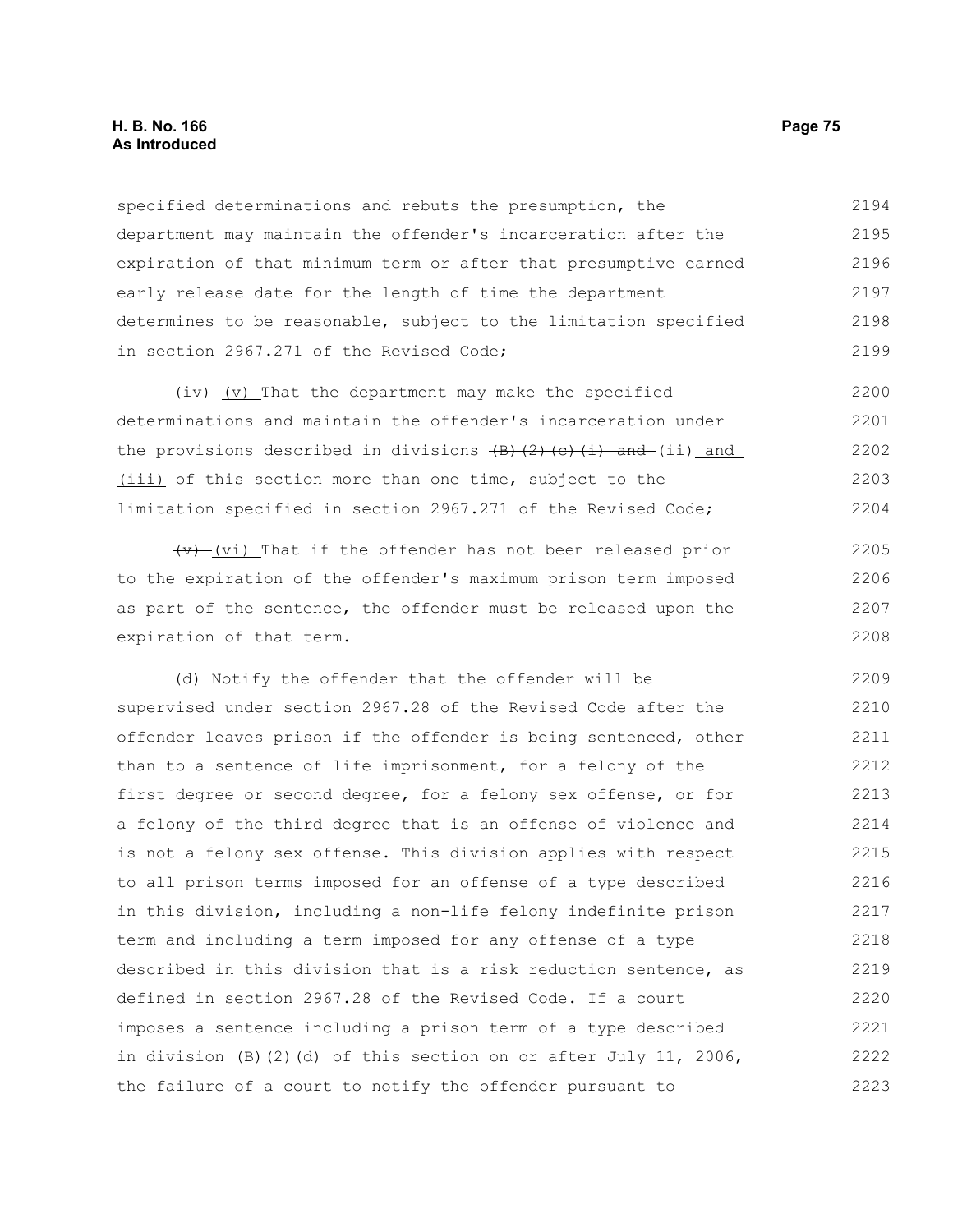division (B)(2)(d) of this section that the offender will be supervised under section 2967.28 of the Revised Code after the offender leaves prison or to include in the judgment of conviction entered on the journal a statement to that effect does not negate, limit, or otherwise affect the mandatory period of supervision that is required for the offender under division (B) of section 2967.28 of the Revised Code. Section 2929.191 of the Revised Code applies if, prior to July 11, 2006, a court imposed a sentence including a prison term of a type described in division (B)(2)(d) of this section and failed to notify the offender pursuant to division (B)(2)(d) of this section regarding post-release control or to include in the judgment of conviction entered on the journal or in the sentence a statement regarding post-release control. 2224 2225 2226 2227 2228 2229 2230 2231 2232 2233 2234 2235 2236 2237

(e) Notify the offender that the offender may be supervised under section 2967.28 of the Revised Code after the offender leaves prison if the offender is being sentenced for a felony of the third, fourth, or fifth degree that is not subject to division (B)(2)(d) of this section. This division applies with respect to all prison terms imposed for an offense of a type described in this division, including a term imposed for any such offense that is a risk reduction sentence, as defined in section 2967.28 of the Revised Code. Section 2929.191 of the Revised Code applies if, prior to July 11, 2006, a court imposed a sentence including a prison term of a type described in division  $(B)$  (2)(e) of this section and failed to notify the offender pursuant to division (B)(2)(e) of this section regarding post-release control or to include in the judgment of conviction entered on the journal or in the sentence a statement regarding post-release control. 2238 2239 2240 2241 2242 2243 2244 2245 2246 2247 2248 2249 2250 2251 2252 2253

(f) Notify the offender that, if a period of supervision 2254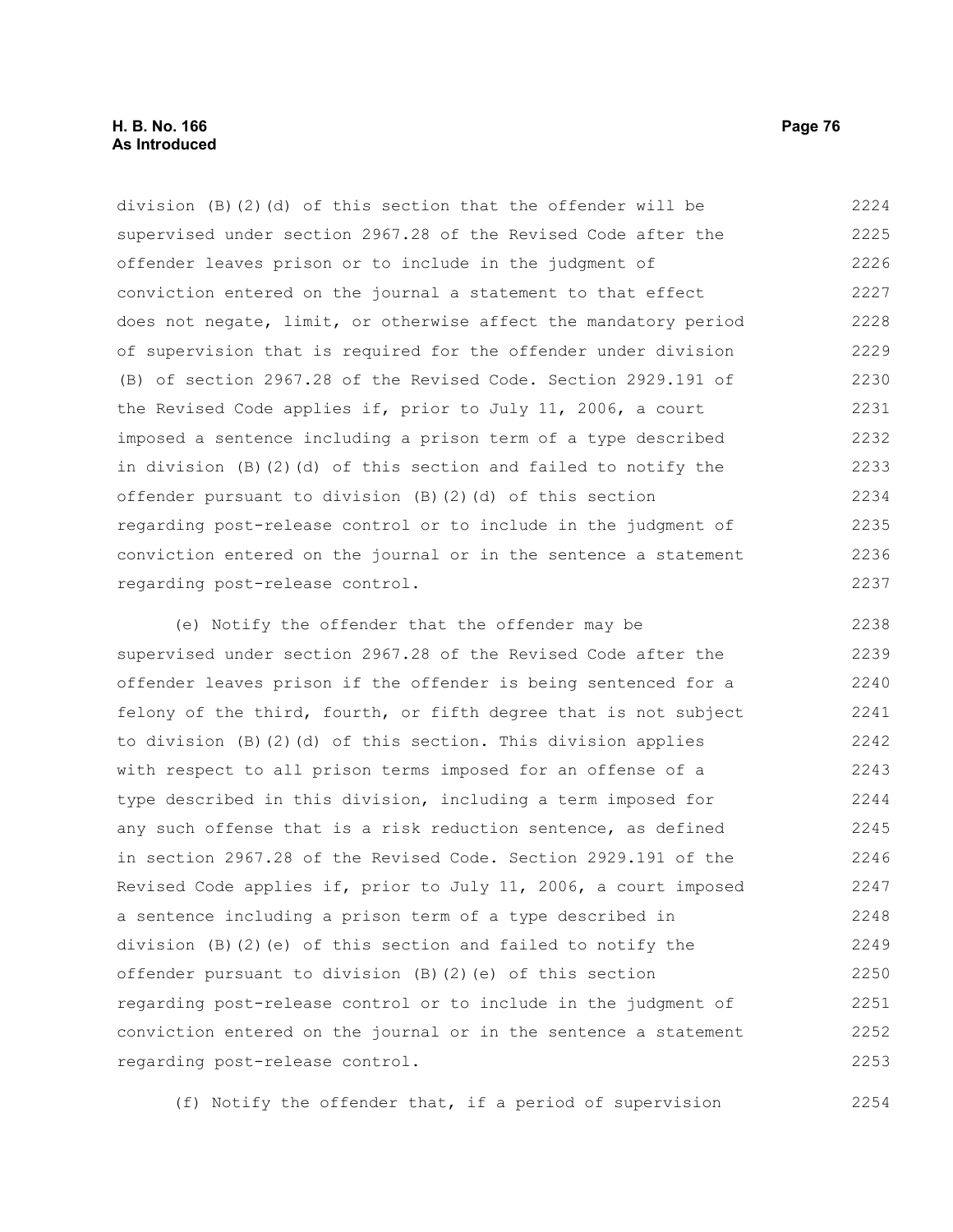#### **H. B. No. 166 Page 77 As Introduced**

is imposed following the offender's release from prison, as described in division (B)(2)(d) or (e) of this section, and if the offender violates that supervision or a condition of postrelease control imposed under division (B) of section 2967.131 of the Revised Code, the parole board may impose a prison term, as part of the sentence, of up to one-half of the definite prison term originally imposed upon the offender as the offender's stated prison term or up to one-half of the minimum prison term originally imposed upon the offender as part of the offender's stated non-life felony indefinite prison term. If a court imposes a sentence including a prison term on or after July 11, 2006, the failure of a court to notify the offender pursuant to division  $(B)(2)(f)$  of this section that the parole board may impose a prison term as described in division (B)(2) (f) of this section for a violation of that supervision or a condition of post-release control imposed under division (B) of section 2967.131 of the Revised Code or to include in the judgment of conviction entered on the journal a statement to that effect does not negate, limit, or otherwise affect the authority of the parole board to so impose a prison term for a violation of that nature if, pursuant to division (D)(1) of section 2967.28 of the Revised Code, the parole board notifies the offender prior to the offender's release of the board's authority to so impose a prison term. Section 2929.191 of the Revised Code applies if, prior to July 11, 2006, a court imposed a sentence including a prison term and failed to notify the offender pursuant to division (B)(2)(f) of this section regarding the possibility of the parole board imposing a prison term for a violation of supervision or a condition of postrelease control. 2255 2256 2257 2258 2259 2260 2261 2262 2263 2264 2265 2266 2267 2268 2269 2270 2271 2272 2273 2274 2275 2276 2277 2278 2279 2280 2281 2282 2283 2284

(g)(i) Determine, notify the offender of, and include in 2285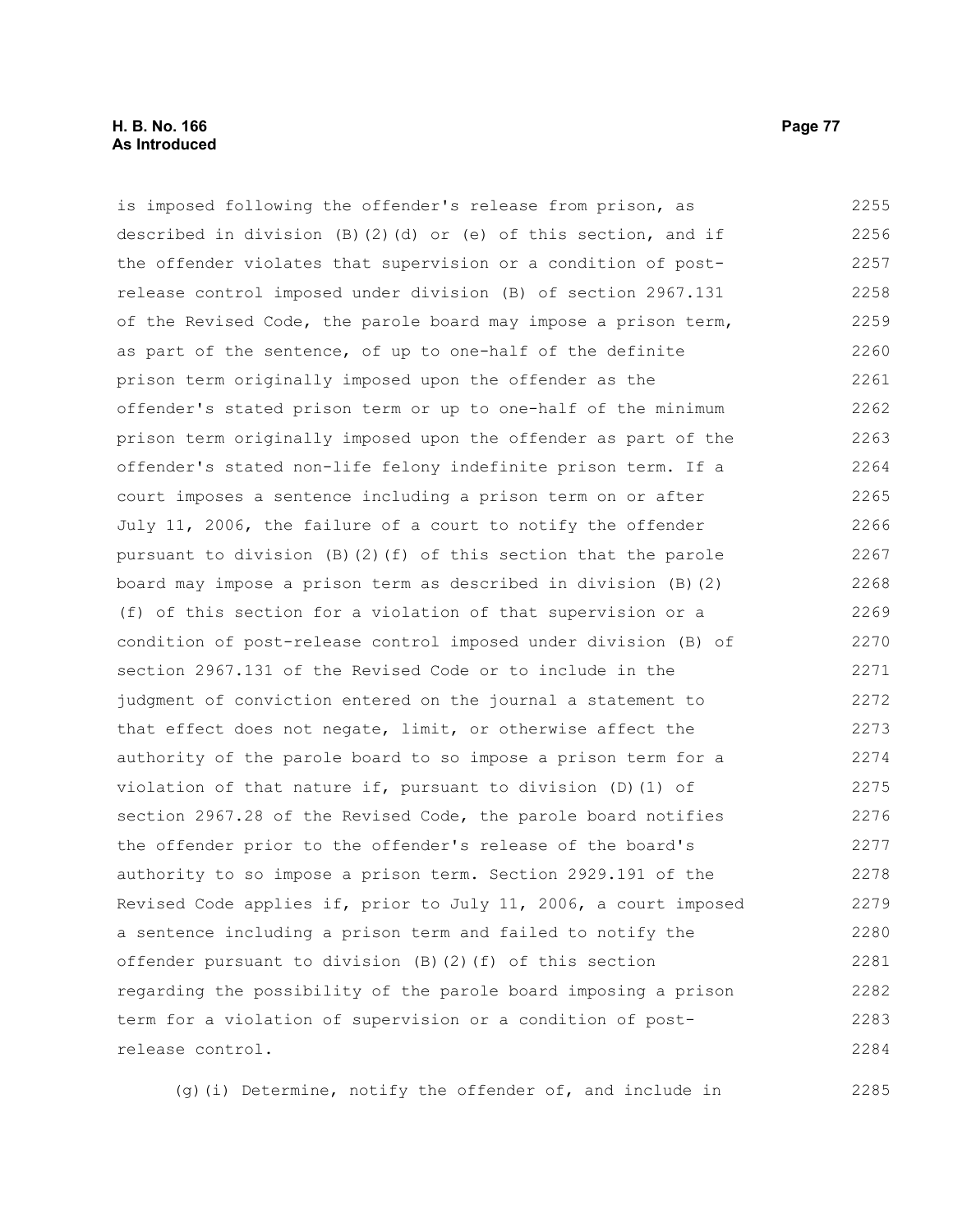# **H. B. No. 166 Page 78 As Introduced**

the sentencing entry the total number of days, including the sentencing date but excluding conveyance time, that the offender has been confined for any reason arising out of the offense for which the offender is being sentenced and by which the department of rehabilitation and correction must reduce the definite prison term imposed on the offender as the offender's stated prison term or, if the offense is an offense for which a non-life felony indefinite prison term is imposed under division (A)(1)(a) or (2)(a) of section  $2929.14$  of the Revised Code, the minimum and maximum prison terms term imposed on the offender as part of that non-life felony indefinite prison term, under section 2967.191 of the Revised Code. The court's calculation shall not include the number of days, if any, that the offender served in the custody of the department of rehabilitation and correction arising out of any prior offense for which the prisoner was convicted and sentenced. 2286 2287 2288 2289 2290 2291 2292 2293 2294 2295 2296 2297 2298 2299 2300 2301

(ii) In making a determination under division (B)(2)(g)(i) of this section, the court shall consider the arguments of the parties and conduct a hearing if one is requested. 2302 2303 2304

(iii) The sentencing court retains continuing jurisdiction to correct any error not previously raised at sentencing in making a determination under division  $(B)$   $(2)$   $(q)$   $(i)$  of this section. The offender may, at any time after sentencing, file a motion in the sentencing court to correct any error made in making a determination under division  $(B)$   $(2)$   $(q)$   $(i)$  of this section, and the court may in its discretion grant or deny that motion. If the court changes the number of days in its determination or redetermination, the court shall cause the entry granting that change to be delivered to the department of rehabilitation and correction without delay. Sections 2931.15 and 2953.21 of the Revised Code do not apply to a motion made 2305 2306 2307 2308 2309 2310 2311 2312 2313 2314 2315 2316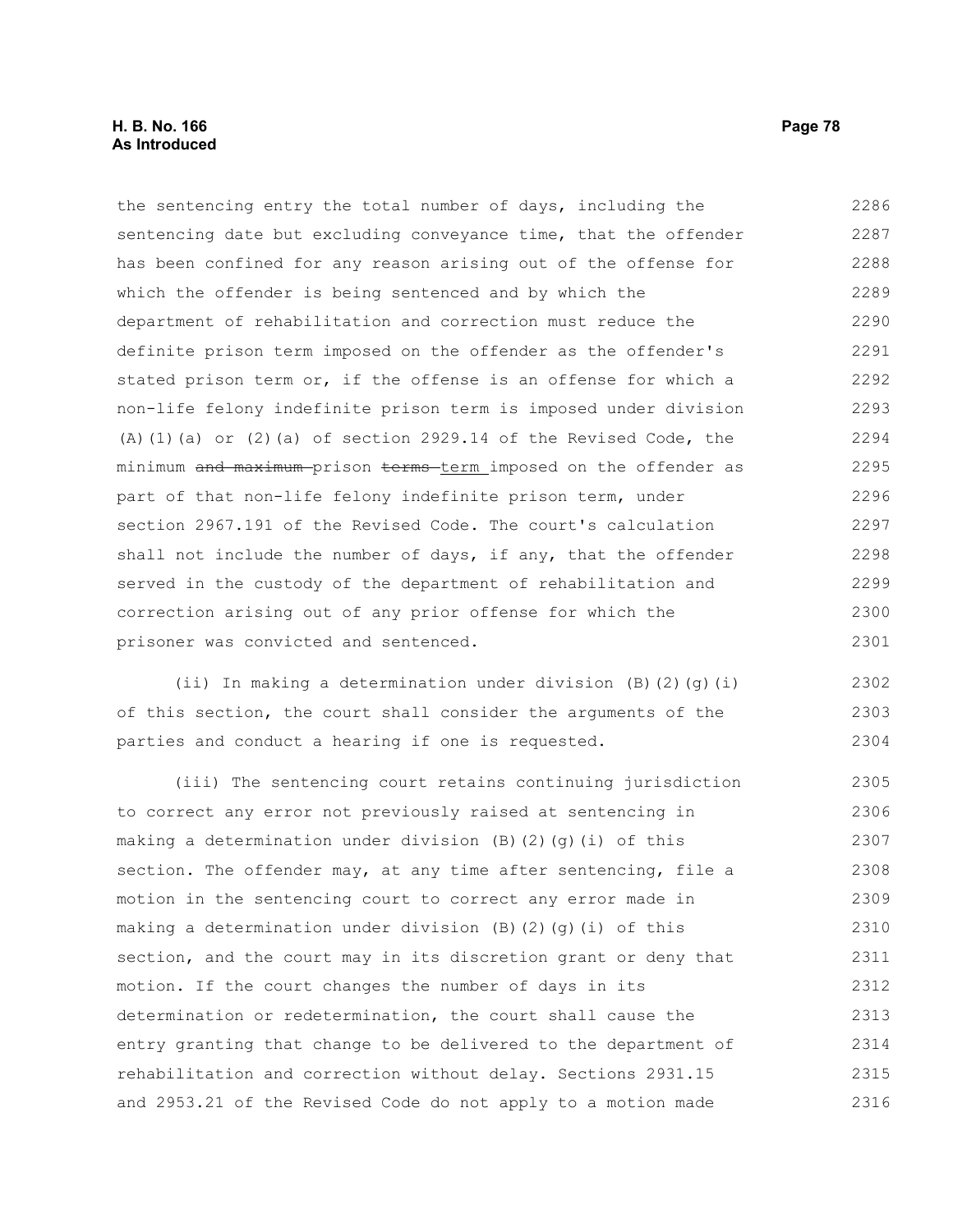| under this section.                                                | 2317 |
|--------------------------------------------------------------------|------|
| (iv) An inaccurate determination under division $(B)$ $(2)$ $(q)$  | 2318 |
| (i) of this section is not grounds for setting aside the           | 2319 |
| offender's conviction or sentence and does not otherwise render    | 2320 |
| the sentence void or voidable.                                     | 2321 |
| (v) The department of rehabilitation and correction shall          | 2322 |
| rely upon the latest journal entry of the court in determining     | 2323 |
| the total days of local confinement for purposes of division (B)   | 2324 |
| $(2)$ (f) (i) to (iii) of this section and section 2967.191 of the | 2325 |
| Revised Code.                                                      | 2326 |
| (3) (a) The court shall include in the offender's sentence         | 2327 |
| a statement that the offender is a tier III sex offender/child-    | 2328 |
| victim offender, and the court shall comply with the               | 2329 |
| requirements of section 2950.03 of the Revised Code if any of      | 2330 |
| the following apply:                                               | 2331 |
| (i) The offender is being sentenced for a violent sex              | 2332 |
| offense or designated homicide, assault, or kidnapping offense     | 2333 |
| that the offender committed on or after January 1, 1997, and the   | 2334 |
| offender is adjudicated a sexually violent predator in relation    | 2335 |
| to that offense.                                                   | 2336 |

(ii) The offender is being sentenced for a sexually oriented offense that the offender committed on or after January 1, 1997, and the offender is a tier III sex offender/childvictim offender relative to that offense. 2337 2338 2339 2340

(iii) The offender is being sentenced on or after July 31, 2003, for a child-victim oriented offense, and the offender is a tier III sex offender/child-victim offender relative to that offense. 2341 2342 2343 2344

(iv) The offender is being sentenced under section 2971.03 2345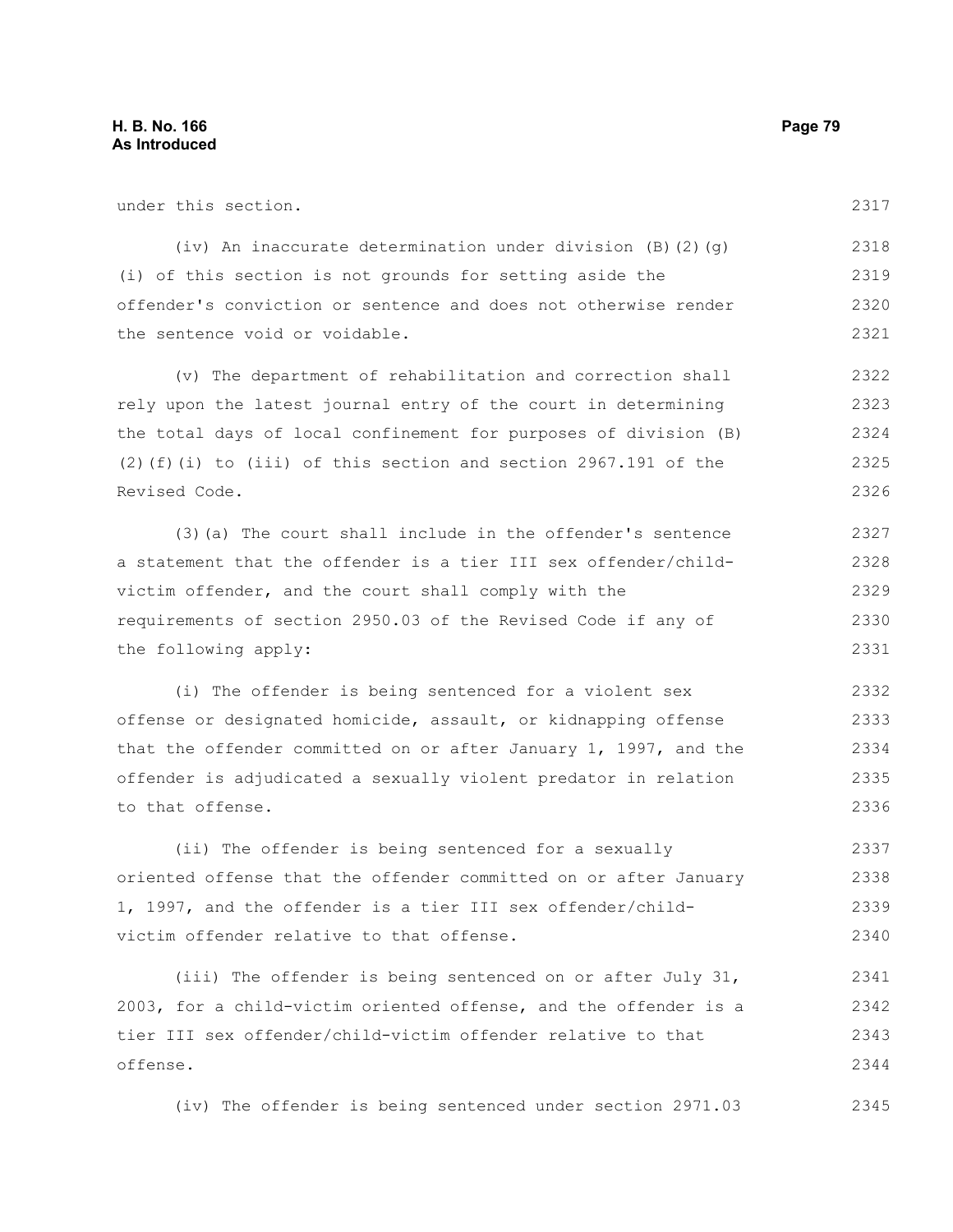of the Revised Code for a violation of division (A)(1)(b) of section 2907.02 of the Revised Code committed on or after January 2, 2007. 2346 2347 2348

(v) The offender is sentenced to a term of life without parole under division (B) of section 2907.02 of the Revised Code. 2349 2350 2351

(vi) The offender is being sentenced for attempted rape committed on or after January 2, 2007, and a specification of the type described in section 2941.1418, 2941.1419, or 2941.1420 of the Revised Code. 2352 2353 2354 2355

(vii) The offender is being sentenced under division (B)  $(3)(a)$ ,  $(b)$ ,  $(c)$ , or  $(d)$  of section 2971.03 of the Revised Code for an offense described in those divisions committed on or after January 1, 2008. 2356 2357 2358 2359

(b) Additionally, if any criterion set forth in divisions (B)(3)(a)(i) to (vii) of this section is satisfied, in the circumstances described in division (E) of section 2929.14 of the Revised Code, the court shall impose sentence on the offender as described in that division. 2360 2361 2362 2363 2364

(4) If the sentencing court determines at the sentencing hearing that a community control sanction should be imposed and the court is not prohibited from imposing a community control sanction, the court shall impose a community control sanction. The court shall notify the offender that, if the conditions of the sanction are violated, if the offender commits a violation of any law, or if the offender leaves this state without the permission of the court or the offender's probation officer, the court may impose a longer time under the same sanction, may impose a more restrictive sanction, or may impose a prison term 2365 2366 2367 2368 2369 2370 2371 2372 2373 2374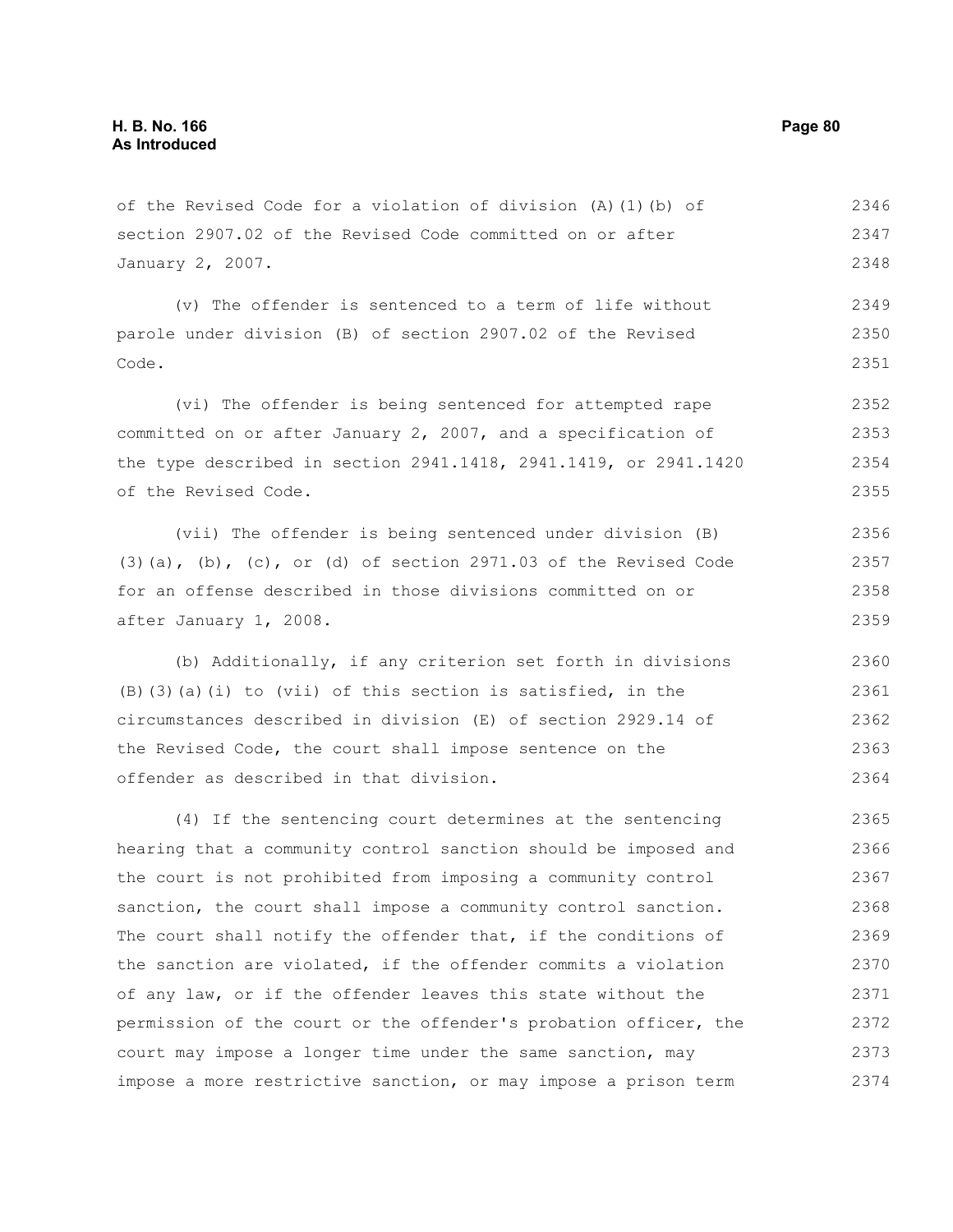#### **H. B. No. 166 Page 81 As Introduced**

on the offender and shall indicate the specific prison term that may be imposed as a sanction for the violation, as selected by the court from the range of prison terms for the offense pursuant to section 2929.14 of the Revised Code and as described in section 2929.15 of the Revised Code. 2375 2376 2377 2378 2379

(5) Before imposing a financial sanction under section 2929.18 of the Revised Code or a fine under section 2929.32 of the Revised Code, the court shall consider the offender's present and future ability to pay the amount of the sanction or fine. 2380 2381 2382 2383 2384

(6) If the sentencing court sentences the offender to a sanction of confinement pursuant to section 2929.14 or 2929.16 of the Revised Code that is to be served in a local detention facility, as defined in section 2929.36 of the Revised Code, and if the local detention facility is covered by a policy adopted pursuant to section 307.93, 341.14, 341.19, 341.21, 341.23, 753.02, 753.04, 753.16, 2301.56, or 2947.19 of the Revised Code and section 2929.37 of the Revised Code, both of the following apply: 2385 2386 2387 2388 2389 2390 2391 2392 2393

(a) The court shall specify both of the following as part of the sentence:

(i) If the offender is presented with an itemized bill pursuant to section 2929.37 of the Revised Code for payment of the costs of confinement, the offender is required to pay the bill in accordance with that section. 2396 2397 2398 2399

(ii) If the offender does not dispute the bill described in division (B)(6)(a)(i) of this section and does not pay the bill by the times specified in section 2929.37 of the Revised Code, the clerk of the court may issue a certificate of judgment 2400 2401 2402 2403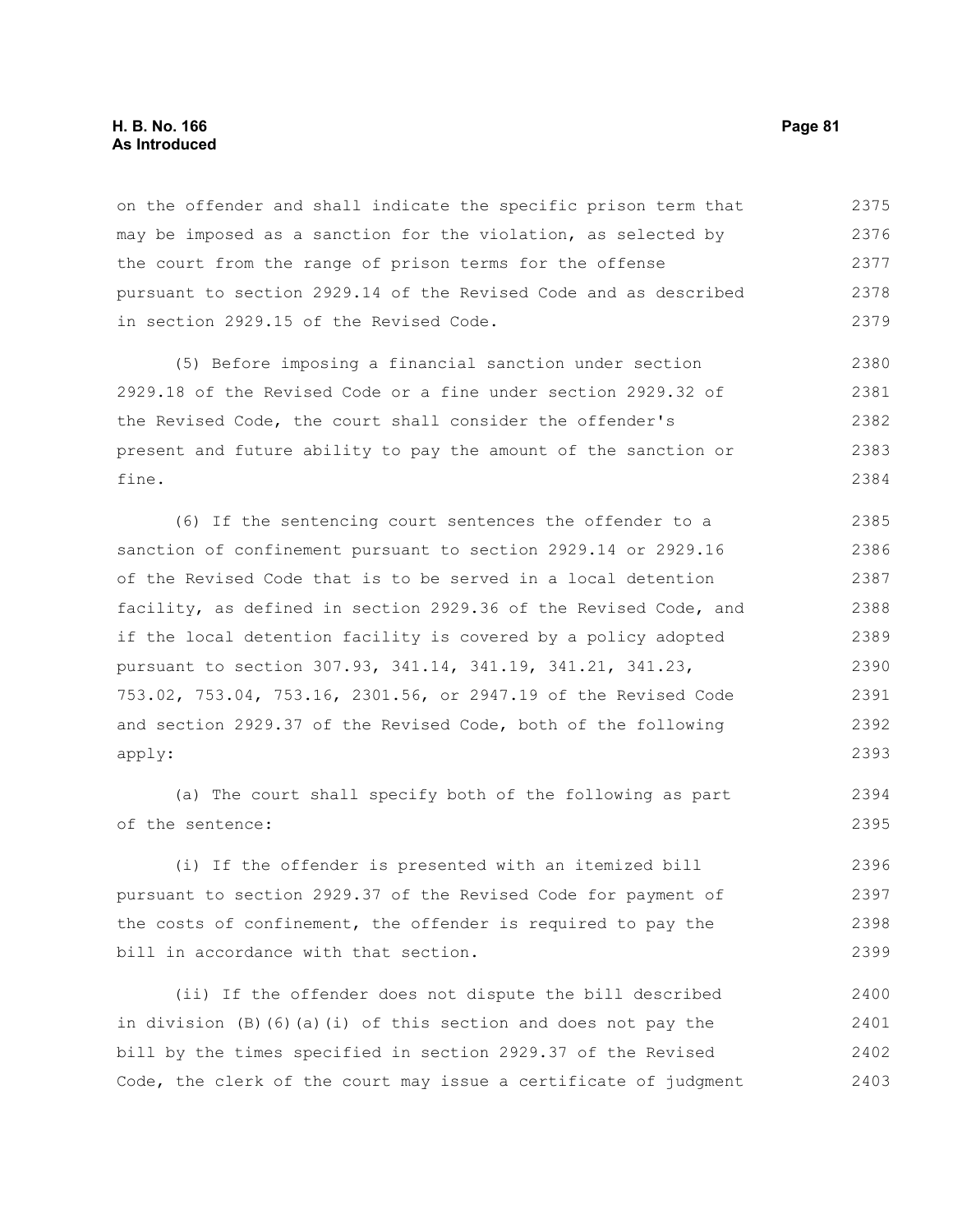against the offender as described in that section.

(b) The sentence automatically includes any certificate of judgment issued as described in division (B)(6)(a)(ii) of this section. 2405 2406 2407

(7) The failure of the court to notify the offender that a prison term is a mandatory prison term pursuant to division (B) (2)(a) of this section or to include in the sentencing entry any information required by division (B)(2)(b) of this section does not affect the validity of the imposed sentence or sentences. If the sentencing court notifies the offender at the sentencing hearing that a prison term is mandatory but the sentencing entry does not specify that the prison term is mandatory, the court may complete a corrected journal entry and send copies of the corrected entry to the offender and the department of rehabilitation and correction, or, at the request of the state, the court shall complete a corrected journal entry and send copies of the corrected entry to the offender and department of rehabilitation and correction. 2408 2409 2410 2411 2412 2413 2414 2415 2416 2417 2418 2419 2420 2421

(C)(1) If the offender is being sentenced for a fourth degree felony OVI offense under division (G)(1) of section 2929.13 of the Revised Code, the court shall impose the mandatory term of local incarceration in accordance with that division, shall impose a mandatory fine in accordance with division (B)(3) of section 2929.18 of the Revised Code, and, in addition, may impose additional sanctions as specified in sections 2929.15, 2929.16, 2929.17, and 2929.18 of the Revised Code. The court shall not impose a prison term on the offender except that the court may impose a prison term upon the offender as provided in division (A)(1) of section 2929.13 of the Revised Code. 2422 2423 2424 2425 2426 2427 2428 2429 2430 2431 2432 2433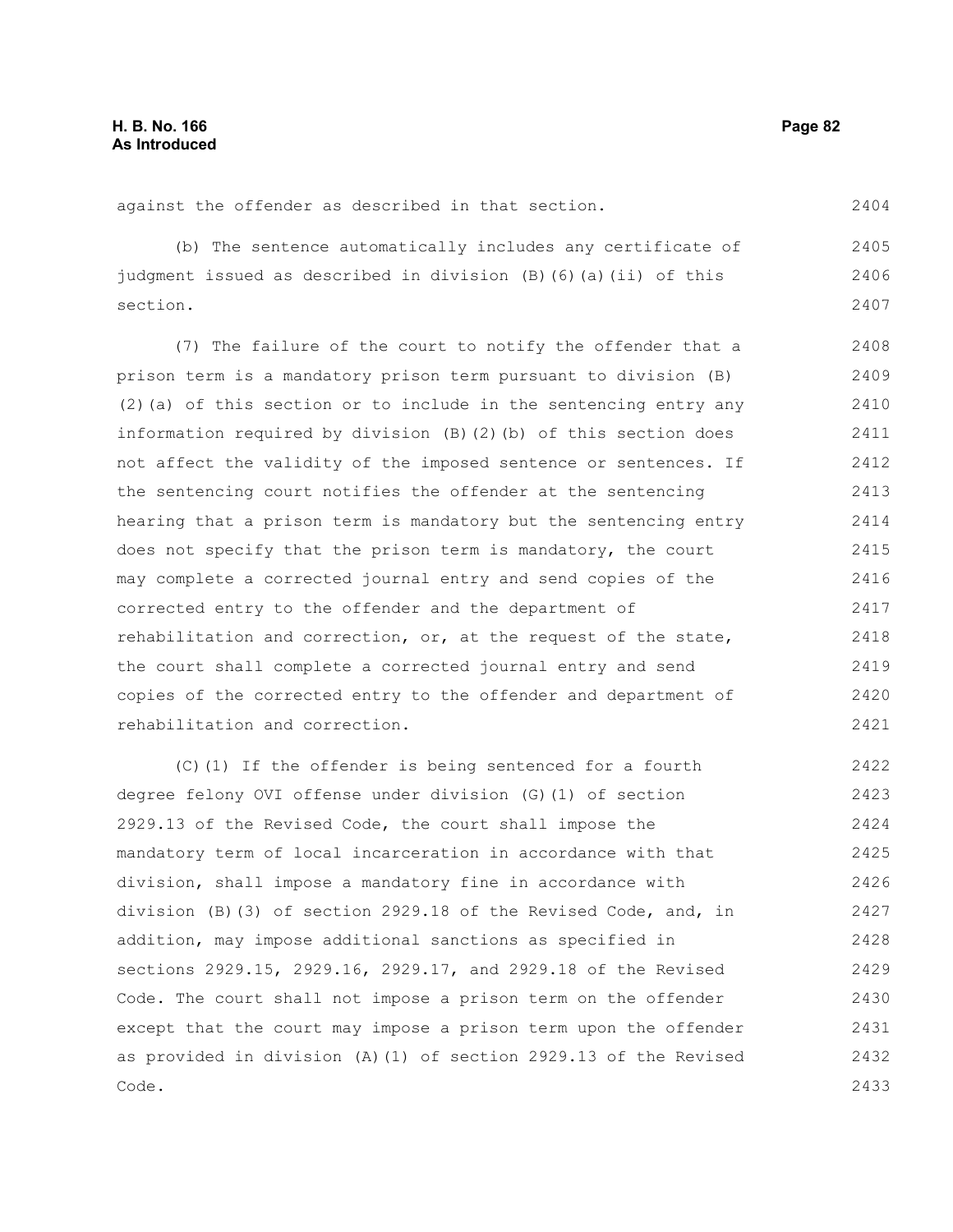# **H. B. No. 166 Page 83 As Introduced**

(2) If the offender is being sentenced for a third or fourth degree felony OVI offense under division (G)(2) of section 2929.13 of the Revised Code, the court shall impose the mandatory prison term in accordance with that division, shall impose a mandatory fine in accordance with division (B)(3) of section 2929.18 of the Revised Code, and, in addition, may impose an additional prison term as specified in section 2929.14 of the Revised Code. In addition to the mandatory prison term or mandatory prison term and additional prison term the court imposes, the court also may impose a community control sanction on the offender, but the offender shall serve all of the prison terms so imposed prior to serving the community control sanction. 2434 2435 2436 2437 2438 2439 2440 2441 2442 2443 2444 2445 2446

(D) The sentencing court, pursuant to division (I)(1) of section 2929.14 of the Revised Code, may recommend placement of the offender in a program of shock incarceration under section 5120.031 of the Revised Code or an intensive program prison under section 5120.032 of the Revised Code, disapprove placement of the offender in a program or prison of that nature, or make no recommendation. If the court recommends or disapproves placement, it shall make a finding that gives its reasons for its recommendation or disapproval. 2447 2448 2449 2450 2451 2452 2453 2454 2455

**Sec. 2929.20.** (A) As used in this section:

(1)(a) Except as provided in division (A)(1)(b) of this section, "eligible offender" means any person who, on or after April 7, 2009, is serving a stated prison term that includes one or more nonmandatory prison terms. 2457 2458 2459 2460

(b) "Eligible offender" does not include any person who, on or after the effective date of this amendment, is serving a stated prison term for a non-life felony indefinite prison term 2461 2462 2463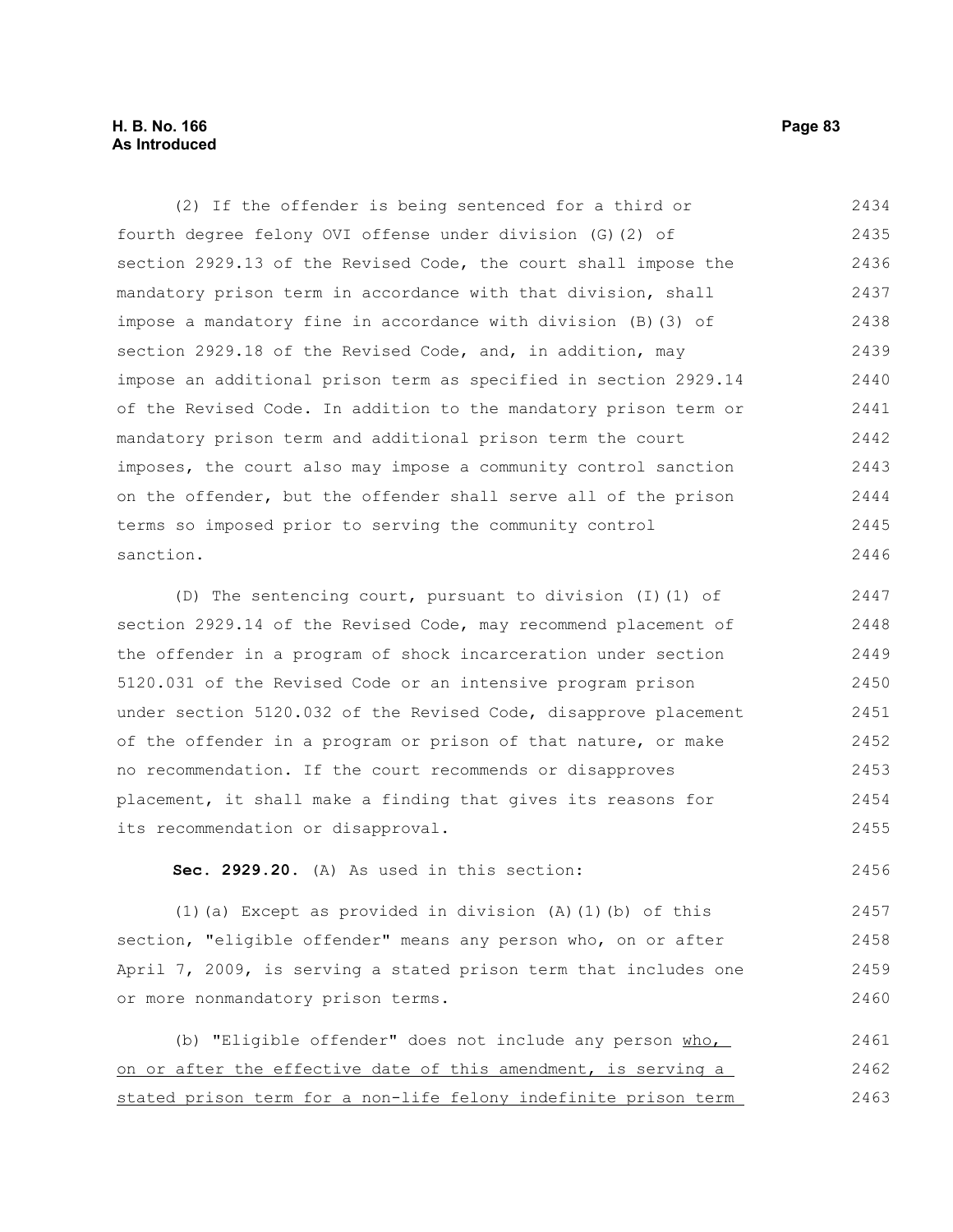or who, on or after April 7, 2009, is serving a stated prison term for any of the following criminal offenses that was a felony and was committed while the person held a public office in this state: 2464 2465 2466 2467

(i) A violation of section 2921.02, 2921.03, 2921.05, 2921.31, 2921.32, 2921.41, 2921.42, or 2923.32 of the Revised Code; 2468 2469 2470

(ii) A violation of section 2913.42, 2921.04, 2921.11, or 2921.12 of the Revised Code, when the conduct constituting the violation was related to the duties of the offender's public office or to the offender's actions as a public official holding that public office; 2471 2472 2473 2474 2475

(iii) A violation of an existing or former municipal ordinance or law of this or any other state or the United States that is substantially equivalent to any violation listed in division (A)(1)(b)(i) of this section; 2476 2477 2478 2479

(iv) A violation of an existing or former municipal ordinance or law of this or any other state or the United States that is substantially equivalent to any violation listed in division (A)(1)(b)(ii) of this section, when the conduct constituting the violation was related to the duties of the offender's public office or to the offender's actions as a public official holding that public office; 2480 2481 2482 2483 2484 2485 2486

(v) A conspiracy to commit, attempt to commit, or complicity in committing any offense listed in division (A)(1) (b)(i) or described in division (A)(1)(b)(iii) of this section; 2487 2488 2489

(vi) A conspiracy to commit, attempt to commit, or complicity in committing any offense listed in division (A)(1) (b)(ii) or described in division (A)(1)(b)(iv) of this section, 2490 2491 2492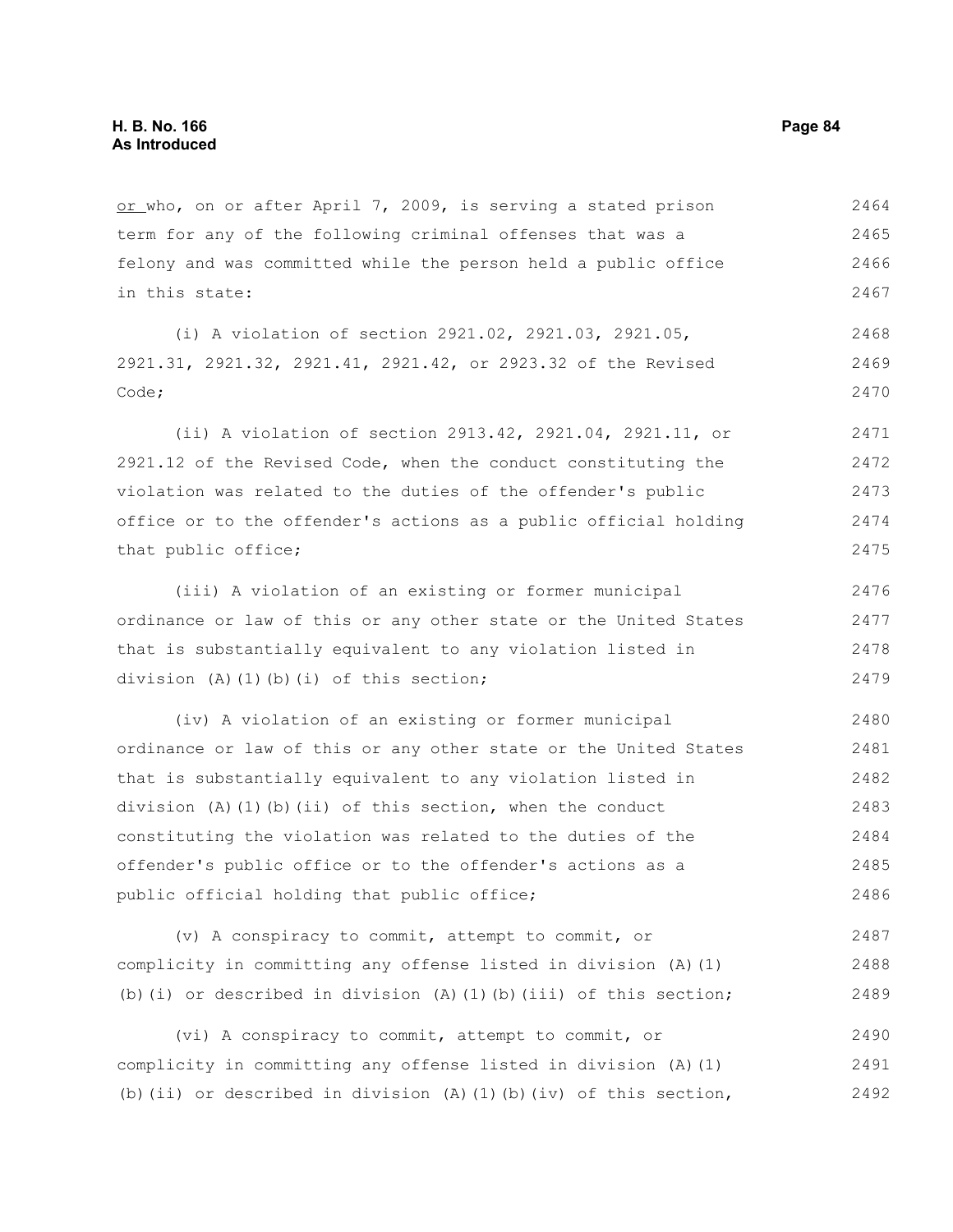#### **H. B. No. 166 Page 85 As Introduced**

if the conduct constituting the offense that was the subject of the conspiracy, that would have constituted the offense attempted, or constituting the offense in which the offender was complicit was or would have been related to the duties of the offender's public office or to the offender's actions as a public official holding that public office. (2) "Nonmandatory prison term" means a prison term that is not a mandatory prison term. (3) "Public office" means any elected federal, state, or local government office in this state. (4) "Victim's representative" has the same meaning as in section 2930.01 of the Revised Code. 2493 2494 2495 2496 2497 2498 2499 2500 2501 2502 2503 2504

(5) "Imminent danger of death," "medically incapacitated," and "terminal illness" have the same meanings as in section 2967.05 of the Revised Code. 2505 2506 2507

(6) "Aggregated nonmandatory prison term or terms" means the aggregate of the following: 2508 2509

(a) All nonmandatory definite prison terms;

(b) With respect to any non-life felony indefinite prison term, all nonmandatory minimum prison terms imposed as part ofthe non-life felony indefinite prison term or terms. 2511 2512 2513

(B) On the motion of an eligible offender or upon its own motion, the sentencing court may reduce the eligible offender's aggregated nonmandatory prison term or terms through a judicial release under this section. 2514 2515 2516 2517

(C) An eligible offender may file a motion for judicial release with the sentencing court within the following applicable periods: 2518 2519 2520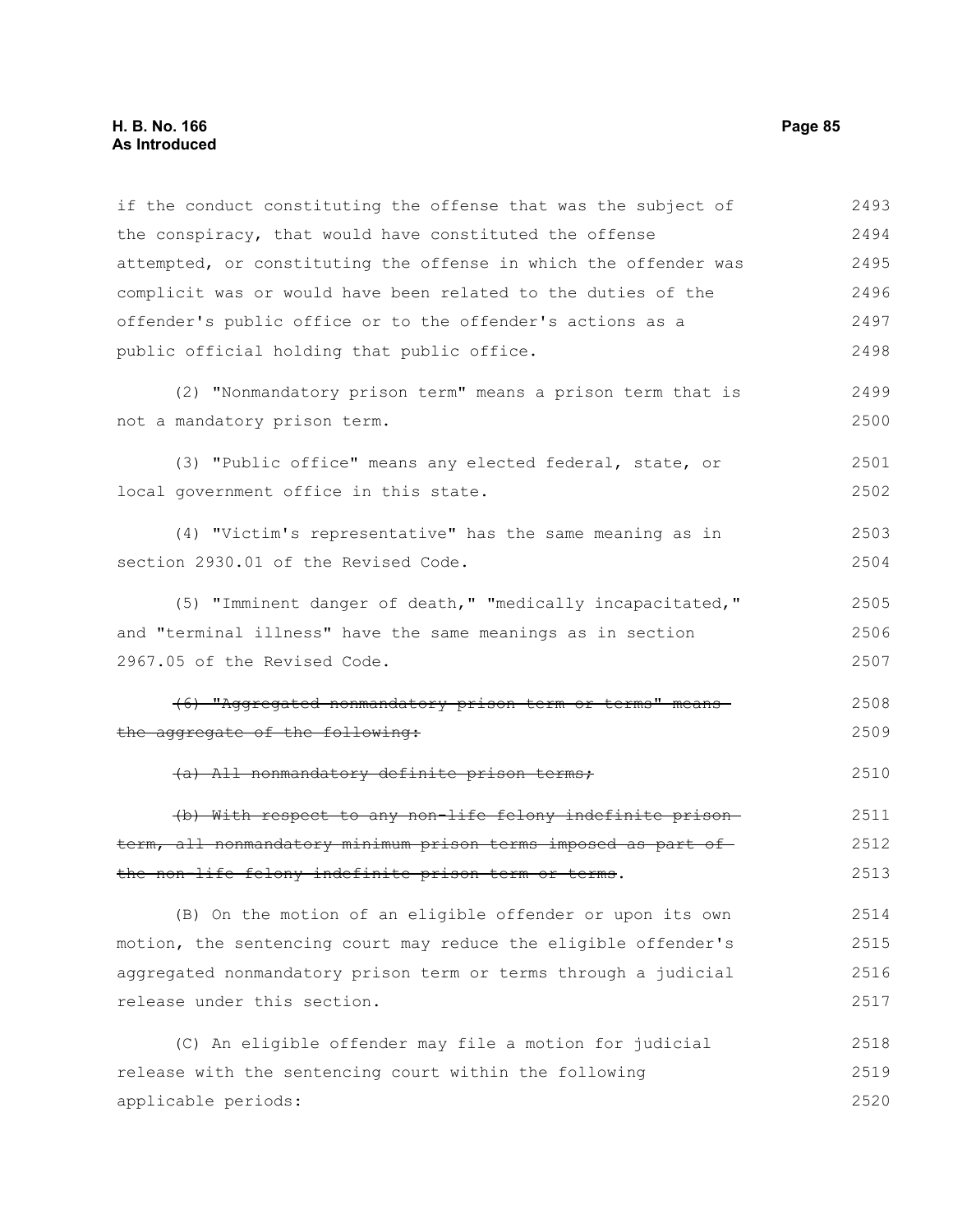# **H. B. No. 166 Page 86 As Introduced**

(1) If the aggregated nonmandatory prison term or terms is less than two years, the eligible offender may file the motion at any time after the offender is delivered to a state correctional institution or, if the prison term includes a mandatory prison term or terms, at any time after the expiration of all mandatory prison terms. 2521 2522 2523 2524 2525 2526

(2) If the aggregated nonmandatory prison term or terms is at least two years but less than five years, the eligible offender may file the motion not earlier than one hundred eighty days after the offender is delivered to a state correctional institution or, if the prison term includes a mandatory prison term or terms, not earlier than one hundred eighty days after the expiration of all mandatory prison terms. 2527 2528 2529 2530 2531 2532 2533

(3) If the aggregated nonmandatory prison term or terms is five years, the eligible offender may file the motion not earlier than the date on which the eligible offender has served four years of the offender's stated prison term or, if the prison term includes a mandatory prison term or terms, not earlier than four years after the expiration of all mandatory prison terms. 2534 2535 2536 2537 2538 2539 2540

(4) If the aggregated nonmandatory prison term or terms is more than five years but not more than ten years, the eligible offender may file the motion not earlier than the date on which the eligible offender has served five years of the offender's stated prison term or, if the prison term includes a mandatory prison term or terms, not earlier than five years after the expiration of all mandatory prison terms. 2541 2542 2543 2544 2545 2546 2547

(5) If the aggregated nonmandatory prison term or terms is more than ten years, the eligible offender may file the motion not earlier than the later of the date on which the offender has 2548 2549 2550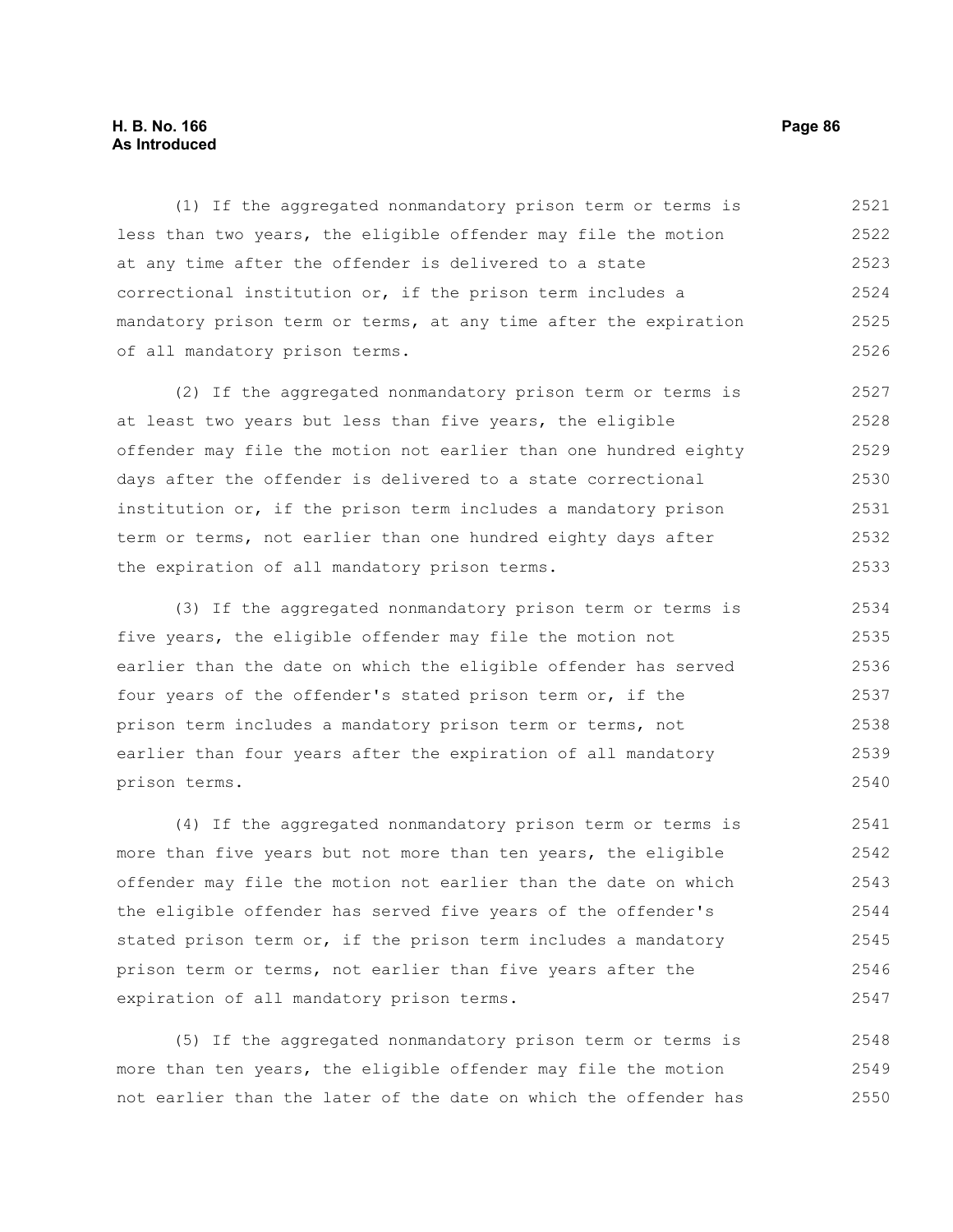served one-half of the offender's stated prison term or the date specified in division (C)(4) of this section. 2551 2552

(D) Upon receipt of a timely motion for judicial release filed by an eligible offender under division (C) of this section or upon the sentencing court's own motion made within the appropriate time specified in that division, the court may deny the motion without a hearing or schedule a hearing on the motion. The court shall not grant the motion without a hearing. If a court denies a motion without a hearing, the court later may consider judicial release for that eligible offender on a subsequent motion filed by that eligible offender unless the court denies the motion with prejudice. If a court denies a motion with prejudice, the court may later consider judicial release on its own motion. If a court denies a motion after a hearing, the court shall not consider a subsequent motion for that eligible offender. The court shall hold only one hearing for any eligible offender. 2553 2554 2555 2556 2557 2558 2559 2560 2561 2562 2563 2564 2565 2566 2567

A hearing under this section shall be conducted in open court not less than thirty or more than sixty days after the motion is filed, provided that the court may delay the hearing for one hundred eighty additional days. If the court holds a hearing, the court shall enter a ruling on the motion within ten days after the hearing. If the court denies the motion without a hearing, the court shall enter its ruling on the motion within sixty days after the motion is filed. 2568 2569 2570 2571 2572 2573 2574 2575

(E) If a court schedules a hearing under division (D) of this section, the court shall notify the eligible offender and the head of the state correctional institution in which the eligible offender is confined prior to the hearing. The head of the state correctional institution immediately shall notify the 2576 2577 2578 2579 2580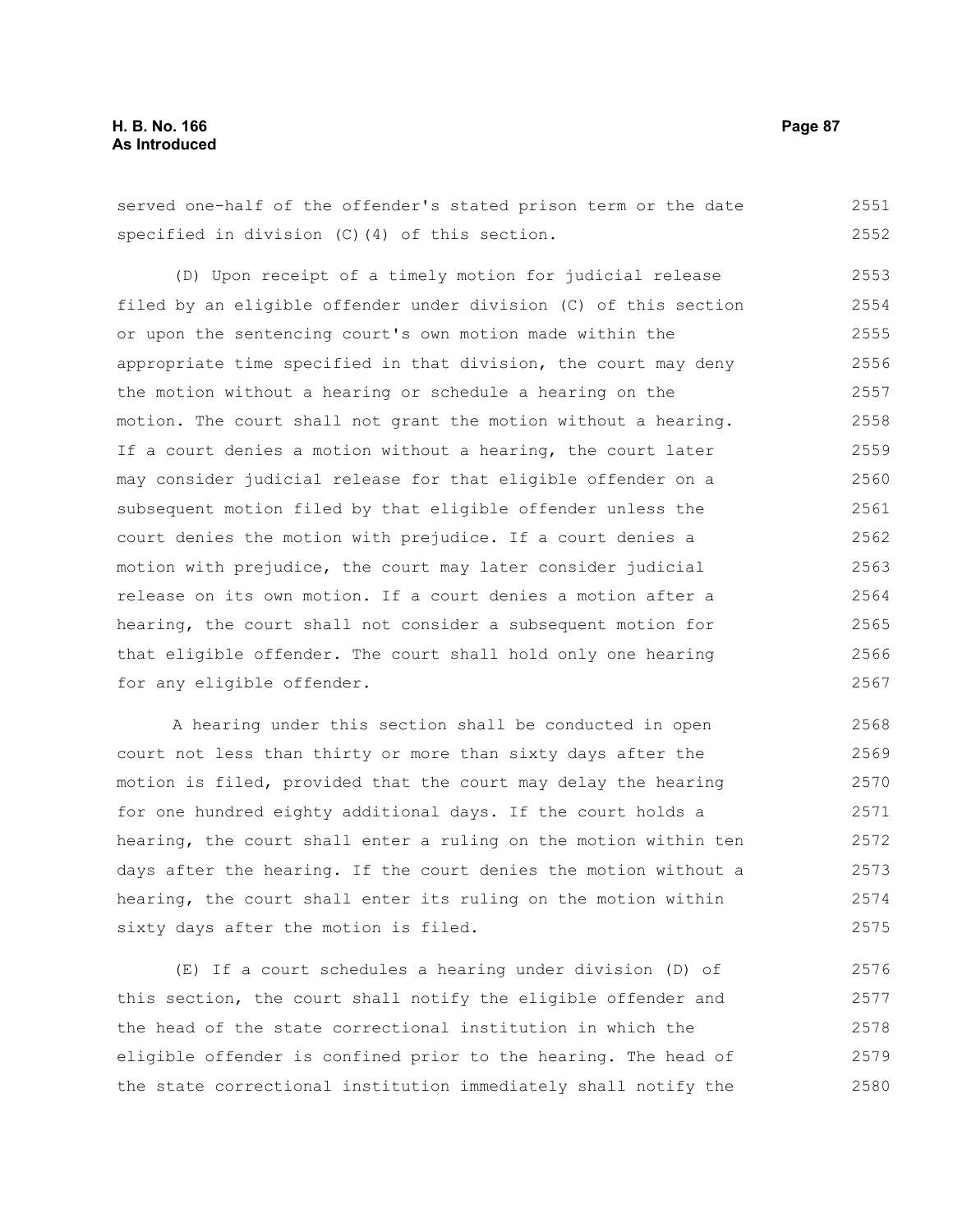# **H. B. No. 166 Page 88 As Introduced**

appropriate person at the department of rehabilitation and correction of the hearing, and the department within twenty-four hours after receipt of the notice, shall post on the database it maintains pursuant to section 5120.66 of the Revised Code the offender's name and all of the information specified in division (A)(1)(c)(i) of that section. If the court schedules a hearing for judicial release, the court promptly shall give notice of the hearing to the prosecuting attorney of the county in which the eligible offender was indicted. Upon receipt of the notice from the court, the prosecuting attorney shall do whichever of the following is applicable: 2581 2582 2583 2584 2585 2586 2587 2588 2589 2590 2591

(1) Subject to division (E)(2) of this section, notify the victim of the offense or the victim's representative pursuant to division (B) of section 2930.16 of the Revised Code;

(2) If the offense was an offense of violence that is a felony of the first, second, or third degree, except as otherwise provided in this division, notify the victim or the victim's representative of the hearing regardless of whether the victim or victim's representative has requested the notification. The notice of the hearing shall not be given under this division to a victim or victim's representative if the victim or victim's representative has requested pursuant to division (B)(2) of section 2930.03 of the Revised Code that the victim or the victim's representative not be provided the notice. If notice is to be provided to a victim or victim's representative under this division, the prosecuting attorney may give the notice by any reasonable means, including regular mail, telephone, and electronic mail, in accordance with division (D) (1) of section 2930.16 of the Revised Code. If the notice is based on an offense committed prior to March 22, 2013, the notice also shall include the opt-out information described in 2595 2596 2597 2598 2599 2600 2601 2602 2603 2604 2605 2606 2607 2608 2609 2610 2611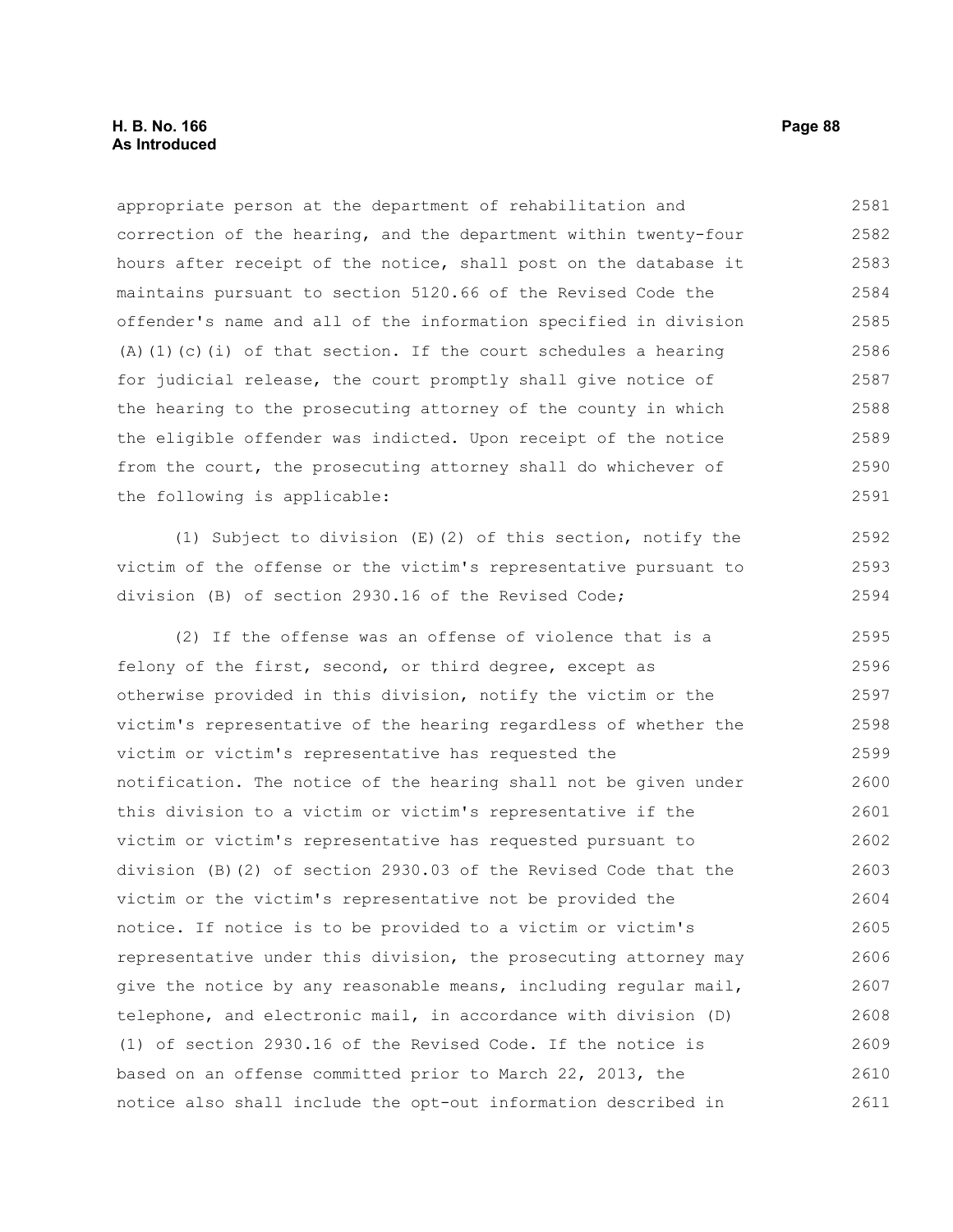division (D)(1) of section 2930.16 of the Revised Code. The prosecuting attorney, in accordance with division (D)(2) of section 2930.16 of the Revised Code, shall keep a record of all attempts to provide the notice, and of all notices provided, under this division. Division (E)(2) of this section, and the notice-related provisions of division (K) of this section, division (D)(1) of section 2930.16, division (H) of section 2967.12, division (E)(1)(b) of section 2967.19, division (A)(3) (b) of section 2967.26, division (D)(1) of section 2967.28, and division (A)(2) of section 5149.101 of the Revised Code enacted in the act in which division  $(E)(2)$  of this section was enacted, shall be known as "Roberta's Law." 2612 2613 2614 2615 2616 2617 2618 2619 2620 2621 2622 2623

(F) Upon an offender's successful completion of rehabilitative activities, the head of the state correctional institution may notify the sentencing court of the successful completion of the activities. 2624 2625 2626 2627

(G) Prior to the date of the hearing on a motion for judicial release under this section, the head of the state correctional institution in which the eligible offender is confined shall send to the court an institutional summary report on the eligible offender's conduct in the institution and in any institution from which the eligible offender may have been transferred. Upon the request of the prosecuting attorney of the county in which the eligible offender was indicted or of any law enforcement agency, the head of the state correctional institution, at the same time the person sends the institutional summary report to the court, also shall send a copy of the report to the requesting prosecuting attorney and law enforcement agencies. The institutional summary report shall cover the eligible offender's participation in school, vocational training, work, treatment, and other rehabilitative 2628 2629 2630 2631 2632 2633 2634 2635 2636 2637 2638 2639 2640 2641 2642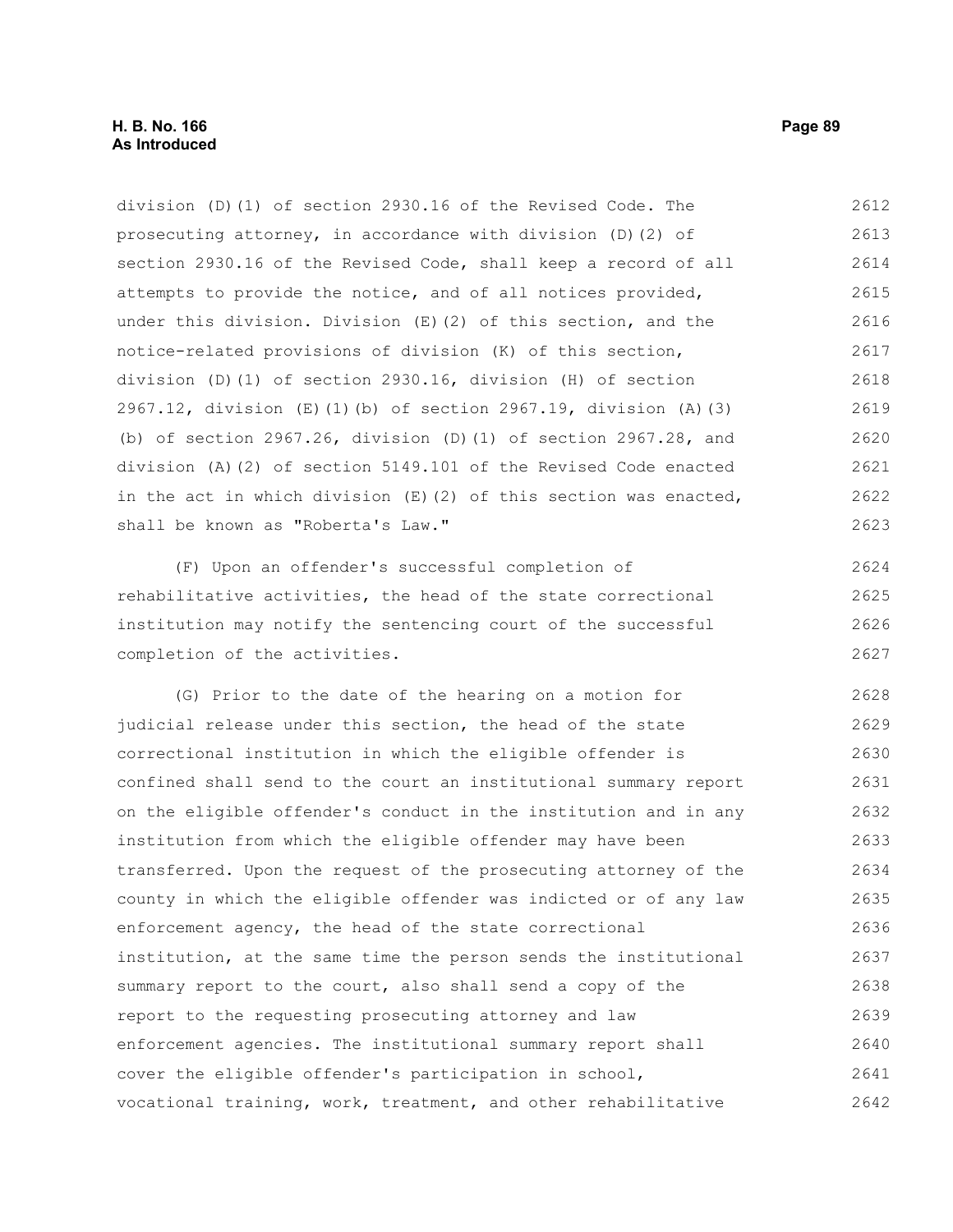# **H. B. No. 166 Page 90 As Introduced**

activities and any disciplinary action taken against the eligible offender. The report shall be made part of the record of the hearing. A presentence investigation report is not required for judicial release. 2643 2644 2645 2646

(H) If the court grants a hearing on a motion for judicial release under this section, the eligible offender shall attend the hearing if ordered to do so by the court. Upon receipt of a copy of the journal entry containing the order, the head of the state correctional institution in which the eligible offender is incarcerated shall deliver the eligible offender to the sheriff of the county in which the hearing is to be held. The sheriff shall convey the eligible offender to and from the hearing. 2647 2648 2649 2650 2651 2652 2653 2654

(I) At the hearing on a motion for judicial release under this section, the court shall afford the eligible offender and the eligible offender's attorney an opportunity to present written and, if present, oral information relevant to the motion. The court shall afford a similar opportunity to the prosecuting attorney, the victim or the victim's representative, and any other person the court determines is likely to present additional relevant information. The court shall consider any statement of a victim made pursuant to section 2930.14 or 2930.17 of the Revised Code, any victim impact statement prepared pursuant to section 2947.051 of the Revised Code, and any report made under division (G) of this section. The court may consider any written statement of any person submitted to the court pursuant to division (L) of this section. After ruling on the motion, the court shall notify the victim of the ruling in accordance with sections 2930.03 and 2930.16 of the Revised Code. 2655 2656 2657 2658 2659 2660 2661 2662 2663 2664 2665 2666 2667 2668 2669 2670 2671

(J)(1) A court shall not grant a judicial release under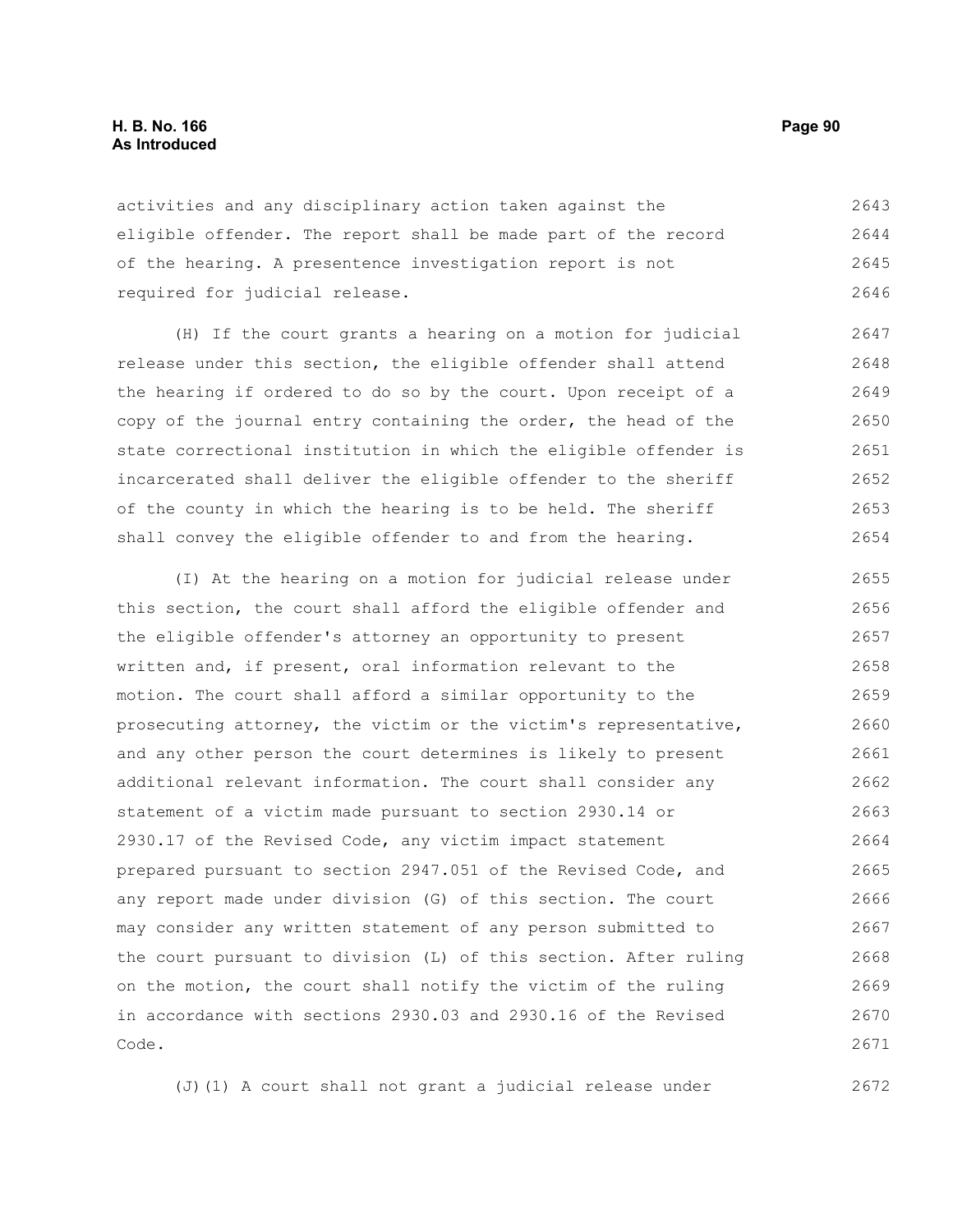#### **H. B. No. 166 Page 91 As Introduced**

this section to an eligible offender who is imprisoned for a felony of the first or second degree, or to an eligible offender who committed an offense under Chapter 2925. or 3719. of the Revised Code and for whom there was a presumption under section 2929.13 of the Revised Code in favor of a prison term, unless the court, with reference to factors under section 2929.12 of the Revised Code, finds both of the following: 2673 2674 2675 2676 2677 2678 2679

(a) That a sanction other than a prison term would adequately punish the offender and protect the public from future criminal violations by the eligible offender because the applicable factors indicating a lesser likelihood of recidivism outweigh the applicable factors indicating a greater likelihood of recidivism; 2680 2681 2682 2683 2684 2685

(b) That a sanction other than a prison term would not demean the seriousness of the offense because factors indicating that the eligible offender's conduct in committing the offense was less serious than conduct normally constituting the offense outweigh factors indicating that the eligible offender's conduct was more serious than conduct normally constituting the offense. 2686 2687 2688 2689 2690 2691

(2) A court that grants a judicial release to an eligible offender under division (J)(1) of this section shall specify on the record both findings required in that division and also shall list all the factors described in that division that were presented at the hearing. 2692 2693 2694 2695 2696

(K) If the court grants a motion for judicial release under this section, the court shall order the release of the eligible offender, shall place the eligible offender under an appropriate community control sanction, under appropriate conditions, and under the supervision of the department of probation serving the court and shall reserve the right to 2697 2698 2699 2700 2701 2702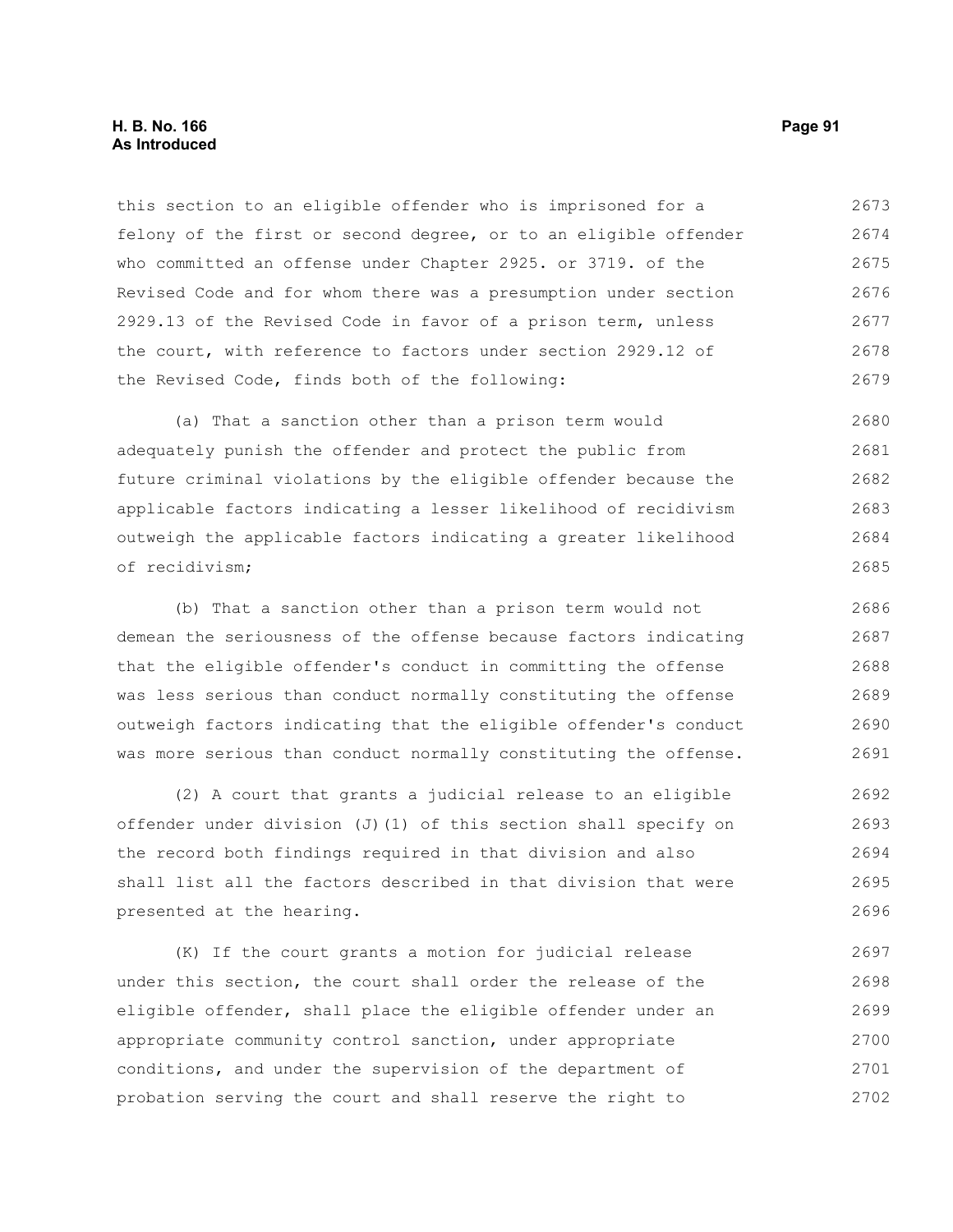reimpose the sentence that it reduced if the offender violates the sanction. If the court reimposes the reduced sentence, it may do so either concurrently with, or consecutive to, any new sentence imposed upon the eligible offender as a result of the violation that is a new offense. Except as provided in division (R)(2) of this section, the period of community control shall be no longer than five years. The court, in its discretion, may reduce the period of community control by the amount of time the eligible offender spent in jail or prison for the offense and in prison. If the court made any findings pursuant to division (J) (1) of this section, the court shall serve a copy of the findings upon counsel for the parties within fifteen days after the date on which the court grants the motion for judicial release. 2703 2704 2705 2706 2707 2708 2709 2710 2711 2712 2713 2714 2715 2716

If the court grants a motion for judicial release, the court shall notify the appropriate person at the department of rehabilitation and correction, and the department shall post notice of the release on the database it maintains pursuant to section 5120.66 of the Revised Code. The court also shall notify the prosecuting attorney of the county in which the eligible offender was indicted that the motion has been granted. Unless the victim or the victim's representative has requested pursuant to division (B)(2) of section 2930.03 of the Revised Code that the victim or victim's representative not be provided the notice, the prosecuting attorney shall notify the victim or the victim's representative of the judicial release in any manner, and in accordance with the same procedures, pursuant to which the prosecuting attorney is authorized to provide notice of the hearing pursuant to division (E)(2) of this section. If the notice is based on an offense committed prior to March 22, 2013, the notice to the victim or victim's representative also shall 2717 2718 2719 2720 2721 2722 2723 2724 2725 2726 2727 2728 2729 2730 2731 2732 2733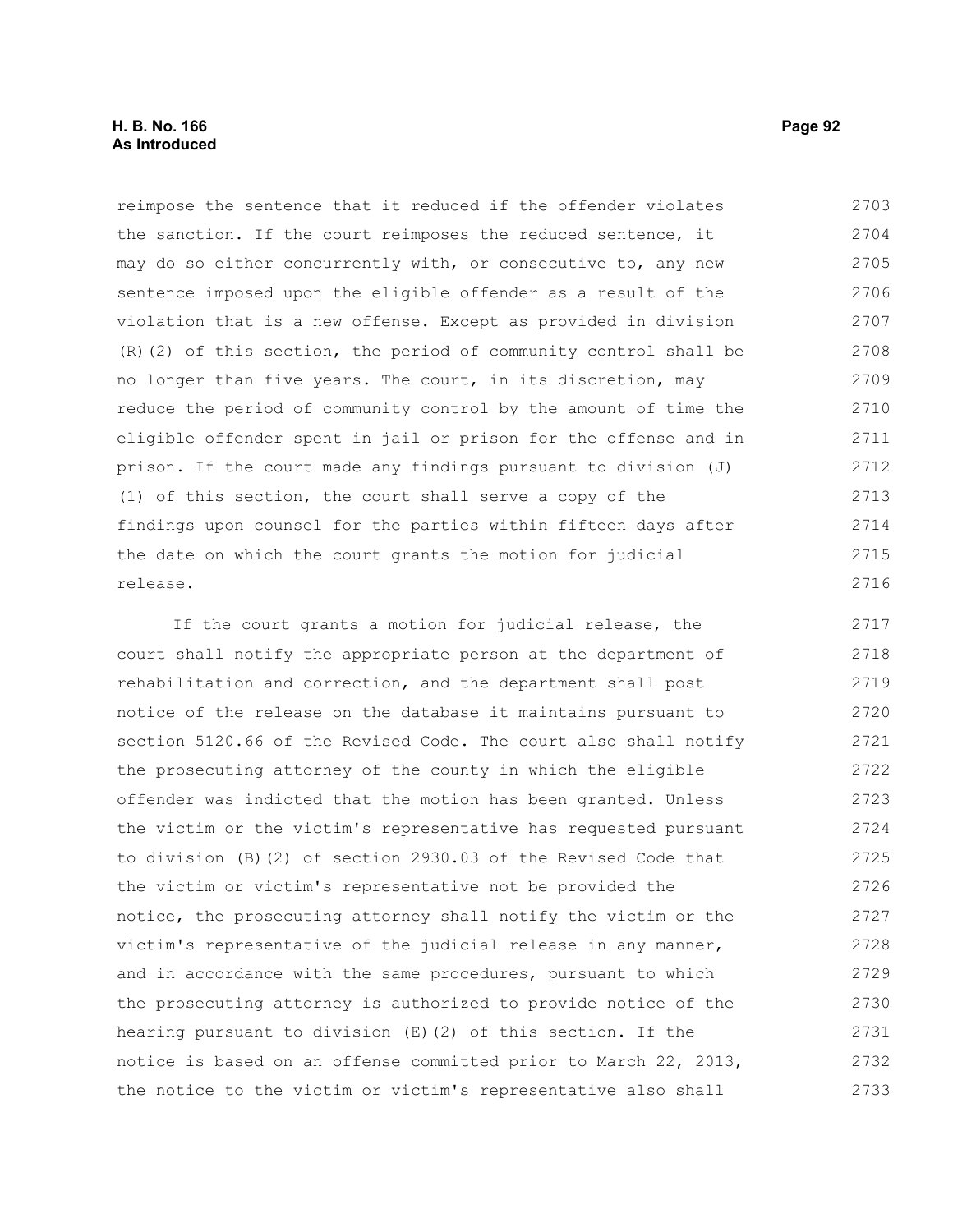include the opt-out information described in division (D)(1) of section 2930.16 of the Revised Code. 2734 2735

(L) In addition to and independent of the right of a victim to make a statement pursuant to section 2930.14, 2930.17, or 2946.051 of the Revised Code and any right of a person to present written information or make a statement pursuant to division (I) of this section, any person may submit to the court, at any time prior to the hearing on the offender's motion for judicial release, a written statement concerning the effects of the offender's crime or crimes, the circumstances surrounding the crime or crimes, the manner in which the crime or crimes were perpetrated, and the person's opinion as to whether the offender should be released. 2736 2737 2738 2739 2740 2741 2742 2743 2744 2745 2746

(M) The changes to this section that are made on September 30, 2011, apply to any judicial release decision made on or after September 30, 2011, for any eligible offender. 2747 2748 2749

(N) Notwithstanding the eligibility requirements specified in division (A) of this section and the filing time frames specified in division (C) of this section and notwithstanding the findings required under division (J) of this section, the sentencing court, upon the court's own motion and after considering whether the release of the offender into society would create undue risk to public safety, may grant a judicial release to an offender who is not serving a life sentence at any time during the offender's imposed sentence when the director of rehabilitation and correction certifies to the sentencing court through the chief medical officer for the department of rehabilitation and correction that the offender is in imminent danger of death, is medically incapacitated, or is suffering from a terminal illness. 2750 2751 2752 2753 2754 2755 2756 2757 2758 2759 2760 2761 2762 2763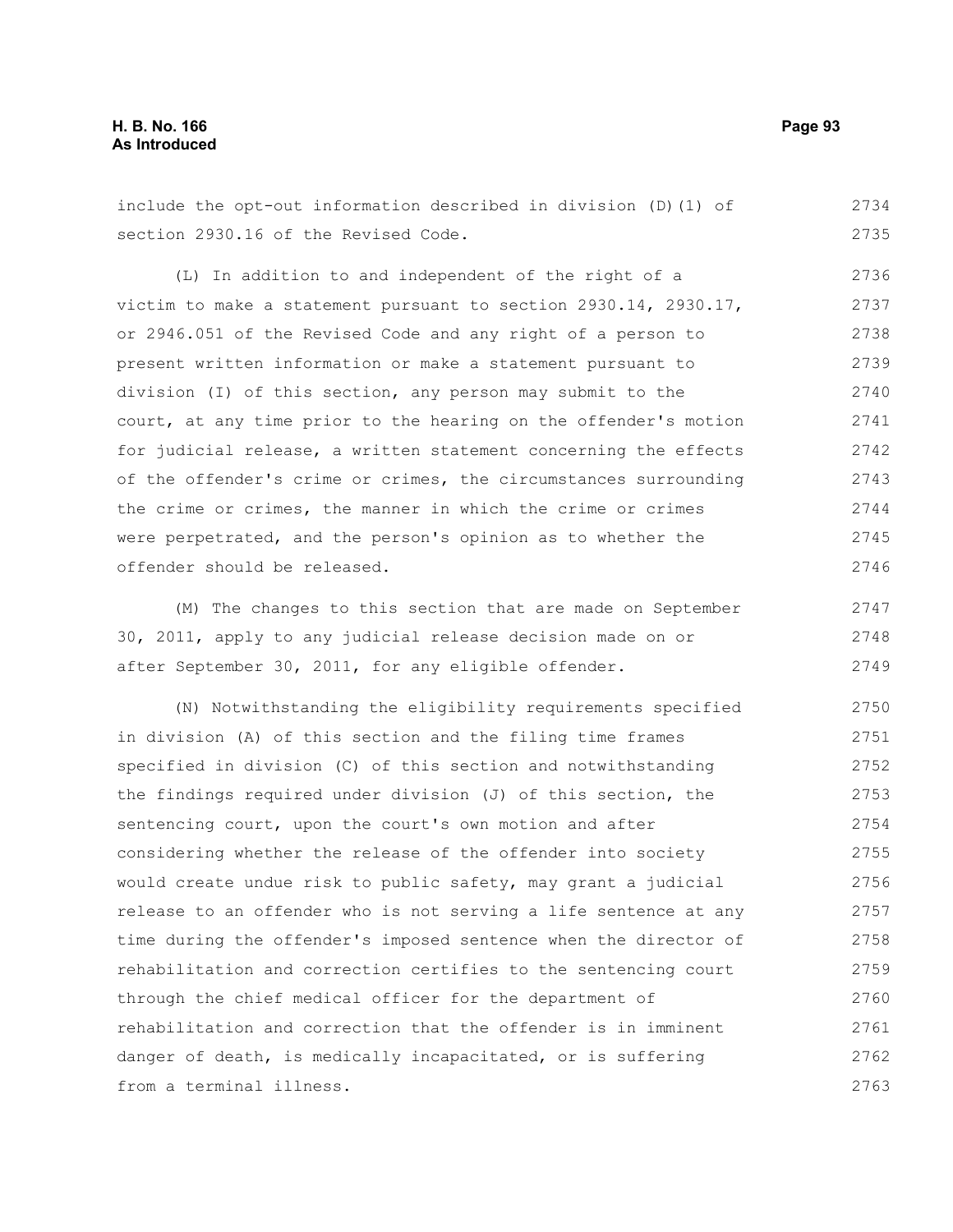(O) The director of rehabilitation and correction shall not certify any offender under division (N) of this section who is serving a death sentence. 2764 2765 2766

(P) A motion made by the court under division (N) of this section is subject to the notice, hearing, and other procedural requirements specified in divisions  $(D)$ ,  $(E)$ ,  $(G)$ ,  $(H)$ ,  $(I)$ , (K), and (L) of this section, except for the following: 2767 2768 2769 2770

(1) The court may waive the offender's appearance at any hearing scheduled by the court if the offender's condition makes it impossible for the offender to participate meaningfully in the proceeding. 2771 2772 2773 2774

(2) The court may grant the motion without a hearing, provided that the prosecuting attorney and victim or victim's representative to whom notice of the hearing was provided under division (E) of this section indicate that they do not wish to participate in the hearing or present information relevant to the motion. 2775 2776 2777 2778 2779 2780

(Q) The court may request health care records from the department of rehabilitation and correction to verify the certification made under division (N) of this section. 2781 2782 2783

(R)(1) If the court grants judicial release under division (N) of this section, the court shall do all of the following: 2784 2785

(a) Order the release of the offender;

(b) Place the offender under an appropriate community control sanction, under appropriate conditions; 2787 2788

(c) Place the offender under the supervision of the department of probation serving the court or under the supervision of the adult parole authority. 2789 2790 2791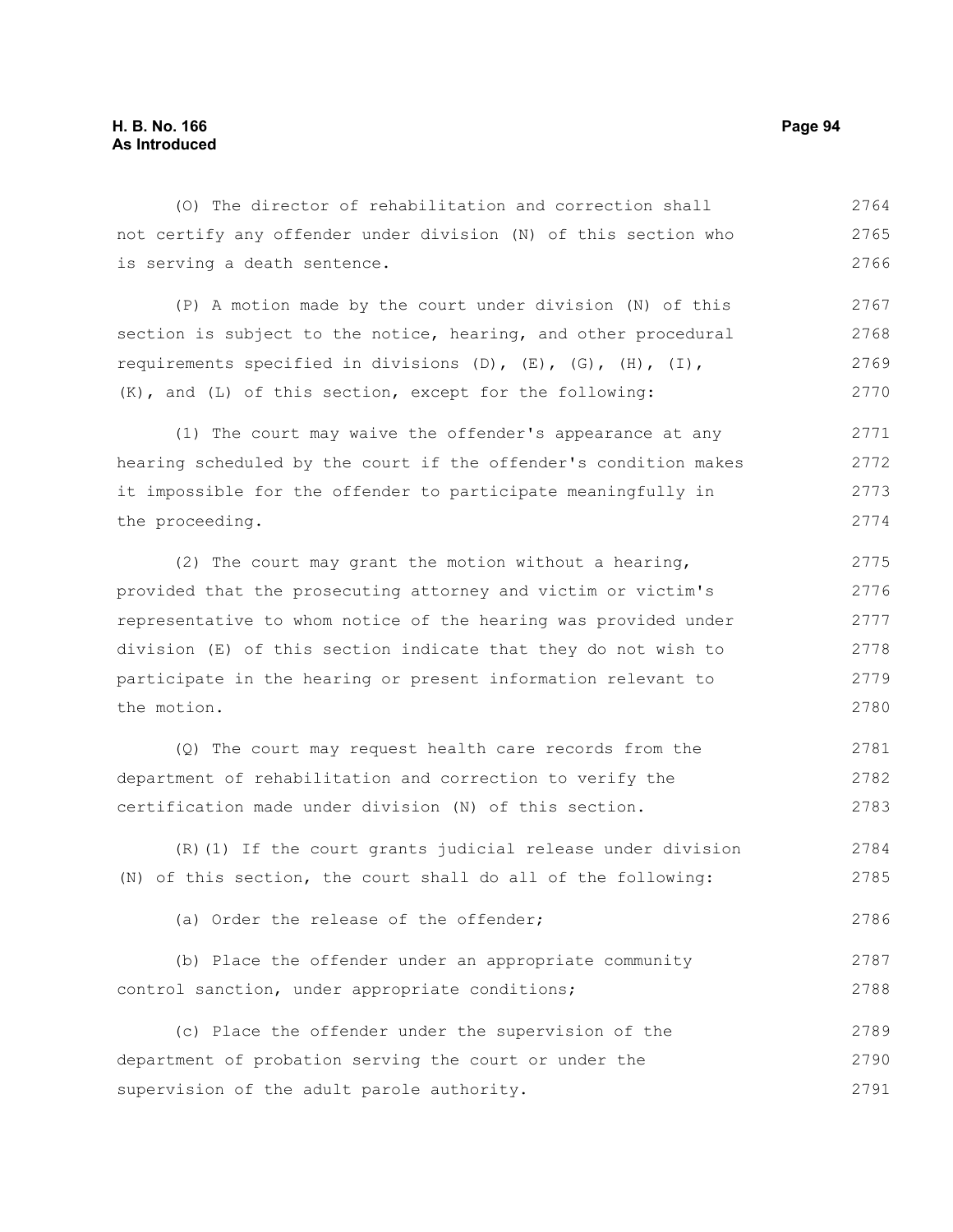# **H. B. No. 166 Page 95 As Introduced**

(2) The court, in its discretion, may revoke the judicial release if the offender violates the community control sanction described in division (R)(1) of this section. The period of that community control is not subject to the five-year limitation described in division (K) of this section and shall not expire earlier than the date on which all of the offender's mandatory prison terms expire. 2792 2793 2794 2795 2796 2797 2798

(S) If the health of an offender who is released under division (N) of this section improves so that the offender is no longer terminally ill, medically incapacitated, or in imminent danger of death, the court shall, upon the court's own motion, revoke the judicial release. The court shall not grant the motion without a hearing unless the offender waives a hearing. If a hearing is held, the court shall afford the offender and the offender's attorney an opportunity to present written and, if the offender or the offender's attorney is present, oral information relevant to the motion. The court shall afford a similar opportunity to the prosecuting attorney, the victim or the victim's representative, and any other person the court determines is likely to present additional relevant information. A court that grants a motion under this division shall specify its findings on the record. 2799 2800 2801 2802 2803 2804 2805 2806 2807 2808 2809 2810 2811 2812 2813

**Sec. 2930.16.** (A) If a defendant is incarcerated, a victim in a case who has requested to receive notice under this section shall be given notice of the incarceration of the defendant. If an alleged juvenile offender is committed to the temporary custody of a school, camp, institution, or other facility operated for the care of delinquent children or to the legal custody of the department of youth services, a victim in a case who has requested to receive notice under this section shall be given notice of the commitment. Promptly after sentence is 2814 2815 2816 2817 2818 2819 2820 2821 2822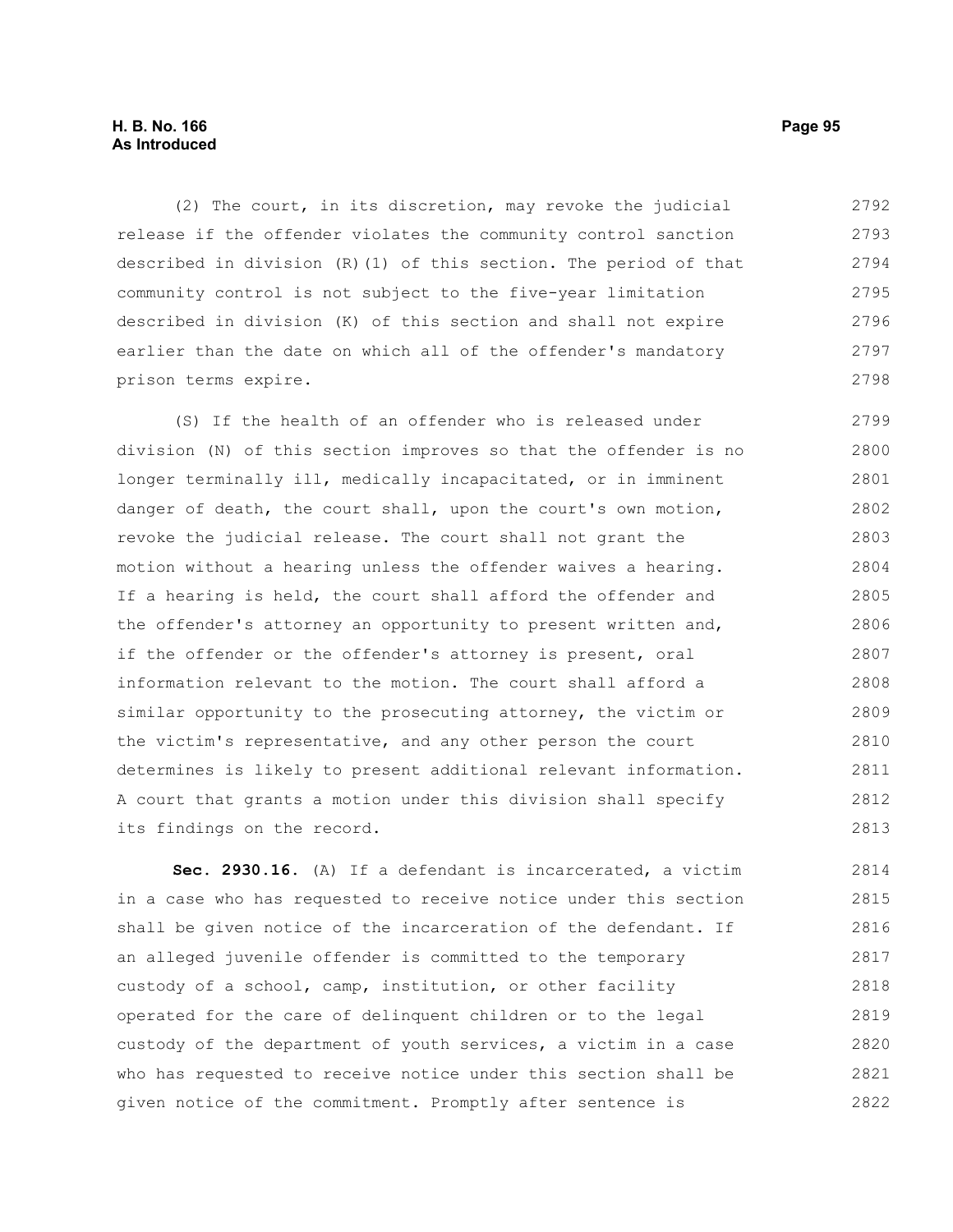# **H. B. No. 166 Page 96 As Introduced**

imposed upon the defendant or the commitment of the alleged juvenile offender is ordered, the prosecutor in the case shall notify the victim of the date on which the defendant will be released, or initially will be eligible for release, from confinement or the prosecutor's reasonable estimate of that date or the date on which the alleged juvenile offender will have served the minimum period of commitment or the prosecutor's reasonable estimate of that date. The prosecutor also shall notify the victim of the name of the custodial agency of the defendant or alleged juvenile offender and tell the victim how to contact that custodial agency. If the custodial agency is the department of rehabilitation and correction, the prosecutor shall notify the victim of the services offered by the office of victims' services pursuant to section 5120.60 of the Revised Code. If the custodial agency is the department of youth services, the prosecutor shall notify the victim of the services provided by the office of victims' services within the release authority of the department pursuant to section 5139.55 of the Revised Code and the victim's right pursuant to section 5139.56 of the Revised Code to submit a written request to the release authority to be notified of actions the release authority takes with respect to the alleged juvenile offender. The victim shall keep the custodial agency informed of the victim's current address and telephone number. 2823 2824 2825 2826 2827 2828 2829 2830 2831 2832 2833 2834 2835 2836 2837 2838 2839 2840 2841 2842 2843 2844 2845 2846

(B)(1) Upon the victim's request or in accordance with division (D) of this section, the prosecutor promptly shall notify the victim of any hearing for judicial release of the defendant pursuant to section 2929.20 of the Revised Code, of any hearing for release of the defendant pursuant to section 2967.19 of the Revised Code, or of any hearing for judicial release or early release of the alleged juvenile offender 2847 2848 2849 2850 2851 2852 2853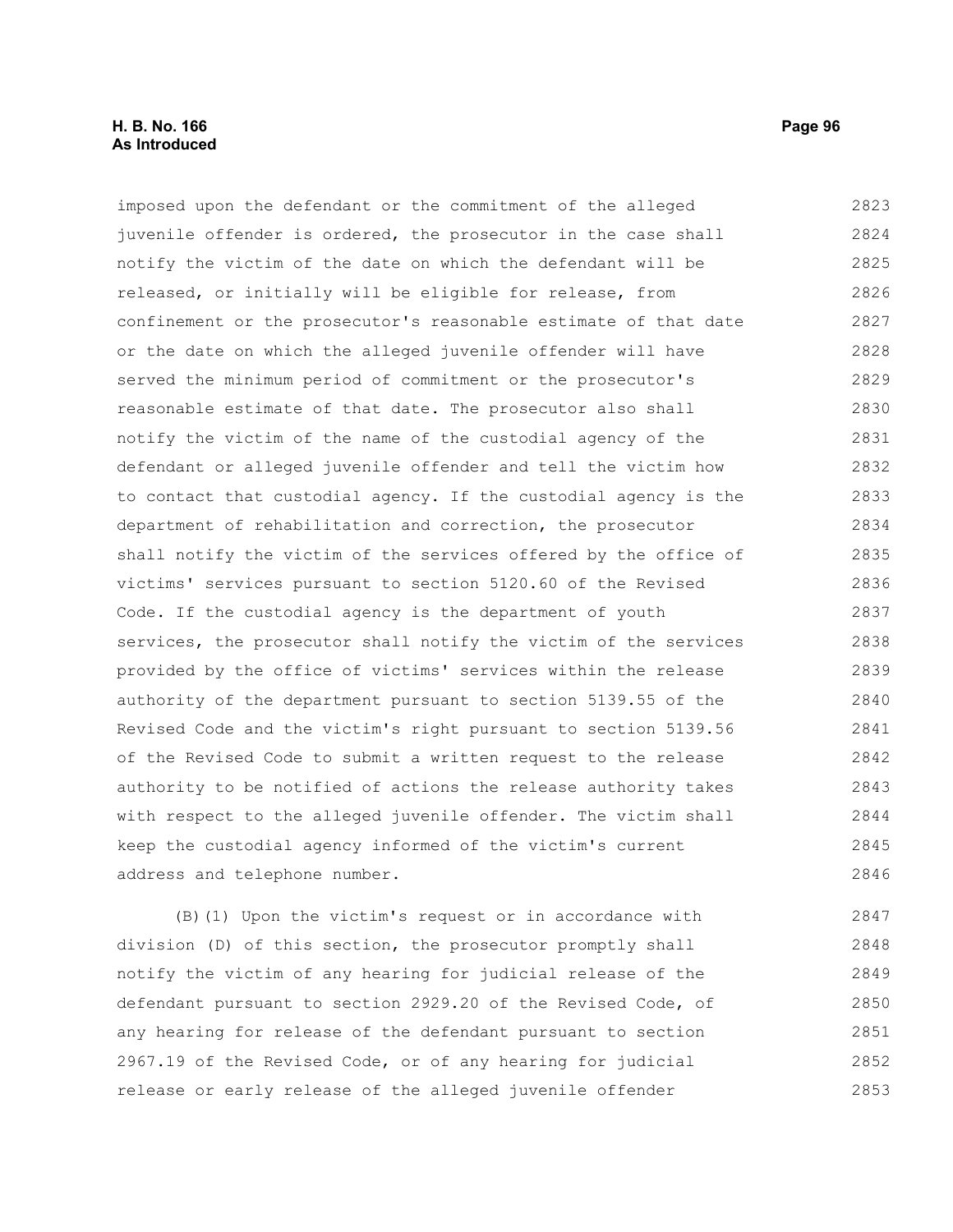# **H. B. No. 166 Page 97 As Introduced**

pursuant to section 2151.38 of the Revised Code and of the victim's right to make a statement under those sections. The court shall notify the victim of its ruling in each of those hearings and on each of those applications. 2854 2855 2856 2857

(2) If an offender is sentenced to a prison term pursuant to division (A)(3) or (B) of section 2971.03 of the Revised Code, upon the request of the victim of the crime or in accordance with division (D) of this section, the prosecutor promptly shall notify the victim of any hearing to be conducted pursuant to section 2971.05 of the Revised Code to determine whether to modify the requirement that the offender serve the entire prison term in a state correctional facility in accordance with division (C) of that section, whether to continue, revise, or revoke any existing modification of that requirement, or whether to terminate the prison term in accordance with division (D) of that section. The court shall notify the victim of any order issued at the conclusion of the hearing. 2858 2859 2860 2861 2862 2863 2864 2865 2866 2867 2868 2869 2870 2871

(C) Upon the victim's request made at any time before the particular notice would be due or in accordance with division (D) of this section, the custodial agency of a defendant or alleged juvenile offender shall give the victim any of the following notices that is applicable: 2872 2873 2874 2875 2876

(1) At least sixty days before the adult parole authority recommends a pardon or commutation of sentence for the defendant or at least sixty days prior to a hearing before the adult parole authority regarding a grant of parole to the defendant, notice of the victim's right to submit a statement regarding the impact of the defendant's release in accordance with section 2967.12 of the Revised Code and, if applicable, of the victim's 2877 2878 2879 2880 2881 2882 2883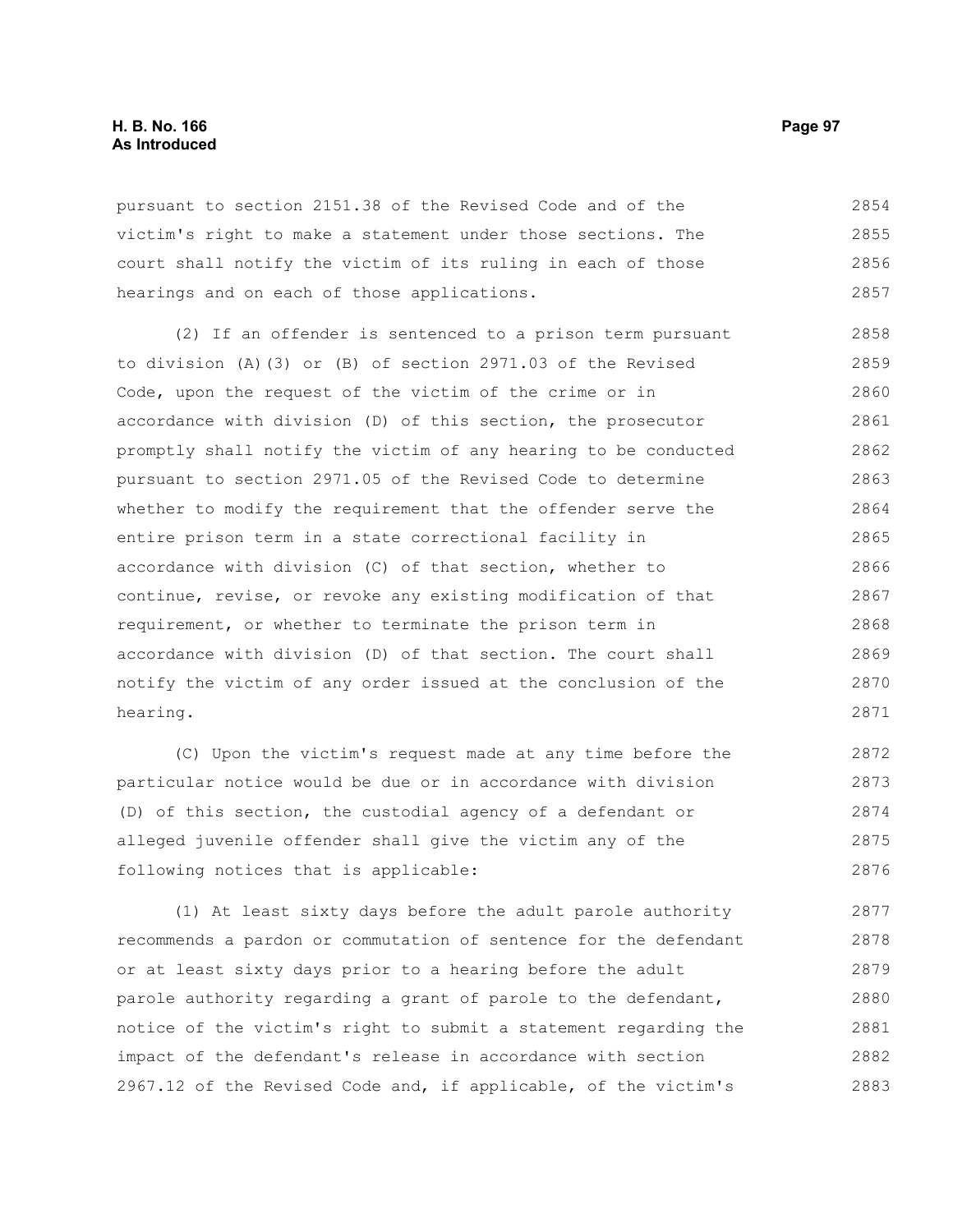# **H. B. No. 166 Page 98 As Introduced**

right to appear at a full board hearing of the parole board to give testimony as authorized by section 5149.101 of the Revised Code; and at least sixty days prior to a hearing before the department regarding a determination of whether the inmate must be released under division (C) or (D) $(2)$  of section 2967.271 of the Revised Code if the inmate is serving a non-life felony indefinite prison term, notice of the fact that the inmate will be having a hearing regarding a possible grant of release, the date of any hearing regarding a possible grant of release, and the right of any person to submit a written statement regarding the pending action; 2884 2885 2886 2887 2888 2889 2890 2891 2892 2893 2894

(2) At least sixty days before the defendant is transferred to transitional control under section 2967.26 of the Revised Code, notice of the pendency of the transfer and of the victim's right under that section to submit a statement regarding the impact of the transfer; 2895 2896 2897 2898 2899

(3) At least sixty days before the release authority of the department of youth services holds a release review, release hearing, or discharge review for the alleged juvenile offender, notice of the pendency of the review or hearing, of the victim's right to make an oral or written statement regarding the impact of the crime upon the victim or regarding the possible release or discharge, and, if the notice pertains to a hearing, of the victim's right to attend and make statements or comments at the hearing as authorized by section 5139.56 of the Revised Code; 2900 2901 2902 2903 2904 2905 2906 2907 2908

(4) Prompt notice of the defendant's or alleged juvenile offender's escape from a facility of the custodial agency in which the defendant was incarcerated or in which the alleged juvenile offender was placed after commitment, of the defendant's or alleged juvenile offender's absence without leave 2909 2910 2911 2912 2913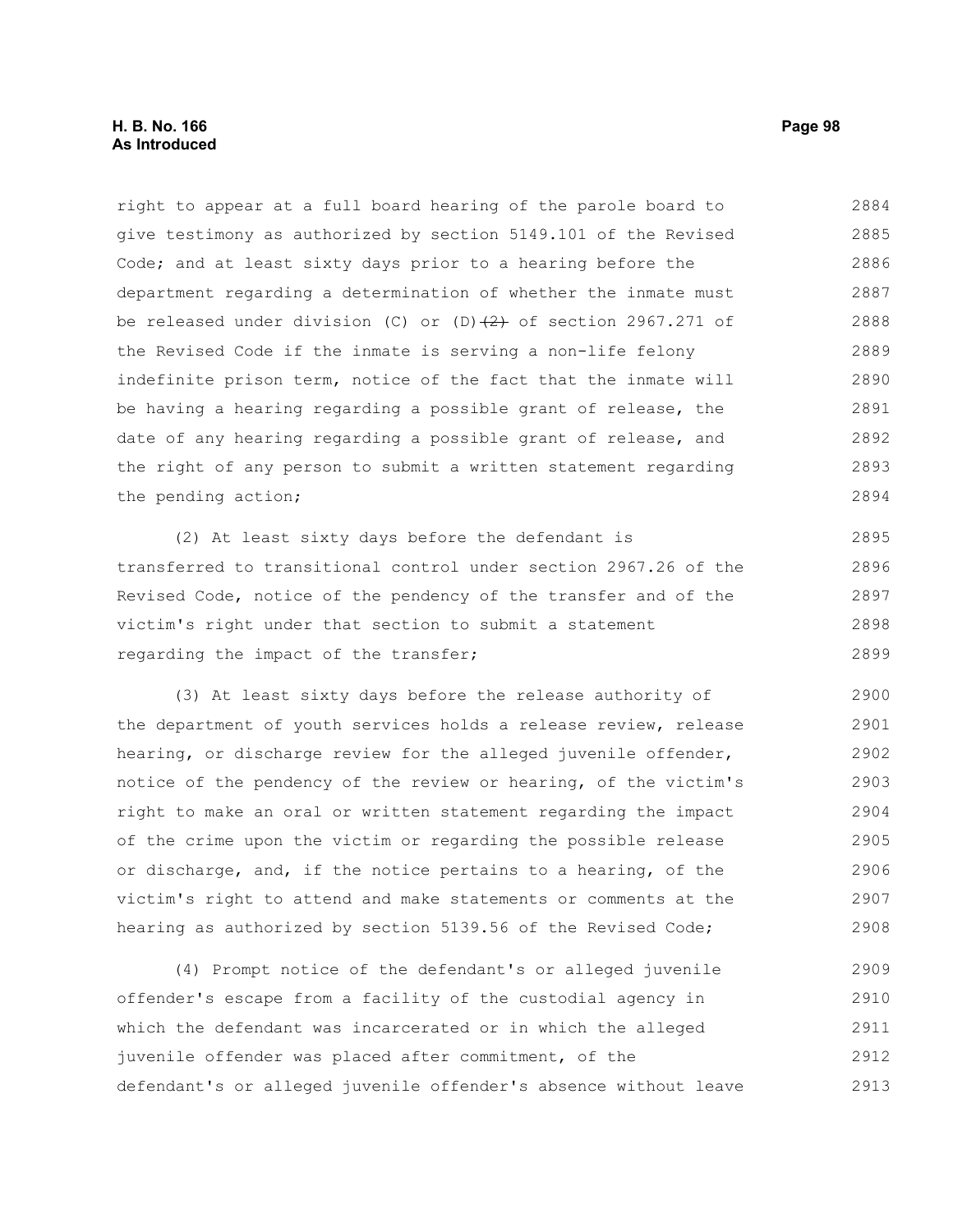from a mental health or developmental disabilities facility or from other custody, and of the capture of the defendant or alleged juvenile offender after an escape or absence; 2914 2915 2916

(5) Notice of the defendant's or alleged juvenile offender's death while in confinement or custody; 2917 2918

(6) Notice of the filing of a petition by the director of rehabilitation and correction pursuant to section 2967.19 of the Revised Code requesting the early release under that section of the defendant; 2919 2920 2921 2922

(7) Notice of the defendant's or alleged juvenile offender's release from confinement or custody and the terms and conditions of the release. 2923 2924 2925

(D)(1) If a defendant is incarcerated for the commission of aggravated murder, murder, or an offense of violence that is a felony of the first, second, or third degree or is under a sentence of life imprisonment or if an alleged juvenile offender has been charged with the commission of an act that would be aggravated murder, murder, or an offense of violence that is a felony of the first, second, or third degree or be subject to a sentence of life imprisonment if committed by an adult, except as otherwise provided in this division, the notices described in divisions (B) and (C) of this section shall be given regardless of whether the victim has requested the notification. The notices described in divisions (B) and (C) of this section shall not be given under this division to a victim if the victim has requested pursuant to division (B)(2) of section 2930.03 of the Revised Code that the victim not be provided the notice. Regardless of whether the victim has requested that the notices described in division (C) of this section be provided or not be provided, the custodial agency shall give notice similar to 2926 2927 2928 2929 2930 2931 2932 2933 2934 2935 2936 2937 2938 2939 2940 2941 2942 2943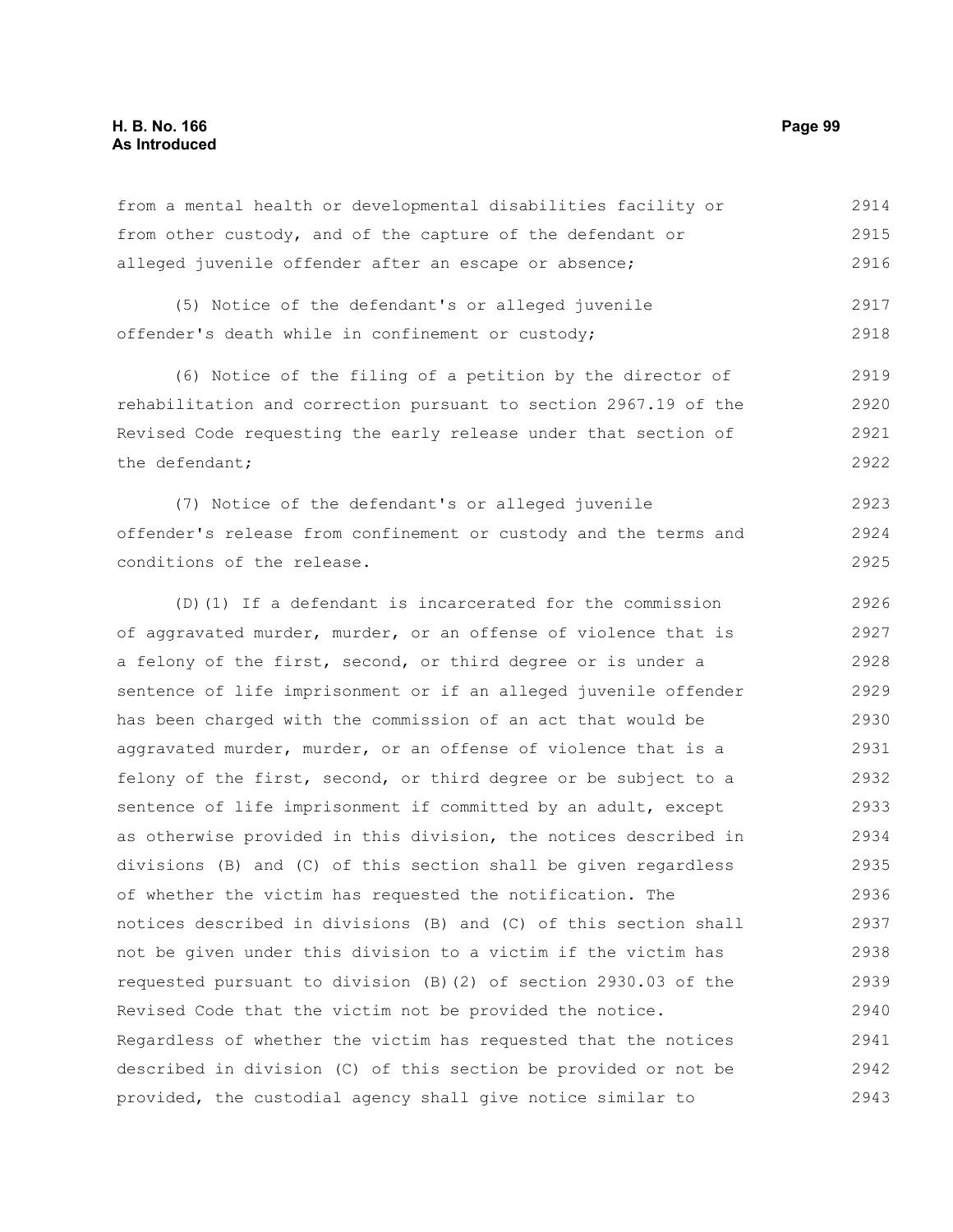# **H. B. No. 166 Page 100 As Introduced**

those notices to the prosecutor in the case, to the sentencing court, to the law enforcement agency that arrested the defendant or alleged juvenile offender if any officer of that agency was a victim of the offense, and to any member of the victim's immediate family who requests notification. If the notice given under this division to the victim is based on an offense committed prior to March 22, 2013, and if the prosecutor or custodial agency has not previously successfully provided any notice to the victim under this division or division (B) or (C) of this section with respect to that offense and the offender who committed it, the notice also shall inform the victim that the victim may request that the victim not be provided any further notices with respect to that offense and the offender who committed it and shall describe the procedure for making that request. If the notice given under this division to the victim pertains to a hearing regarding a grant of a parole to the defendant, the notice also shall inform the victim that the victim, a member of the victim's immediate family, or the victim's representative may request a victim conference, as described in division (E) of this section, and shall provide an explanation of a victim conference. 2944 2945 2946 2947 2948 2949 2950 2951 2952 2953 2954 2955 2956 2957 2958 2959 2960 2961 2962 2963 2964

The prosecutor or custodial agency may give the notices to which this division applies by any reasonable means, including regular mail, telephone, and electronic mail. If the prosecutor or custodial agency attempts to provide notice to a victim under this division but the attempt is unsuccessful because the prosecutor or custodial agency is unable to locate the victim, is unable to provide the notice by its chosen method because it cannot determine the mailing address, telephone number, or electronic mail address at which to provide the notice, or, if the notice is sent by mail, the notice is returned, the 2965 2966 2967 2968 2969 2970 2971 2972 2973 2974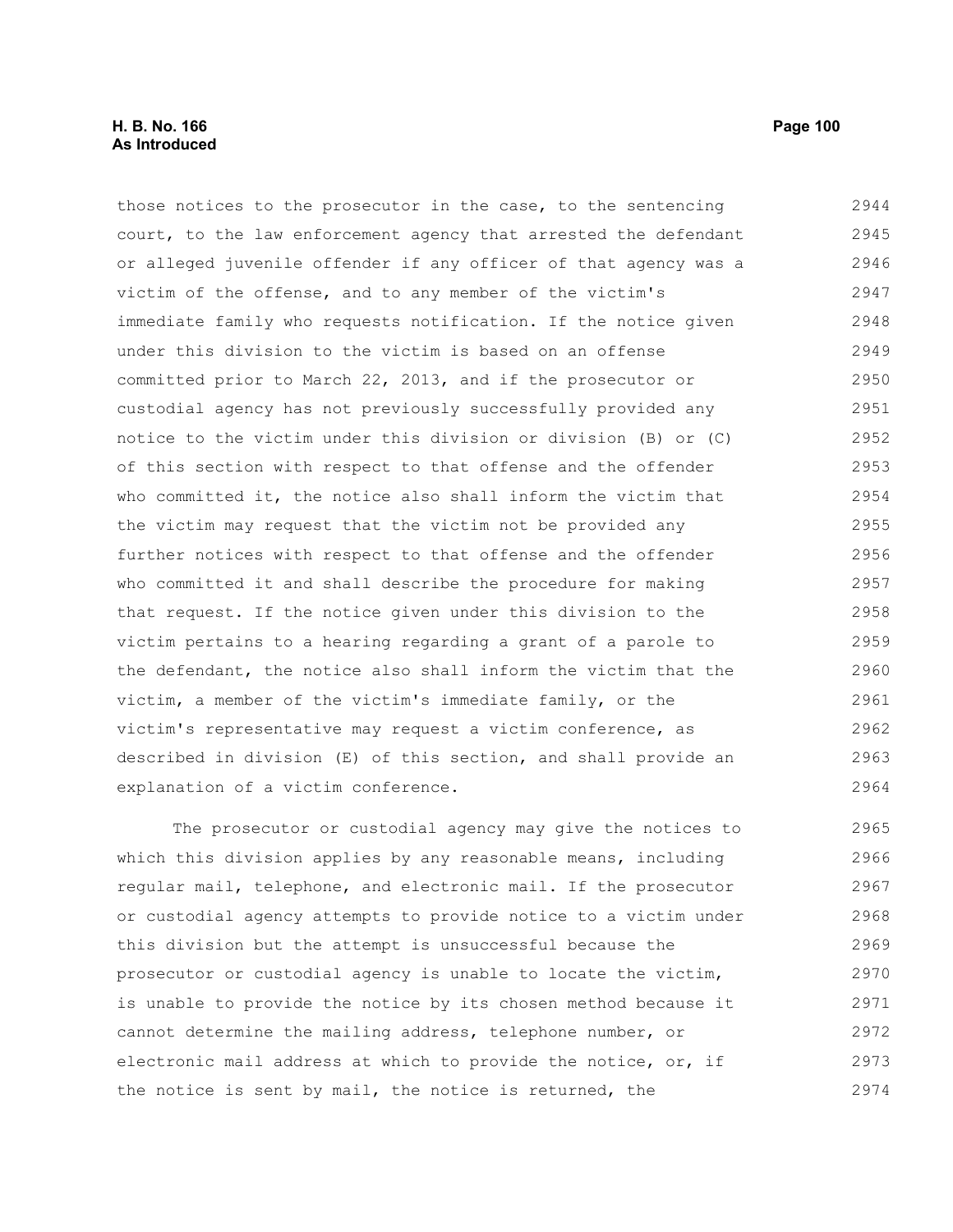# **H. B. No. 166 Page 101 As Introduced**

prosecutor or custodial agency shall make another attempt to provide the notice to the victim. If the second attempt is unsuccessful, the prosecutor or custodial agency shall make at least one more attempt to provide the notice. If the notice is based on an offense committed prior to March 22, 2013, in each attempt to provide the notice to the victim, the notice shall include the opt-out information described in the preceding paragraph. The prosecutor or custodial agency, in accordance with division (D)(2) of this section, shall keep a record of all attempts to provide the notice, and of all notices provided, under this division. 2975 2976 2977 2978 2979 2980 2981 2982 2983 2984 2985

Division (D)(1) of this section, and the notice-related provisions of divisions (E)(2) and (K) of section 2929.20, division (H) of section 2967.12, division (E)(1)(b) of section 2967.19, division (A)(3)(b) of section 2967.26, division (D)(1) of section 2967.28, and division (A)(2) of section 5149.101 of the Revised Code enacted in the act in which division (D)(1) of this section was enacted, shall be known as "Roberta's Law." 2986 2987 2988 2989 2990 2991 2992

(2) Each prosecutor and custodial agency that attempts to give any notice to which division (D)(1) of this section applies shall keep a record of all attempts to give the notice. The record shall indicate the person who was to be the recipient of the notice, the date on which the attempt was made, the manner in which the attempt was made, and the person who made the attempt. If the attempt is successful and the notice is given, the record shall indicate that fact. The record shall be kept in a manner that allows public inspection of attempts and notices given to persons other than victims without revealing the names, addresses, or other identifying information relating to victims. The record of attempts and notices given to victims is not a public record, but the prosecutor or custodial agency shall 2993 2994 2995 2996 2997 2998 2999 3000 3001 3002 3003 3004 3005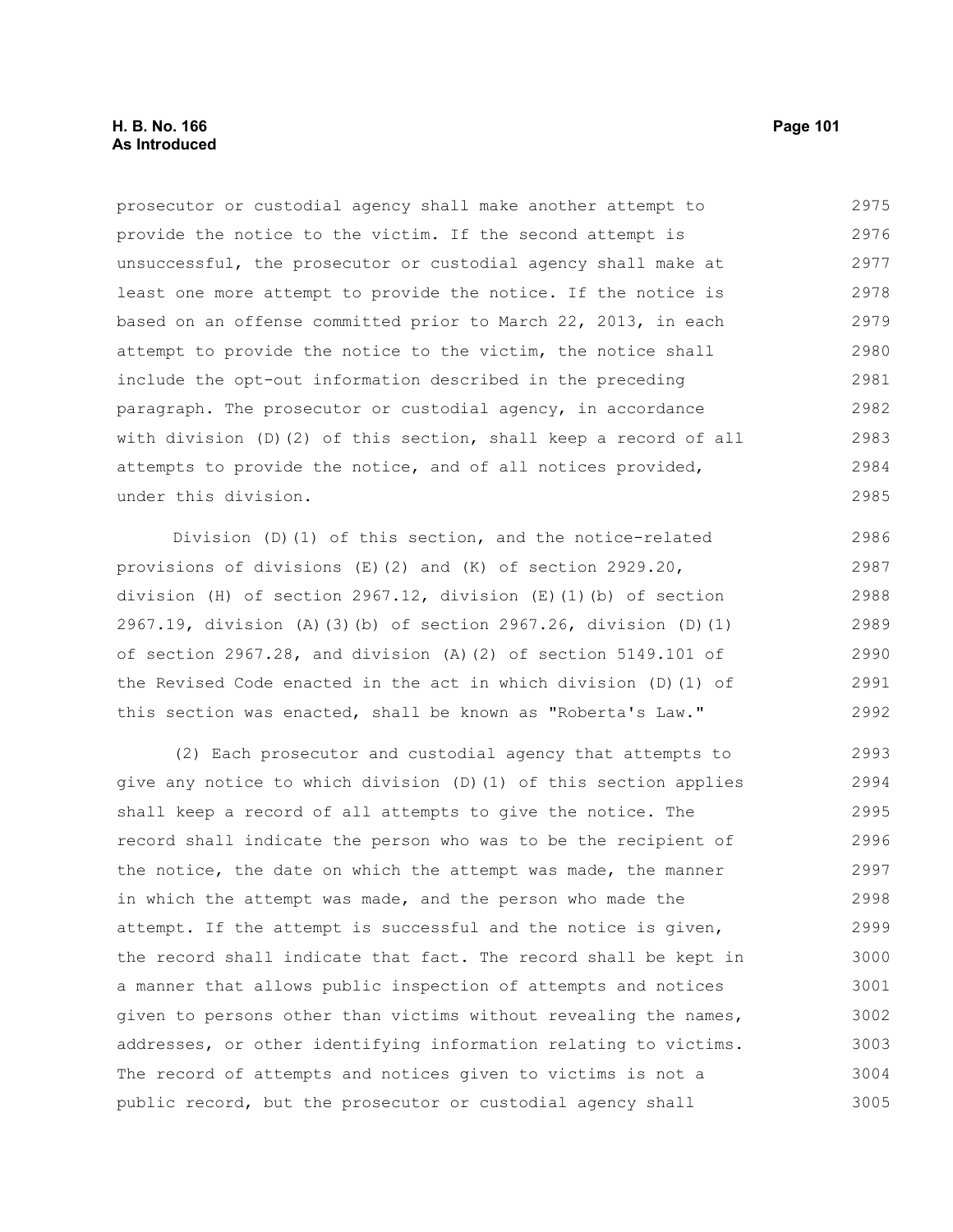# **H. B. No. 166 Page 102 As Introduced**

provide upon request a copy of that record to a prosecuting attorney, judge, law enforcement agency, or member of the general assembly. The record of attempts and notices given to persons other than victims is a public record. A record kept under this division may be indexed by offender name, or in any other manner determined by the prosecutor or the custodial agency. Each prosecutor or custodial agency that is required to keep a record under this division shall determine the procedures for keeping the record and the manner in which it is to be kept, subject to the requirements of this division. 3006 3007 3008 3009 3010 3011 3012 3013 3014 3015

(E) The adult parole authority shall adopt rules under Chapter 119. of the Revised Code providing for a victim conference, upon request of the victim, a member of the victim's immediate family, or the victim's representative, prior to a parole hearing in the case of a prisoner who is incarcerated for the commission of aggravated murder, murder, or an offense of violence that is a felony of the first, second, or third degree or is under a sentence of life imprisonment. The rules shall provide for, but not be limited to, all of the following: 3016 3017 3018 3019 3020 3021 3022 3023 3024

(1) Subject to division (E)(3) of this section, attendance by the victim, members of the victim's immediate family, the victim's representative, and, if practicable, other individuals; 3025 3026 3027

(2) Allotment of up to one hour for the conference;

(3) A specification of the number of persons specified in division (E)(1) of this section who may be present at any single victim conference, if limited by the department pursuant to division (F) of this section. 3029 3030 3031 3032

(F) The department may limit the number of persons specified in division (E)(1) of this section who may be present 3033 3034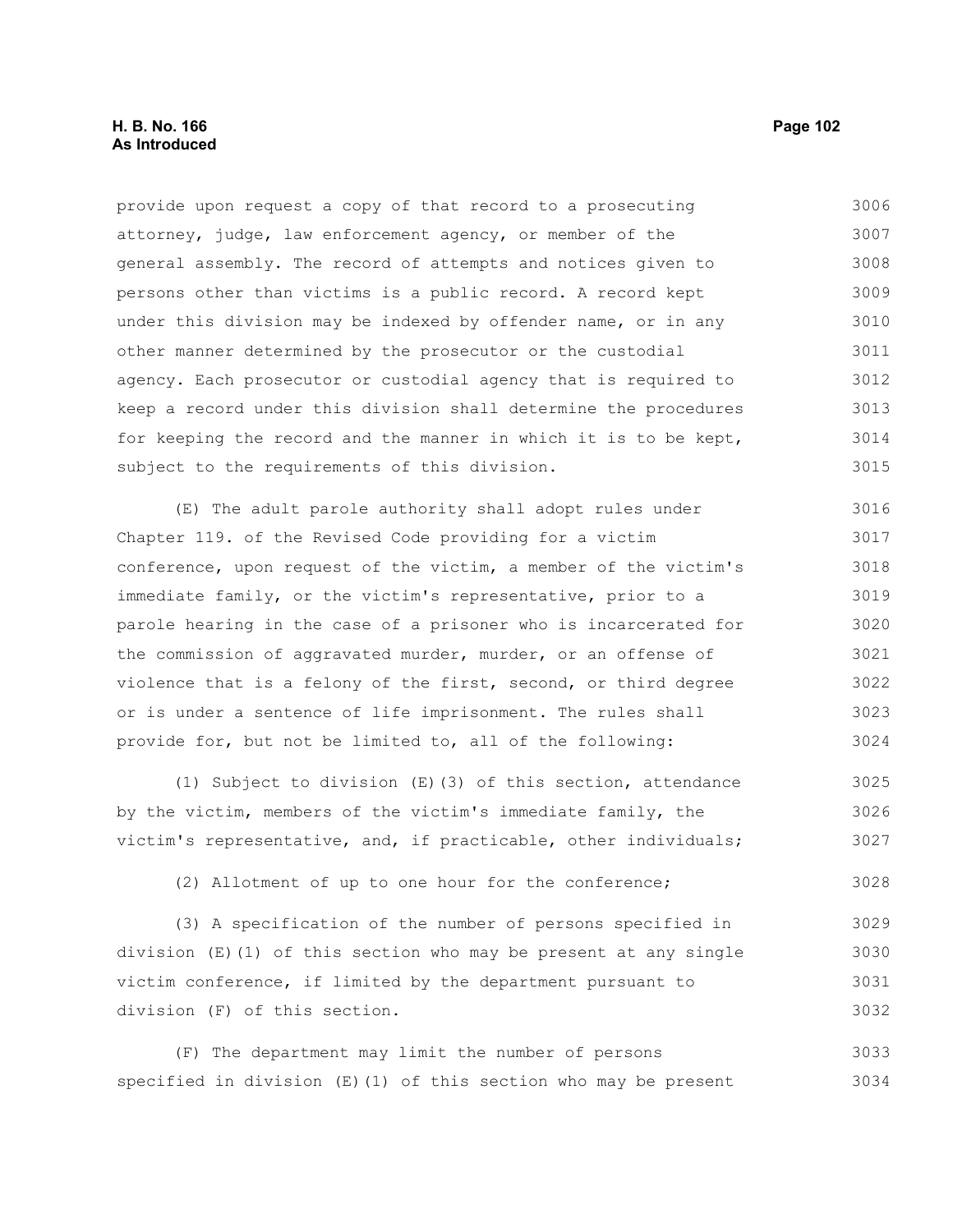#### **H. B. No. 166 Page 103 As Introduced**

at any single victim conference, provided that the department shall not limit the number of persons who may be present at any single conference to fewer than three. If the department limits the number of persons who may be present at any single victim conference, the department shall permit and schedule, upon request of the victim, a member of the victim's immediate family, or the victim's representative, multiple victim conferences for the persons specified in division (E)(1) of this section. (G) As used in this section, "victim's immediate family" has the same meaning as in section 2967.12 of the Revised Code. **Sec. 2945.37.** (A) As used in sections 2945.37 to 2945.402 of the Revised Code: (1) "Prosecutor" means a prosecuting attorney or a city director of law, village solicitor, or similar chief legal officer of a municipal corporation who has authority to prosecute a criminal case that is before the court or the criminal case in which a defendant in a criminal case has been found incompetent to stand trial or not guilty by reason of insanity. (2) "Examiner" means either of the following: (a) A psychiatrist or a licensed clinical psychologist who satisfies the criteria of division (I) of section 5122.01 of the Revised Code or is employed by a certified forensic center 3035 3036 3037 3038 3039 3040 3041 3042 3043 3044 3045 3046 3047 3048 3049 3050 3051 3052 3053 3054 3055 3056 3057 3058

designated by the department of mental health and addiction services to conduct examinations or evaluations.

(b) For purposes of a separate intellectual disability evaluation that is ordered by a court pursuant to division (H) of section 2945.371 of the Revised Code, a psychologist 3061 3062 3063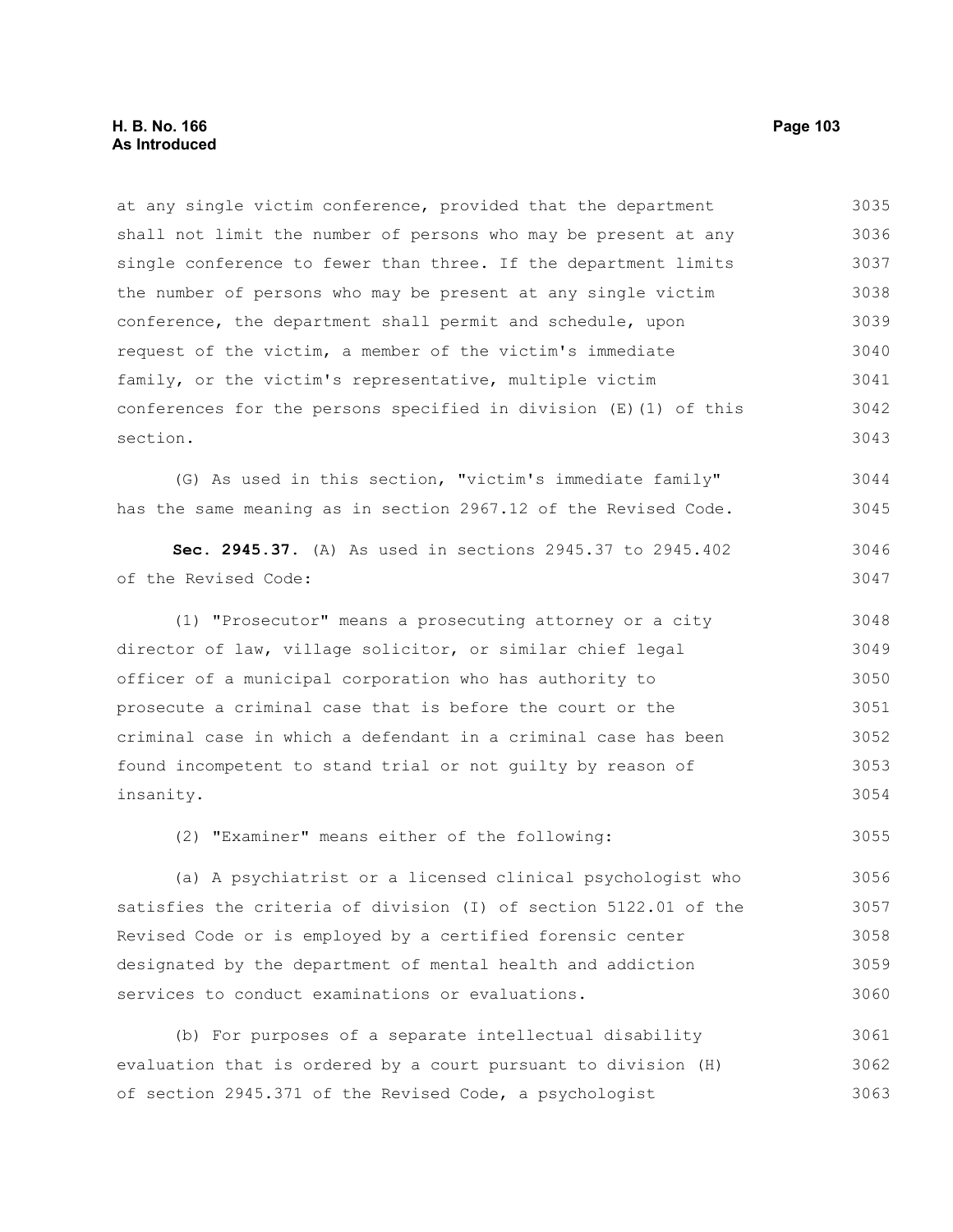#### designated by the director of developmental disabilities pursuant to that section to conduct that separate intellectual disability evaluation. (3) "Nonsecured status" means any unsupervised, offgrounds movement or trial visit from a hospital or institution, or any conditional release, that is granted to a person who is found incompetent to stand trial and is committed pursuant to section 2945.39 of the Revised Code or to a person who is found not guilty by reason of insanity and is committed pursuant to section 2945.40 of the Revised Code. (4) "Unsupervised, off-grounds movement" includes only off-grounds privileges that are unsupervised and that have an expectation of return to the hospital or institution on a daily basis. (5) "Trial visit" means a patient privilege of a longer stated duration of unsupervised community contact with an expectation of return to the hospital or institution at designated times. (6) "Conditional release" means a commitment status under to which both of the following apply: (a) Under the status, the trial court at any time may revoke a person's conditional release and order the rehospitalization or reinstitutionalization of the person as described in division (A) of section 2945.402 of the Revised Code and pursuant to which. (b) Pursuant to the status, a person who is found incompetent to stand trial or a person who is found not guilty by reason of insanity lives and receives treatment in the community for a period of time that does not exceed the maximum-3064 3065 3066 3067 3068 3069 3070 3071 3072 3073 3074 3075 3076 3077 3078 3079 3080 3081 3082 3083 3084 3085 3086 3087 3088 3089 3090 3091 3092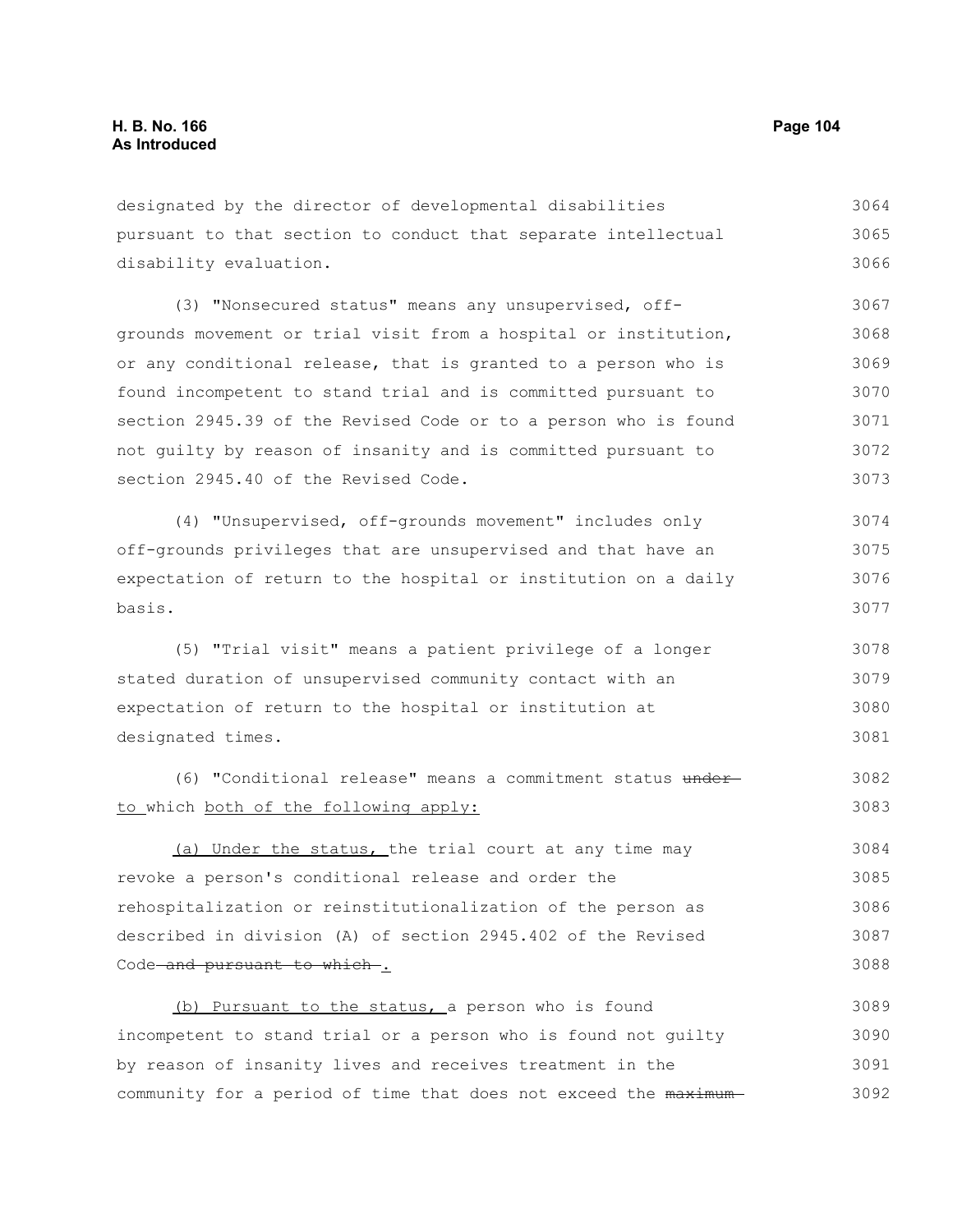longest prison term or term of imprisonment that the person could have received for the offense in question had the person been convicted of the offense instead of being found incompetent to stand trial on the charge of the offense or being found not guilty by reason of insanity relative to the offense. The longest prison term includes, for an offense that would be a felony of the first or second degree that occurred on or after March 22, 2019, both the longest minimum prison term that the defendant or person could have received if convicted plus the corresponding maximum prison term that would be required. (7) "Licensed clinical psychologist," "mentally ill person subject to court order," and "psychiatrist" have the same meanings as in section 5122.01 of the Revised Code. (8) "Person with an intellectual disability subject to institutionalization by court order" has the same meaning as in section 5123.01 of the Revised Code. (9) "Minimum prison term" and "maximum prison term" have the same meanings as in section 2929.01 of the Revised Code. 3093 3094 3095 3096 3097 3098 3099 3100 3101 3102 3103 3104 3105 3106 3107 3108 3109 3110

(B) In a criminal action in a court of common pleas, a county court, or a municipal court, the court, prosecutor, or defense may raise the issue of the defendant's competence to stand trial. If the issue is raised before the trial has commenced, the court shall hold a hearing on the issue as provided in this section. If the issue is raised after the trial has commenced, the court shall hold a hearing on the issue only for good cause shown or on the court's own motion. 3111 3112 3113 3114 3115 3116 3117 3118

(C) The court shall conduct the hearing required or authorized under division (B) of this section within thirty days after the issue is raised, unless the defendant has been 3119 3120 3121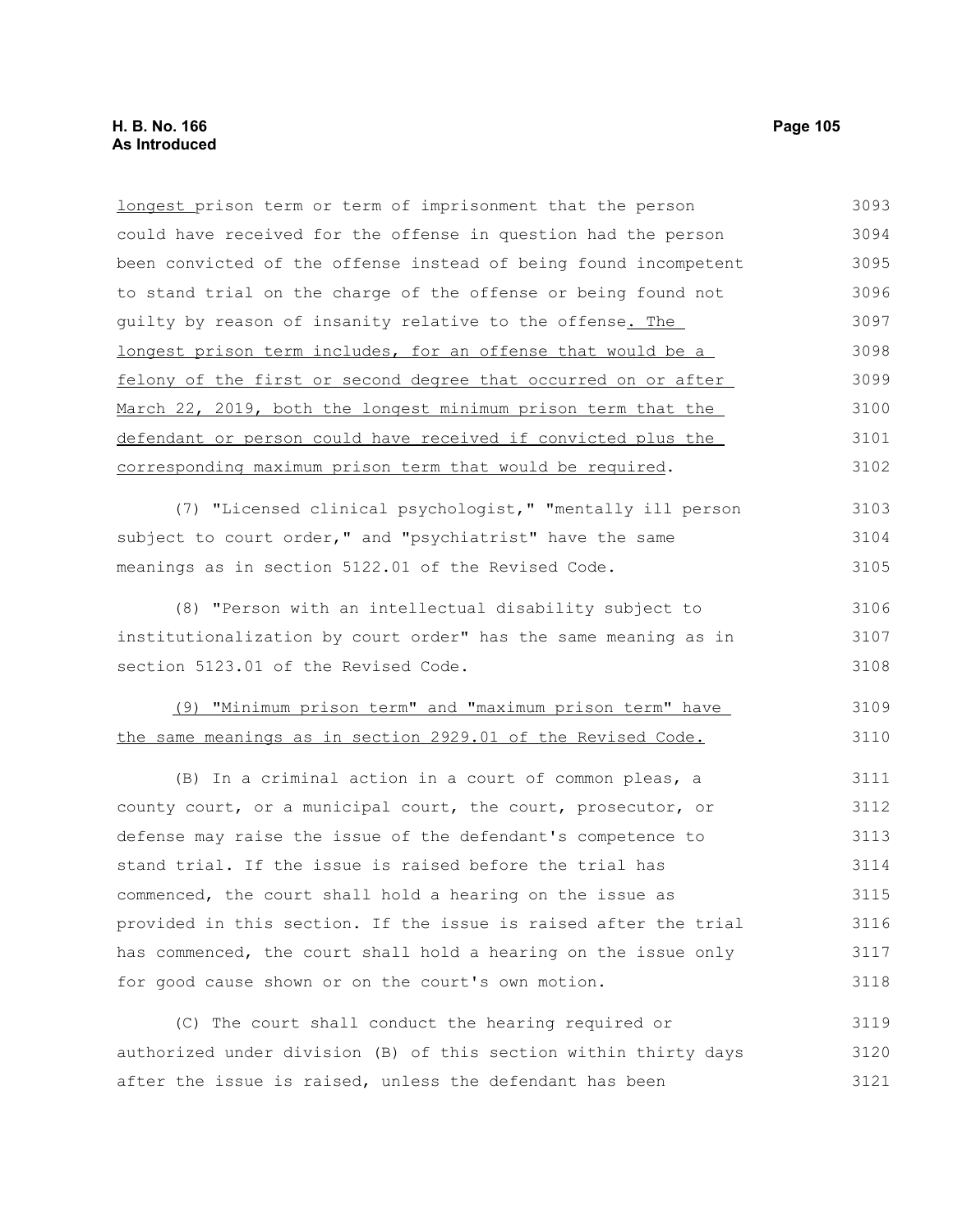referred for evaluation in which case the court shall conduct the hearing within ten days after the filing of the report of the evaluation or, in the case of a defendant who is ordered by the court pursuant to division (H) of section 2945.371 of the Revised Code to undergo a separate intellectual disability evaluation conducted by a psychologist designated by the director of developmental disabilities, within ten days after the filing of the report of the separate intellectual disability evaluation under that division. A hearing may be continued for good cause. 3122 3123 3124 3125 3126 3127 3128 3129 3130 3131

(D) The defendant shall be represented by counsel at the hearing conducted under division (C) of this section. If the defendant is unable to obtain counsel, the court shall appoint counsel under Chapter 120. of the Revised Code or under the authority recognized in division (C) of section 120.06, division (E) of section 120.16, division (E) of section 120.26, or section 2941.51 of the Revised Code before proceeding with the hearing. 3132 3133 3134 3135 3136 3137 3138 3139

(E) The prosecutor and defense counsel may submit evidence on the issue of the defendant's competence to stand trial. A written report of the evaluation of the defendant may be admitted into evidence at the hearing by stipulation, but, if either the prosecution or defense objects to its admission, the report may be admitted under sections 2317.36 to 2317.38 of the Revised Code or any other applicable statute or rule. 3140 3141 3142 3143 3144 3145 3146

(F) The court shall not find a defendant incompetent to stand trial solely because the defendant is receiving or has received treatment as a voluntary or involuntary mentally ill patient under Chapter 5122. or a voluntary or involuntary resident with an intellectual disability under Chapter 5123. of 3147 3148 3149 3150 3151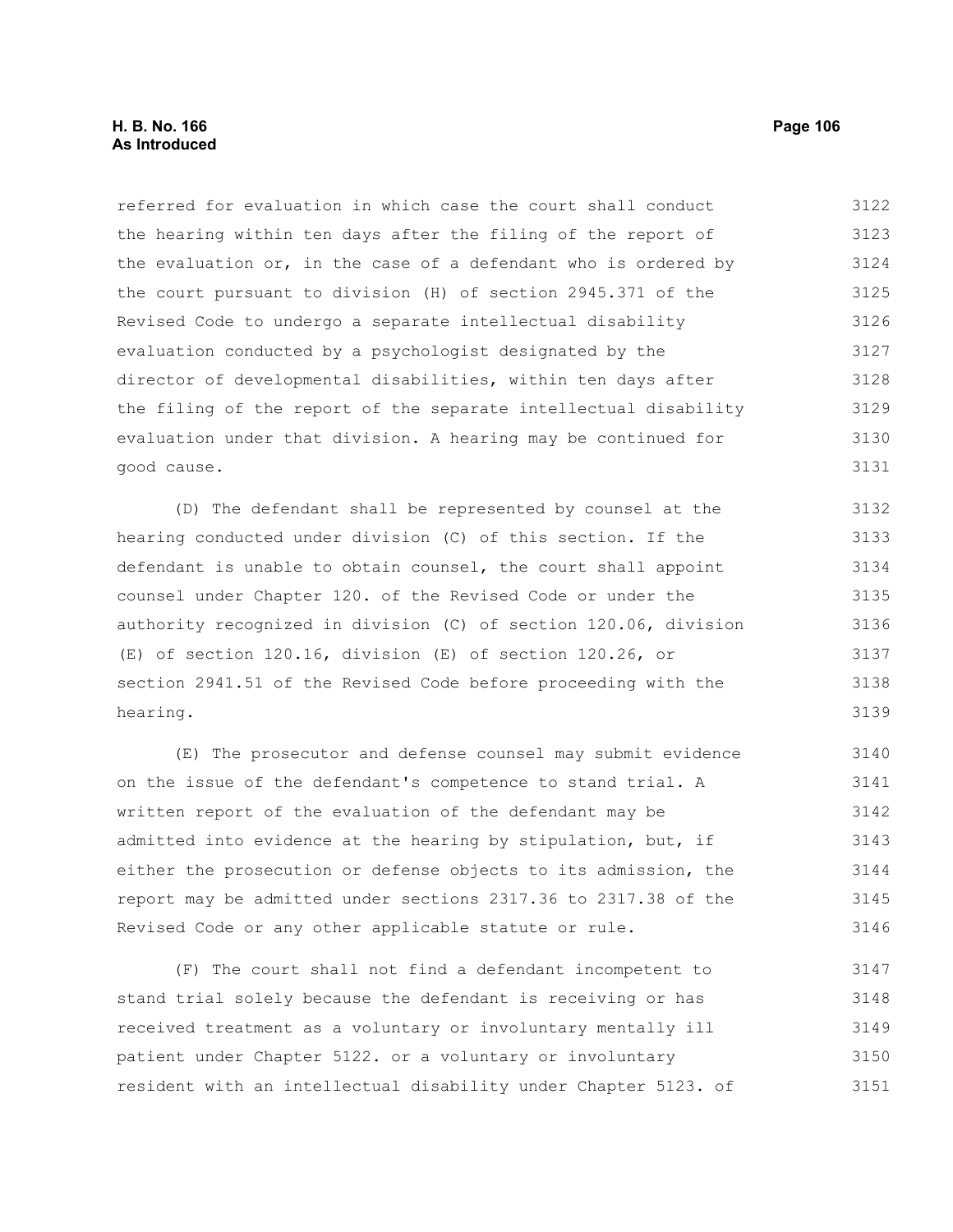the Revised Code or because the defendant is receiving or has received psychotropic drugs or other medication, even if the defendant might become incompetent to stand trial without the drugs or medication. 3152 3153 3154 3155

(G) A defendant is presumed to be competent to stand trial. If, after a hearing, the court finds by a preponderance of the evidence that, because of the defendant's present mental condition, the defendant is incapable of understanding the nature and objective of the proceedings against the defendant or of assisting in the defendant's defense, the court shall find the defendant incompetent to stand trial and shall enter an order authorized by section 2945.38 of the Revised Code. 3156 3157 3158 3159 3160 3161 3162 3163

(H) Municipal courts shall follow the procedures set forth in sections 2945.37 to 2945.402 of the Revised Code. Except as provided in section 2945.371 of the Revised Code, a municipal court shall not order an evaluation of the defendant's competence to stand trial or the defendant's mental condition at the time of the commission of the offense to be conducted at any hospital operated by the department of mental health and addiction services. Those evaluations shall be performed through community resources including, but not limited to, certified forensic centers, court probation departments, and community mental health services providers. All expenses of the evaluations shall be borne by the legislative authority of the municipal court, as defined in section 1901.03 of the Revised Code, and shall be taxed as costs in the case. If a defendant is found incompetent to stand trial or not guilty by reason of insanity, a municipal court may commit the defendant as provided in sections 2945.38 to 2945.402 of the Revised Code. 3164 3165 3166 3167 3168 3169 3170 3171 3172 3173 3174 3175 3176 3177 3178 3179 3180

**Sec. 2945.401.** (A) A defendant found incompetent to stand 3181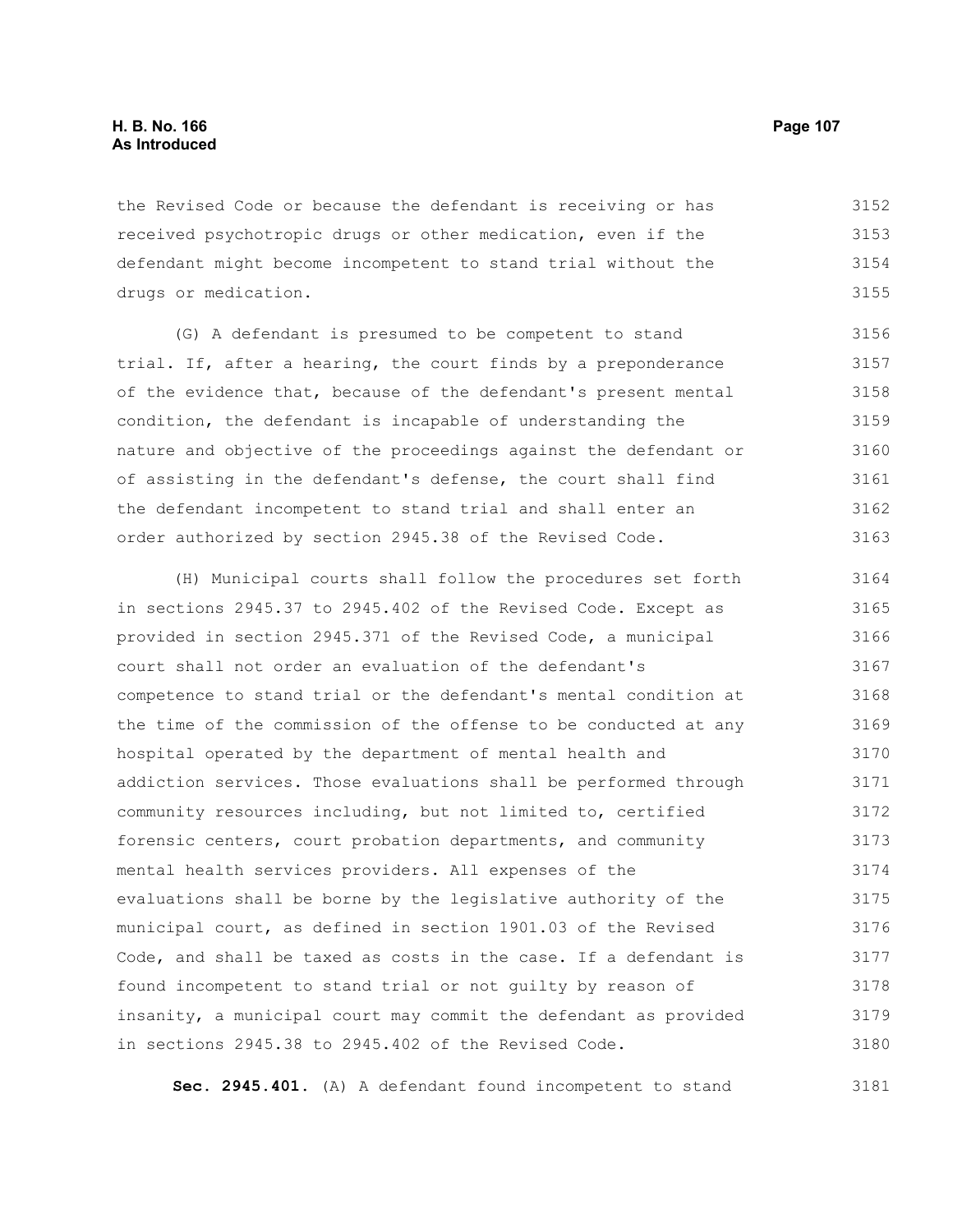# **H. B. No. 166 Page 108 As Introduced**

trial and committed pursuant to section 2945.39 of the Revised Code or a person found not guilty by reason of insanity and committed pursuant to section 2945.40 of the Revised Code shall remain subject to the jurisdiction of the trial court pursuant to that commitment, and to the provisions of this section, until the final termination of the commitment as described in division (J)(1) of this section. If the jurisdiction is terminated under this division because of the final termination of the commitment resulting from the expiration of the maximum prison term or term of imprisonment described in division  $(J)$  (1)(b) of this section, the court or prosecutor may file an affidavit for the civil commitment of the defendant or person pursuant to Chapter 5122. or 5123. of the Revised Code. 3182 3183 3184 3185 3186 3187 3188 3189 3190 3191 3192 3193 3194

(B) A hearing conducted under any provision of sections 2945.37 to 2945.402 of the Revised Code shall not be conducted in accordance with Chapters 5122. and 5123. of the Revised Code. Any person who is committed pursuant to section 2945.39 or 2945.40 of the Revised Code shall not voluntarily admit the person or be voluntarily admitted to a hospital or institution pursuant to section 5122.02, 5122.15, 5123.69, or 5123.76 of the Revised Code. All other provisions of Chapters 5122. and 5123. of the Revised Code regarding hospitalization or institutionalization shall apply to the extent they are not in conflict with this chapter. A commitment under section 2945.39 or 2945.40 of the Revised Code shall not be terminated and the conditions of the commitment shall not be changed except as otherwise provided in division (D)(2) of this section with respect to a person with an intellectual disability subject to institutionalization by court order or except by order of the trial court. 3195 3196 3197 3198 3199 3200 3201 3202 3203 3204 3205 3206 3207 3208 3209 3210 3211

(C) The department of mental health and addiction services 3212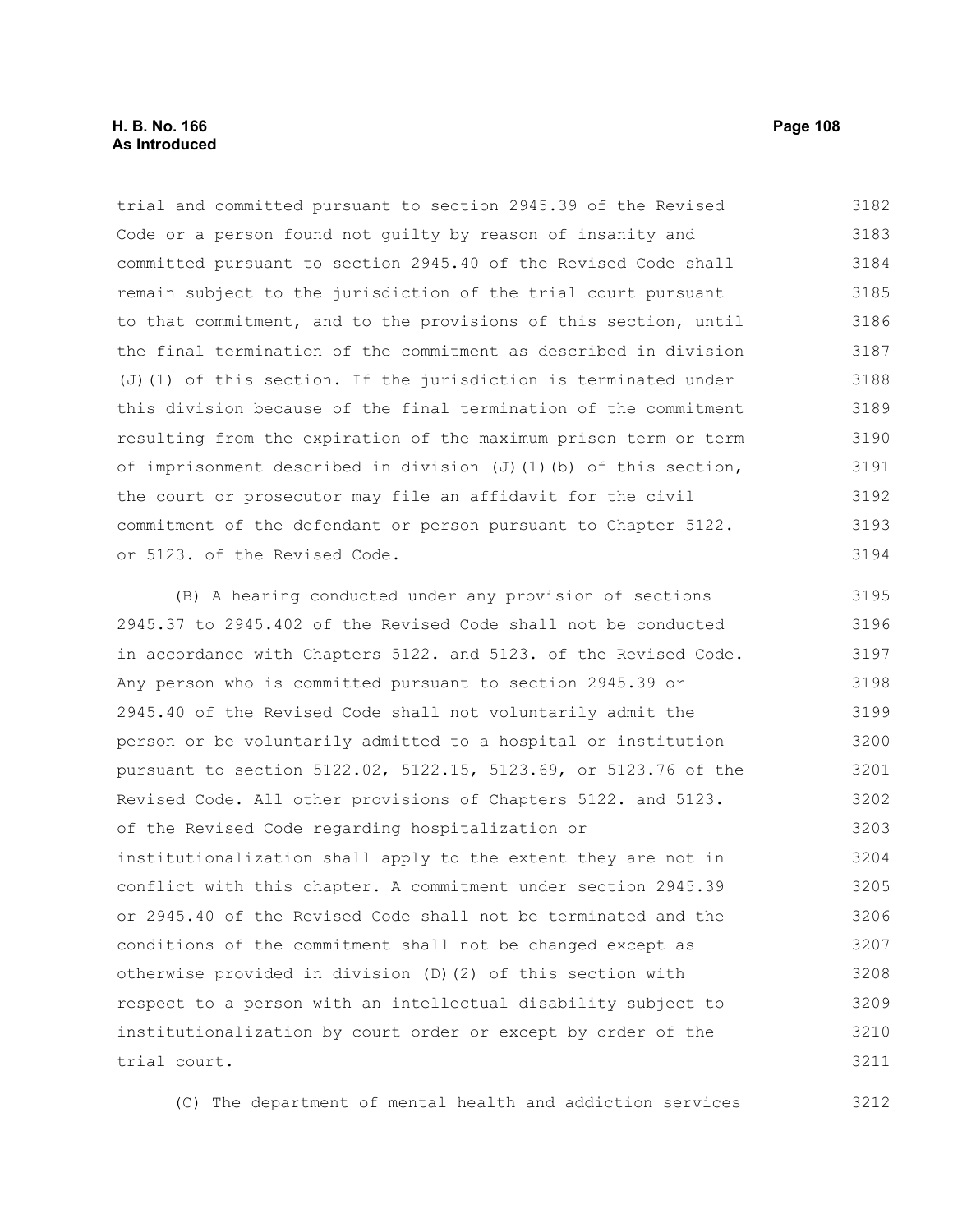## **H. B. No. 166 Page 109 As Introduced**

or the institution, facility, or program to which a defendant or person has been committed under section 2945.39 or 2945.40 of the Revised Code shall report in writing to the trial court, at the times specified in this division, as to whether the defendant or person remains a mentally ill person subject to court order or a person with an intellectual disability subject to institutionalization by court order and, in the case of a defendant committed under section 2945.39 of the Revised Code, as to whether the defendant remains incompetent to stand trial. The department, institution, facility, or program shall make the reports after the initial six months of treatment and every two years after the initial report is made. The trial court shall provide copies of the reports to the prosecutor and to the counsel for the defendant or person. Within thirty days after its receipt pursuant to this division of a report from the department, institution, facility, or program, the trial court shall hold a hearing on the continued commitment of the defendant or person or on any changes in the conditions of the commitment of the defendant or person. The defendant or person may request a change in the conditions of confinement, and the trial court shall conduct a hearing on that request if six months or more have elapsed since the most recent hearing was conducted under this section. 3213 3214 3215 3216 3217 3218 3219 3220 3221 3222 3223 3224 3225 3226 3227 3228 3229 3230 3231 3232 3233 3234 3235

(D)(1) Except as otherwise provided in division (D)(2) of this section, when a defendant or person has been committed under section 2945.39 or 2945.40 of the Revised Code, at any time after evaluating the risks to public safety and the welfare of the defendant or person, the designee of the department of mental health and addiction services or the managing officer of the institution or director of the facility or program to which the defendant or person is committed may recommend a termination 3236 3237 3238 3239 3240 3241 3242 3243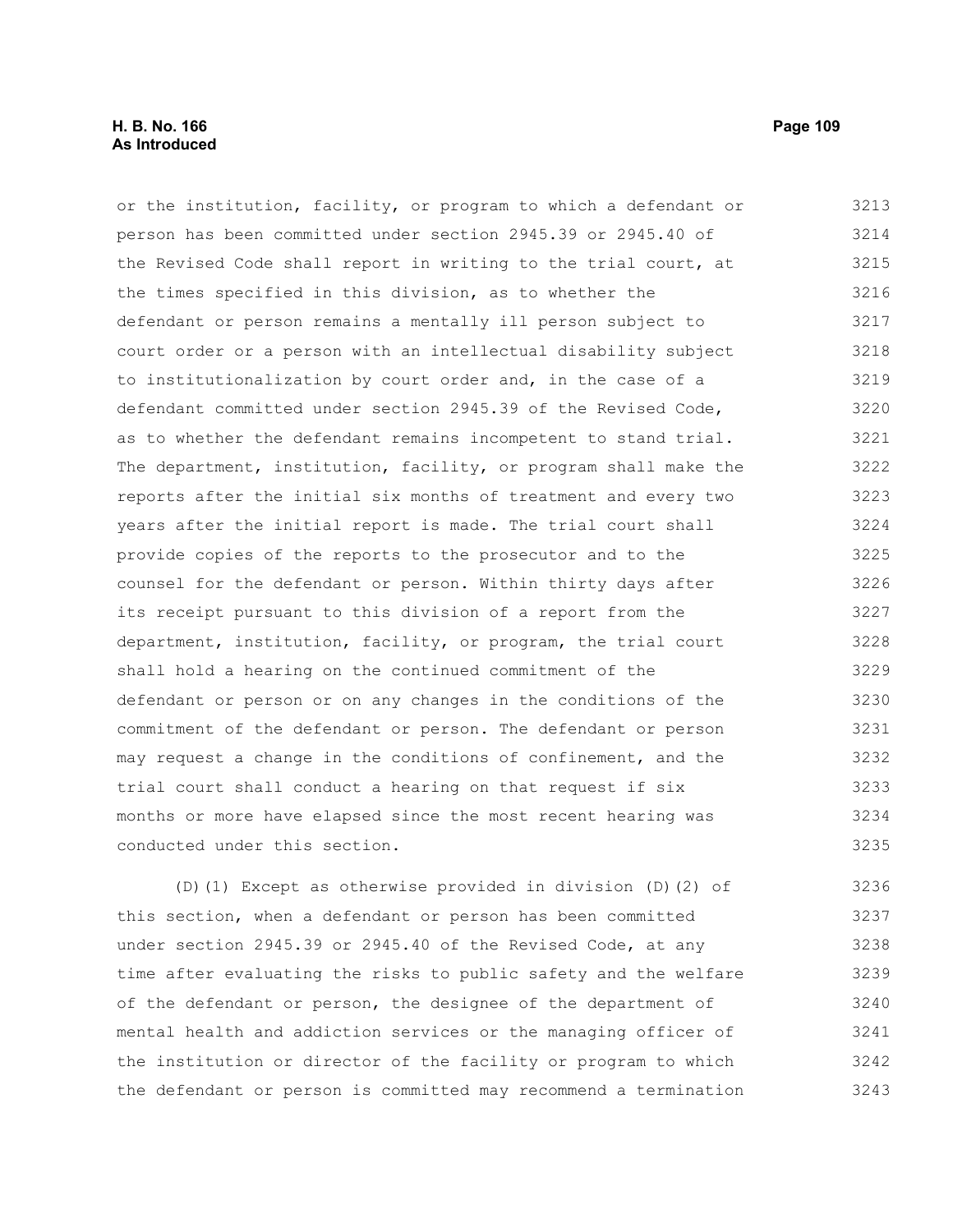of the defendant's or person's commitment or a change in the conditions of the defendant's or person's commitment. 3244 3245

Except as otherwise provided in division (D)(2) of this section, if the designee of the department of mental health and addiction services recommends on-grounds unsupervised movement, off-grounds supervised movement, or nonsecured status for the defendant or person or termination of the defendant's or person's commitment, the following provisions apply: 3246 3247 3248 3249 3250 3251

(a) If the department's designee recommends on-grounds unsupervised movement or off-grounds supervised movement, the department's designee shall file with the trial court an application for approval of the movement and shall send a copy of the application to the prosecutor. Within fifteen days after receiving the application, the prosecutor may request a hearing on the application and, if a hearing is requested, shall so inform the department's designee. If the prosecutor does not request a hearing within the fifteen-day period, the trial court shall approve the application by entering its order approving the requested movement or, within five days after the expiration of the fifteen-day period, shall set a date for a hearing on the application. If the prosecutor requests a hearing on the application within the fifteen-day period, the trial court shall hold a hearing on the application within thirty days after the hearing is requested. If the trial court, within five days after the expiration of the fifteen-day period, sets a date for a hearing on the application, the trial court shall hold the hearing within thirty days after setting the hearing date. At least fifteen days before any hearing is held under this division, the trial court shall give the prosecutor written notice of the date, time, and place of the hearing. At the conclusion of each hearing conducted under this division, the 3252 3253 3254 3255 3256 3257 3258 3259 3260 3261 3262 3263 3264 3265 3266 3267 3268 3269 3270 3271 3272 3273 3274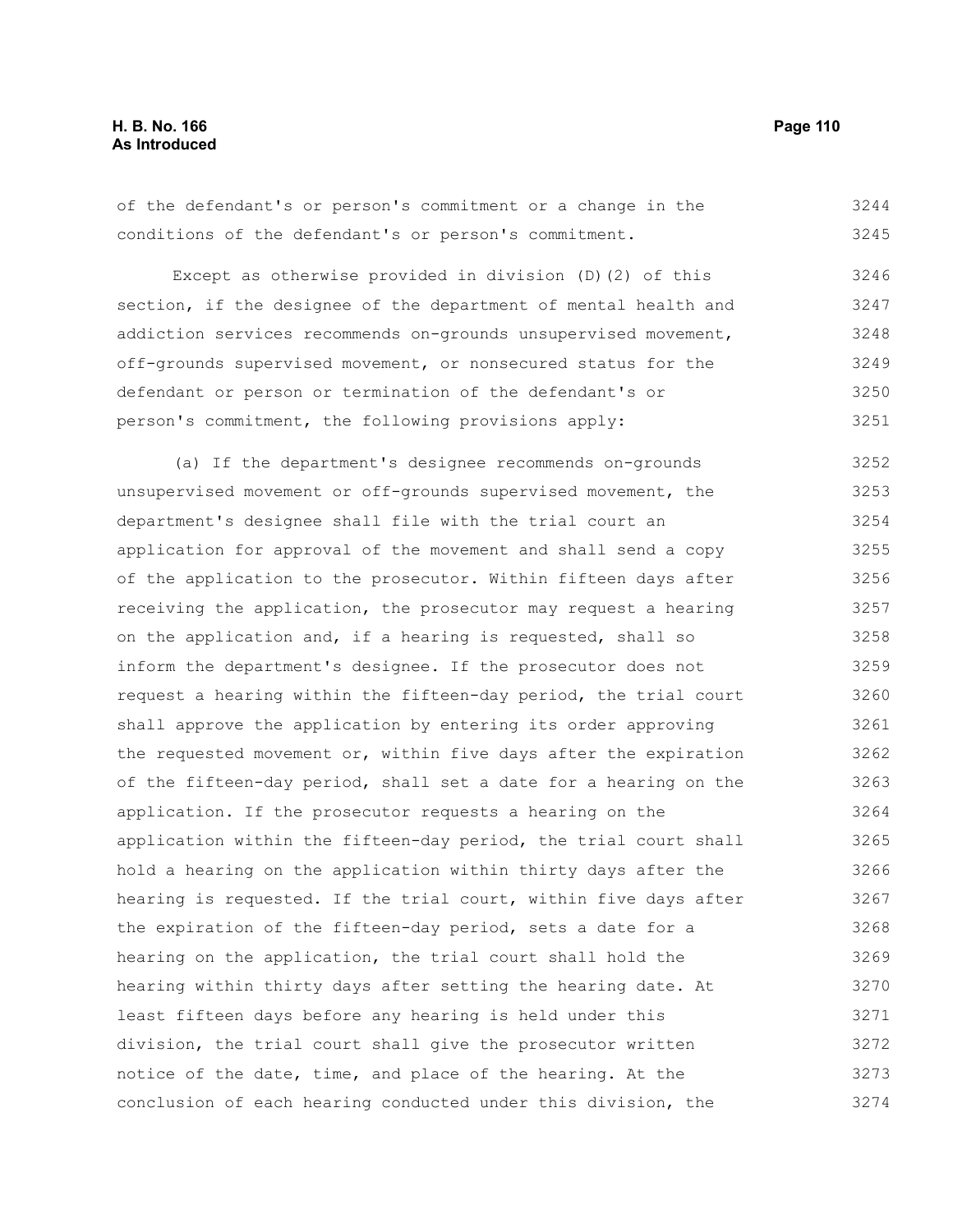trial court either shall approve or disapprove the application and shall enter its order accordingly. (b) If the department's designee recommends termination of the defendant's or person's commitment at any time or if the department's designee recommends the first of any nonsecured status for the defendant or person, the department's designee shall send written notice of this recommendation to the trial court and to the local forensic center. The local forensic center shall evaluate the committed defendant or person and, within thirty days after its receipt of the written notice, shall submit to the trial court and the department's designee a written report of the evaluation. The trial court shall provide a copy of the department's designee's written notice and of the local forensic center's written report to the prosecutor and to the counsel for the defendant or person. Upon the local forensic center's submission of the report to the trial court and the department's designee, all of the following apply: 3275 3276 3277 3278 3279 3280 3281 3282 3283 3284 3285 3286 3287 3288 3289 3290 3291

(i) If the forensic center disagrees with the recommendation of the department's designee, it shall inform the department's designee and the trial court of its decision and the reasons for the decision. The department's designee, after consideration of the forensic center's decision, shall either withdraw, proceed with, or modify and proceed with the recommendation. If the department's designee proceeds with, or modifies and proceeds with, the recommendation, the department's designee shall proceed in accordance with division (D)(1)(b) (iii) of this section. 3292 3293 3294 3295 3296 3297 3298 3299 3300 3301

(ii) If the forensic center agrees with the recommendation of the department's designee, it shall inform the department's designee and the trial court of its decision and the reasons for 3302 3303 3304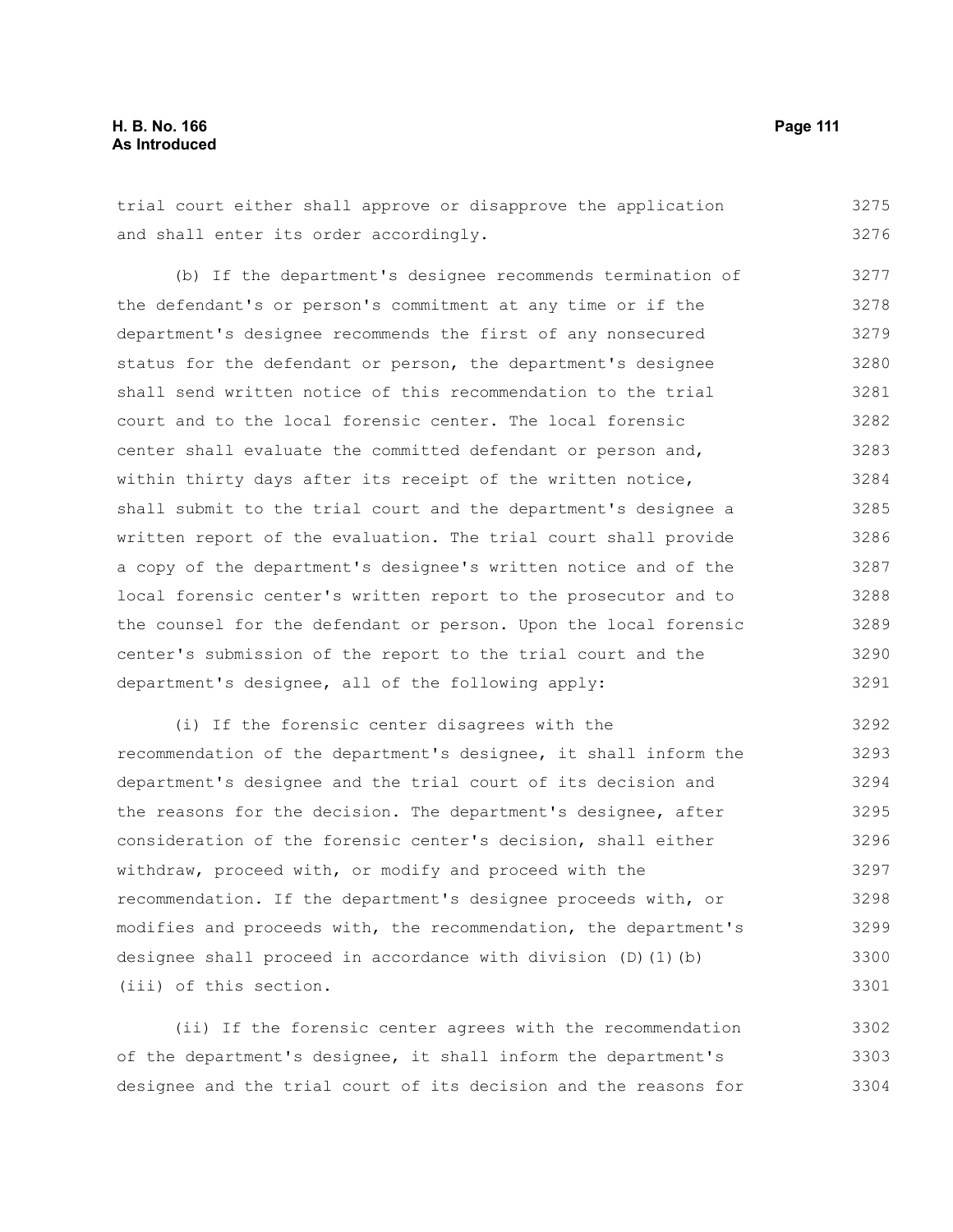| the decision, and the department's designee shall proceed in     | 3305 |
|------------------------------------------------------------------|------|
| accordance with division (D)(1)(b)(iii) of this section.         | 3306 |
| (iii) If the forensic center disagrees with the                  | 3307 |
| recommendation of the department's designee and the department's | 3308 |
| designee proceeds with, or modifies and proceeds with, the       | 3309 |
| recommendation or if the forensic center agrees with the         | 3310 |
| recommendation of the department's designee, the department's    | 3311 |
| designee shall work with community mental health services        | 3312 |
| providers, programs, facilities, or boards of alcohol, drug      | 3313 |
| addiction, and mental health services or community mental health | 3314 |
| boards to develop a plan to implement the recommendation. If the | 3315 |
| defendant or person is on medication, the plan shall include,    | 3316 |
| but shall not be limited to, a system to monitor the defendant's | 3317 |
| or person's compliance with the prescribed medication treatment  | 3318 |
| plan. The system shall include a schedule that clearly states    | 3319 |
| when the defendant or person shall report for a medication       | 3320 |
| compliance check. The medication compliance checks shall be      | 3321 |
| based upon the effective duration of the prescribed medication,  | 3322 |
| taking into account the route by which it is taken, and shall be | 3323 |
| scheduled at intervals sufficiently close together to detect a   | 3324 |
| potential increase in mental illness symptoms that the           | 3325 |
| medication is intended to prevent.                               | 3326 |
|                                                                  |      |

The department's designee, after consultation with the board of alcohol, drug addiction, and mental health services or the community mental health board serving the area, shall send the recommendation and plan developed under division (D)(1)(b) (iii) of this section, in writing, to the trial court, the prosecutor, and the counsel for the committed defendant or person. The trial court shall conduct a hearing on the recommendation and plan developed under division (D)(1)(b)(iii) of this section. Divisions (D)(1)(c) and (d) and (E) to (J) of 3327 3328 3329 3330 3331 3332 3333 3334 3335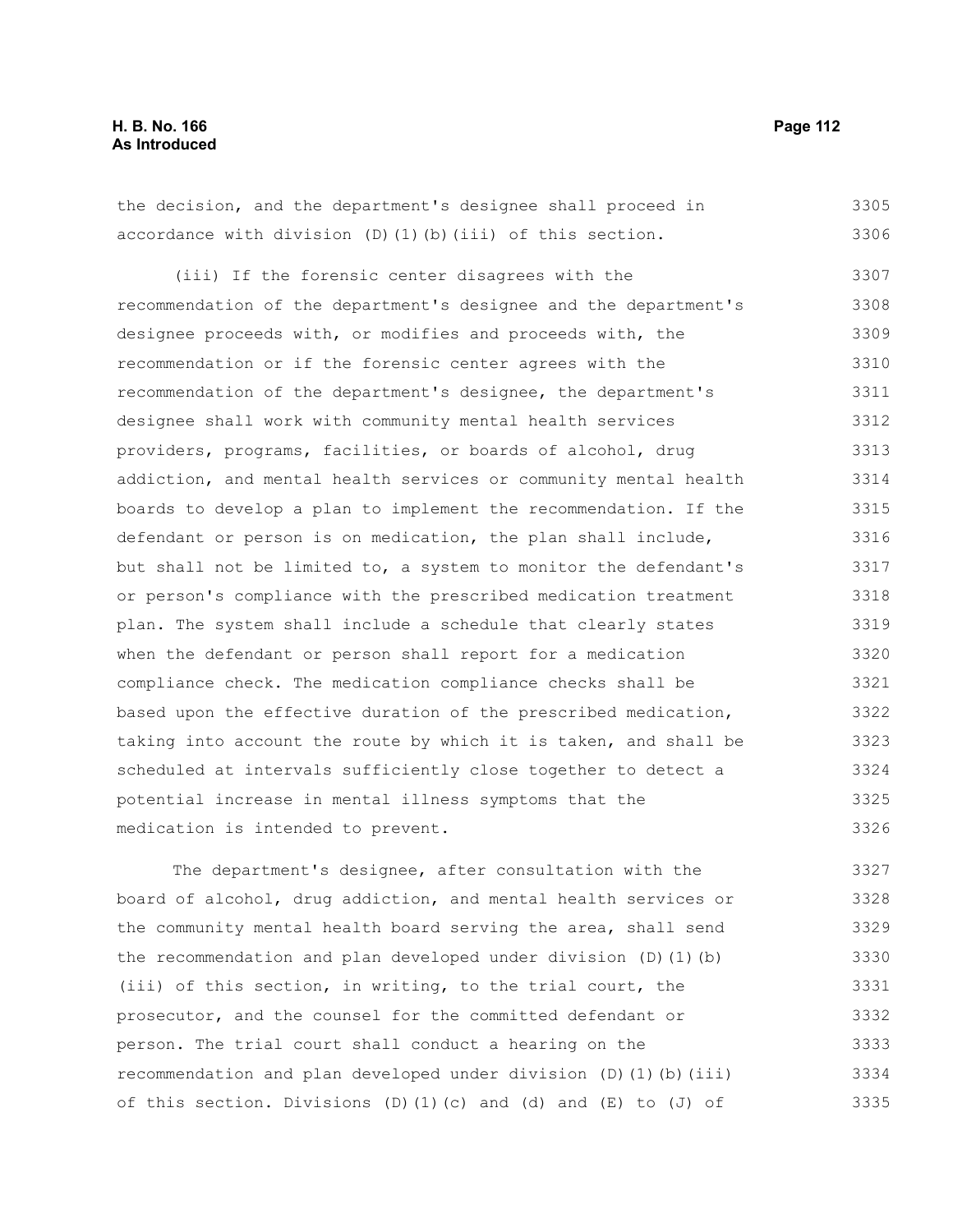this section apply regarding the hearing.

3336

(c) If the department's designee's recommendation is for nonsecured status or termination of commitment, the prosecutor may obtain an independent expert evaluation of the defendant's or person's mental condition, and the trial court may continue the hearing on the recommendation for a period of not more than thirty days to permit time for the evaluation. 3337 3338 3339 3340 3341 3342

The prosecutor may introduce the evaluation report or present other evidence at the hearing in accordance with the Rules of Evidence. 3343 3344 3345

(d) The trial court shall schedule the hearing on a department's designee's recommendation for nonsecured status or termination of commitment and shall give reasonable notice to the prosecutor and the counsel for the defendant or person. Unless continued for independent evaluation at the prosecutor's request or for other good cause, the hearing shall be held within thirty days after the trial court's receipt of the recommendation and plan. 3346 3347 3348 3349 3350 3351 3352 3353

(2)(a) Division (D)(1) of this section does not apply to on-grounds unsupervised movement of a defendant or person who has been committed under section 2945.39 or 2945.40 of the Revised Code, who is a person with an intellectual disability subject to institutionalization by court order, and who is being provided residential habilitation, care, and treatment in a facility operated by the department of developmental disabilities. 3354 3355 3356 3357 3358 3359 3360 3361

(b) If, pursuant to section 2945.39 of the Revised Code, the trial court commits a defendant who is found incompetent to stand trial and who is a person with an intellectual disability 3362 3363 3364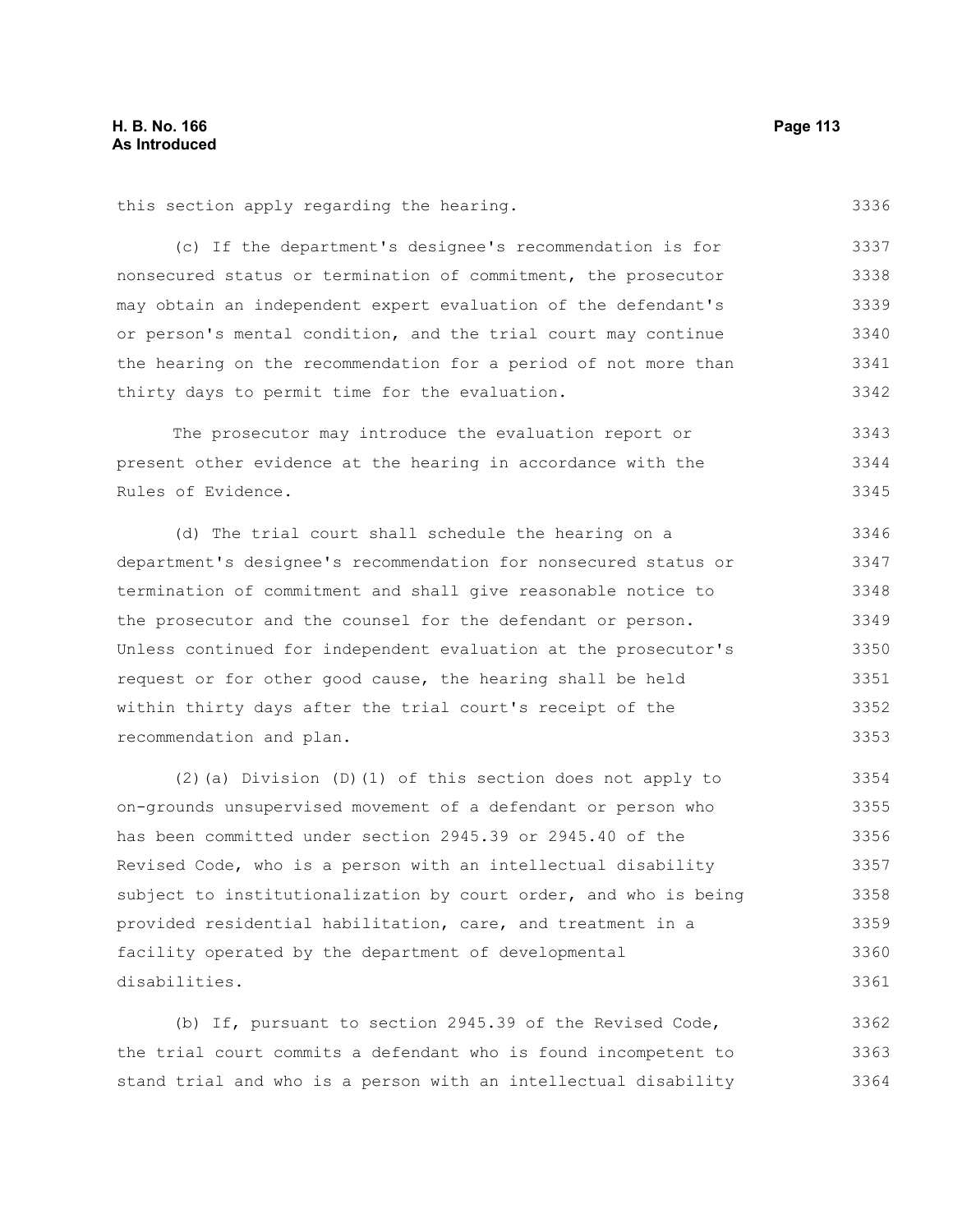## **H. B. No. 166** Page 114 **As Introduced**

subject to institutionalization by court order, if the defendant is being provided residential habilitation, care, and treatment in a facility operated by the department of developmental disabilities, if an individual who is conducting a survey for the department of health to determine the facility's compliance with the certification requirements of the medicaid program cites the defendant's receipt of the residential habilitation, care, and treatment in the facility as being inappropriate under the certification requirements, if the defendant's receipt of the residential habilitation, care, and treatment in the facility potentially jeopardizes the facility's continued receipt of federal medicaid moneys, and if as a result of the citation the chief clinical officer of the facility determines that the conditions of the defendant's commitment should be changed, the department of developmental disabilities may cause the defendant to be removed from the particular facility and, after evaluating the risks to public safety and the welfare of the defendant and after determining whether another type of placement is consistent with the certification requirements, may place the defendant in another facility that the department selects as an appropriate facility for the defendant's continued receipt of residential habilitation, care, and treatment and that is a no less secure setting than the facility in which the defendant had been placed at the time of the citation. Within three days after the defendant's removal and alternative placement under the circumstances described in division (D)(2) (b) of this section, the department of developmental disabilities shall notify the trial court and the prosecutor in writing of the removal and alternative placement. 3365 3366 3367 3368 3369 3370 3371 3372 3373 3374 3375 3376 3377 3378 3379 3380 3381 3382 3383 3384 3385 3386 3387 3388 3389 3390 3391 3392 3393

The trial court shall set a date for a hearing on the removal and alternative placement, and the hearing shall be held 3394 3395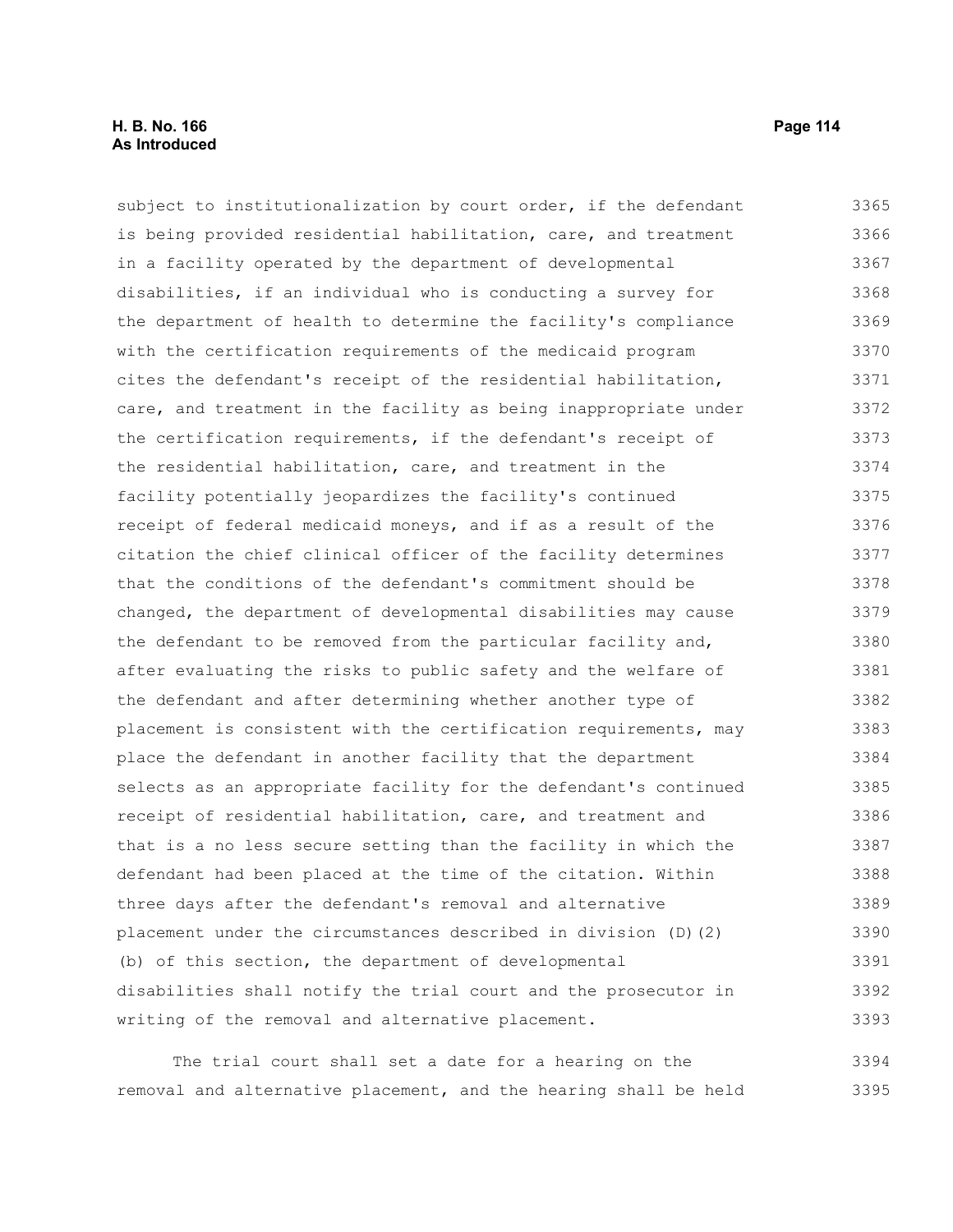#### **H. B. No. 166 Page 115 As Introduced**

within twenty-one days after the trial court's receipt of the notice from the department of developmental disabilities. At least ten days before the hearing is held, the trial court shall give the prosecutor, the department of developmental disabilities, and the counsel for the defendant written notice of the date, time, and place of the hearing. At the hearing, the trial court shall consider the citation issued by the individual who conducted the survey for the department of health to be prima-facie evidence of the fact that the defendant's commitment to the particular facility was inappropriate under the certification requirements of the medicaid program and potentially jeopardizes the particular facility's continued receipt of federal medicaid moneys. At the conclusion of the hearing, the trial court may approve or disapprove the defendant's removal and alternative placement. If the trial court approves the defendant's removal and alternative placement, the department of developmental disabilities may continue the defendant's alternative placement. If the trial court disapproves the defendant's removal and alternative placement, it shall enter an order modifying the defendant's removal and alternative placement, but that order shall not require the department of developmental disabilities to replace the defendant for purposes of continued residential habilitation, care, and treatment in the facility associated with the citation issued by the individual who conducted the survey for the department of health. 3396 3397 3398 3399 3400 3401 3402 3403 3404 3405 3406 3407 3408 3409 3410 3411 3412 3413 3414 3415 3416 3417 3418 3419 3420 3421

(E) In making a determination under this section regarding nonsecured status or termination of commitment, the trial court shall consider all relevant factors, including, but not limited to, all of the following: 3422 3423 3424 3425

(1) Whether, in the trial court's view, the defendant or 3426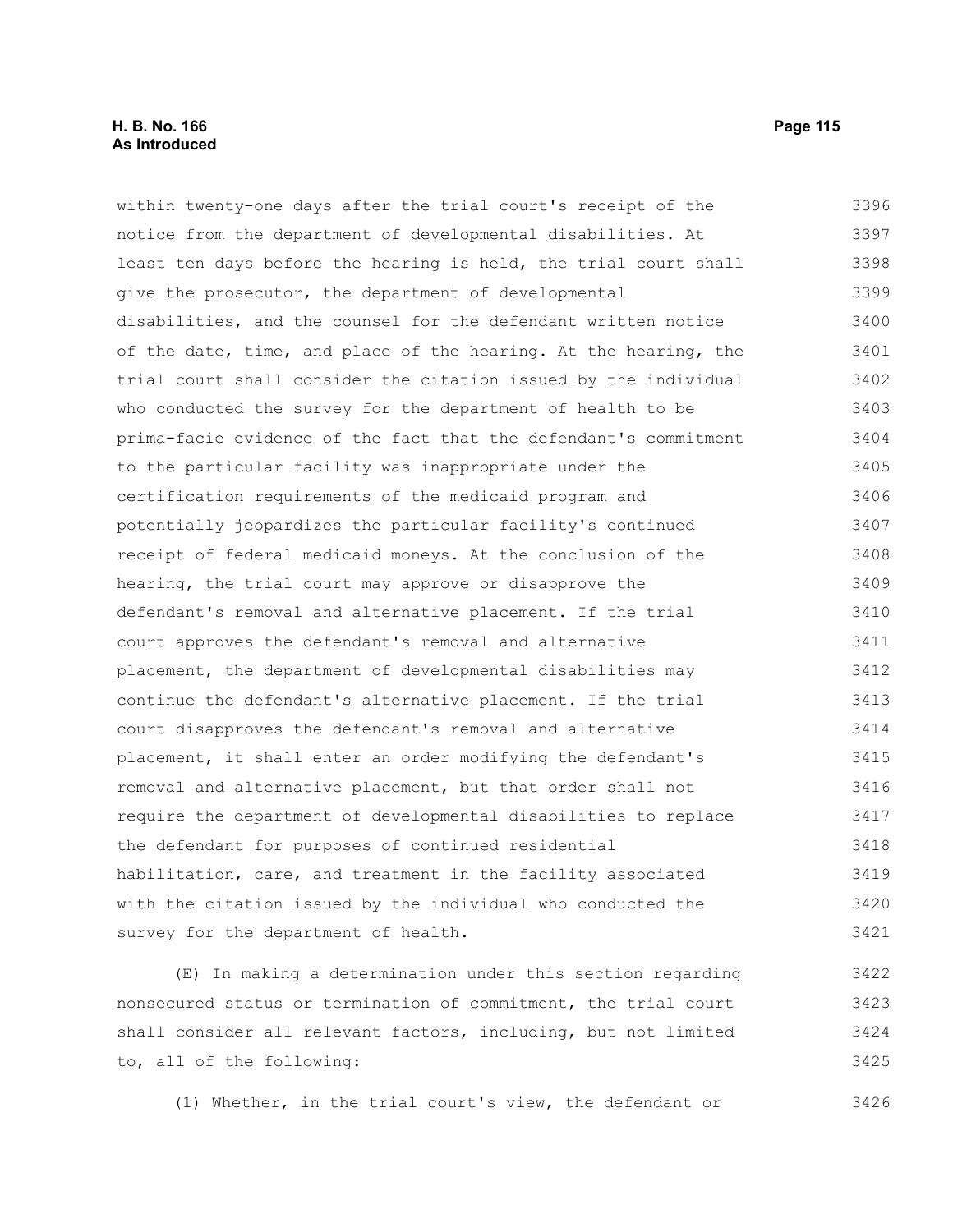person currently represents a substantial risk of physical harm to the defendant or person or others; (2) Psychiatric and medical testimony as to the current mental and physical condition of the defendant or person; (3) Whether the defendant or person has insight into the defendant's or person's condition so that the defendant or person will continue treatment as prescribed or seek professional assistance as needed; (4) The grounds upon which the state relies for the proposed commitment; (5) Any past history that is relevant to establish the defendant's or person's degree of conformity to the laws, rules, regulations, and values of society; (6) If there is evidence that the defendant's or person's mental illness is in a state of remission, the medically suggested cause and degree of the remission and the probability that the defendant or person will continue treatment to maintain the remissive state of the defendant's or person's illness should the defendant's or person's commitment conditions be altered. (F) At any hearing held pursuant to division (C) or (D)(1) or (2) of this section, the defendant or the person shall have all the rights of a defendant or person at a commitment hearing as described in section 2945.40 of the Revised Code. 3428 3429 3430 3431 3432 3433 3434 3435 3436 3437 3438 3439 3440 3441 3442 3443 3444 3445 3446 3447 3448 3449 3450

(G) In a hearing held pursuant to division (C) or (D)(1) of this section, the prosecutor has the burden of proof as follows: 3451 3452 3453

(1) For a recommendation of termination of commitment, to 3454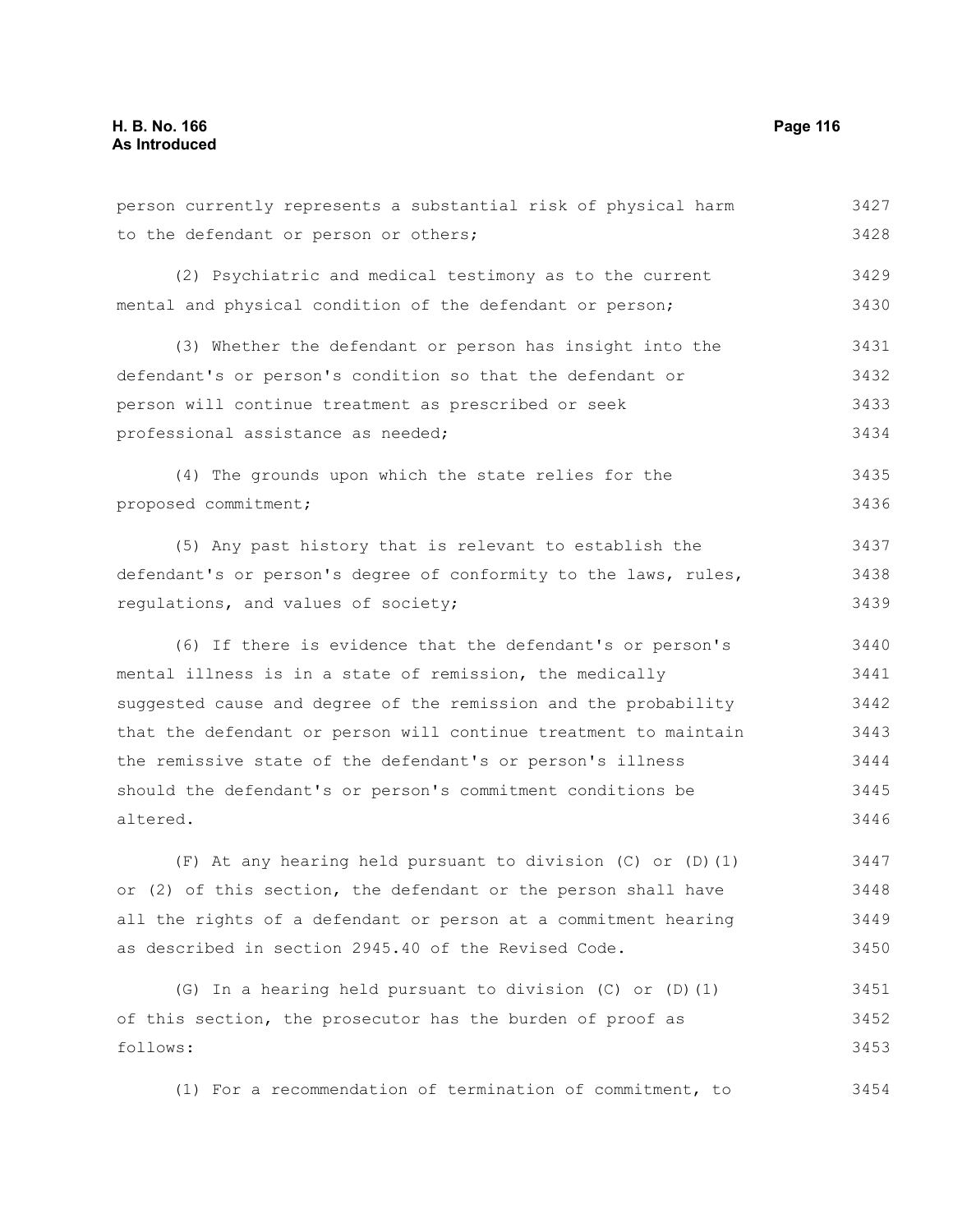show by clear and convincing evidence that the defendant or person remains a mentally ill person subject to court order or a person with an intellectual disability subject to institutionalization by court order; 3455 3456 3457 3458

(2) For a recommendation for a change in the conditions of the commitment to a less restrictive status, to show by clear and convincing evidence that the proposed change represents a threat to public safety or a threat to the safety of any person. 3459 3460 3461 3462

(H) In a hearing held pursuant to division (C) or (D)(1) or (2) of this section, the prosecutor shall represent the state or the public interest. 3463 3464 3465

(I) At the conclusion of a hearing conducted under division (D)(1) of this section regarding a recommendation from the designee of the department of mental health and addiction services, managing officer of the institution, or director of a facility or program, the trial court may approve, disapprove, or modify the recommendation and shall enter an order accordingly. 3466 3467 3468 3469 3470 3471

(J)(1) A defendant or person who has been committed pursuant to section 2945.39 or 2945.40 of the Revised Code continues to be under the jurisdiction of the trial court until the final termination of the commitment. For purposes of division (J) of this section, the final termination of a commitment occurs upon the earlier of one of the following: 3472 3473 3474 3475 3476 3477

(a) The defendant or person no longer is a mentally ill person subject to court order or a person with an intellectual disability subject to institutionalization by court order, as determined by the trial court; 3478 3479 3480 3481

(b) The expiration of the maximum-longest prison term or term of imprisonment that the defendant or person could have 3482 3483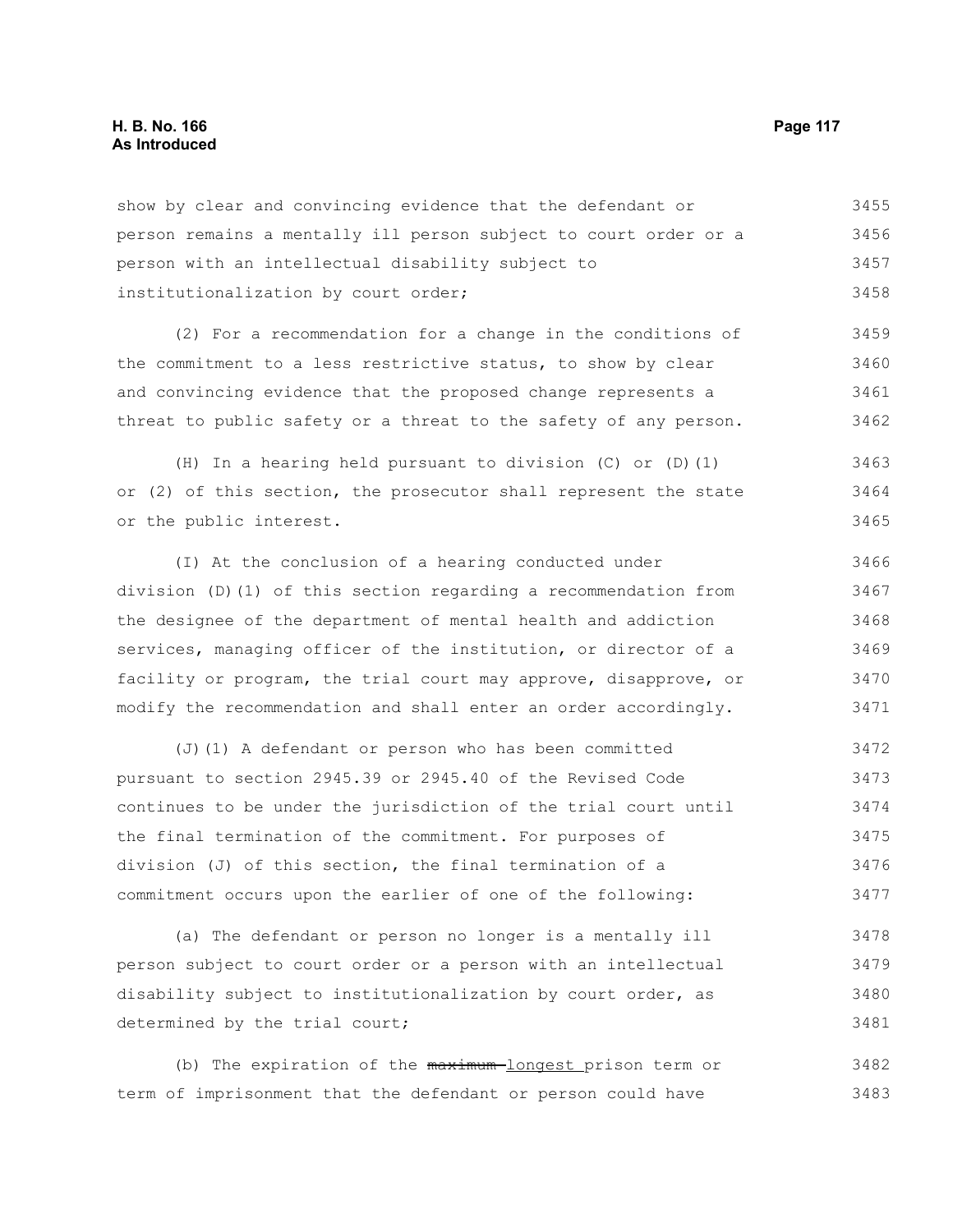received if the defendant or person had been convicted of the most serious offense with which the defendant or person is charged or in relation to which the defendant or person was found not guilty by reason of insanity, including, for an offense that would be a felony of the first or second degree that occurred on or after March 22, 2019, both the longest minimum prison term that the defendant or person could have received if convicted plus the corresponding maximum prison term that would be required; (c) The trial court enters an order terminating the commitment under the circumstances described in division (J)(2) (a)(ii) of this section. (2)(a) If a defendant is found incompetent to stand trial and committed pursuant to section 2945.39 of the Revised Code, if neither of the circumstances described in divisions  $(J)$  (1)(a) and (b) of this section applies to that defendant, and if a report filed with the trial court pursuant to division (C) of this section indicates that the defendant presently is competent to stand trial or if, at any other time during the period of the defendant's commitment, the prosecutor, the counsel for the defendant, or the designee of the department of mental health and addiction services or the managing officer of the institution or director of the facility or program to which the defendant is committed files an application with the trial court alleging that the defendant presently is competent to stand trial and requesting a hearing on the competency issue or the trial court otherwise has reasonable cause to believe that the defendant presently is competent to stand trial and determines on its own motion to hold a hearing on the competency issue, the trial court shall schedule a hearing on the competency of the defendant to stand trial, shall give the prosecutor, the counsel 3484 3485 3486 3487 3488 3489 3490 3491 3492 3493 3494 3495 3496 3497 3498 3499 3500 3501 3502 3503 3504 3505 3506 3507 3508 3509 3510 3511 3512 3513 3514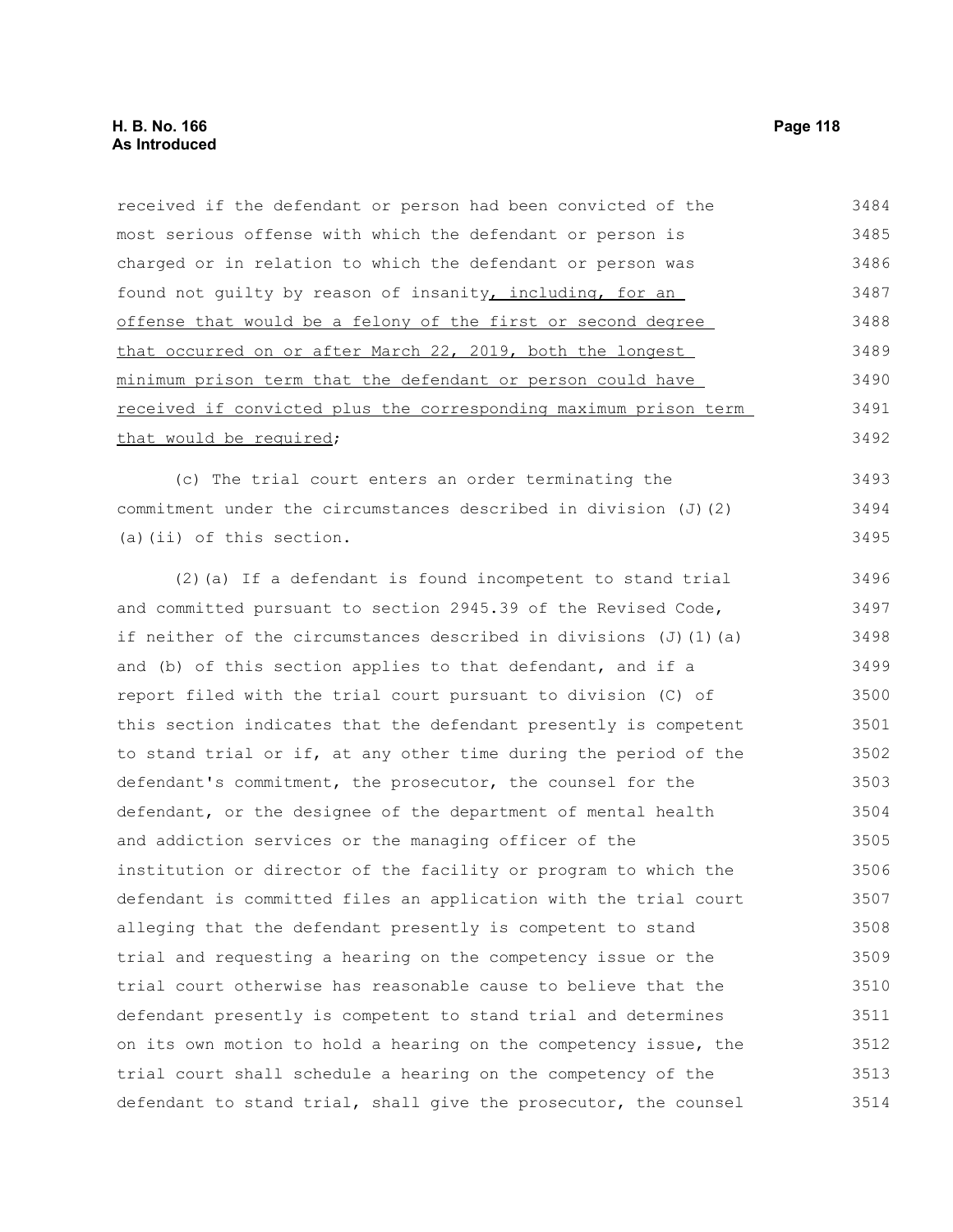## **H. B. No. 166 Page 119 As Introduced**

for the defendant, and the department's designee or the managing officer of the institution or the director of the facility to which the defendant is committed notice of the date, time, and place of the hearing at least fifteen days before the hearing, and shall conduct the hearing within thirty days of the filing of the application or of its own motion. If, at the conclusion of the hearing, the trial court determines that the defendant presently is capable of understanding the nature and objective of the proceedings against the defendant and of assisting in the defendant's defense, the trial court shall order that the defendant is competent to stand trial and shall be proceeded against as provided by law with respect to the applicable offenses described in division (C)(1) of section 2945.38 of the Revised Code and shall enter whichever of the following additional orders is appropriate: 3515 3516 3517 3518 3519 3520 3521 3522 3523 3524 3525 3526 3527 3528 3529

(i) If the trial court determines that the defendant remains a mentally ill person subject to court order or a person with an intellectual disability subject to institutionalization by court order, the trial court shall order that the defendant's commitment to the department of mental health and addiction services or to an institution, facility, or program for the treatment of intellectual disabilities be continued during the pendency of the trial on the applicable offenses described in division (C)(1) of section 2945.38 of the Revised Code. 3530 3531 3532 3533 3534 3535 3536 3537 3538

(ii) If the trial court determines that the defendant no longer is a mentally ill person subject to court order or a person with an intellectual disability subject to institutionalization by court order, the trial court shall order that the defendant's commitment to the department of mental health and addiction services or to an institution, facility, or program for the treatment of intellectual disabilities shall not 3539 3540 3541 3542 3543 3544 3545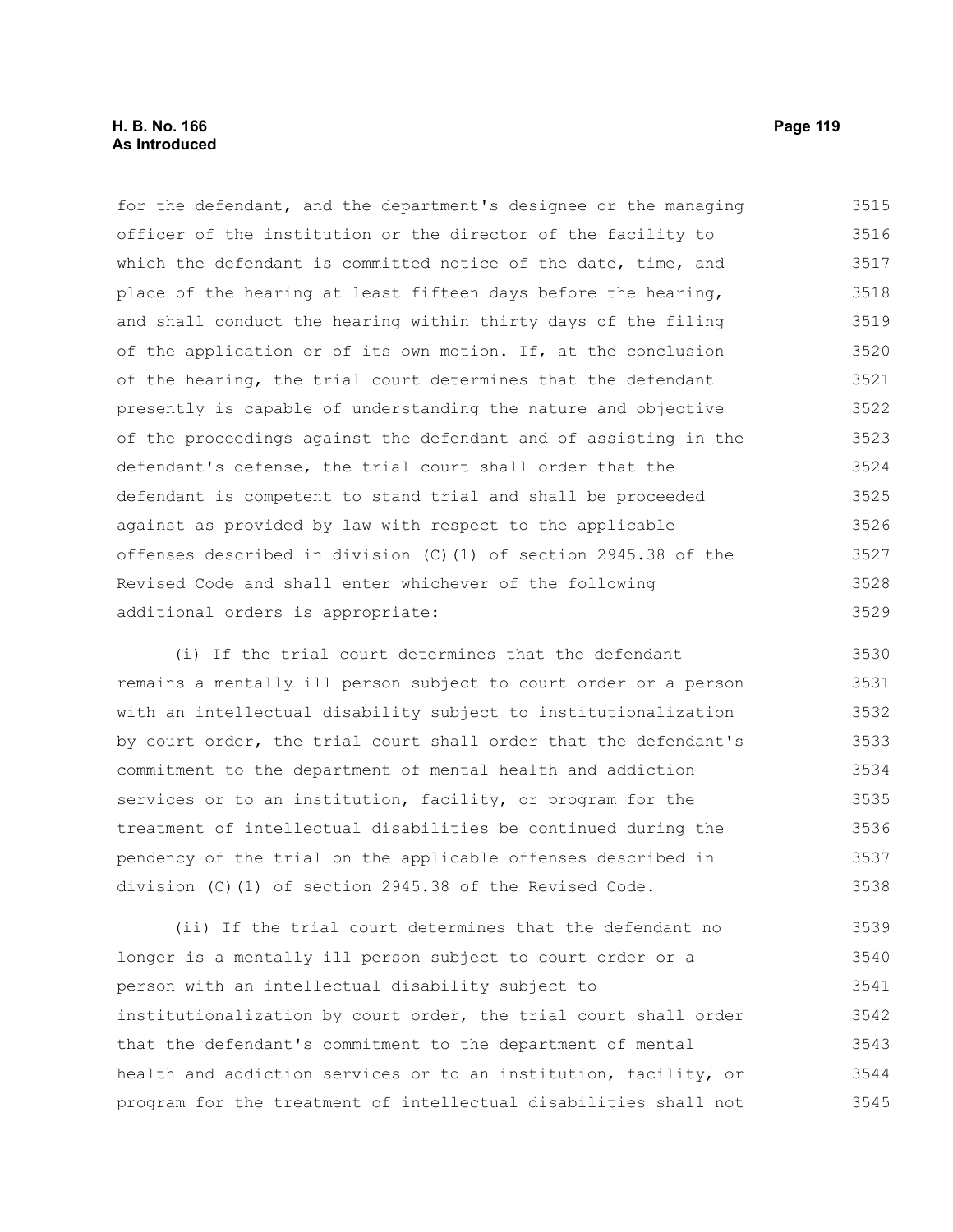## **H. B. No. 166 Page 120 As Introduced**

be continued during the pendency of the trial on the applicable offenses described in division (C)(1) of section 2945.38 of the Revised Code. This order shall be a final termination of the commitment for purposes of division (J)(1)(c) of this section. 3546 3547 3548 3549

(b) If, at the conclusion of the hearing described in division (J)(2)(a) of this section, the trial court determines that the defendant remains incapable of understanding the nature and objective of the proceedings against the defendant or of assisting in the defendant's defense, the trial court shall order that the defendant continues to be incompetent to stand trial, that the defendant's commitment to the department of mental health and addiction services or to an institution, facility, or program for the treatment of intellectual disabilities shall be continued, and that the defendant remains subject to the jurisdiction of the trial court pursuant to that commitment, and to the provisions of this section, until the final termination of the commitment as described in division (J) (1) of this section. 3550 3551 3552 3553 3554 3555 3556 3557 3558 3559 3560 3561 3562 3563

**Sec. 2949.08.** (A) When a person who is convicted of or pleads guilty to a felony is sentenced to a community residential sanction in a community-based correctional facility pursuant to section 2929.16 of the Revised Code or when a person who is convicted of or pleads guilty to a felony or a misdemeanor is sentenced to a term of imprisonment in a jail, the judge or magistrate shall order the person into the custody of the sheriff or constable, and the sheriff or constable shall deliver the person with the record of the person's conviction to the jailer, administrator, or keeper, in whose custody the person shall remain until the term of imprisonment expires or the person is otherwise legally discharged. 3564 3565 3566 3567 3568 3569 3570 3571 3572 3573 3574 3575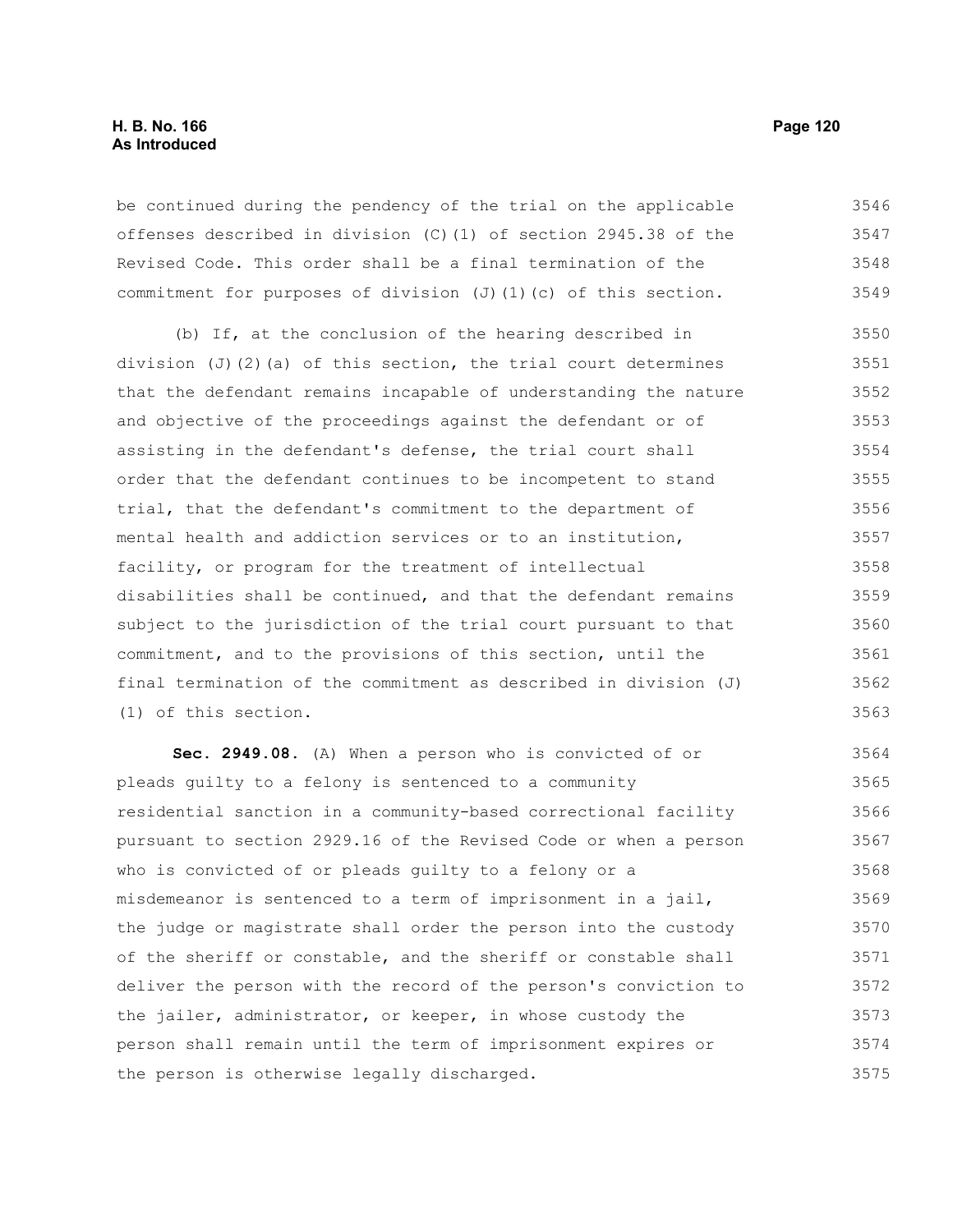## **H. B. No. 166 Page 121 As Introduced**

(B) The record of the person's conviction shall specify the total number of days, if any, that the person was confined for any reason arising out of the offense for which the person was convicted and sentenced prior to delivery to the jailer, administrator, or keeper under this section. The record shall be used to determine any reduction of sentence under division (C) of this section. 3576 3577 3578 3579 3580 3581 3582

(C)(1) If the person is sentenced to a jail for a felony or a misdemeanor, the jailer in charge of a jail shall reduce the sentence of a person delivered into the jailer's custody pursuant to division (A) of this section by the total number of days the person was confined for any reason arising out of the offense for which the person was convicted and sentenced, including confinement in lieu of bail while awaiting trial, confinement for examination to determine the person's competence to stand trial or to determine sanity, confinement while awaiting transportation to the place where the person is to serve the sentence, and confinement in a juvenile facility. 3583 3584 3585 3586 3587 3588 3589 3590 3591 3592 3593

(2) If the person is sentenced to a community-based correctional facility for a felony, the total amount of time that a person shall be confined in a community-based correctional facility, in a jail, and for any reason arising out of the offense for which the person was convicted and sentenced prior to delivery to the jailer, administrator, or keeper shall not exceed the maximum-longest prison term available for that offense including, for an offense that would be a felony of the first or second degree that occurred on or after March 22, 2019, both the longest minimum prison term that the defendant or person could have received if convicted, plus the corresponding maximum prison term that would be required. Any term in a jail shall be reduced first pursuant to division (C)(1) of this 3594 3595 3596 3597 3598 3599 3600 3601 3602 3603 3604 3605 3606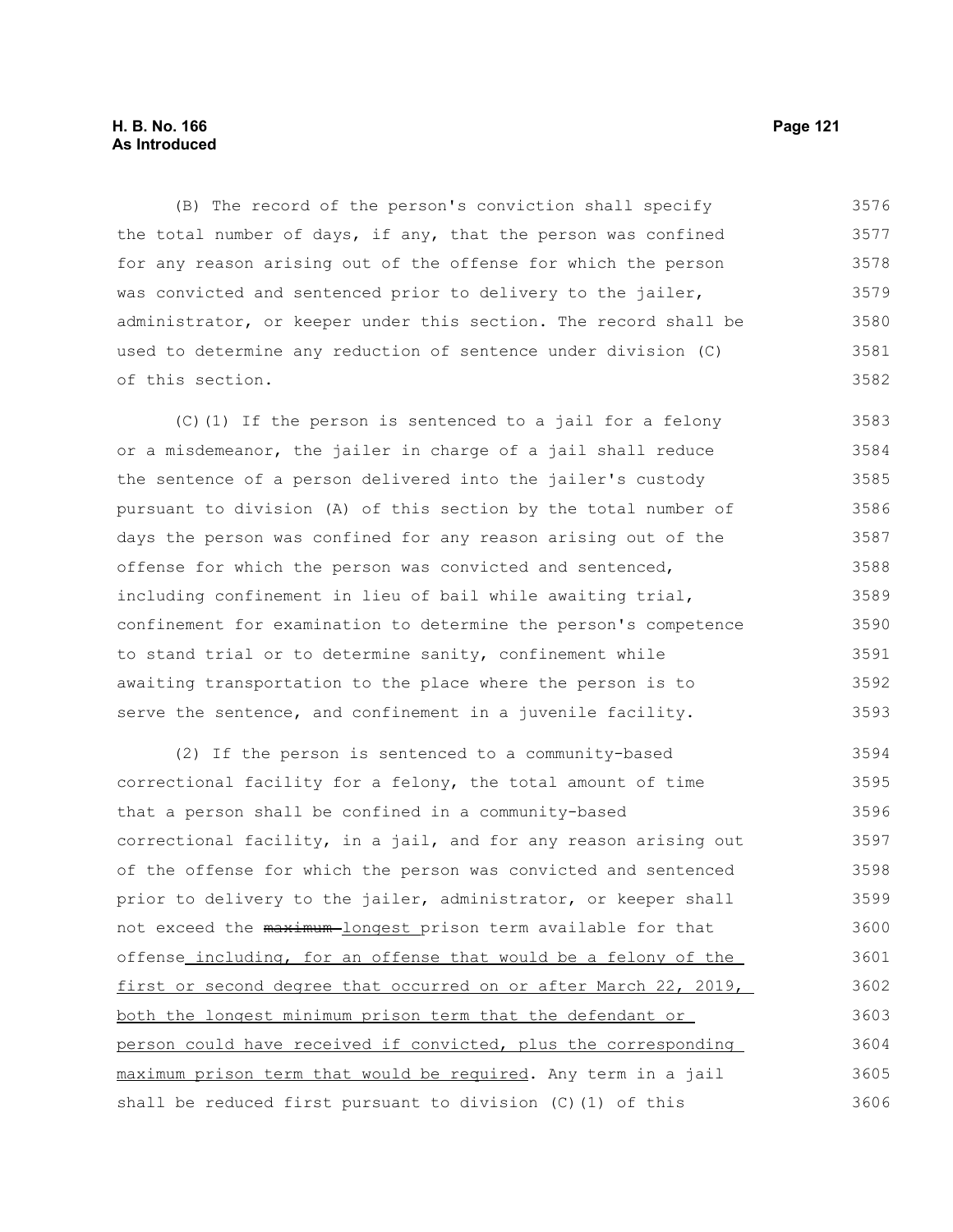section by the total number of days the person was confined prior to delivery to the jailer, administrator, or keeper. Only after the term in a jail has been entirely reduced may the term in a community-based correctional facility be reduced pursuant to this division. This division does not affect the limitations placed on the duration of a term in a jail or a community-based correctional facility under divisions (A)(1), (2), and (3) of section 2929.16 of the Revised Code. 3607 3608 3609 3610 3611 3612 3613 3614

(D) For purposes of divisions (B) and (C) of this section, a person shall be considered to have been confined for a day if the person was confined for any period or periods of time totaling more than eight hours during that day. 3615 3616 3617 3618

(E) As used in this section, "community-based correctional facility" and," "minimum prison term," "maximum prison term," and "jail" have the same meanings as in section 2929.01 of the Revised Code.

**Sec. 2951.03.** (A)(1) Unless the defendant and the prosecutor who is handling the case against the defendant agree to waive the presentence investigation report, no person who has been convicted of or pleaded guilty to a felony shall be placed under a community control sanction until a written presentence investigation report has been considered by the court. The court may order a presentence investigation report notwithstanding an agreement to waive the report. If a court orders the preparation of a presentence investigation report pursuant to this section, section 2947.06 of the Revised Code, or Criminal Rule 32.2, the officer making the report shall inquire into the circumstances of the offense and the criminal record, social history, and present condition of the defendant, all information available regarding any prior adjudications of the defendant as a 3623 3624 3625 3626 3627 3628 3629 3630 3631 3632 3633 3634 3635 3636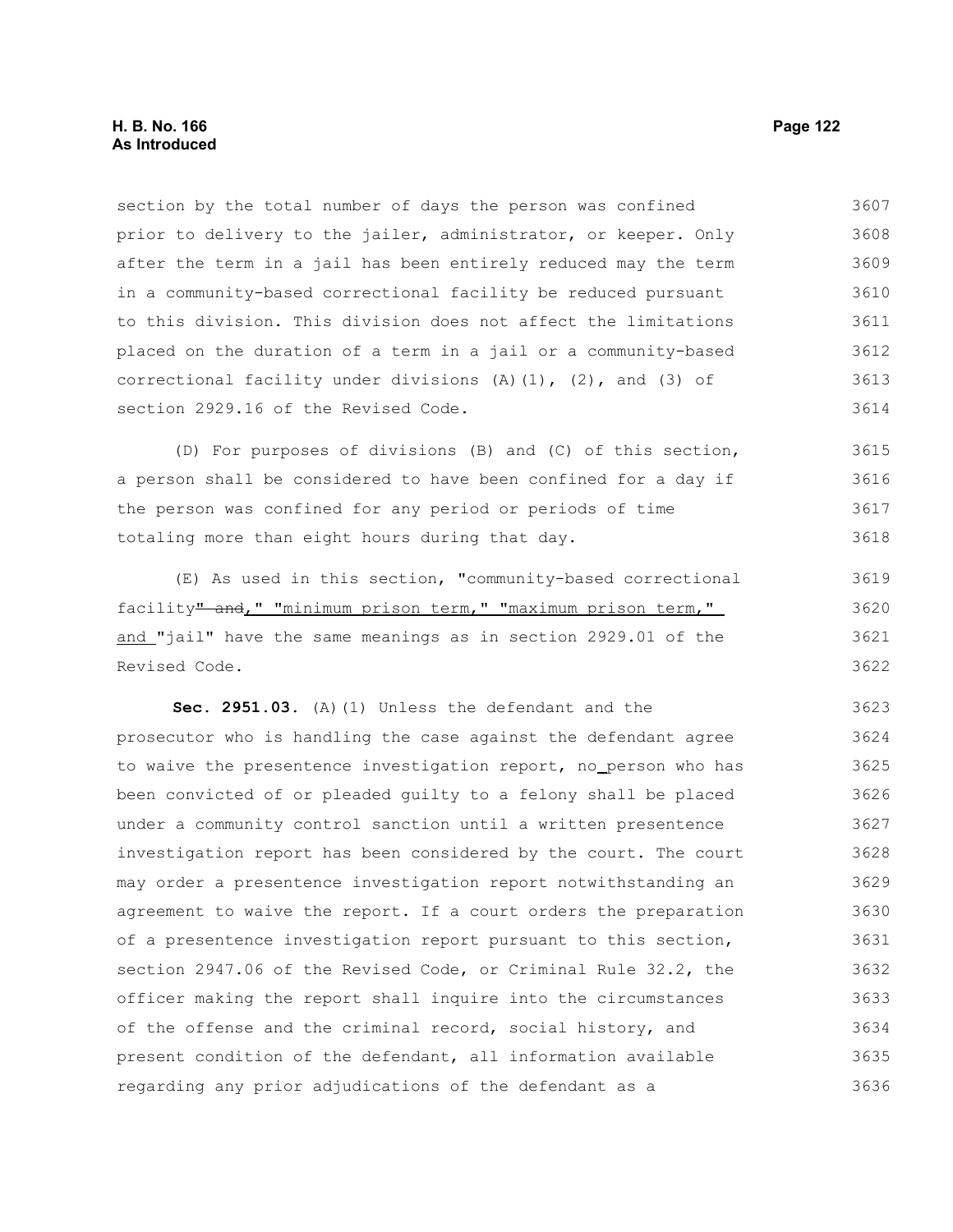## **H. B. No. 166 Page 123 As Introduced**

delinquent child and regarding the dispositions made relative to those adjudications, and any other matters specified in Criminal Rule 32.2. Whenever the officer considers it advisable, the officer's investigation may include a physical and mental examination of the defendant. A physical examination of the defendant may include a drug test consisting of a chemical analysis of a blood or urine specimen of the defendant to determine whether the defendant ingested or was injected with a drug of abuse. If, pursuant to section 2930.13 of the Revised Code, the victim of the offense of which the defendant has been convicted wishes to make a statement regarding the impact of the offense for the officer's use in preparing the presentence investigation report, the officer shall comply with the requirements of that section. 3637 3638 3639 3640 3641 3642 3643 3644 3645 3646 3647 3648 3649 3650

(2) If a defendant is committed to any institution, the presentence investigation report shall be sent to the institution with the entry of commitment. If a defendant is committed to any institution and a presentence investigation report is not prepared regarding that defendant pursuant to this section, section 2947.06 of the Revised Code, or Criminal Rule 32.2, the director of the department of rehabilitation and correction or the director's designee may order that an offender background investigation and report be conducted and prepared regarding the defendant pursuant to section 5120.16 of the Revised Code. An offender background investigation report prepared pursuant to this section shall be considered confidential information and is not a public record under section 149.43 of the Revised Code. 3651 3652 3653 3654 3655 3656 3657 3658 3659 3660 3661 3662 3663 3664

(3) The department of rehabilitation and correction may use any presentence investigation report and any offender background investigation report prepared pursuant to this 3665 3666 3667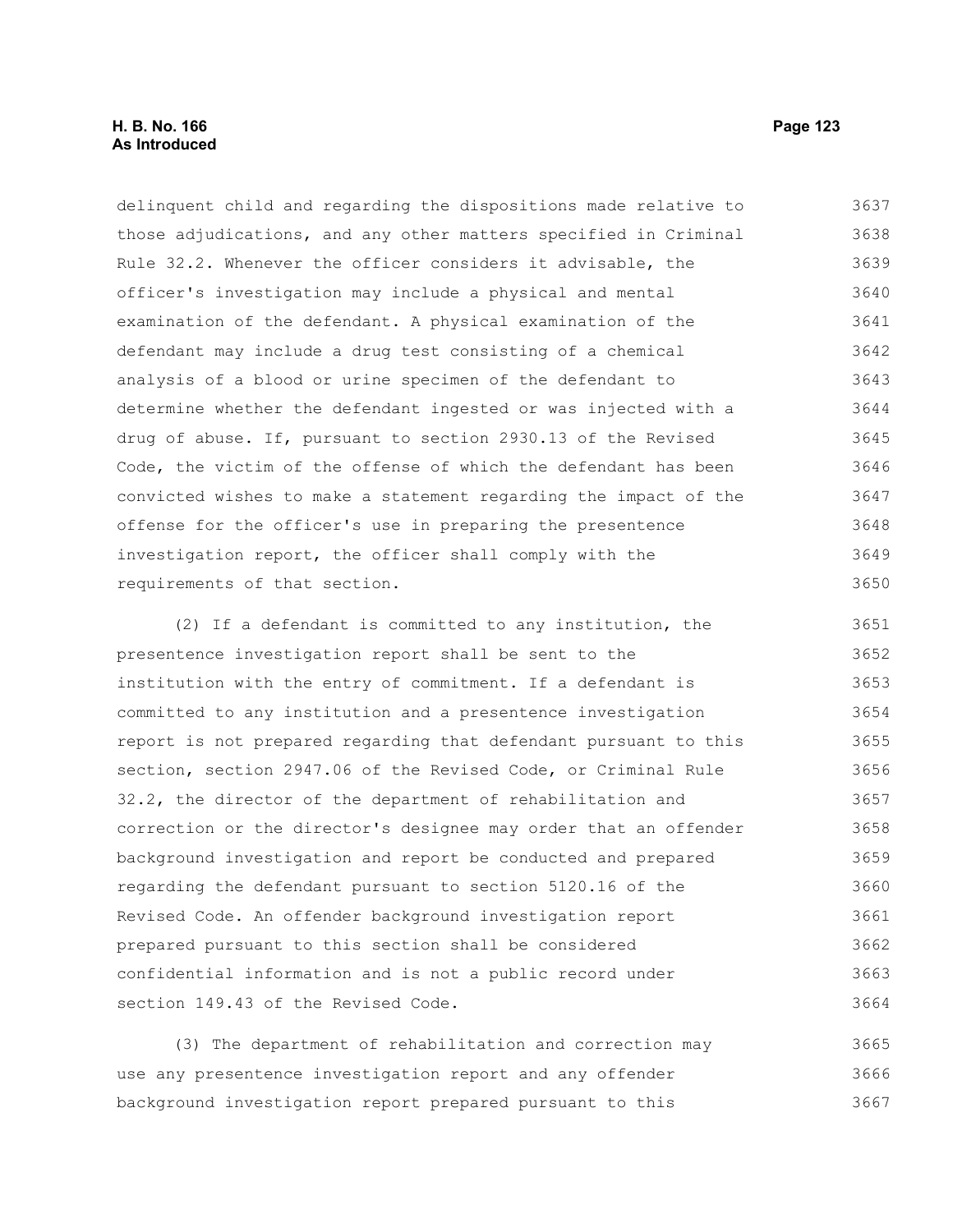section for penological and rehabilitative purposes. The department may disclose any presentence investigation report and any offender background investigation report to courts, law enforcement agencies, community-based correctional facilities, halfway houses, and medical, mental health, and substance abuse treatment providers. The department shall make the disclosure in a manner calculated to maintain the report's confidentiality. Any presentence investigation report or offender background investigation report that the department discloses to a community-based correctional facility, a halfway house, or a medical, mental health, or substance abuse treatment provider shall not include a victim impact section or information identifying a witness. 3668 3669 3670 3671 3672 3673 3674 3675 3676 3677 3678 3679 3680

(B)(1) If a presentence investigation report is prepared pursuant to this section, section 2947.06 of the Revised Code, or Criminal Rule 32.2, the court, at a reasonable time before imposing sentence, shall permit the defendant or the defendant's counsel to read the report, except that the court shall not permit the defendant or the defendant's counsel to read any of the following: 3681 3682 3683 3684 3685 3686 3687

(a) Any recommendation as to sentence;

(b) Any diagnostic opinions that, if disclosed, the court believes might seriously disrupt a program of rehabilitation for the defendant; 3689 3690 3691

```
(c) Any sources of information obtained upon a promise of
confidentiality;
                                                                            3692
                                                                            3693
```
(d) Any other information that, if disclosed, the court believes might result in physical harm or some other type of harm to the defendant or to any other person. 3694 3695 3696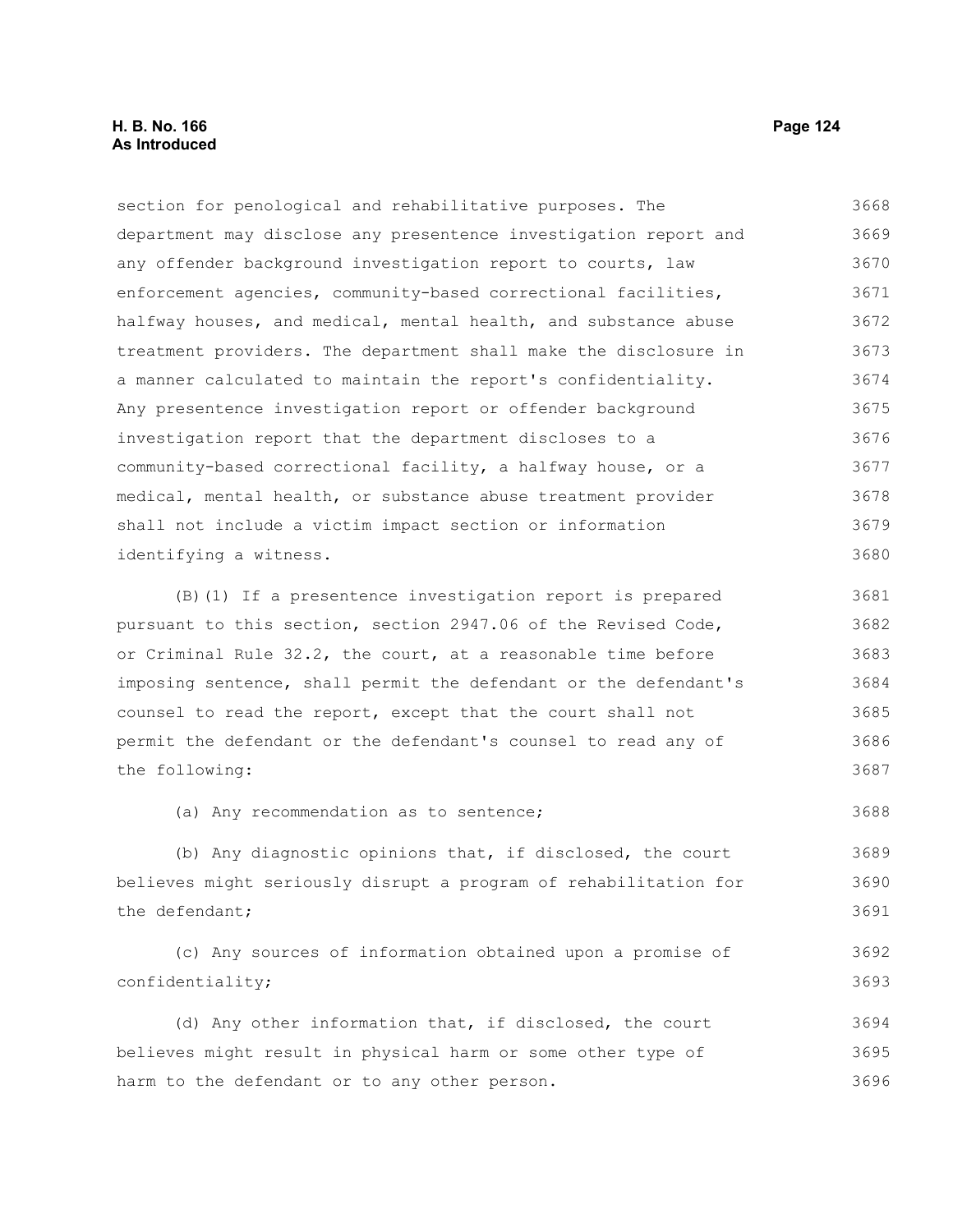## **H. B. No. 166 Page 125 As Introduced**

(2) Prior to sentencing, the court shall permit the defendant and the defendant's counsel to comment on the presentence investigation report and, in its discretion, may permit the defendant and the defendant's counsel to introduce testimony or other information that relates to any alleged factual inaccuracy contained in the report. 3697 3698 3699 3700 3701 3702

(3) If the court believes that any information in the presentence investigation report should not be disclosed pursuant to division (B)(1) of this section, the court, in lieu of making the report or any part of the report available, shall state orally or in writing a summary of the factual information contained in the report that will be relied upon in determining the defendant's sentence. The court shall permit the defendant and the defendant's counsel to comment upon the oral or written summary of the report. 3703 3704 3705 3706 3707 3708 3709 3710 3711

(4) Any material that is disclosed to the defendant or the defendant's counsel pursuant to this section shall be disclosed to the prosecutor who is handling the prosecution of the case against the defendant. 3712 3713 3714 3715

(5) If the comments of the defendant or the defendant's counsel, the testimony they introduce, or any of the other information they introduce alleges any factual inaccuracy in the presentence investigation report or the summary of the report, the court shall do either of the following with respect to each alleged factual inaccuracy: 3716 3717 3718 3719 3720 3721

(a) Make a finding as to the allegation;

(b) Make a determination that no finding is necessary with respect to the allegation, because the factual matter will not be taken into account in the sentencing of the defendant. 3723 3724 3725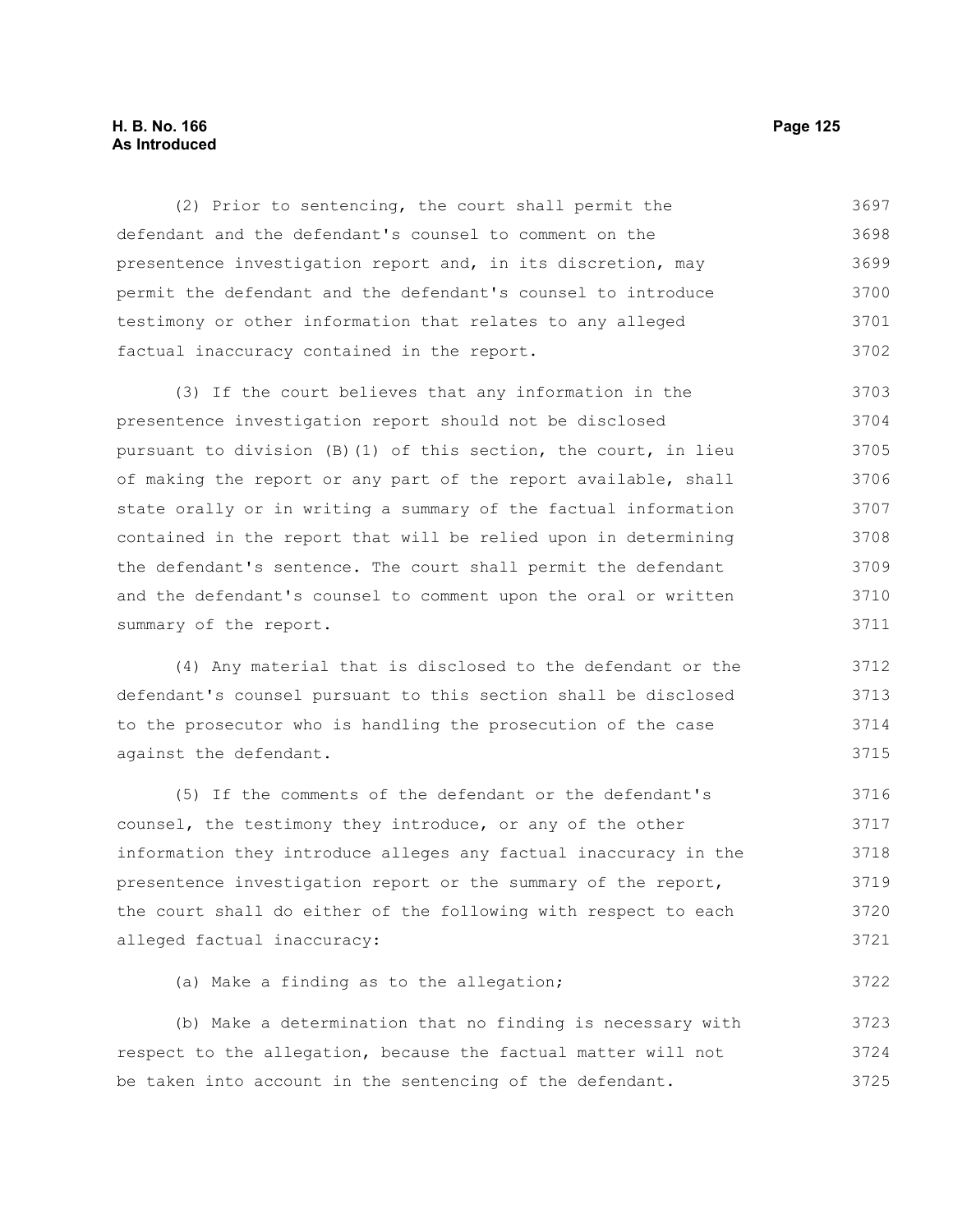## **H. B. No. 166 Page 126 As Introduced**

(C) A court's decision as to the content of a summary under division (B)(3) of this section or as to the withholding of information under division  $(B)$   $(1)$   $(a)$ ,  $(b)$ ,  $(c)$ , or  $(d)$  of this section shall be considered to be within the discretion of the court. No appeal can be taken from either of those decisions, and neither of those decisions shall be the basis for a reversal of the sentence imposed. 3726 3727 3728 3729 3730 3731 3732

(D)(1) The contents of a presentence investigation report prepared pursuant to this section, section 2947.06 of the Revised Code, or Criminal Rule 32.2 and the contents of any written or oral summary of a presentence investigation report or of a part of a presentence investigation report described in division (B)(3) of this section are confidential information and are not a public record. The court, an appellate court, authorized probation officers, investigators, and court personnel, the defendant, the defendant's counsel, the prosecutor who is handling the prosecution of the case against the defendant, and authorized personnel of an institution to which the defendant is committed may inspect, receive copies of, retain copies of, and use a presentence investigation report or a written or oral summary of a presentence investigation only for the purposes of or only as authorized by Criminal Rule 32.2 or this section, division  $(F)$   $(1)$   $(G)$   $(1)$  of section 2953.08, section 2947.06, or another section of the Revised Code. 3733 3734 3735 3736 3737 3738 3739 3740 3741 3742 3743 3744 3745 3746 3747 3748 3749

(2) Immediately following the imposition of sentence upon the defendant, the defendant or the defendant's counsel and the prosecutor shall return to the court all copies of a presentence investigation report and of any written summary of a presentence investigation report or part of a presentence investigation report that the court made available to the defendant or the defendant's counsel and to the prosecutor pursuant to this 3750 3751 3752 3753 3754 3755 3756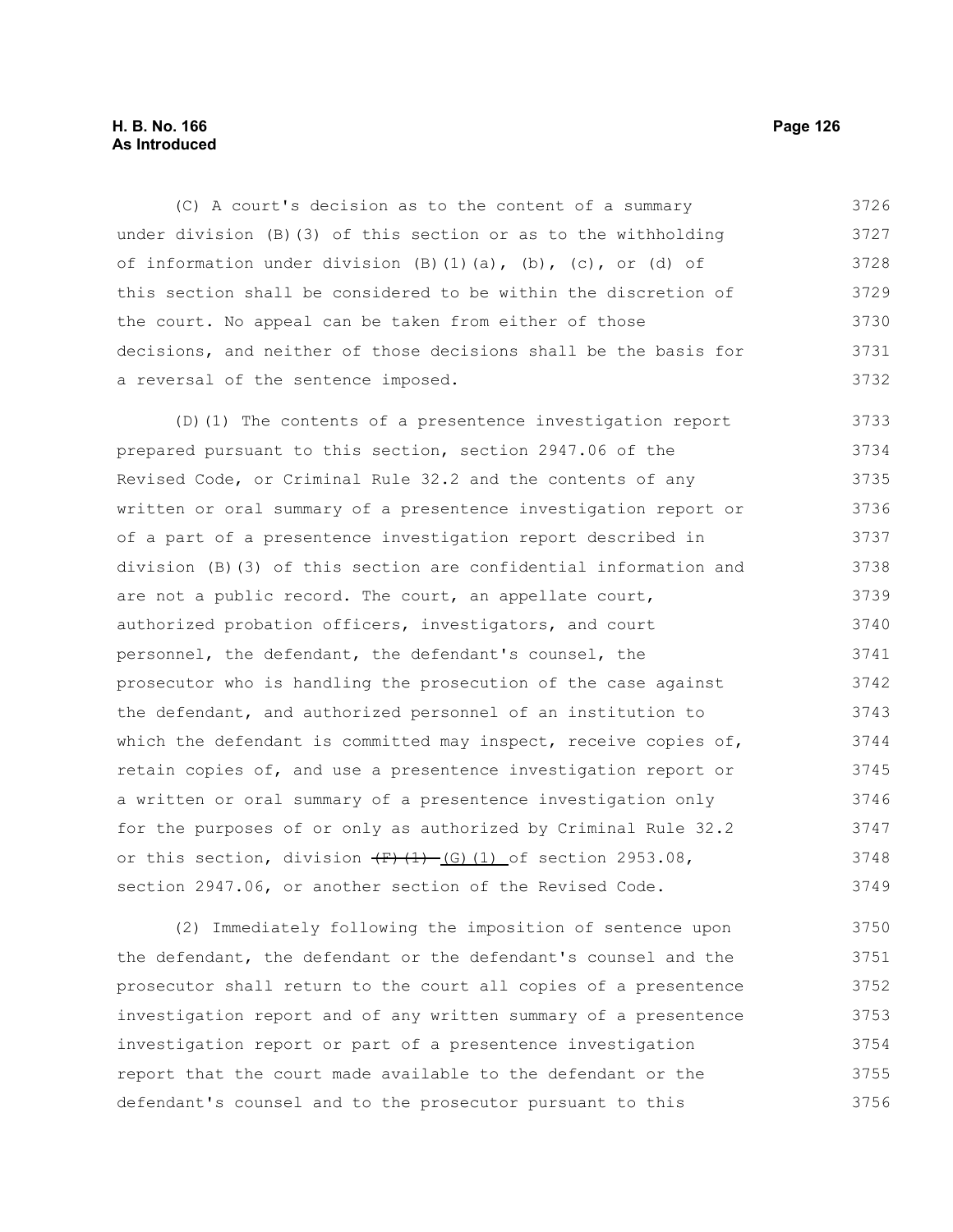section. The defendant or the defendant's counsel and the prosecutor shall not make any copies of the presentence investigation report or of any written summary of a presentence investigation report or part of a presentence investigation report that the court made available to them pursuant to this section. 3757 3758 3759 3760 3761 3762

(3) Except when a presentence investigation report or a written or oral summary of a presentence investigation report is being used for the purposes of or as authorized by Criminal Rule 32.2 or this section, division  $\overline{(F)(1)}$  (G)(1) of section 2953.08, section 2947.06, or another section of the Revised Code, the court or other authorized holder of the report or summary shall retain the report or summary under seal. 3763 3764 3765 3766 3767 3768 3769

(E) In inquiring into the information available regarding any prior adjudications of the defendant as a delinquent child and regarding the dispositions made relative to those adjudications, the officer making the report shall consider all information that is relevant, including, but not limited to, the materials described in division (B) of section 2151.14, division (C)(3) of section 2152.18, division (D)(3) of section 2152.19, and division (E) of section 2152.71 of the Revised Code. 3770 3771 3772 3773 3774 3775 3776 3777

(F) As used in this section:

(1) "Prosecutor" has the same meaning as in section 2935.01 of the Revised Code. 3779 3780

(2) "Community control sanction" has the same meaning as in section 2929.01 of the Revised Code. 3781 3782

(3) "Public record" has the same meaning as in section 149.43 of the Revised Code. 3783 3784

**Sec. 2953.07.** (A) Upon the hearing of an appeal other than 3785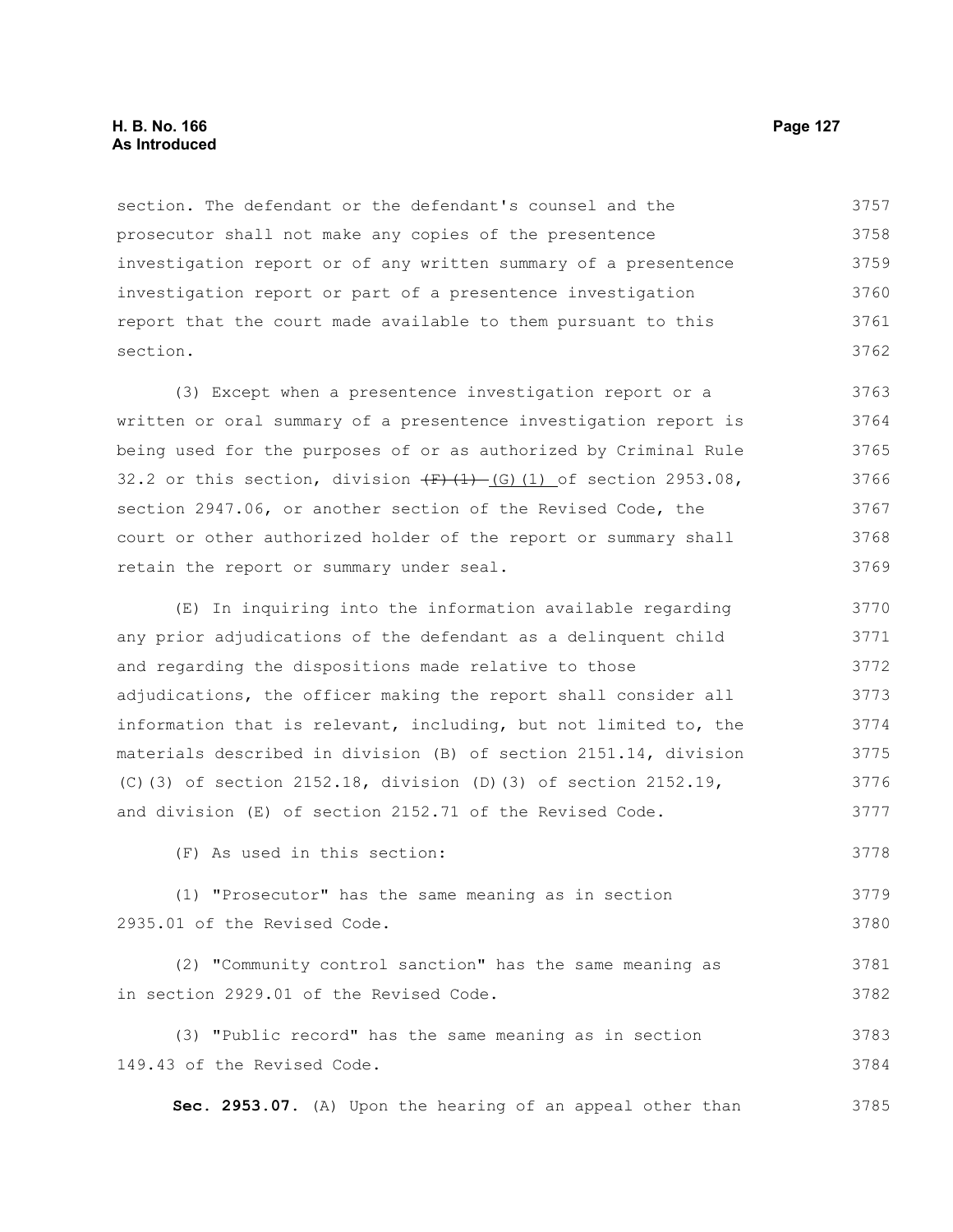an appeal from a mayor's court, the appellate court may affirm the judgment or reverse it, in whole or in part, or modify it, and order the accused to be discharged or grant a new trial. The appellate court may remand the accused for the sole purpose of correcting a sentence imposed contrary to law, provided that, on an appeal of a sentence imposed upon a person who is convicted of or pleads guilty to a felony that is brought under section 2953.08 of the Revised Code, division  $\left(\frac{H}{H}\right)$  of that section applies to the court. If the judgment is reversed, the appellant shall recover from the appellee all court costs incurred to secure the reversal, including the cost of transcripts. In capital cases, when the judgment is affirmed and the day fixed for the execution is passed, the appellate court shall appoint a day for it, and the clerk of the appellate court shall issue a warrant under the seal of the appellate court, to the sheriff of the proper county, or the warden of the appropriate state correctional institution, commanding the sheriff or warden to carry the sentence into execution on the day so appointed. The sheriff or warden shall execute and return the warrant as in other cases, and the clerk shall record the warrant and return. 3786 3787 3788 3789 3790 3791 3792 3793 3794 3795 3796 3797 3798 3799 3800 3801 3802 3803 3804 3805

(B) As used in this section, "appellate court" means, for a case in which a sentence of death is imposed for an offense committed before January 1, 1995, both the court of appeals and the supreme court, and for a case in which a sentence of death is imposed for an offense committed on or after January 1, 1995, the supreme court. 3806 3807 3808 3809 3810 3811

**Sec. 2953.08.** (A) As used in this section:

(1) "Non-life felony indefinite prison term" and "maximum prison term" have the same meanings as in section 2929.01 of the Revised Code. 3813 3814 3815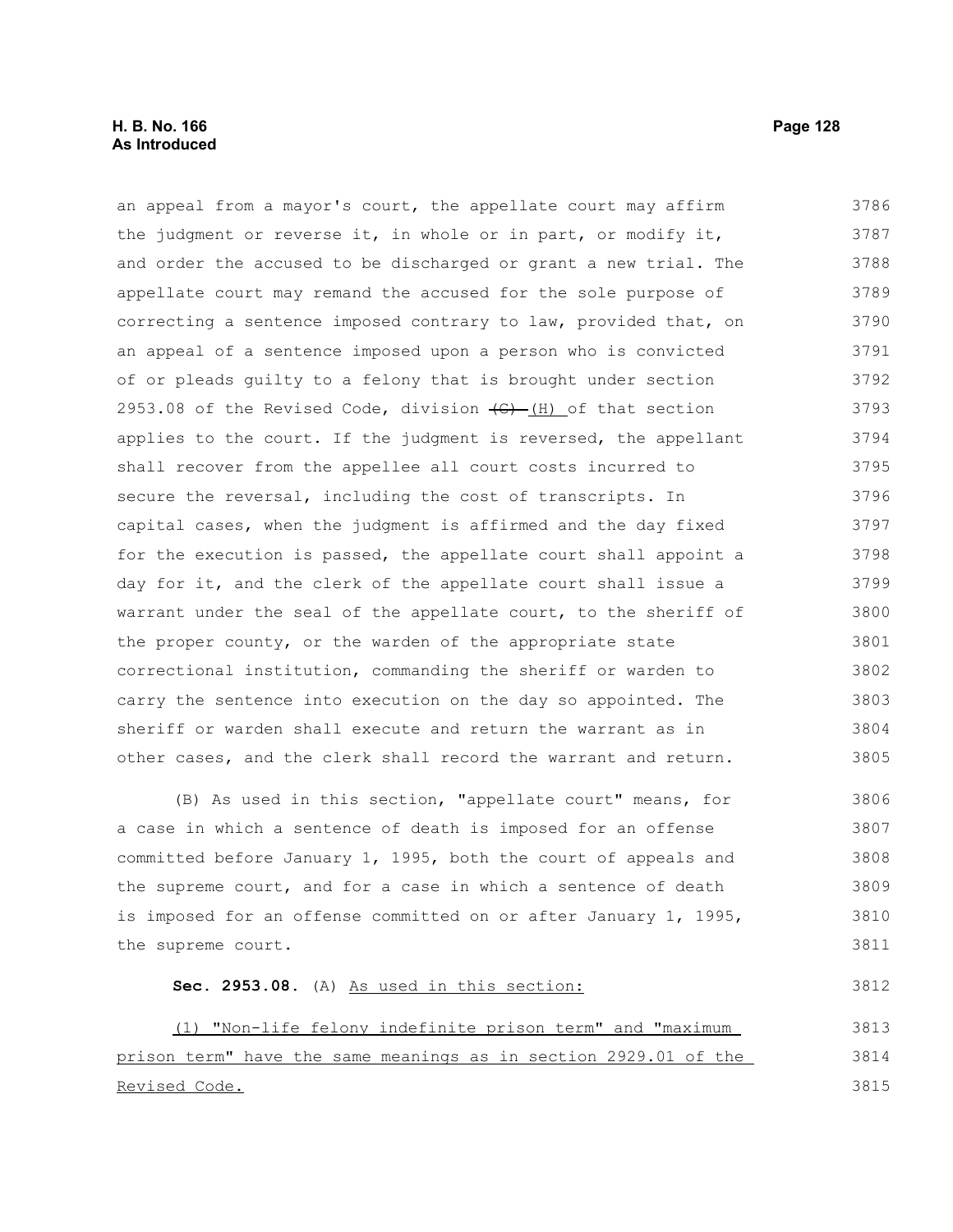| (2) A sentence is "contrary to law" if it fails to comport       | 3816 |
|------------------------------------------------------------------|------|
| with all mandatory, definite, or indefinite sentencing           | 3817 |
| provisions or is not otherwise within the statutory range of     | 3818 |
| prison terms for the applicable degree of felony, as provided in | 3819 |
| division (A) of section 2929.14 of the Revised Code.             | 3820 |
| (3) "Oualifying felony of the first or second degree" has        | 3821 |
|                                                                  |      |

(B) In addition to any other right to appeal and except as provided in division  $(D) - (E)$  of this section, a defendant who is convicted of or pleads guilty to a felony may appeal as a matter of right the sentence imposed upon the defendant on one of the following grounds: 3823 3824 3825 3826 3827

the same meaning as in section 2929.144 of the Revised Code.

(1) The sentence consisted of or included the maximum definite prison term allowed for the offense by division (A) of section 2929.14 or section 2929.142 of the Revised Code or, with respect to a non-life felony indefinite prison term, the longest minimum prison term allowed for the offense by division (A)(1) (a) or (2)(a) of section 2929.14 of the Revised Code, the maximum definite prison term or longest minimum prison term was not required for the offense pursuant to Chapter 2925. or any other provision of the Revised Code, and the court imposed the sentence under one of the following circumstances: 3828 3829 3830 3831 3832 3833 3834 3835 3836 3837

(a) The sentence was imposed for only one offense. 3838

(b) The sentence was imposed for two or more offenses arising out of a single incident, and the court imposed the maximum definite prison term or longest minimum prison term for the offense of the highest degree. 3839 3840 3841 3842

(2) The sentence consisted of or included a prison term and the offense for which it was imposed is a felony of the 3843 3844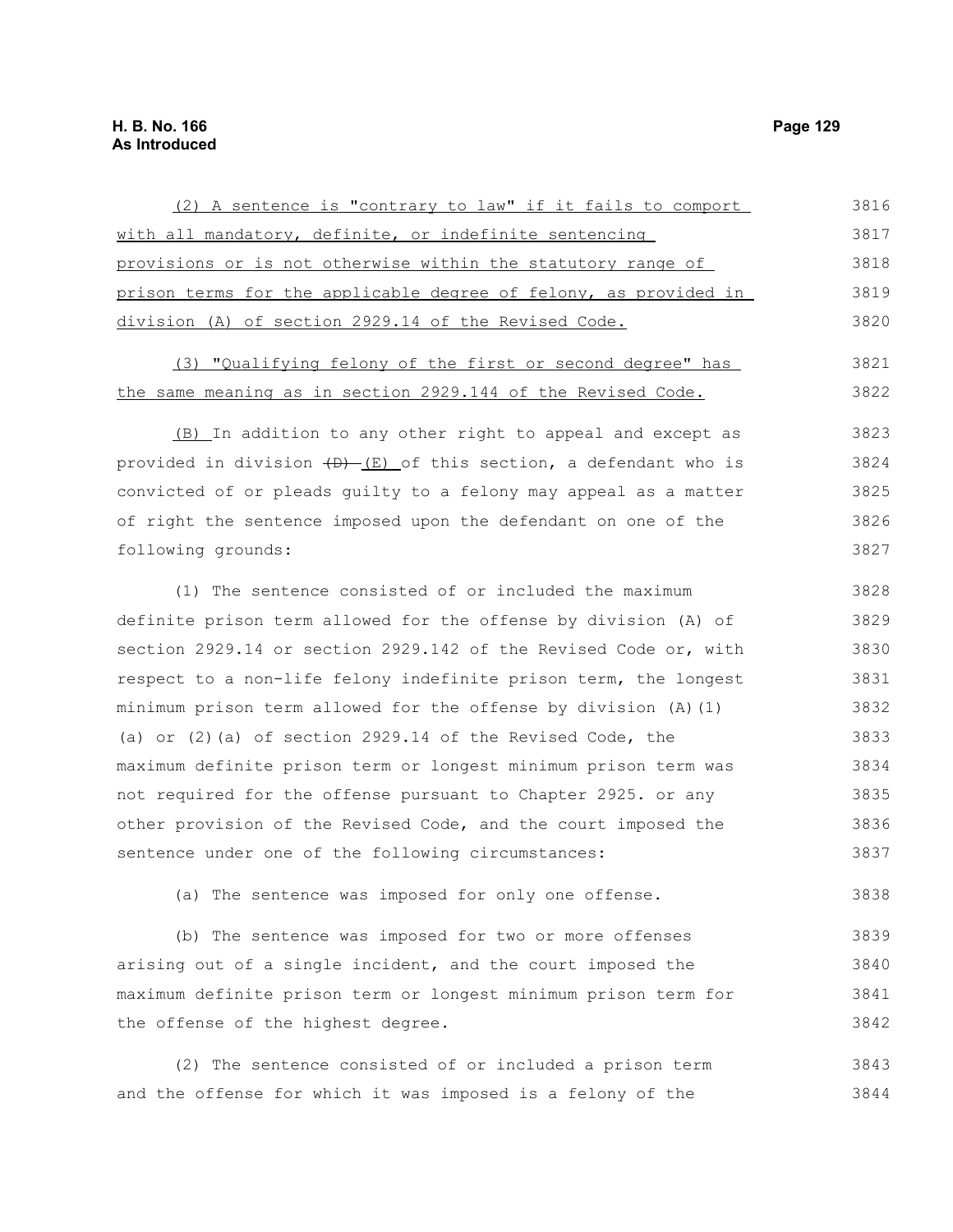fourth or fifth degree or is a felony drug offense that is a violation of a provision of Chapter 2925. of the Revised Code and that is specified as being subject to division (B) of section 2929.13 of the Revised Code for purposes of sentencing. If the court specifies that it found one or more of the factors in division (B)(1)(b) of section 2929.13 of the Revised Code to apply relative to the defendant, the defendant is not entitled under this division to appeal as a matter of right the sentence imposed upon the offender. 3845 3846 3847 3848 3849 3850 3851 3852 3853

(3) The person was convicted of or pleaded guilty to a violent sex offense or a designated homicide, assault, or kidnapping offense, was adjudicated a sexually violent predator in relation to that offense, and was sentenced pursuant to division (A)(3) of section 2971.03 of the Revised Code, if the minimum term of the indefinite term imposed pursuant to division (A)(3) of section 2971.03 of the Revised Code is the longest term available for the offense from among the range of definite terms listed in section 2929.14 of the Revised Code or, with respect to a non-life felony indefinite prison term, the longest minimum prison term allowed for the offense by division (A)(1) (a) or (2)(a) of section 2929.14 of the Revised Code. As used in this division, "designated homicide, assault, or kidnapping offense" and "violent sex offense" have the same meanings as in section 2971.01 of the Revised Code. As used in this division, "adjudicated a sexually violent predator" has the same meaning as in section 2929.01 of the Revised Code, and a person is "adjudicated a sexually violent predator" in the same manner and the same circumstances as are described in that section. 3854 3855 3856 3857 3858 3859 3860 3861 3862 3863 3864 3865 3866 3867 3868 3869 3870 3871 3872

(4) The sentence is contrary to law. 3873

(5) The sentence consisted of an additional prison term of 3874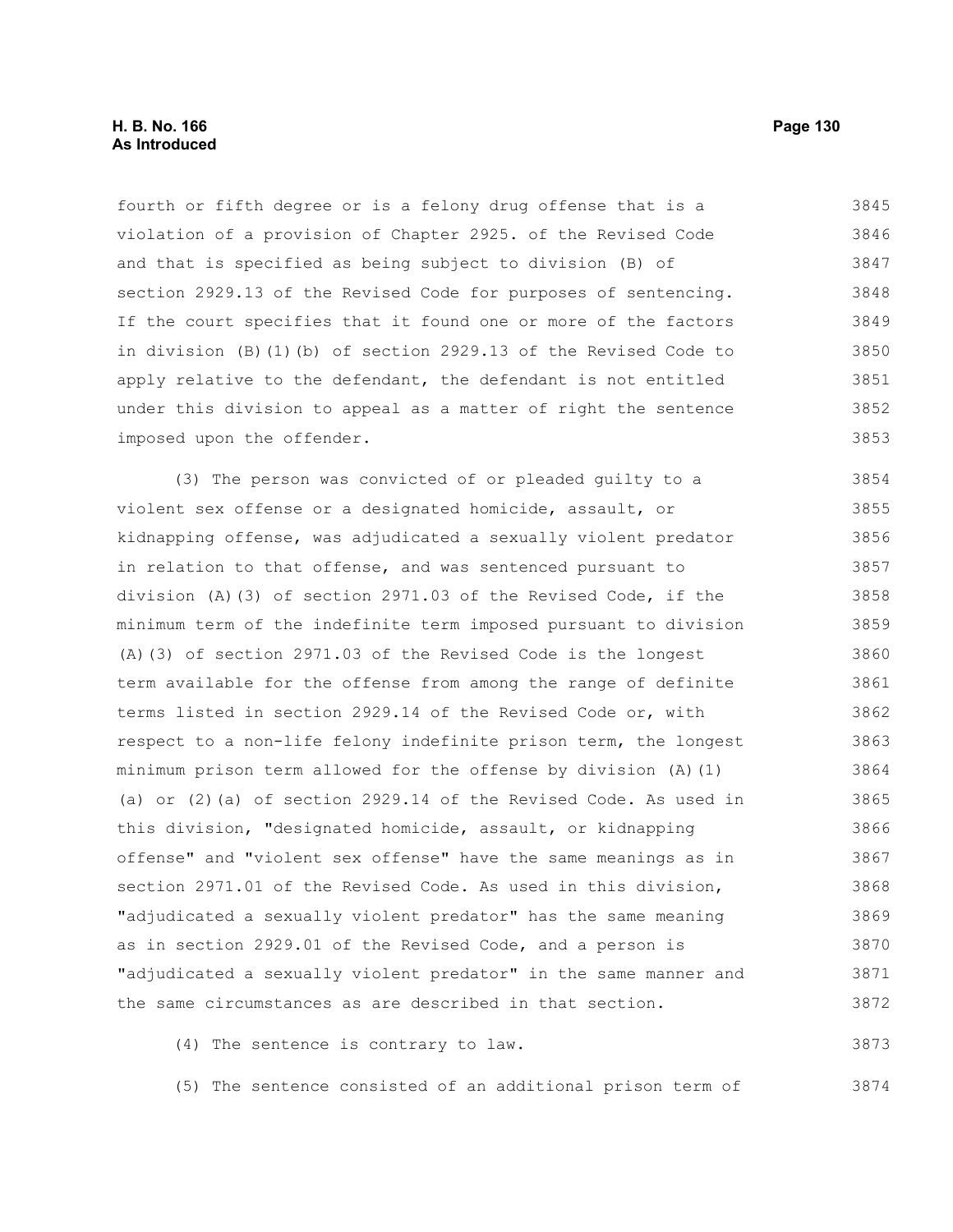# **H. B. No. 166 Page 131 As Introduced**

| ten years imposed pursuant to division (B) (2) (a) of section                     | 3875 |
|-----------------------------------------------------------------------------------|------|
| 2929.14 of the Revised Code.                                                      | 3876 |
| $\overline{(B) - (C)}$ In addition to any other right to appeal and               | 3877 |
| except as provided in division $(D)$ (E) of this section, a                       | 3878 |
| prosecuting attorney, a city director of law, village solicitor,                  | 3879 |
| or similar chief legal officer of a municipal corporation, or                     | 3880 |
| the attorney general, if one of those persons prosecuted the                      | 3881 |
| case, may appeal as a matter of right a sentence imposed upon a                   | 3882 |
| defendant who is convicted of or pleads guilty to a felony or,                    | 3883 |
| in the circumstances described in division $\overline{(B) (3) - (C) (3)}$ of this | 3884 |
| section the modification of a sentence imposed upon such a                        | 3885 |
| defendant, on any of the following grounds:                                       | 3886 |
| (1) The sentence did not include a prison term despite a                          | 3887 |
| presumption favoring a prison term for the offense for which it                   | 3888 |
| was imposed, as set forth in section 2929.13 or Chapter 2925. of                  | 3889 |
| the Revised Code.                                                                 | 3890 |
| (2) The sentence is contrary to law.                                              | 3891 |
| (3) The sentence is a modification under section 2929.20                          | 3892 |
| of the Revised Code of a sentence that was imposed for a felony                   | 3893 |
| of the first or second degree.                                                    | 3894 |
| $\left(\frac{C}{1} + \frac{D}{1}\right)$ (1) In addition to the right to appeal a | 3895 |
| sentence granted under division $(A)$ or (B) or (C) of this                       | 3896 |
| section, a defendant who is convicted of or pleads quilty to a                    | 3897 |
| felony may seek leave to-appeal a sentence imposed upon the                       | 3898 |
| defendant on the basis that the sentencing judge has imposed                      | 3899 |
| consecutive sentences under division (C) (3) of section $2929.14$                 | 3900 |
| of the Revised Code and that the consecutive sentences exceed                     | 3901 |
| the maximum definite prison term allowed by division (A) of that                  | 3902 |
| section for the most serious offense of which the defendant was                   | 3903 |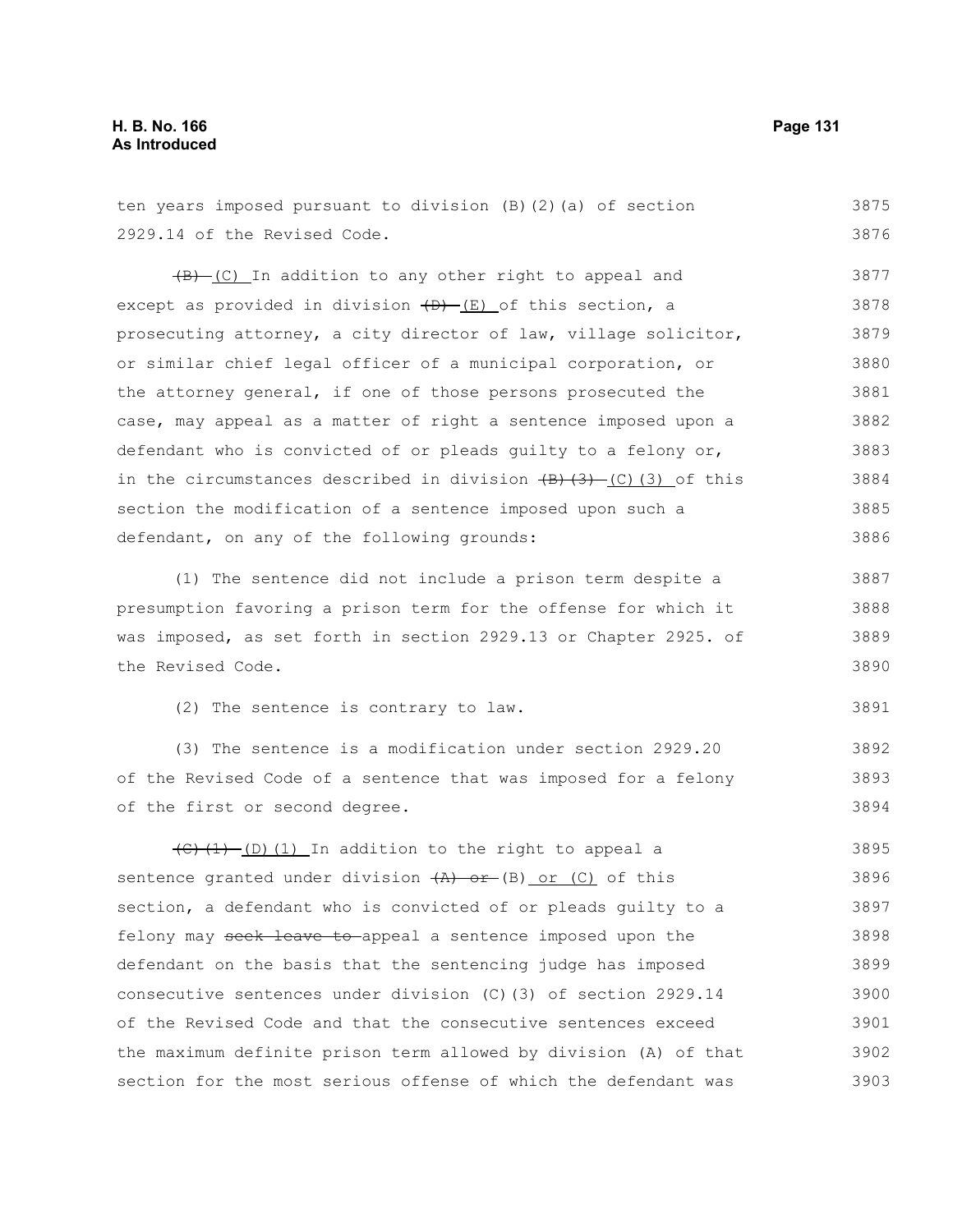convicted or, with respect to a non-life felony indefinite prison term, exceed the longest minimum prison term allowed by division (A)(1)(a) or (2)(a) of that section for the most serious such offense. Upon the filing of a motion under this division, the court of appeals may grant leave to appeal the sentence if the court determines that the allegation included as the basis of the motion is true. 3904 3905 3906 3907 3908 3909 3910

(2) A defendant may seek leave to appeal an additional sentence imposed upon the defendant pursuant to division (B)(2) (a) or (b) of section 2929.14 of the Revised Code if the additional sentence is for a definite prison term that is longer than five years. 3911 3912 3913 3914 3915

 $(D)$  (1)  $(E)$  (1) A sentence imposed upon a defendant is not subject to review under this section if the all of the following apply: 3916 3917 3918

(a) The sentence is authorized by law $\tau$ .

(b) The sentence, a sentencing range, a minimum aggregate term of imprisonment, or a maximum aggregate term of imprisonment has been recommended jointly by the defendant and the prosecution in the case, and is imposed by a sentencing judge. 3920 3921 3922 3923 3924

(c) The sentence imposed upon the defendant is consistent with that recommendation. 3925 3926

(2) Except as provided in division  $\left(\frac{C}{2}\right)_{2}$  (D)(2) of this section, a sentence imposed upon a defendant is not subject to review under this section if the sentence is imposed pursuant to division (B)(2)(b) of section 2929.14 of the Revised Code. Except as otherwise provided in this division, a defendant retains all rights to appeal as provided under this chapter or 3927 3928 3929 3930 3931 3932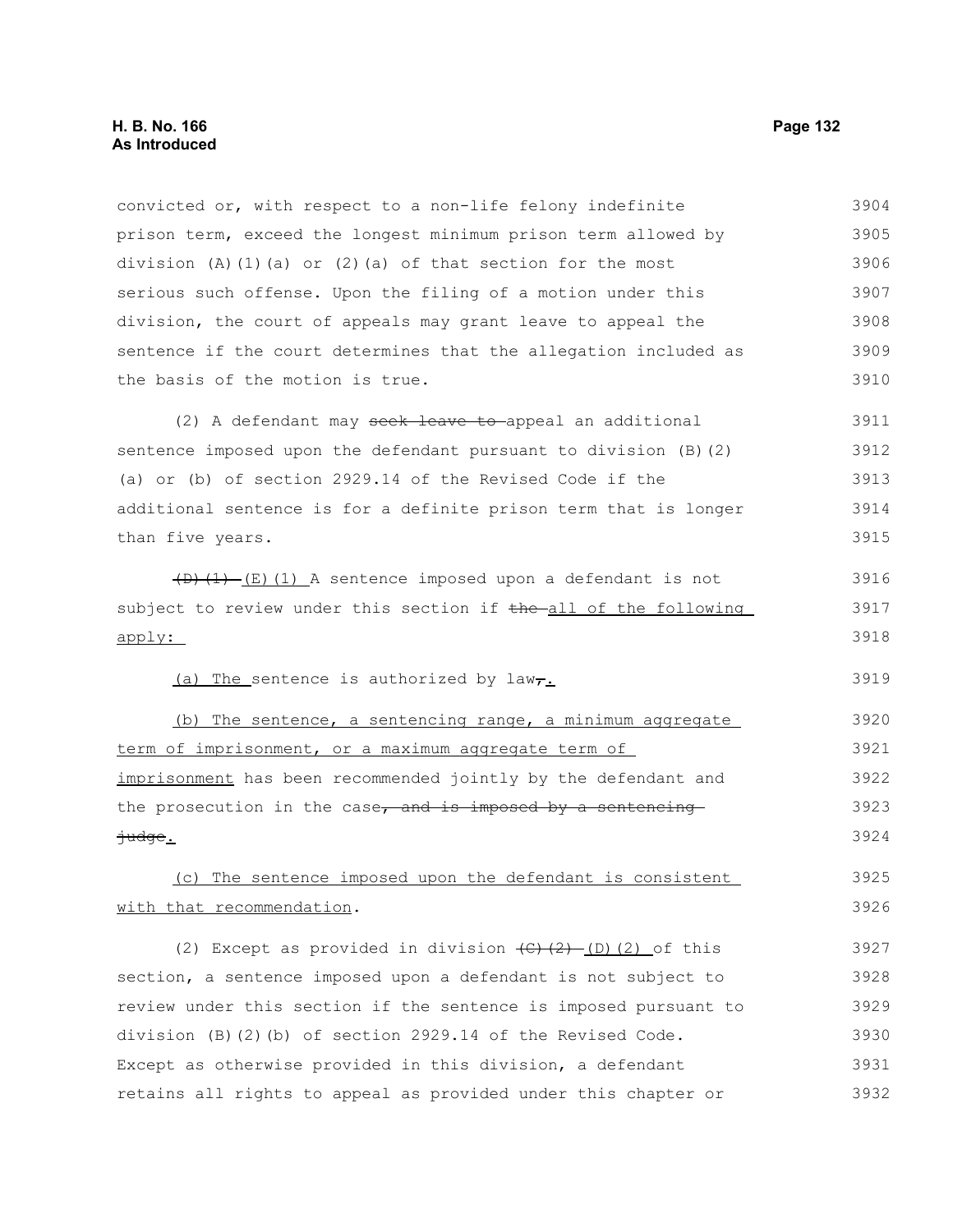any other provision of the Revised Code. A defendant has the right to appeal under this chapter or any other provision of the Revised Code the court's application of division (B)(2)(c) of section 2929.14 of the Revised Code. 3933 3934 3935 3936

(3) A sentence imposed for aggravated murder or murder pursuant to sections 2929.02 to 2929.06 of the Revised Code is not subject to review under this section. 3937 3938 3939

 $(E)$  (F) A defendant, prosecuting attorney, city director of law, village solicitor, or chief municipal legal officer shall file an appeal of a sentence under this section to a court of appeals within the time limits specified in Rule 4(B) of the Rules of Appellate Procedure, provided that if the appeal is pursuant to division  $\left(\frac{B}{C}\right)\left(\frac{C}{3}\right)$  of this section, the time limits specified in that rule shall not commence running until the court grants the motion that makes the sentence modification in question. A sentence appeal under this section shall be consolidated with any other appeal in the case. If no other appeal is filed, the court of appeals may review only the portions of the trial record that pertain to sentencing. 3940 3941 3942 3943 3944 3945 3946 3947 3948 3949 3950 3951

 $(F)$  (G) On the appeal of a sentence under this section, the record to be reviewed shall include all of the following, as applicable: 3952 3953 3954

(1) Any presentence, psychiatric, or other investigative report that was submitted to the court in writing before the sentence was imposed. An appellate court that reviews a presentence investigation report prepared pursuant to section 2947.06 or 2951.03 of the Revised Code or Criminal Rule 32.2 in connection with the appeal of a sentence under this section shall comply with division (D)(3) of section 2951.03 of the Revised Code when the appellate court is not using the 3955 3956 3957 3958 3959 3960 3961 3962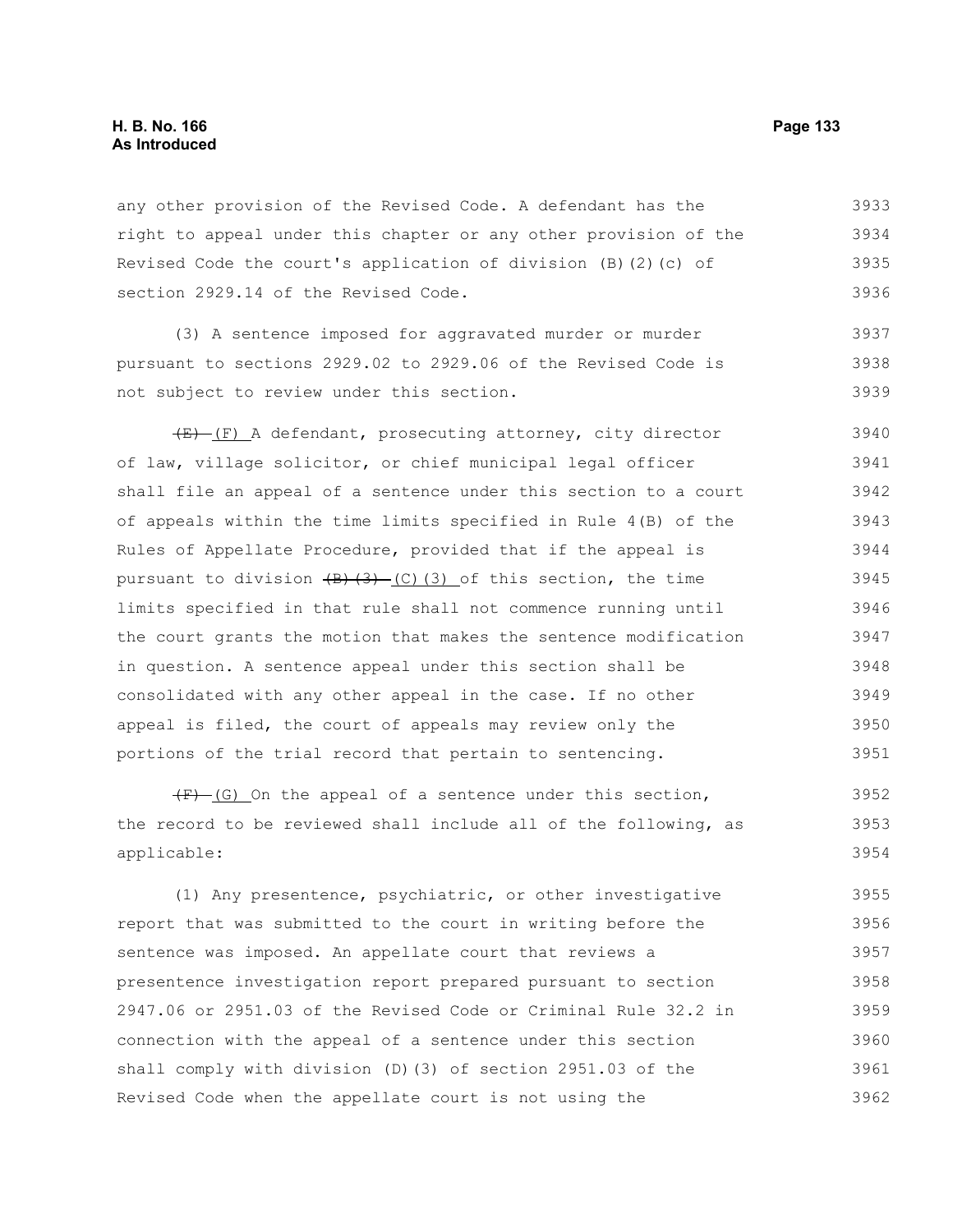presentence investigation report, and the appellate court's use of a presentence investigation report of that nature in connection with the appeal of a sentence under this section does not affect the otherwise confidential character of the contents of that report as described in division (D)(1) of section 2951.03 of the Revised Code and does not cause that report to become a public record, as defined in section 149.43 of the Revised Code, following the appellate court's use of the report. 3963 3964 3965 3966 3967 3968 3969 3970

(2) The trial record in the case in which the sentence was imposed; 3971 3972

(3) Any oral or written statements made to or by the court at the sentencing hearing at which the sentence was imposed; 3973 3974

(4) Any written findings that the court was required to make in connection with the modification of the sentence pursuant to a judicial release under division (I) of section 2929.20 of the Revised Code. 3975 3976 3977 3978

 $\left(\frac{1}{2} + \frac{1}{1}\right)$  (1) If the sentencing court was required to make the findings required by division (B) or (D) of section 2929.13 or division (I) of section 2929.20 of the Revised Code, or to state the findings of the trier of fact required by division (B) (2)(e) of section 2929.14 of the Revised Code, relative to the imposition or modification of the sentence, and if the sentencing court failed to state the required findings on the record, the court hearing an appeal under division  $(A)$ , (B), or (C), or (D) of this section shall remand the case to the sentencing court and instruct the sentencing court to state, on the record, the required findings. 3979 3980 3981 3982 3983 3984 3985 3986 3987 3988 3989

(2) The court hearing an appeal under division  $(A)$ , (B),  $or$  (C), or (D) of this section shall review the record, 3990 3991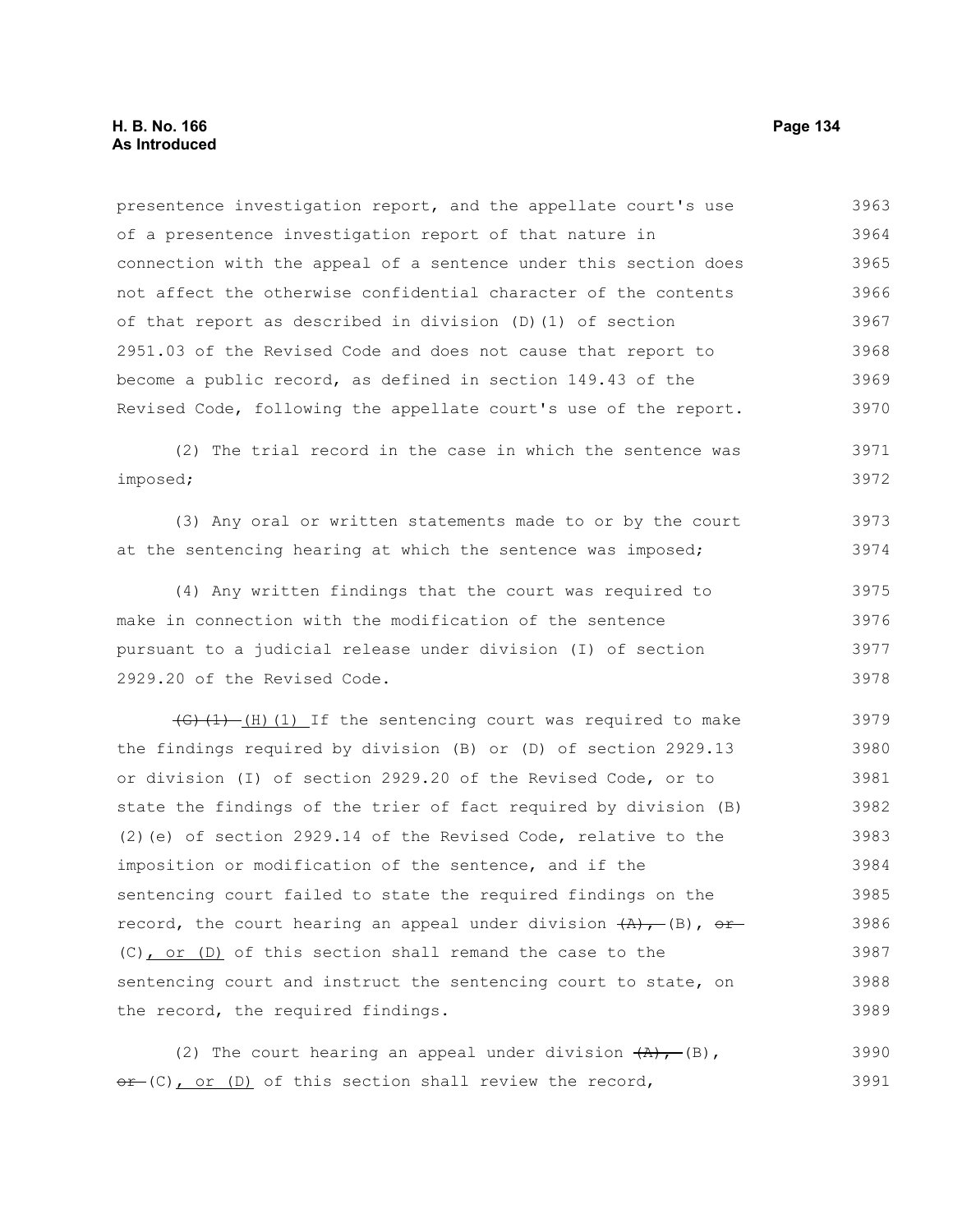given by the sentencing court.

including the findings underlying the sentence or modification The appellate court may increase, reduce, or otherwise-

modify-vacate a sentence that is appealed under this section ormay vacate the sentence and remand the matter to the sentencing court for resentencing. The appellate court's standard for review is not whether the sentencing court abused its discretion. The appellate court may take any action authorized by this division if it clearly and convincingly finds either of the following: 3995 3996 3997 3998 3999 4000 4001

(a) That the record does not support the sentencing court's findings under division (B) or (D) of section 2929.13, division (B)(2)(e) or (C)(4) of section 2929.14, or division (I) of section 2929.20 of the Revised Code, whichever, if any, is relevant; 4002 4003 4004 4005 4006

(b) That the sentence is otherwise contrary to law. 4007

| $(H)$ (I) If a conviction for a qualifying felony of the      | 4008 |
|---------------------------------------------------------------|------|
| first or second degree is reversed under division (H) of this | 4009 |
| section and the reversal would affect the maximum prison term | 4010 |
| imposed under section 2929.144 of the Revised Code, the       | 4011 |
| appellate court shall remand the case for resentencing.       | 4012 |

(J) A judgment or final order of a court of appeals under this section may be appealed, by leave of court, to the supreme court. 4013 4014 4015

(I) As used in this section, "non-life felony indefinite prison term" has the same meaning as in section 2929.01 of the Revised Code. 4016 4017 4018

Sec. 2967.14. (A) The department of rehabilitation and correction or the adult parole authority may require or allow a 4019 4020

3992 3993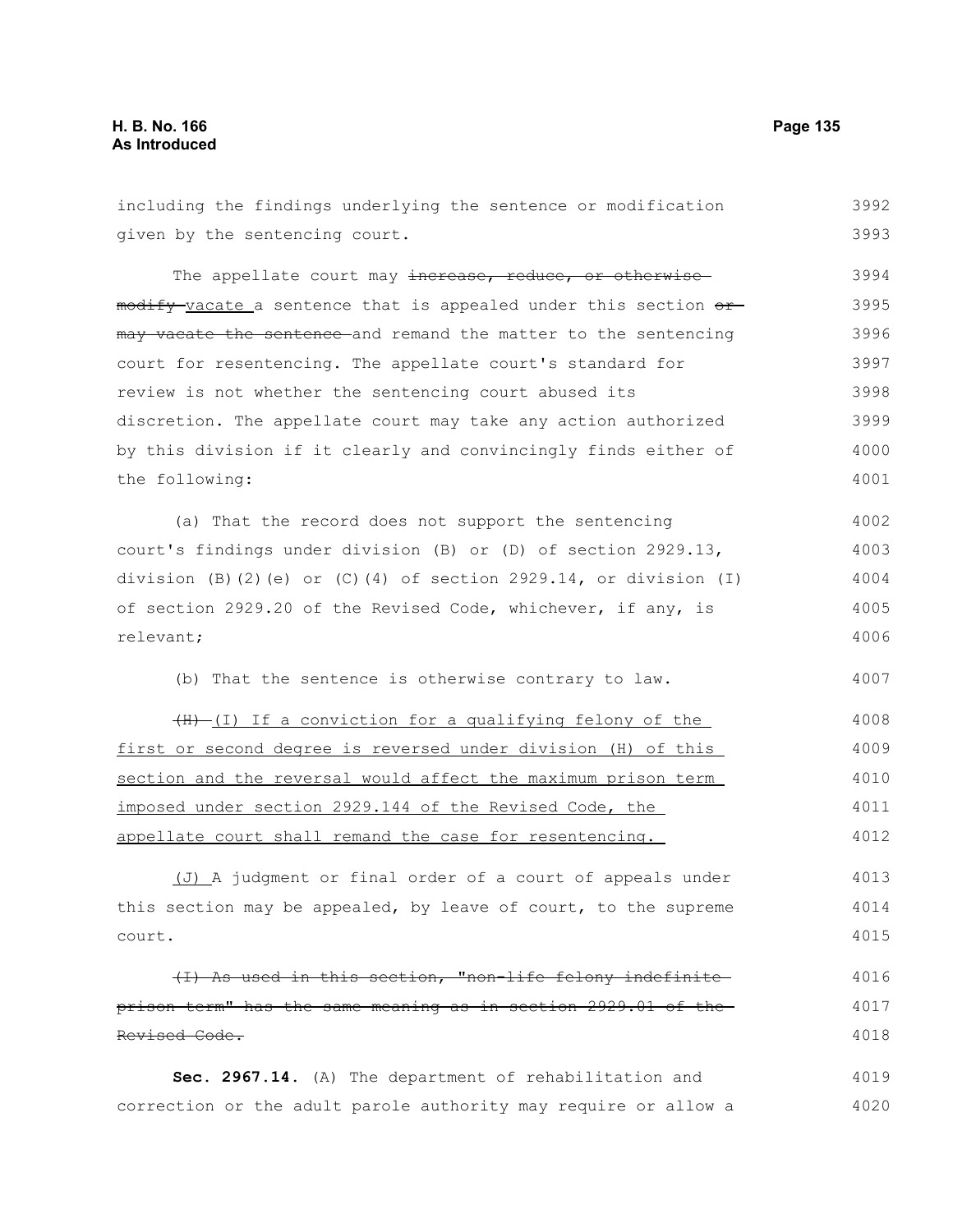| parolee, a releasee, or a prisoner otherwise released from a     | 4021 |
|------------------------------------------------------------------|------|
| state correctional institution to reside in a halfway house or   | 4022 |
| other suitable community residential center that has been        | 4023 |
| licensed by the division of parole and community services        | 4024 |
| pursuant to division (C) of this section or, in the              | 4025 |
| circumstances described in division (E) of section 5120.113 of   | 4026 |
| the Revised Code, in the reentry program and facility            | 4027 |
| established under that division, during a part or for the entire | 4028 |
| period of the offender's or parolee's conditional release or of  | 4029 |
| the releasee's term of post-release control. The court of common | 4030 |
| pleas that placed an offender under a sanction consisting of a   | 4031 |
| term in a halfway house or in an alternative residential         | 4032 |
| sanction may require the offender to reside in a halfway house   | 4033 |
| or other suitable community residential center that is           | 4034 |
| designated by the court and that has been licensed by the        | 4035 |
| division pursuant to division (C) of this section during a part  | 4036 |
| or for the entire period of the offender's residential sanction. | 4037 |

(B) The division of parole and community services may negotiate and enter into agreements with any public or private agency or a department or political subdivision of the state that operates a halfway house, reentry center, or community residential center that has been licensed by the division pursuant to division (C) of this section. An agreement under this division shall provide for the purchase of beds, shall set limits of supervision and levels of occupancy, and shall determine the scope of services for all eligible offenders, including those subject to a residential sanction, as defined in rules adopted by the director of rehabilitation and correction in accordance with Chapter 119. of the Revised Code, or those released from prison without supervision. The payments for beds and services shall not exceed the total operating costs of the 4038 4039 4040 4041 4042 4043 4044 4045 4046 4047 4048 4049 4050 4051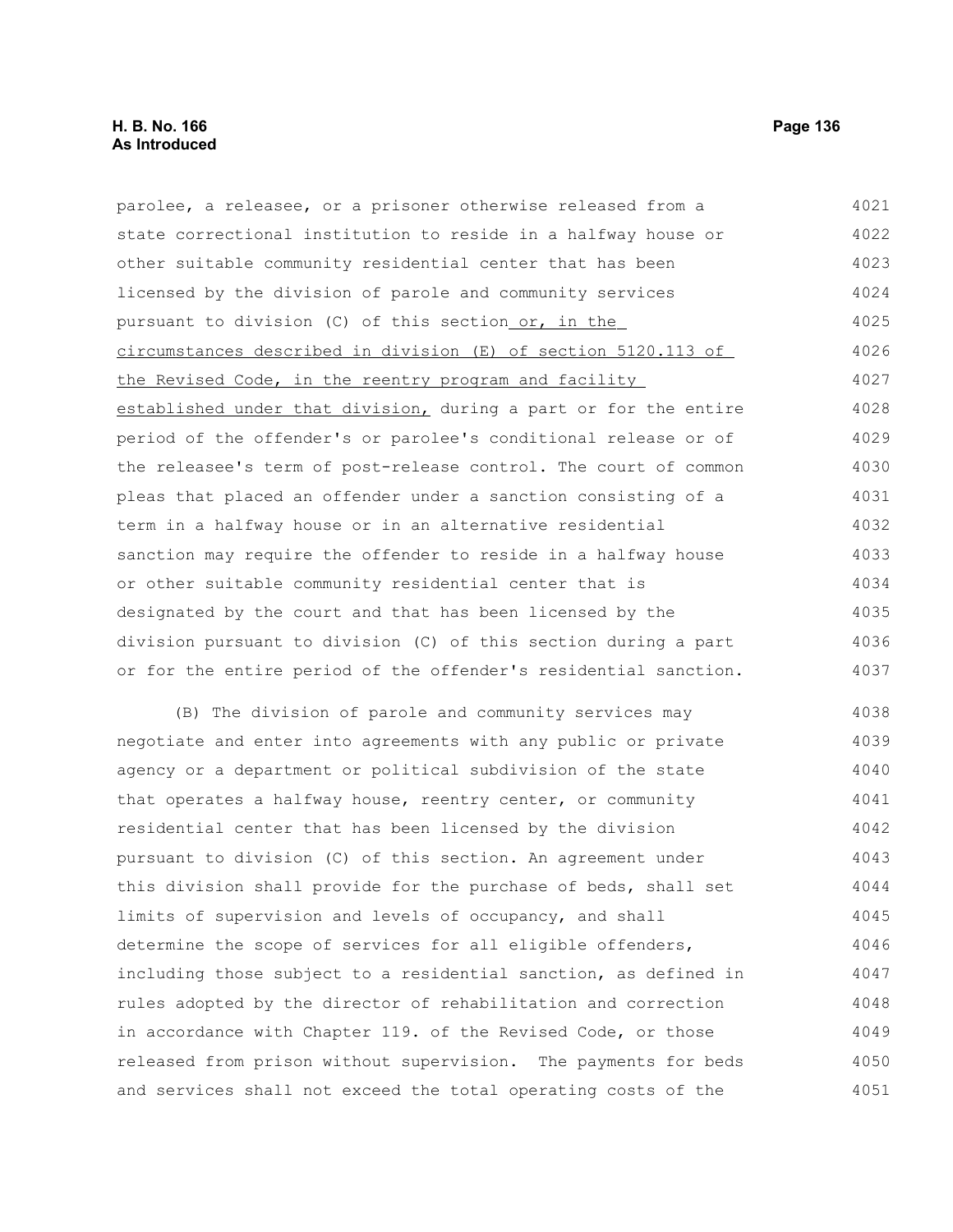## **H. B. No. 166 Page 137 As Introduced**

halfway house, reentry center, or community residential center during the term of an agreement. The director of rehabilitation and correction shall adopt rules in accordance with Chapter 119. of the Revised Code for determining includable and excludable costs and income to be used in computing the agency's average daily per capita costs with its facility at full occupancy. 4052 4053 4054 4055 4056 4057

The director of rehabilitation and correction shall adopt rules providing for the use of no more than fifteen per cent of the amount appropriated to the department each fiscal year for the halfway house, reentry center, and community residential center program to pay for contracts with licensed halfway houses for nonresidential services for offenders under the supervision of the adult parole authority, including but not limited to, offenders supervised pursuant to an agreement entered into by the adult parole authority and a court of common pleas under section 2301.32 of the Revised Code. The nonresidential services may include, but are not limited to, treatment for substance abuse, mental health counseling, counseling for sex offenders, electronic monitoring services, aftercare, and other nonresidential services that the director identifies by rule. 4058 4059 4060 4061 4062 4063 4064 4065 4066 4067 4068 4069 4070 4071

(C) The division of parole and community services may license a halfway house, reentry center, or community residential center as a suitable facility for the care and treatment of adult offenders, including offenders sentenced under section 2929.16 or 2929.26 of the Revised Code, only if the halfway house, reentry center, or community residential center complies with the standards that the division adopts in accordance with Chapter 119. of the Revised Code for the licensure of halfway houses, reentry centers, and community residential centers. The division shall annually inspect each licensed halfway house, licensed reentry center, and licensed 4072 4073 4074 4075 4076 4077 4078 4079 4080 4081 4082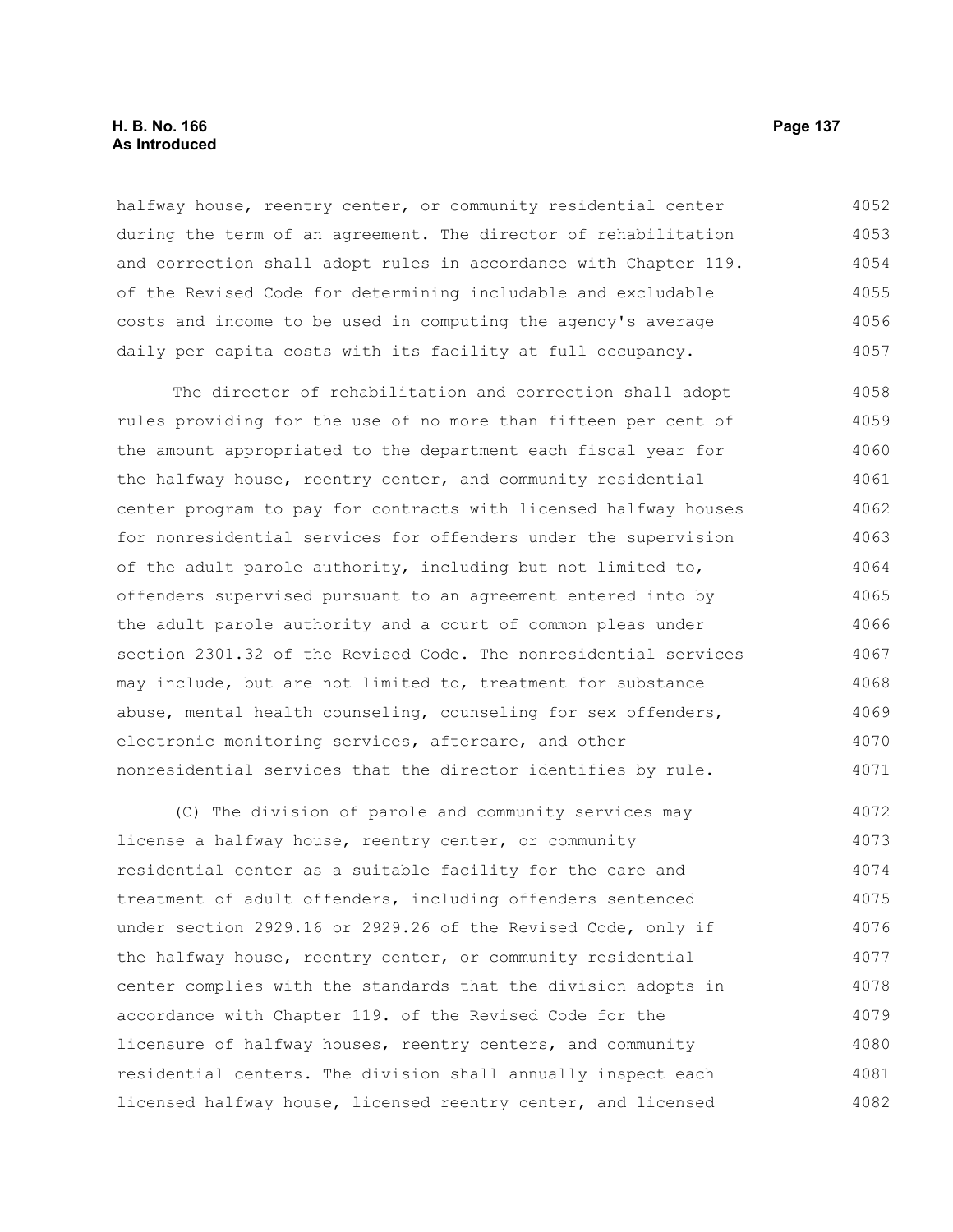community residential center to determine if it is in compliance with the licensure standards. 4083 4084

(D) The division of parole and community services may expend up to one-half per cent of the annual appropriation made for halfway house programs, for goods or services that benefit those programs. 4085 4086 4087 4088

**Sec. 2967.191.** (A) The department of rehabilitation and correction shall reduce the prison term of a prisoner, as described in division (B) of this section, by the total number of days that the prisoner was confined for any reason arising out of the offense for which the prisoner was convicted and sentenced, including confinement in lieu of bail while awaiting trial, confinement for examination to determine the prisoner's competence to stand trial or sanity, confinement while awaiting transportation to the place where the prisoner is to serve the prisoner's prison term, as determined by the sentencing court under division (B)(2)( $q$ )(i) of section 2929.19 of the Revised Code, and confinement in a juvenile facility. The department of rehabilitation and correction also shall reduce the stated prison term of a prisoner or, if the prisoner is serving a term for which there is parole eligibility, the minimum and maximum term or the parole eligibility date of the prisoner by the total number of days, if any, that the prisoner previously served in the custody of the department of rehabilitation and correction arising out of the offense for which the prisoner was convicted and sentenced. 4089 4090 4091 4092 4093 4094 4095 4096 4097 4098 4099 4100 4101 4102 4103 4104 4105 4106 4107 4108

(B) The reductions described in division (A) of this section shall be made to the following prison terms, as applicable: 4109 4110 4111

(1) The definite prison term of a prisoner serving a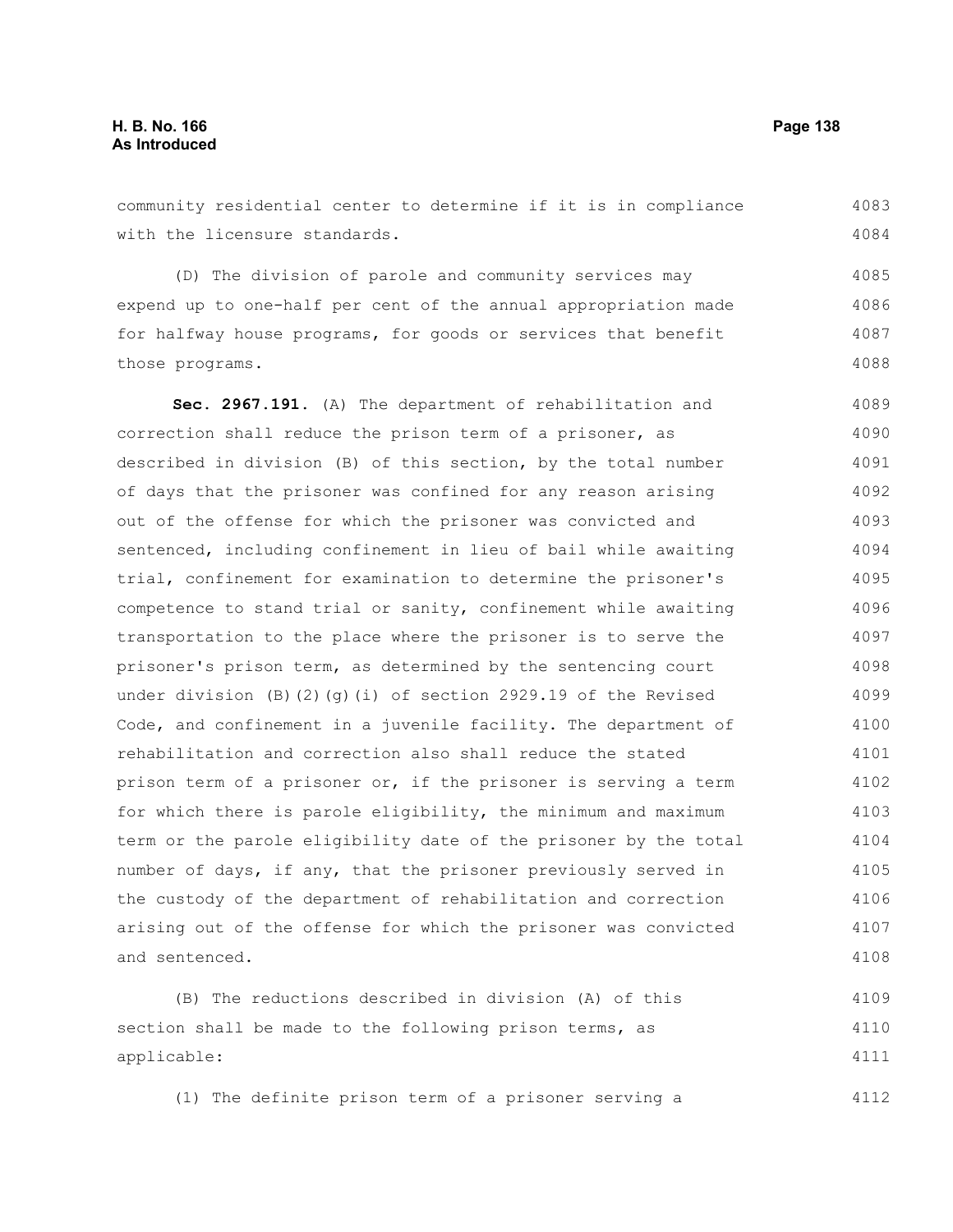4113

4114 4115

definite prison term as a stated prison term;

(2) The minimum and maximum-term of a prisoner serving a non-life felony indefinite prison term as a stated prison term;

(3) The minimum and maximum term or the parole eligibility date of a prisoner serving a term for which there is parole eligibility. 4116 4117 4118

**Sec. 2967.193.** (A)(1) Except as provided in division (C) of this section and subject to the maximum aggregate total specified in division (A)(3) of this section, a person confined in a state correctional institution or placed in the substance use disorder treatment program may provisionally earn one day or five days of credit, based on the category set forth in division (D)(1), (2), (3), (4), or (5) of this section in which the person is included, toward satisfaction of the person's stated prison term, as described in division (F) of this section, for each completed month during which the person, if confined in a state correctional institution, productively participates in an education program, vocational training, employment in prison industries, treatment for substance abuse, or any other constructive program developed by the department with specific standards for performance by prisoners or during which the person, if placed in the substance use disorder treatment program, productively participates in the program. Except as provided in division (C) of this section and subject to the maximum aggregate total specified in division (A)(3) of this section, a person so confined in a state correctional institution who successfully completes two programs or activities of that type may, in addition, provisionally earn up to five days of credit toward satisfaction of the person's stated prison term, as described in division (F) of this 4119 4120 4121 4122 4123 4124 4125 4126 4127 4128 4129 4130 4131 4132 4133 4134 4135 4136 4137 4138 4139 4140 4141 4142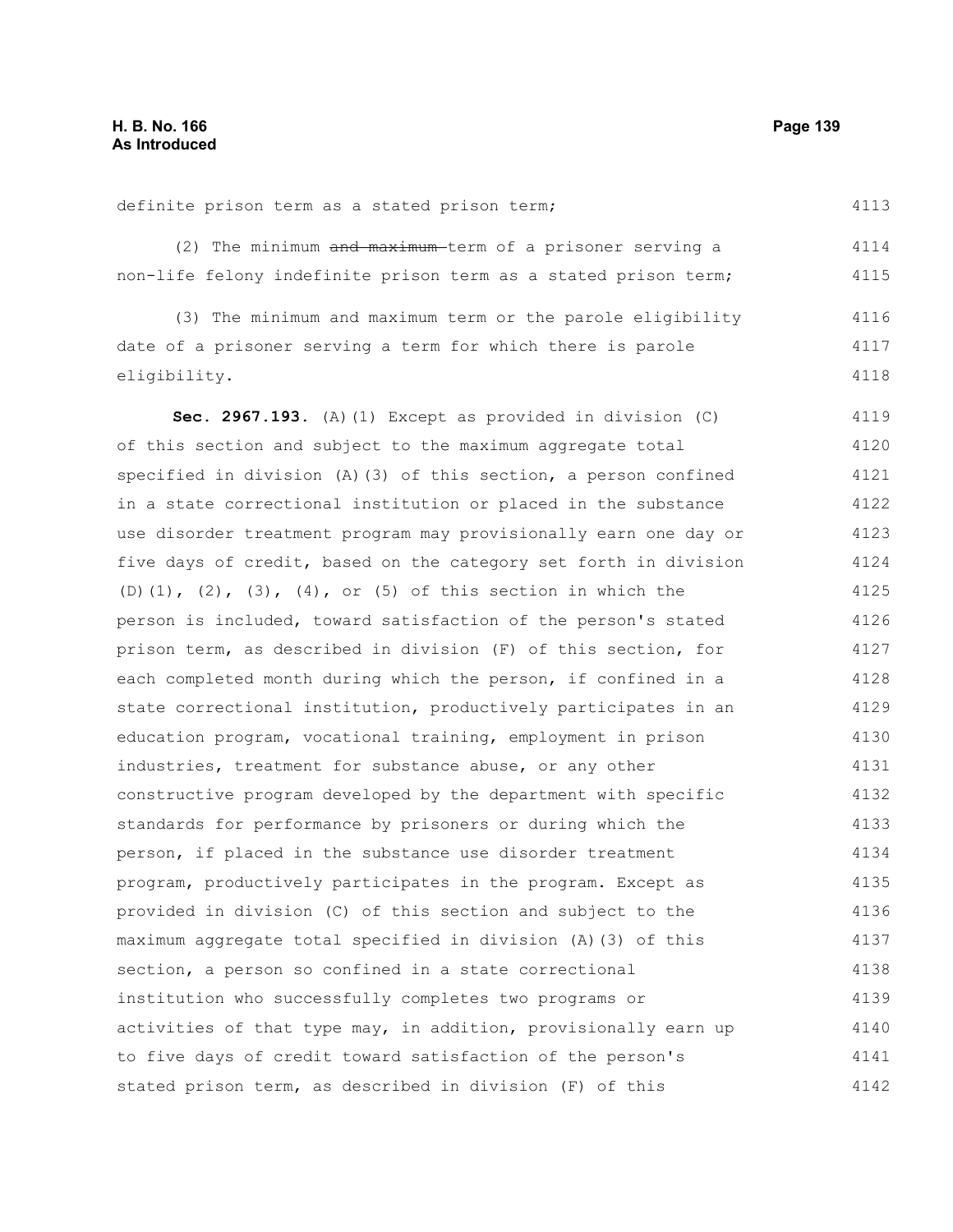## **H. B. No. 166 Page 140 As Introduced**

section, for the successful completion of the second program or activity. The person shall not be awarded any provisional days of credit for the successful completion of the first program or activity or for the successful completion of any program or activity that is completed after the second program or activity. At the end of each calendar month in which a person productively participates in a program or activity listed in this division or successfully completes a program or activity listed in this division, the department of rehabilitation and correction shall determine and record the total number of days credit that the person provisionally earned in that calendar month. If the person in a state correctional institution violates prison rules or the person in the substance use disorder treatment program violates program or department rules, the department may deny the person a credit that otherwise could have been provisionally awarded to the person or may withdraw one or more credits previously provisionally earned by the person. Days of credit provisionally earned by a person shall be finalized and awarded by the department subject to administrative review by the department of the person's conduct. 4143 4144 4145 4146 4147 4148 4149 4150 4151 4152 4153 4154 4155 4156 4157 4158 4159 4160 4161 4162

(2) Unless a person is serving a mandatory prison term or a prison term for an offense of violence or a sexually oriented offense, and notwithstanding the maximum aggregate total specified in division  $(A)$  (3) of this section, a person who successfully completes any of the following shall earn ninety days of credit toward satisfaction of the person's stated prison term or a ten per cent reduction of the person's stated prison term, whichever is less: 4163 4164 4165 4166 4167 4168 4169 4170

(a) An Ohio high school diploma or Ohio certificate of high school equivalence certified by the Ohio central school system; 4171 4172 4173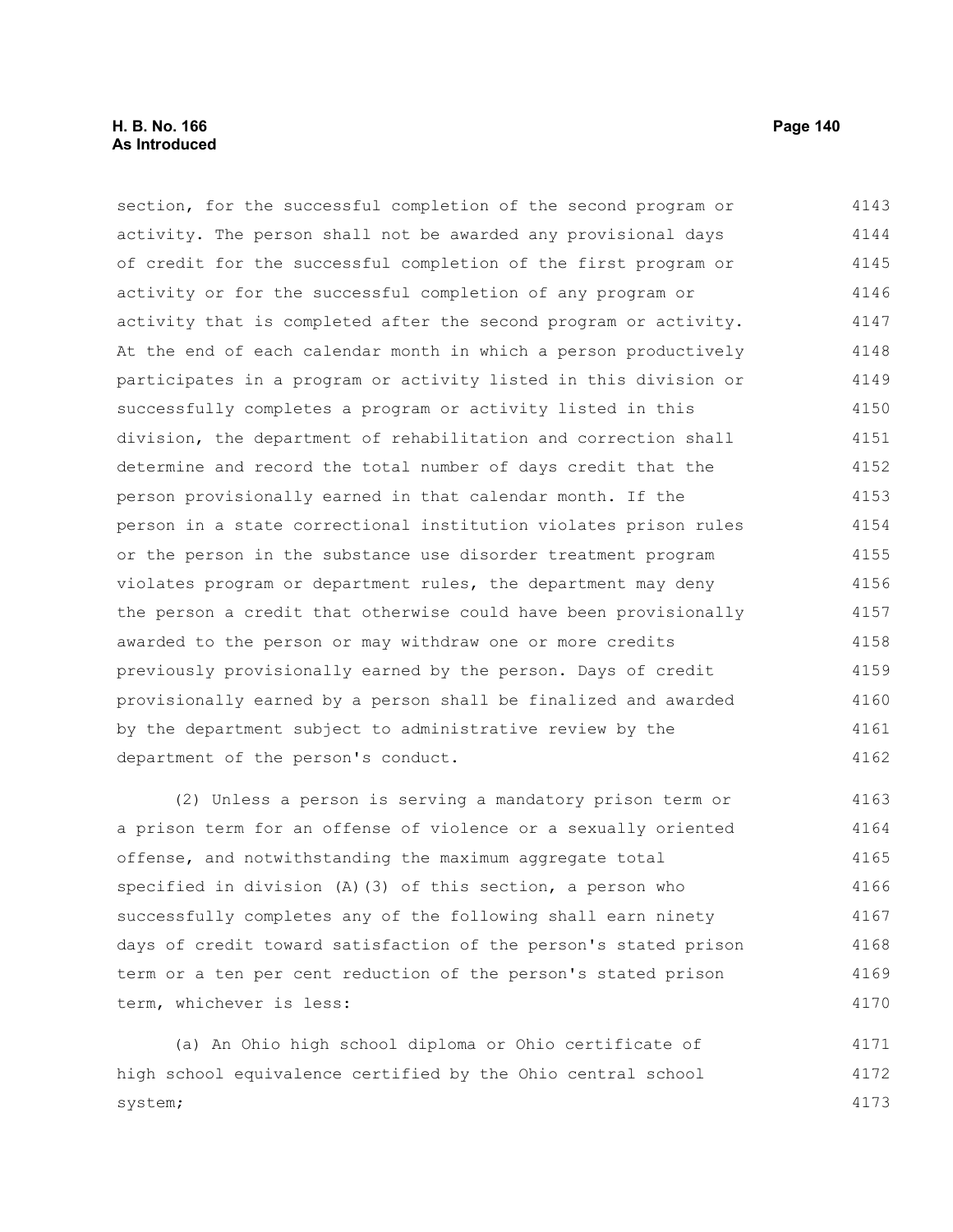| (c) All three phases of the department of rehabilitation          | 4175 |
|-------------------------------------------------------------------|------|
| and correction's intensive outpatient drug treatment program;     | 4176 |
| (d) A career technical vocational school program;                 | 4177 |
| (e) A college certification program;                              | 4178 |
| (f) The criteria for a certificate of achievement and             | 4179 |
| employability as specified in division (A) (1) of section 2961.22 | 4180 |
| of the Revised Code.                                              | 4181 |
| (3) Except for persons described in division (A) (2) of           | 4182 |
| this section, the aggregate days of credit provisionally earned   | 4183 |
| by a person for program or activity participation and program     | 4184 |
| and activity completion under this section and the aggregate      | 4185 |
| days of credit finally credited to a person under this section    | 4186 |
| shall not exceed eight per cent of the total number of days in    | 4187 |
| the person's stated prison term.                                  | 4188 |
| (B) The department of rehabilitation and correction shall         | 4189 |
| adopt rules that specify the programs or activities for which     | 4190 |
| credit may be earned under this section, the criteria for         | 4191 |
| determining productive participation in, or completion of, the    | 4192 |
| programs or activities and the criteria for awarding credit,      | 4193 |
| including criteria for awarding additional credit for successful  | 4194 |
| program or activity completion, and the criteria for denying or   | 4195 |
| withdrawing previously provisionally earned credit as a result    | 4196 |
| of a violation of prison rules, or program or department rules,   | 4197 |
| whichever is applicable.                                          | 4198 |
|                                                                   |      |

(b) A therapeutic drug community program;

(C) No person confined in a state correctional institution or placed in a substance use disorder treatment program to whom any of the following applies shall be awarded any days of credit under division (A) of this section: 4199 4200 4201 4202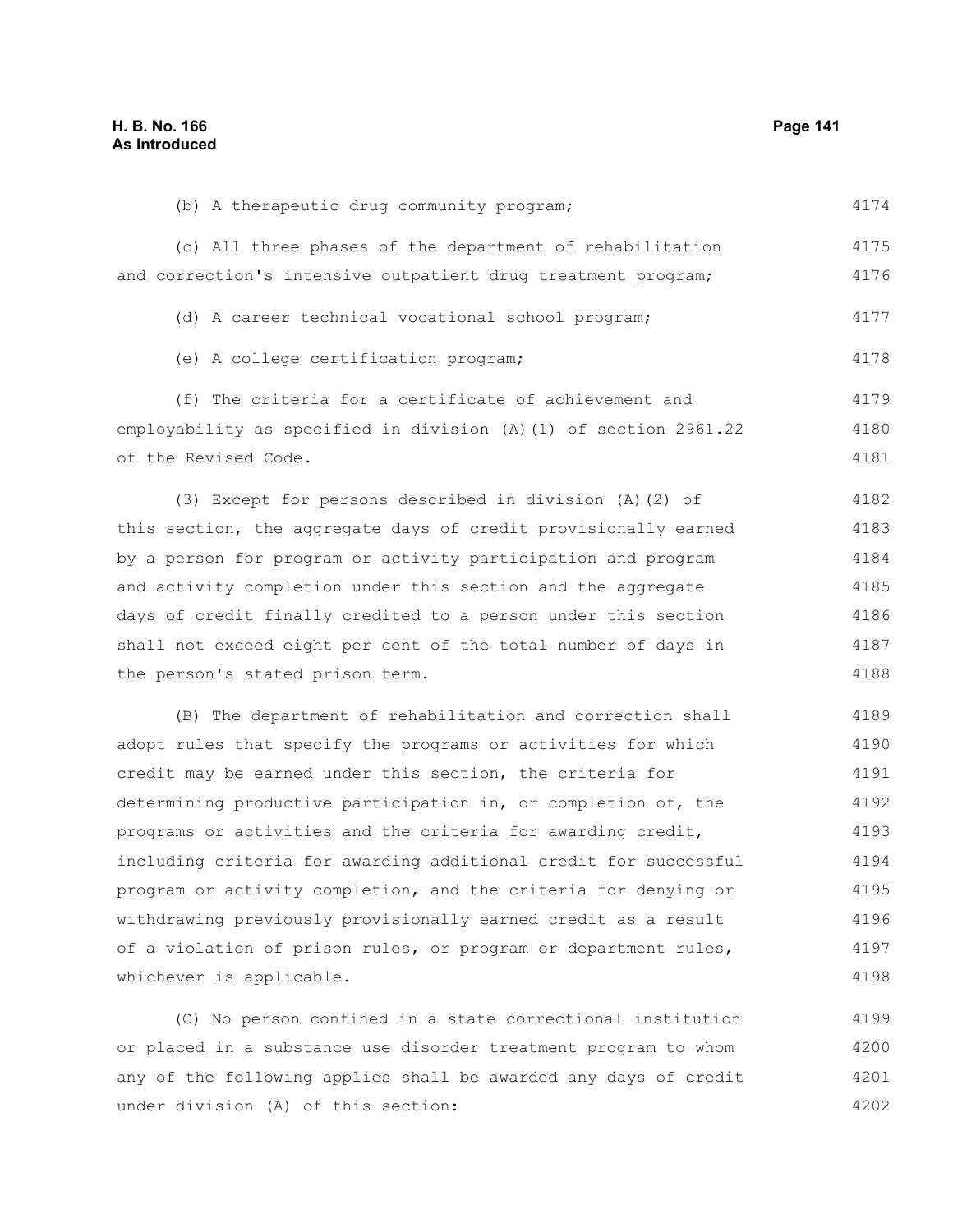## **H. B. No. 166 Page 142 As Introduced**

(1) The person is serving a prison term that section 2929.13 or section 2929.14 of the Revised Code specifies cannot be reduced pursuant to this section or this chapter or is serving a sentence for which section 2967.13 or division (B) of section 2929.143 of the Revised Code specifies that the person is not entitled to any earned credit under this section. 4203 4204 4205 4206 4207 4208

(2) The person is sentenced to death or is serving a prison term or a term of life imprisonment for aggravated murder, murder, or a conspiracy or attempt to commit, or complicity in committing, aggravated murder or murder. 4209 4210 4211 4212

(3) The person is serving a sentence of life imprisonment without parole imposed pursuant to section 2929.03 or 2929.06 of the Revised Code, a prison term or a term of life imprisonment without parole imposed pursuant to section 2971.03 of the Revised Code, or a sentence for a sexually oriented offense that was committed on or after September 30, 2011. 4213 4214 4215 4216 4217 4218

(D) This division does not apply to a determination of whether a person confined in a state correctional institution or placed in a substance use disorder treatment program may earn any days of credit under division (A) of this section for successful completion of a second program or activity. The determination of whether a person confined in a state correctional institution may earn one day of credit or five days of credit under division (A) of this section for each completed month during which the person productively participates in a program or activity specified under that division shall be made in accordance with the following: 4219 4220 4221 4222 4223 4224 4225 4226 4227 4228 4229

(1) The offender may earn one day of credit under division (A) of this section, except as provided in division (C) of this section, if the most serious offense for which the offender is 4230 4231 4232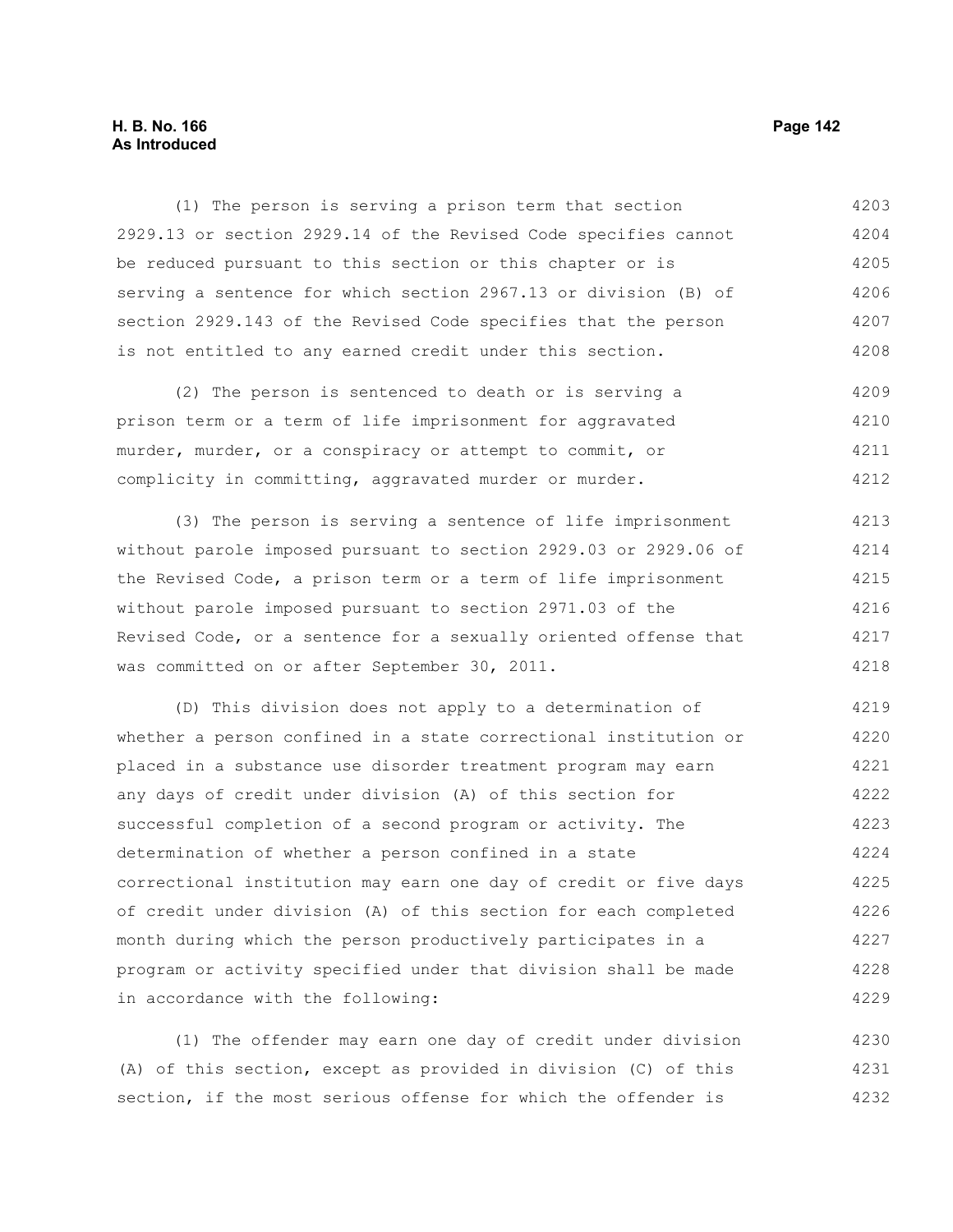| confined is any of the following that is a felony of the first           | 4233 |
|--------------------------------------------------------------------------|------|
| or second degree:                                                        | 4234 |
| (a) A violation of division (A) of section 2903.04 or of                 | 4235 |
| section 2903.03, 2903.11, 2903.15, 2905.01, 2907.24, 2907.25,            | 4236 |
| 2909.02, 2909.09, 2909.10, 2909.101, 2909.26, 2909.27, 2909.29,          | 4237 |
| 2911.01, 2911.02, 2911.11, 2911.12, 2919.13, 2919.15, 2919.151,          | 4238 |
| 2919.22, 2921.34, 2923.01, 2923.131, 2923.162, 2923.32, 2925.24,         | 4239 |
| or 2927.24 of the Revised Code;                                          | 4240 |
| (b) A conspiracy or attempt to commit, or complicity in                  | 4241 |
| committing, any other offense for which the maximum penalty is           | 4242 |
| imprisonment for life or any offense listed in division (D) (1)          | 4243 |
| (a) of this section.                                                     | 4244 |
| (2) The offender may earn one day of credit under division               | 4245 |
| (A) of this section, except as provided in division (C) of this          | 4246 |
| section, if the offender is serving a stated prison term that            | 4247 |
| includes a prison term imposed for a sexually oriented offense           | 4248 |
| that the offender committed prior to September 30, 2011.                 | 4249 |
| (3) The offender may earn one day of credit under division               | 4250 |
| (A) of this section, except as provided in division (C) of this          | 4251 |
| section, if the offender is serving a stated prison term that            | 4252 |
| includes a prison term imposed for a felony other than carrying          | 4253 |
| a concealed weapon an essential element of which is any conduct          | 4254 |
| or failure to act expressly involving any deadly weapon or               | 4255 |
| dangerous ordnance.                                                      | 4256 |
| (4) Except as provided in division (C) of this section, if               | 4257 |
| the most serious offense for which the offender is confined is a         | 4258 |
| felony of the first or second degree and divisions $(D)$ $(1)$ , $(2)$ , | 4259 |
| and (3) of this section do not apply to the offender, the                | 4260 |
| offender may earn one day of credit under division (A) of this           | 4261 |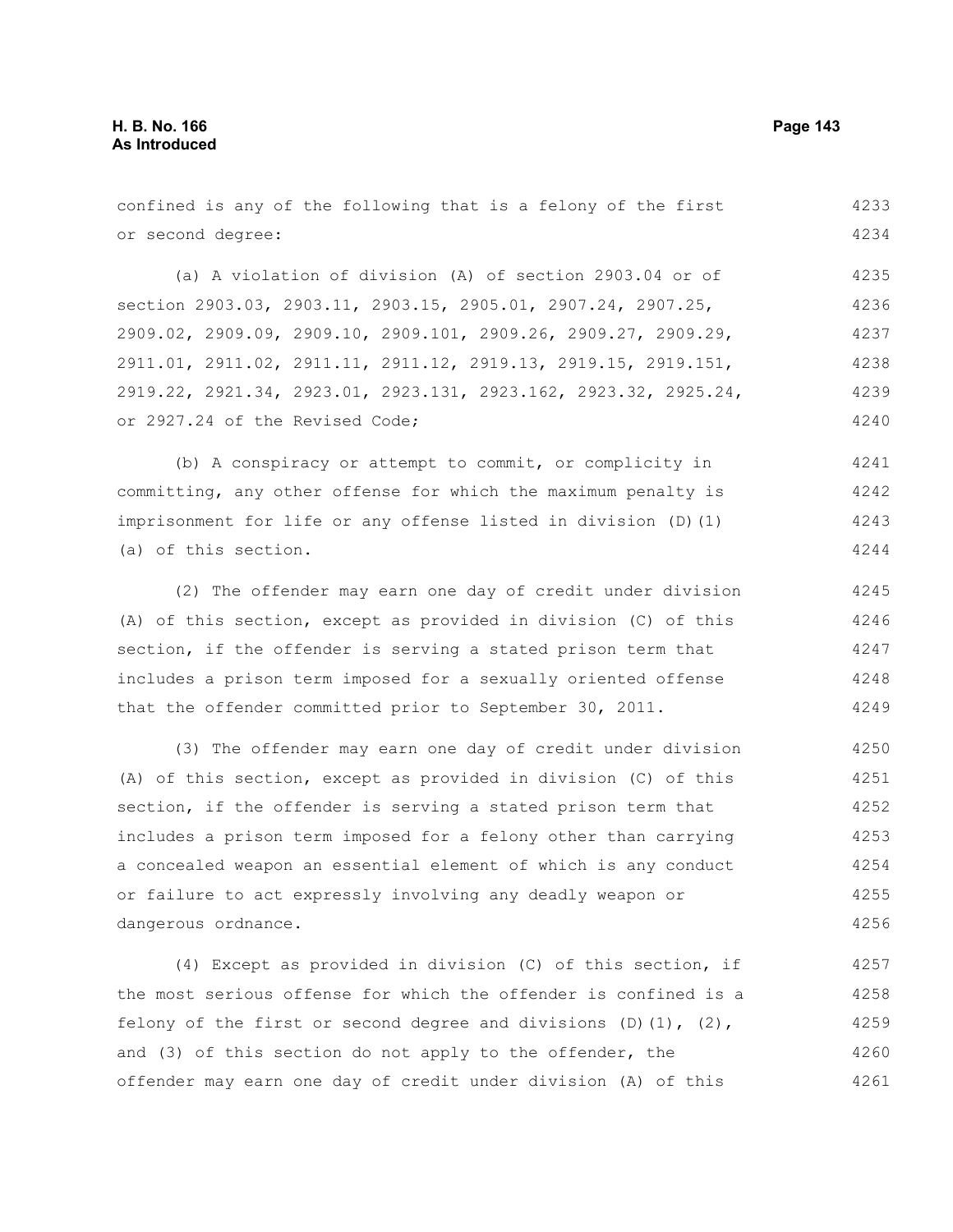section if the offender committed that offense prior to September 30, 2011, and the offender may earn five days of credit under division (A) of this section if the offender committed that offense on or after September 30, 2011. 4262 4263 4264 4265

(5) Except as provided in division (C) of this section, if the most serious offense for which the offender is confined is a felony of the third, fourth, or fifth degree or an unclassified felony and neither division (D)(2) nor (3) of this section applies to the offender, the offender may earn one day of credit under division (A) of this section if the offender committed that offense prior to September 30, 2011, and the offender may earn five days of credit under division (A) of this section if the offender committed that offense on or after September 30, 2011. 4266 4267 4268 4269 4270 4271 4272 4273 4274 4275

(E) The department annually shall seek and consider the written feedback of the Ohio prosecuting attorneys association, the Ohio judicial conference, the Ohio public defender, the Ohio association of criminal defense lawyers, and other organizations and associations that have an interest in the operation of the corrections system and the earned credits program under this section as part of its evaluation of the program and in determining whether to modify the program. 4276 4277 4278 4279 4280 4281 4282 4283

(F) Days of credit awarded under this section shall be applied toward satisfaction of a person's stated prison term as follows: 4284 4285 4286

(1) Toward the definite prison term of a prisoner serving a definite prison term as a stated prison term; 4287 4288

(2) Toward the minimum and maximum terms of a prisoner serving an a non-life felony indefinite prison term imposed 4289 4290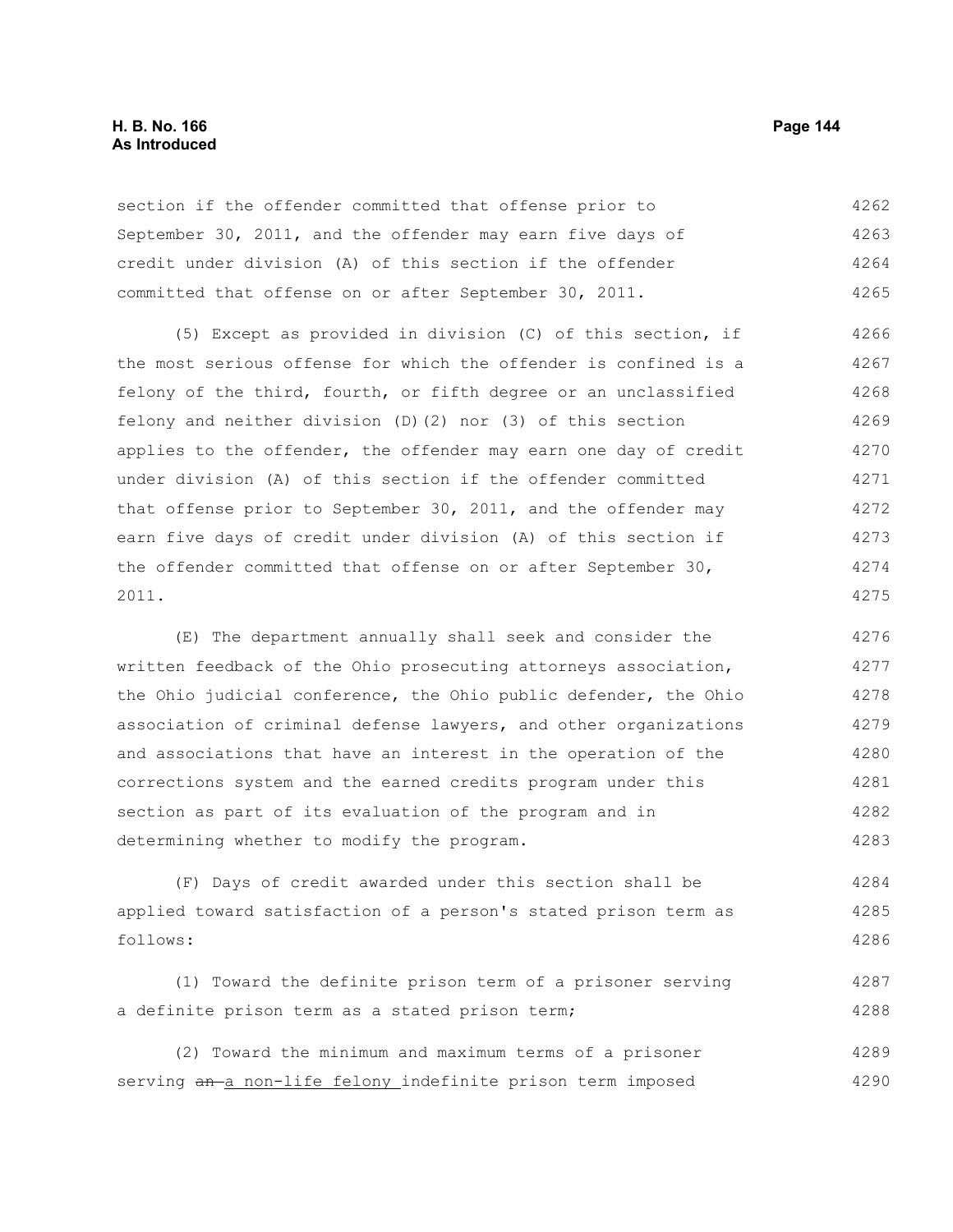under division (A)(1)(a) or (2)(a) of section 2929.14 of the Revised Code for a felony of the first or second degree committed on or after the effective date of this amendment March 22, 2019. (G) As used in this section: (1) "Sexually oriented offense" has the same meaning as in section 2950.01 of the Revised Code. (2) "Substance use disorder treatment program" means the substance use disorder treatment program established by the department of rehabilitation and correction under section 5120.035 of the Revised Code. **Sec. 2967.271.** (A) As used in this section: (1) "Offender's minimum prison term" means the minimum prison term imposed on an offender under a non-life felony indefinite prison term, diminished as provided in section 2967.191 or 2967.193 of the Revised Code or in any other provision of the Revised Code, other than division (F) of this section, that provides for diminution or reduction of an offender's sentence. (2) "Offender's aggregate minimum prison term" means the sum of all minimum prison terms imposed on an offender under a non-life felony indefinite prison term and all definite terms imposed on the offender, and that are sentenced to be served consecutively to one another or combined under division (C)(10) of section 2929.14 of the Revised Code as part of a non-life felony indefinite prison term diminished as provided in section 2967.191 or 2967.193 of the Revised Code or in any other provision of the Revised Code, other than division (F) of this section, that provides for diminution or reduction of an 4291 4292 4293 4294 4295 4296 4297 4298 4299 4300 4301 4302 4303 4304 4305 4306 4307 4308 4309 4310 4311 4312 4313 4314 4315 4316 4317 4318 4319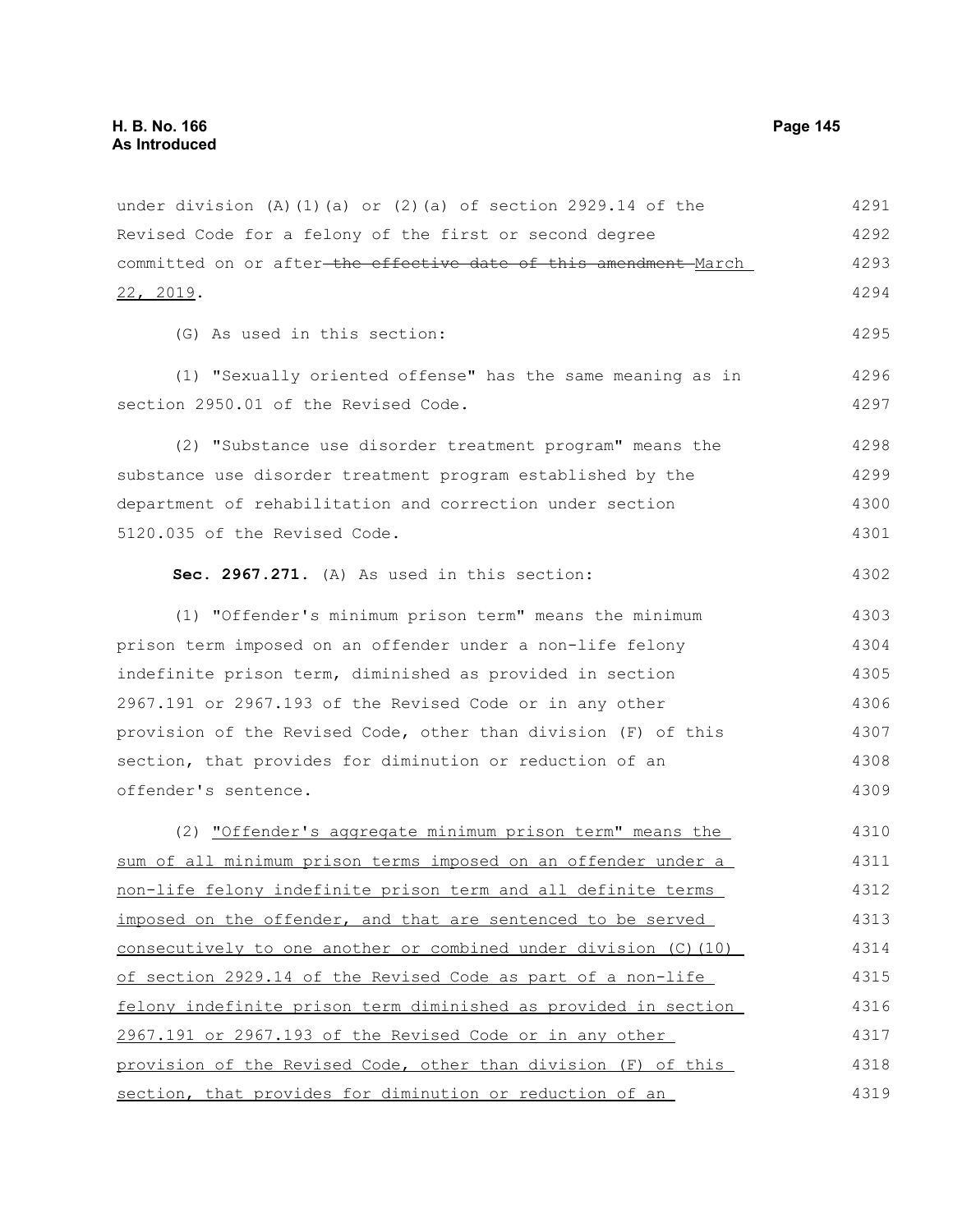| offender's sentence.                                              | 4320 |
|-------------------------------------------------------------------|------|
| (3) "Maximum prison term" has the same meaning as in              | 4321 |
| section 2929.01 of the Revised Code.                              | 4322 |
| (4) "Offender's aggregate maximum prison term" means the          | 4323 |
| sum of all maximum prison terms imposed on an offender and        | 4324 |
| sentenced to be served consecutively to one another or combined   | 4325 |
| under division (C) (10) of section 2929.14 of the Revised Code as | 4326 |
| part of a non-life felony indefinite sentence.                    | 4327 |
| (5) "Offender's presumptive earned early release date"            | 4328 |
| means the date that is determined under the procedures described  | 4329 |
| in division (F) of this section by the reduction, if any, of an   | 4330 |
| offender's minimum prison term or an offender's aggregate         | 4331 |
| minimum prison term by the sentencing court and the crediting of  | 4332 |
| that reduction toward the satisfaction of the minimum term or     | 4333 |
| aggregate minimum term.                                           | 4334 |
| (3) (6) "Rehabilitative programs and activities" means            | 4335 |
| education programs, vocational training, employment in prison     | 4336 |
| industries, treatment for substance abuse, or other constructive  | 4337 |
| programs developed by the department of rehabilitation and        | 4338 |
| correction with specific standards for performance by prisoners.  | 4339 |
| $(4)$ $(7)$ "Security level" means the security level in which    | 4340 |
| an offender is classified under the inmate classification level   | 4341 |
| system of the department of rehabilitation and correction that    | 4342 |
| then is in effect.                                                | 4343 |
| $(5)$ (8) "Sexually oriented offense" has the same meaning        | 4344 |
| as in section 2950.01 of the Revised Code.                        | 4345 |
| (B) When an offender is sentenced to a non-life felony            | 4346 |
| indefinite prison term, there shall be a presumption that the     | 4347 |
| person shall be released from service of the sentence on the      | 4348 |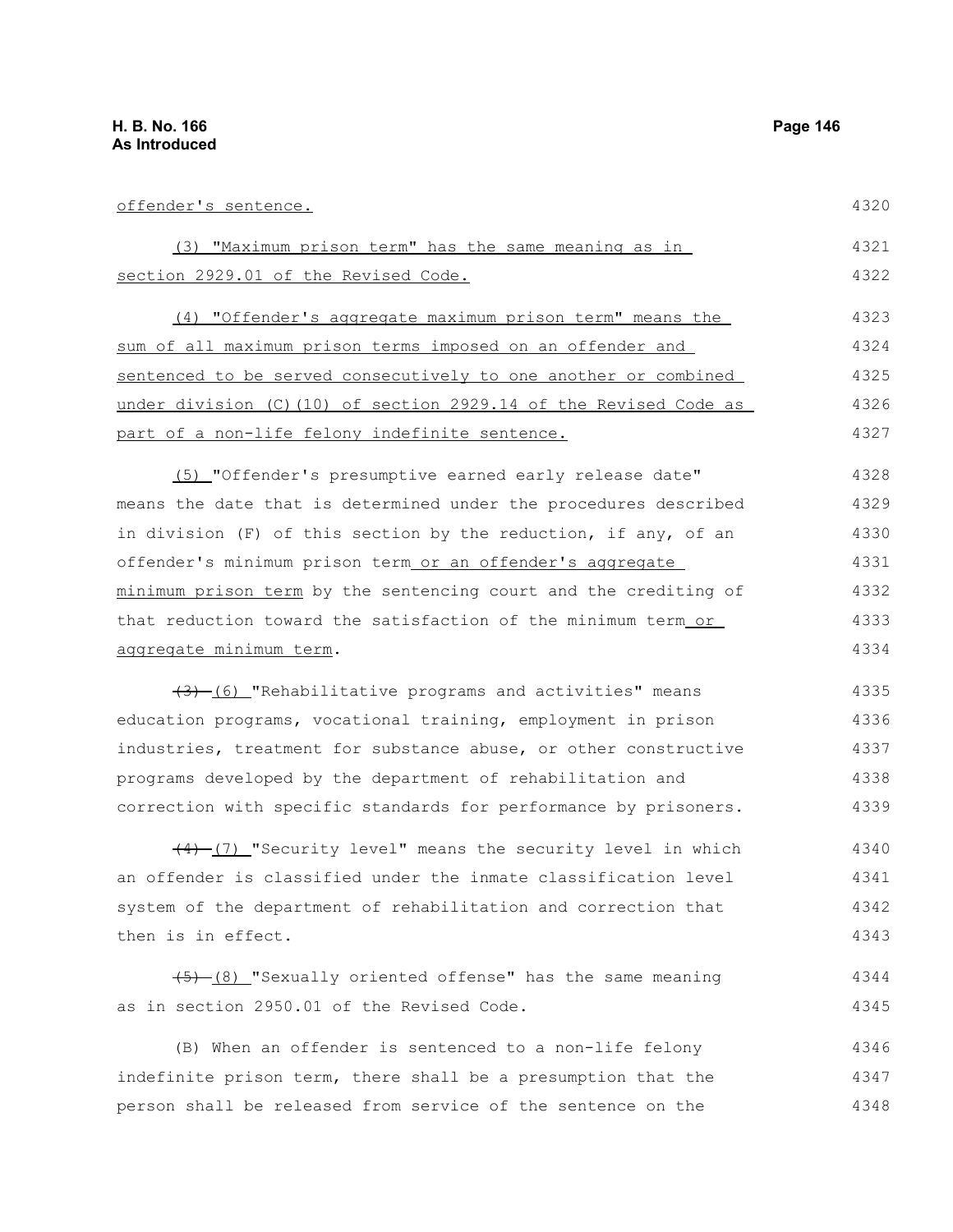earlier of the following: (1) The expiration of the offender's minimum prison term or on the offender's aggregate minimum prison term if the offender is subject to an aggregate minimum prison term; (2) The offender's presumptive earned early release date<sub>7</sub> whichever is earlier. (C) The presumption established under division (B) of this section is a rebuttable presumption that the department of rehabilitation and correction may rebut as provided in this division. Unless the department rebuts the presumption, the offender shall be released from service of the sentence on the expiration of the offender's minimum prison term or on theoffender's presumptive earned early release date, whichever is earlier established in division (B) of this section. The department may rebut the presumption only if the department determines, at a hearing, that one or more of the following applies: (1) Regardless of the security level in which the offender is classified at the time of the hearing, both of the following apply: (a) During the offender's incarceration, the offender committed institutional rule infractions that involved compromising the security of a state correctional institution, compromising the safety of the staff of a state correctional institution or its inmates, or physical harm or the threat of physical harm to the staff of a state correctional institution or its inmates, or committed a violation of law that was not prosecuted, and the infractions or violations demonstrate that 4350 4351 4352 4353 4354 4355 4356 4357 4358 4359 4360 4361 4362 4363 4364 4365 4366 4367 4368 4369 4370 4371 4372 4373 4374 4375 4376

the offender has not been rehabilitated.

4349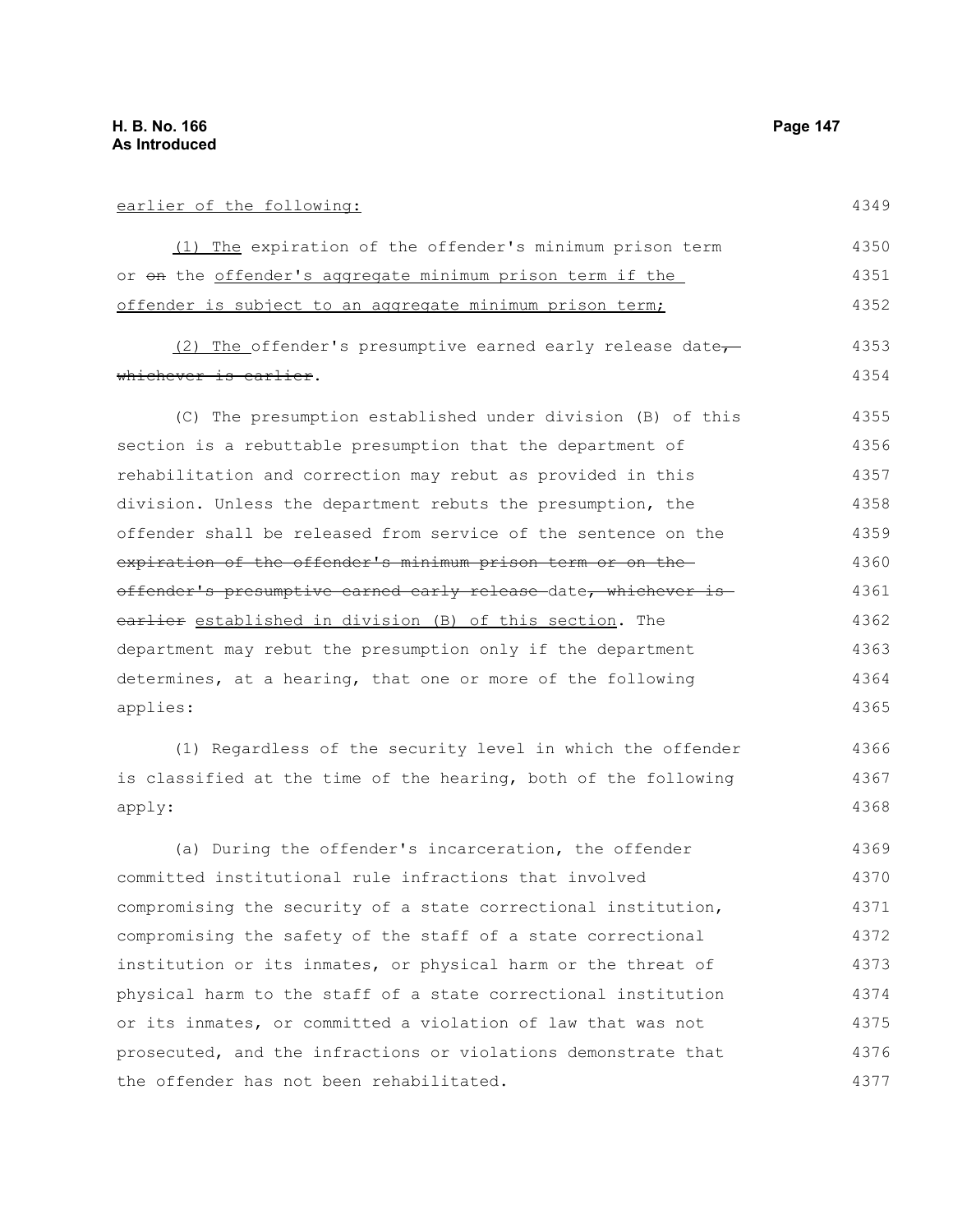# **H. B. No. 166 Page 148 As Introduced**

(b) The offender's behavior while incarcerated, including, but not limited to the infractions and violations specified in division (C)(1)(a) of this section, demonstrate that the offender continues to pose a threat to society. (2) Regardless of the security level in which the offender is classified at the time of the hearing, the offender has been placed by the department in extended restrictive housing at any time within the year preceding the date of the hearing. (3) At the time of the hearing, the offender is classified by the department as a security level three, four, or five, or at a higher security level. (D)(1) If the department of rehabilitation and correction, pursuant to division (C) of this section, rebuts the presumption established under division (B) of this section, the department may maintain the offender's incarceration in a state correctional institution under the sentence after the expirationof the offender's minimum prison term or, for offenders who havea presumptive earned early release date, after the offender's presumptive earned early release date established in division (B) of this section. The department may maintain the offender's incarceration under this division for an additional period of incarceration determined by the department. The additional period of incarceration shall be a reasonable period determined by the department, shall be specified by the department, and shall not exceed the offender's maximum prison term or aggregate maximum prison term to which the offender is subject and that was imposed by the sentencing court. 4378 4379 4380 4381 4382 4383 4384 4385 4386 4387 4388 4389 4390 4391 4392 4393 4394 4395 4396 4397 4398 4399 4400 4401 4402 4403 4404

(2) If the department maintains an offender's incarceration for an additional period under division (D)(1) of this section, there shall be a presumption that the offender 4405 4406 4407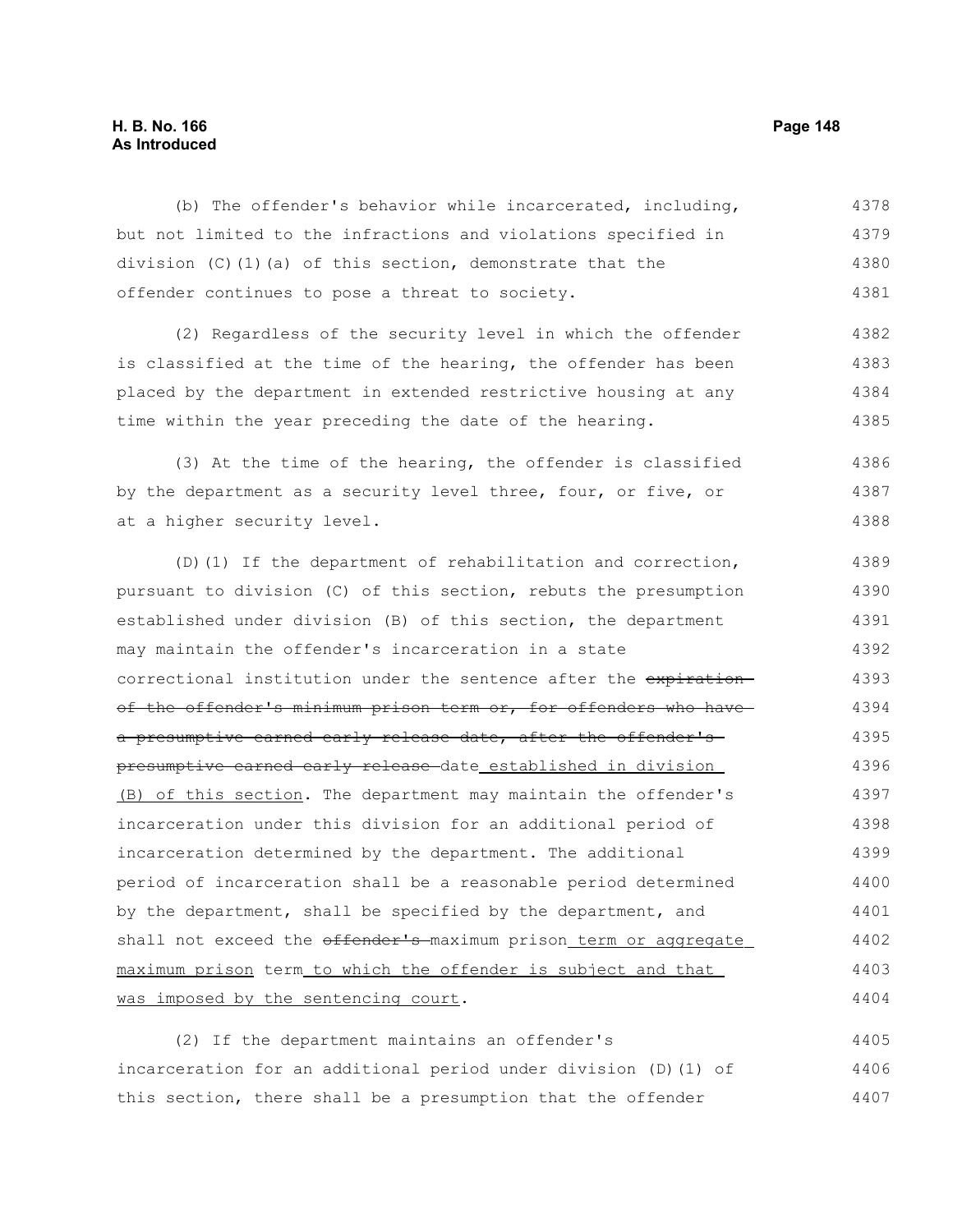# **H. B. No. 166 Page 149 As Introduced**

shall be released on the expiration of the offender's minimumprison term plus the additional period of incarceration specified by the department as provided under that division- $o$ r, for offenders who have a presumptive earned early release date, on the expiration of the additional period of incarceration to be served after the offender's presumptive earned early releasedate that is specified by the department as provided under that division. The presumption is a rebuttable presumption that the department may rebut, but only if it conducts a hearing and makes the determinations specified in division (C) of this section, and if the department rebuts the presumption, it may maintain the offender's incarceration in a state correctional institution for an additional period determined as specified in division (D)(1) of this section. Unless the department rebuts the presumption at the hearing, the offender shall be released from service of the sentence on the expiration of the offender's minimum prison term plus the additional period of incarceration specified by the department  $-$ or, for offenders who have a presumptive earned early release date, on the expiration of the additional period of incarceration to be served after the offender's presumptive earned early release date as specified by the department. (3) The provisions of this division regarding the establishment of a rebuttable presumption, the department's rebuttal of the presumption, and the department's maintenance of an offender's incarceration for an additional period of 4408 4409 4410 4411 4412 4413 4414 4415 4416 4417 4418 4419 4420 4421 4422 4423 4424 4425 4426 4427 4428 4429 4430 4431 4432 4433

incarceration apply, and may be utilized more than one time, during the remainder of the offender's incarceration. If the offender has not been released under division (C) or (D)(2) of

this section or this division prior to the expiration of the

offender's maximum prison term imposed as part of the offender's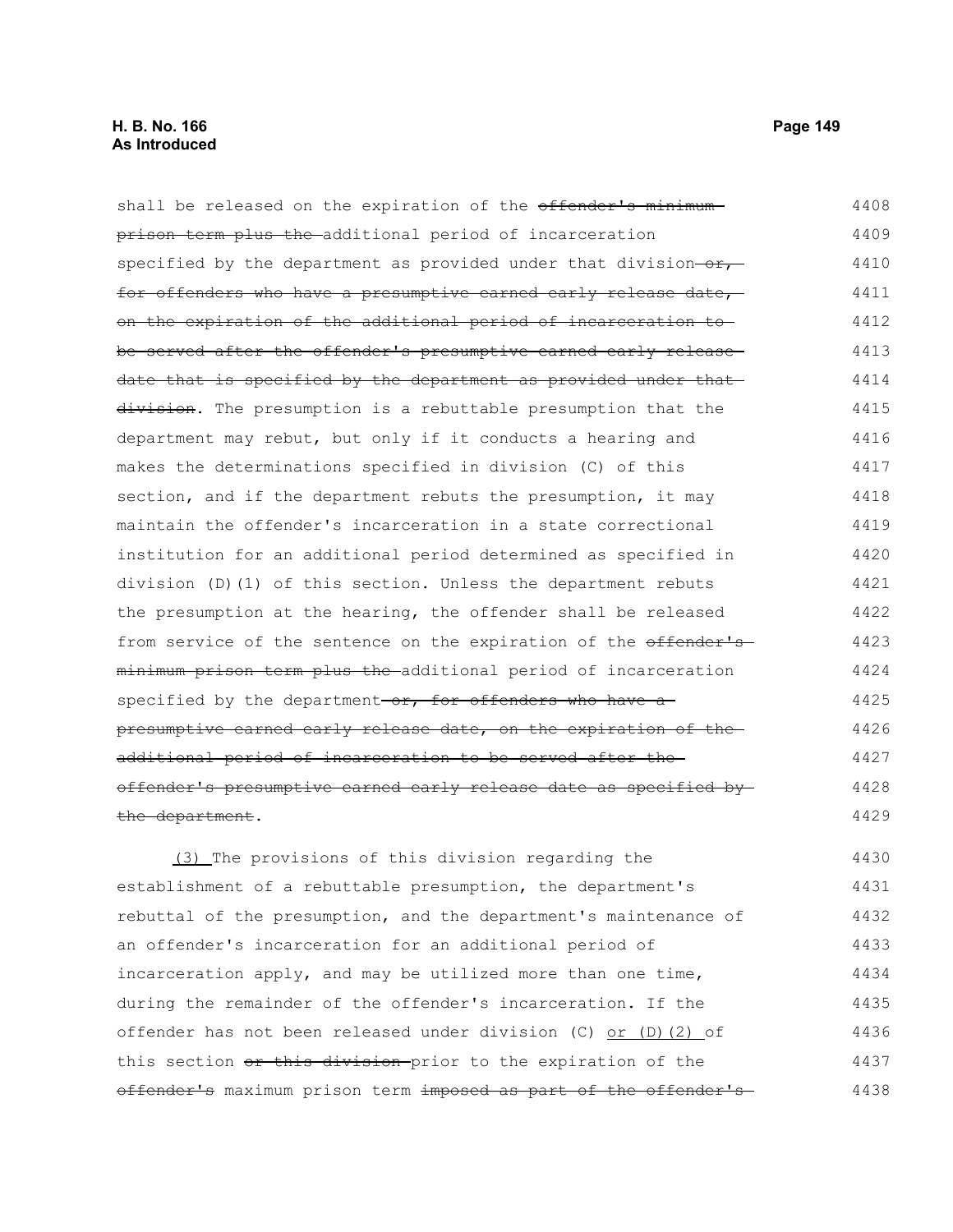non-life felony indefinite prison termor aggregate maximum prison term to which the offender is subject, the offender shall be released upon the expiration of that maximum term or aggregate maximum term. If the offender is subject to an aggregate maximum prison term, the department shall rebut the presumption as provided in division (C) of this section at least once before commencing each portion of the aggregate maximum prison term that is attributable to an individual maximum prison term that was aggregated under division (C)(10)(b) of section 2929.14 of the Revised Code. For purposes of this section, the individual maximum prison term portions of an aggregate maximum prison term shall be served in the same order as the corresponding minimum prison term portions were served as part of the aggregate minimum prison term. 4439 4440 4441 4442 4443 4444 4445 4446 4447 4448 4449 4450 4451 4452

(E) The department shall provide notices of hearings to be conducted under division (C) or (D) of this section in the same manner, and to the same persons, as specified in section 2967.12 and Chapter 2930. of the Revised Code with respect to hearings to be conducted regarding the possible release on parole of an inmate. 4453 4454 4455 4456 4457 4458

(F)(1) The director of the department of rehabilitation and correction may notify the sentencing court in writing that the director is recommending that the court grant a reduction in the minimum prison term imposed on a specified offender who is serving a non-life felony indefinite prison term and who is eligible under division (F)(8) of this section for such a reduction, due to the offender's exceptional conduct while incarcerated or the offender's adjustment to incarceration. If the director wishes to recommend such a reduction for an offender, the director shall send the notice to the court not earlier than ninety days prior to the date on which the director 4459 4460 4461 4462 4463 4464 4465 4466 4467 4468 4469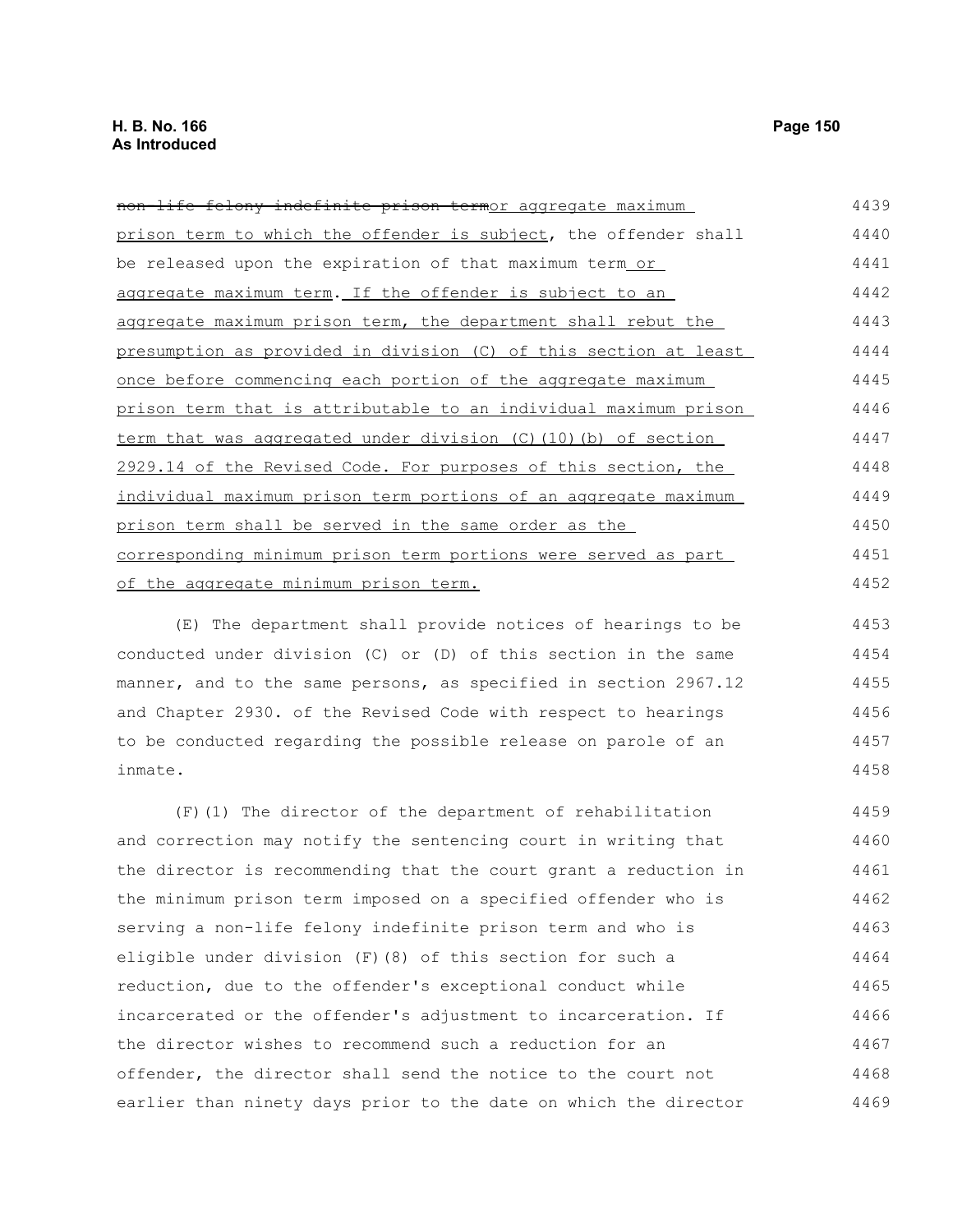## **H. B. No. 166 Page 151 As Introduced**

wishes to credit the reduction toward the satisfaction of the offender's minimum prison term. If the director recommends such a reduction for an offender, there shall be a presumption that the court shall grant the recommended reduction to the offender. The presumption established under this division is a rebuttable presumption that may be rebutted as provided in division (F)(4) of this section. 4470 4471 4472 4473 4474 4475 4476

The director shall include with the notice sent to a court under this division an institutional summary report that covers the offender's participation while confined in a state correctional institution in rehabilitative programs and activities and any disciplinary action taken against the offender while so confined, and any other documentation requested by the court, if available. 4477 4478 4479 4480 4481 4482 4483

The notice the director sends to a court under this division shall do all of the following: 4484 4485

(a) Identify the offender;

(b) Specify the length of the recommended reduction, which shall be for five to fifteen per cent of the offender's minimum term determined in accordance with rules adopted by the department under division (F)(7) of this section; 4487 4488 4489 4490

(c) Specify the reason or reasons that qualify the offender for the recommended reduction; 4491 4492

(d) Inform the court of the rebuttable presumption and that the court must either approve or, if the court finds that the presumption has been rebutted, disapprove of the recommended reduction, and that if it approves of the recommended reduction, it must grant the reduction; 4493 4494 4495 4496 4497

(e) Inform the court that it must notify the department of 4498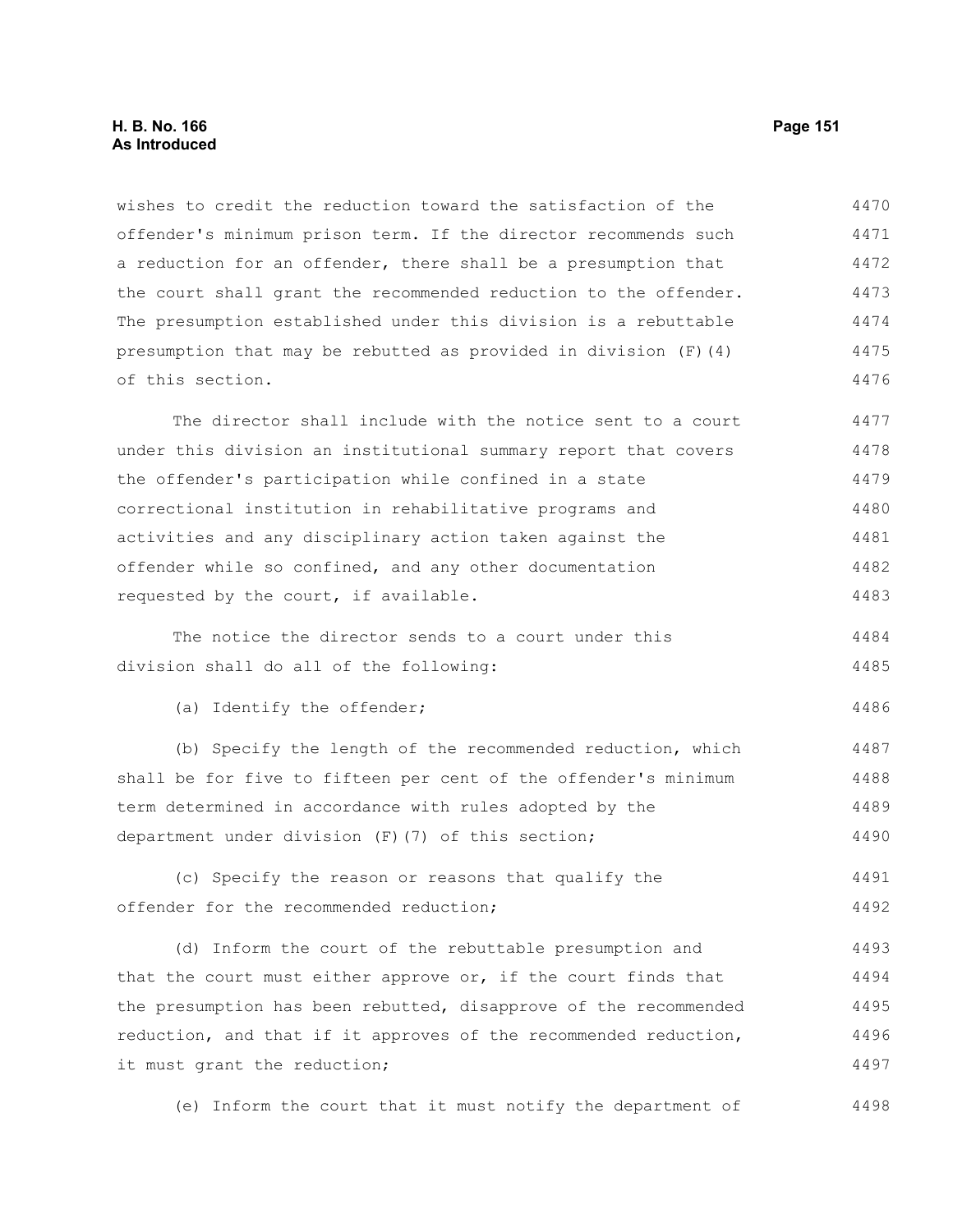its decision as to approval or disapproval not later than sixty days after receipt of the notice from the director. 4499 4500

(2) When the director, under division (F)(1) of this section, submits a notice to a sentencing court that the director is recommending that the court grant a reduction in the minimum prison term imposed on an offender serving a non-life felony indefinite prison term, the department promptly shall provide to the prosecuting attorney of the county in which the offender was indicted a copy of the written notice, a copy of the institutional summary report described in that division, and any other information provided to the court. 4501 4502 4503 4504 4505 4506 4507 4508 4509

(3) Upon receipt of a notice submitted by the director under division  $(F)(1)$  of this section, the court shall schedule a hearing to consider whether to grant the reduction in the minimum prison term imposed on the specified offender that was recommended by the director or to find that the presumption has been rebutted and disapprove the recommended reduction. Upon scheduling the hearing, the court promptly shall give notice of the hearing to the prosecuting attorney of the county in which the offender was indicted and to the department. The notice shall inform the prosecuting attorney that the prosecuting attorney may submit to the court, prior to the date of the hearing, written information relevant to the recommendation and may present at the hearing written information and oral information relevant to the recommendation. 4510 4511 4512 4513 4514 4515 4516 4517 4518 4519 4520 4521 4522 4523

Upon receipt of the notice from the court, the prosecuting attorney shall notify the victim of the offender or the victim's representative of the recommendation by the director, the date, time, and place of the hearing, the fact that the victim may submit to the court, prior to the date of the hearing, written 4524 4525 4526 4527 4528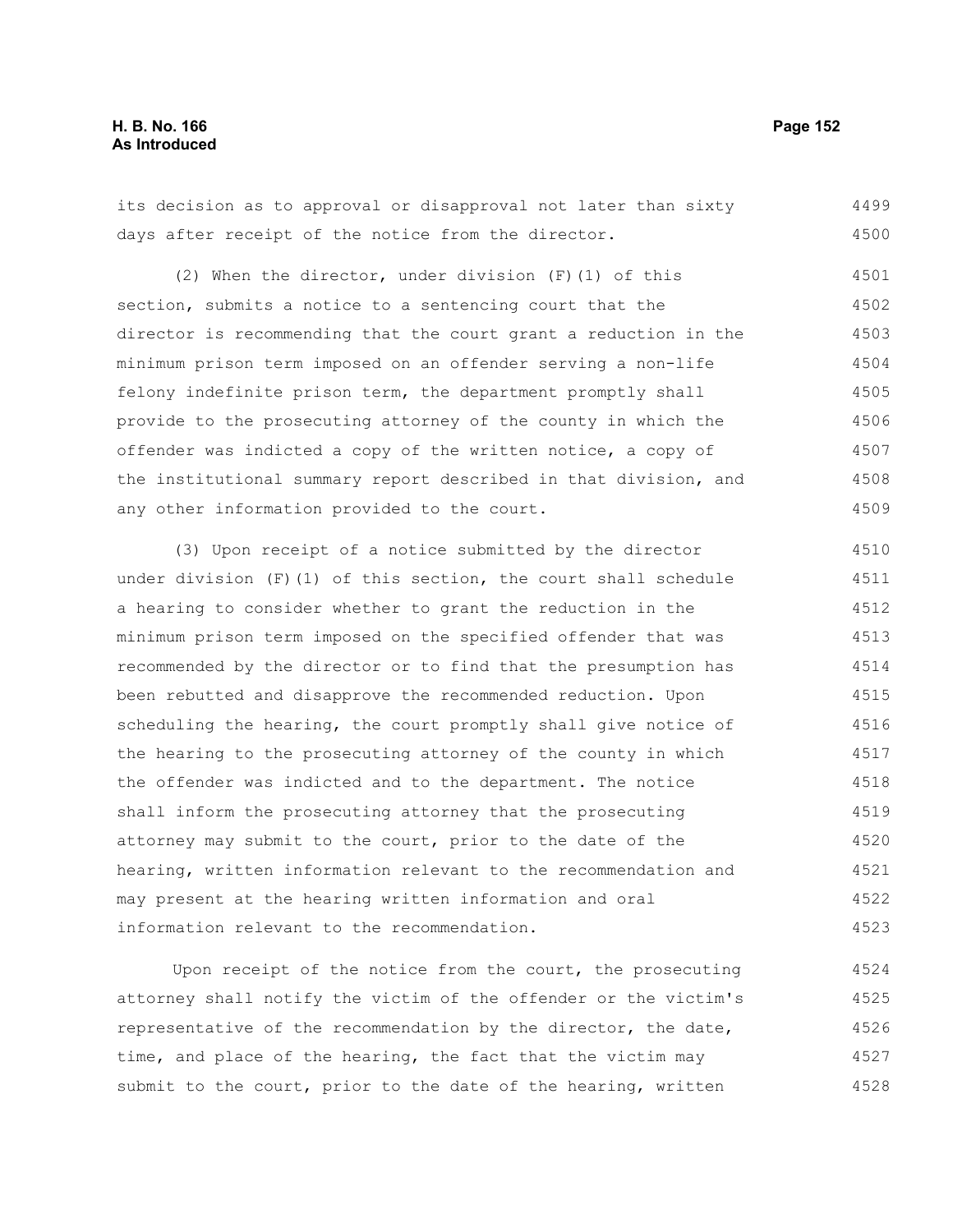information relevant to the recommendation, and the address and procedure for submitting the information. 4529 4530

(4) At the hearing scheduled under division (F)(3) of this section, the court shall afford the prosecuting attorney an opportunity to present written information and oral information relevant to the director's recommendation. In making its determination as to whether to grant or disapprove the reduction in the minimum prison term imposed on the specified offender that was recommended by the director, the court shall consider any report and other documentation submitted by the director, any information submitted by a victim, any information submitted or presented at the hearing by the prosecuting attorney, and all of the factors set forth in divisions (B) to (D) of section 2929.12 of the Revised Code that are relevant to the offender's offense and to the offender. 4531 4532 4533 4534 4535 4536 4537 4538 4539 4540 4541 4542 4543

Unless the court, after considering at the hearing the specified reports, documentation, information, and relevant factors, finds that the presumption that the recommended reduction shall be granted has been rebutted and disapproves the recommended reduction, the court shall grant the recommended reduction. The court may disapprove the recommended reduction only if, after considering at the hearing the specified reports, documentation, information, and relevant factors, it finds that the presumption that the reduction shall be granted has been rebutted. The court may find that the presumption has been rebutted and disapprove the recommended reduction only if it determines at the hearing that one or more of the following applies: 4544 4545 4546 4547 4548 4549 4550 4551 4552 4553 4554 4555 4556

(a) Regardless of the security level in which the offender is classified at the time of the hearing, during the offender's 4557 4558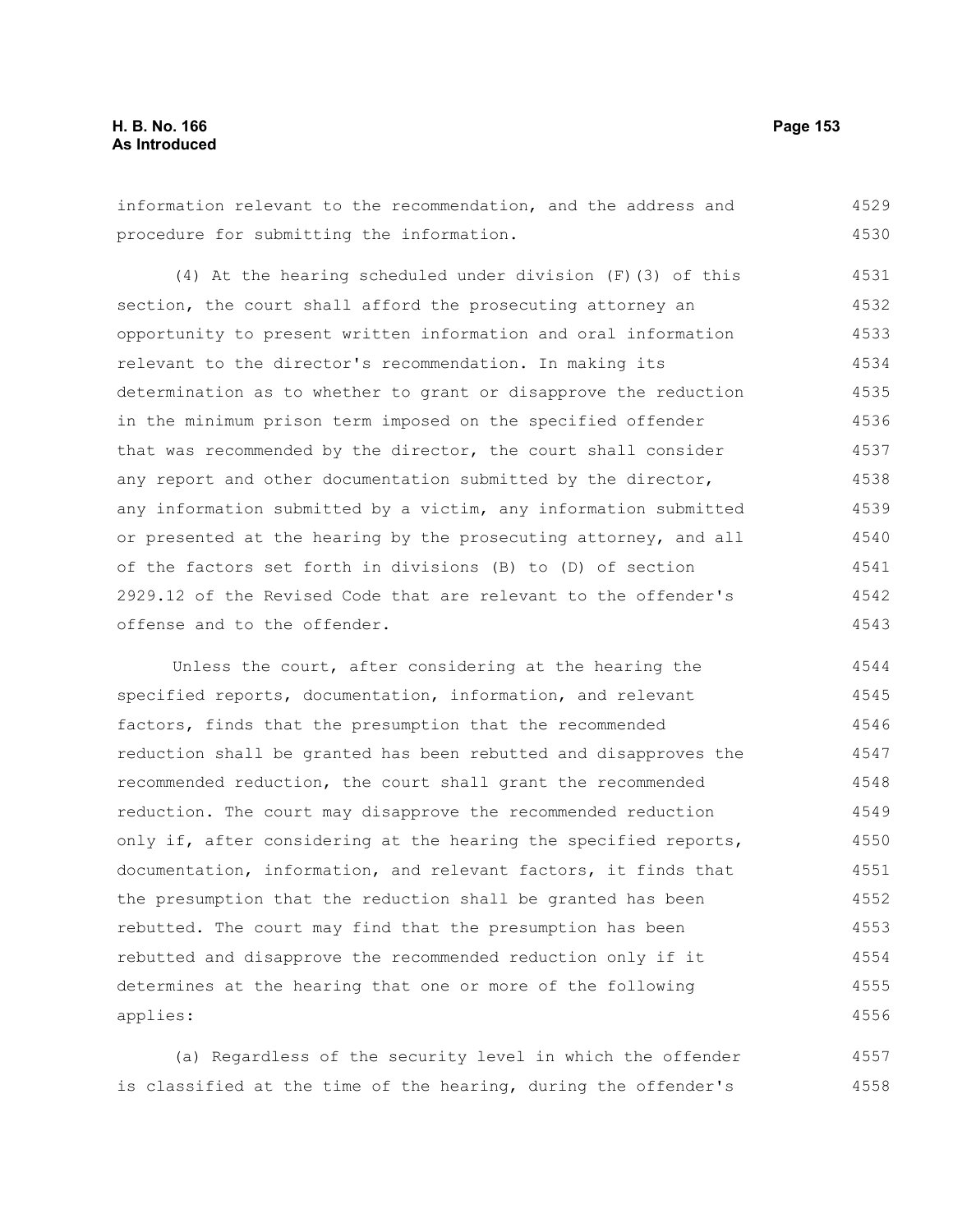incarceration, the offender committed institutional rule infractions that involved compromising the security of a state correctional institution, compromising the safety of the staff of a state correctional institution or its inmates, or physical harm or the threat of physical harm to the staff of a state correctional institution or its inmates, or committed a violation of law that was not prosecuted, and the infractions or violations demonstrate that the offender has not been rehabilitated. 4559 4560 4561 4562 4563 4564 4565 4566 4567

(b) The offender's behavior while incarcerated, including, but not limited to, the infractions and violations specified in division (F)(4)(a) of this section, demonstrates that the offender continues to pose a threat to society. 4568 4569 4570 4571

(c) At the time of the hearing, the offender is classified by the department as a security level three, four, or five, or at a higher security level. 4572 4573 4574

(d) During the offender's incarceration, the offender did not productively participate in a majority of the rehabilitative programs and activities recommended by the department for the offender, or the offender participated in a majority of such recommended programs or activities but did not successfully complete a reasonable number of the programs or activities in which the offender participated. 4575 4576 4577 4578 4579 4580 4581

(e) After release, the offender will not be residing in a halfway house, reentry center, or community residential center licensed under division (C) of section 2967.14 of the Revised Code and, after release, does not have any other place to reside at a fixed residence address. 4582 4583 4584 4585 4586

(5) If the court pursuant to division (F)(4) of this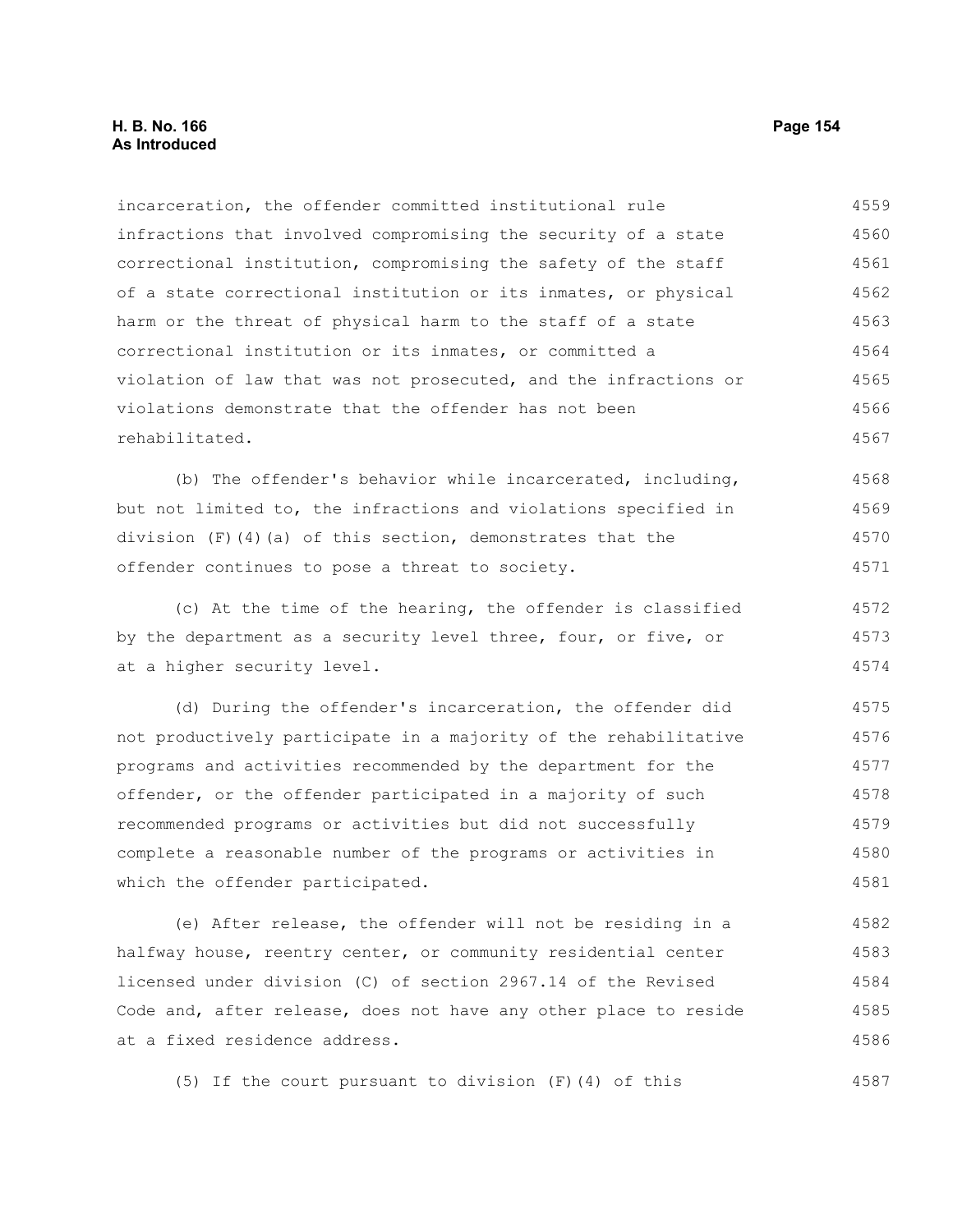# **H. B. No. 166 Page 155 As Introduced**

section finds that the presumption that the recommended reduction in the offender's minimum prison term has been rebutted and disapproves the recommended reduction, the court shall notify the department of the disapproval not later than sixty days after receipt of the notice from the director. The court shall specify in the notification the reason or reasons for which it found that the presumption was rebutted and disapproved the recommended reduction. The court shall not reduce the offender's minimum prison term, and the department shall not credit the amount of the disapproved reduction toward satisfaction of the offender's minimum prison term. 4588 4589 4590 4591 4592 4593 4594 4595 4596 4597 4598

If the court pursuant to division (F)(4) of this section grants the recommended reduction of the offender's minimum prison term, the court shall notify the department of the grant of the reduction not later than sixty days after receipt of the notice from the director, the court shall reduce the offender's minimum prison term in accordance with the recommendation submitted by the director, and the department shall credit the amount of the reduction toward satisfaction of the offender's minimum prison term. 4599 4600 4601 4602 4603 4604 4605 4606 4607

Upon deciding whether to disapprove or grant the recommended reduction of the offender's minimum prison term, the court shall notify the prosecuting attorney of the decision and the prosecuting attorney shall notify the victim or victim's representative of the court's decision. 4608 4609 4610 4611 4612

(6) If the court under division (F)(5) of this section grants the reduction in the minimum prison term imposed on an offender that was recommended by the director and reduces the offender's minimum prison term, the date determined by the department's crediting of the reduction toward satisfaction of 4613 4614 4615 4616 4617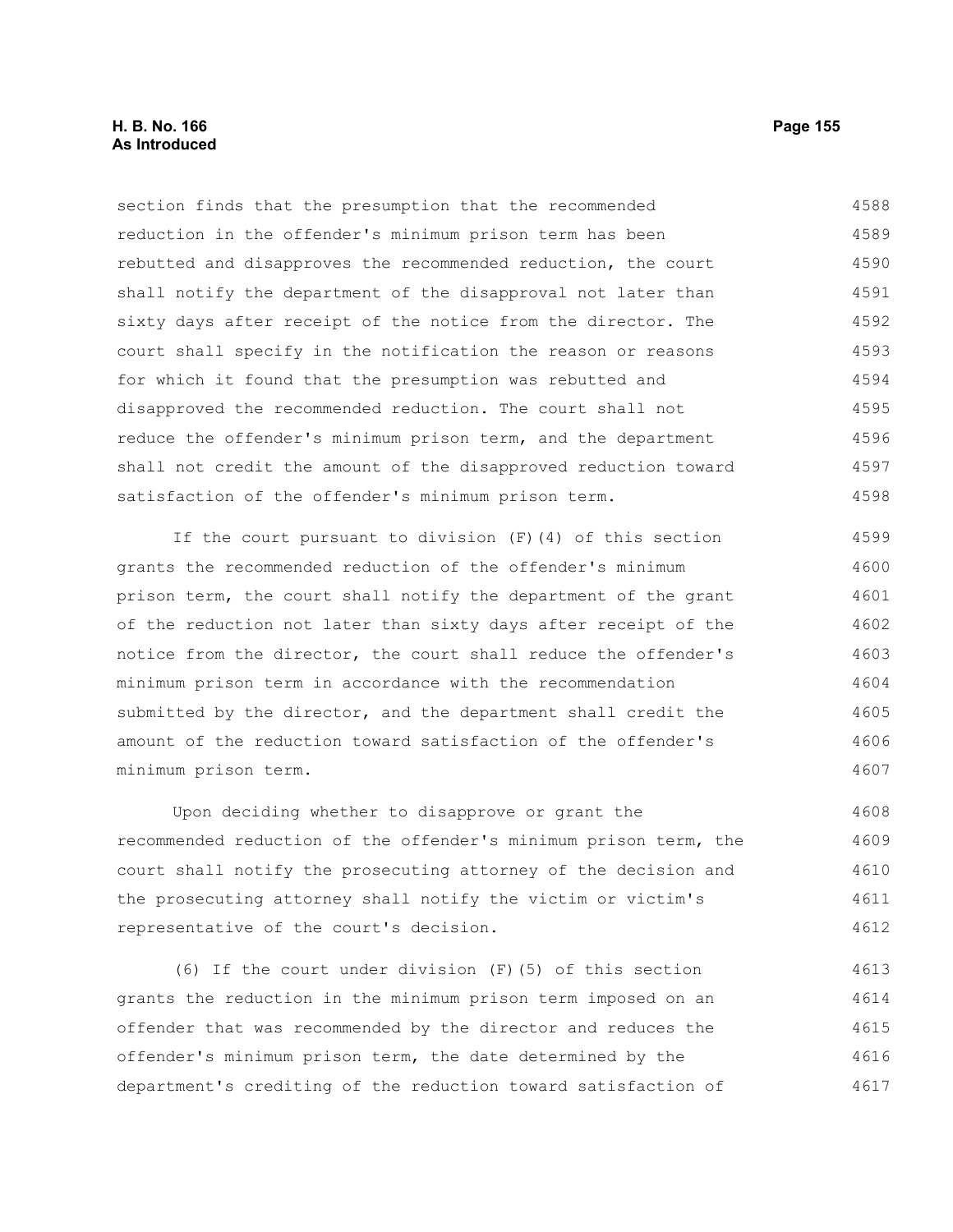earned early release date.

the offender's minimum prison term is the offender's presumptive 4618

(7) The department of rehabilitation and correction by rule shall specify both of the following for offenders serving a non-life felony indefinite prison term: 4620 4621 4622

(a) The type of exceptional conduct while incarcerated and the type of adjustment to incarceration that will qualify an offender serving such a prison term for a reduction under divisions (F)(1) to (6) of this section of the minimum prison term imposed on the offender under the non-life felony indefinite prison term. 4623 4624 4625 4626 4627 4628

(b) The per cent of reduction that it may recommend for, and that may be granted to, an offender serving such a prison term under divisions (F)(1) to (6) of this section, based on the offense level of the offense for which the prison term was imposed, with the department specifying the offense levels used for purposes of this division and assigning a specific percentage reduction within the range of five to fifteen per cent for each such offense level. 4629 4630 4631 4632 4633 4634 4635 4636

(8) Divisions (F)(1) to (6) of this section do not apply with respect to an offender serving a non-life felony indefinite prison term for a sexually oriented offense, and no offender serving such a prison term for a sexually oriented offense is eligible to be recommended for or granted, or may be recommended for or granted, a reduction under those divisions in the offender's minimum prison term imposed under that non-life felony indefinite prison term. 4637 4638 4639 4640 4641 4642 4643 4644

(G) If an offender is sentenced to a non-life felony indefinite prison term, any reference in a section of the 4645 4646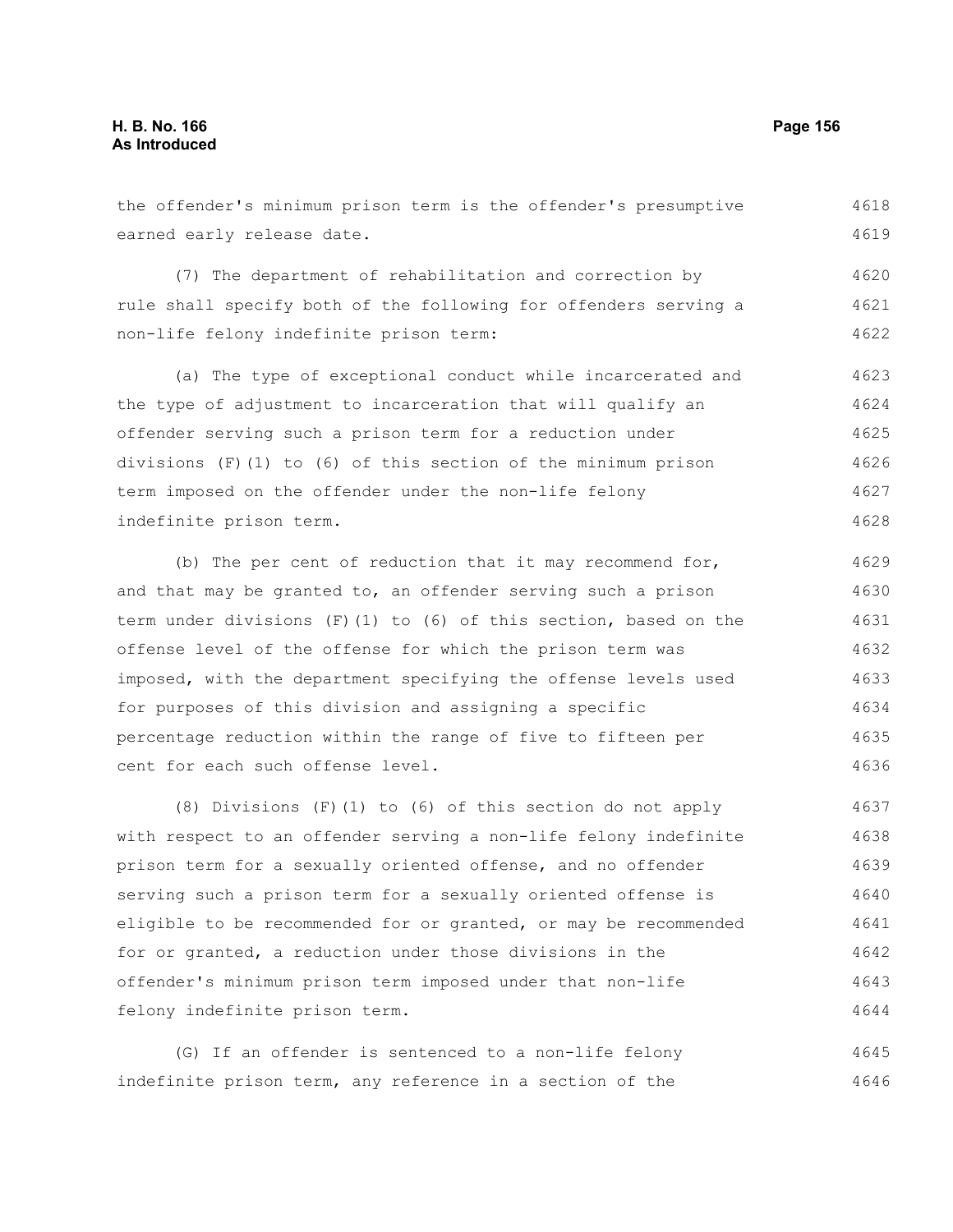# **H. B. No. 166 Page 157 As Introduced**

Revised Code to a definite prison term shall be construed as referring to the offender's minimum term under that sentence plus any additional period of time of incarceration specified by the department under division (D)(1) or (2) of this section, except to the extent otherwise specified in the section or to the extent that that construction clearly would be inappropriate. 4647 4648 4649 4650 4651 4652 4653

**Sec. 5120.021.** (A) The provisions of Chapter 5120. of the Revised Code, as they existed prior to July 1, 1996, and that address the duration or potential duration of incarceration or parole or other forms of supervised release, apply to all persons upon whom a court imposed a term of imprisonment prior to July 1, 1996, and all persons upon whom a court, on or after July 1, 1996, and in accordance with law existing prior to July 1, 1996, imposed a term of imprisonment for an offense that was committed prior to July 1, 1996. 4654 4655 4656 4657 4658 4659 4660 4661 4662

(B)(1) The provisions of Chapter 5120. of the Revised Code, as they exist on or after July 1, 1996, and that address the duration or potential duration of incarceration or supervised release, apply to all persons upon whom a court imposed a stated prison term for an offense committed on or after July 1, 1996. 4663 4664 4665 4666 4667 4668

(2) The provisions of Chapter 5120. of the Revised Code, as they exist on or after-the effective date of this amendment-March 22, 2019, and prior to the effective date of this amendment, apply to an offender who is released from confinement in a state correctional institution on or after<del>-that date</del> March 22, 2019, and prior to the effective date of this amendment. 4669 4670 4671 4672 4673 4674

(3) The provisions of Chapter 5120. of the Revised Code, as they exist on or after the effective date of this amendment, 4675 4676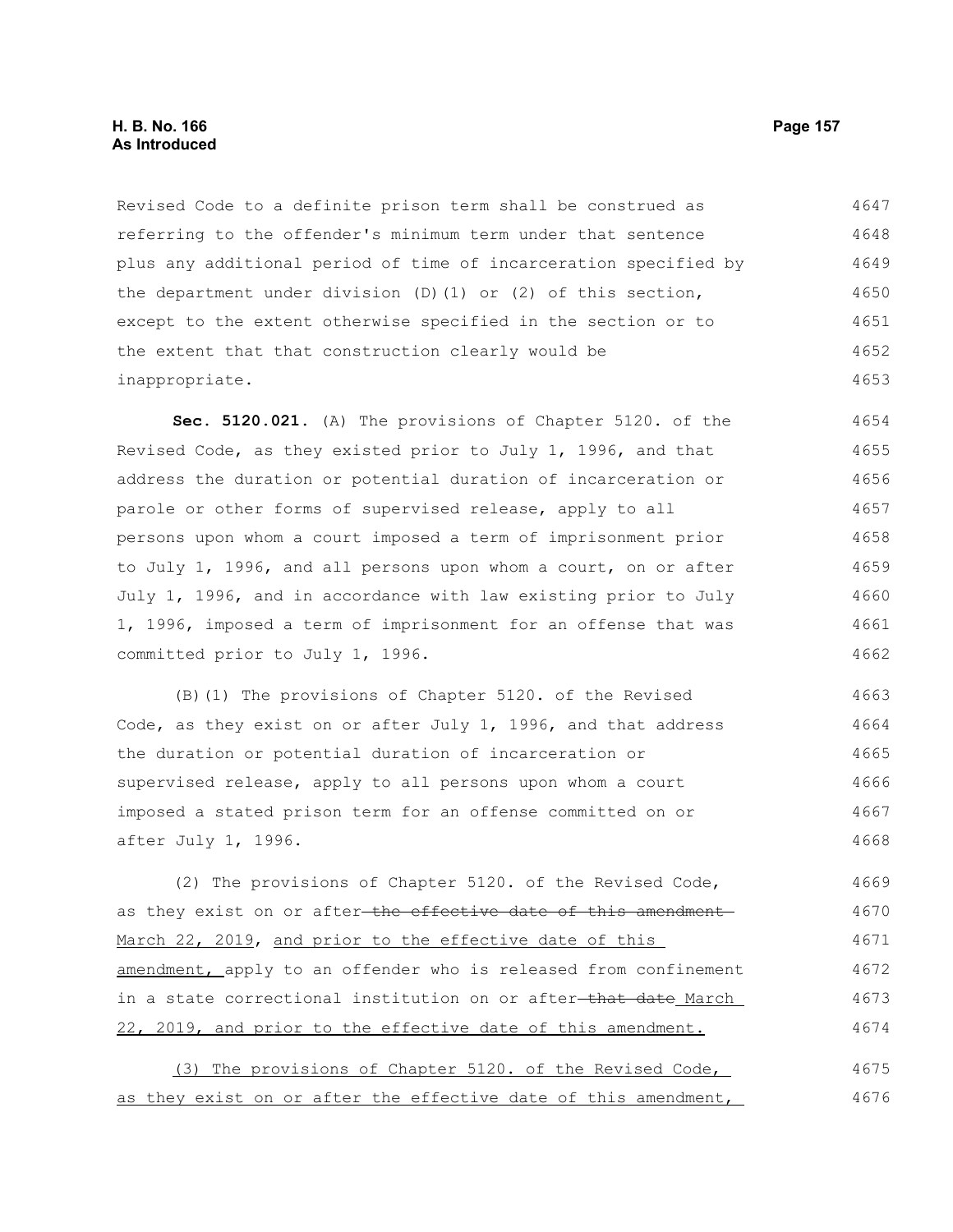| apply to an offender who is released from confinement in a state | 4677 |
|------------------------------------------------------------------|------|
| correctional institution on or after that date.                  | 4678 |
| (C) Nothing in this section limits or affects the                | 4679 |
| applicability of any provision in Chapter 5120. of the Revised   | 4680 |
| Code, as amended or enacted on or after July 1, 1996, that       | 4681 |
| pertains to an issue other than the duration or potential        | 4682 |
| duration of incarceration or supervised release, to persons in   | 4683 |
| custody or under the supervision of the department of            | 4684 |
| rehabilitation and correction.                                   | 4685 |
| Sec. 5120.038. (A) As used in this section $\tau$ :              | 4686 |
| (1) "GPS-monitored offender" means an offender who, on or        | 4687 |
| after the effective date of divisions (C) to (E) of this         | 4688 |
| section, is released from confinement in a state correctional    | 4689 |
| institution under a conditional pardon, parole, other form of    | 4690 |
| authorized release, or transitional control that includes global | 4691 |
| positioning system monitoring as a condition of the person's     | 4692 |
| release, or who, on or after that date, is placed under post-    | 4693 |
| release control that includes global positioning system          | 4694 |
| monitoring as a condition under the post-release control.        | 4695 |
| (2) "Law enforcement automated data system" means the law        | 4696 |
| enforcement automated data system, also known as LEADS,          | 4697 |
| established under section 5503.10 of the Revised Code.           | 4698 |
| (3) "Secondary entity" means an entity under contract with       | 4699 |
| a third-party contract administrator with which the department   | 4700 |
| of rehabilitation and correction has entered into a contract for | 4701 |
| global positioning system monitoring of GPS-monitored offenders. | 4702 |
| (B) Not later than June 30, 2019December 31, 2022, the           | 4703 |
| department of rehabilitation and correction shall study the      | 4704 |
| feasibility of contracting with a third-party contract-          | 4705 |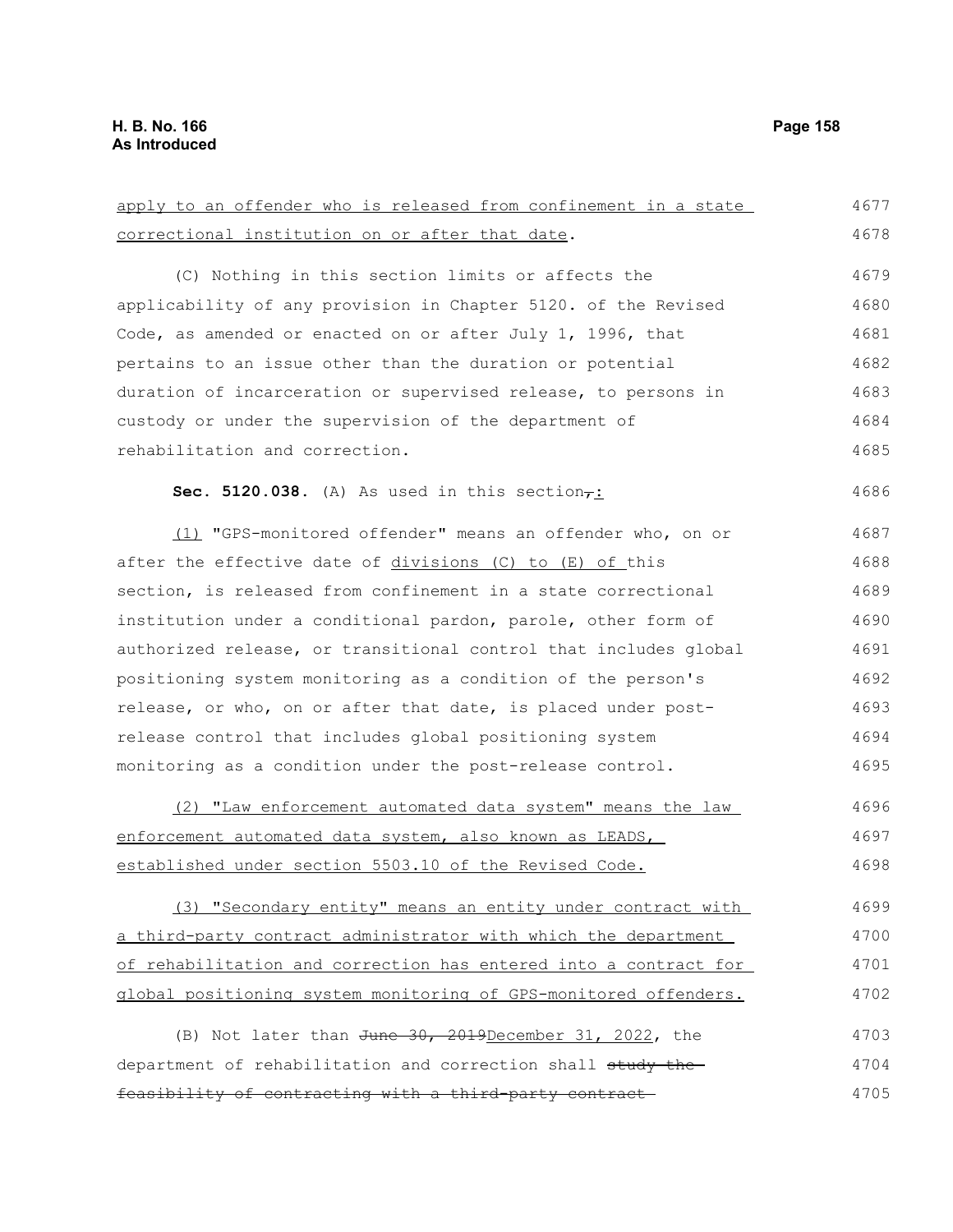| administrator for global position system monitoring that would-   | 4706 |
|-------------------------------------------------------------------|------|
| include a crime scene correlation program that could interface    | 4707 |
| by link with a statewide database for GPS-monitored offenders.    | 4708 |
| The study also shall analyze conduct a study that analyzes the    | 4709 |
| use of GPS monitoring as a supervision tool. In conducting the    | 4710 |
| study, the department shall consider all of the following-        | 4711 |
| <del>factors:</del>                                               | 4712 |
| (1) The ability of the department or another state entity         | 4713 |
| to establish and operate a statewide internet database of GPS-    | 4714 |
| monitored offenders and the specific information that such a      | 4715 |
| database could include.                                           | 4716 |
| (2) The capability for a GPS monitoring system run by a           | 4717 |
| third-party contract administrator to include a crime scene-      | 4718 |
| correlation program that interfaces by link with a statewide-     | 4719 |
| database of GPS-monitored offenders.                              | 4720 |
| (3) The ability of local law enforcement representatives          | 4721 |
| to remotely search a statewide internet database of GPS-          | 4722 |
| monitored offenders that is linked with a crime scene-            | 4723 |
| correlation program.                                              | 4724 |
| (4) The capability for a GPS monitoring system with crime         | 4725 |
| scene correlation features to allow local law enforcement-        | 4726 |
| representatives without a subpoena or warrant to access-          | 4727 |
| information contained in the crime scene correlation program-     | 4728 |
| about a GPS-monitored offender, including the offender's current- | 4729 |
| location, the offender's location at previous points in time,     | 4730 |
| the location of recent criminal activity in or near the           | 4731 |
| offender's inclusionary or exclusionary zones included as         | 4732 |
| restrictions under the offender's supervision, and any possible-  | 4733 |
| connection between the offender's location and that recent-       | 4734 |
| eriminal activity.                                                | 4735 |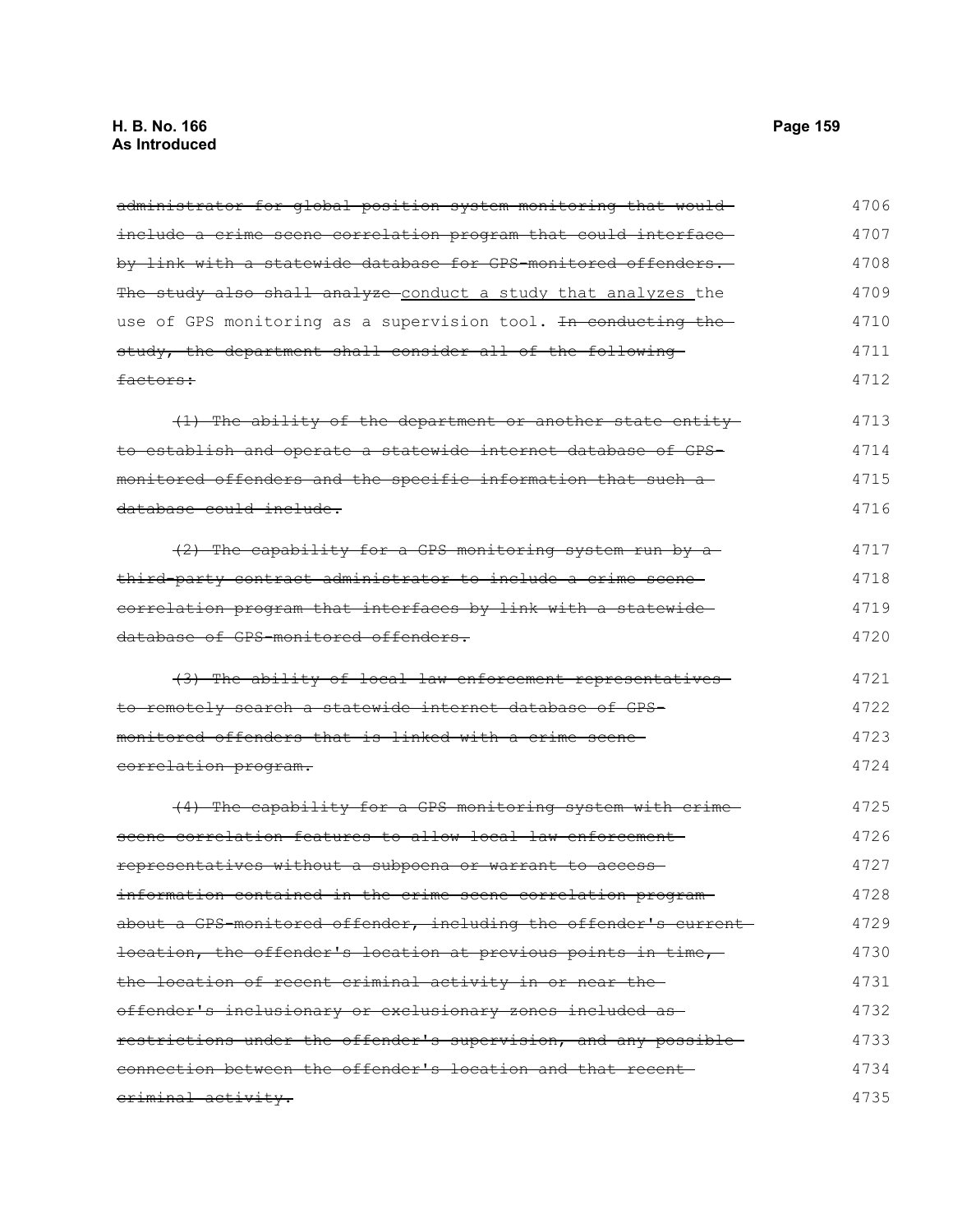(B)(4) of this section.

(5) The ability of law enforcement representatives to obtain, without a warrant or subpoena, information about a GPSmonitored offender from either an employee of the department or a third-party contract administrator who is monitoring the offender, including information of the types listed in division 4736 4737 4738 4739 4740 4741

(6) The types of offenders for whom GPS monitoring would be beneficial, the appropriate length for monitoring, and the costs related to GPS monitoring. 4742 4743 4744

(C) Upon completion of the study specified in this division (B) of this section, the department shall submit copies of the study to the president and minority leader of the senate, the speaker and minority leader of the house of representatives, and the governor. 4745 4746 4747 4748 4749

(C)(1) On and after the effective date of this amendment, each global positioning system monitor that is used to monitor a GPS-monitored offender shall specify and monitor restrictions for the offender. The restrictions shall include for the offender inclusionary zones and, to the extent necessary, exclusionary zones, and may include for the offender a curfew specifying times of required presence in the inclusionary zone and any other reasonable restrictions. 4750 4751 4752 4753 4754 4755 4756 4757

(2) Each contract that the department of rehabilitation and correction enters into on or after the effective date of this amendment with a third-party contract administrator for global positioning system monitoring of GPS-monitored offenders shall require all of the following: 4758 4759 4760 4761 4762

(a) That the global positioning system used by the administrator, or by any secondary entity under contract with 4763 4764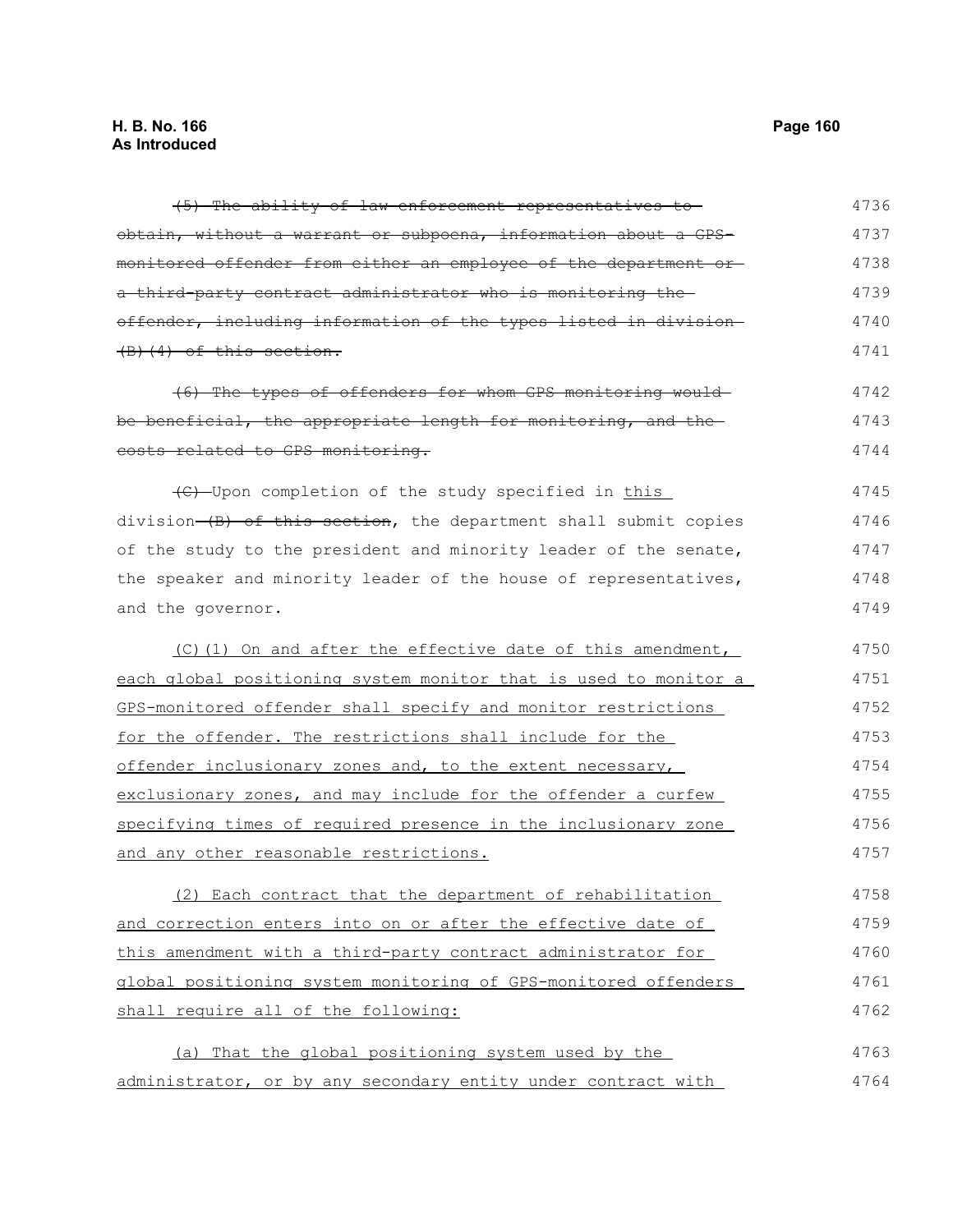the administrator to perform the actual monitoring of the offender, include a crime scene correlation program to which access can be obtained as described in division (E)(2) of this section; (b) That the crime scene correlation program included in the administrator's system, or in the system of a secondary entity under contract with the administrator to perform the actual monitoring of the offender, will allow local law enforcement representatives or their designees to obtain, without need for a subpoena or warrant, real-time access or active global positioning system access to information contained in the program about a GPS-monitored offender's location at that time and, to the extent that it is available, at other previous points in time identified by the representative or designee, about the location of recent criminal activity in or near the offender's inclusionary or exclusionary zones, and about any possible connection between the offender's location and that recent criminal activity; (c) That the administrator, or the secondary entity under contract with the administrator to perform the actual monitoring of the offender, allow access to the crime scene correlation program included in the administrator's or secondary entity's system to law enforcement representatives as described in division (E)(2) of this section; (d) That the global positioning system used by the administrator, or by any secondary entity under contract with the administrator to perform the actual monitoring of the offender, be monitored continuously and that the access described in divisions  $(C)(2)(b)$  and  $(c)$  of this section be afforded twenty-four hours a day and seven days a week. 4765 4766 4767 4768 4769 4770 4771 4772 4773 4774 4775 4776 4777 4778 4779 4780 4781 4782 4783 4784 4785 4786 4787 4788 4789 4790 4791 4792 4793 4794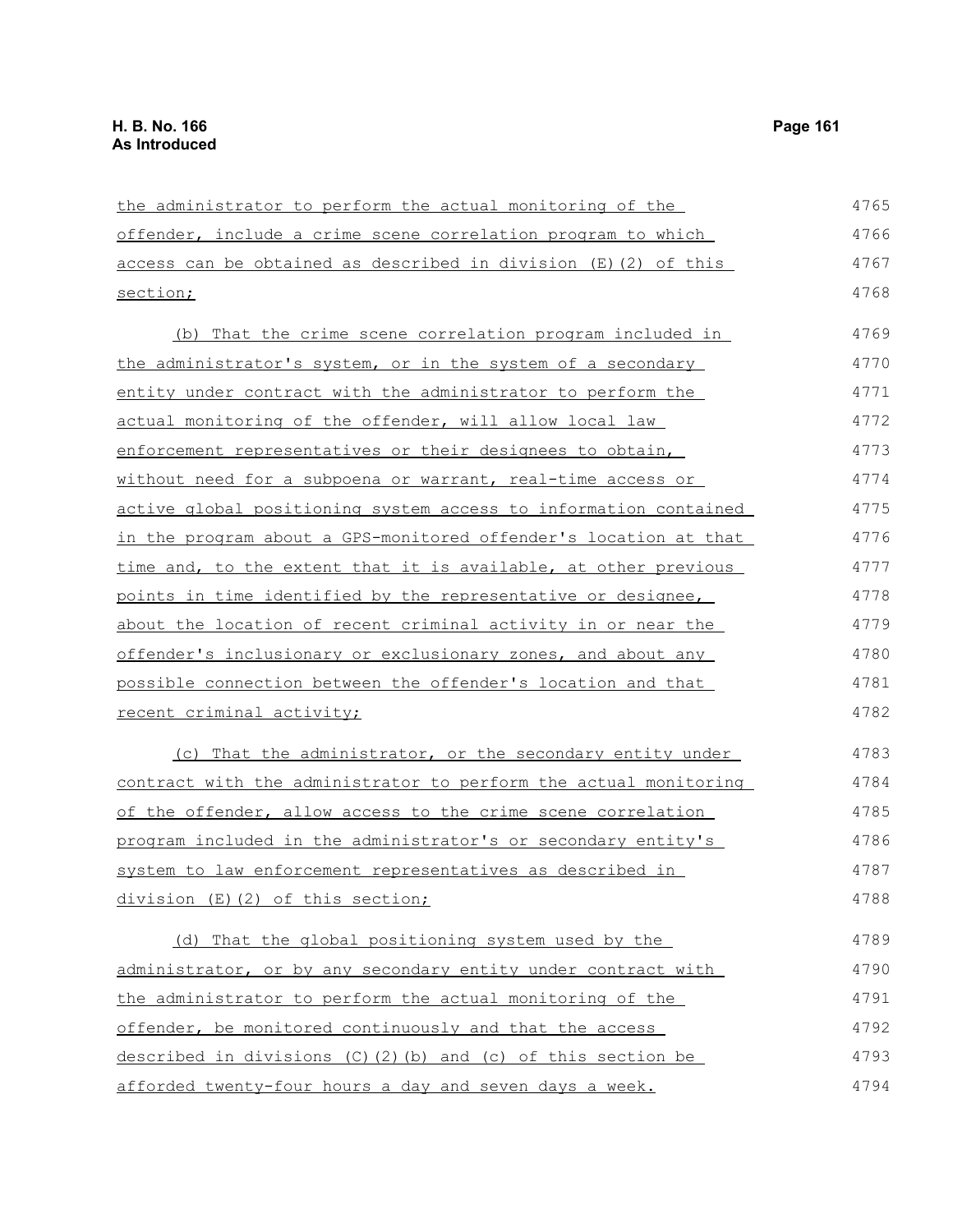| (D) (1) On and after the effective date of this amendment,               | 4795 |
|--------------------------------------------------------------------------|------|
| <u>any third-party contract administrator used for global</u>            | 4796 |
| positioning system monitoring of a GPS-monitored offender, and           | 4797 |
| <u>any secondary entity under contract with such a third-party </u>      | 4798 |
| contract administrator to perform the actual monitoring of a             | 4799 |
| GPS-monitored offender, shall comply in the monitoring of the            | 4800 |
| offender with system requirements of the department of                   | 4801 |
| rehabilitation and correction that exist on that date for global         | 4802 |
| <u>positioning system monitoring of such offenders.</u>                  | 4803 |
| (2) If, on the effective date of this amendment, the                     | 4804 |
| department of rehabilitation and correction has not established          | 4805 |
| system requirements of the type described in division (D) (1) of         | 4806 |
| this section, within a reasonable period of time after that              | 4807 |
| effective date, the department shall establish system                    | 4808 |
| requirements for global positioning system monitoring of GPS-            | 4809 |
| monitored offenders. After establishment of the requirements,            | 4810 |
| the department, any third-party contract administrator used for          | 4811 |
| global positioning system monitoring, and any secondary entity           | 4812 |
| <u>under contract with such a third-party contract administrator to </u> | 4813 |
| perform the actual monitoring of a GPS-monitored offender, shall         | 4814 |
| comply with the established system requirements in the                   | 4815 |
| <u>monitoring of a GPS-monitored offender.</u>                           | 4816 |
| (E)(1)(a) As soon as possible after, but not later than                  | 4817 |
| twelve months after, the effective date of this amendment, the           | 4818 |
| department of rehabilitation and correction shall adopt                  | 4819 |
| procedures that the department and third-party contract                  | 4820 |
| administrators that are being used for global positioning system         | 4821 |
| monitoring of a GPS-monitored offender shall use to provide to           | 4822 |
| the bureau of criminal identification and investigation the              | 4823 |
| information specified in division (E)(3) of this section for             | 4824 |

each GPS-monitored offender being monitored by the department or 4825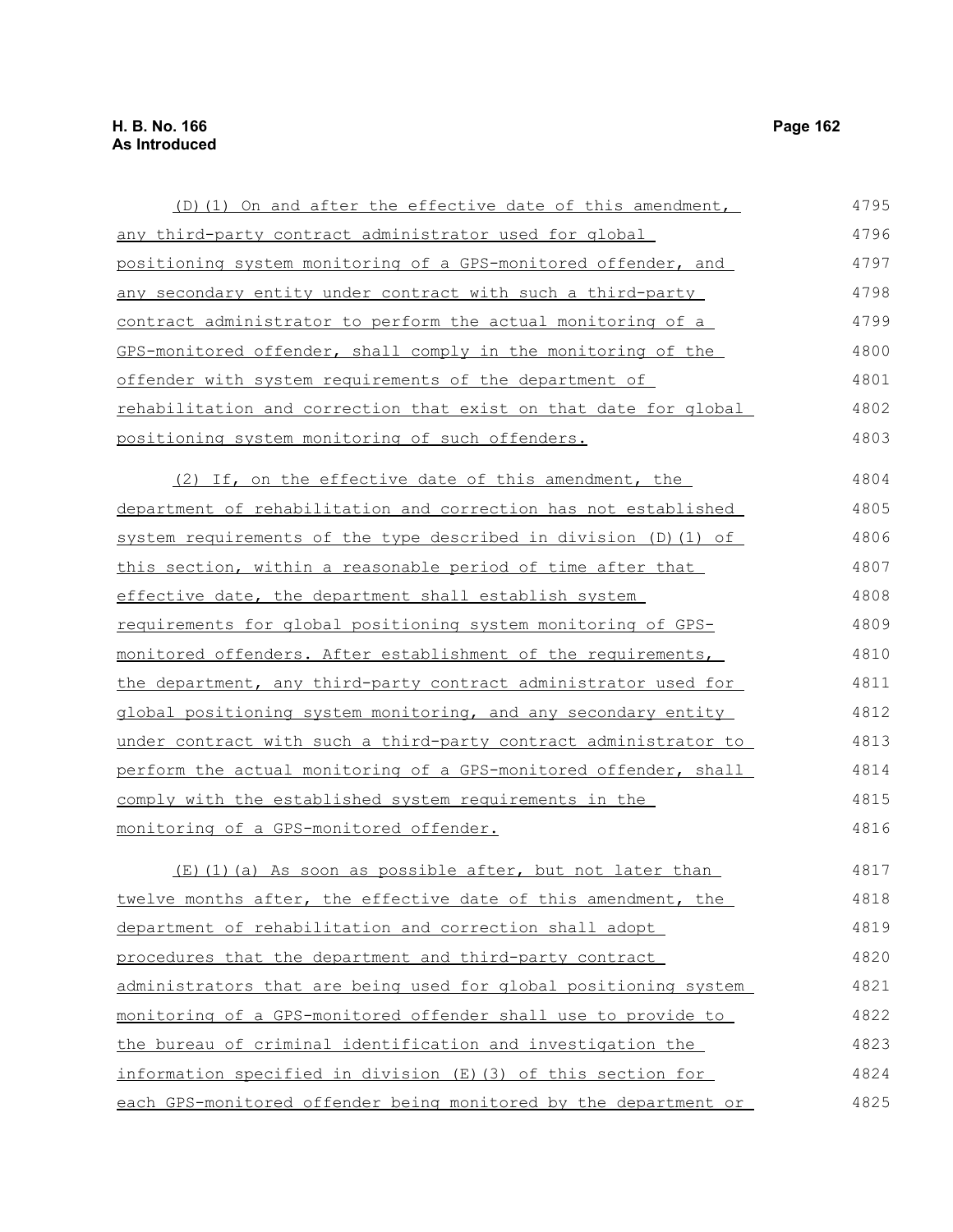# administrator.

4855 4856

| (b) On and after the date on which the department of             | 4827 |
|------------------------------------------------------------------|------|
| rehabilitation and correction adopts the procedures specified in | 4828 |
| division (E)(1)(a) of this section, the department shall provide | 4829 |
| to the bureau of criminal identification and investigation the   | 4830 |
| information specified in division $(E)$ (3) of this section for  | 4831 |
| each GPS-monitored offender that is being monitored by the       | 4832 |
| department, and each third-party contract administrator that is  | 4833 |
| being used for global positioning system monitoring of a GPS-    | 4834 |
| monitored offender shall provide to the bureau the information   | 4835 |
| specified in division (E) (3) of this section for each GPS-      | 4836 |
| monitored offender that is being monitored by the administrator. | 4837 |
| If the third-party contract administrator has contracted with a  | 4838 |
| secondary entity to perform the actual monitoring of a GPS-      | 4839 |
| monitored offender, the information the administrator provides   | 4840 |
| to the bureau also shall include the information specified in    | 4841 |
| division (E)(3) of this section for each GPS-monitored offender  | 4842 |
| that is being monitored by the secondary entity. The department  | 4843 |
| and each third-party administrator shall provide the information | 4844 |
| in accordance with the procedures adopted by the department      | 4845 |
| under division (E)(1)(a) of this section. Upon receipt of such   | 4846 |
| information, the bureau immediately shall enter the information  | 4847 |
| into the law enforcement automated data system. The              | 4848 |
| superintendent of the state highway patrol shall ensure that the | 4849 |
| law enforcement automated data system is so configured as to     | 4850 |
| permit the entry into, and transmission through, the system of   | 4851 |
| that information.                                                | 4852 |
| (c) If any information the department of rehabilitation          | 4853 |
| and correction provides under divisions $(E)$ (1) (a) and (b) of | 4854 |
|                                                                  |      |

this section to the bureau of criminal identification and

investigation becomes inaccurate, the department immediately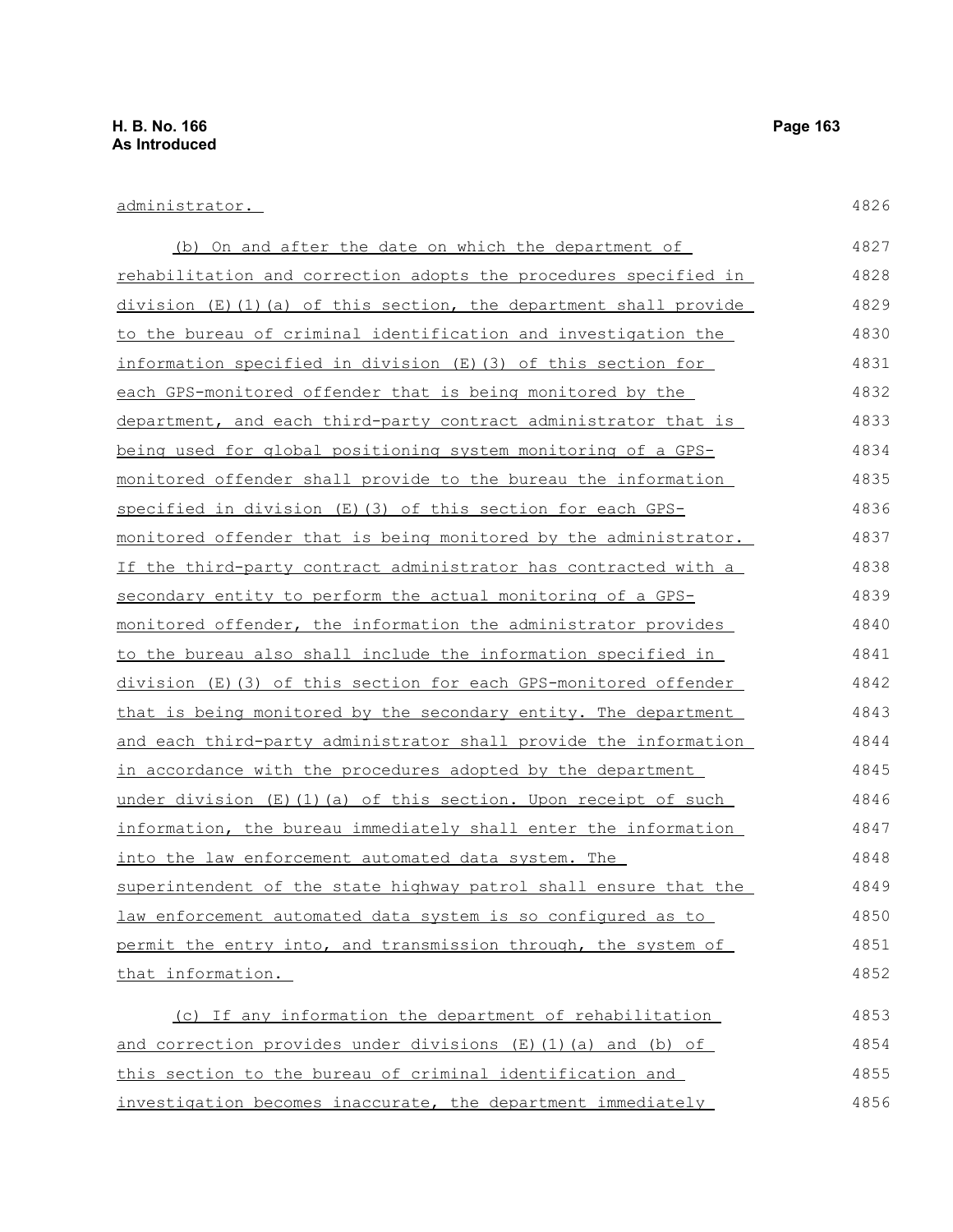| shall update the information so that it is current and accurate        | 4857 |
|------------------------------------------------------------------------|------|
| and immediately provide the updated information to the bureau.         | 4858 |
| If any information a third-party contract administrator provides       | 4859 |
| under divisions $(E)$ (1) (a) and (b) of this section to the bureau    | 4860 |
| of criminal identification and investigation, including any            | 4861 |
| information with respect to a secondary entity under contract          | 4862 |
| with the administrator, becomes inaccurate, the administrator          | 4863 |
| immediately shall update the information so that it is current         | 4864 |
| and accurate and immediately provide the updated information to        | 4865 |
| the bureau. Upon receipt of such updated information, the bureau       | 4866 |
| immediately shall enter the updated information into the law           | 4867 |
| enforcement automated data system.                                     | 4868 |
| (2) If a local law enforcement representative, through use             | 4869 |
| of the law enforcement automated data system or in any other           | 4870 |
| manner, learns the identity of, and contact information for, an        | 4871 |
| employee of the department who is monitoring a GPS-monitored           | 4872 |
| offender, the identity of, and contact information for, a third-       | 4873 |
| party contract administrator that is being used for global             | 4874 |
| positioning system monitoring of a GPS-monitored offender, or          | 4875 |
| the identity of, and contact information for, a secondary entity       | 4876 |
| under contract with such a third-party contract administrator to       | 4877 |
| perform the actual monitoring of a GPS-monitored offender, the         | 4878 |
| <u>representative or another law enforcement officer designated by</u> | 4879 |
| the representative may contact the employee, the administrator,        | 4880 |
| or the secondary entity and, without need for a subpoena or            | 4881 |
| warrant, request real-time access or active global positioning         | 4882 |
| system access to information about the offender's location at          | 4883 |
| that time and at other previous points in time identified by the       | 4884 |
| representative or designee. Upon receipt of a request as               | 4885 |
| described in this division, the employee of the department, the        | 4886 |
| third-party contract administrator, or the secondary entity,           | 4887 |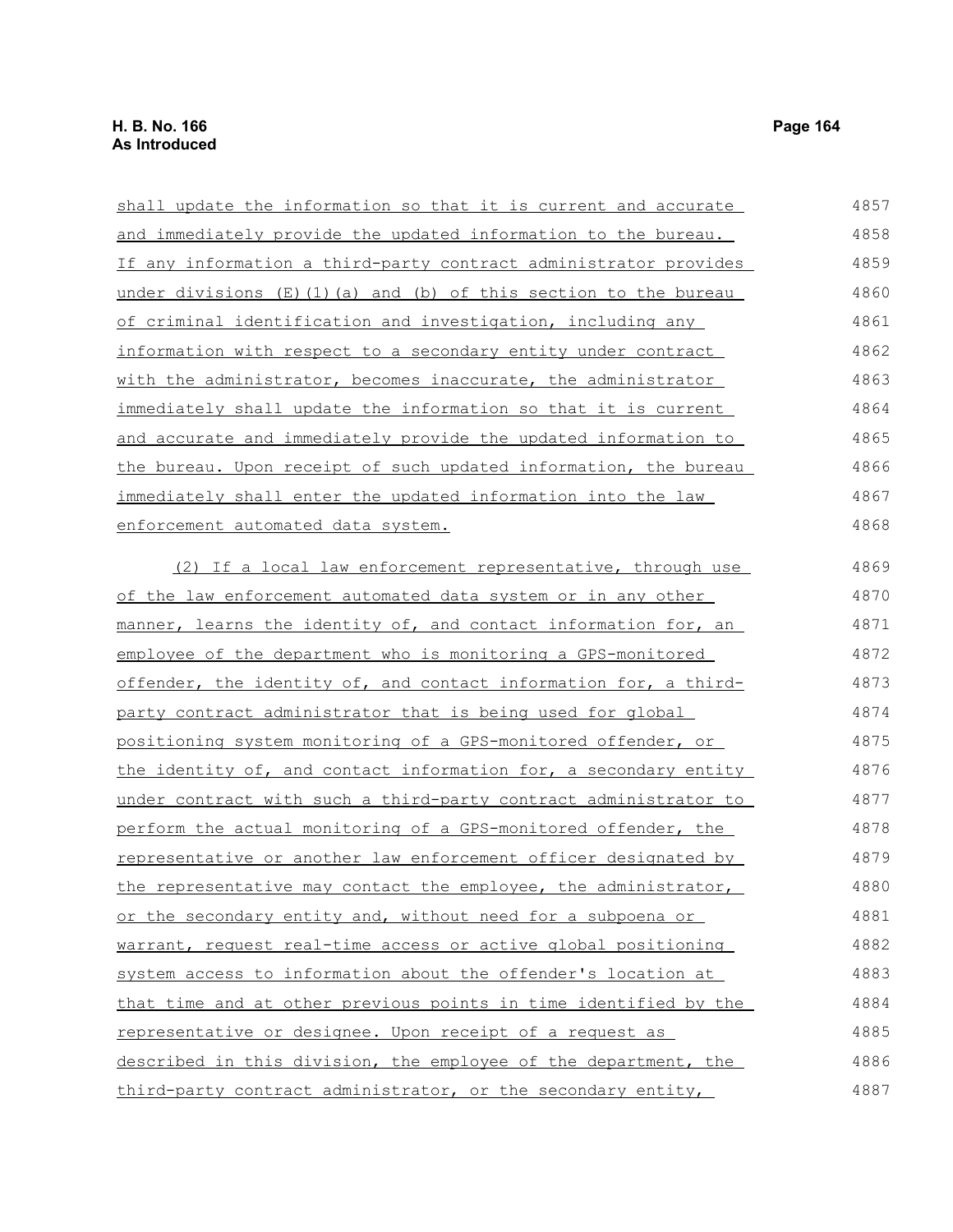without need for a subpoena or warrant, shall provide the representative or designee with the requested information regarding the offender's location at that time and, to the extent that it is available, at the other identified previous points in time. A request under this division also may request information that the employee, administrator, or secondary entity has obtained about the location of recent criminal activity in or near the GPS-monitored offender's inclusionary or exclusionary zones, and about any possible connection between the offender's location and that recent criminal activity, and, upon receipt of such a request, the employee, administrator, or secondary entity, without need for a subpoena or warrant, shall provide the representative or designee with that information to the extent that it is available. (3) The information to be entered into the law enforcement automated data system as required under division (E)(1) of this section shall include, for each GPS-monitored offender for whom the information is required, all of the following: (a) The offender's name; (b) The offense or offenses for which the offender is subject to global positioning system monitoring and the offender's other criminal history; (c) The offender's residence address; (d) The monitoring parameters and restrictions for the offender, including all inclusionary zones, exclusionary zones, and inclusionary zone curfews for the offender and all other restrictions placed on the offender; (e) The identity of, and contact information for, whichever of the following is applicable: 4888 4889 4890 4891 4892 4893 4894 4895 4896 4897 4898 4899 4900 4901 4902 4903 4904 4905 4906 4907 4908 4909 4910 4911 4912 4913 4914 4915 4916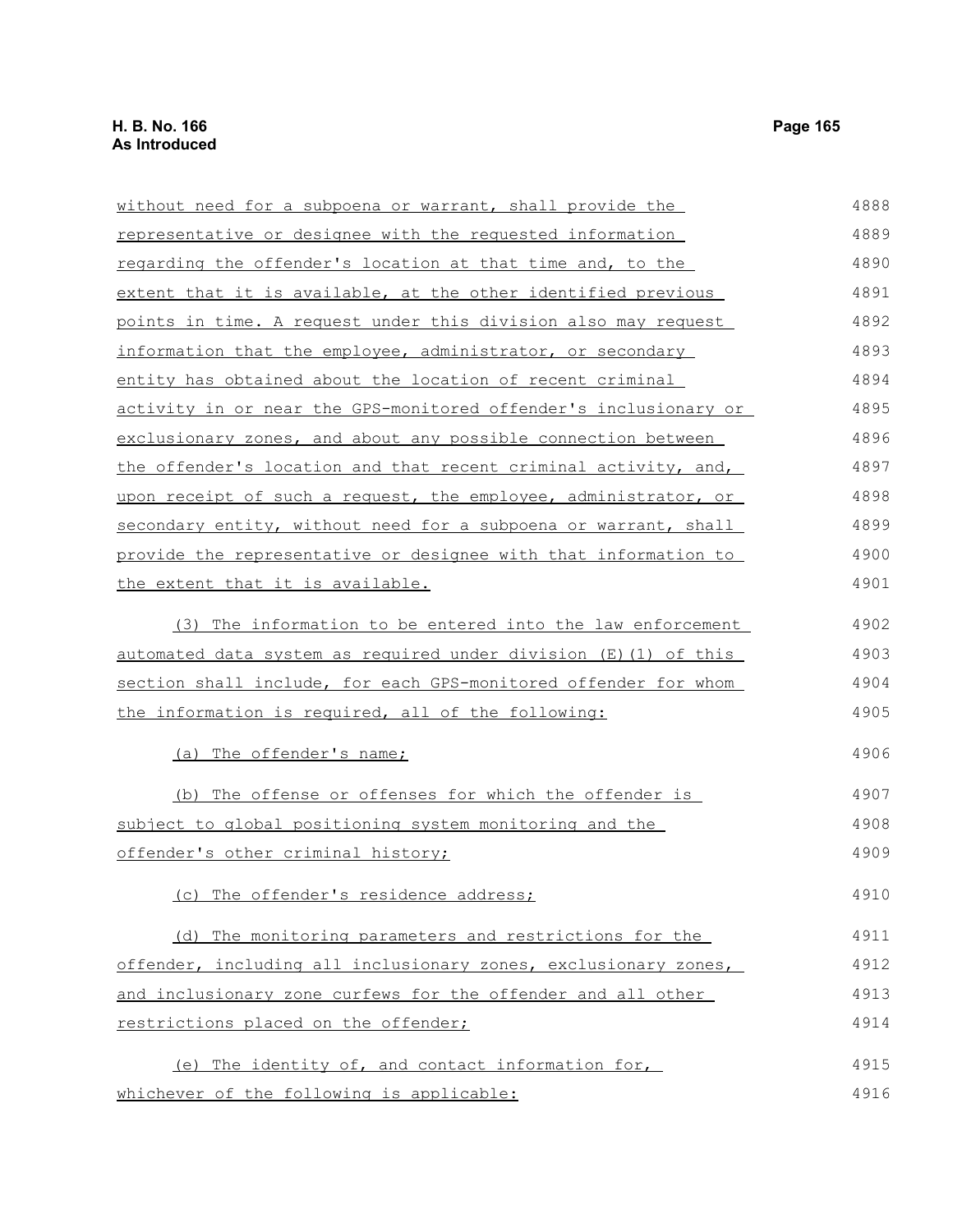| (i) If an employee of the department is monitoring the           | 4917 |
|------------------------------------------------------------------|------|
| offender, the employee;                                          | 4918 |
| (ii) If a third-party contract administrator is being used       | 4919 |
| for global positioning system monitoring of the offender, the    | 4920 |
| third-party contract administrator;                              | 4921 |
| (iii) If a secondary entity under contract with a third-         | 4922 |
| party contract administrator is performing the actual monitoring | 4923 |
| of a GPS-monitored offender, the secondary entity.               | 4924 |
| (f) All previous violations of the monitoring parameters         | 4925 |
| and restrictions applicable to the offender under the global     | 4926 |
| positioning system monitoring that then is in effect for the     | 4927 |
| offender.                                                        | 4928 |
| Sec. 5120.113. (A) For each inmate committed to the              | 4929 |
| department of rehabilitation and correction, except as provided  | 4930 |
| in division (B) of this section, the department shall prepare a  | 4931 |
| written reentry plan for the inmate to help guide the inmate's   | 4932 |
| rehabilitation program during imprisonment, to assist in the     | 4933 |
| inmate's reentry into the community, and to assess the inmate's  | 4934 |
| needs upon release.                                              | 4935 |
| (B) Division (A) of this section does not apply to an            | 4936 |
| inmate who has been sentenced to life imprisonment without       | 4937 |
| parole or who has been sentenced to death. Division (A) of this  | 4938 |
| section does not apply to any inmate who is expected to be       | 4939 |
| imprisoned for thirty days or less, but the department may       | 4940 |
| prepare a written reentry plan of the type described in that     | 4941 |
| division if the department determines that the plan is needed.   | 4942 |
| (C) The department may collect, if available, any social         | 4943 |
| and other information that will aid in the preparation of        | 4944 |
| reentry plans under this section.                                | 4945 |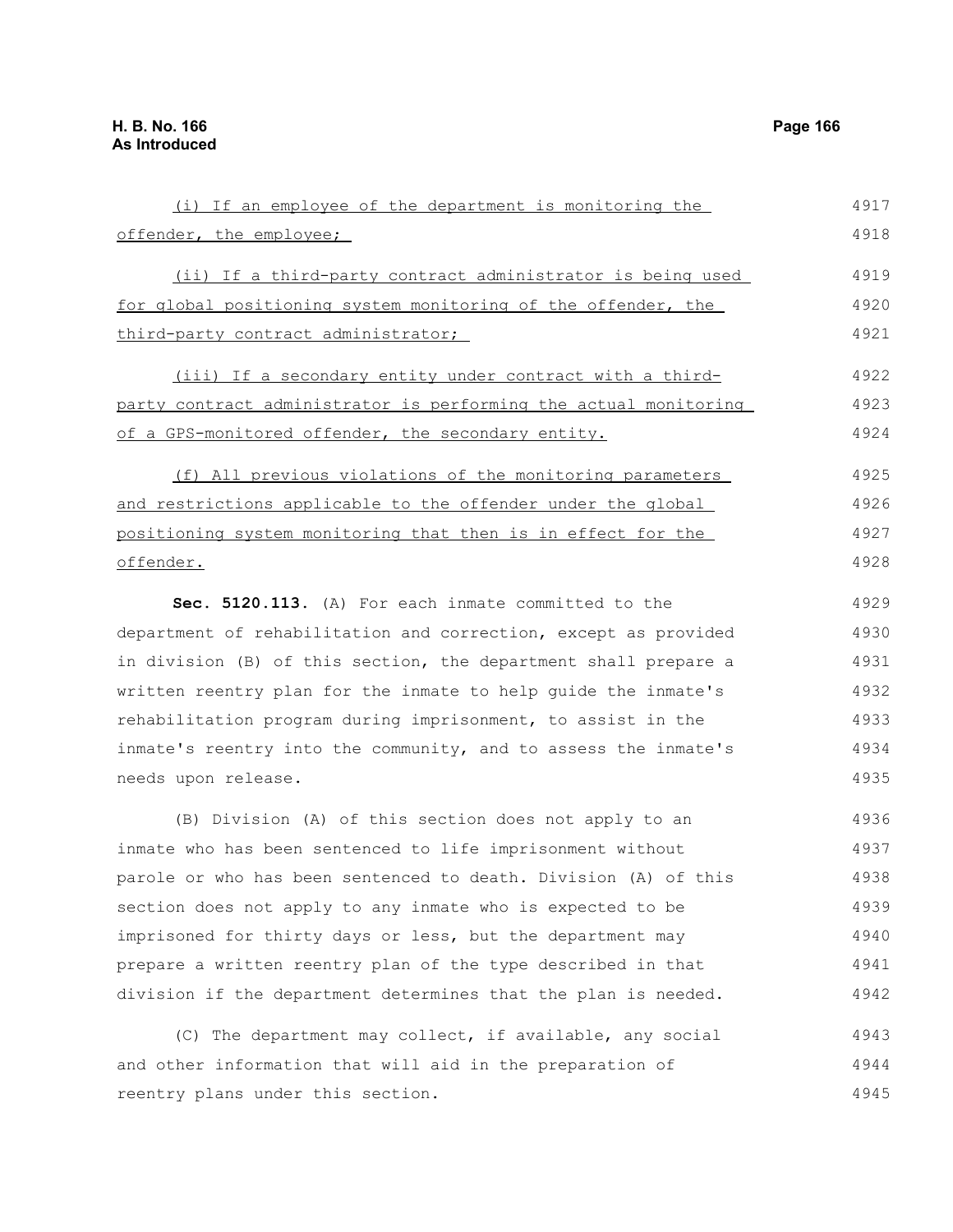(D) In the event the department does not prepare a written reentry plan as specified in division (A) of this section, or makes a decision to not prepare a written reentry plan under division (B) of this section or to not collect information under division (C) of this section, that fact does not give rise to a claim for damages against the state, the department, the director of the department, or any employee of the department. 4946 4947 4948 4949 4950 4951 4952

(E)(1) As used in this division, "target offender" means a parolee, a releasee, or a prisoner otherwise released from a state correctional institution with respect to whom both of the following apply: 4953 4954 4955 4956

(a) The department of rehabilitation and correction or the adult parole authority intends to require the parolee, releasee, or prisoner to reside in a halfway house, reentry center, or community residential center that has been licensed by the division of parole and community services pursuant to division (C) of section 2967.14 of the Revised Code during a part or for the entire period of the prisoner's or parolee's conditional release or of the releasee's term of post-release control. 4957 4958 4959 4960 4961 4962 4963 4964

(b) No halfway house, reentry center, or community residential center that has been licensed as described in division  $(E)$  (1) of this section will accept the prisoner, parolee, or releasee to reside in the facility. 4965 4966 4967 4968

(2) Not later than twenty-four months after the effective date of this amendment, the department, through the adult parole authority, shall establish and implement a reentry program for all target offenders. The program shall include a facility. The program and facility shall satisfy all of the standards that the division of parole and community services adopts in accordance with Chapter 119. of the Revised Code for the licensure of 4969 4970 4971 4972 4973 4974 4975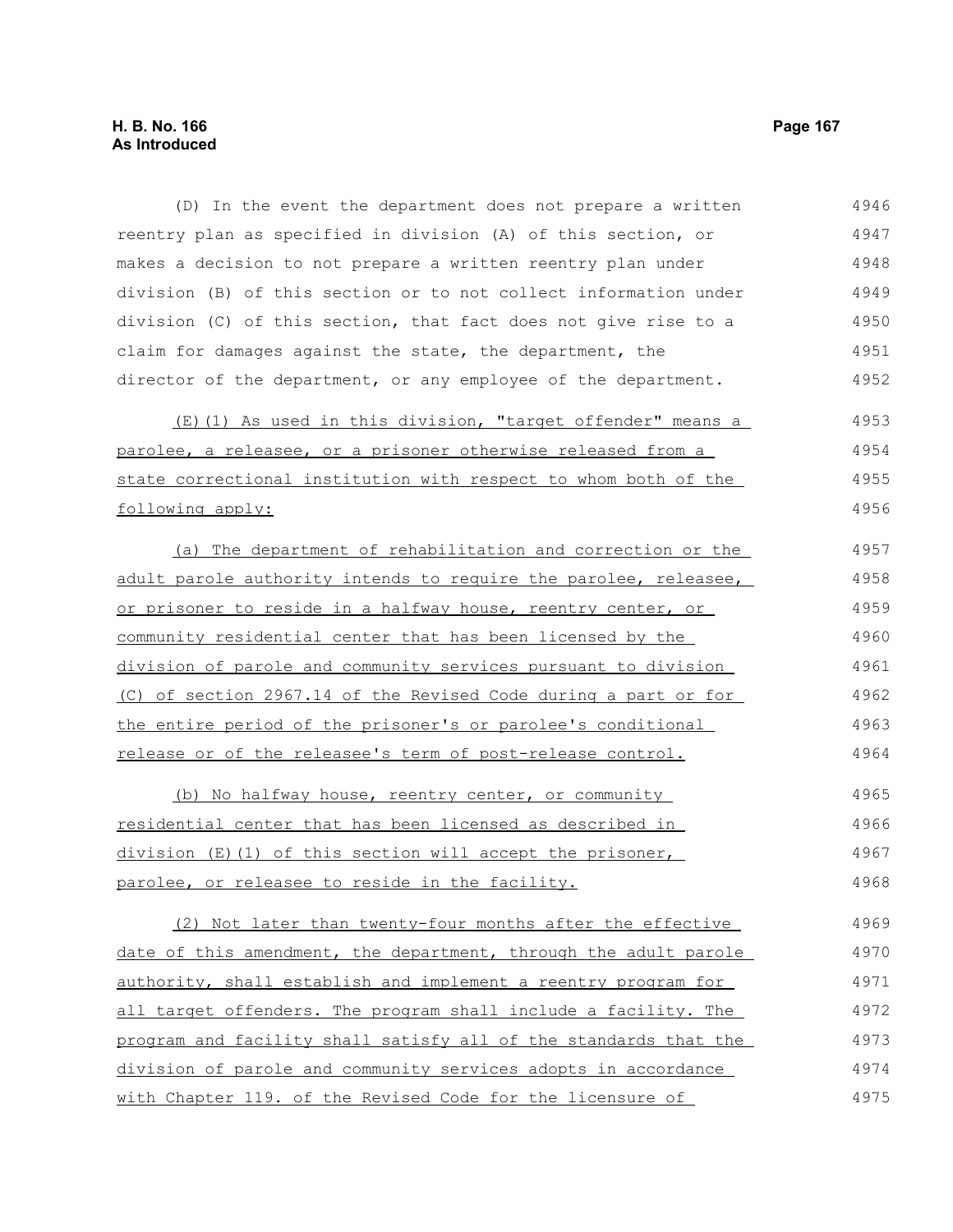halfway houses, reentry centers, and community residential centers. Upon the establishment and implementation of the program and facility, the department or authority shall require that all target offenders reside in the program's facility during a part or for the entire period of the target offender's conditional release or term of post-release control. 4976 4977 4978 4979 4980 4981

**Sec. 5120.66.** (A) Within ninety days after November 23, 2005, but not before January 1, 2006, the department of rehabilitation and correction shall establish and operate on the internet a database that contains all of the following: 4982 4983 4984 4985

(1) For each inmate in the custody of the department under a sentence imposed for a conviction of or plea of guilty to any offense, all of the following information: 4986 4987 4988

(a) The inmate's name;

(b) For each offense for which the inmate was sentenced to a prison term or term of imprisonment and is in the department's custody, the name of the offense, the Revised Code section of which the offense is a violation, the gender of each victim of the offense if those facts are known, whether each victim of the offense was an adult or child if those facts are known, whether any victim of the offense was a law enforcement officer if that fact is known, the range of the possible prison terms or term of imprisonment that could have been imposed for the offense, the actual prison term or term of imprisonment imposed for the offense, the county in which the offense was committed, the date on which the inmate began serving the prison term or term of imprisonment imposed for the offense, and whichever of the following is applicable: 4990 4991 4992 4993 4994 4995 4996 4997 4998 4999 5000 5001 5002 5003

(i) The date on which the inmate will be eligible for

4989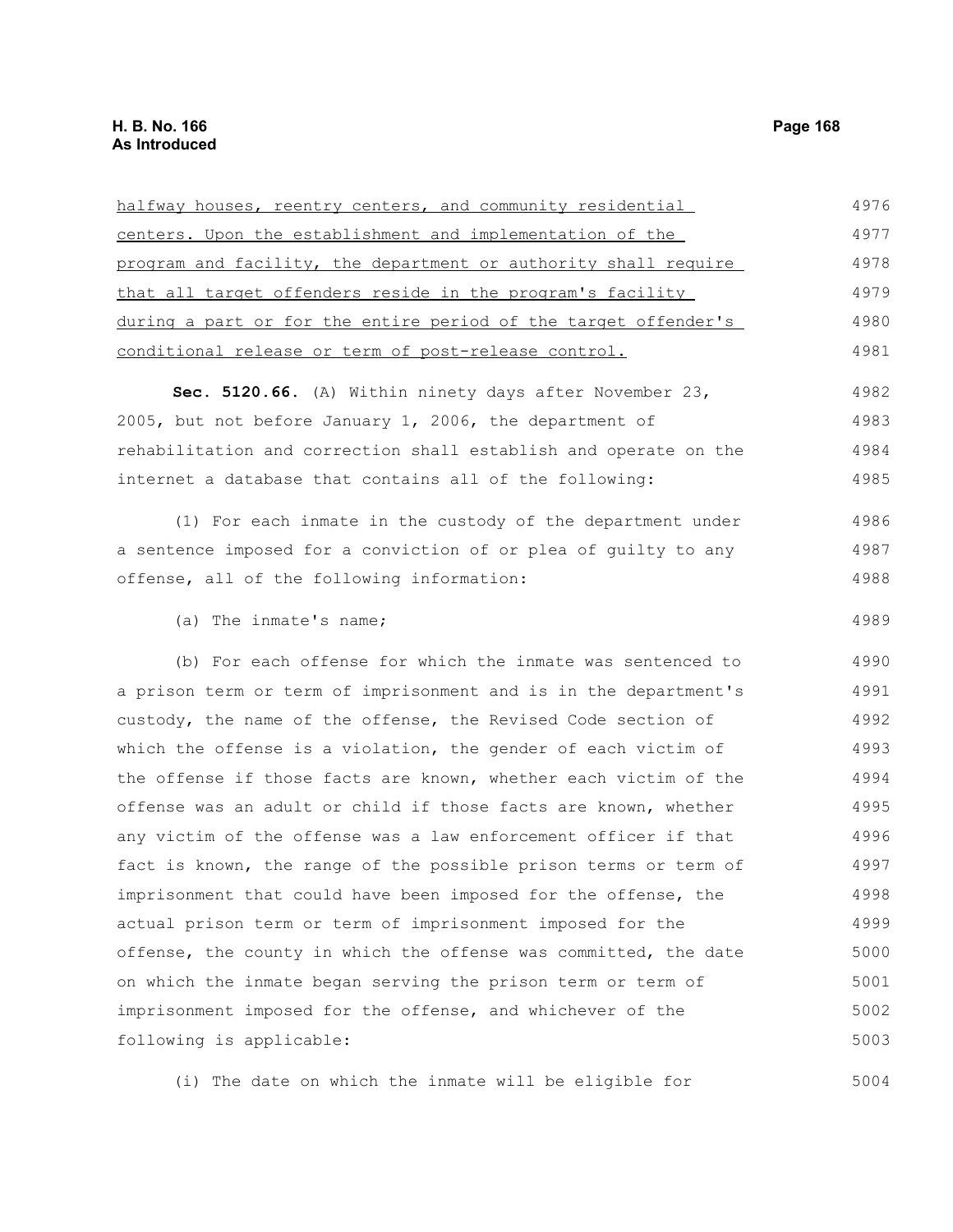5033

#### parole relative to the offense if the prison term or term of imprisonment is an indefinite term or life term with parole eligibility; (ii) The date on which the term ends if the prison term is a definite term; (iii) The date on which the inmate will be eligible for presumptive release under section 2967.271 of the Revised Code, if the inmate is serving a non-life felony indefinite prison term. (c) All of the following information that is applicable regarding the inmate: (i) If known to the department prior to the conduct of any hearing for judicial release of the defendant pursuant to section 2929.20 of the Revised Code in relation to any prison term or term of imprisonment the inmate is serving for any offense or any hearing for release of the defendant pursuant to section 2967.19 of the Revised Code in relation to any such term, notice of the fact that the inmate will be having a hearing regarding a possible grant of judicial release or release, the date of the hearing, and the right of any person pursuant to division (J) of section 2929.20 or division (H) of section 2967.19 of the Revised Code, whichever is applicable, to submit to the court a written statement regarding the possible judicial release or release. The department also shall post notice of the submission to a sentencing court of any recommendation for early release of the inmate pursuant to section 2967.19 of the Revised Code, as required by division (E) of that section. 5005 5006 5007 5008 5009 5010 5011 5012 5013 5014 5015 5016 5017 5018 5019 5020 5021 5022 5023 5024 5025 5026 5027 5028 5029 5030 5031 5032

(ii) If the inmate is serving a prison term pursuant to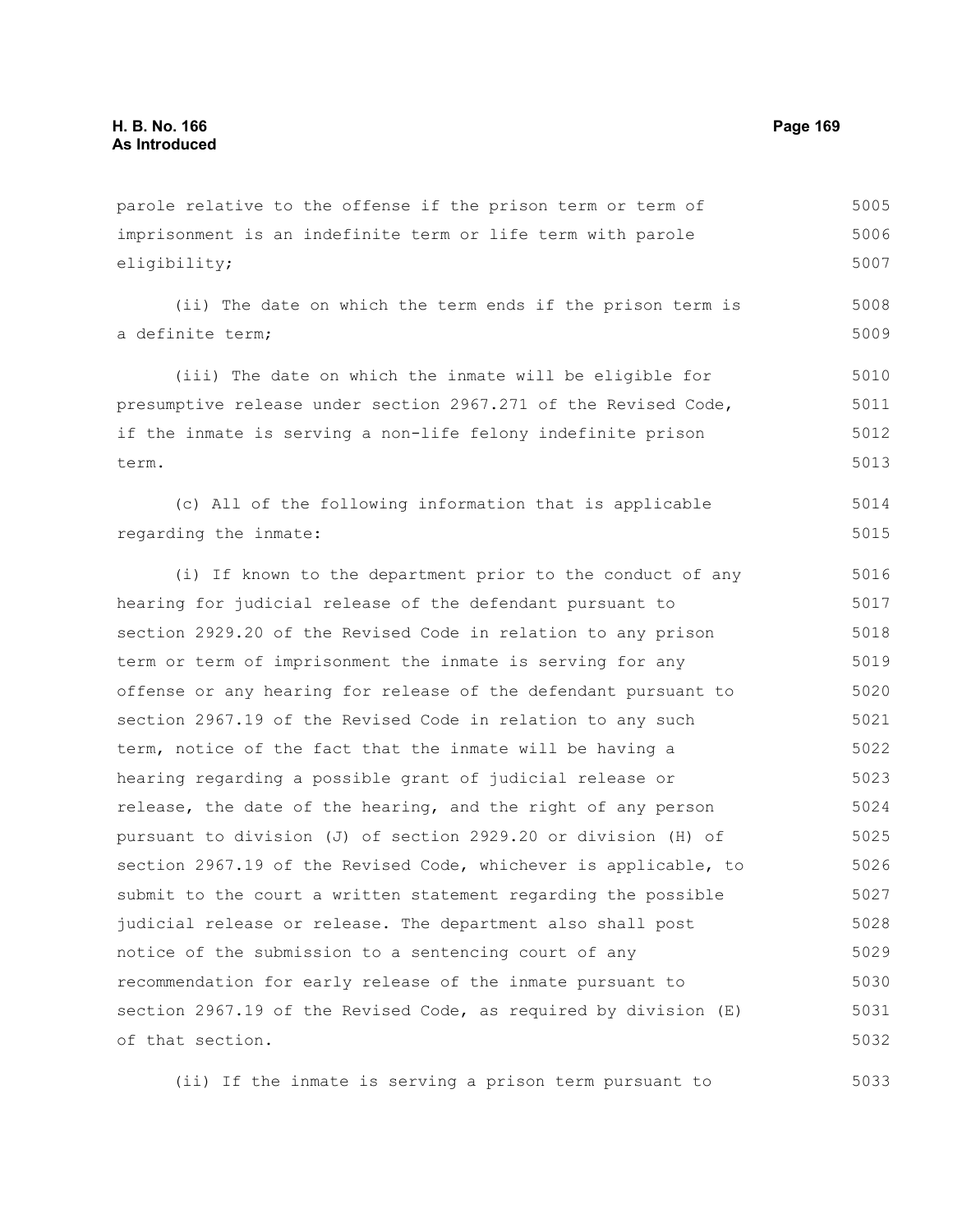division (A)(3), (B)(1)(a), (b), or (c), (B)(2)(a), (b), or (c), or  $(B)$ (3)(a),  $(b)$ ,  $(c)$ , or  $(d)$  of section 2971.03 of the Revised Code, prior to the conduct of any hearing pursuant to section 2971.05 of the Revised Code to determine whether to modify the requirement that the inmate serve the entire prison term in a state correctional facility in accordance with division (C) of that section, whether to continue, revise, or revoke any existing modification of that requirement, or whether to terminate the prison term in accordance with division (D) of that section, notice of the fact that the inmate will be having a hearing regarding those determinations and the date of the hearing; 5034 5035 5036 5037 5038 5039 5040 5041 5042 5043 5044 5045

(iii) At least sixty days before the adult parole authority recommends a pardon or commutation of sentence for the inmate, at least sixty days prior to a hearing before the adult parole authority regarding a grant of parole to the inmate in relation to any prison term or term of imprisonment the inmate is serving for any offense, or at least sixty days prior to a hearing before the department regarding a determination of whether the inmate must be released under division (C) or (D) $(2)$ of section 2967.271 of the Revised Code if the inmate is serving a non-life felony indefinite prison term, notice of the fact that the inmate might be under consideration for a pardon or commutation of sentence or will be having a hearing regarding a possible grant of parole or release, the date of any hearing regarding a possible grant of parole or release, and the right of any person to submit a written statement regarding the pending action; 5046 5047 5048 5049 5050 5051 5052 5053 5054 5055 5056 5057 5058 5059 5060 5061

(iv) At least sixty days before the inmate is transferred to transitional control under section 2967.26 of the Revised Code in relation to any prison term or term of imprisonment the 5062 5063 5064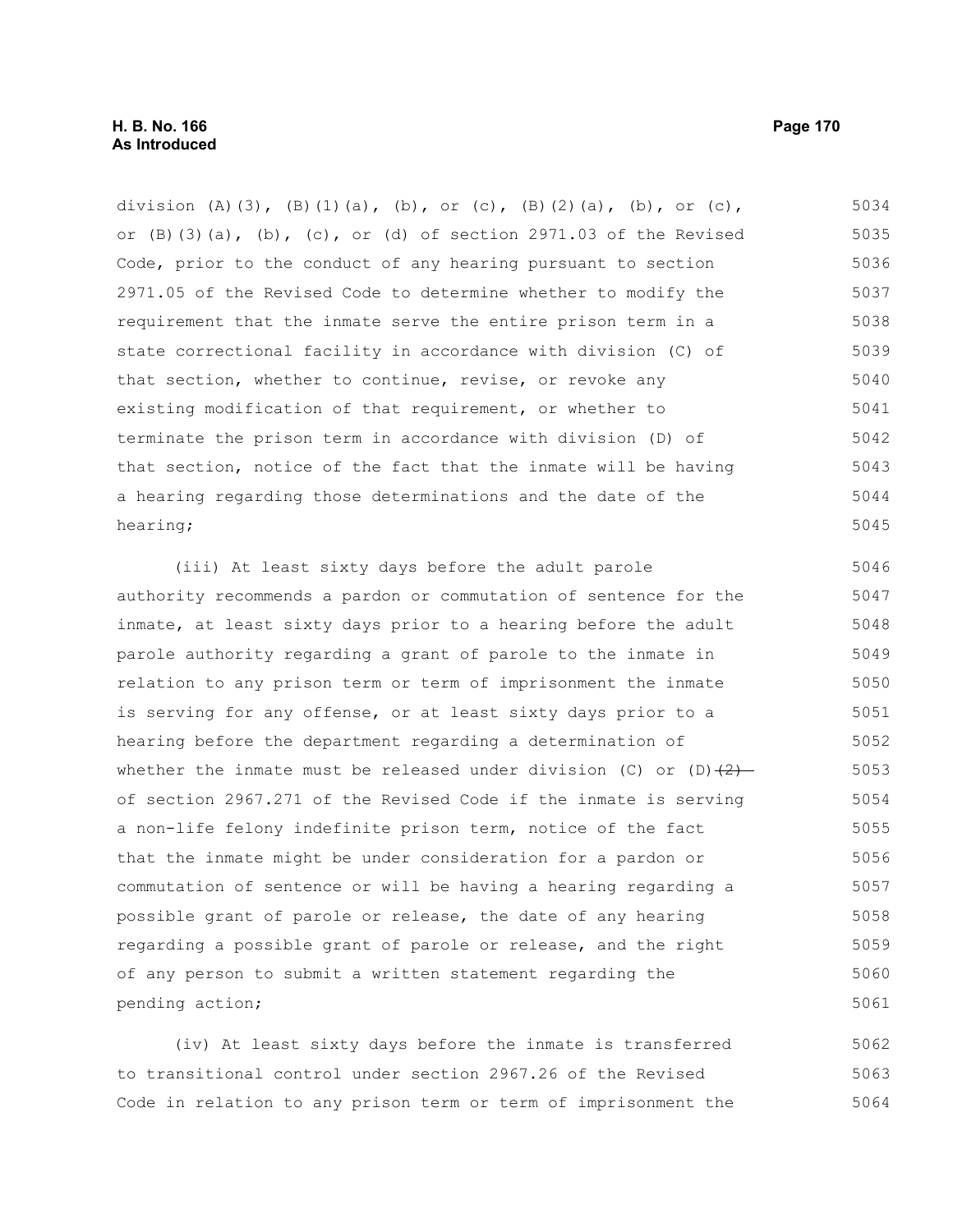inmate is serving for any offense, notice of the pendency of the transfer, the date of the possible transfer, and the right of any person to submit a statement regarding the possible transfer; 5065 5066 5067 5068

(v) Prompt notice of the inmate's escape from any facility in which the inmate was incarcerated and of the capture of the inmate after an escape; 5069 5070 5071

(vi) Notice of the inmate's death while in confinement;

(vii) Prior to the release of the inmate from confinement, notice of the fact that the inmate will be released, of the date of the release, and, if applicable, of the standard terms and conditions of the release; 5073 5074 5075 5076

(viii) Notice of the inmate's judicial release pursuant to section 2929.20 of the Revised Code or release pursuant to section 2967.19 of the Revised Code. 5077 5078 5079

(2) Information as to where a person can send written statements of the types referred to in divisions (A)(1)(c)(i), (iii), and (iv) of this section. 5080 5081 5082

(B)(1) The department shall update the database required under division (A) of this section every twenty-four hours to ensure that the information it contains is accurate and current. 5083 5084 5085

(2) The database required under division (A) of this section is a public record open for inspection under section 149.43 of the Revised Code. The department shall make the database searchable by inmate name and by the county and zip code where the offender intends to reside after release from a state correctional institution if this information is known to the department. 5086 5087 5088 5089 5090 5091 5092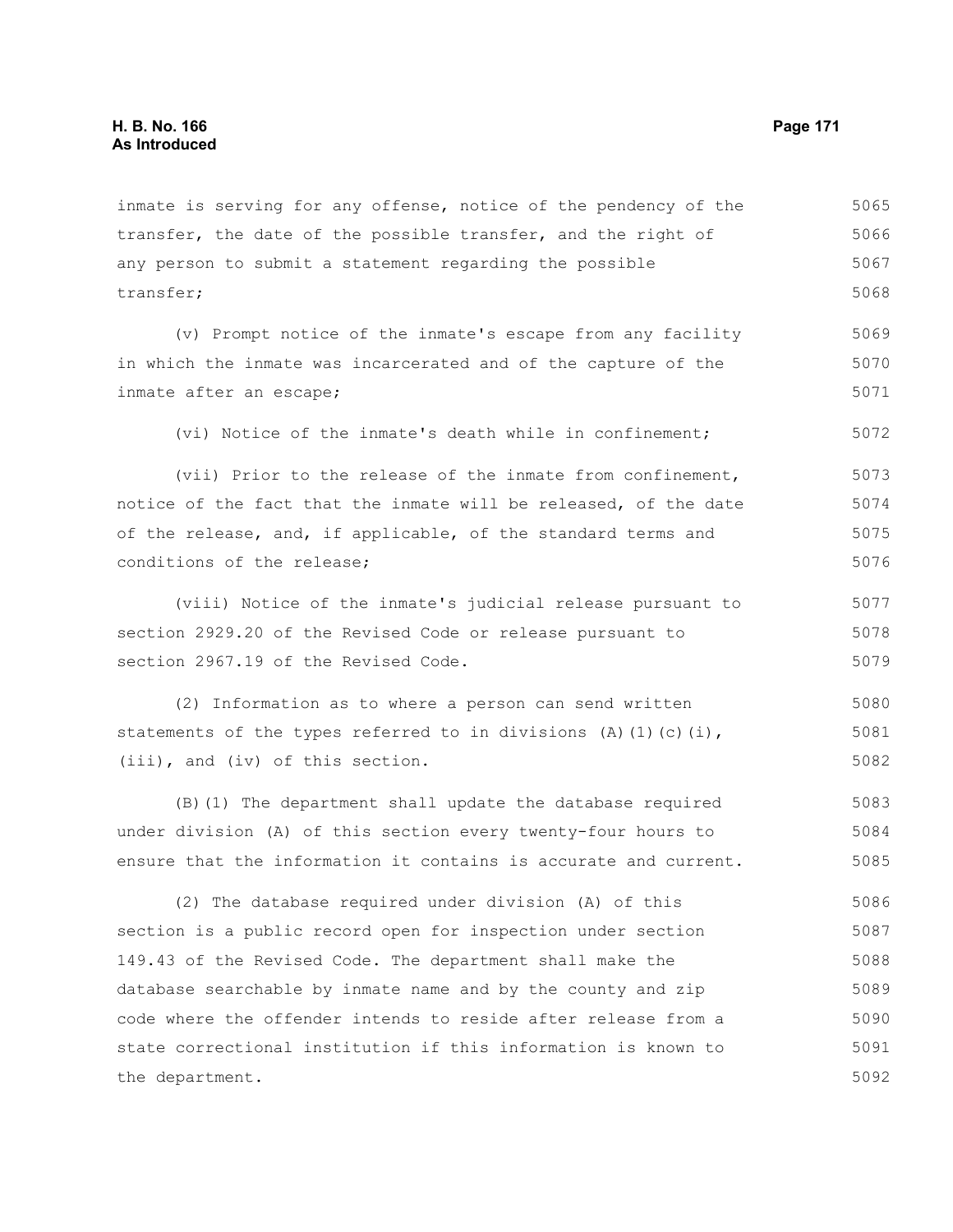(3) The database required under division (A) of this section may contain information regarding inmates who are listed in the database in addition to the information described in that division. 5093 5094 5095 5096

(4) No information included on the database required under division (A) of this section shall identify or enable the identification of any victim of any offense committed by an inmate. 5097 5098 5099 5100

(C) The failure of the department to comply with the requirements of division (A) or (B) of this section does not give any rights or any grounds for appeal or post-conviction relief to any inmate. 5101 5102 5103 5104

(D) This section, and the related provisions of sections 2929.20, 2967.03, 2967.12, and 2967.26 of the Revised Code enacted in the act in which this section was enacted, shall be known as "Laura's Law." 5105 5106 5107 5108

(E) As used in this section, "non-life felony indefinite prison term" has the same meaning as in section 2929.01 of the Revised Code. 5109 5110 5111

**Sec. 5149.04.** (A) Persons paroled, conditionally pardoned, or released to community supervision shall be under jurisdiction of the adult parole authority and shall be supervised by the field services section through its staff of parole and field officers in such manner as to insure as nearly as possible the offender's rehabilitation while at the same time providing maximum protection to the general public. All state and local officials shall furnish such information to officers of the section as they may request in the performance of their duties. 5112 5113 5114 5115 5116 5117 5118 5119 5120

(B) The superintendent, or superintendents, of the field 5121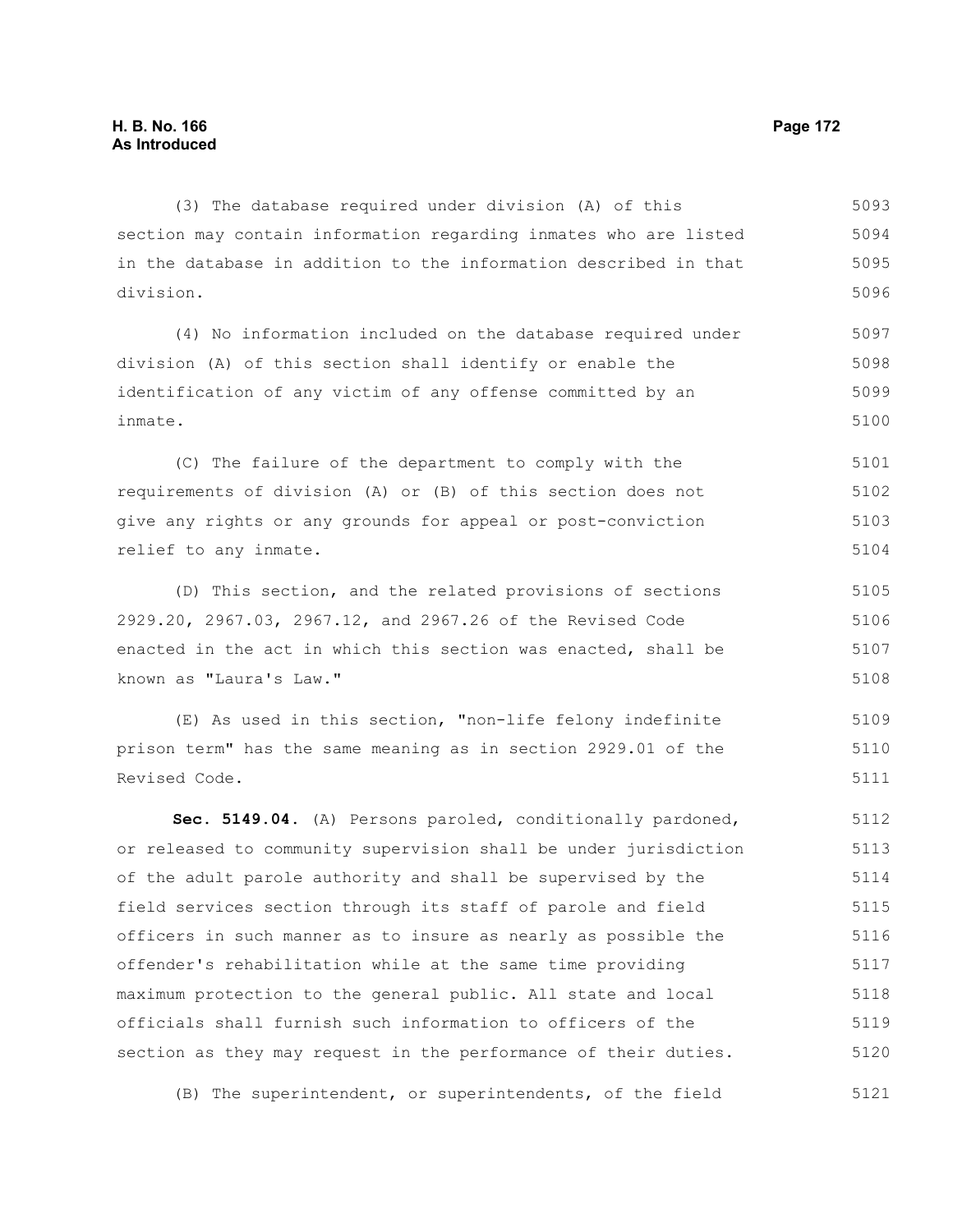# **H. B. No. 166 Page 173 As Introduced**

services section shall be a person, or persons, especially qualified by training and experience in the field of corrections. The superintendent, or superintendents, shall supervise the work of the section and shall formulate and execute an effective program of offender supervision. The superintendent, or superintendents, shall collect and preserve any records and statistics with respect to offenders that are required by the chief of the authority. The section also shall include other personnel who are necessary for the performance of the section's duties. No person shall be appointed as a superintendent who is not qualified by education or experience in correctional work including law enforcement, probation, or parole work, in law, in social work, or in a combination of the three categories. (C) The superintendent, or superintendents, of the field services section, with the approval of the chief of the authority, may establish district offices for the section and may assign necessary parole and field officers and clerical staff to the district offices. (D) The field services section in the exercise of its supervision over offenders and persons conditionally pardoned shall carry out all lawful orders, terms, and conditions prescribed by the authority, the chief of the division of parole and community services, or the governor. (E)(1) As used in division (E) of this section: (a) "Caseload" means the maximum number of persons paroled, conditionally pardoned, or released to community supervision who should be under the supervision of any parole or field officer, based on the aggregate of the workload of the 5122 5123 5124 5125 5126 5127 5128 5129 5130 5131 5132 5133 5134 5135 5136 5137 5138 5139 5140 5141 5142 5143 5144 5145 5146 5147 5148 5149 5150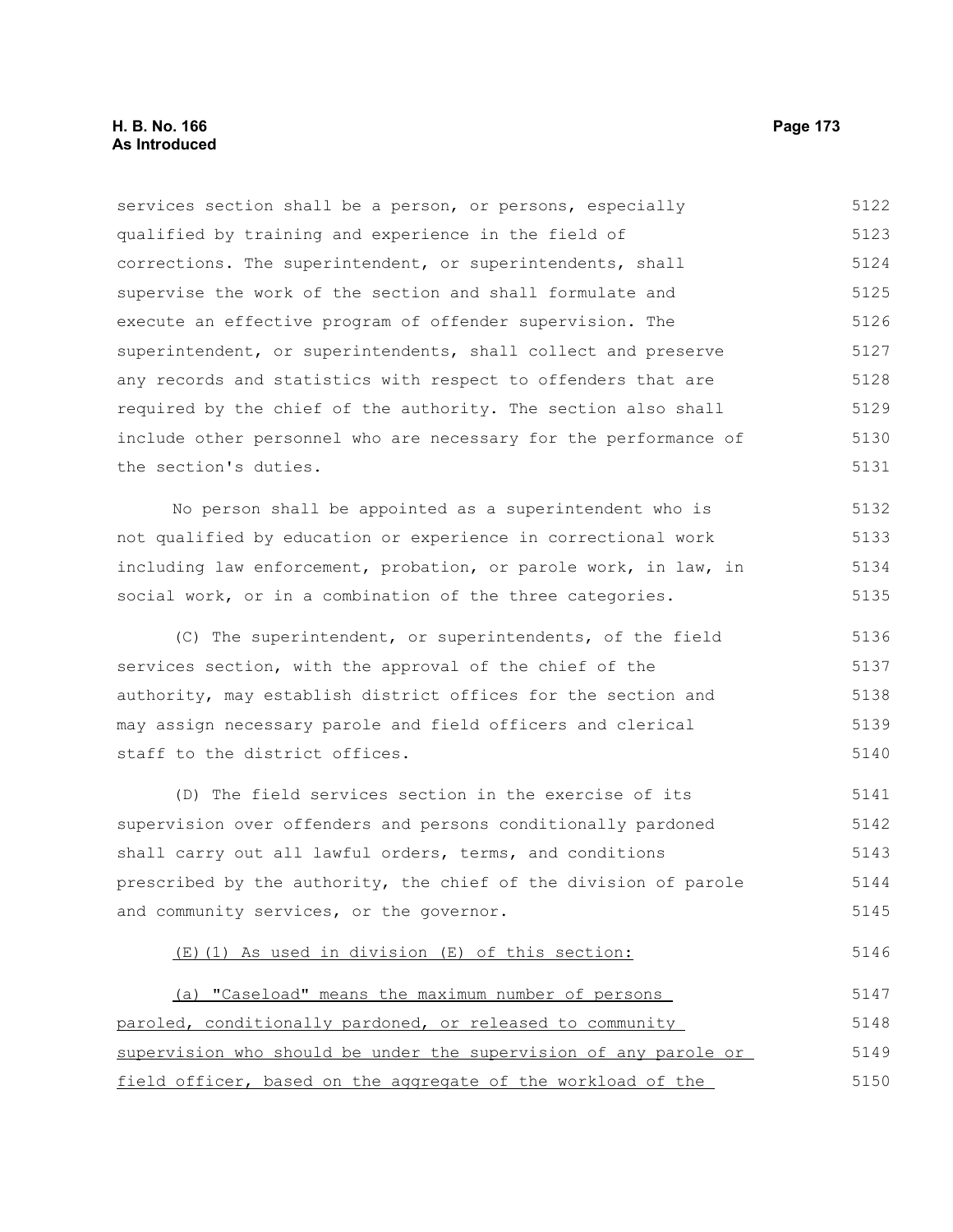| officer for each of those persons.                                                    | 5151 |
|---------------------------------------------------------------------------------------|------|
| (b) "Parole or field officer" means a parole or field                                 | 5152 |
| officer of the field services section.                                                | 5153 |
| (c) "Workload" means the minimum number of hours that a                               | 5154 |
| parole or field officer is expected to dedicate to each person                        | 5155 |
| paroled, conditionally pardoned, or released to community                             | 5156 |
| supervision who is under the officer's supervision, based on the                      | 5157 |
| person's risk classification.                                                         | 5158 |
| (2) Not later than one year after the effective date of                               | 5159 |
| this amendment, the adult parole authority shall establish                            | 5160 |
| supervision standards for parole and field officers. The                              | 5161 |
| standards shall include a specification of a caseload and a                           | 5162 |
| workload for parole and field officers. The caseload and                              | 5163 |
| workload specified in the standards shall comport with industry                       | 5164 |
| standards set forth by the American probation and parole                              | 5165 |
| <u>association.</u>                                                                   | 5166 |
| (3) Not later than two years after establishing the                                   | 5167 |
| standards required under division (E) (2) of this section, the                        | 5168 |
| department of rehabilitation and correction shall ensure that                         | 5169 |
| the field services section has enough parole and field officers                       | 5170 |
| to comply with the standards and that the officers have been                          | 5171 |
| trained to the extent required to comply with the standards.                          | 5172 |
| <b>Section 2.</b> That existing sections $181.21$ , $2152.13$ ,                       | 5173 |
| $2152.14$ , $2901.011$ , $2929.01$ , $2929.14$ , $2929.144$ , $2929.19$ , $2929.20$ , | 5174 |
| 2930.16, 2945.37, 2945.401, 2949.08, 2951.03, 2953.07, 2953.08,                       | 5175 |
| 2967.14, 2967.191, 2967.193, 2967.271, 5120.021, 5120.038,                            | 5176 |
| 5120.113, 5120.66, and 5149.04 of the Revised Code are hereby                         | 5177 |
| repealed.                                                                             | 5178 |
| Section 3. The General Assembly, applying the principle                               | 5179 |